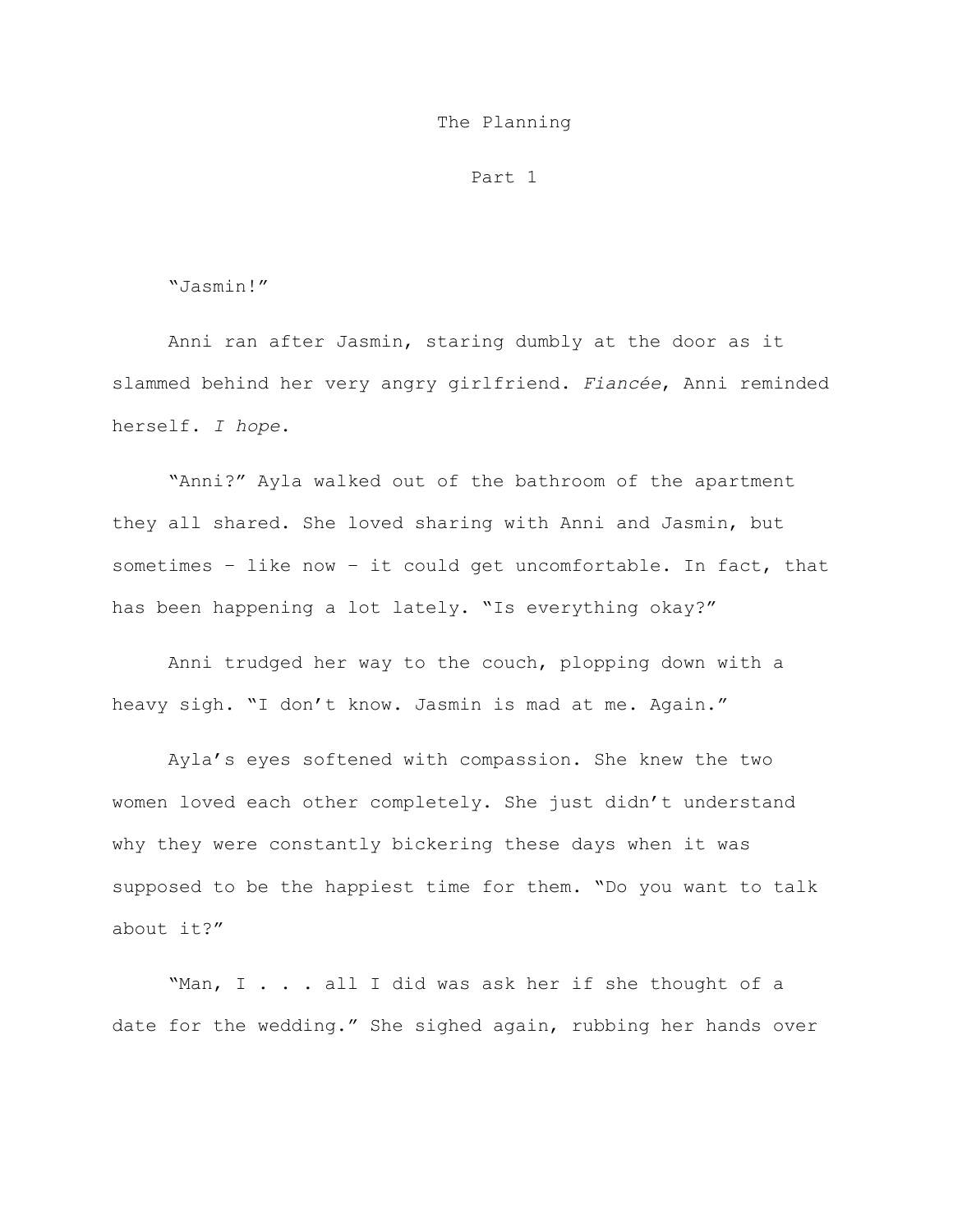her face. "I don't think she wants to get married anymore, Ayla."

"That's ridiculous. Jasmin loves you!"

"Maybe. But is that enough? Ever since Nik died, Jasmin has been distant." Anni laid her head back on the couch, staring up at the ceiling. "I know she's grieving, and I know how much he meant to her. Maybe she's realizing that I'm not what she wants," she said miserably.

"I don't believe that for one second," Ayla stated with conviction. "Look, Jasmin has been really busy the past few weeks. She has her job at MT, and she's getting back into fashion, plus she still does shifts at Mauerwerk and Vereinsheim. Maybe she's just stressed out." She eyed Anni for a moment, contemplating on whether she should continue or not. *Oh what the hell. It's not like Anni holds back. Ever.* "And, you *did* tell her she was being too clingy at one point."

Anni glared at Ayla. "I know. But I didn't mean I don't still want to get married."

"Well, perhaps she's still upset with you for that. She was mourning Nik."

"Yeah, I know. But, man, she wouldn't let me do anything by myself!"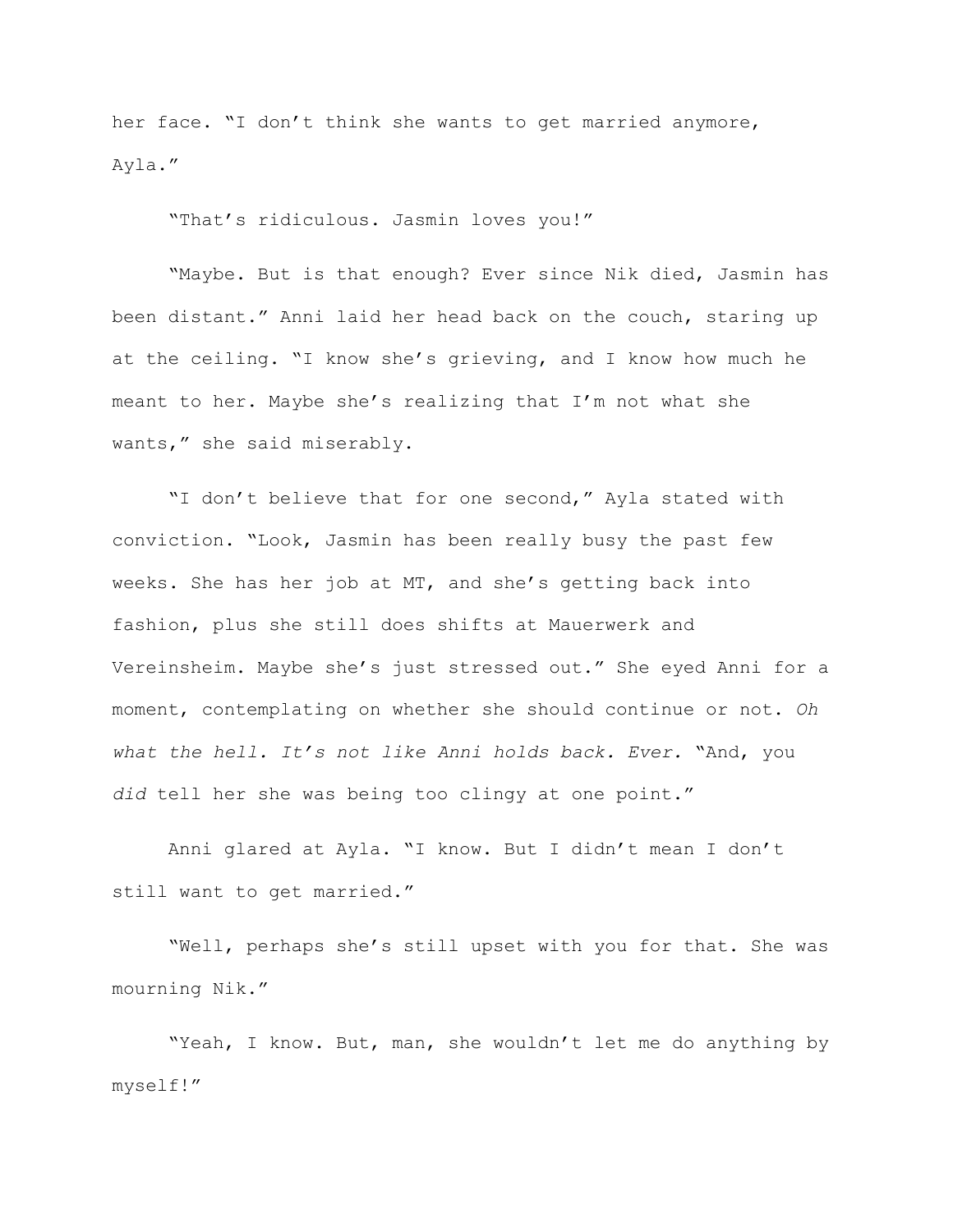"Did you ever think she was possibly scared of losing you, too?" Ayla knew for a fact what Jasmin's fears were. She had told Ayla as much after a few glasses of Prosecco after Anni had left for work in a particularly bad mood. '*She doesn't even want to be around me,' Jasmin slurred. 'How do I give her space when I'm afraid to lose her?'*

"I get it, okay? We talked about it, and I thought we were good. But now . . . "

"Now the tables are turned," Ayla finished quietly.

*Am I being too clingy now,* Anni brooded. When she had said that to Jasmin, Anni was feeling overwhelmed by the attention. Boxed in. Caged. Yet, the more space Jasmin gave her – and the more Jasmin's mood changed – the more Anni regretted her hasty decision to say something. It was an odd situation to be in for Anni. She was so used to being on her own, being her own person, that she didn't know how to always be a part of someone else. Even after a year, Anni found it difficult to come to terms with all of the rules being in a relationship held.

What she did know was that she had hurt the woman she loved, and now she was paying the price for that.

"I'm going to Mauerwerk, you coming?"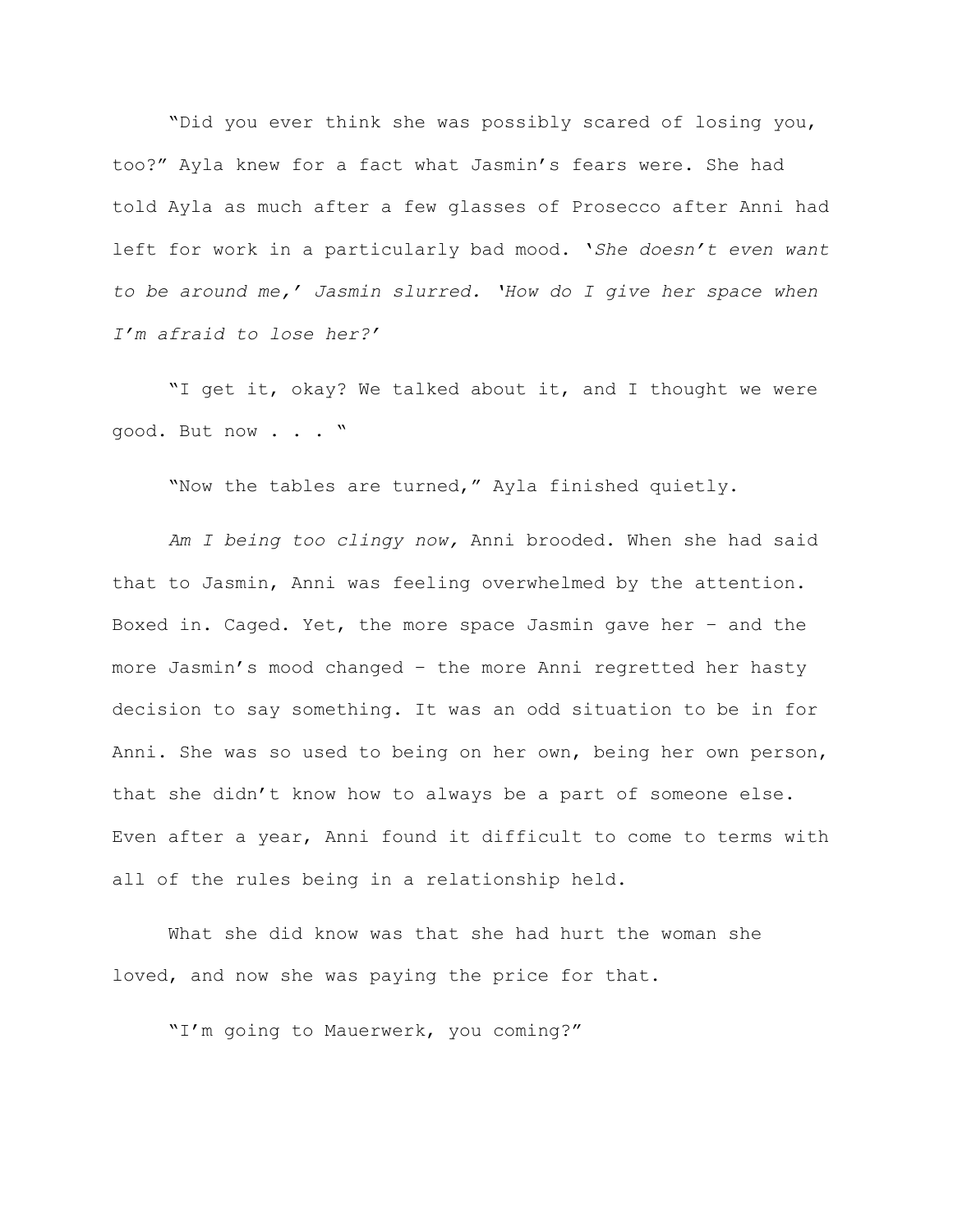Ayla smiled indulgently at Anni's petulance. "No. I have things to take care of, and then I'm meeting Tayfun."

Anni shrugged, popping up from the couch. "Ciao."

\*\*\*

"You're in a mood." Sophie kept her tone even, hoping not to upset Jasmin even further.

"I'm fine," Jasmin answered testily. Okay, so she *was* in a bad mood, but it was all Anni's fault. Why was she so concerned about a wedding date now? Hadn't she told Jasmin she was 'too clingy'? Jasmin scoffed, receiving a bemused look from Sophie. *Too clingy. I wonder if she thinks that now.* Jasmin had made it a point to keep busy, and stay out of Anni's way. She hated it, hated being distant from Anni, but she didn't know what else to do.

"Clearly," Sophie muttered. She stacked her papers together, readying her things to leave when she felt Jasmin's hand on hers.

"I'm sorry. None of this is your fault, and I shouldn't be taking it out on you."

"Do you want to talk about it?"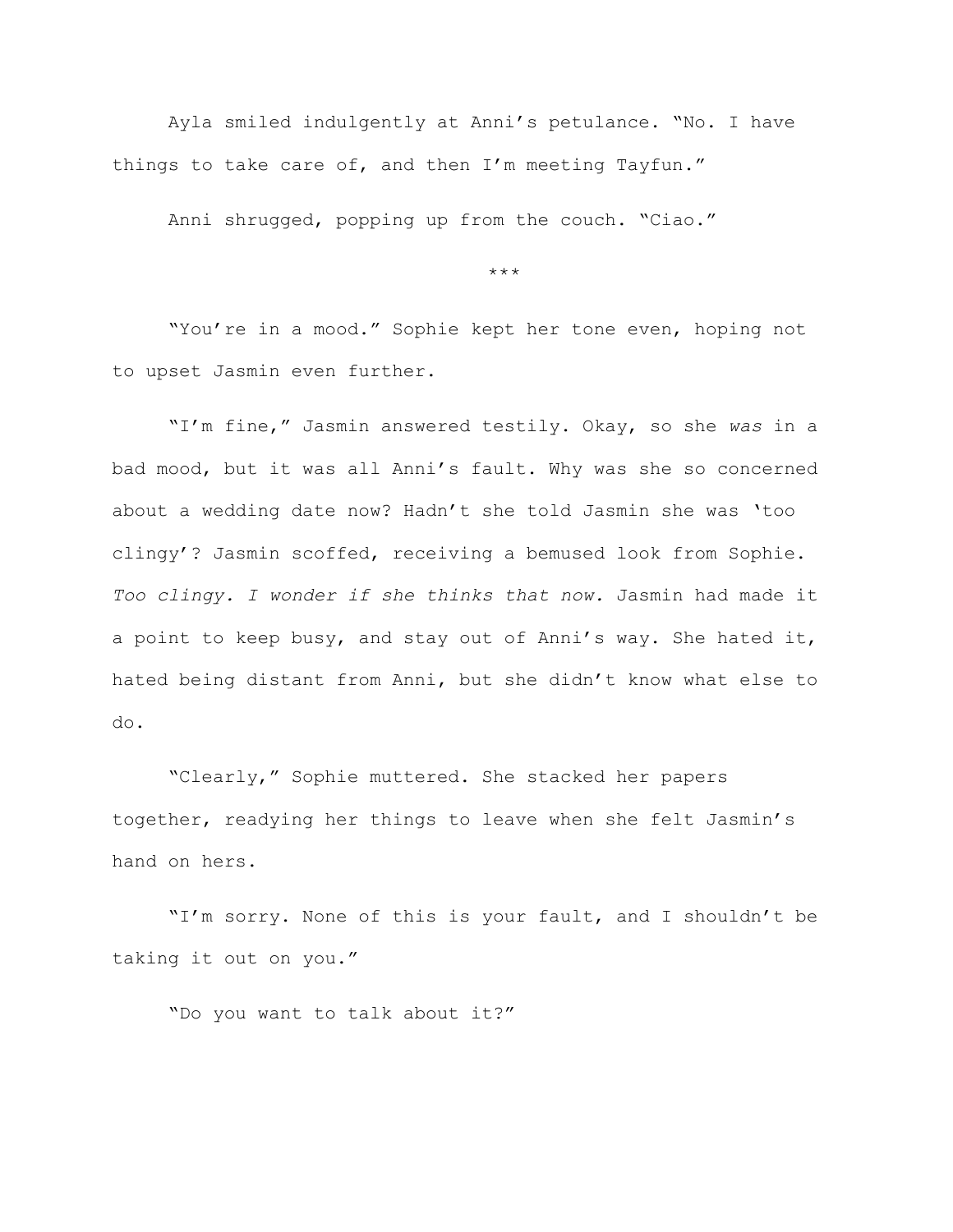Jasmin exhaled sharply. "I just don't know where I stand with Anni anymore."

"Jasmin, Anni loves you. You're engaged."

"Yes, and I'm 'clingy' and 'can't do things on my own'," Jasmin quoted bitterly.

"I don't think she meant . . . "

"She meant every word!" Jasmin interrupted heatedly. "She can't go to parties, or do whatever else she wants to do because I'm 'always there'! What in the hell does she want? Shouldn't a couple want to go out together? Unless there are things she does that she doesn't want me to know about!" Jasmin's heart constricted as she thought about those things.

"Anni would never do anything to hurt you, Jasmin," Sophie told her softly.

Jasmin lifted her eyes to Sophie's, the hurt clearly evident. *She already has*.

"I need to get to Mauerwerk." Jasmin stood abruptly.

"I thought you were off today?" The sudden change of subject confused Sophie, but she knew Jasmin well enough to just go along with it.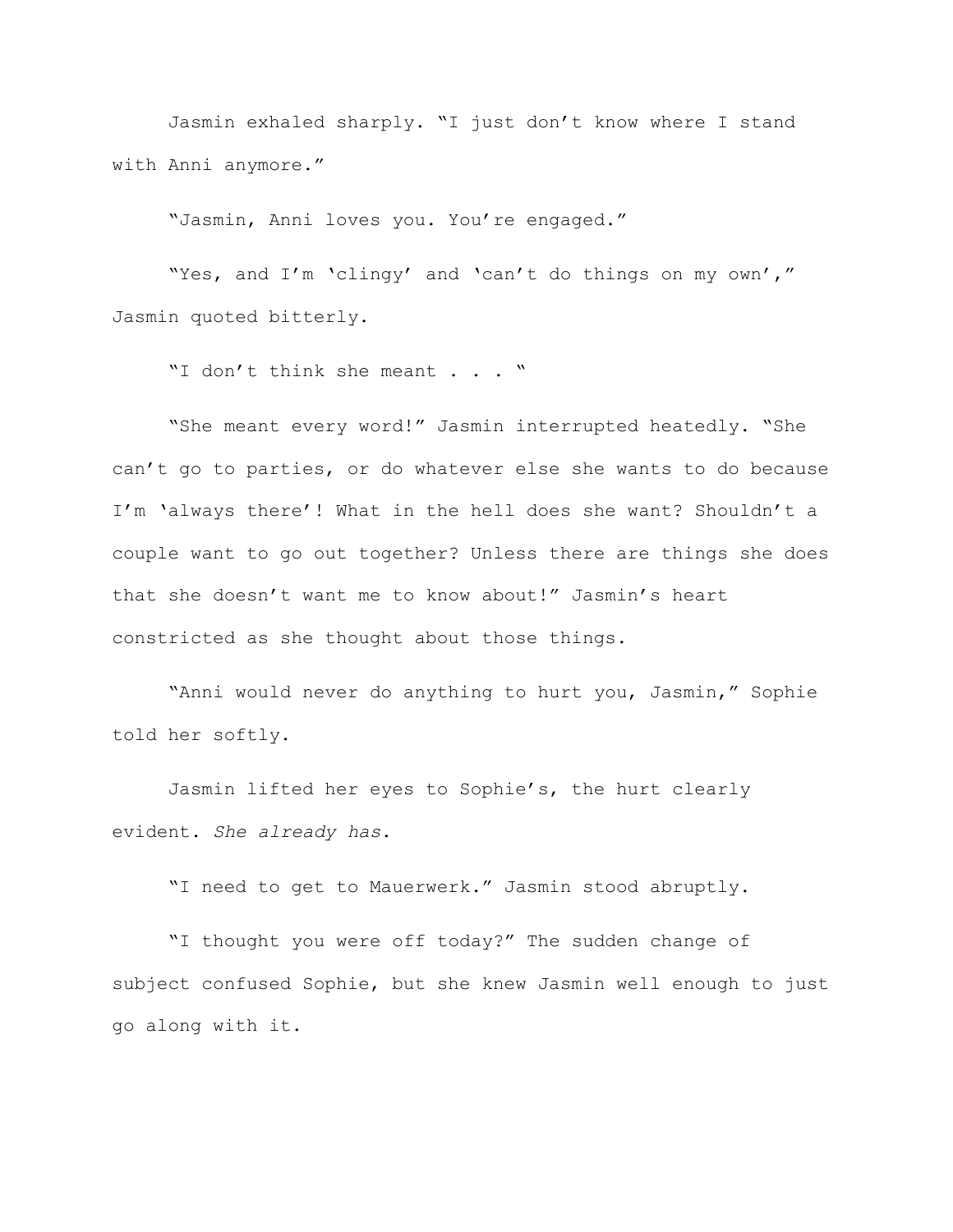"One of the girls called in sick, so I'm going to fill in. It's not like I have a girlfriend that wants to spend time with me anyway," she groused.

"Fiancée," Sophie corrected gently.

"Hmm. I'll see you later. Come by tonight, and I'll buy you a drink." Jasmin didn't wait for an answer. She just needed to get out in the fresh air. Hopefully the walk to the club would help clear her head.

\*\*\*

Anni laughed at the woman's joke. She had been standing at the sound board when the petite, red head walked up to her, and started chatting her up about music. Anni could tell that the red head – *What was her name again?* – was beginning to flirt with her, but she wasn't interested. She had *one* woman on her mind, and in her heart. That was Jasmin. Just the thought of her fiancée made her smile, her heart stutter, and her belly clinch.

The small red head must have taken Anni's smile as an invitation, and placed a hand on her arm. "So . . . "

Anni's eyes widened, and she shook the woman's hand off immediately when she saw Jasmin staring at her. The hurt and anger clearly visible in her eyes.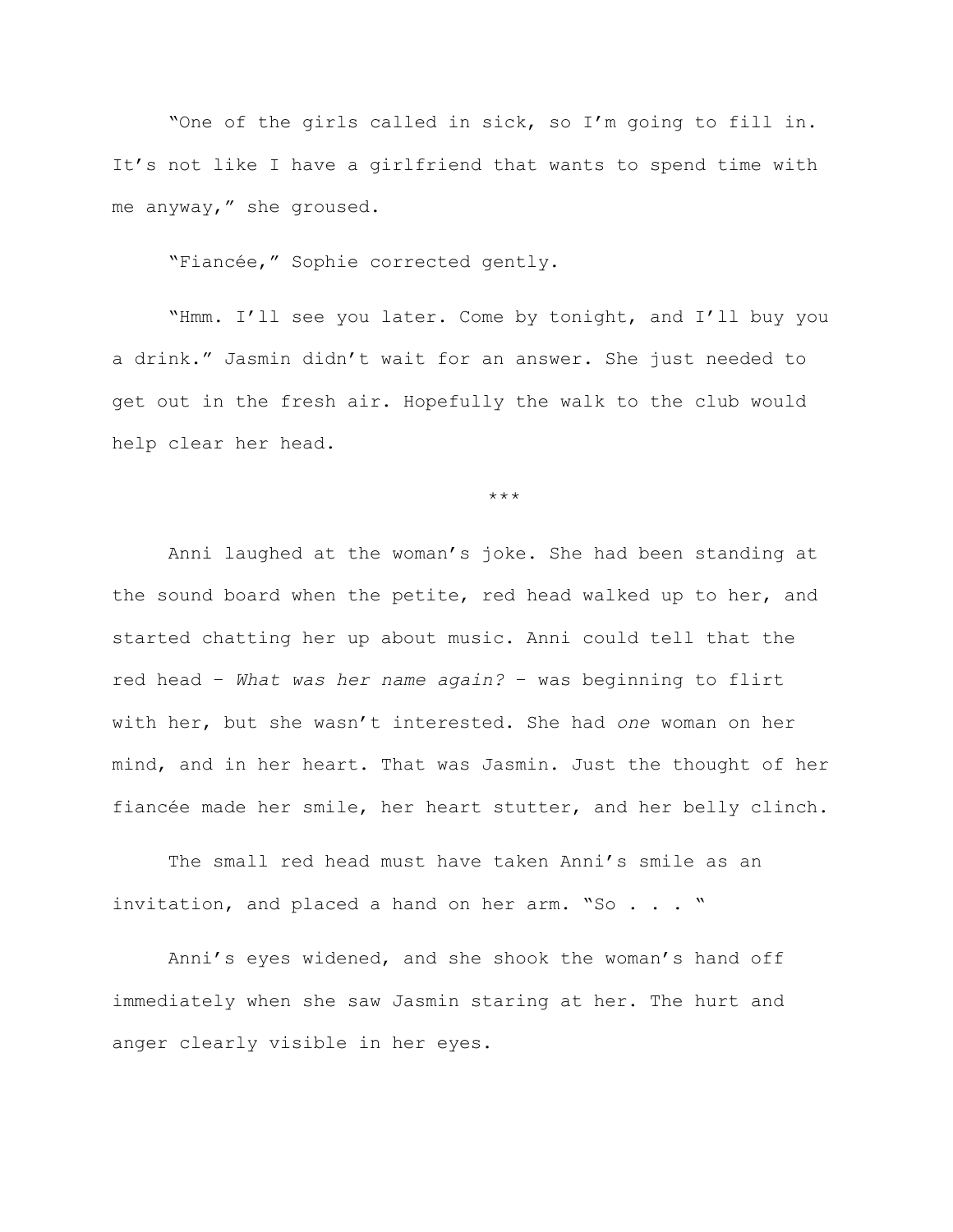"Jasmin! What are you doing here?" Anni tried smiling at her beautiful lover, but it wasn't returned. Perhaps asking what she was doing there while being flirted with was not a good idea. *Shit*.

"Interrupting, apparently," Jasmin answered icily.

"You're not interrupting anything," Anni reassured her quickly. She noted Jasmin's disbelief, and blew out a breath. "I'm with *you*, Jasmin."

"That's never stopped you before."

Anni winced remembering earlier in their relationship when she had been scared and stupid, and ended up kissing a couple of different women. She had never been sorrier, or felt such disgust with herself than at those moments of weakness. "I would never do that again, Jasmin," Anni vowed quietly.

Jasmin raised an eyebrow, unsure of whether to believe Anni or not. She was feeling extremely vulnerable and uncertain about their relationship at the moment. She had tried to be the perfect girlfriend for Anni, but after Dominik died, the fear of losing Anni became overwhelming. She clung to Anni as though they were spending their last days together. Yes, she had been clingy, but why couldn't Anni understand why? "Yes, well, Armin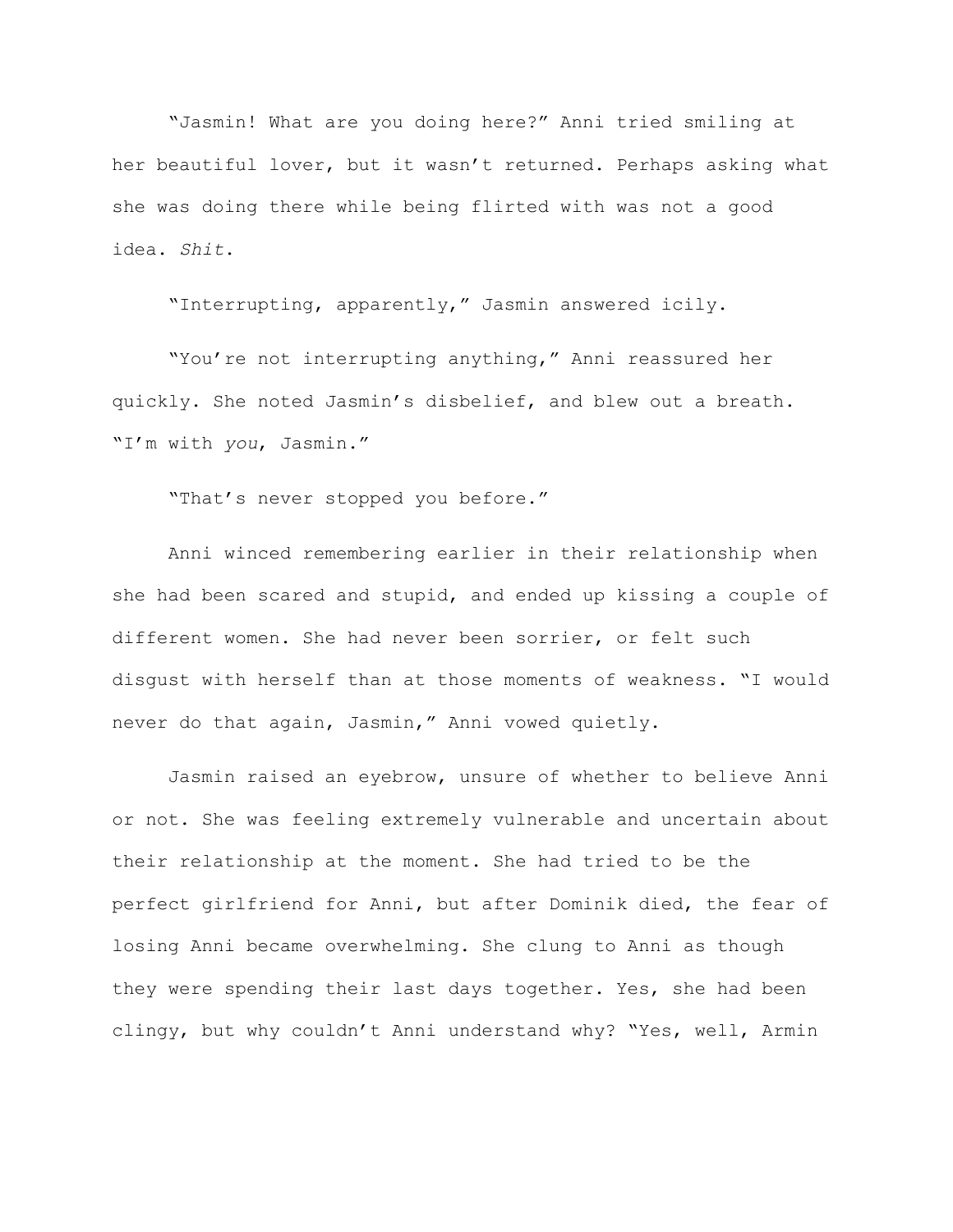called and asked me to come in, so I have to go get ready. Sorry to cramp your style." With that, Jasmin stormed off angrily.

"Jasmin!" Anni started after her, only to be stopped by the small woman stepping in front of her. "*Fuck*."

"Could I buy you a drink?"

"No. I'm engaged," Anni told her fiercely.

"To her?" The red head gestured with her head in the general direction Jasmin ran off in. "That has to be a drag. She didn't seem to be very happy." She stepped closer. "Neither do you."

"Back off. Jasmin is perfect!" As Anni said the words, she knew they were true. Jasmin *was* perfect – for her. Sure, they both had their imperfections, but they complemented each other completely. *What the hell was I thinking, telling her she was too clingy? Especially after she had just lost Dominik.* "I have to go."

"But I thought we were getting to know each other," the woman whined, grating on Anni's nerves.

"No, we were talking about music. That's all it was for me." She looked at her coldly. "I don't even remember your name. Now, excuse me."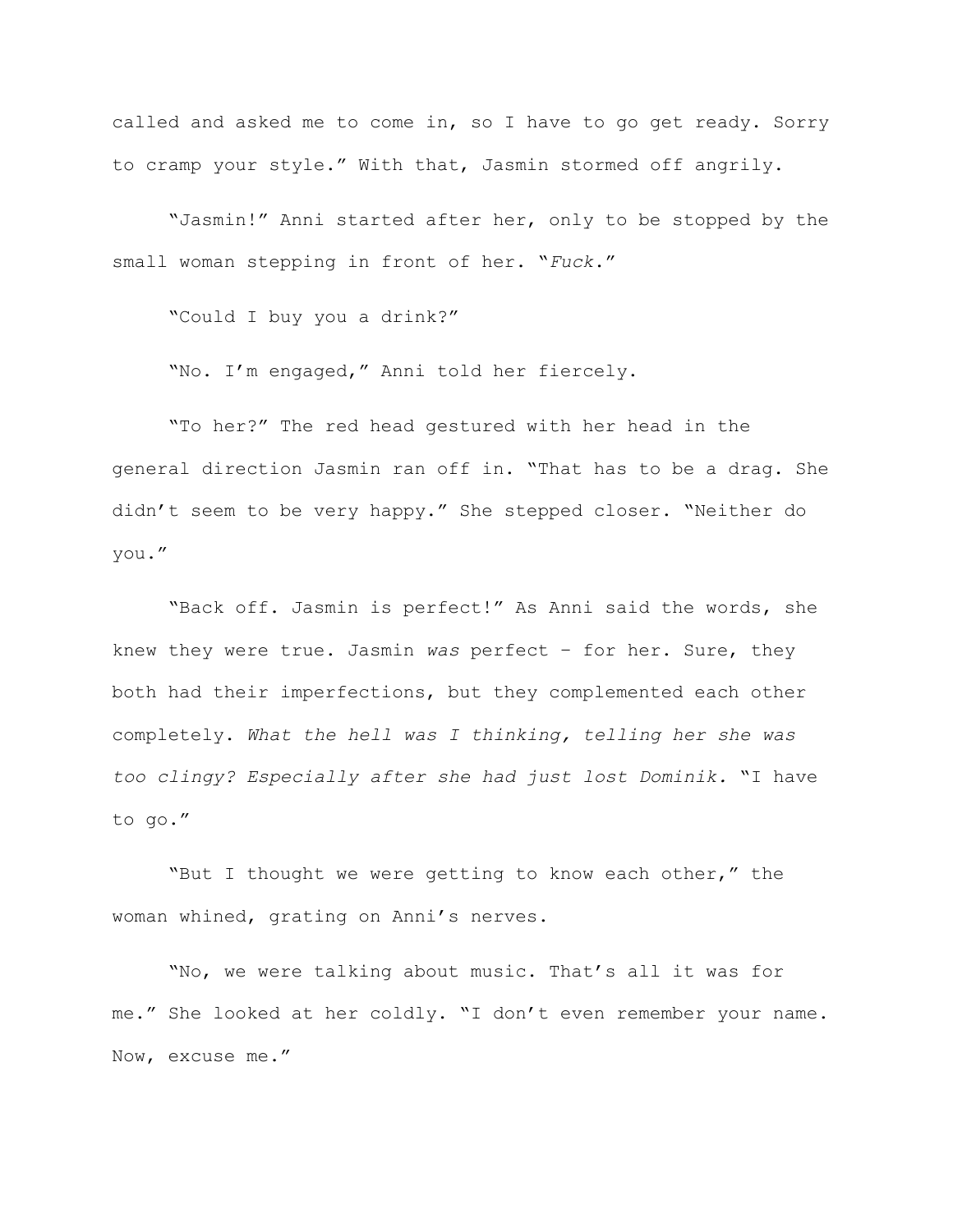Anni took off up the stairs, hoping to catch Jasmin before she started working.

\*\*\*

Jasmin took a shaky breath, trying to calm her roiling stomach. Seeing Anni talking to that woman had brought back those rocky times in their relationship. She could have lost Anni forever. She could have never looked into those big, soulful brown eyes again. That thought alone brought tears to Jasmin's eyes. She swiped angrily at her cheeks, catching the tears before they fell completely. Tying her apron around her waist, she walked downstairs, determined to get through this shift with some dignity. She just hoped Anni didn't flaunt that fucking red head in her face.

Anni checked the storage room, the bathroom and even the elevator without any luck. Standing beside the elevator now brought back more memories for her. One was not particularly good, but oh there were memories that made her blood boil with arousal. She and Jasmin had abandoned all inhibitions here, and Anni wanted that back again. The only way to do that, was to beg Jasmin to forgive her for her recent stupidity. *She's forgiven you before, I just hope she has it in her to do it again.*

Anni pushed away from the wall, trotting downstairs. Jasmin should be behind the bar by now, which means she would be a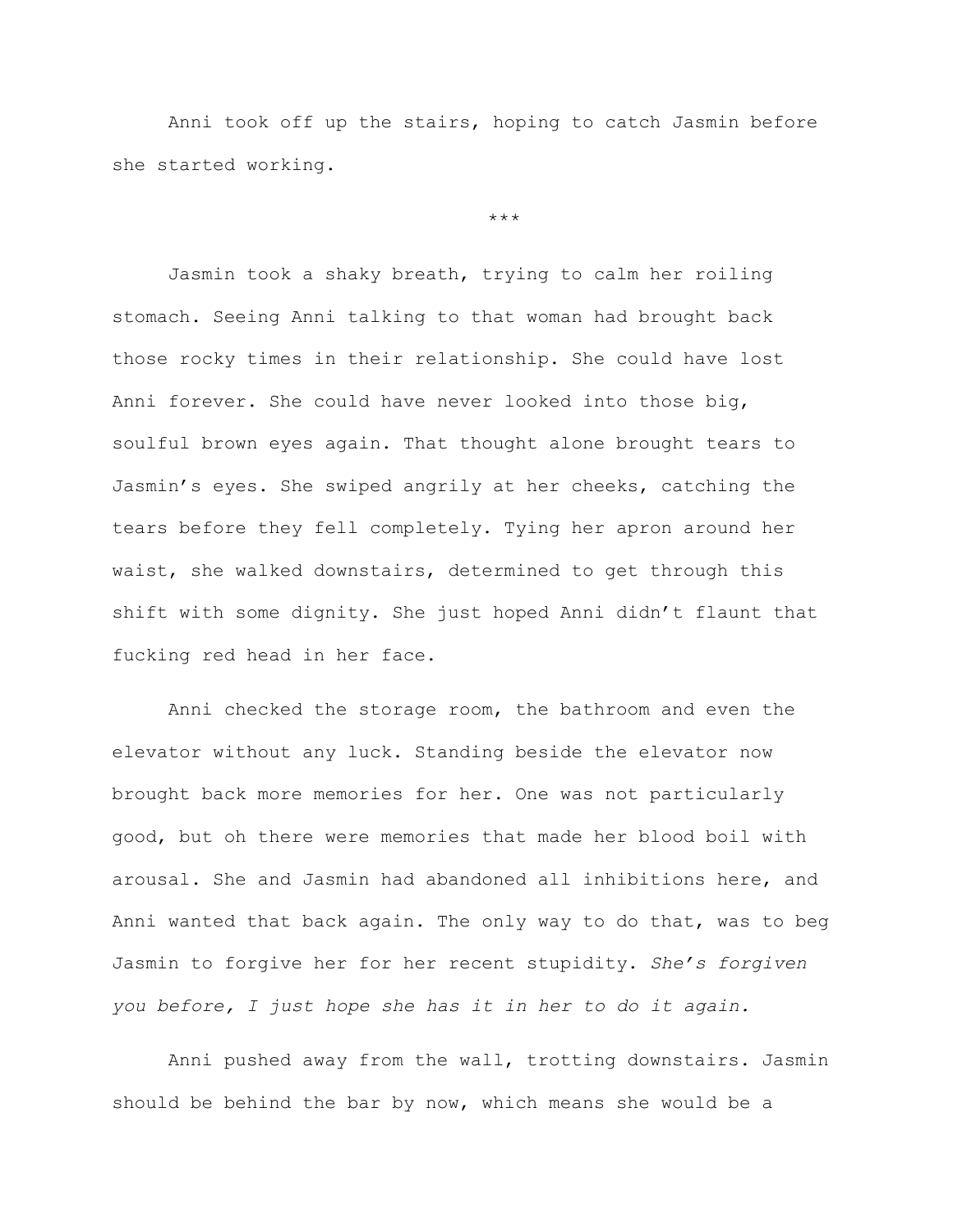captive audience. She stopped in her tracks when she saw Jasmin smiling sweetly at a customer. Normally, that wouldn't have cause Anni to feel any sort of jealousy. It was just how Jasmin was. Sweet. However, the way the customer was looking at Jasmin, as though she wanted to devour her, made Anni's blood boil for a totally different reason now.

She watched as the tall, blonde woman's eyes raked over Jasmin's backside as she turned away. When Jasmin turned back, the woman would leer at her. *God. Is this how Jasmin feels when she sees other women talking to me?* Anni felt sick to her stomach, and angry beyond reason. In her heart of hearts, she knew Jasmin would never hurt her like that. *But what if she wants to get back at me for everything I've done?* Anni shook off that thought, even while believing she might deserve it.

"How about giving me your number?"

Anni's stomach dropped when she heard the question as she walked closer.

Jasmin's eyes darted to Anni. She had felt her presence before seeing her, and had hoped the flirtatious woman at the bar would go away. *I should agree and see how Anni likes it*, she thought bitterly. But Jasmin knew she could never do that. She loved Anni too much. Besides, it just wasn't her style.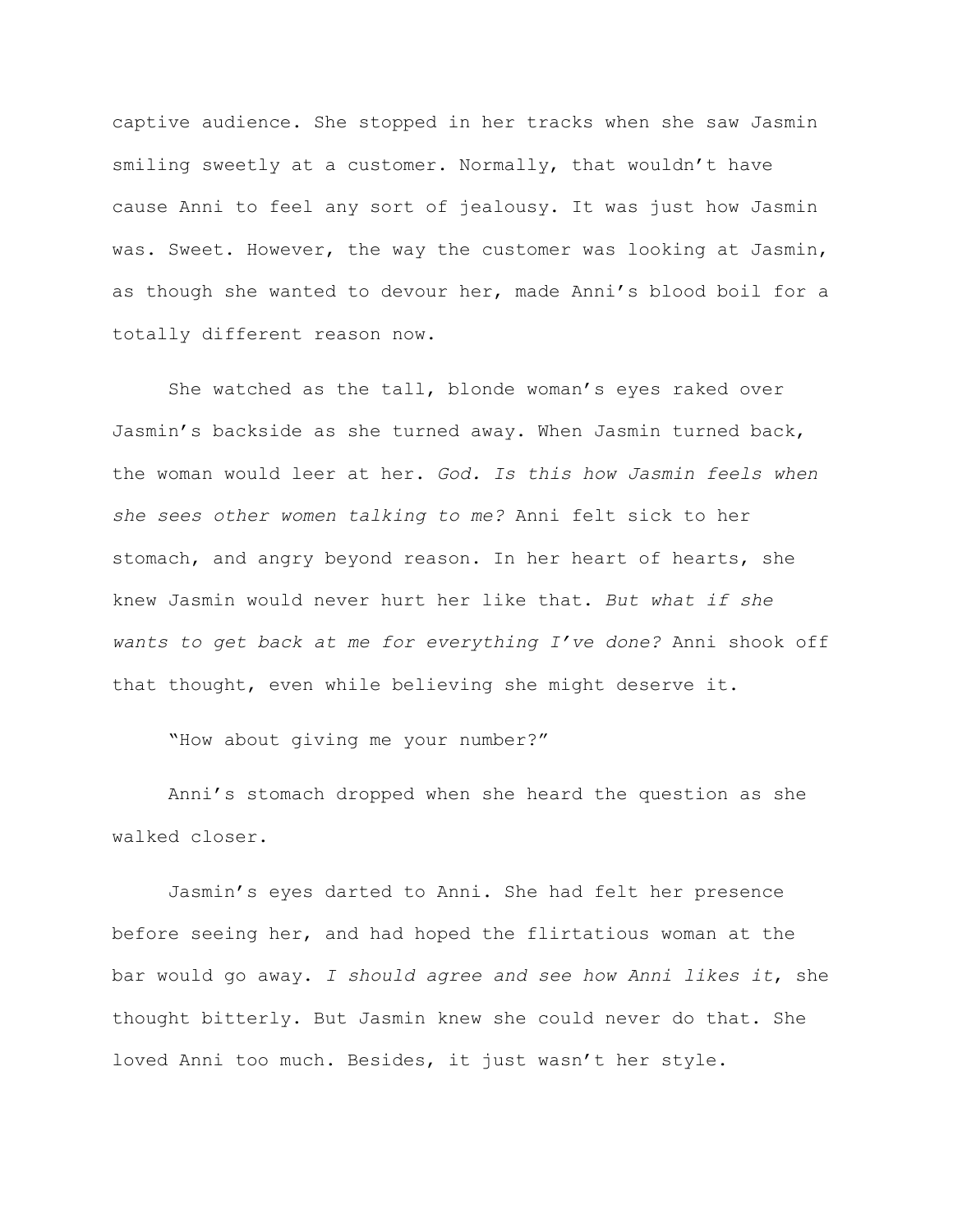"I'm seeing someone," Jasmin answered with a smile.

"That's okay with me. I can be discreet."

Unable to take it anymore, Anni marched up to the bar, purposefully bumping the tall woman, and making her spill her drink. "The lady said she's seeing someone."

"What's it to you?" The woman asked with an annoyed expression, and began dabbing her sleeve with a napkin.

"*I'm* that someone," Anni scowled.

The woman turned back to Jasmin, slipping a card out of her pocket and sliding it across the bar. "If you ever want a *real* woman, give me a call."

Jasmin picked up the card, and Anni's heart began to ache. With a radiant smile, the beautiful brunette ripped the card in half, and slid it back to the woman. "Anni *is* a real woman. That'll be 7,50 for the drink."

Anni beamed proudly. *Take that, bitch,* she thought, giving her fiancée a loving smile. She couldn't help the gloating grin when the woman slapped money down on the bar and walked off with an unintelligible grumble.

"This doesn't fix anything," Jasmin warned when they were alone – or as alone as they could be at a club.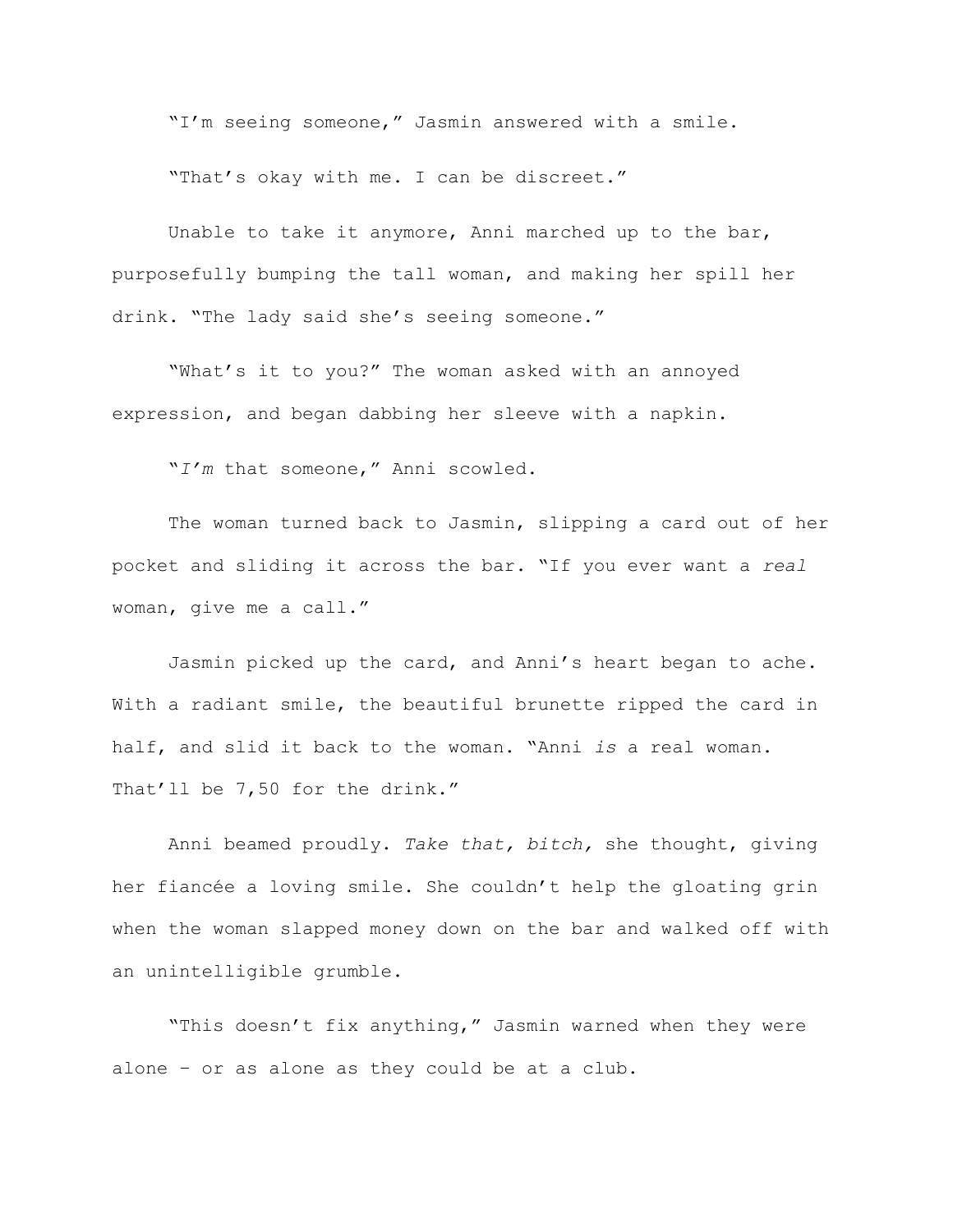"I know," Anni agreed. "Only I can do that. We need to talk, baby."

Jasmin could feel the tears prickling in her eyes, and closed them for a moment to gain control. "Well, I'm here for a few hours, so it's going to have to wait."

Anni nodded. "Look, about before with that, um . . . " Anni paused, taking a breath. "I wasn't flirting. *Nothing* was happening. She came up to me . . . "

"I don't really want to know," Jasmin interrupted.

"But you need to," Anni insisted. "She walked up and began talking to me about music. It was all very innocent." Anni shuffled her feet, stalling. "Until she asked if she could buy me a drink."

"Was that before or after she put her hands on you?" Jasmin crossed her arms in front of her, waiting for Anni's answer.

"Um." *She put her hands on me?* Anni honestly didn't remember that, or think anything of it. Her mind had been preoccupied with thoughts of Jasmin, and she was truly just being polite.

"Exactly." Jasmin turned from Anni, walking off to serve another customer.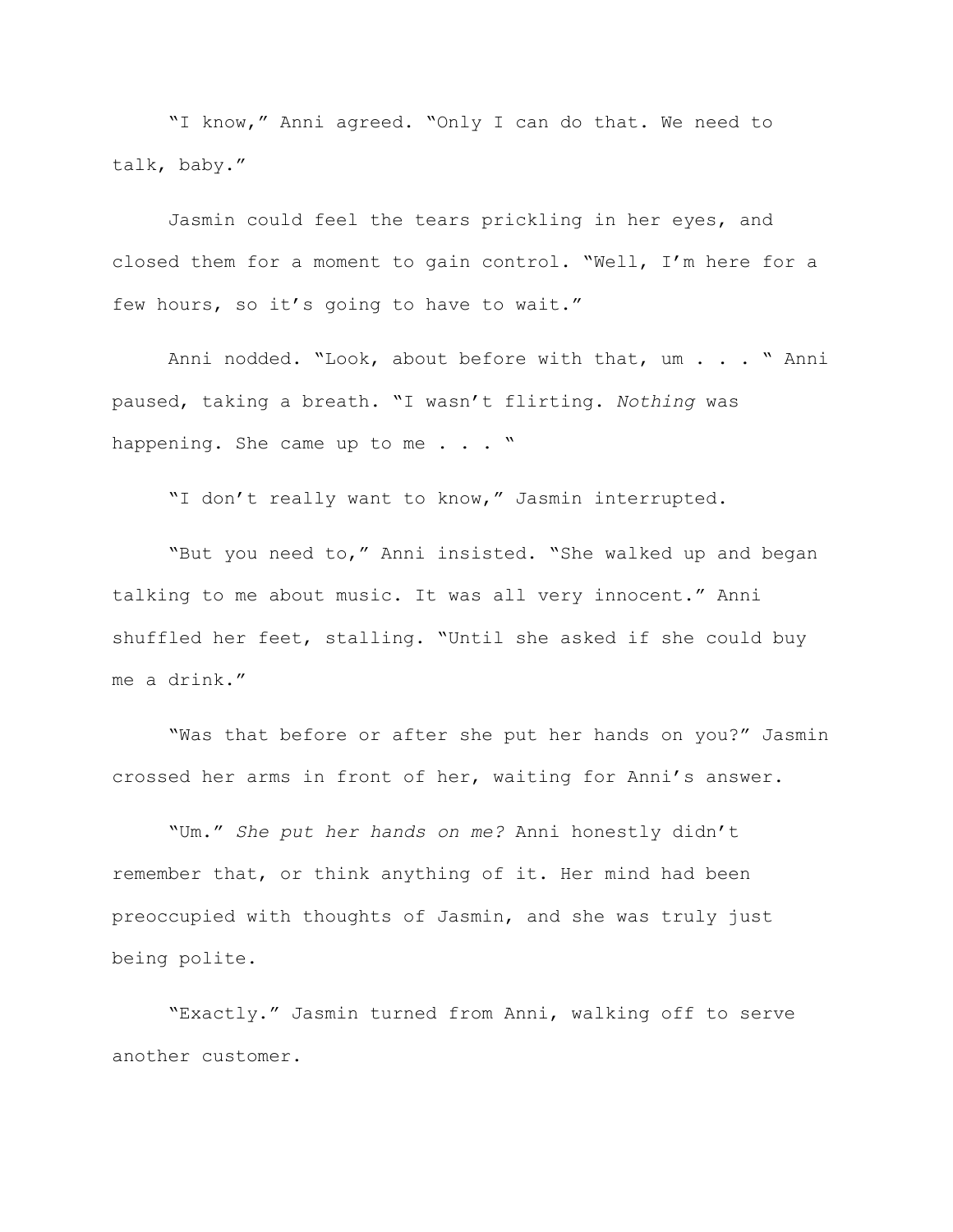"Goddamn it," Anni muttered. She rooted her ass on the stool, and waited for Jasmin to come back her way.

After a few minutes of delaying, Jasmin wandered back Anni's way. "Are you going to drink something?"

"Beer, please."

Jasmin nodded, grabbing a beer and sliding in front of Anni. She had to admit that her lover looked extremely depressed, and Jasmin's heart softened. "Were you interested in her?"

Anni's eyes popped up, widening with disbelief. "No! Of course not!" She sighed. "Look, I know I screwed up before, but I've changed, Jasmin. *You* changed me. For the better," she added hastily when she saw Jasmin's dazzling brown eyes narrow. "I've learned my lesson, baby. I can't hurt you like that again. I won't."

"But you can hurt me with your words instead?"

"Do you really want to have this conversation now? When we can be interrupted at any time?"

As if proving her point, another customer beckoned Jasmin. With a heavy sigh Jasmin agreed to postpone the chat until later.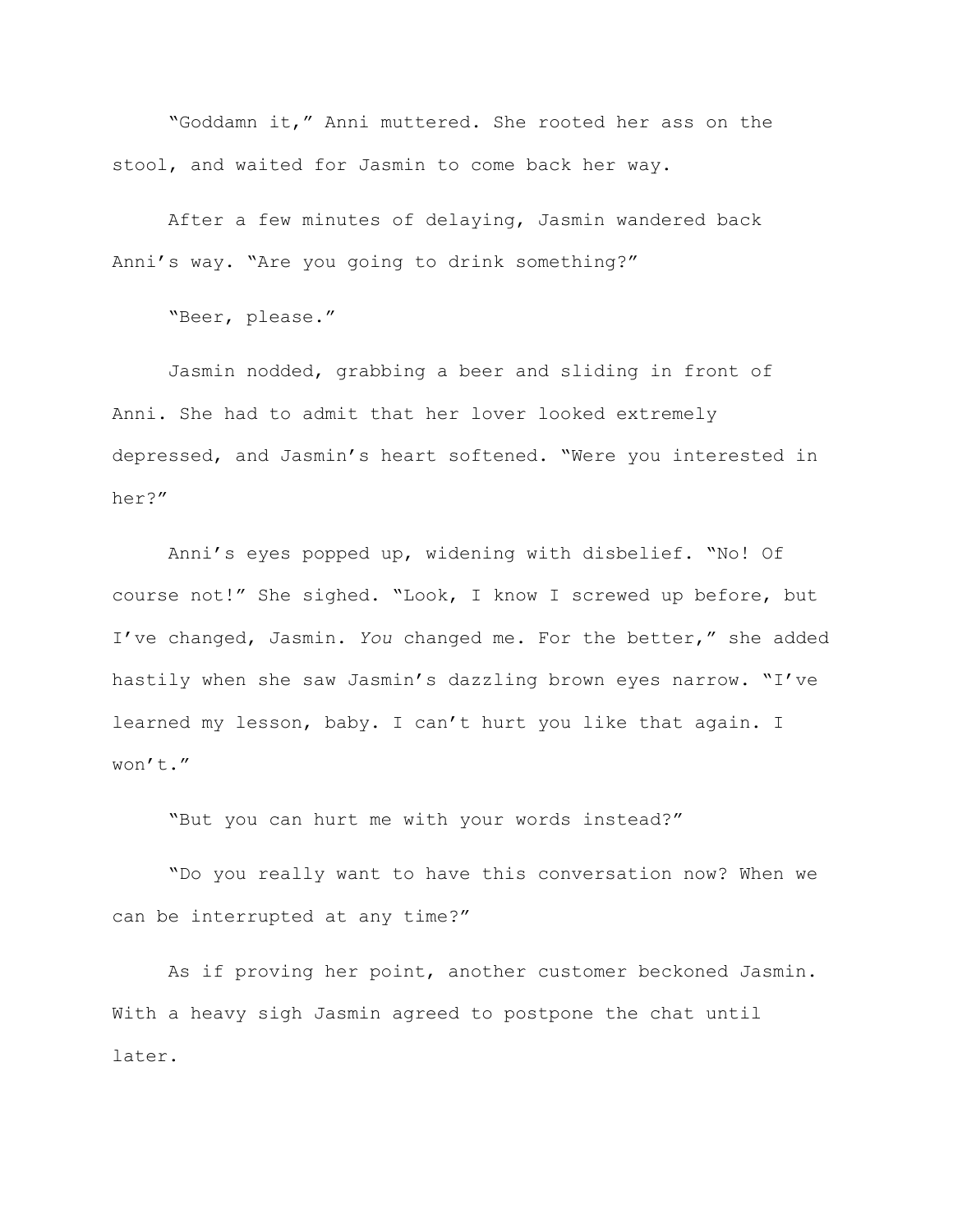Anni was picking at the label of her beer by the time Jasmin made it back to her.

"Were *you* interested?" she asked Jasmin timidly.

Jasmin frowned. "Interested?"

"In the woman that was hitting on you," Anni explained.

Jasmin barked out a mirthless laugh. "No. However, it *was* flattering."

Anni scowled, flicking the lid of her beer with annoyance. "I see."

"Do you? You know, I've never been hit on by another woman? Well, at least outside of the gay club we once went to," she clarified. "I think of it as a rite of passage. If I can get approached by a woman outside of a gay bar, I must be doing this lesbian thing right," she smirked.

Anni finally cracked a smile, realizing that Jasmin was teasing her. "You're definitely doing the 'lesbian thing' right." She wiggled her eyebrows suggestively.

Jasmin snickered, then sobered when she thought of the problems they still needed to work out. "Want another one?" she asked, gesturing towards Anni's empty beer bottle.

"Nah. Maybe a bottle of water?"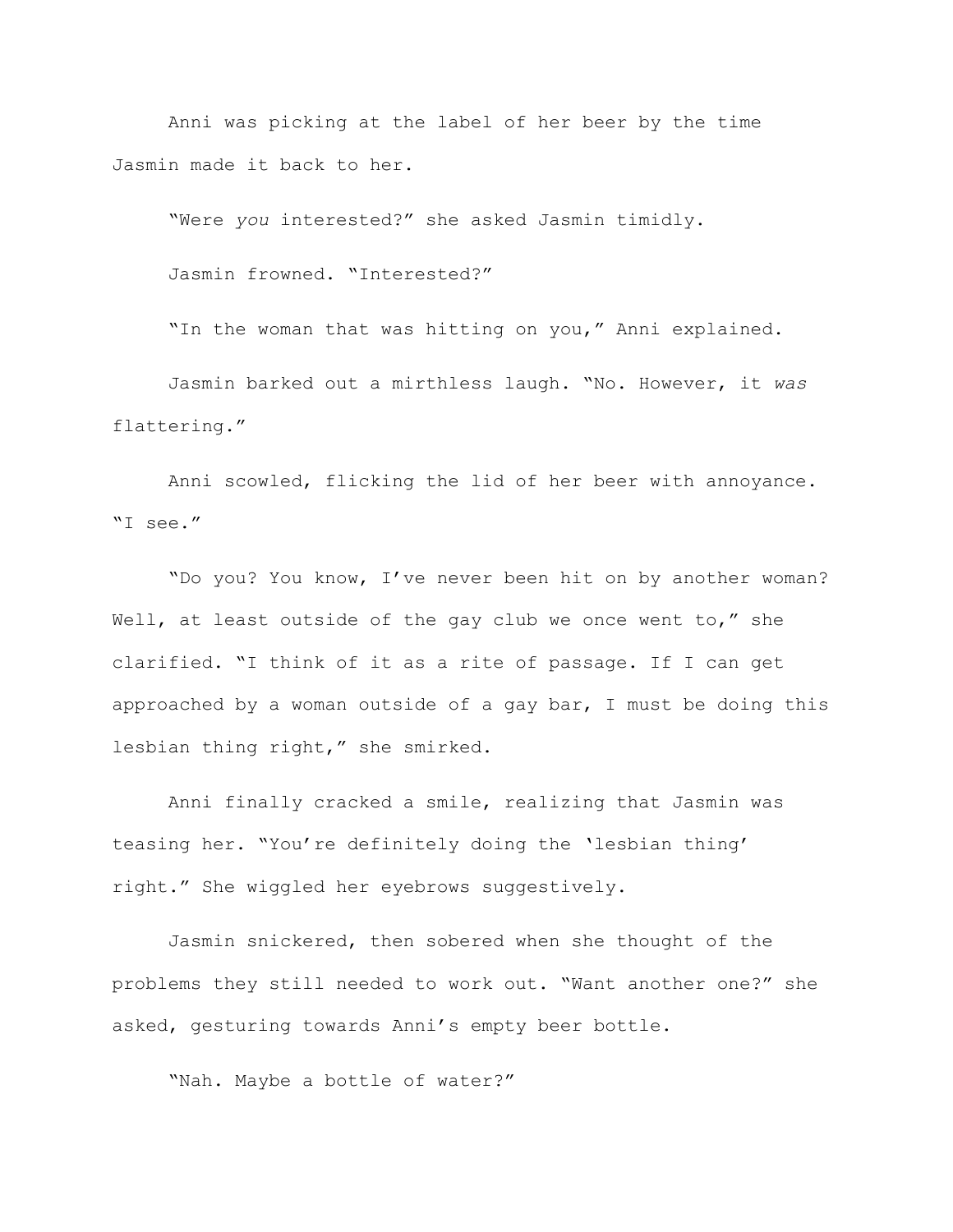Jasmin nodded, taking a water from the refrigerated case, opening it for Anni.

"Thanks."

Their eyes met as Anni looked up, and they both felt the connection. Never taking her eyes off of Jasmin's, Anni reached over and stroked a finger across the back of Jasmin's hand.

Jasmin shivered as much from the contact as from the way Anni was looking at her. She had been so hurt by Anni's accusation that Jasmin was suffocating her, that they hadn't been intimate in the past couple of weeks. She had to admit she missed Anni terribly.

"Can you take a break?" Anni asked huskily.

Jasmin shook her head. "I just started working." Anni looked so completely crestfallen that Jasmin couldn't deny her anymore. "Armin, I need to, um, get a few things," she called over her shoulder. She gave Anni a small smile, and walked away with a nervous Anni following close behind.

\*\*\*

Upstairs, Anni rushed around Jasmin and pulled her into what she thought of as "their" elevator. All of the images that flooded Anni before, came back in a rush. She shut the door, immediately pressing the STOP button. Now that they were here,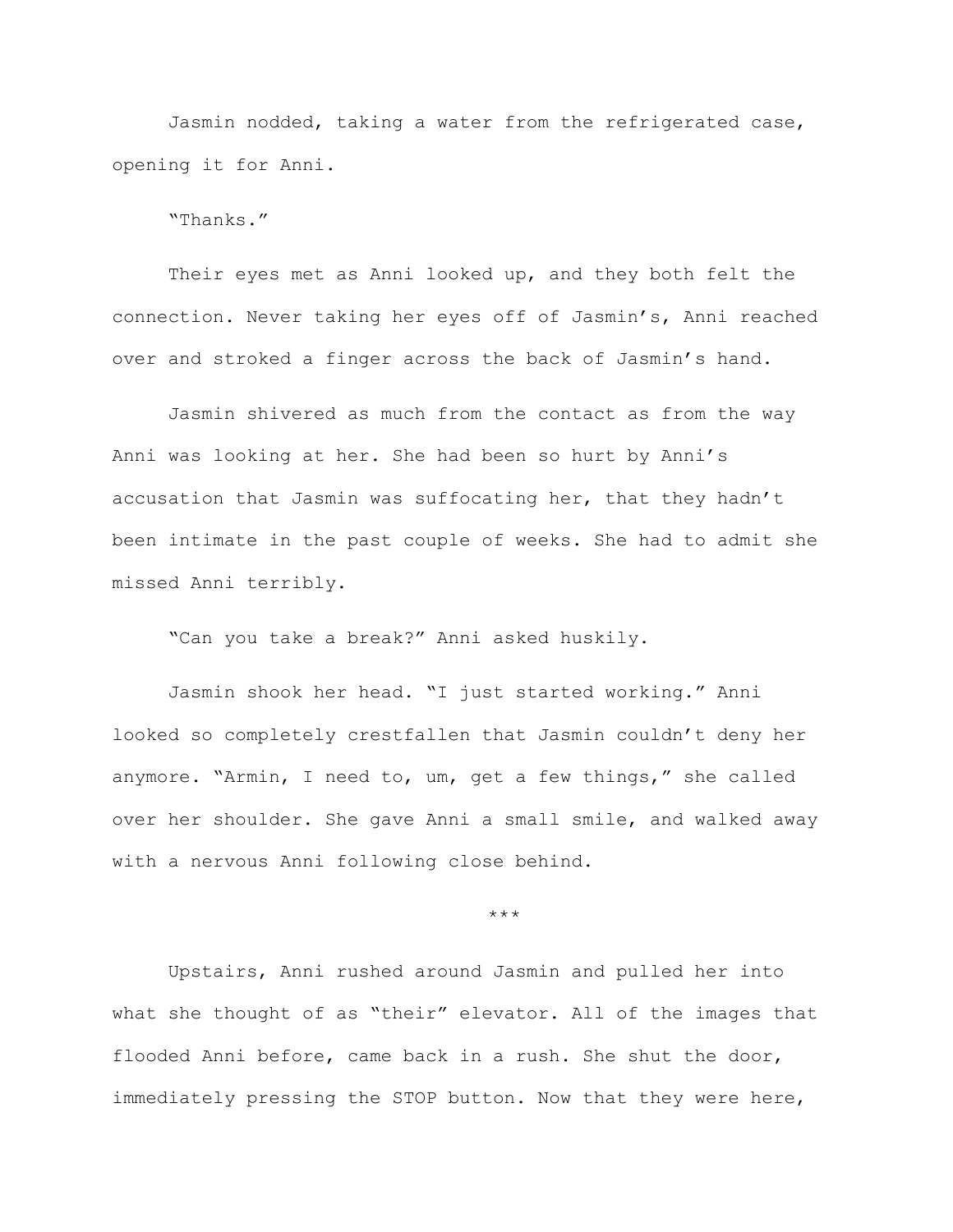and alone, Anni felt a bit insecure. Jasmin hadn't been very receptive to Anni's advances recently, not that she blamed her. After telling Jasmin she was feeling smothered, what did she expect the reaction to be?

Jasmin saw the unsure look in Anni's eyes. It wasn't something she was used to. Anni was normally extremely confident, especially when it came to intimacy. *Well, it's up to me, then.*

Jasmin lifted her hand to Anni's face. "It's been a long time," she said quietly.

Anni nodded and swallowed hard.

"You should know, it's not going to be slow and gentle." Jasmin stepped closer.

Anni's dark eyes turned almost black with desire. "Well," she began, clearing her throat when her voice cracked, "you are supposed to be getting a few 'things'. So, come and get me."

*There's my self-assured Anni.* Jasmin's smile was fierce as she turned them both, and pushed Anni against the wall. "Hmm, this seems familiar," she purred, then kissed Anni passionately.

Anni moaned when Jasmin's tongue slipped between her lips, and tangled with hers. Her legs buckled as Jasmin's hands found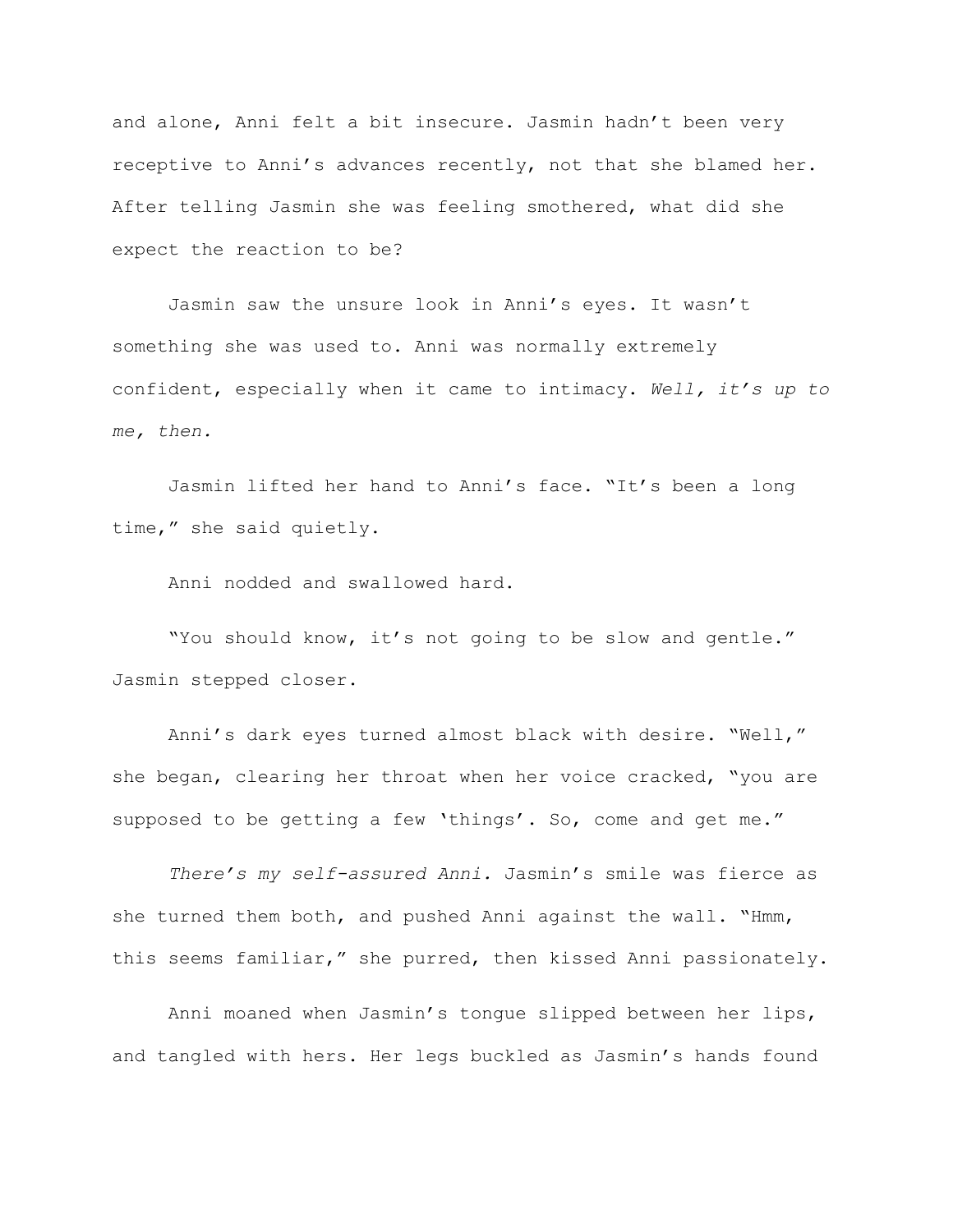their way to her breasts and squeezed hard. "Jasmin." It came out as a plea.

Jasmin smiled against Anni's lips, trailing her hands down Anni's stomach. Unbuttoning the button, Jasmin slipped her hand inside Anni's pants, dipping lower until she found the copious amount of wetness that awaited her. "*I love how wet you get for me,"* Jasmin groaned.

"Inside, baby. I need to feel you," Anni begged. She was used to being the aggressor, but it was times like this, when Jasmin took control, that drove her nearly insane.

Jasmin obliged, plunging two fingers inside her lover, and bringing her thigh up between Anni's legs to provide a more powerful thrust.

Anni gripped onto Jasmin's ponytail with one hand, as the other squeezed Jasmin's ass, bringing her even closer. "I've missed you," she panted heavily. She knew, after the couple of weeks apart, she wouldn't last long. Even so, she fought to hold off her orgasm. She wanted to prolong the feeling of Jasmin buried inside her for as long as she could.

"I've missed you, too." Jasmin tilted her head to allow Anni access to her neck. Feeling Anni's lips pressed against her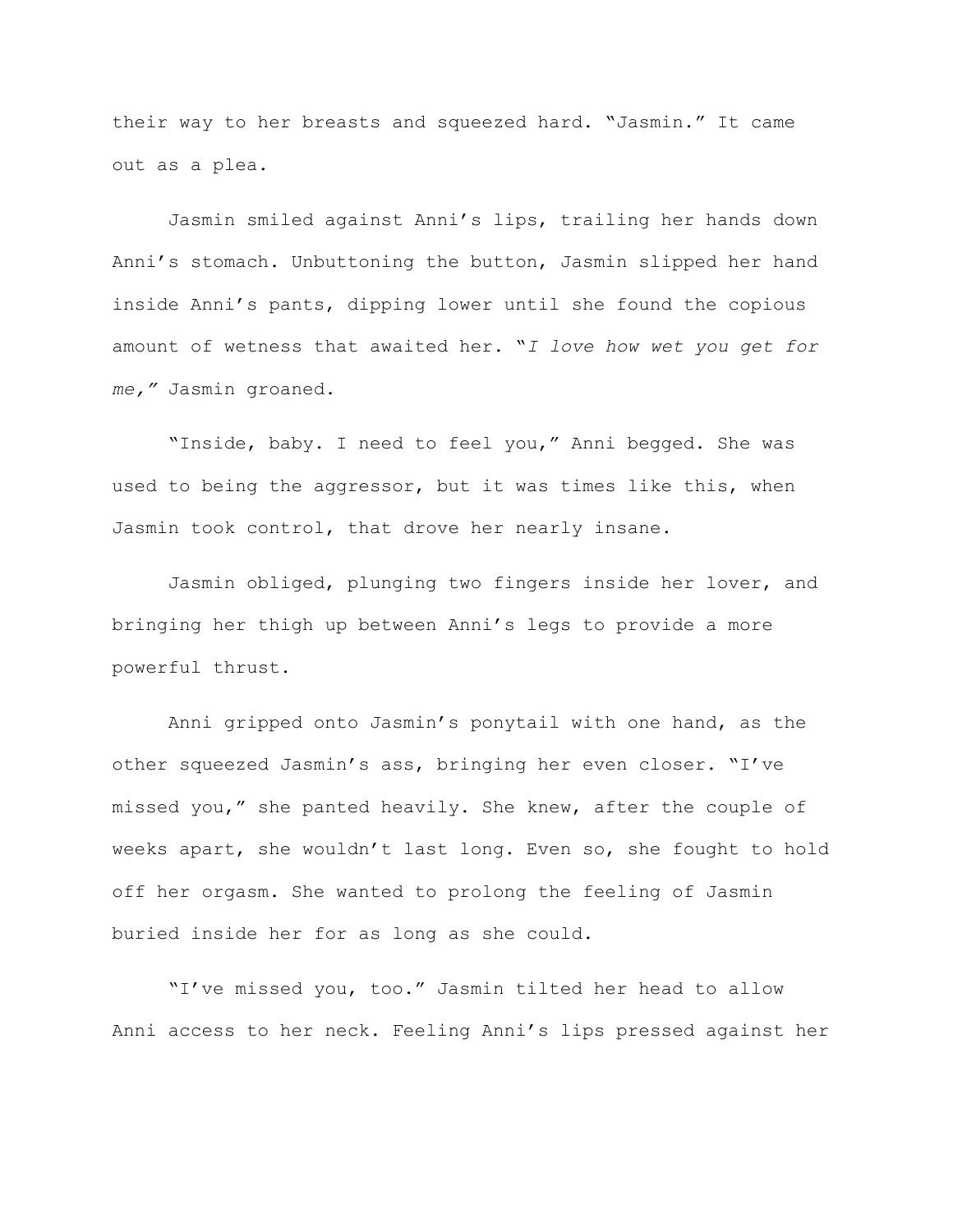skin spurred her on even more, and her thrusts became faster. "*Let go, baby*."

"Not yet," Anni managed. She talked a good game, but the need for release was quickly taking over her resolve to delay the inevitable.

Jasmin chuckled lightly, then moaned when Anni bit down on the sensitive area between her neck and shoulder. "We'll have longer when we get home," she promised. "For now, you need to let go."

Anni looked into Jasmin's eyes, amazed that she still had coherent thoughts. "Promise?"

Jasmin instinctively knew that Anni feared their relationship was becoming irreparable. She had had the same fear herself. But Jasmin knew deep inside that there was no one else in the world for her other than Anni. They had been through so much. They would get through this as well.

"Promise."

With Jasmin's declaration hanging in the air, Anni groaned loudly as the orgasm ripped through her body. Jasmin thrust deeper, feeling Anni shudder and tighten around her fingers. The sound of Anni's pleasure coupled with the feel of Anni's release flowing into Jasmin's hand led to her own powerful orgasm.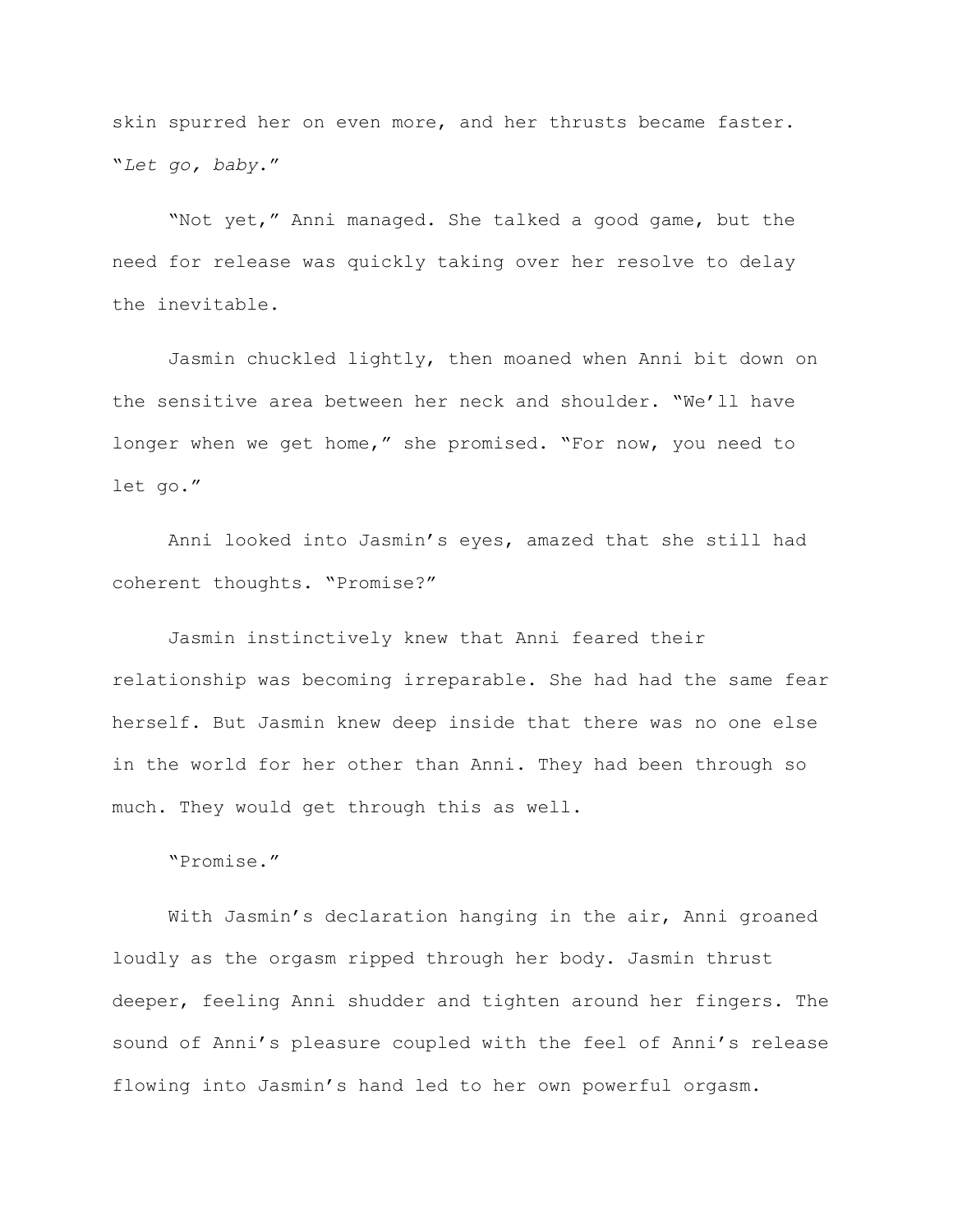Anni swallowed Jasmin's cry of pleasure, holding her tightly as Jasmin's body continued to tremble. They stayed like that for a moment before Jasmin broke away, needing to catch her breath.

"You okay?" Anni whispered.

"Perfect," came the breathless reply.

"Yes, you are."

Jasmin lifted her head, expecting to see laughter in Anni's eyes. What she saw, floored her. There was no teasing, no laughter. Undisguised sincerity and love stared back at her. She kissed Anni tenderly.

"I'm not even close to perfect," she said softly. "But we can be perfect for each other if we work at it."

"And, we will," Anni promised. "I made a mistake, Jasmin. I know we have a lot to talk about. My insecurities, yours."

Jasmin pulled back slightly. "You have insecurities?"

"Of course I do."

"What have I done to make you feel insecure?" Jasmin was genuinely curious. She had thought she was being *too* attentive, and that's what the problem was. Anni couldn't be insecure about Jasmin's feelings. Not after everything that happened with Kurt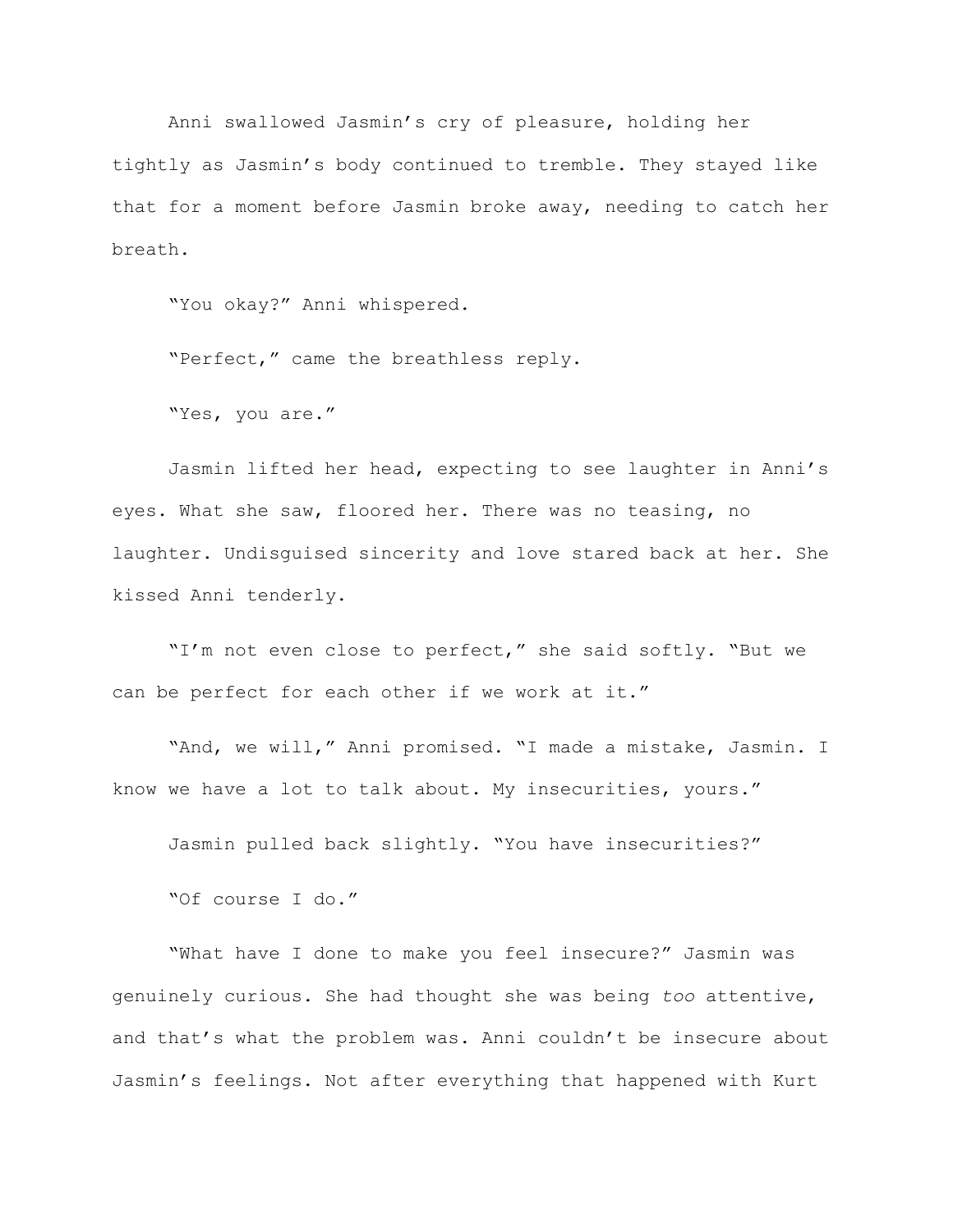right before their year anniversary. Jasmin had made it perfectly clear that Anni was the one she loved. The one she wanted to be with for the rest of her life.

"That's something we need to talk about when we have more time."

Jasmin agreed, removing her hand from Anni's pants. "I should get back."

"Yeah."

Jasmin started to back away, but was stopped by Anni's hand on her arm.

"Are we going to be okay?" Anni asked hesitantly. She wanted desperately for Jasmin to be excited about marrying her again. The planning had come to a halt with the tragedy of Nik's passing, and Anni's temporary stupidity. It was time for them both to remember what's important. Their love for each other.

Jasmin searched Anni's eyes. Love, fear, hope. Oddly enough, it was the fear that made Jasmin more secure. If Anni was afraid of losing what they have, she must really care. Knowing that renewed Jasmin's desire to marry the beautiful woman in front of her. "Yes, baby. We'll be okay."

Anni took Jasmin in her arms, holding her tightly. "I love you."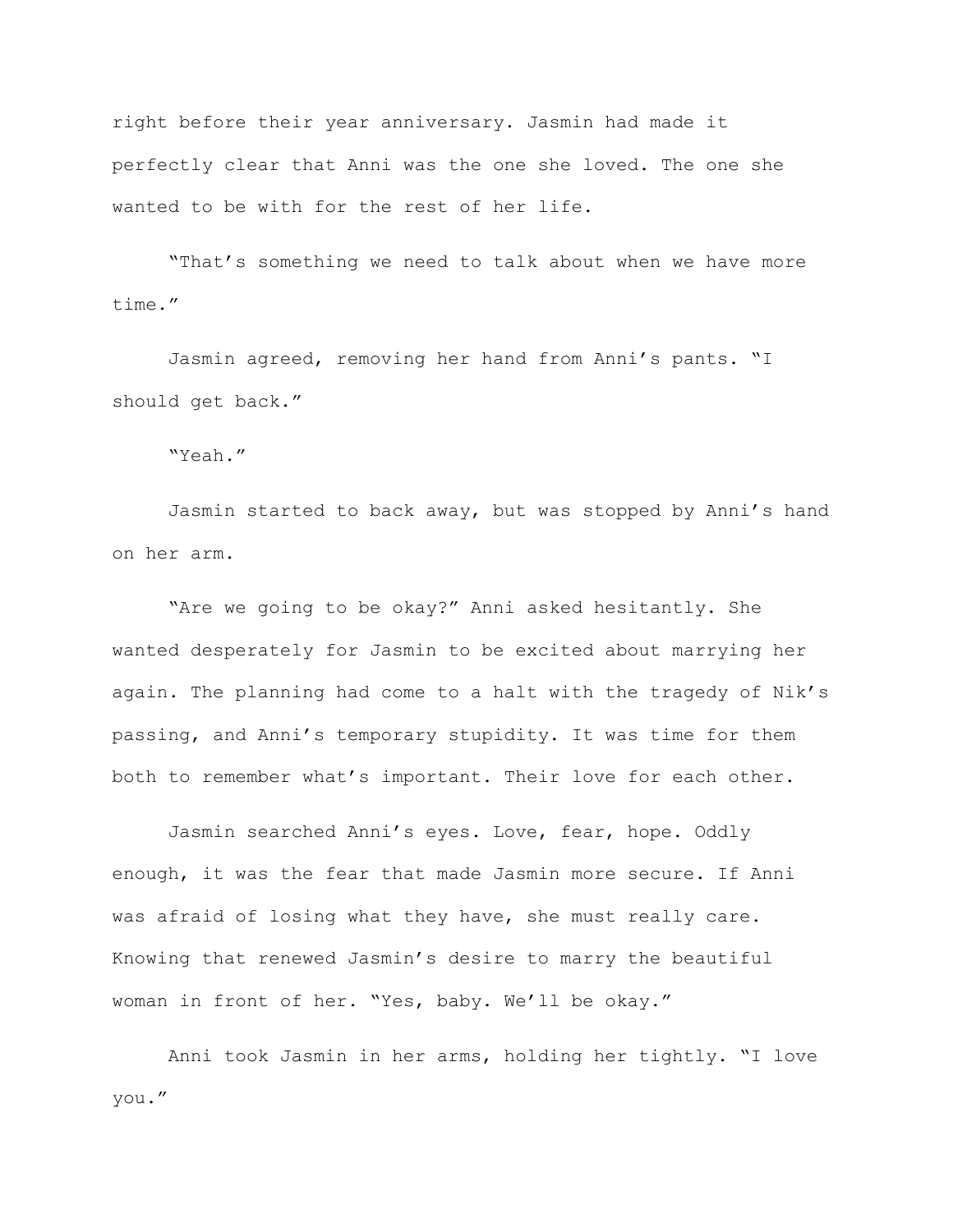"I love you, too."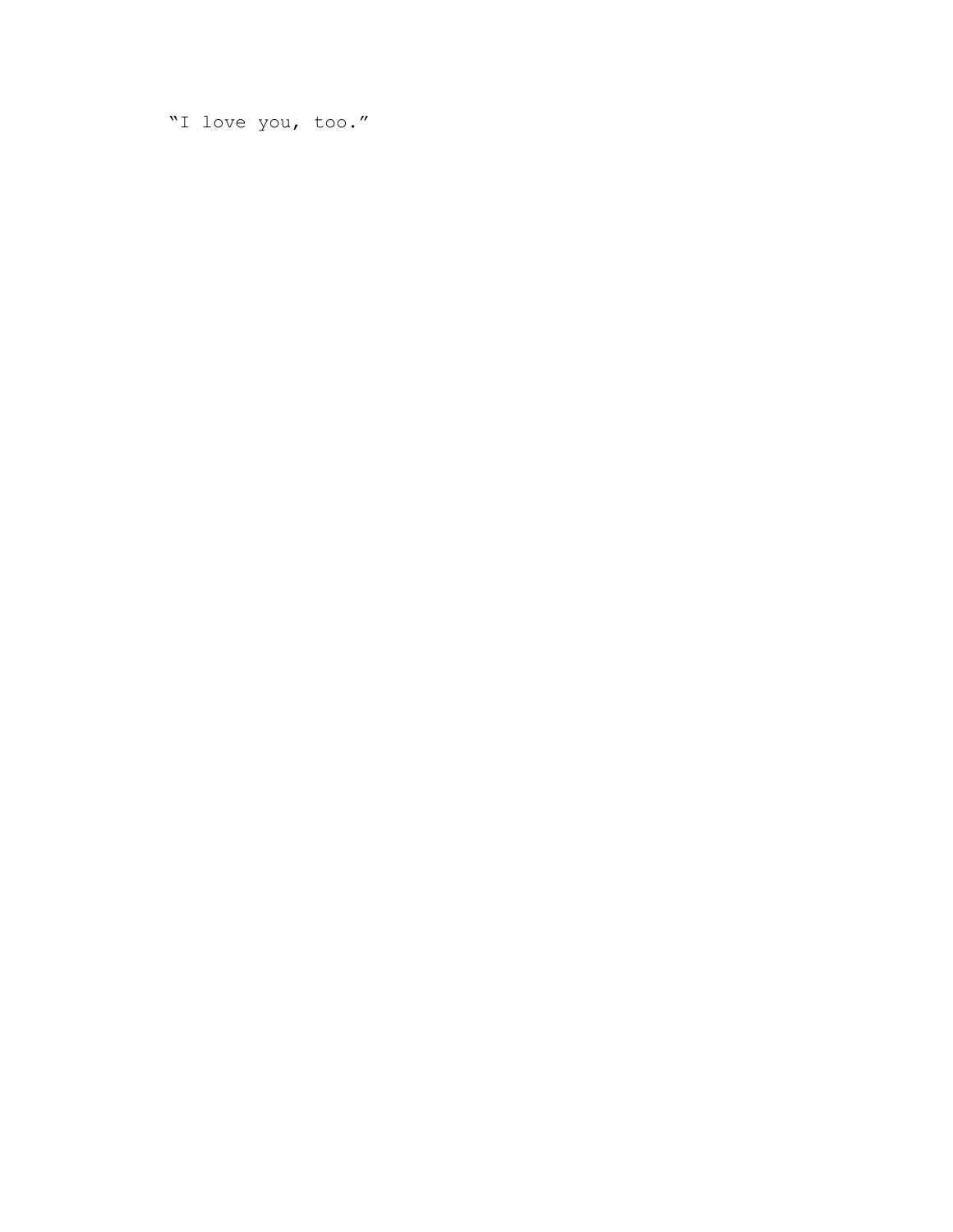#### The Planning

Part 2

Anni closed the door of her and Jasmin's room behind her, and whistled her way to the coffee pot.

"Whistling? Before coffee?" A very confused Ayla stared at Anni, her brows furrowed.

Anni shrugged. "Why not? I'm in a good mood." She set about getting her coffee, and after a second thought, grabbed another cup for Jasmin.

"What has you in such a great mood?" Ayla smiled as she watched Anni prepare Jasmin's coffee, and grab a yogurt out of the refrigerator. She couldn't help but think how much Anni has changed since being with Jasmin. Even if the past couple of weeks had been a little strained between them. At least now it seems to be okay.

Anni grinned widely. "Jasmin is in there looking at bridal magazines," she answered quietly.

"So, you've talked everything out? It's all good now?"

Anni's smile faltered. "No. I mean yes. I mean . . . Damn it." She raked her hand through her short, dark hair, causing it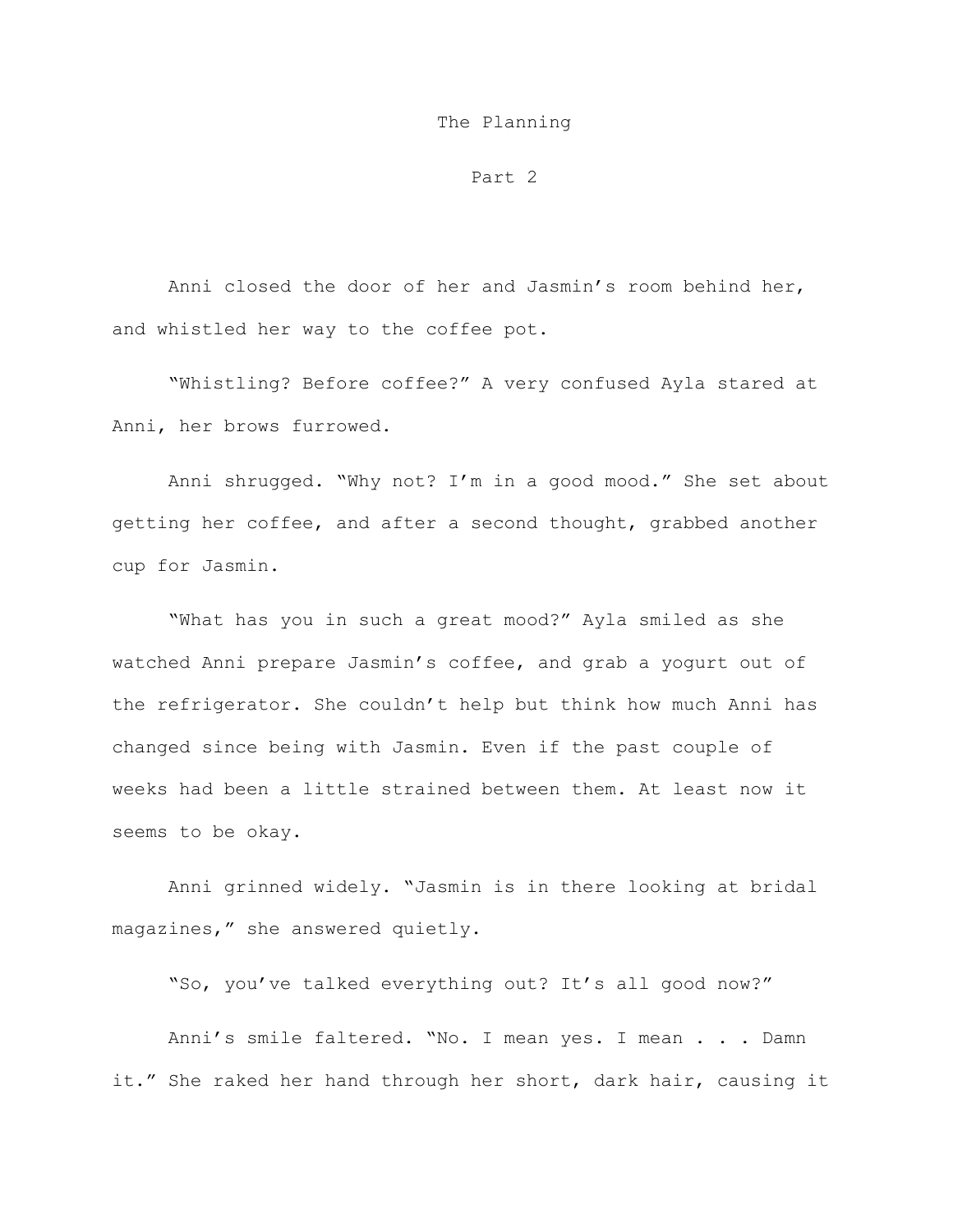to spike a bit. "We still need to talk. There are things she should know, and I'm sure I don't know everything about her yet."

"How have you been together for over a year now, and not have discussed the *important* things?"

"It's not so easy, you know," Anni grumbled, her good mood quickly deteriorating with this conversation.

"But you love each other. You should *want* to talk about all of that." Ayla stood in front of Anni, blocking her path back to Jasmin's room. "She deserves to know why you sometimes act the way you do."

"How do I act?" Anni asked, offended. Though, she knew very well how much of an ass she had been to Jasmin in the past. "Look, I said it wasn't easy, okay? Jasmin and I know we have to get everything out in the open, and we will. Doesn't mean I really want to."

"It's Jasmin. You know she'll listen without judgement no matter what you tell her."

Anni blew out a breath. "Maybe." She placed the coffee and yogurt on a tray, and made her way back to her and Jasmin's room.

\*\*\*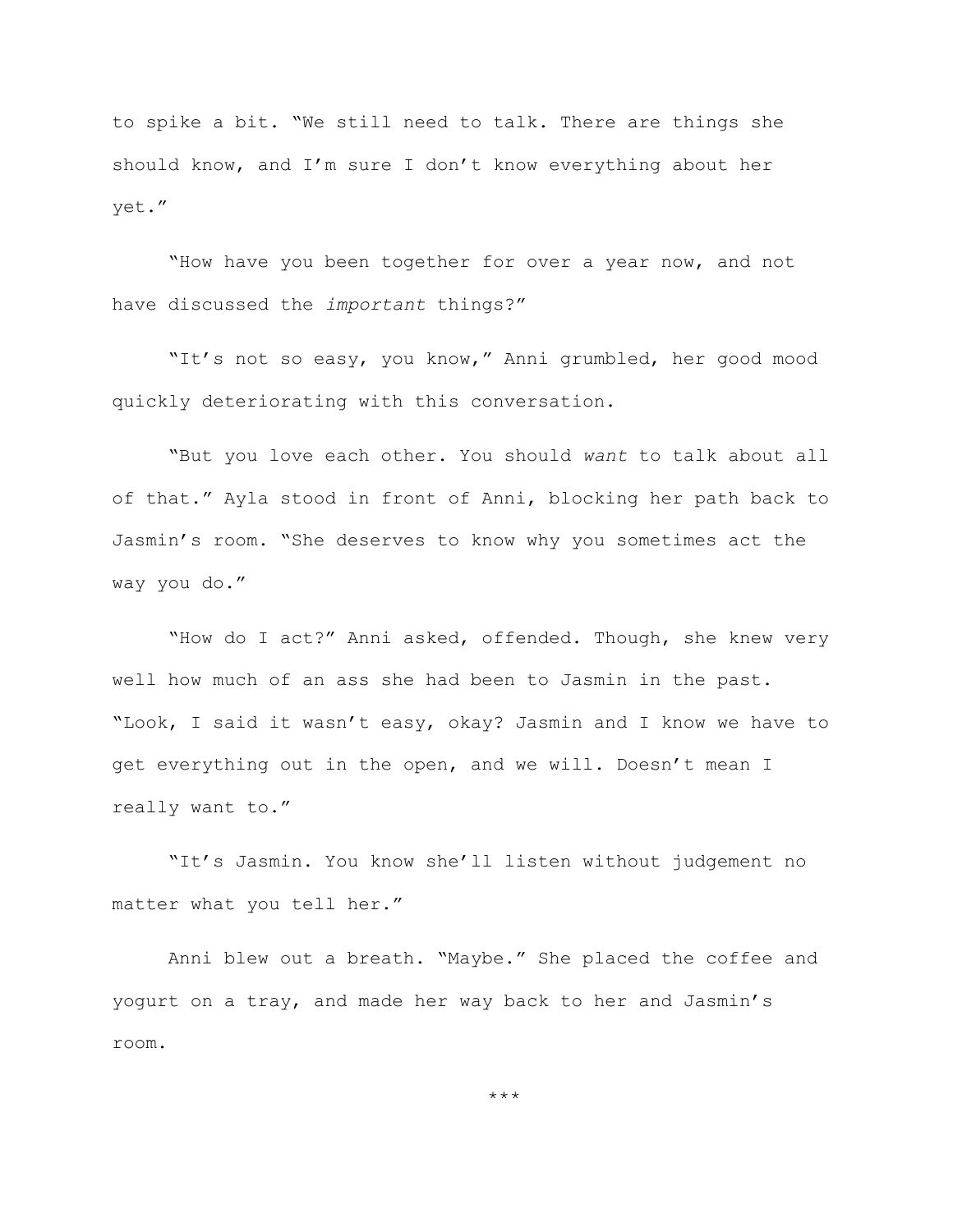"Hey."

Jasmin looked up from the magazine she was flipping through, and smiled at Anni. "Hey." Her eyes fell to the tray with coffee and yogurt. "For me?"

"Of course," Anni grinned. "You need nourishment."

"After what you did to me last night, I think I'm going to need more than yogurt," Jasmin teased.

Anni smirked. "Complaining?"

"Absolutely not." Jasmin accepted Anni's sweet kiss and the yogurt. "Thank you."

Anni gingerly climbed over Jasmin's body, and settled back into bed. "So, find anything interesting?" She nodded at the bridal magazine in Jasmin's lap.

"Maybe," Jasmin smiled, handing Anni her coffee once she stopped wiggling around. "I take it you're not going to wear a dress?"

Anni choked on the sip of coffee she just took. "Um, I could if that's what you wanted," she stuttered, wiping a drop of coffee from her chin.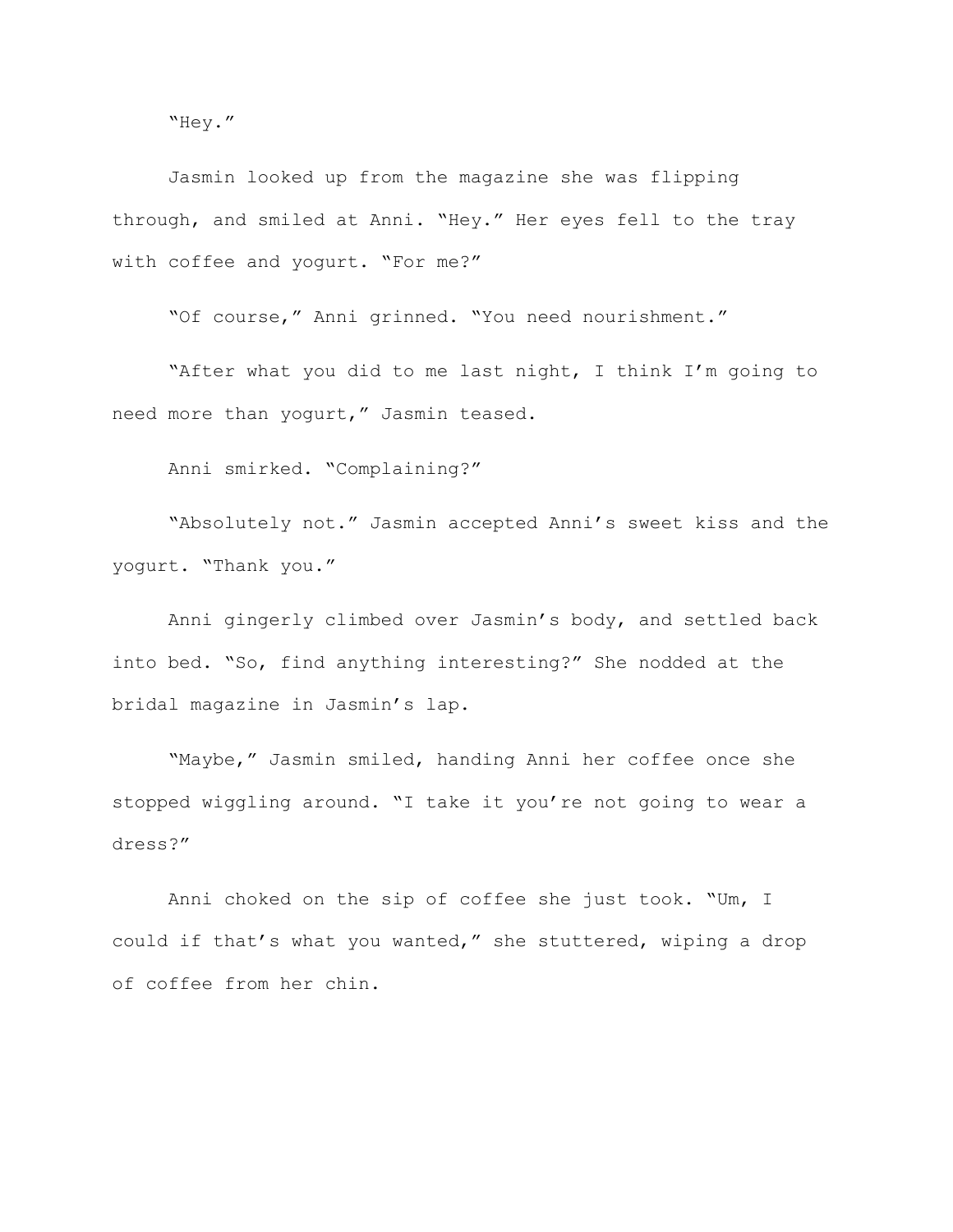Jasmin laughed softly. "I want you to be comfortable, sweetie. Even if it means wearing black," she winked, and took a bite of her yogurt. "Mmm. Want some?"

"No, thank you." She looked over Jasmin's shoulder. "This is pretty." She pointed to a strapless gown.

"Yeah?" Jasmin snapped the magazine shut. "You won't know which one I choose."

"Superstitious?"

Jasmin glanced at her fiancée. "Do you really think we need to take any chances?"

Anni sighed heavily, guilt weighing on her. "Baby, I really am sorry for the way I've been acting."

"That would be easier to take if this were the first time." Jasmin set her yogurt and the magazine aside to turn to Anni. "Sweetie, I'm not saying that to be mean. It's just that if we don't sit down and talk about this, *really* talk, it's going to keep happening."

"Man, I know." Anni's frustration at her own inability to be open with Jasmin was beginning overwhelm her.

"I mean that for me, too." Jasmin pushed Anni's bangs aside. "There are things that we've both been . . . unwilling to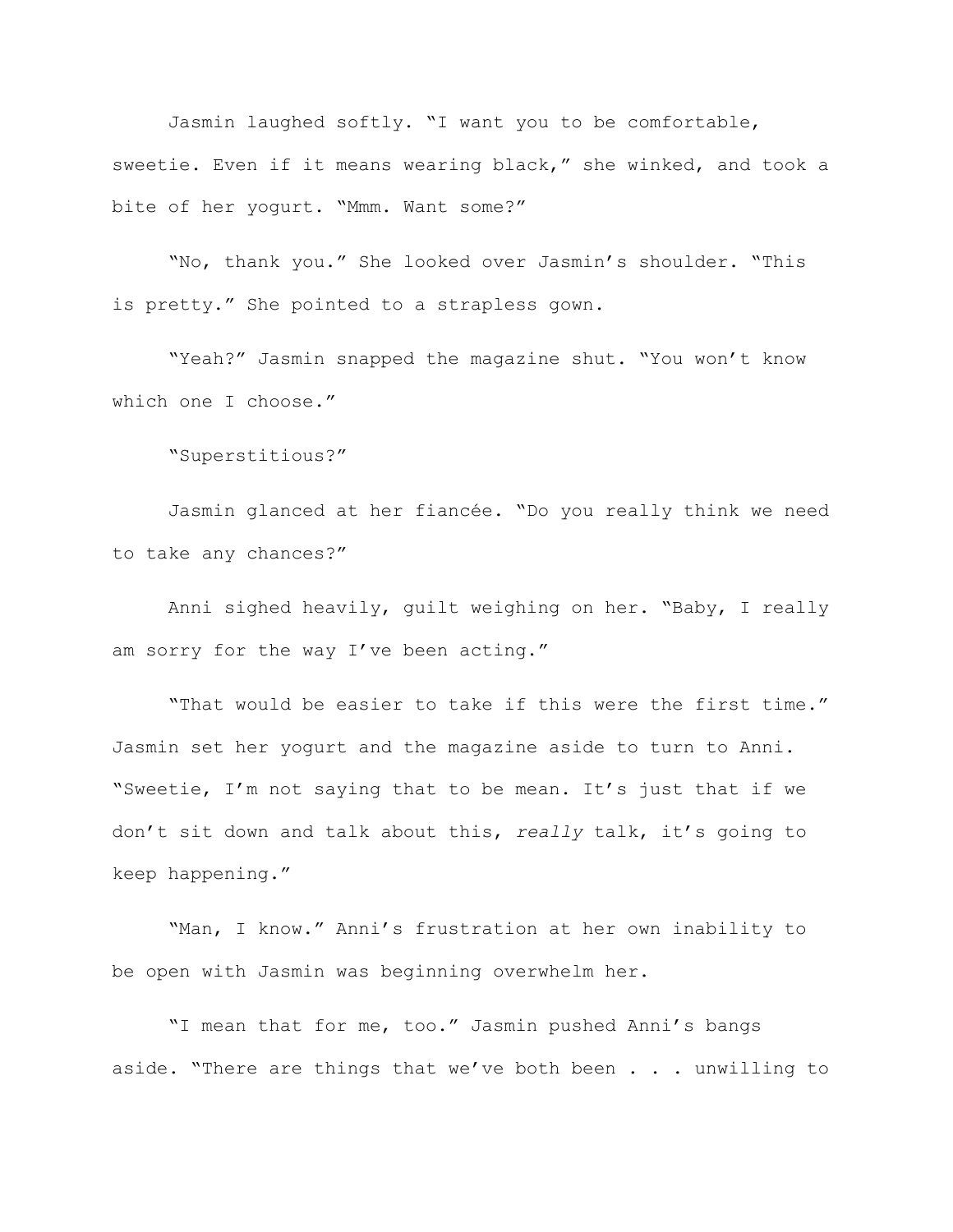talk about. If we're going to spend our lives together, that needs to change." She leaned in, brushing her lips to Anni's. "Because, honestly, I don't know how much more of this 'hot and cold' I can take."

"We will talk. I promise." Anni saw the disappointment in Jasmin's eyes, and knew they should probably have that talk now. But she just couldn't. Not yet. She reached over Jasmin, putting her coffee down. Then, she straddled her beautiful bride to be. "Jasmin, I promise. Let me prepare a little, okay?"

Jasmin studied Anni for a moment, looking for any sign of insincerity. Seeing none, she nodded. "Okay. Now kiss me."

Anni gave her a toothy grin, and obliged.

## \*\*\*

"Thank you for coming with me today, Elena." Jasmin sorted through dress after dress on the rack in front of her, while Elena did the same on a second rack.

"No problem. I guess it would be hard for you to make your own dress?" She pulled a dress out that caught her eye, and set it aside for Jasmin.

"I'm just starting with fashion again. It's too much pressure," Jasmin answered distractedly. "I have enough of that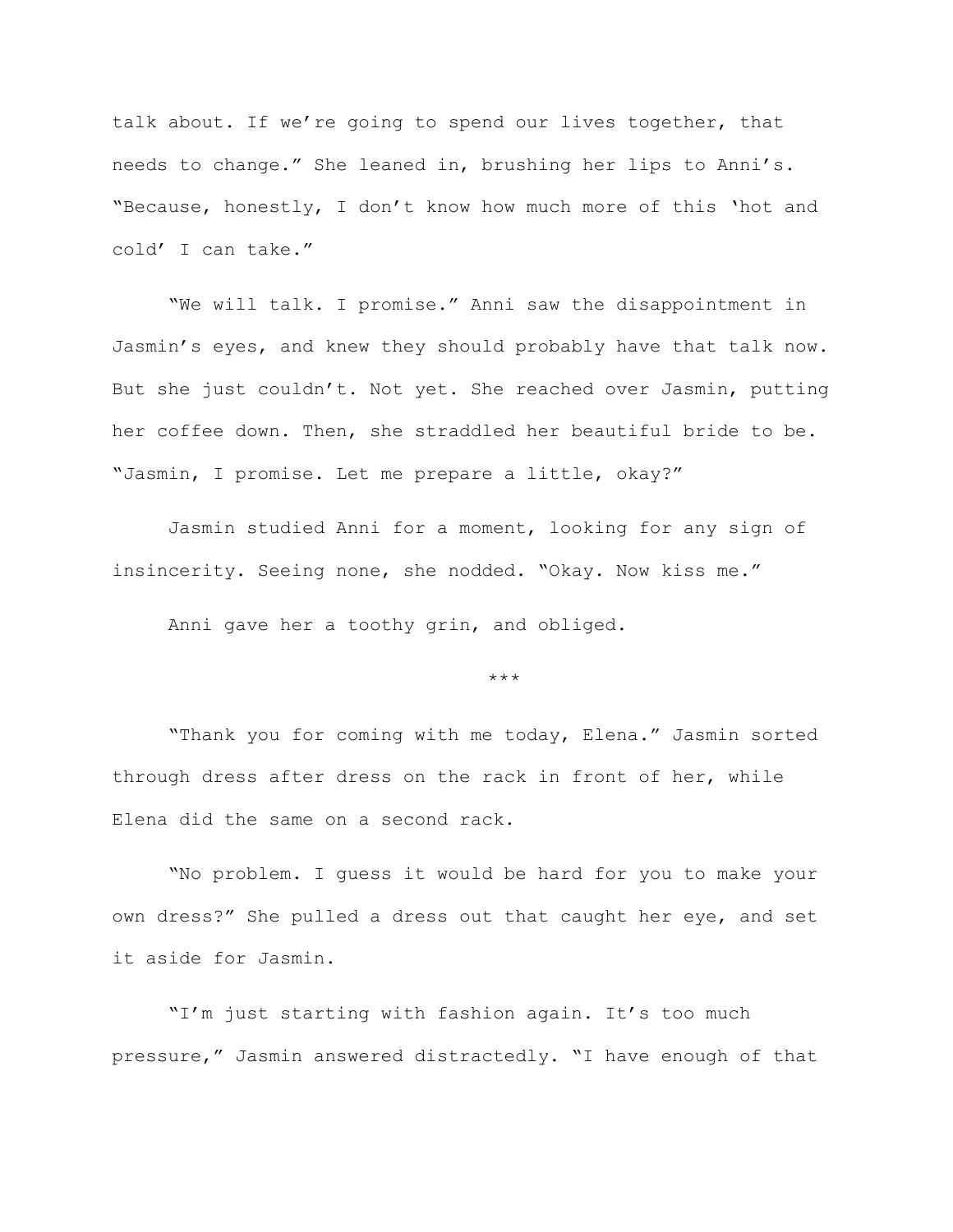without having to worry about designing and making my own wedding dress."

Elena stopped rummaging through a sea of white and sequins, and looked over her shoulder at Jasmin. "Are you and Anni still having problems?"

"No. I mean yes. Damn it, I don't know." She pushed at the gowns in frustration. "I'm trying so hard to be patient, but Anni keeps avoiding the things we need to talk about."

"Maybe she scared," Elena offered sympathetically. "Anni doesn't strike me as the type that opens up easily."

"She's not," Jasmin agreed. "But this is me, Elena. She should trust me and feel comfortable opening up to me."

"Jasmin, I know you've been together for a year, but if you think about it, this is still new to Anni."

Jasmin glanced at Elena. "Whose side are you on anyway?"

"Both!" Elena laughed. "I'm trying to help you both because I think your relationship is one for the ages."

A slow smile formed on Jasmin's lips. "One for the ages?"

"Epic," Elena confirmed with a nod and a smile. "I'd like to think that Dominik and I would have been epic, too."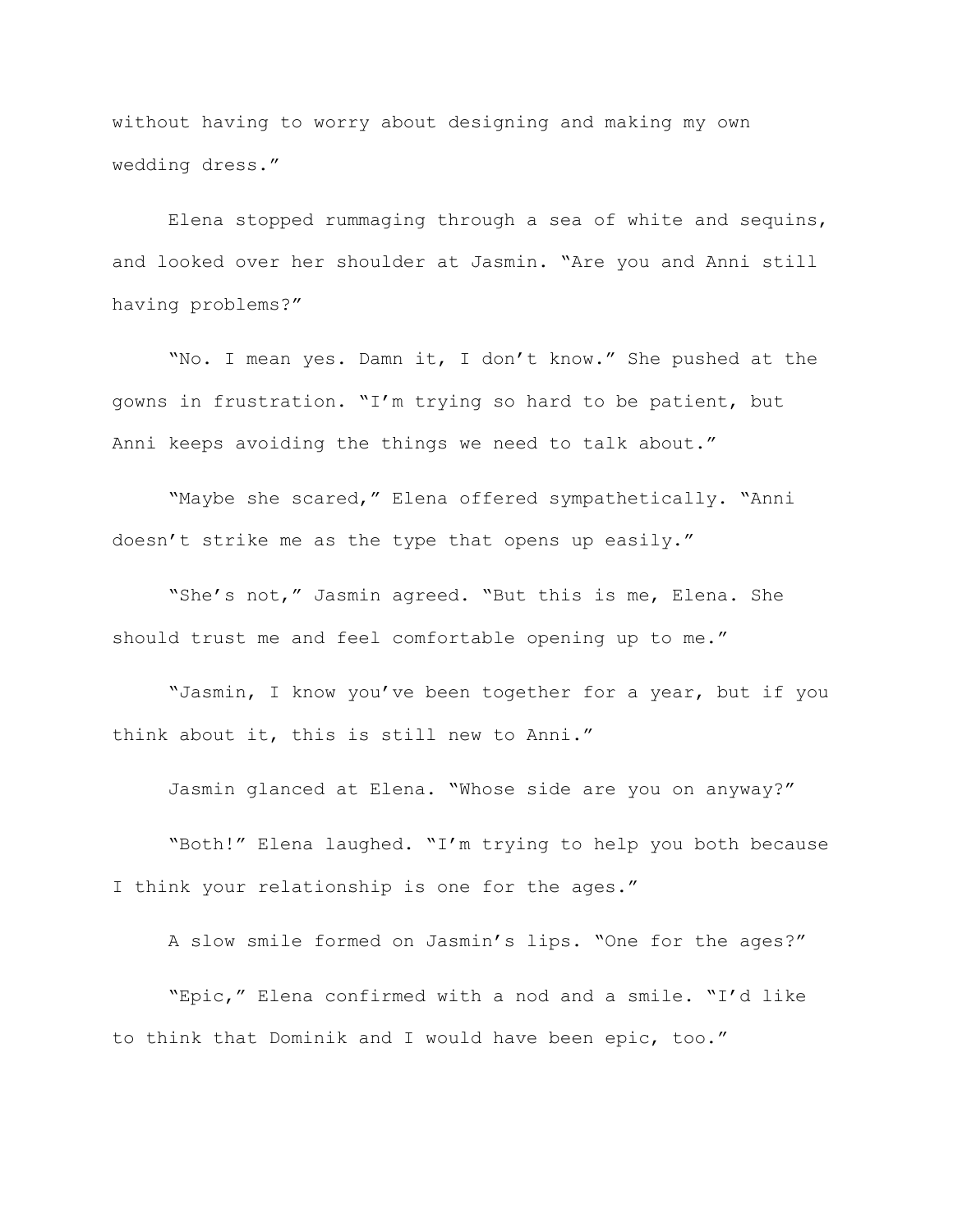Tears caused both women's eyes to shine as a silent moment passed between them. Then Jasmin pulled Elena into her arms, hugging her tightly.

"Of course you would have been." She pulled back slightly, looking Elena in the eye. "He found you in London when it seemed impossible. It was meant to be."

Elena gave her a watery smile. "Come on. This is your day. Let's find you the perfect dress!" She pushed Jasmin back to her side. "And, as for Anni, just give her the time she needs. She's already confessed to needing to open up more. That's a step in the right direction, at least."

Jasmin contemplated Elena's words, idly running her hands over the different textures of the dresses. When her fingertips touched a satiny, smooth surface, she stopped. Jasmin's eyes widened as she pulled out the dress, and held it up.

"This is it," she whispered.

Elena turned at Jasmin's quietly spoken words. "Oh! It's perfect! Go try it on!"

Jasmin beamed as she headed to the fitting room.

\*\*\*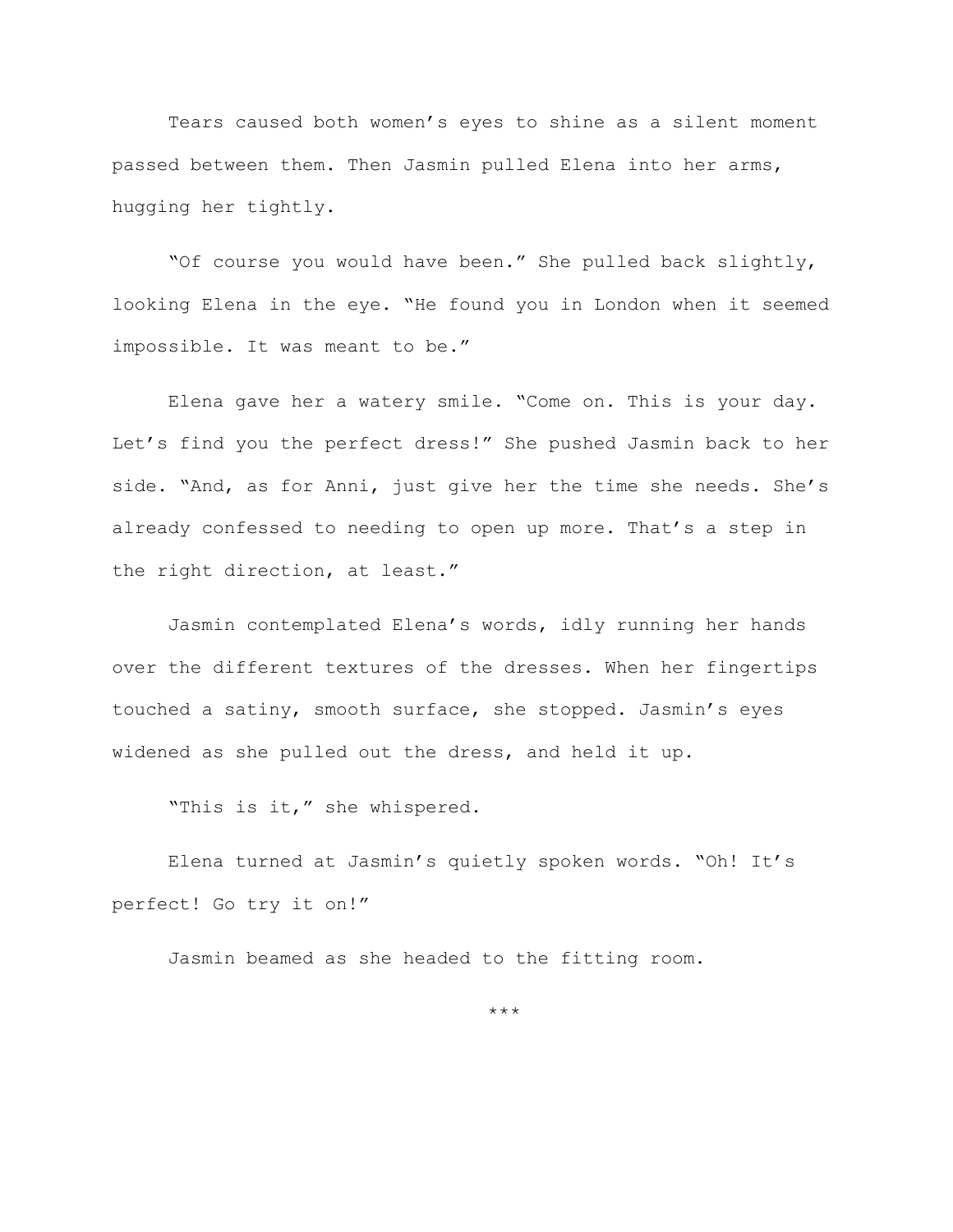Anni sat on the bed, aimlessly strumming her guitar. It had been a few days since she and Jasmin agreed they needed to talk. Of course, Anni has been avoiding it like the plague, and she could see Jasmin's patience wearing thin.

*Wish I could just write a song explaining everything,* Anni thought glumly. Then quickly discarded that thought. That would be one depressing song.

"Hey."

Anni looked up abruptly as her fiancée came into the room, her arms full of bags. She set her guitar aside, and got up to help.

```
"Hey. Need help?"
```
"Nope." Jasmin turned her back to Anni. "You're not allowed to touch this, or look at it."

Anni smirked, getting on her tiptoes to look over Jasmin's shoulder. "Why? What is it?"

"You know perfectly well what it is, now get back." Jasmin pushed Anni back with her butt.

"Mmm. Do you think using your ass is going to deter me?" Anni placed her hands on Jasmin's hips, pulling her into her. "That just makes me want more."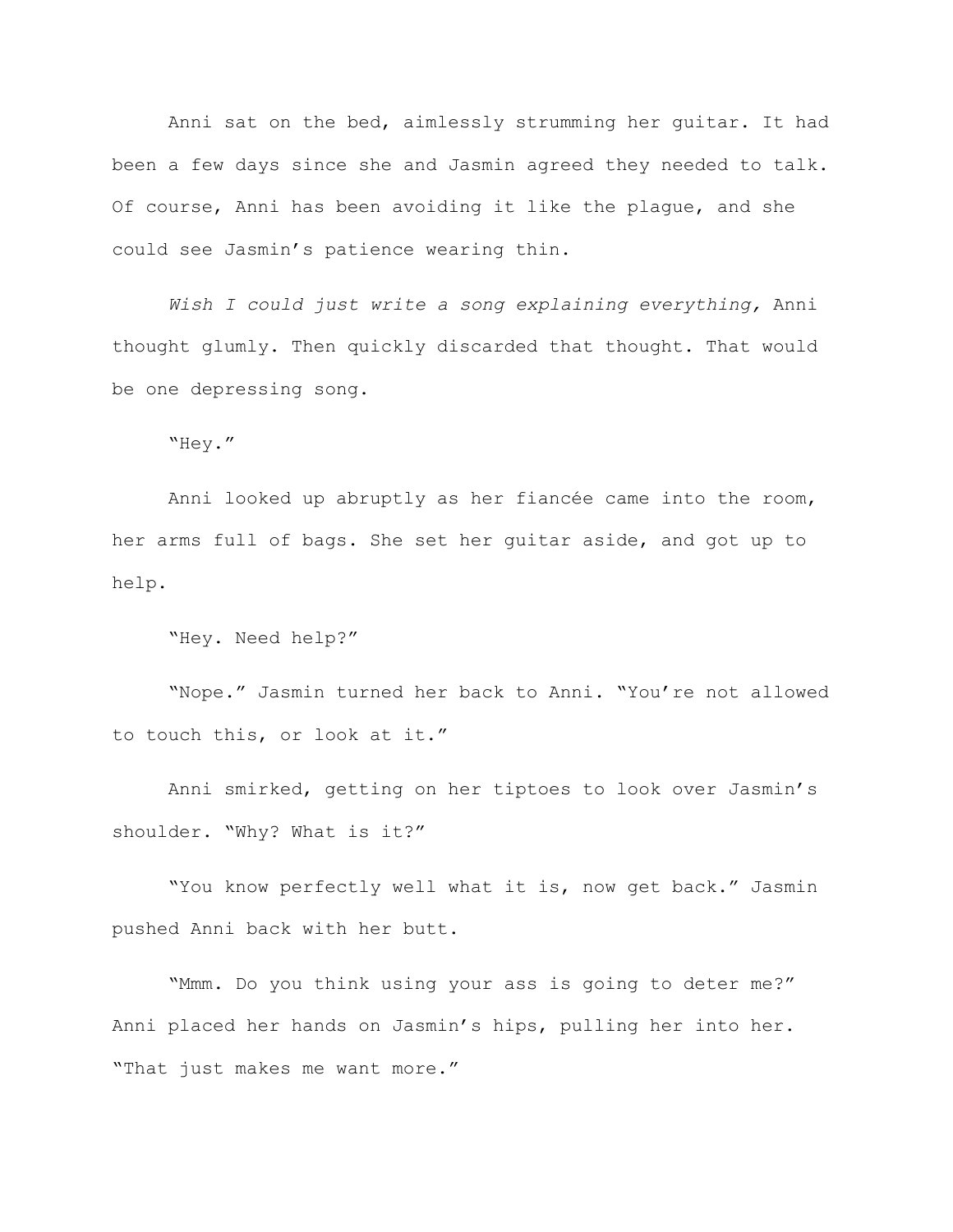"You're such a fiend," Jasmin chuckled. "Will you get back?"

"Come on, baby. Just a peek?"

"No. And, if I find out you stole a peek when I'm not here, there will be hell to pay."

"Oh yeah? Will you punish me?" Anni smiled sexily.

"Mmhmm. I'll wait until our wedding night to have sex with you again." Jasmin pushed away from a slack-jawed Anni, and hung the dress up in the closet.

"You're kidding, right?"

Jasmin smiled sweetly. "Do you want to test me?"

"No! No, baby, I don't. I won't look at it. I promise!" Anni knew she sounded pathetic, but she was too worried that Jasmin meant what she said. The wedding was months away. There's no way she could go without sex with Jasmin for that long. "In fact, why don't you come over here and occupy me so that I don't get tempted."

Jasmin laughed as Anni tugged her close. "Is this all you think about?"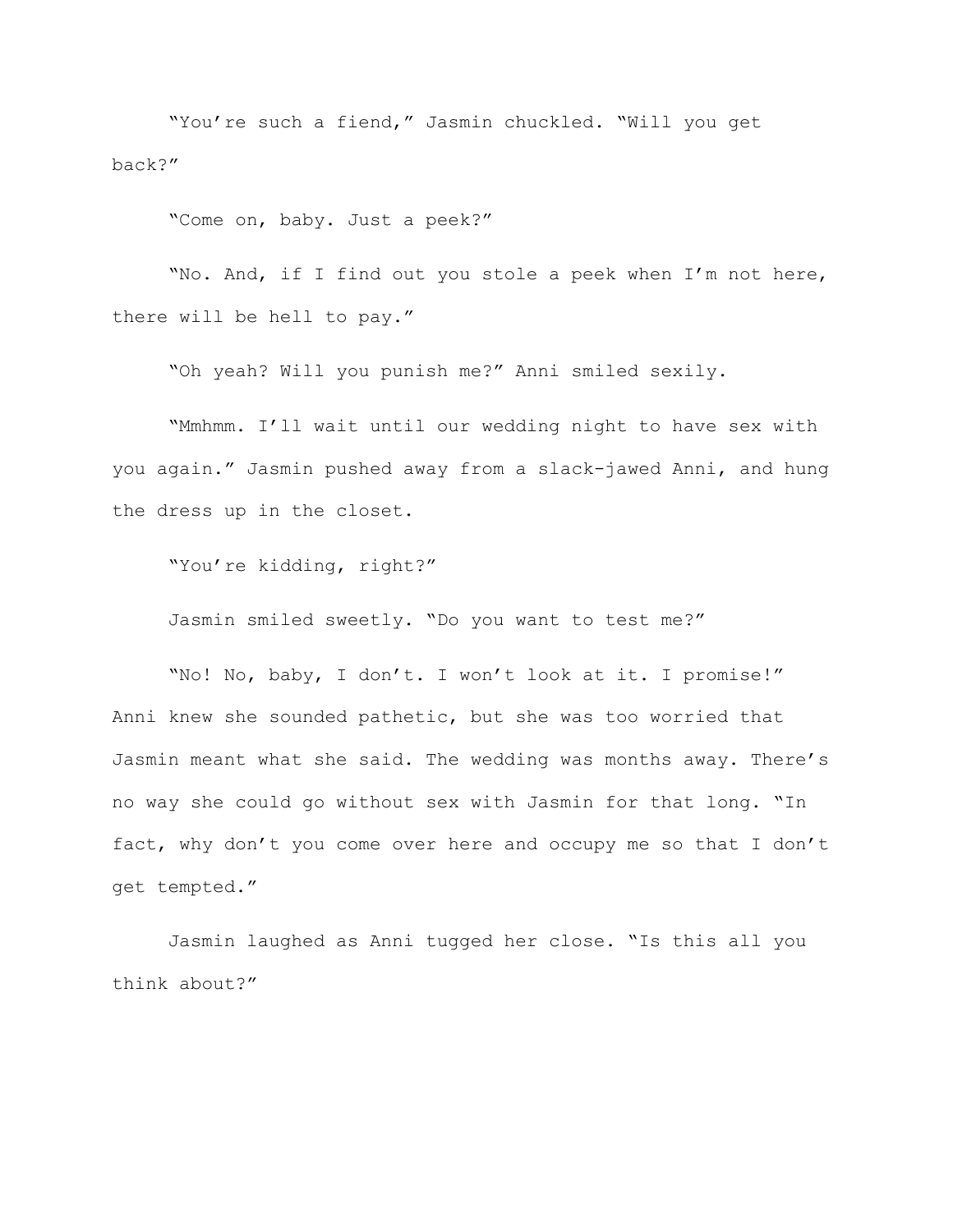"It's hard not to think about it when I'm with you." Anni wrapped her arms around Jasmin's waist. "You're incredibly sexy, and I'm lucky to have you."

"What's gotten into you?"

Jasmin was torn about Anni's attitude. On the one hand, she was happy that Anni had been more attentive, and wanted to spend more time with her. On the other hand, Jasmin was scared that things would turn around again, and Anni would feel 'trapped'. Jasmin just didn't know if she could go through 'cold' Anni, again.

"What do you mean?" Anni squeezed Jasmin, rocking back and forth. "Have I ever made you think I don't want you?" Jasmin lifted a brow, and Anni smiled sheepishly. "I've never *not* wanted you, Jasmin. It's just . . . "

"It's just?" Jasmin could see the internal struggle Anni was going through inside. It broke Jasmin's heart that Anni couldn't just open up to her. But, knowing her own struggle, Jasmin was sensitive to how hard it was. "Hey." Jasmin lifted Anni's chin until they were eye to eye. "We don't have to talk now. If I recall, you had something else in mind." Jasmin smiled, and kissed Anni thoroughly.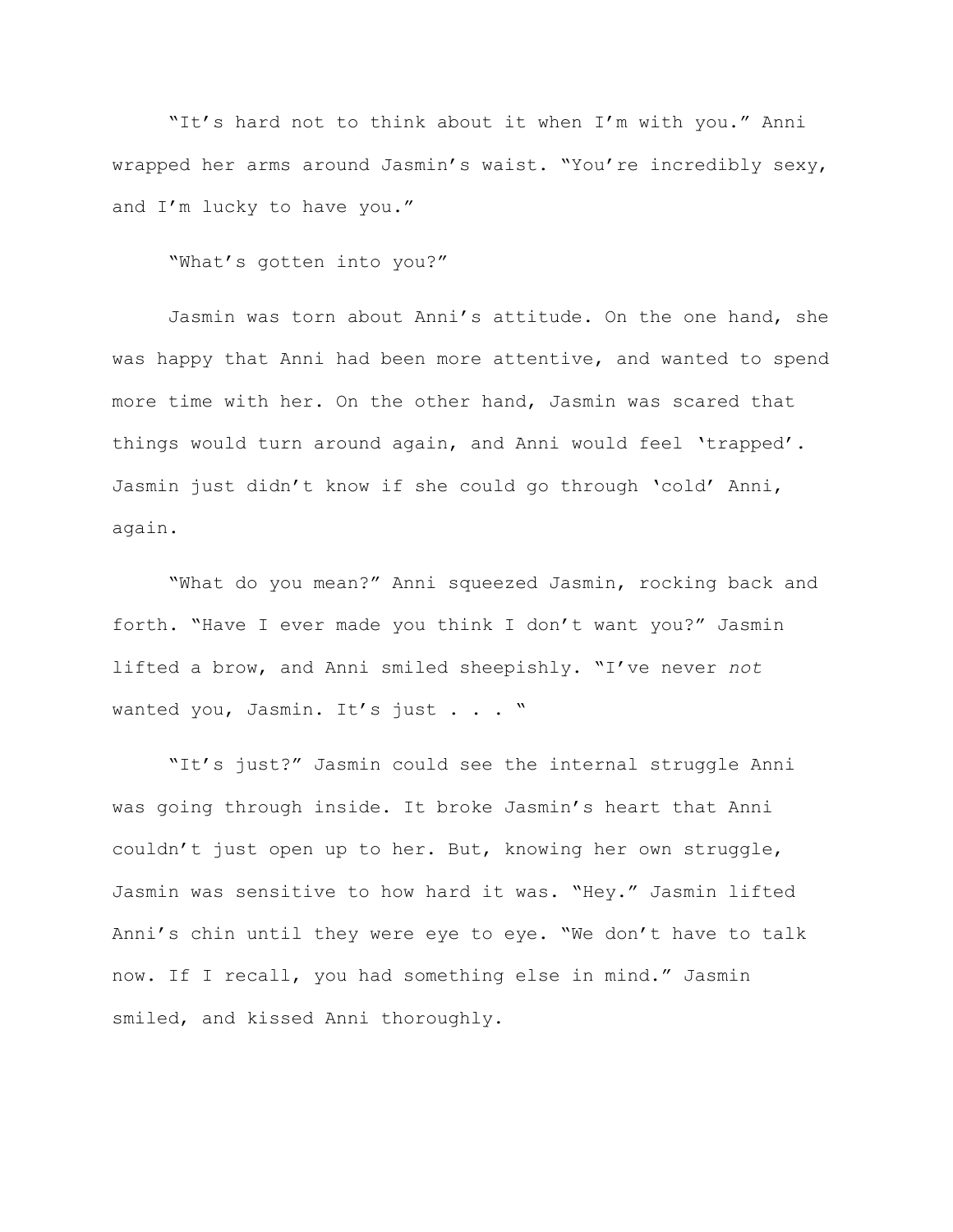The relief Anni felt made her feel guilty. She made a vow to herself to talk to Jasmin before it was too late. She had almost lost Jasmin too many times in the year they've been together. Anni remembered the time she had stupidly proposed an open relationship. The consequences of that were devastating, and Anni couldn't think of that time without intense regret. She didn't think she'd ever regret anything more in her life, and she'd be damned if she would lose Jasmin now, so close to their wedding.

"*Soon*," Anni whispered against Jasmin's lips.

"*I'll wait*," Jasmin whispered back.

Anni guided Jasmin back to the bed, blindly pushing her guitar off onto the floor. She gently nudged Jasmin down, then lay on top of her. It felt so reminiscent of their first time together, that Anni horrifyingly felt tears threaten. She hated getting emotional, but it seemed to happen all too often when she was with Jasmin.

"You know you can let go with me," Jasmin said quietly. "You don't have to be so strong all the time. Who can you be *you* with if not me?"

"How did you?"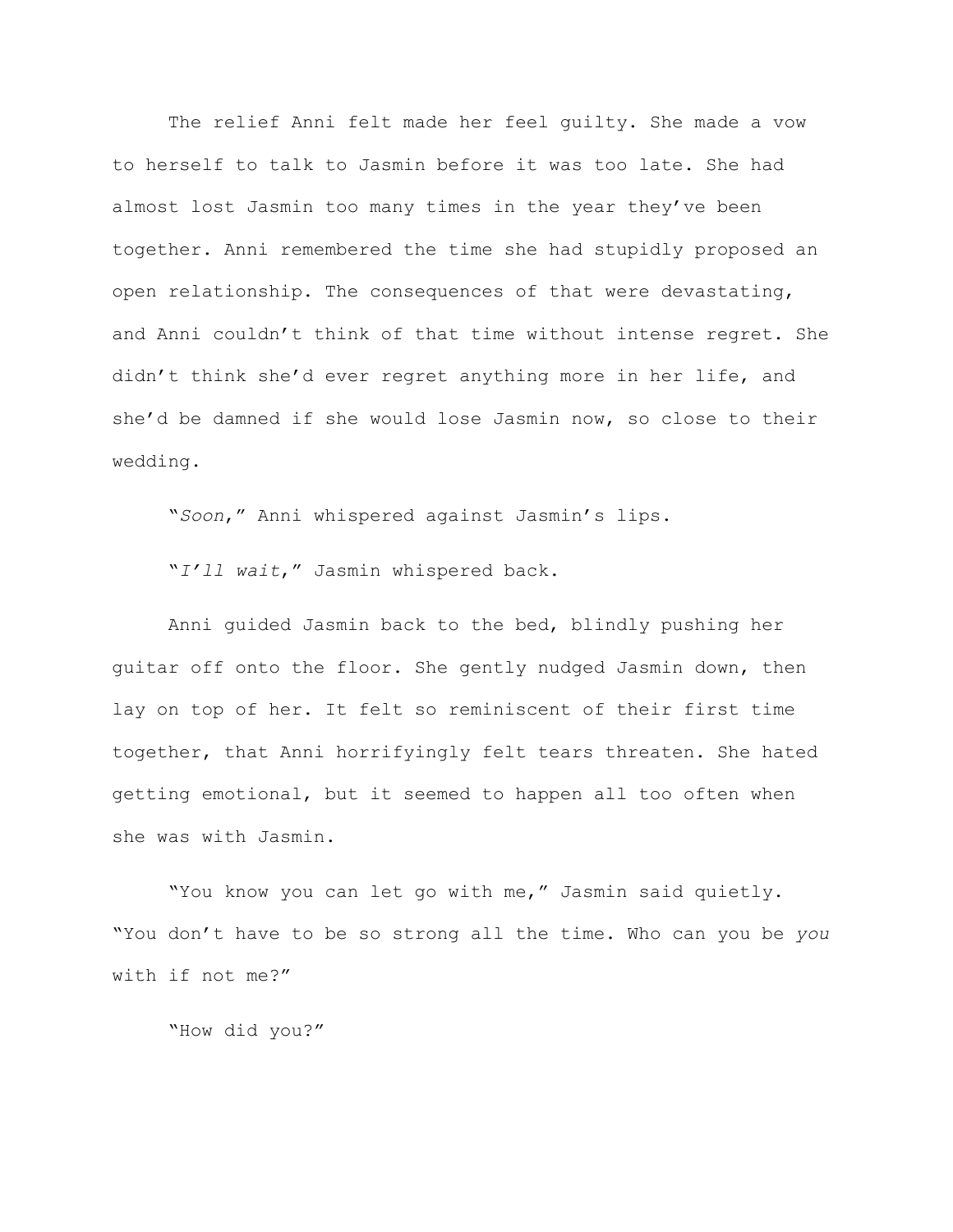"The same way you know when I'm upset," Jasmin answered. "It's a good thing to have someone in your life that knows you, and lets you . . . just be."

"I'm trying."

"I know. But, sweetie, you're still holding back. If our marriage is going to work . . . "

"I have to try harder," Anni admitted.

"As I've said before, we both do." Jasmin cupped Anni's cheek in her palm. "But right now, let's just be together."

Anni smiled brightly with relief and arousal. "Best. Plan. Ever." She leaned down and kissed Jasmin sweetly, yet passionately, wanting to show her how much Jasmin really meant to her. Anni knew a successful relationship was more than just sex. Even if it was amazing sex. She loved Jasmin with all of her heart, and she would do anything to show her. Even open her deepest wounds.

"Anni?"

"Hmm?"

"Let it go for now, sweetie. Make love to me."

Anni did as she was asked. She let the past go, and held on to her future with everything she had.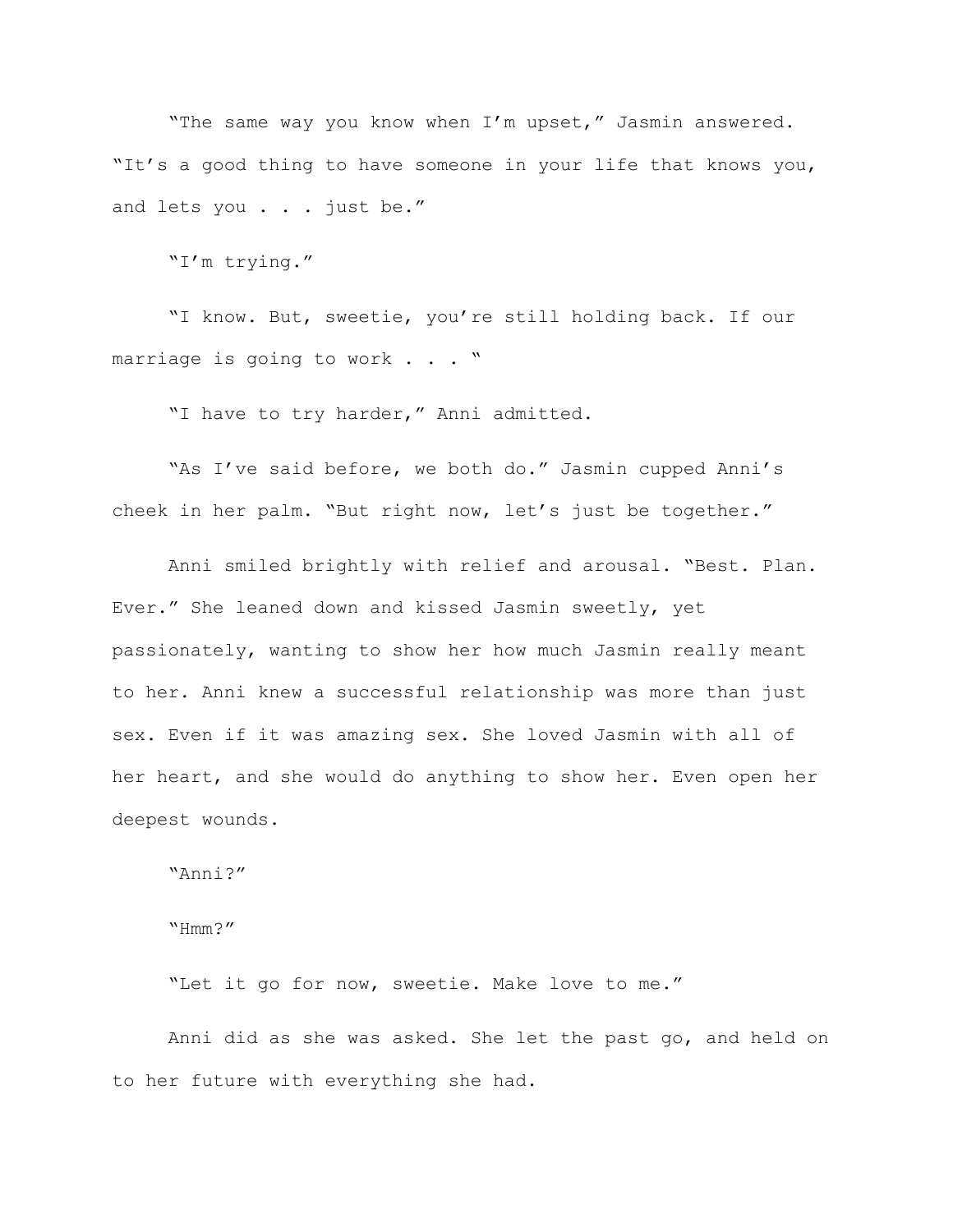"Jasmin?"

Jasmin looked up from her sketch, frowning when Katrin walked in. Their relationship was still strained after the whole Kurt fiasco, but Jasmin had to admit that Katrin had been trying hard to repair the damage. Whether Jasmin was ready to accept the effort was a different story.

"Katrin. What are you doing here?" Jasmin felt a stab of guilt when she saw a flash of pain in Katrin's eyes. *Why should I feel guilty when she tried to break me and Anni up?*

"I heard you found your dress," Katrin answered almost meekly. "I had hoped we could go together for that."

Jasmin laughed shortly. "You tried to get me to leave Anni and go back to Kurt! Now you want to go shopping for a wedding dress with me?"

"I was desperate, Jasmin. I needed the work."

"More than you needed a daughter. A *happy* daughter?" "I'm sorry."

Jasmin studied Katrin, looking for any hint of deceitfulness. Seeing none, her heart thawed a little. Just a

\*\*\*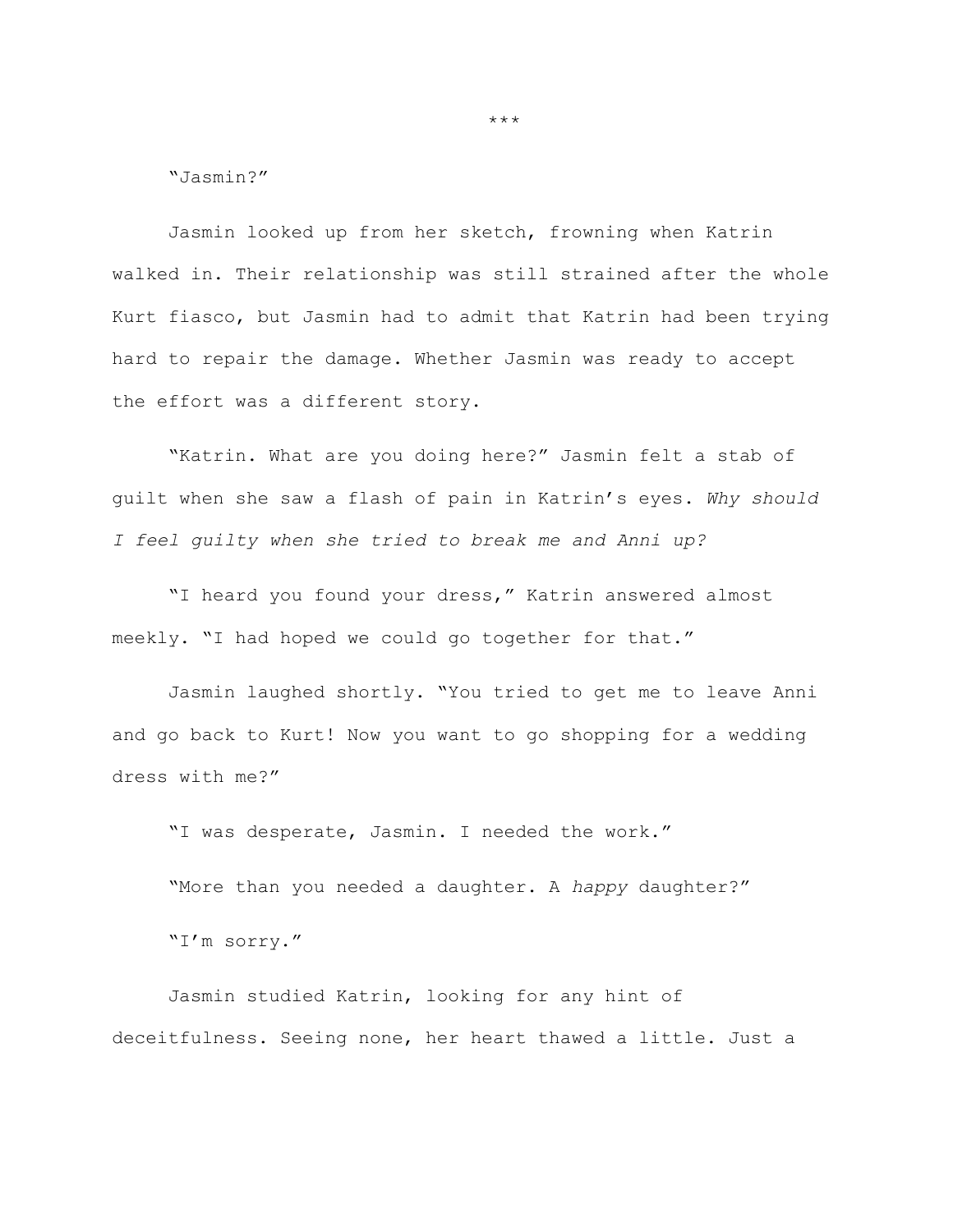little. "Fine. But we're still not at the point where we can go shopping together for my wedding with Anni."

Katrin raised her hands in surrender. "Fair enough. Can I at least see what you're working on? I heard you're getting back into fashion."

Jasmin couldn't help but wonder what Katrin's angle was. Did she want something? Need something? Obviously she was checking up on her. It broke her heart that she had such thoughts about her *mother*.

"I am," she answered cautiously. "I enjoy writing about fashion, but Anni helped me see that creating it was in my blood." She made it a point to credit Anni for Jasmin's recent interest in getting back into fashion.

"Good. I'm glad she did." Katrin took a tentative step forward. "May I sit down?"

Jasmin hesitated, contemplated telling her no. "Sure."

"Jasmin," she began as she sat down. "I really do apologize for how I acted when Kurt was here."

"You said that already."

"I know. But I . . . I want to be a part of your life again."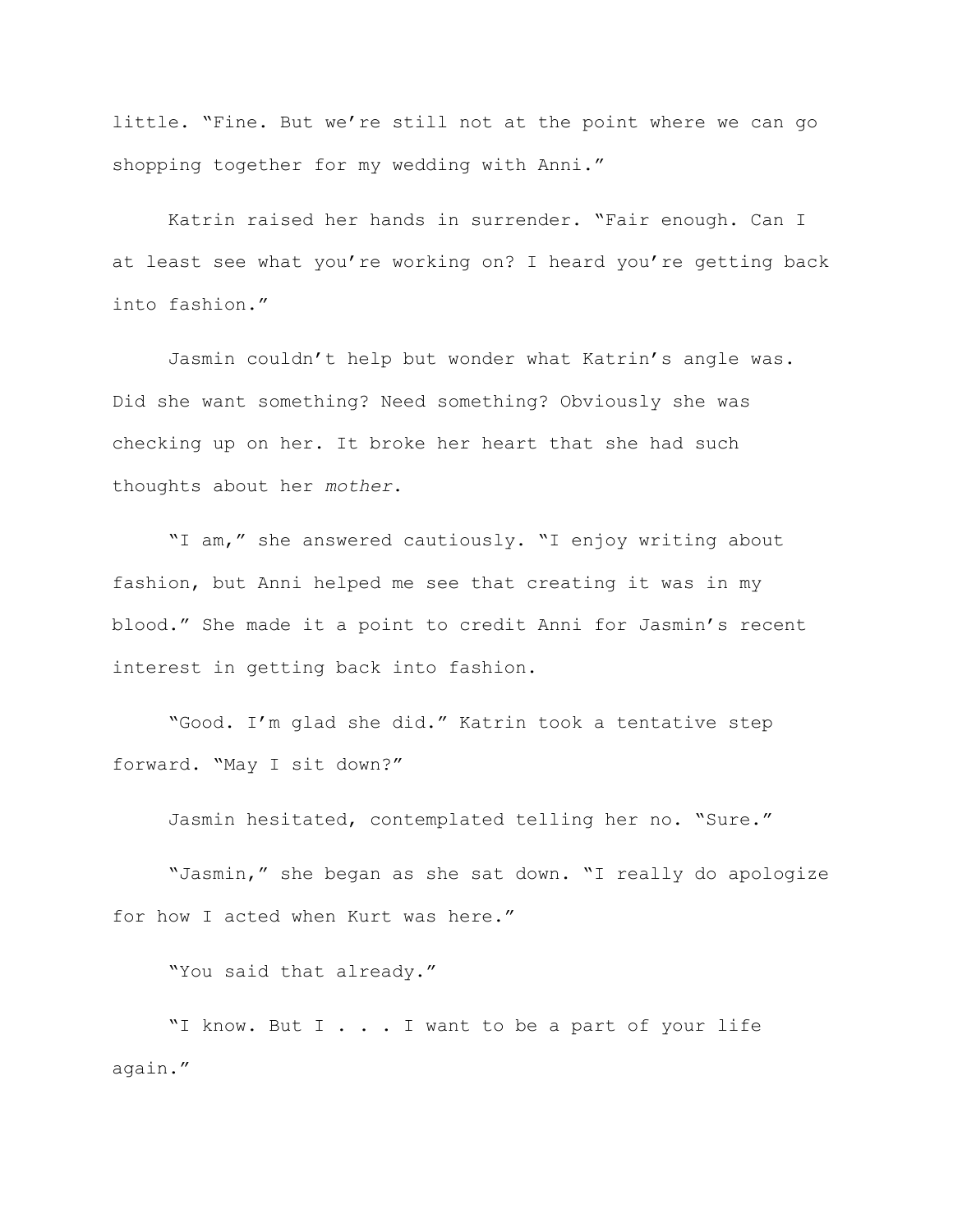"My life includes Anni, Katrin. We're getting married."

"Yes, I know." Katrin sighed heavily. "What I said before, about Kurt being what's best for you? I was wrong. You and Anni have had your ups and downs, like all couples, but *she* is who is best for you."

"Why the change of heart, Katrin?" Between her mother's and Anni's complete turnarounds, Jasmin's head was spinning.

"I'm your mother." Katrin paused when Jasmin let out an unladylike snort. "I deserve that. Jasmin, please? I'm trying to make up for my mistakes. Let me?"

Mistakes. How many mistakes did Jasmin have to forgive from the people she loves? She sighed inwardly. It was her weakness, and possibly her strength. Forgiveness. If she hadn't forgiven Anni for the open relationship shit, they wouldn't be planning a wedding now. And, if Anni hadn't forgiven Jasmin for her transgressions during that time . . . Jasmin shivered at the thought. That was not a time she was proud of. She'd rather forget. And, forgive.

"Okay."

Katrin's eyes widened. "Really?"

"Yes," Jasmin nodded. "But if you question my relationship with Anni again, I won't be so forgiving next time."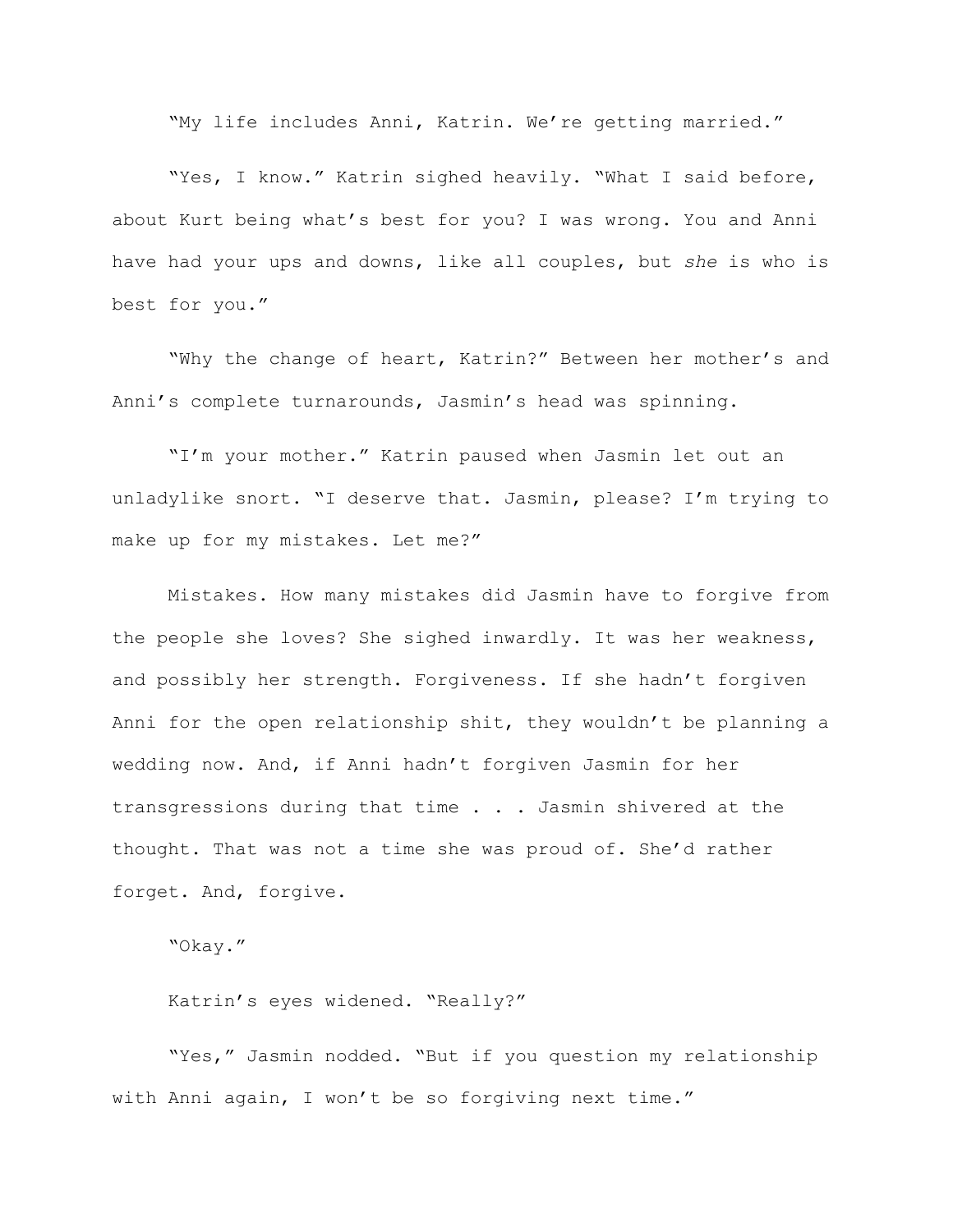Katrin smiled genuinely for the first time since arriving to see Jasmin. "I promise, my focus is now helping you plan your wedding with Anni."

\*\*\*

"You'll never guess who visited me today," Jasmin announced as she breezed into the apartment.

Anni looked up from her computer, and smiled. "Hello to you, too."

"Hi, sweetie." Jasmin bent down and brushed her lips across Anni's. "How was your day?"

Anni shrugged. "Same. A shift at Mauerwerk, and now I'm working on some music. So, who came to visit you?"

Jasmin stood behind Anni, peering over her shoulder. "Anything I can listen to?"

Anni closed the laptop. "Nope." She pulled Jasmin around until Jasmin was sitting on her lap. "Visit?" She asked as she nuzzled Jasmin's neck.

"Hmm? Oh. Um. I can't think when you do that." Even as she said the words, she tilted her head to give Anni better access. "Katrin."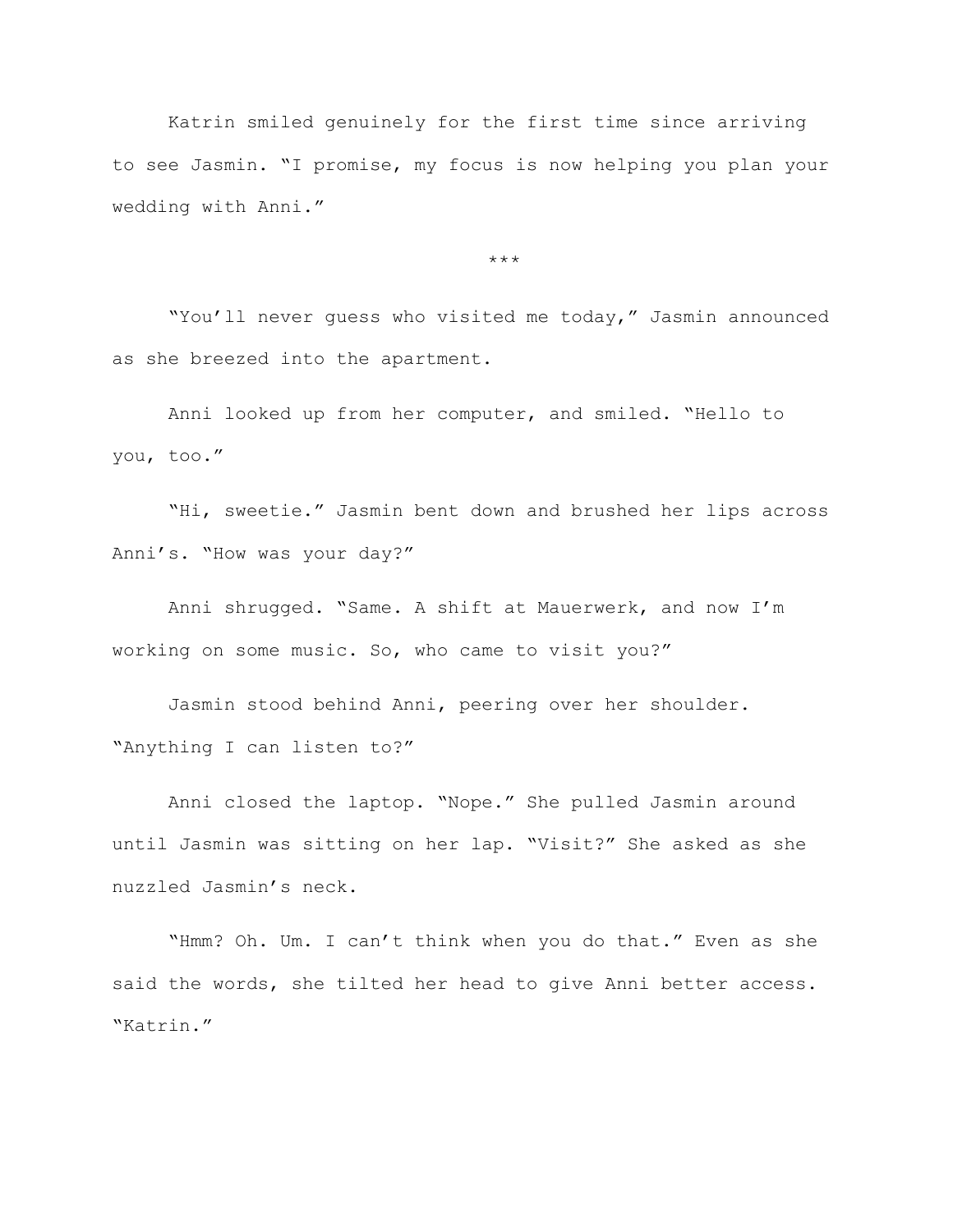Anni's caresses ceased suddenly. Kissing Jasmin's neck while talking about her mother was not something Anni found desirable. "Let me guess, she wants you to break up with me, and go find Kurt?"

"Actually, she apologized."

Anni's eyebrows raised with surprise. "No way!"

"Yes. She also said that she was wrong about Kurt. And, you." Jasmin kissed Anni.

"Mmm. Do that again."

Jasmin laughed softly, and did as she was asked.

"So, she was wrong about me?" Anni asked after she was thoroughly kissed.

"Mmhmm. She actually said you are good for me."

"Well, I could have told her that," Anni said cockily with a slap to Jasmin's ass. She smirked when Jasmin yelped. "Why the complete about-face?"

Jasmin shrugged. "She said she wanted to apologize for her mistakes and be there for me. She wants to help plan the wedding."

"Wow. How do you feel about that?"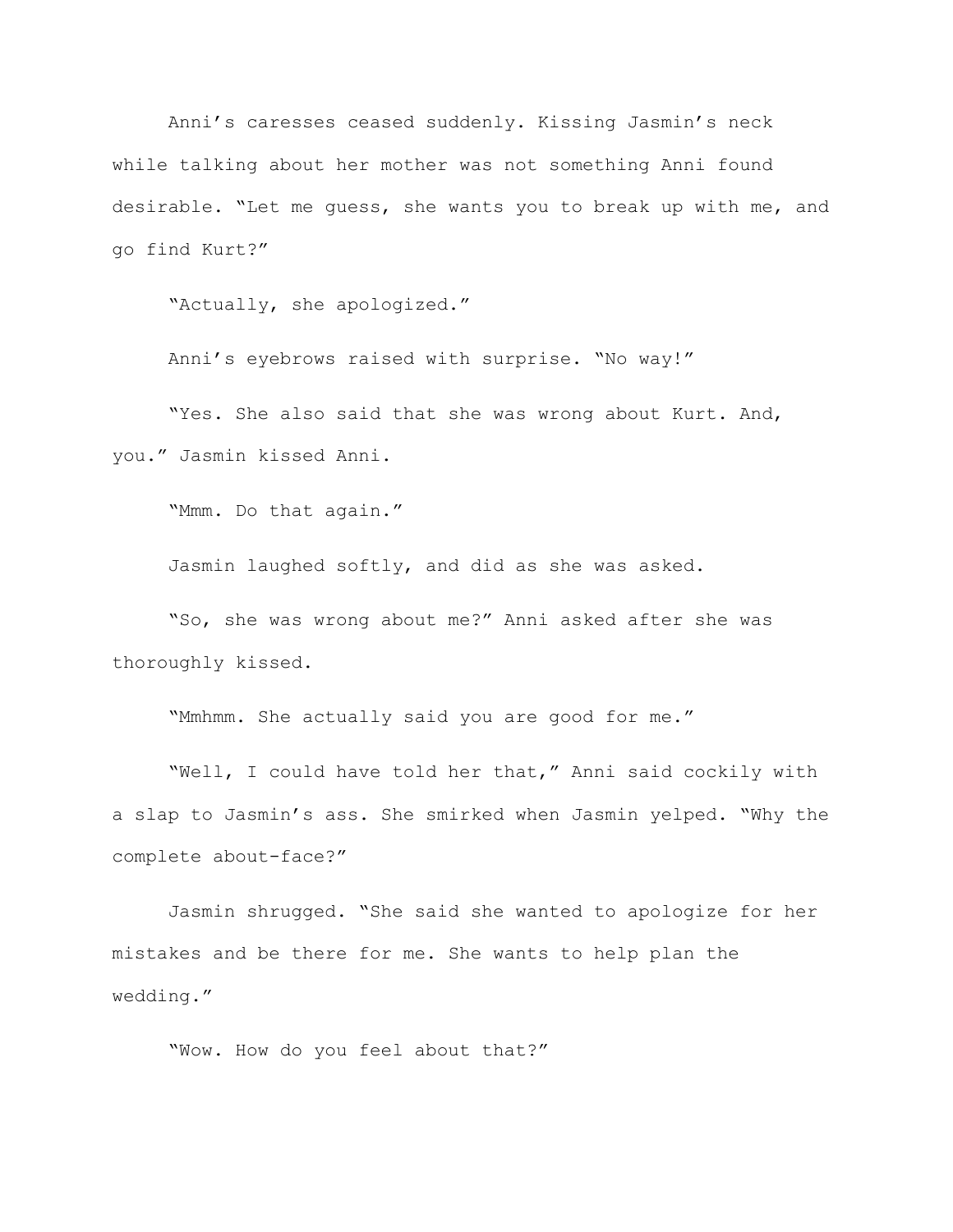"Wary," Jasmin admitted. "But it would be nice to have a relationship with my mother again."

Anni rubbed Jasmin's back. "I can understand that. But, baby, I don't want her to hurt you again."

Jasmin grinned, taking Anni's face in her hands. "You're so sweet," she said, then gave her a noisy smack on the lips. "I don't want that either, and I let her know that."

"Good. I'm behind whatever you want one-hundred percent, baby."

"Thank you. Now for the important stuff . . . " Jasmin gave Anni a serious look.

Anni stiffened involuntarily. *Does she really want to have*  that *talk now?* "Okaaay."

Jasmin paused for dramatic effect. "I'm . . . starving. What are we eating?"

Anni laughed with relief. "Whatever you want. My treat."

"Ooo. I'm thinking . . . "

"Just remember," Anni interrupted with a finger to Jasmin's lips, "that I'm not a rock star. Yet."

"You are in my eyes," Jasmin told her as she batted her eyelashes.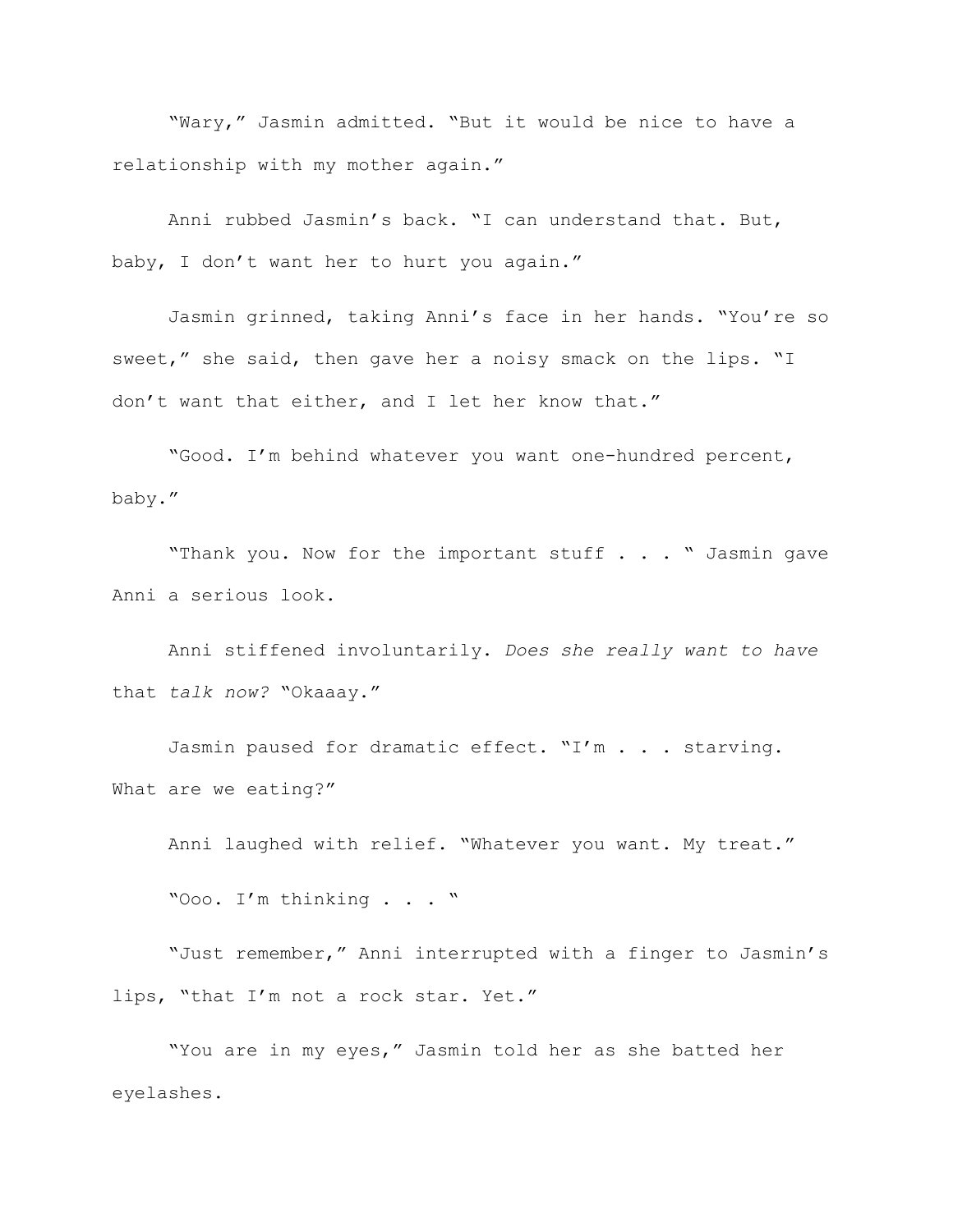```
"Cute. Food?"
```
"Sushi?"

"Sounds good. Let's go."

 $\star\star\star$ 

Jasmin awoke to Anni tossing and turning, mumbling as her head thrashed back and forth on her pillow.

"Sweetie?" Alarmed, Jasmin tentatively touched Anni's shoulder. Anni had never had a nightmare like this before. "Anni? Sweetie, wake up."

"Jasmin, no!"

"Anni!" Jasmin risked being hit by Anni's flailing arms, and positioned herself close to Anni's side. She wrapped her arms around her now crying fiancée, knowing full well this probably wasn't the best course of action. She just didn't know what else to do. "Anni, please wake up."

Anni struggled in Jasmin's embrace, still mumbling unintelligible words. Eventually, Jasmin felt Anni begin to relax, and she loosened her hold slightly.

"Anni?"

"Hmm?" she muttered, then turned and burrowed into Jasmin's side.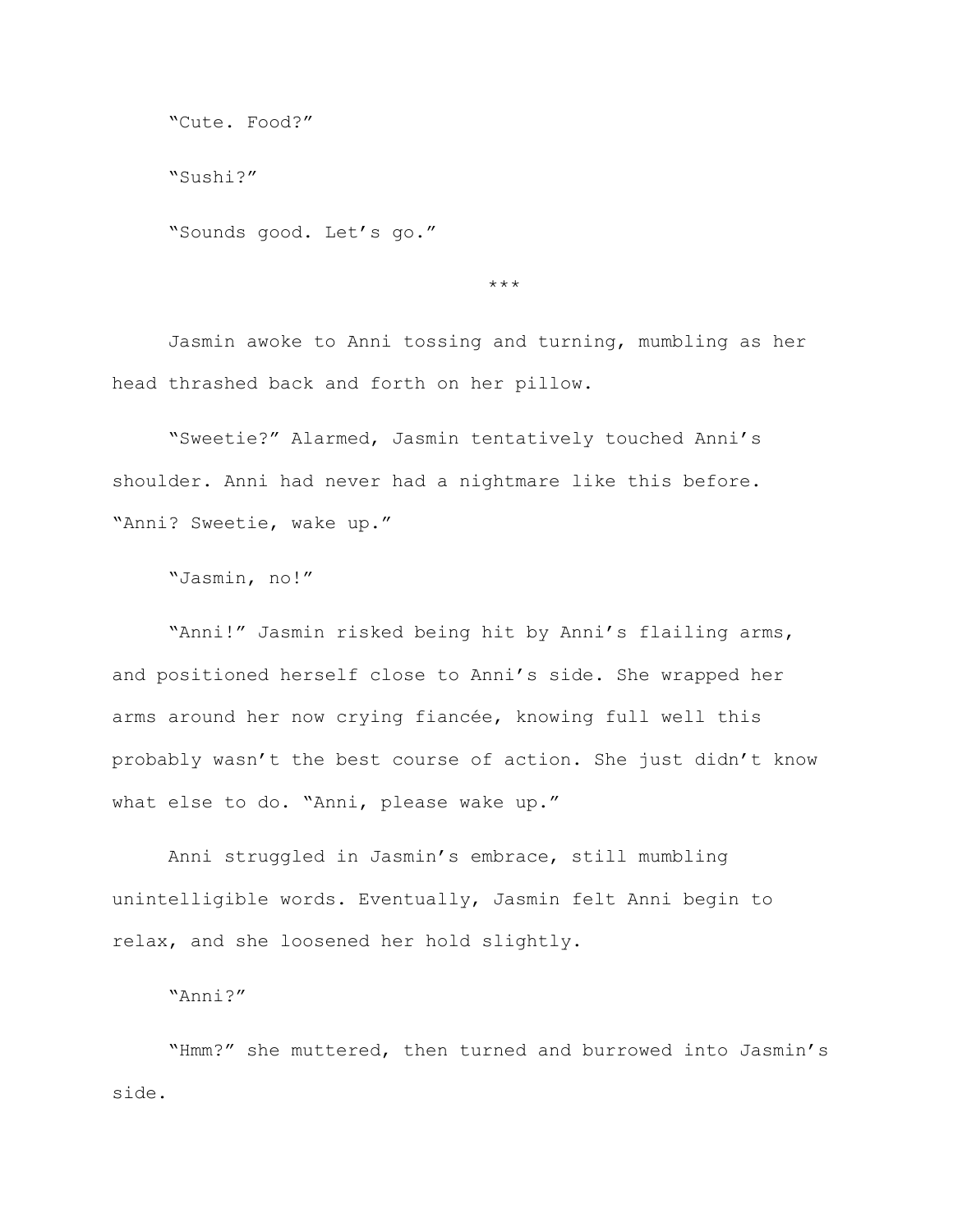Jasmin contemplated waking Anni up, but she seemed so peaceful at the moment, that she just didn't have the heart.

"Oh, sweetie. Whatever it is that you need to talk about is taking its toll on you." She pulled Anni closer. *Maybe I should tell her she doesn't need . . .* Jasmin stopped that line of thinking. Both of their pasts were like a wedge between them. As long as they kept the truth from each other, the bigger the wedge would get. Jasmin wasn't willing to risk her future with Anni because of the past. "*We'll get through this, I promise*," she whispered close to Anni's ear. Even as she said the words, she shivered at the thought of bringing her own past back up. *We'll get through this*, she vowed silently, and kissed Anni on the top of the head.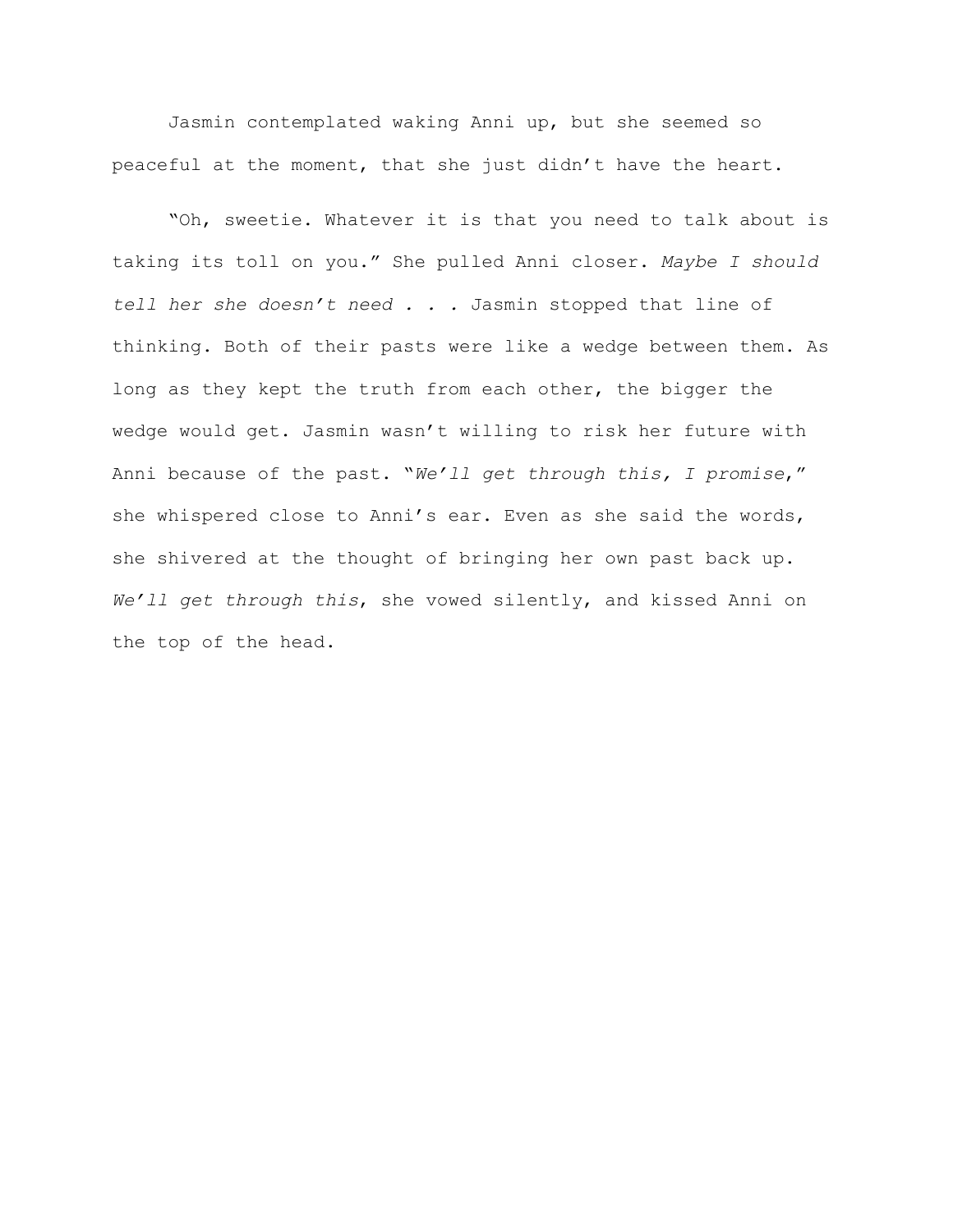## The Planning

Part 3

She was in a bad mood. It wasn't uncommon for Anni to be in a bad mood, but she just couldn't figure out why she was now. Why was she scowling at everyone? Why was she being grumpy? And, most importantly, why was she copping an attitude with the woman she loves? Jasmin was trying to be understanding, and give her space, but nothing seemed to help Anni's mood.

"What the fuck?" Anni scrubbed her hands over her face in frustration. Hell, she was tired of frowning. Talking about the wedding didn't help, drinking beer didn't help. Even tuning everyone out by playing loud music through her headphones didn't help. She didn't want to be here in the apartment. She wanted to be out, maybe go to the club and just lose herself. Problem with that is Jasmin would want to go with her. As much as she loved Jasmin, that just didn't sound appealing to her right now. And, *that* confused her even more. Jasmin was the *only* person she actually wanted to be around all the time. But ever since they agreed to have THE talk, Anni had slowly been pulling away. She felt herself doing it, but couldn't do anything to stop it. Even now, Anni found herself hiding in the corner of her and Jasmin's bedroom, avoiding everyone and everything.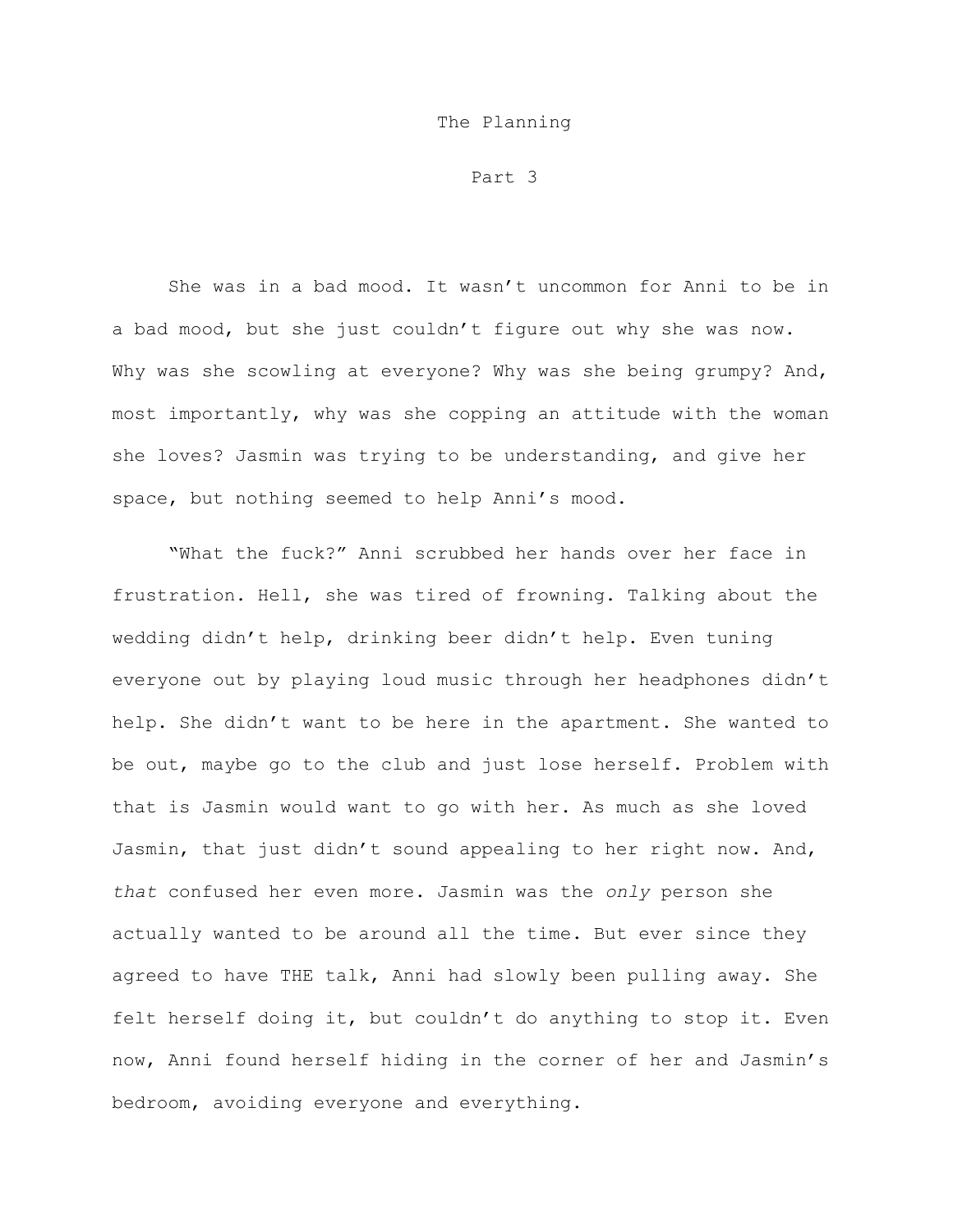"Sweetie?"

So much for hiding out.

"In here," Anni called out, unable to veil the frustration in her voice. She closed her eyes, and waited for Jasmin to find her.

The door opened slowly, and Jasmin poked her head around the corner. "There you are."

"Here I am," Anni muttered irritably. She watched helplessly as Jasmin closed her eyes, obviously needing a moment to rein in her own emotions. Anni knew Jasmin was getting close to her breaking point. She would do anything to be able to get out of this funk, and treat Jasmin the way she deserved to be treated. *So, why the fuck can't I,* she wondered miserably.

"Sorry to bother you." Jasmin's voice picked up an edge that hadn't been there earlier. *Yep. Definitely getting to the end of her rope with me.* "I'm going to have dinner with Katrin. You're welcome to come if you want, but I'm pretty sure I know what your answer is going to be."

Anni sighed heavily. "Sorry I'm being such a bitch." It was an apology, but to anyone's ears – including her own – it held little sincerity. "I think I just need to be alone for a while. Maybe I'll go to Mauerwerk."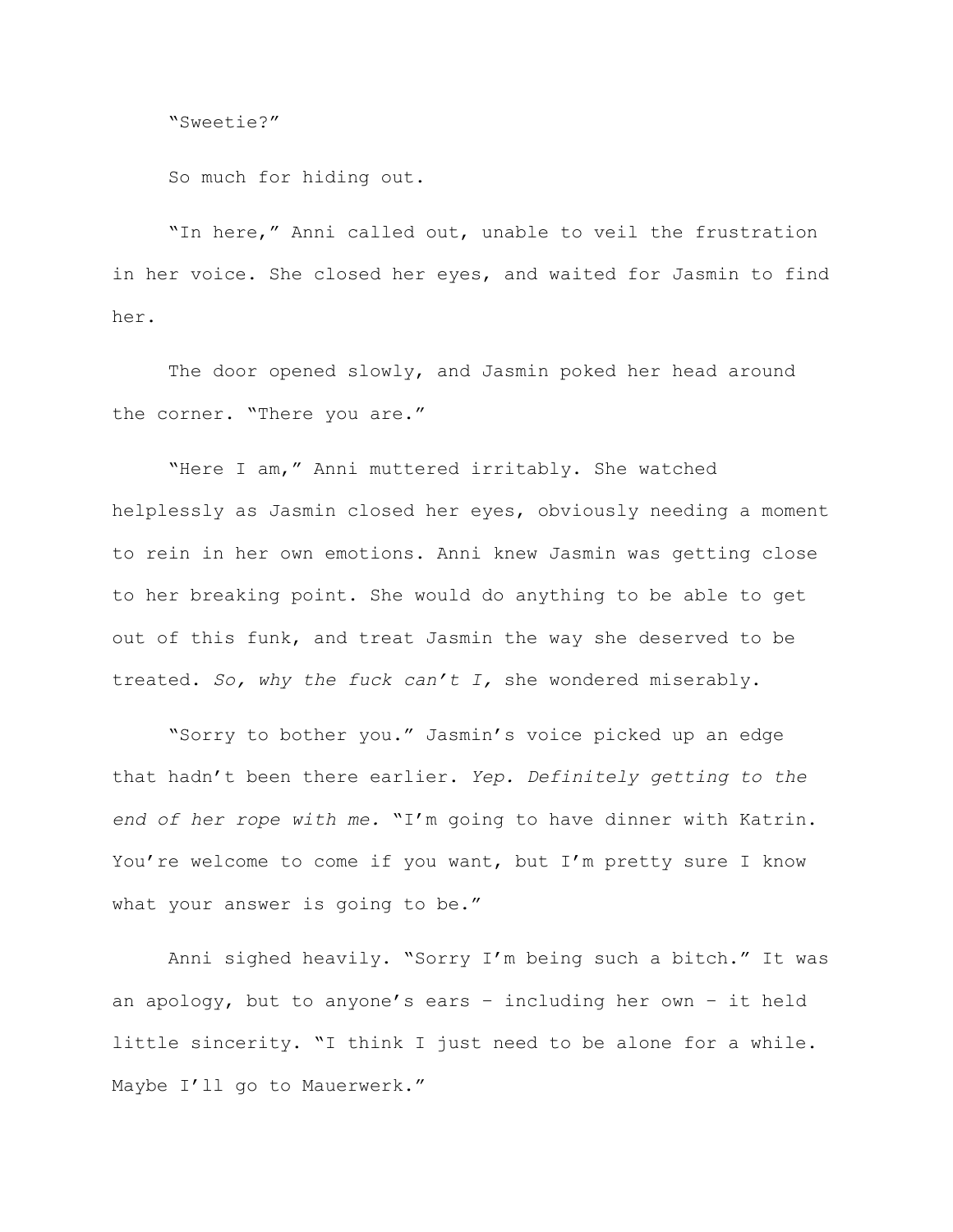Jasmin shut the door, facing Anni's brooding form with her hands on her hips. "How is that being alone? Or, did you just mean without me?"

"It's not like that, Jasmin." She ran her hands through her hair, leaving it in complete disarray. "Man, I don't know. Maybe."

Jasmin stared at her long enough to make her start to feel uncomfortable. "So, we're back to this? Are you unhappy with me again, Anni?"

"No! I'm not . . . it's not . . . " Her frustration was growing, but this time it was frustration at herself, and her inability to articulate what was going on inside her. "We're not 'back to this'. I promise."

"I hope not," Jasmin said softly. "Because I don't know if I could handle that again. And, I'm certainly not able to handle the whole open relationship debacle again."

Anni's feet finally caught up with her brain, and she made her way to her beautiful fiancée. "That won't happen again," she vowed, taking Jasmin's face in her hands. "Maybe I'm just overwhelmed?"

"With the wedding?"

Anni shrugged.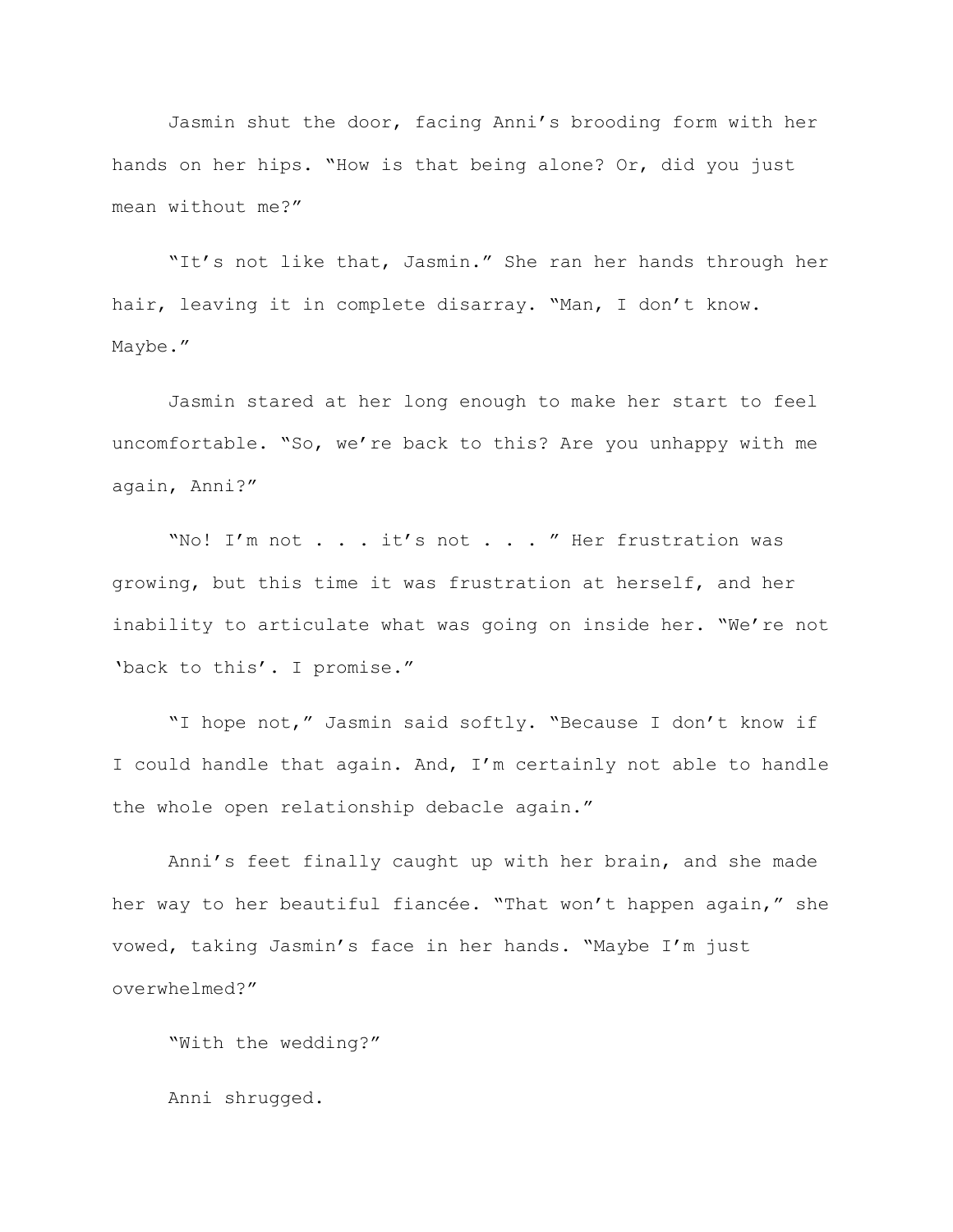"Anni, *you* are the one who pressed me to set a date, who kept buying me magazines, and kept wanting to talk details," Jasmin reminded, her voice tinged with exasperation.

"I know."

"What's the problem, then? Never mind," she said quickly when she saw a flash of annoyance in Anni's eyes. "I'm going to go. If you want to talk about this later, fine. As of now, I say we table the wedding talk until we figure everything else out."

"What?" Belatedly, Anni realized that Jasmin had marched out of the room. She could hear her gathering her stuff to leave. It's never a good idea to have Jasmin mad at you. But to be mad, and then leave, where anything could happen? She ran out of the room. "Wait! I don't want to table the wedding talk!"

"Well, I do. At least for now. All it seems to be doing is making you cranky." Jasmin's gaze softened when Anni's bottom lip poked out in a silly little pout. "Sorry, sweetie, but it's true. We still have time, so we can take it a little slower until you figure out what's going on."

Jasmin's phone beeped with an incoming text, and Anni watched with a mixture of amusement when she juggled the phone, and unfounded jealousy at wondering who was texting her.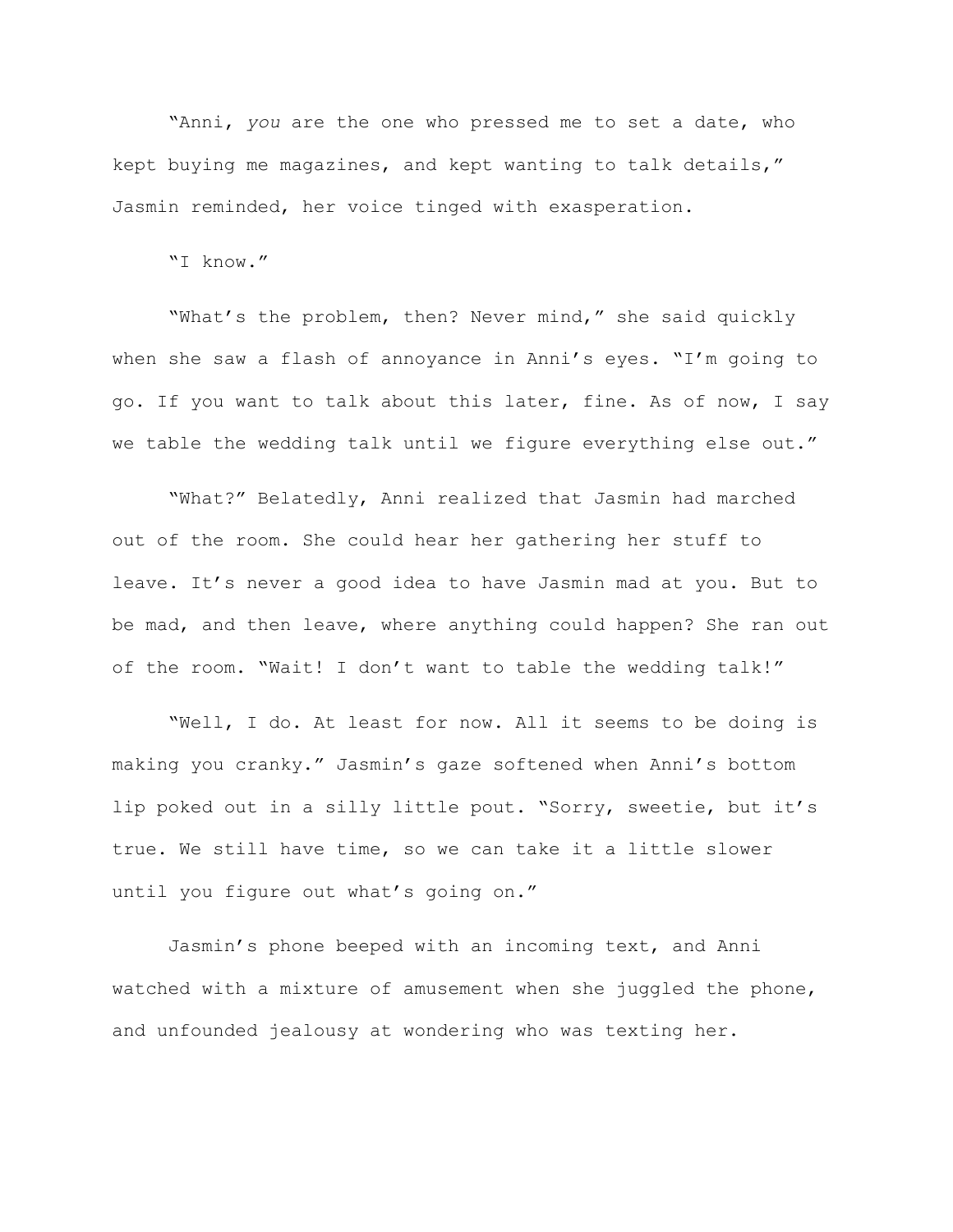"That's Katrin. I really need to go. She has some contacts in the fashion industry," she explained distractedly. "We're going to talk about strategy to get major buyers interested in *Tussi Attack*."

"Well, you don't need me there for that, anyway. Nothing I can contribute." Anni tucked her hands into her pockets, rocking on her heels a bit.

"I don't think that's true, but okay. I'll see you later." Jasmin kissed Anni sweetly on the lips before walking away. Pausing at the door, she turned. "Are you going out?"

Anni shrugged. "Don't know."

Jasmin gave her a small nod after a considerable pause, then slipped out the door without another word.

"Shit, Anni," she berated herself and her actions. "That's just fucking awesome."

If she sat down and thought about it, she'd would have to wonder if she was jealous of Jasmin's success with her *Tussi Attack* label. Even the thought was completely insane to her, so that's why she never sat down to think of it. Anni's own career had come to somewhat of a stand-still. Perhaps she was just restless because of that. She'd been harsh with Jasmin at the beginning of their relationship, telling her she needed to grow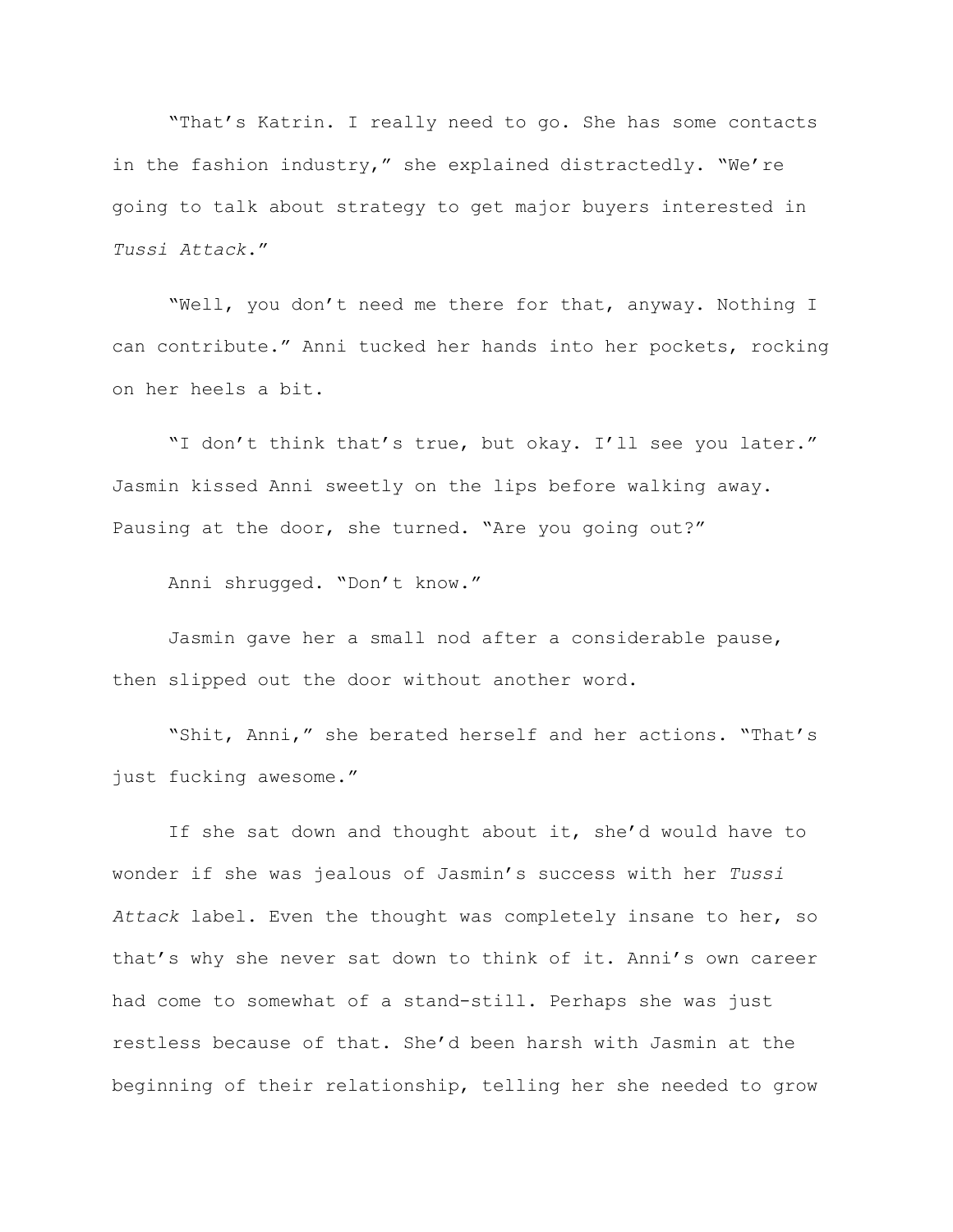up and get a career. Now those tables have turned. Jasmin was doing what she loved to do, while Anni stood behind a soundboard at Mauerwerk, or served drinks at Vereinsheim. She wanted Jasmin to be proud of her. There was no way that was going to happen, unless she could be proud of herself, first. With a heavy sigh, Anni grabbed her jacket and keys, and took off.

\*\*\*

"Hey." Jasmin set her purse in one of the empty chairs, sliding into the seat in front of Katrin with a sigh. "Sorry I'm late."

Katrin checked her watch. "You're right on time. I just got here myself. Would you like some prosecco?"

"Yes, please." Jasmin winced inwardly at the anxiety in her voice.

Katrin signaled the waiter, tipping her glass to him. "Is everything alright?" she asked, turning her attention back to her daughter.

"Hmm?" Jasmin scanned the menu, not seeing anything that peaked her interest. She wasn't very hungry. Whatever was going on with Anni was making her stomach churn, and Jasmin didn't know what she was going to do about it. One thing she did know, she didn't want to talk to Katrin about it. They weren't there,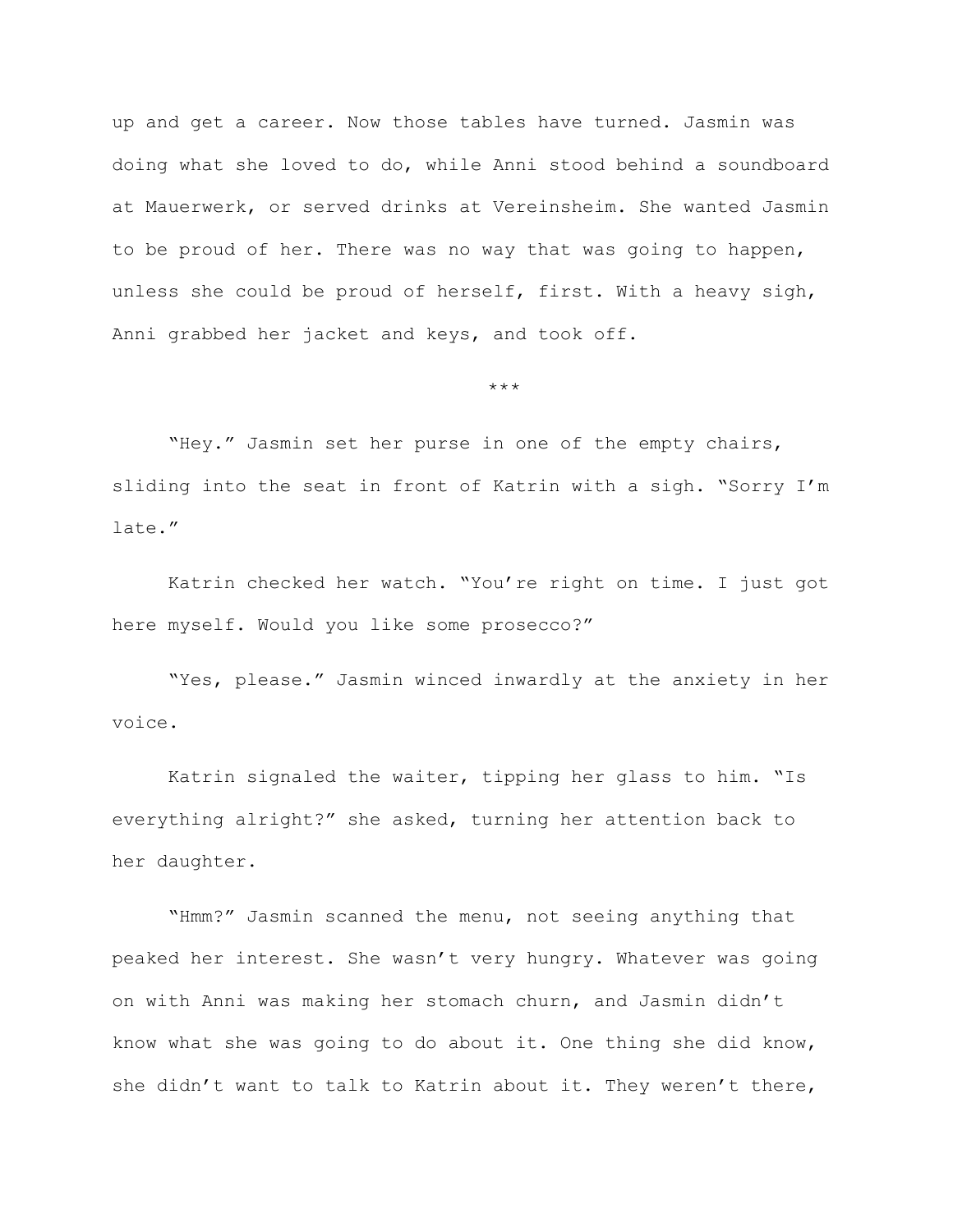yet. This newfound truce of theirs was fragile at best. After what happened with Kurt, and Katrin saying Anni wasn't right for Jasmin, this was a subject she would rather avoid with her mother. "Yes. Yes, everything is fine. I'm just thinking about this idea of getting buyers to work with us."

It wasn't a complete lie, but it also wasn't what was weighing her down at the moment. Anni was. It really wasn't a good time for her to be distracted, especially with less than a month before they had a meeting with a major buyer. Jasmin immediately stopped that line of thinking, silently chastising herself for even thinking of Anni as a distraction. She shook her head, trying to clear it of negative thoughts.

"I think it will be good for your label," Katrin said, breaking through Jasmin's internal criticism. "Though, I still think you should do more high-end . . . "

"Katrin. *Tussi Attack* is not about couture. *Maybe* I will expand later on, if the line starts to grow. But for now, this is what I want to do. Please respect that."

Katrin sighed, taking a long sip from her glass. She was grateful when the waiter came back with a full bottle of prosecco settled in ice. She waited for him to refill her glass, and fill one for Jasmin before speaking again.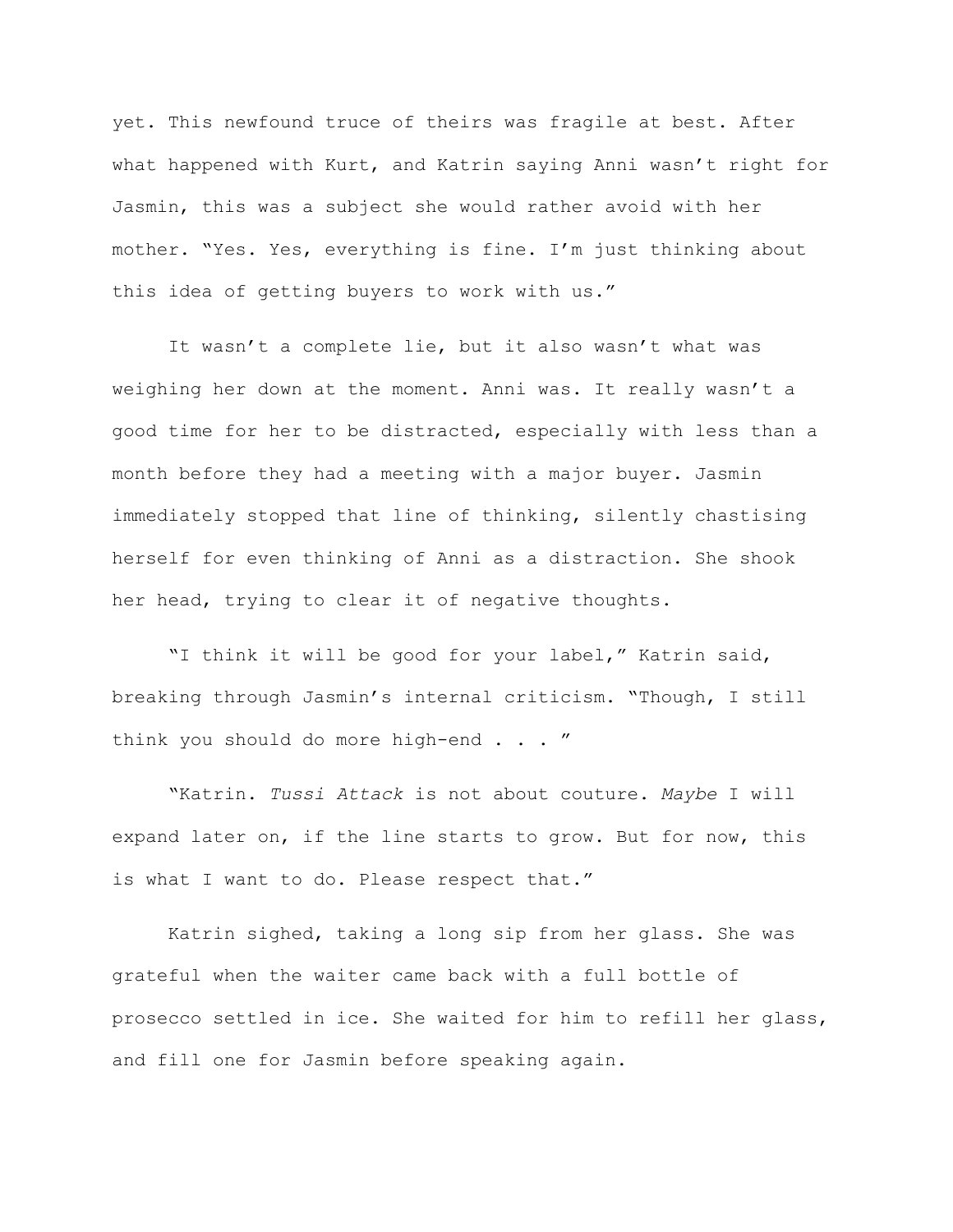"I do respect that, Jasmin. I'm only trying to help."

"And, you are by sharing your connections with me," Jasmin readily agreed. "Just let me worry about the designs, okay?"

Katrin gave her a small shrug, and nodded. "Let's talk about this buyer. They're going to want a sample of all of your work. Will you be able to supply that?"

"Yes, of course. I can get help, if I need to."

"From your friends? Jasmin, you need to start getting more serious about this. We'll look into getting a factory to do bulk orders."

"We're not there yet, Katrin. The orders aren't that extensive, and I simply can't afford the cost," Jasmin arqued. She drank down half of the bubbly liquid in her glass, hoping it would sooth her frayed nerves.

"It would be more cost effective for you to do bulk, instead of having to create each shirt by yourself."

"I'm not by myself."

"Jasmin. You plus three or four of your friends are not going to cut it if this buyer wants a large quantity."

Jasmin had thought of that. But if the buyer wanted such a big order, they would have to pay at least a deposit upfront.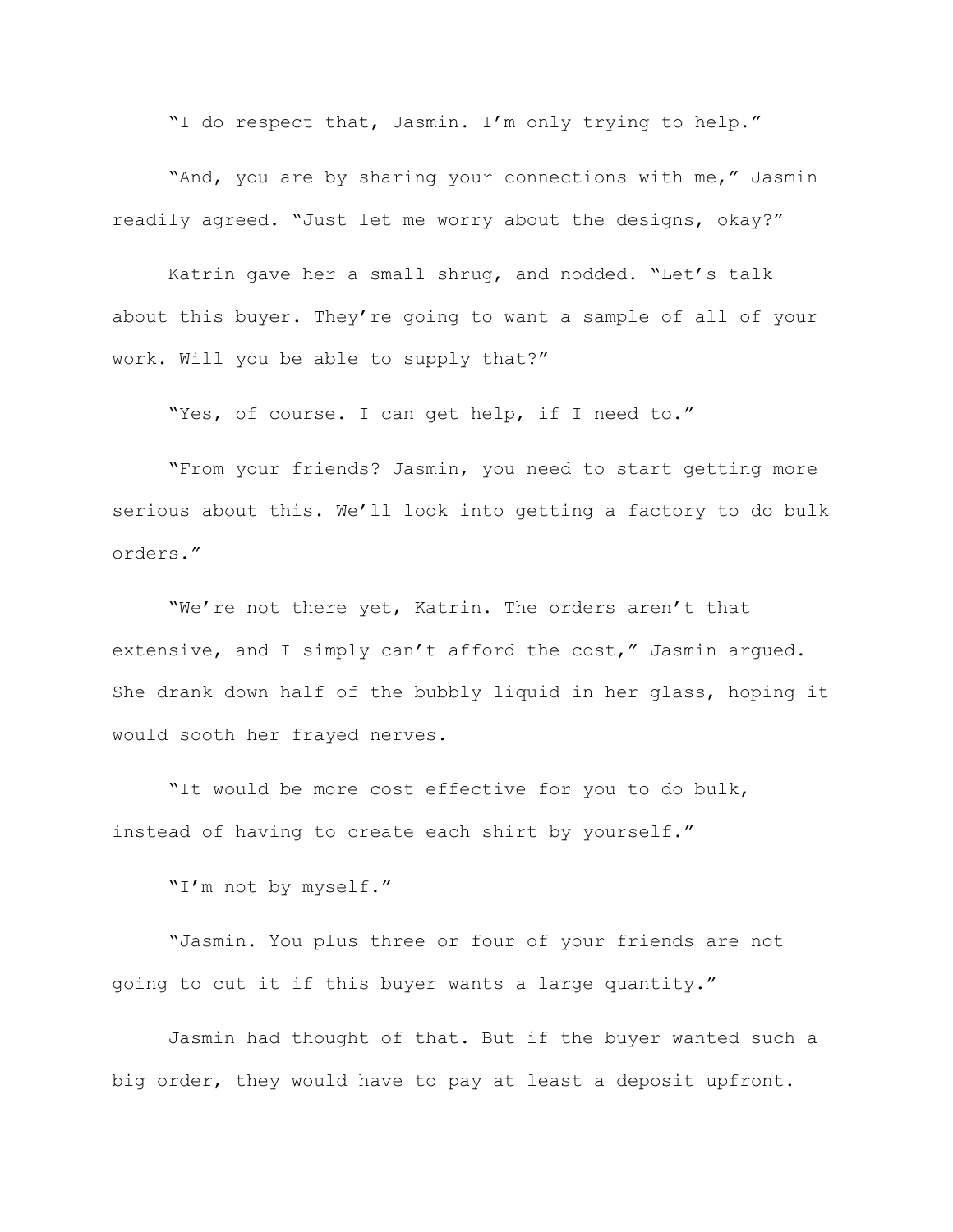That would give Jasmin the means to hire more people. Or, do as Katrin suggested and find a factory.

"We'll see how everything goes, and what they want. It'll be fine."

"I hope you're taking this seriously, Jasmin. I know you're busy planning your wedding." Katrin stopped abruptly when Jasmin's fiery eyes glared at her. "That wasn't meant to be a criticism, Jasmin," she said quietly.

"Sorry." Jasmin took a deep, cleansing breath, grateful when the waiter ambled back to their table to take their orders. An awkward silence remained once they were alone again. Anni's mood was affecting Jasmin, and Jasmin's mood was affecting dinner with her mother. She glanced up at Katrin. "I really am sorry. I'm just a little stressed with . . . everything that's going on."

"Well, we can just eat dinner, and save the strategizing for later if you would like," Katrin suggested.

"No. I would like to hear more about this buyer you've contacted. Does it sound promising?"

Katrin regarded her for a moment before answering. "Yes, I think so. We're going to start at the top," she explained as she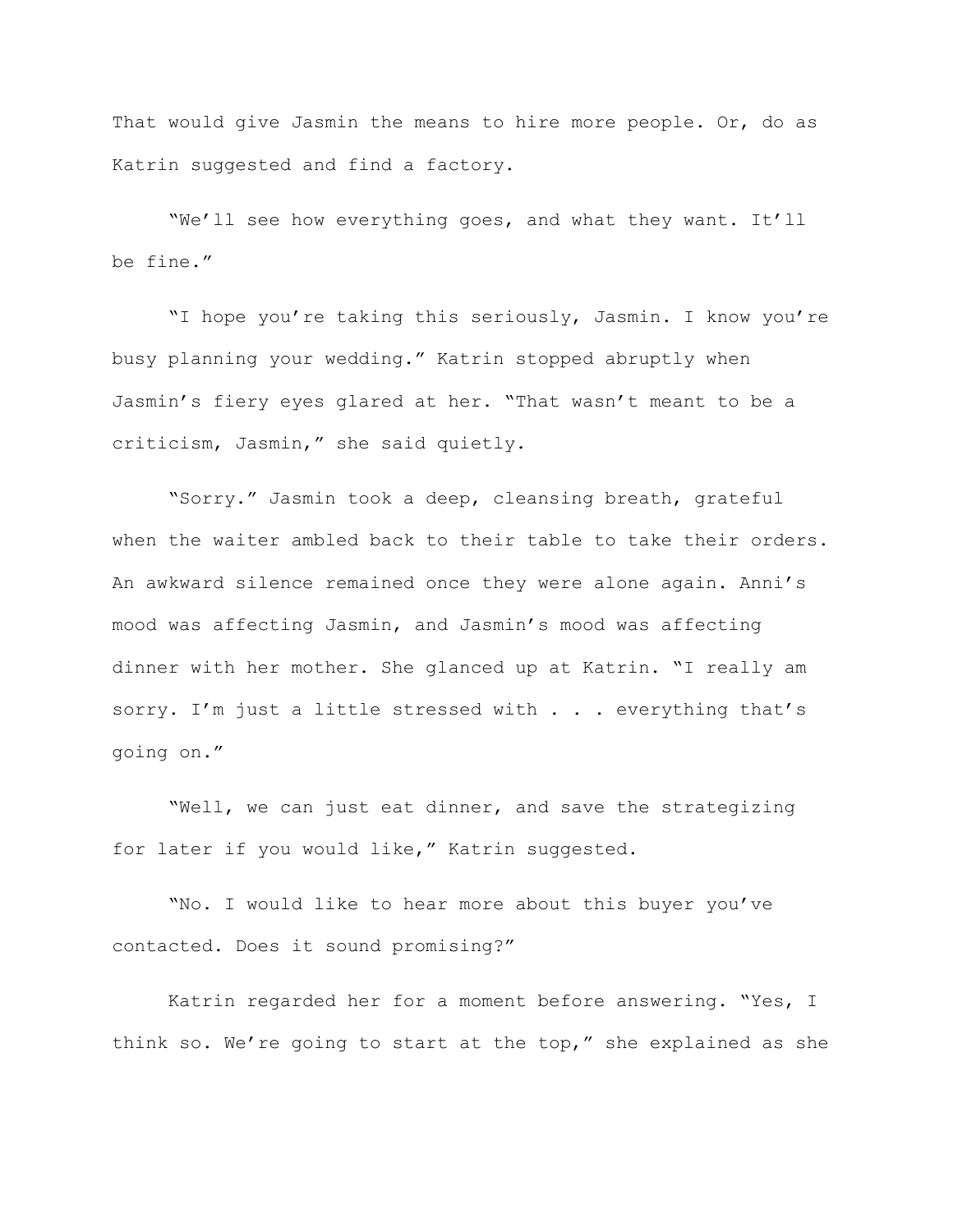reached in her bag. Katrin brought out a portfolio, handing it to Jasmin. "If that doesn't work, we'll move on to the next."

"Okay." Jasmin studied the papers Katrin gave her. "Kiara Adler? That's the name of the buyer?"

"Technically . . . " Katrin hesitated, fiddling nervously with the charm hanging off her necklace.

"Katrin?"

"Just hear me out, yes?" She waited for Jasmin's nod, then continued. "I told you we were starting at the top. Kiara is the CEO of *Frida*."

"CEO? Katrin, *Frida* is the biggest fashion company around. What on earth makes you think they would be interested in *Tussi Attack?* And, do you really believe the CEO is going to want to waste their time with this?" Jasmin flipped through the pages, not really seeing the words. Katrin had said 'start at the top', but was she ready for *Frida*? Her designs were fun and hip, but were they good enough for a fashion icon like *Frida*? She just hoped they weren't setting themselves up for a tremendous fail.

"Jasmin, Kiara is a former model, something you two have in common. From what I hear, she's very focused on helping young designers make a name for themselves. She knows what it's like to strive for something more, and the competition of the fashion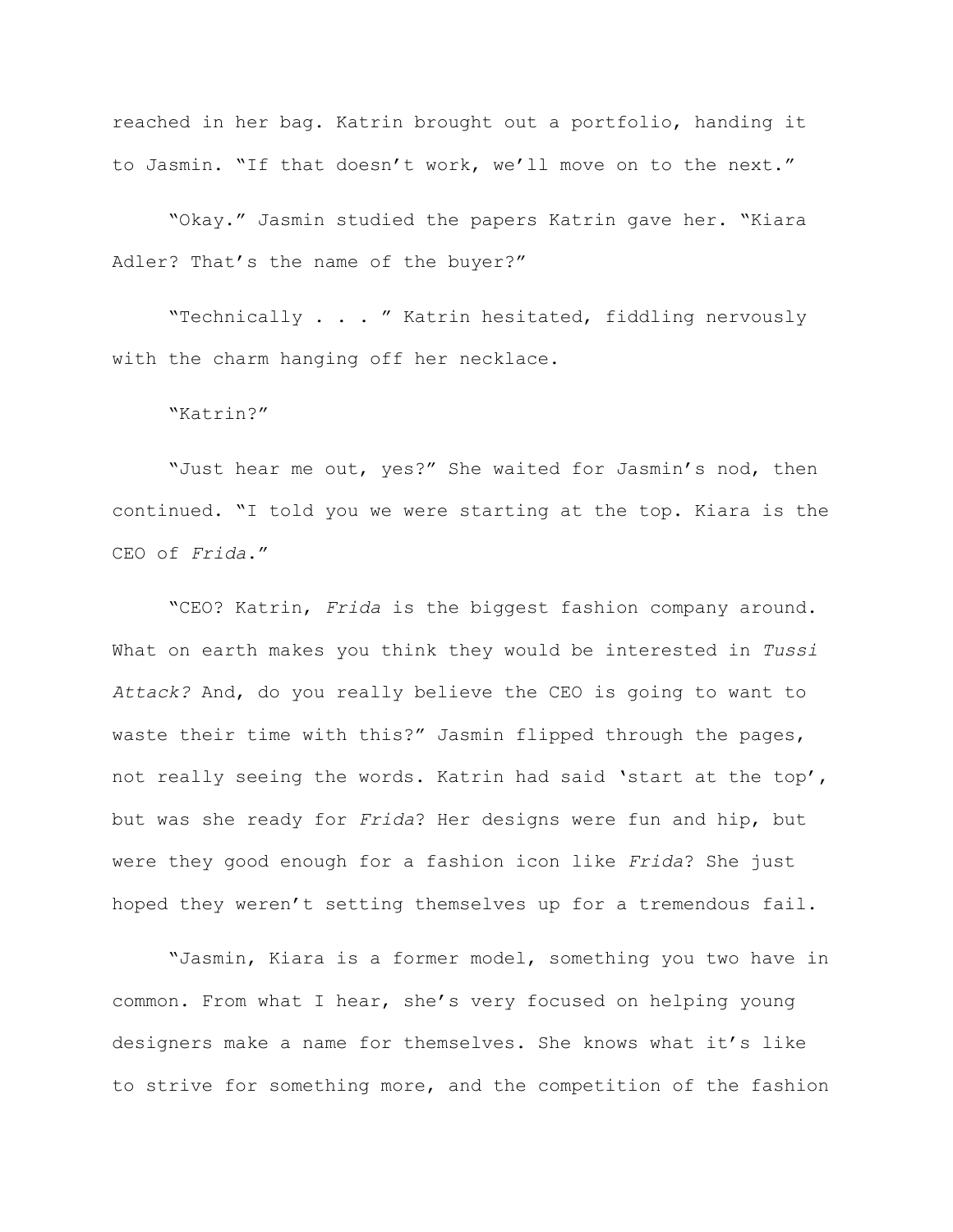world. I really do think we have a good chance at impressing her." Katrin saw the doubt on Jasmin's face. "You're talented, Jasmin. Don't doubt yourself. When we have that meeting with Ms. Adler, I want you to be confident. You deserve this."

For the first time all night, Jasmin gave Katrin a genuine smile. "Thank you. We can do this."

"*You* can."

\*\*\*

"Yo, Armin! I'm going to jump on the soundboard for tonight's band." Anni projected her voice enough for Armin to hear her over the crowd.

"You're not supposed to be working tonight!" he shouted back, popping the top off a beer for a patron.

"So?" She didn't feel the need to explain any further, and made her way to one of her favorite spots. When she was behind the soundboard, she felt at home. *More at home than in front of the mic*, she thought with a scowl. Anni would much rather be the person singing and writing the songs, but never felt good enough. She didn't think people would get her music, or feel it as deeply as she felt it. Jasmin told her they would, but Jasmin loved her, so to Anni's mind her opinion was biased.

"Hey, you the club's sound engineer?"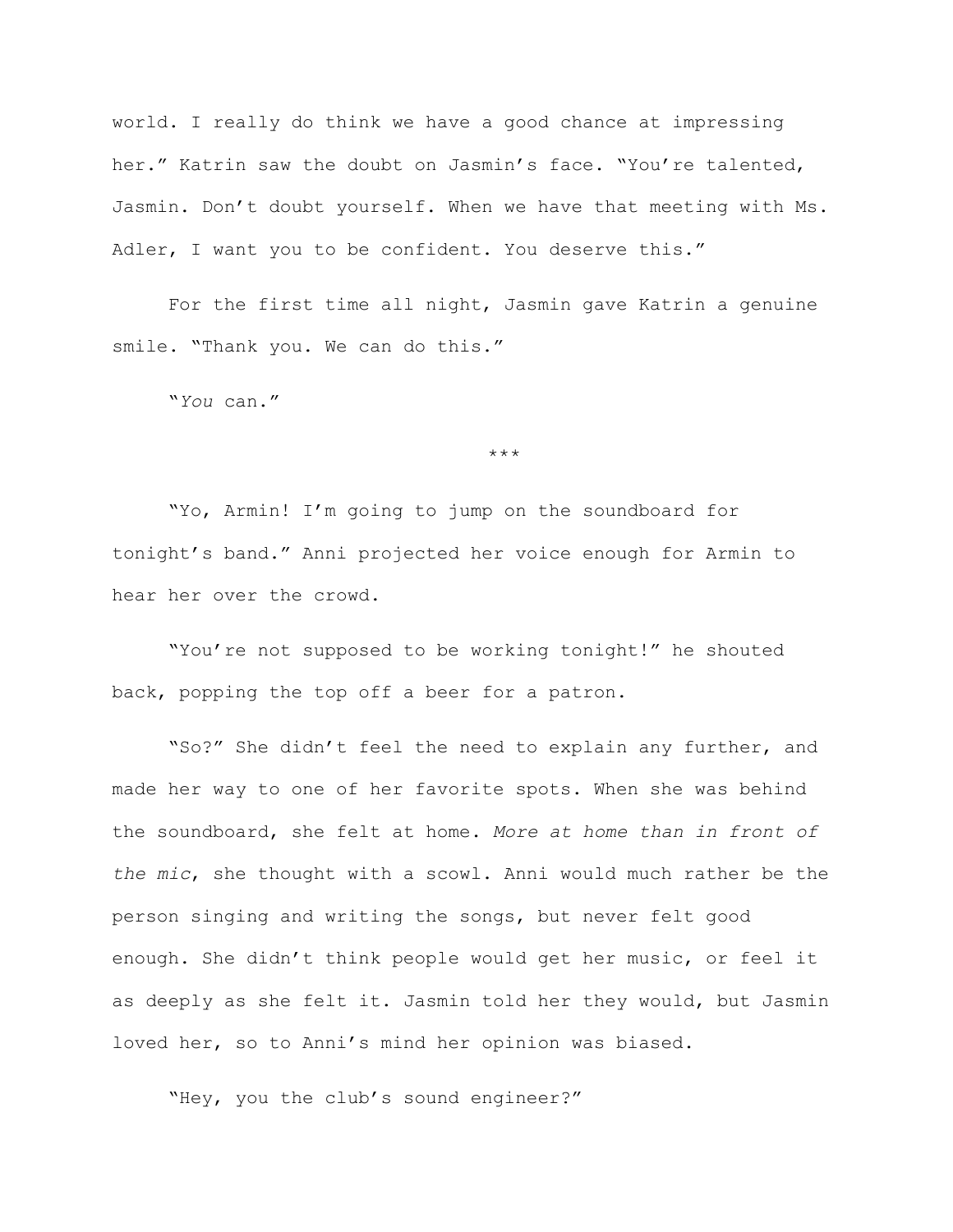Anni faced the newcomer with a cocky smirk. She had seen him checking her out as she walked past. *Not in a million years, man.* "Who wants to know?"

He was scruffy looking. Long, stringy hair and a goatee. With his leather jacket and pants, Anni could quess who he was, but was irritable enough to want to make things difficult.

"I'm the manager for the band," he confirmed with a cocky grin of his own. He passed her his card. "Name's Sans."

Anni lifted a brow. "What are you lacking?"

"Huh?"

"Never mind. I figured it out for myself," she muttered. "Yeah, I'm the engineer."

"You good?"

"Been offered gigs on tours, so yeah."

Sans checked her out again, letting his eyes wander relentlessly. He nodded once, then walked away.

Anni shook her head. *People are weird*. Just then, a piece of paper landed on her board. A glance told her it was a phone number, and with a flick of a finger, she sent it flying to the floor. *Nope, not interested.* The thought surprised her a little. Even after she started dating Jasmin, she was flattered when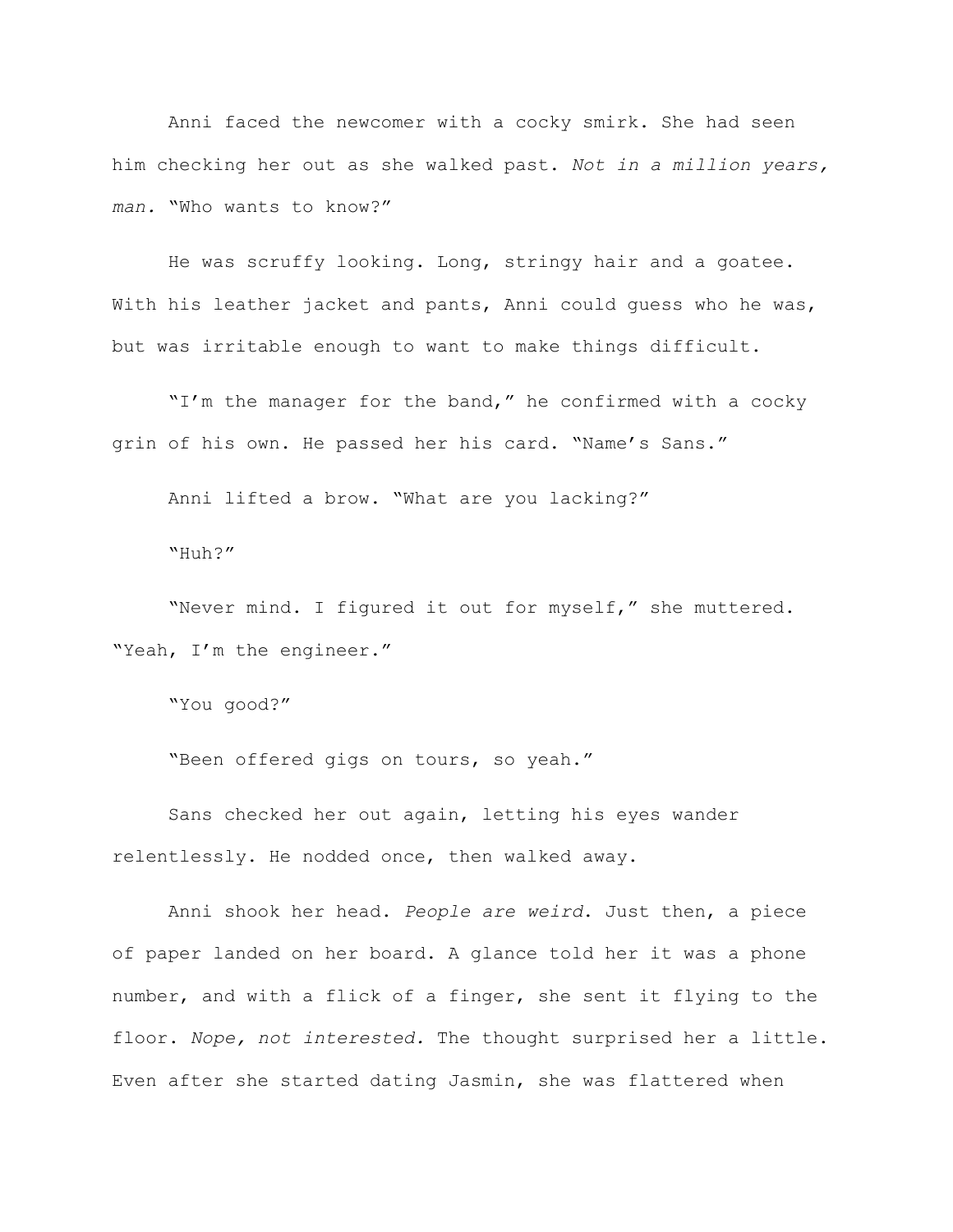other women would show her attention. Sometimes it got her in trouble, and maybe that's the reason she has learned to ignore it. She had made a few mistakes early on in her and Jasmin's relationship. She snorted quietly. "*You're still making mistakes*," Anni corrected herself with a terse grumble.

Anni was beginning to regret not just going out to a club and getting plastered. At least then she wouldn't have to deal with her thoughts. *No, just more women throwing themselves at you, and you being too much of a drunken idiot to ignore it*. Shit. Now even her internal dialogue was pissing her off. Enough thinking for tonight, she decided as David jumped on stage to announce the band. Just block it all out, then go home and try not to be a dick to your fiancée.

\*\*\*

It was 3am by the time Anni got back to the apartment. She was in so much trouble. But she had to put equipment away, then she helped out the band. Of course, that lead to talking and having a few beers. She should have called Jasmin to let her know where she was, or at least sent a text. But each time she took out her phone to do so, she realized that Jasmin hadn't called or texted her. Maybe it was childish – okay, it was extremely childish – but if Jasmin didn't care enough to find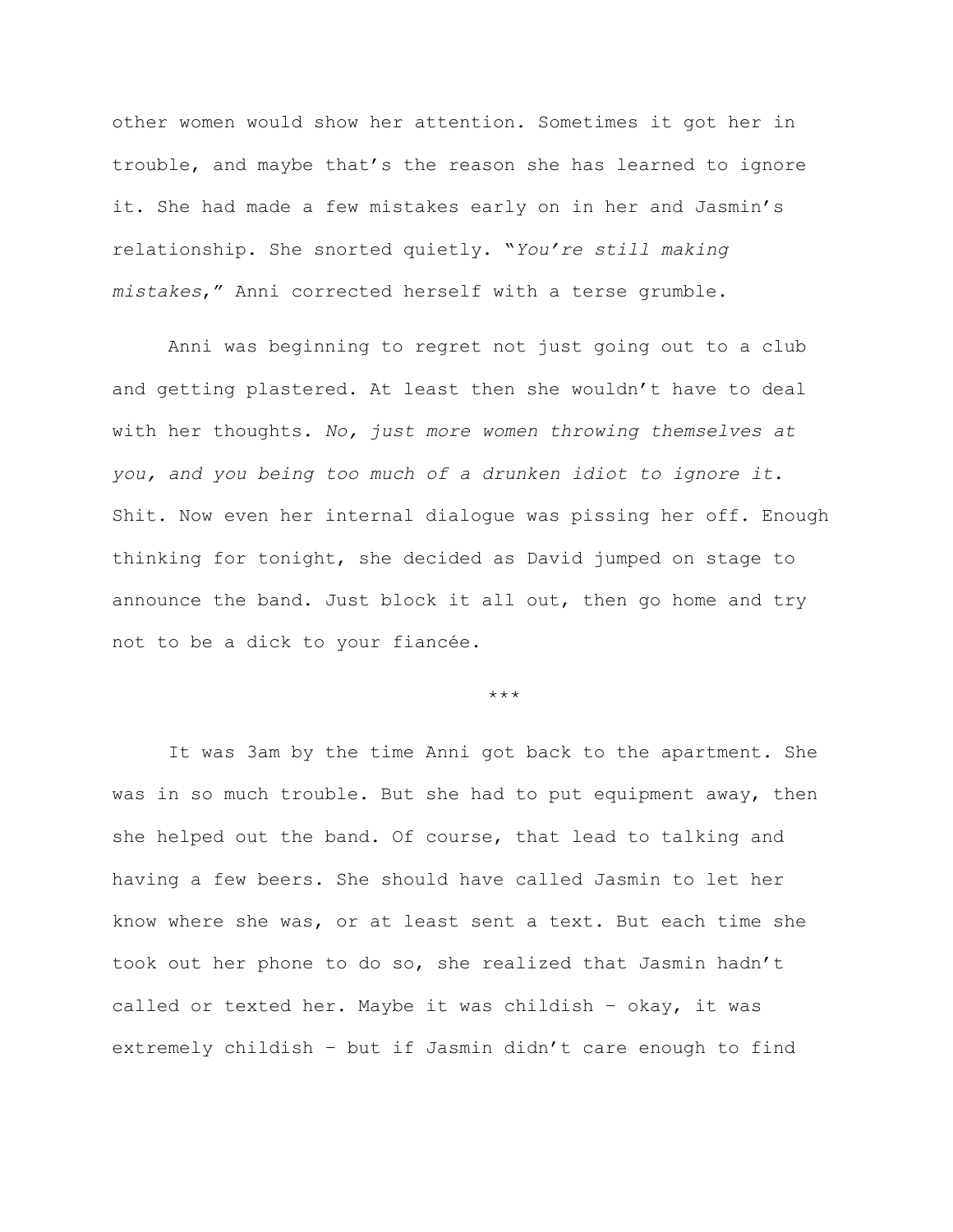out where she was, Anni didn't see why she had to volunteer the information.

"Lame," she whispered in the dark, empty room. She blew out a disheartened breath that ruffled the bangs out of her eyes. "Time to face the music."

Anni shuffled to the bedroom door, quietly letting herself in. Perhaps Jasmin would be asleep they wouldn't have to argue tonight. *Yeah, and perhaps pigs could fly.* But as she closed the door behind her, Jasmin didn't stir. Feeling a bit lucky, Anni undressed, forgoing pajamas. It would be really nice to get into bed and feel Jasmin's naked skin against hers. With that thought, she gently slid into bed.

It was a bit of a shock to feel fabric between them, knowing that lately Jasmin had taken to sleeping in the nude. It was more 'convenient' she had said, and Anni had no complaints at all. Tonight was different. Not only was Jasmin clothed, she lay rigidly facing *away* from Anni. Undeterred, Anni scooted close to Jasmin, and draped an arm across her hip. She buried her nose in Jasmin's hair, inhaling the sweet scent that was uniquely Jasmin. Her hand found its way beneath Jasmin's shirt, and Anni smiled, loving how soft Jasmin's skin was.

Jasmin felt Anni jump when she caught her wandering hand. "Go to sleep, it's late."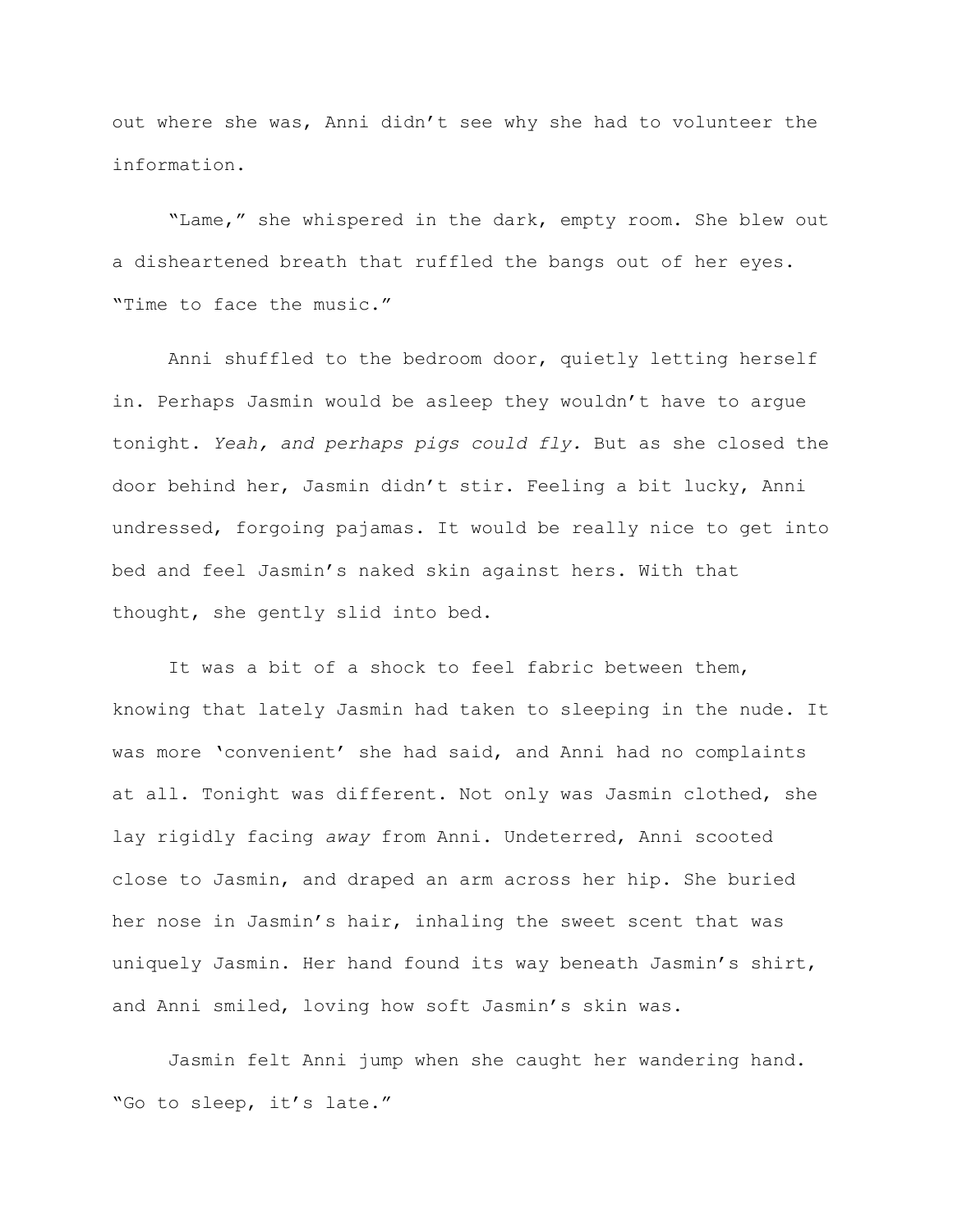"I thought you were sleeping." Anni's soft words were colored with embarrassment at being caught, and shame at being such a coward.

"I can sleep now that you're home."

"Baby, I'm sorry. I should have called . . . " "Goodnight, Anni."

Fuck.

\*\*\*

Jasmin watched the soft rise and fall of Anni's chest as she slept soundly. A single tear rolled down her cheek. She truly loved Anni, but just didn't know if she had the strength to go through this again. It shattered her heart to think of never being with Anni again, but it also crushed her soul not knowing if she could trust her completely. Where had she been last night? Why didn't she call or text? Was it because she was with someone else? Is that why Anni hadn't wanted to go out with her?

"*Oh, Anni. If you would just talk to me."* Jasmin's quiet plea hung in the air, taking her breath away. It seemed so simple to her. Talk, get everything out in the open, and let it go. She just didn't think Anni was capable of that. When another tear fell, Jasmin turned her back on her partner.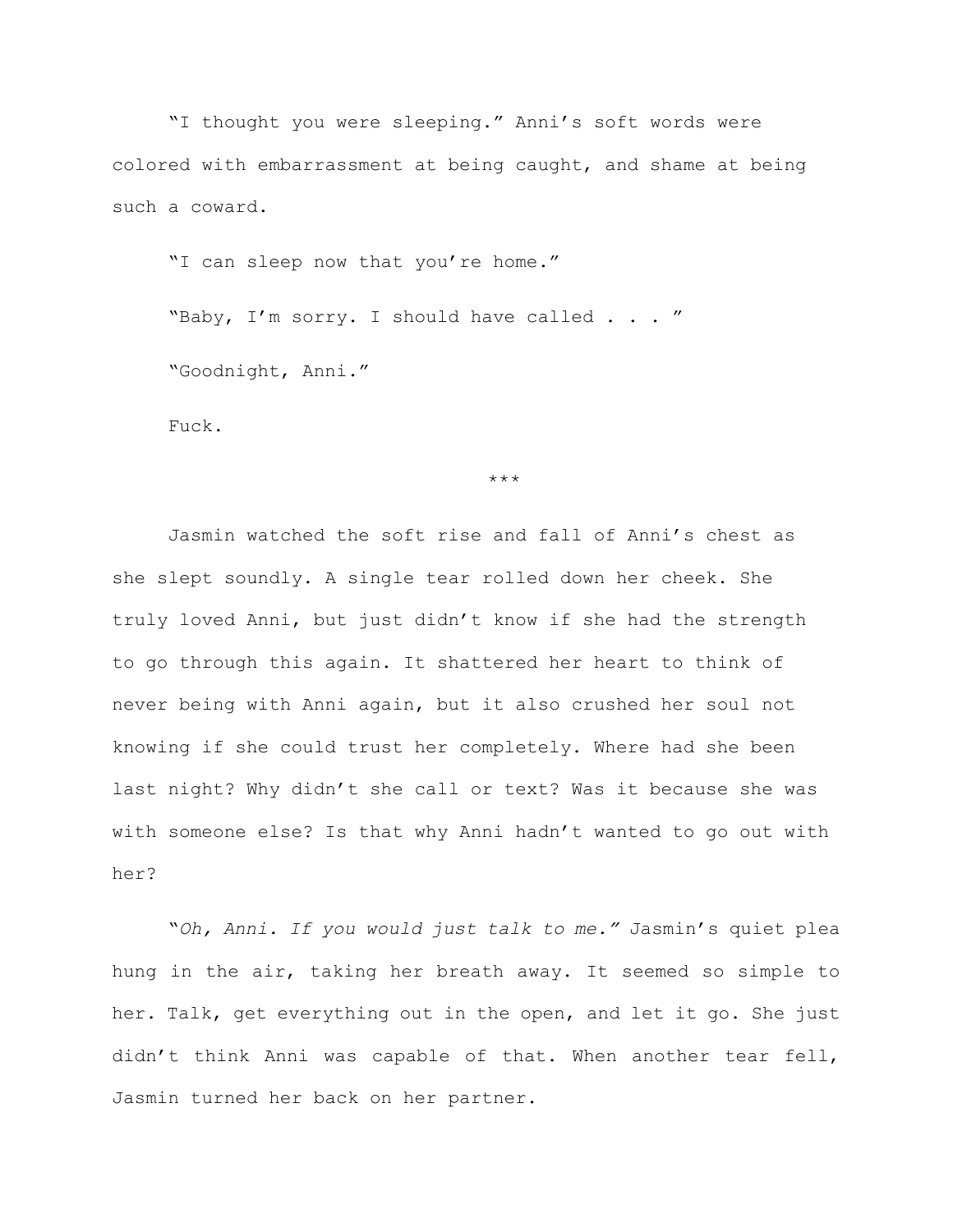"Jasmin?" Anni's eyes opened to see Jasmin staring out the window. Her brain was fuzzy from the beers she consumed, but she was far from being hung-over. She knew perfectly well that she had screwed up. Jasmin's rebuff last night made that very clear.

"Do you need something for your head?" Jasmin asked without turning around.

"No, I'm fine."

"Good. Maybe you should take a shower and brush your teeth. You smell like beer."

Anni winced. "Will you look at me, please?"

"I don't think I want to right now," Jasmin responded after a noticeable delay.

"I should have called, I know that." Anni hesitated, allowing Jasmin to agree or yell at her. When she said nothing, Anni's heart began to pound. She could handle the yelling. What she couldn't handle was the silence. "I went to Mauerwerk . . . "

"I'm going to start some coffee," Jasmin interrupted abruptly. "If you want something to eat, you should hurry. I have to get to the shop early."

Anni jumped out of bed, completely oblivious to the fact that she was naked. "Jasmin! Wait, please!" She reached out to put a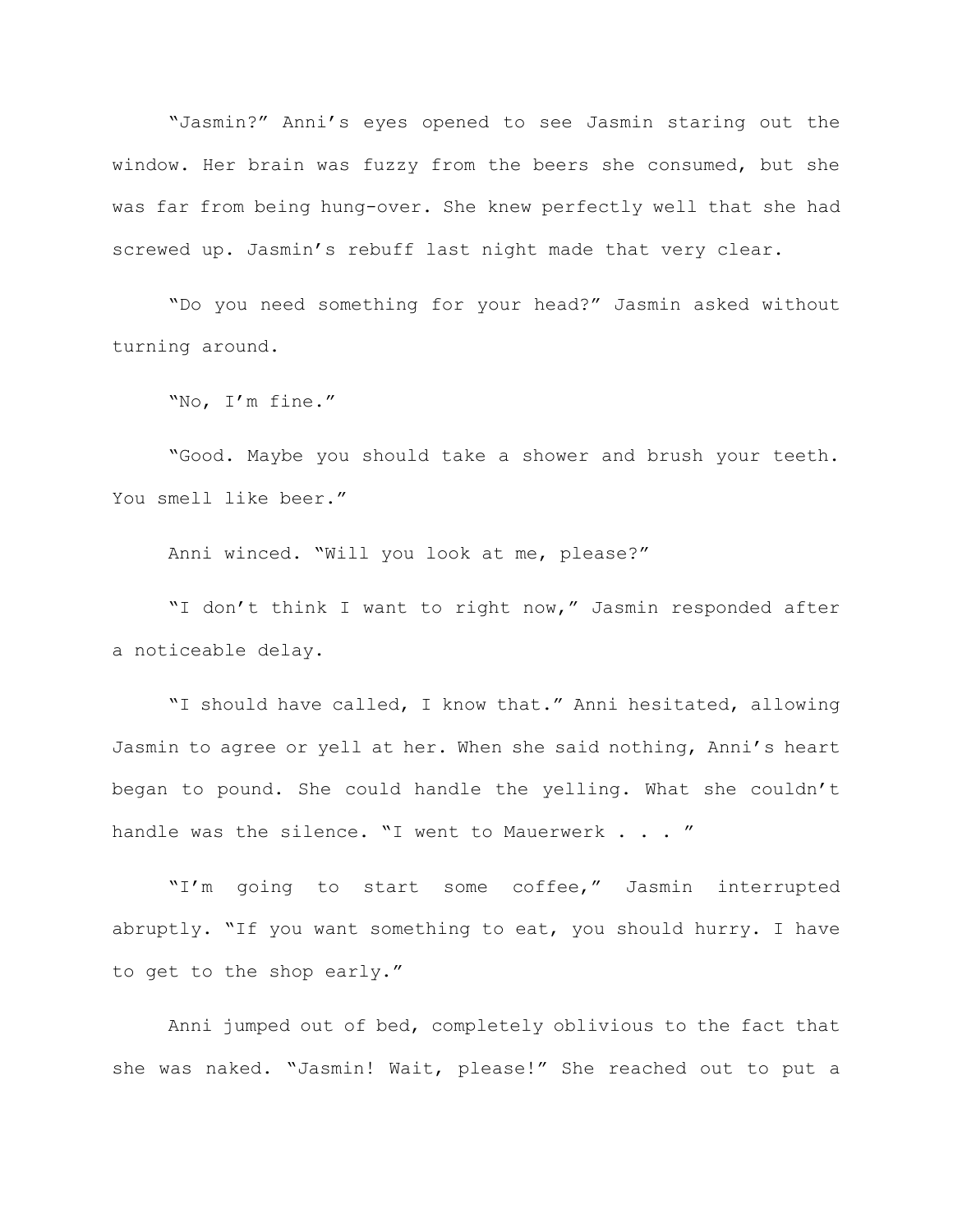hand on the door. "Just give me two minutes before you walk out on me. Two minutes," she repeated when Jasmin's hand remained on the door handle. Finally it dropped away, and Jasmin crossed her arms over her chest.

"Can you please put something on?"

Anni frowned, glancing down at herself. A slight blush crept up her cheeks, but she shrugged it off. "It's nothing you haven't seen up close and *very* personal before."

Jasmin narrowed her eyes. "Do you want to talk, or . . . "

"Or! I'll take 'or'. Every time, baby, I'll take 'or'."

Jasmin shook her head sadly. "You asked for two minutes," she reminded Anni.

"Right." Anni let out a long, breathy sigh. "Look, I went to Mauerwerk, and I worked the board for the talent. Then afterward, I helped Armin clean up, put equipment away, and all that shit. The band was still there, so I thought I'd give them a hand." Anni took a breath. "They bought me a few beers to say thank you, and we talked. Then I came home. I swear, Jasmin, that's everything."

"Is it that terrible being around me that you'd rather talk to strangers until 3 am?"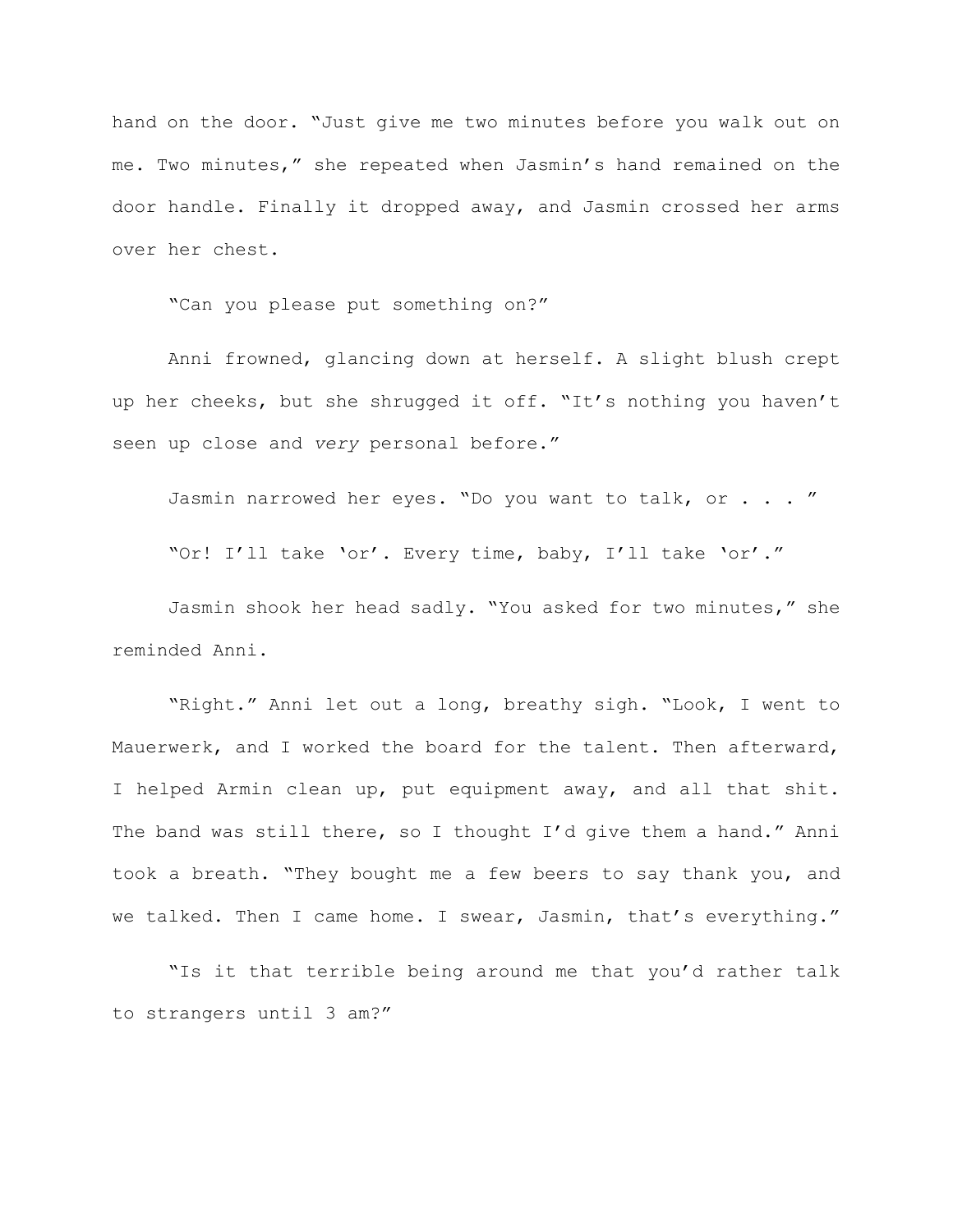Anni leaned back, bumping her head a few times on the door that was holding her up. "That's not what I said, Jasmin."

"Did you really have to say the words?" Jasmin shot back. "What's that saying about actions being louder than words?"

"That's not fair! *You* didn't call me or text me, either!"

"I was home!"

"But you obviously didn't care where I was."

Jasmin stared at Anni incredulously. "Is that what you thought? I was *scared* to text you, Anni."

The revelation made Anni frown. "Why?"

"Why? Because I'm fucking petrified that you're going to tell me how clingy I'm being, and that you need your goddamn freedom. *Again!*"

Anni's jaw dropped. Fuck, she had really left a huge, angry scar on Jasmin's heart. Would it ever heal? Would Jasmin ever be able to trust her fully? She risked a step towards Jasmin, hoping there would be no retreat. Encouraged when Jasmin stood steady, Anni took another step.

"I thought you were too pissed off at me to care," she confessed to Jasmin softly.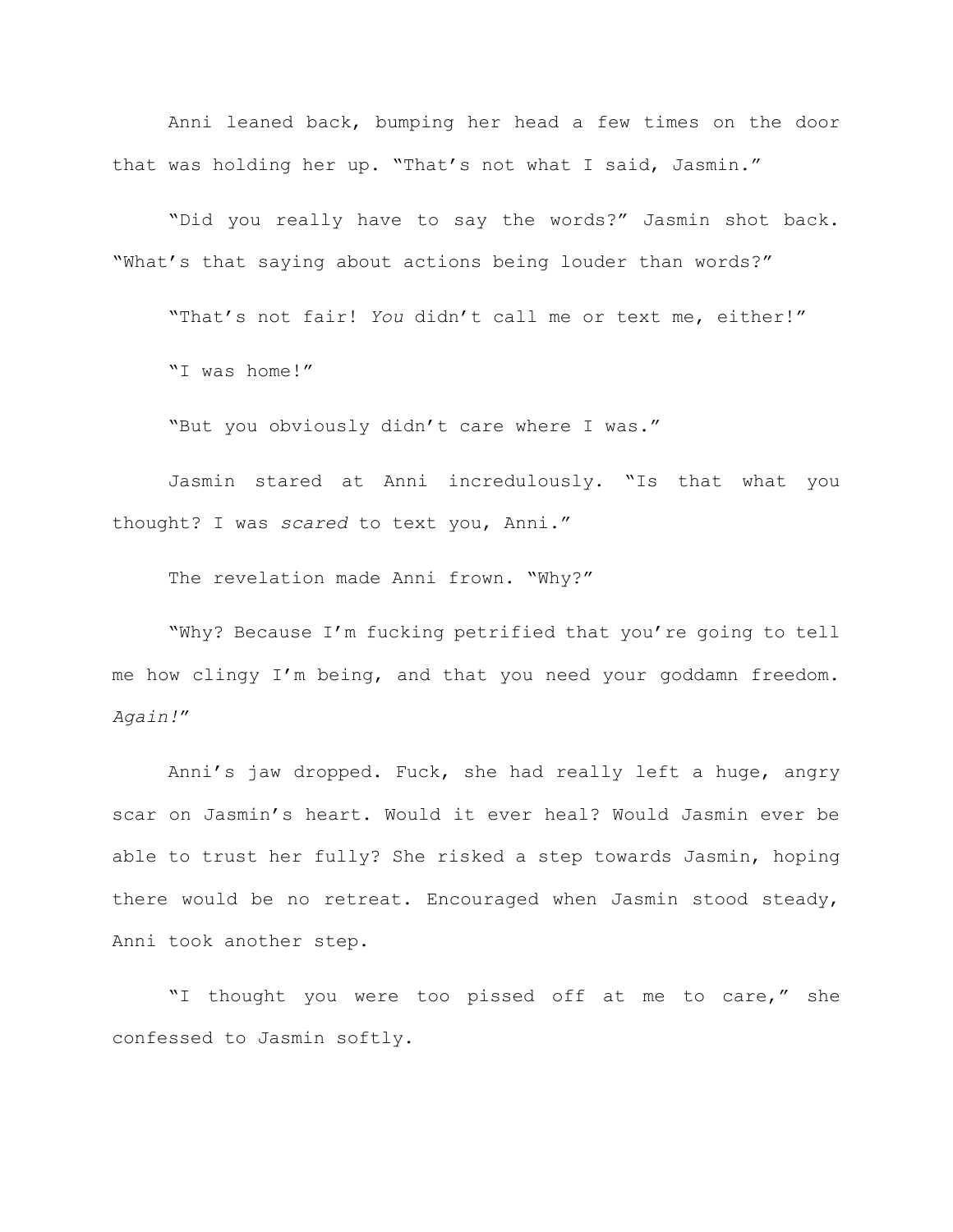"I was pissed off," Jasmin admitted. "But, Anni, that doesn't mean I don't care. I will *always* care."

"Jasmin." Her hand was shaking as she timidly brought it to Jasmin's face. "I'm sorry that I stayed out so late. It's just.  $\cdot$  . "

"It's just you had someone you *wanted* to be talking to," Jasmin finished softly.

"No! We were talking shop, talking touring and stuff. With you, things have to be deep."

"That's not true at all," Jasmin argued. "We talk about everything."

"But you *want* more. And, damn it, I just don't think it's necessary," Anni shot back.

Jasmin removed Anni's hand from her cheek. "If you really don't think it's necessary, then we have a problem."

"Man, why does it always have to be difficult with you?"

Jasmin's eyes widened slightly. She had made it a point *not* to pressure Anni into talking. Ever since they agreed it was essential, she could feel Anni pulling away. So, Jasmin decided to let Anni prepare – as Anni asked. All Jasmin wanted was for it to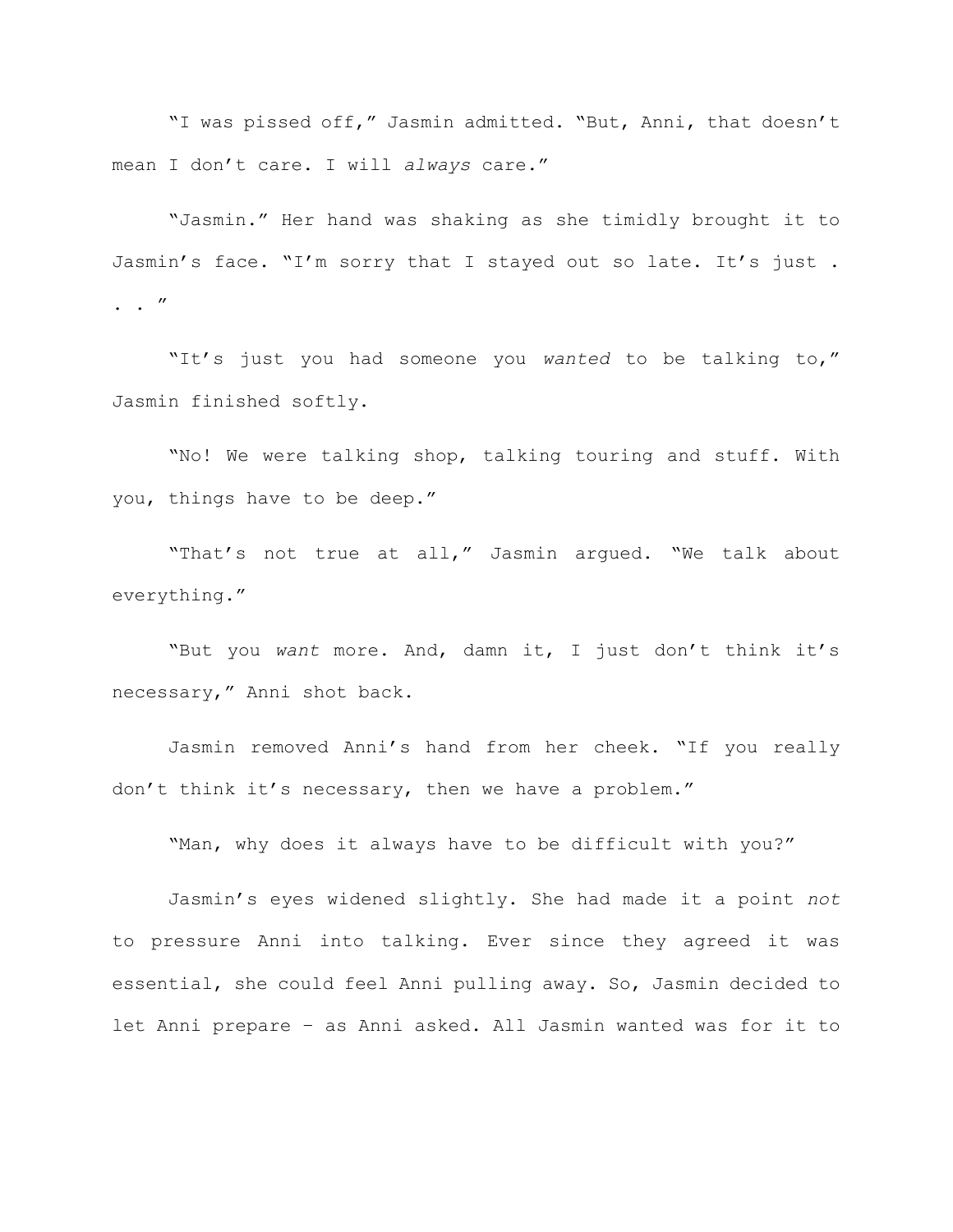happen before their wedding. She didn't feel that was too much to ask.

"I didn't mean that," Anni backtracked quickly.

"Yes, you did."

"No. Look, Jasmin, maybe I just need to get away for a while," she said carefully. Anni didn't want Jasmin to think this was like before. That she was running away, or unhappy with Jasmin. That wasn't the case at all. Talking about her past was something Anni never did. She was about to open herself up to Jasmin as never before. Surely Jasmin could understand her hesitation. Right? She risked looking up to gauge Jasmin's reaction. It wasn't good.

"I can't believe you're doing this again." Jasmin's words were spoken so softly that Anni almost didn't hear them.

"I told you, it's not like before."

"They asked you to go on tour with them, didn't they?" Jasmin asked, referring to the band Anni had spent the night talking to.

"Are you going to tell me not to go again?" Anni asked, not bothering to deny that the opportunity had presented itself.

Jasmin scoffed, shaking her head. "I *knew* you still blamed me for that. I *never* asked you not to go on tour with Nessi."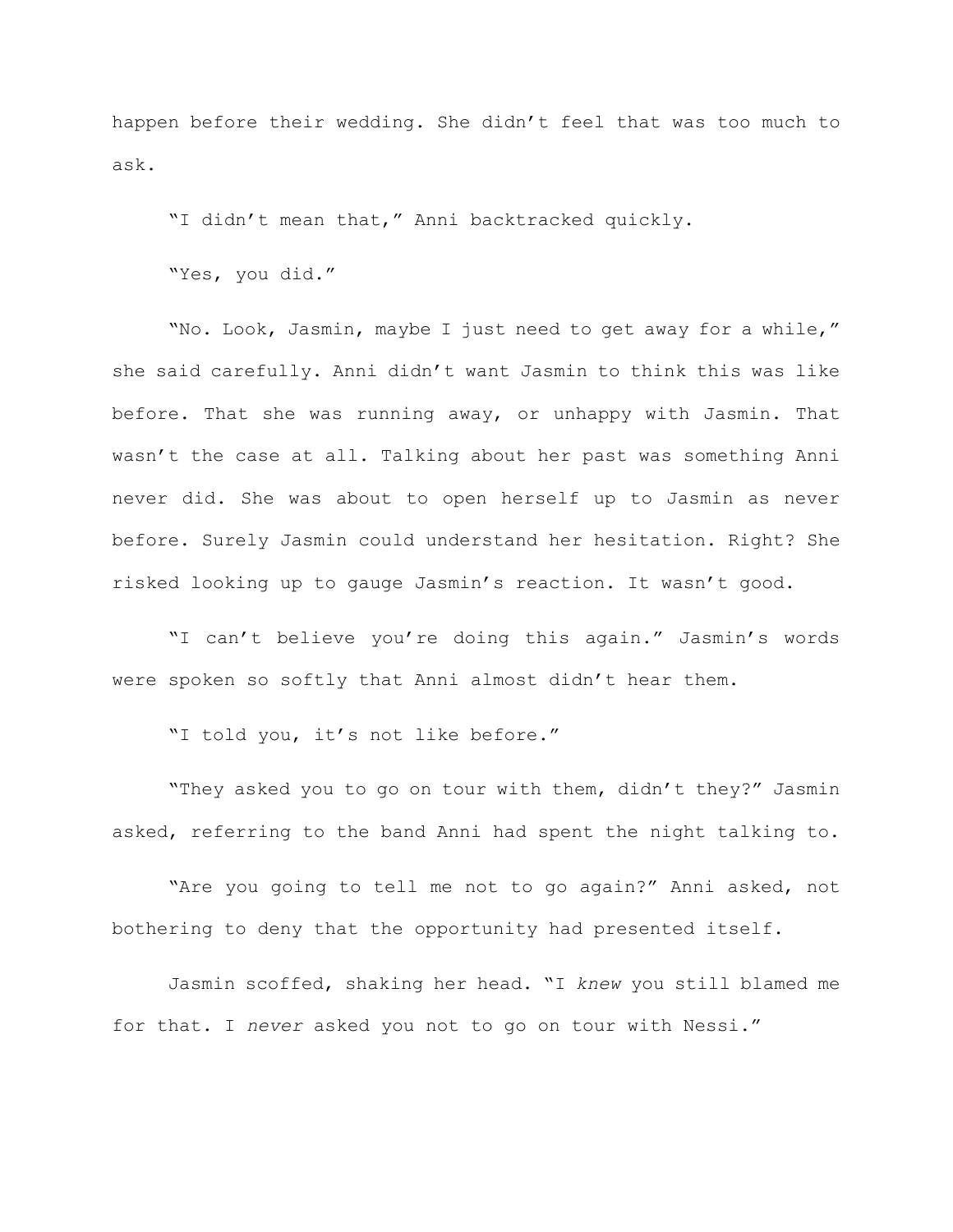"You weren't exactly supportive, either." She *knew* she was creating an argument. It was like word vomit. Anni couldn't shut up, even knowing it was damaging what she wanted the most. Jasmin. If only she could tell her everything else that was in her brain. But it felt like there was something blocking the words that *needed* to come out, as the damaging words were able to seep out.

"I was completely supportive," Jasmin retorted. "*You* came back. I told you to go, but *you* came back."

"You were miserable. How could I leave with you crying?" *Shut up, shut up, shut up! What the fuck is wrong with you?* Anni's heart was begging her to stop screwing up.

"Of course I was miserable! My girlfriend tells me she's going to be away for six months, am I supposed to be happy? The difference between us, Anni," Jasmin lowered her voice dangerously. "I was actually going to miss you. If you're still blaming me for that, you didn't decide not to go for me. You did it because you felt guilty."

Anni didn't know what to say to that. Was Jasmin right? Had she felt guilty for agreeing to go on tour without talking to her girlfriend about it first? She didn't want to think about that. Fuck, she didn't want to think about anything right now.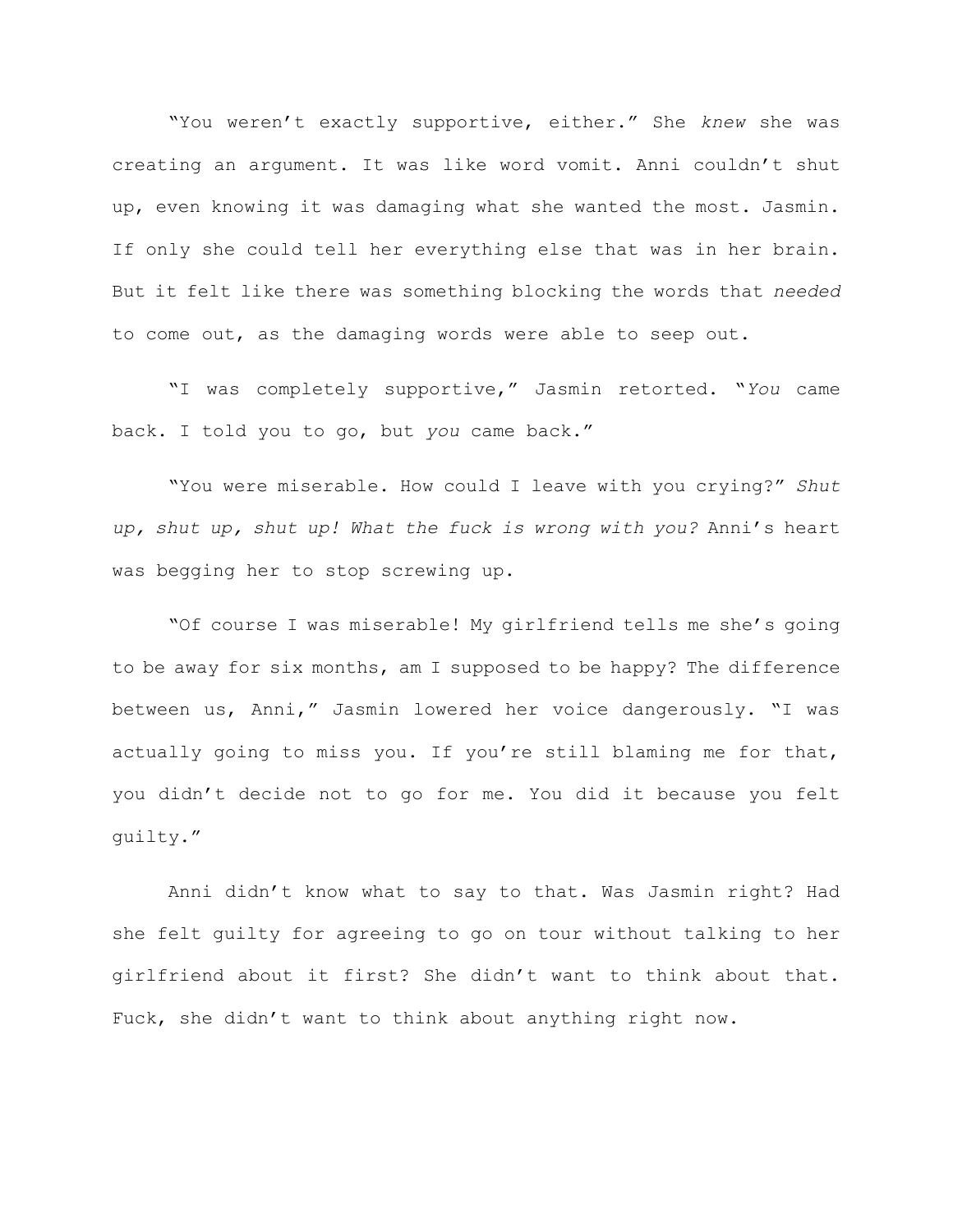"I had nothing to feel guilty about," she responded defiantly. "I don't want to talk about that now."

"You don't want to talk about anything," Jasmin spat. She was getting angrier by the second, and that was not good for either of them. "You *never* want to talk about anything."

Anni sighed dramatically. She walked away, grabbing her black shirt and slipping it on. "I think you were right."

"Finally," Jasmin muttered. "About what?"

"We should table the wedding talk for now." Inside Anni was screaming at herself not to do this. She was fucking up so bad, but didn't know how to be the person Jasmin needed her to be. She wasn't the talking type. She didn't want to be that vulnerable. Not even to Jasmin. And, if she were completely honest with herself, she had convinced herself she needed this gig to feel better about herself. Her life was at a standstill. No, she amended silently. It was just her career that was at an impasse. Her life had actually been perfect. Jasmin was perfect. It made what she was saying and doing even worse.

Jasmin studied Anni with tears filling her eyes. Yes, she had suggested postponing the planning, but just for a couple of weeks. "How long will you be gone?" she asked quietly.

"I didn't say I was going."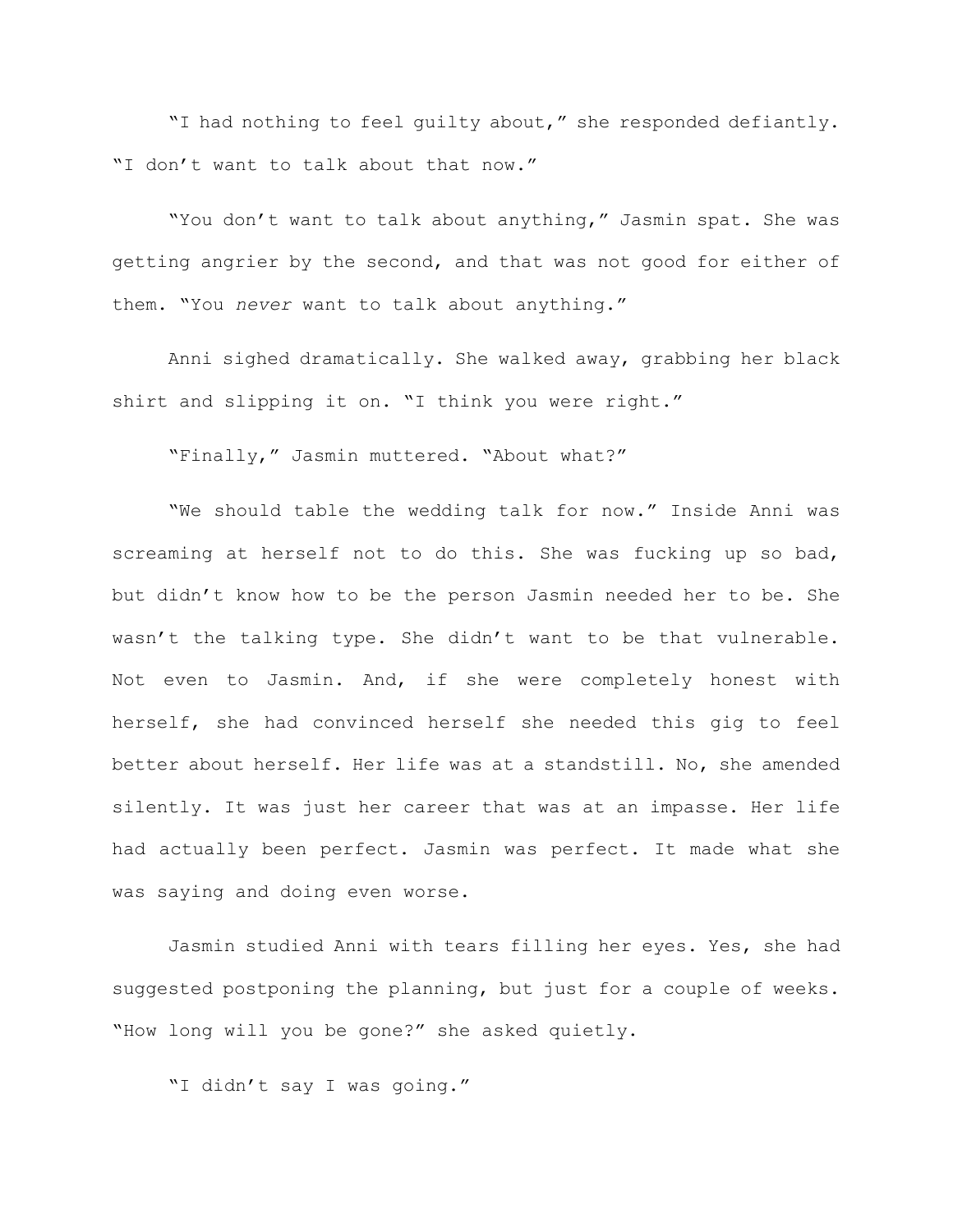"How long, Anni?" Jasmin knew Anni wanted to go. She knew Anni was feeling restless when it came to her work. Jasmin had tried to get her to write more music, but Anni had told her she was done with that. She seemed . . . lost. Jasmin wanted nothing more than to support whatever Anni wanted to do. But she wasn't strong enough to do this again.

"Few weeks," Anni shrugged. "I don't have to stay the entire tour. I think I just want to put what I've worked so hard for to use."

Jasmin nodded slightly. Her heart was breaking. It was about to shatter. With shaking hands, Jasmin slipped the ring Anni gave her off of her finger.

"What are you doing?" Anni asked incredulously.

"You go and do what you need to do, Anni. Figure out what you want."

"I want you." She refused to take the ring from Jasmin. And, she sure as hell wasn't taking hers off, even if Jasmin asked for it.

"It shouldn't be this difficult, Anni. You get overwhelmed, and you search for a way out. Or, you become agitated which stresses both of us out. I'm tired of being scared that I'm being too clingy for you, or pushing you into something you're not ready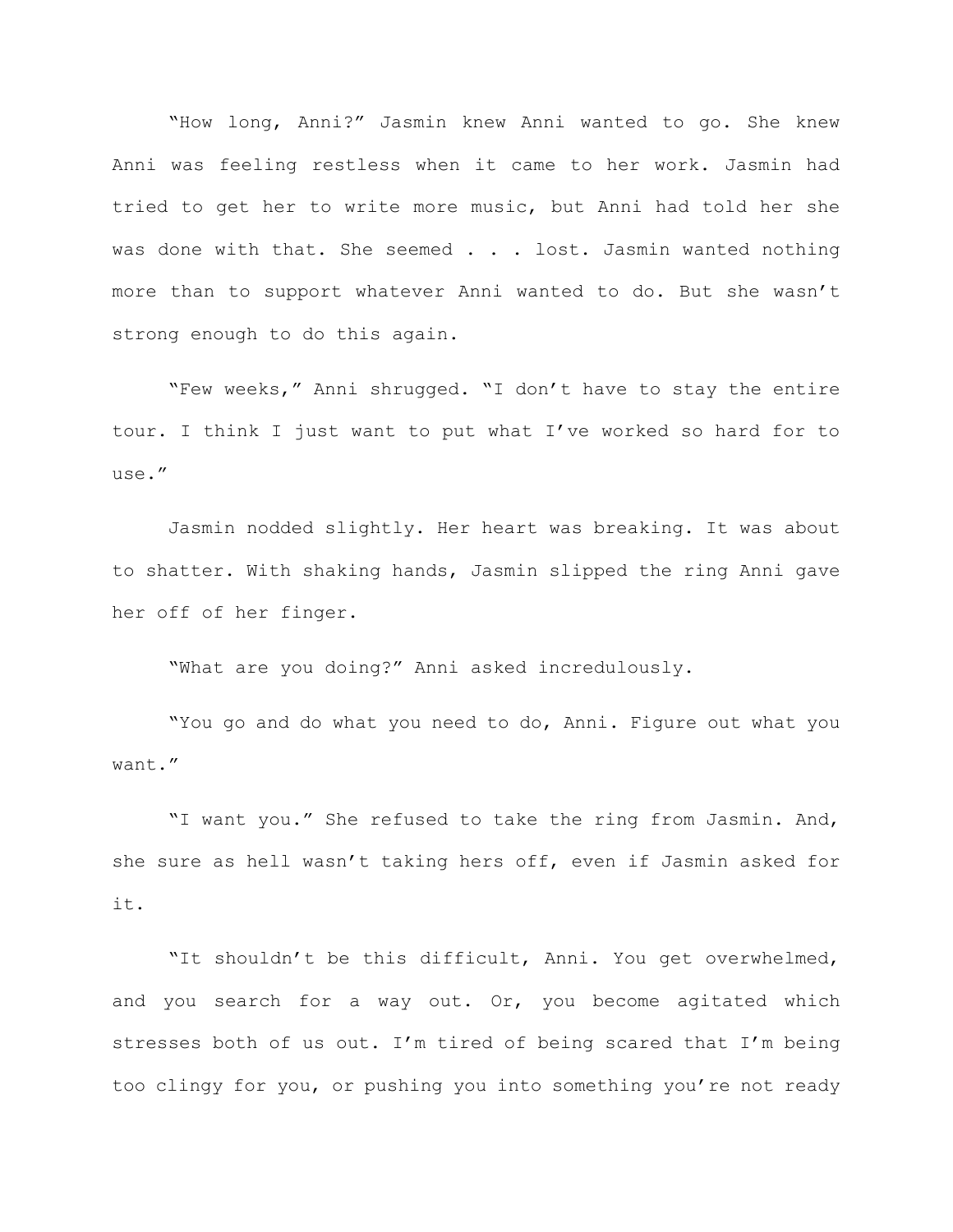for." Jasmin paused, taking a deep breath. "Find out what it is you need. If it really is me, then we'll see if we can work this out."

"You're breaking up with me?"

"I'm setting you free," Jasmin amended. "You have nothing pressuring you one way or another. If you don't want to talk, to genuinely know me and let me understand you, I'm not sure how this would work anyway. We keep going in circles, Anni. It's not healthy. And, it hurts too much."

Anni was scared shitless. Which pissed her off. And, of course, being pissed off made Anni speak without thinking about the things she was saying, or how hurtful they might be. She was hurting, and her response was to punish the one she thought was causing the pain. Unfortunately, she was blaming Jasmin for the shit pile *she* created herself.

"So, I'm *free* to do whatever or whomever I want on tour?" she asked bitterly.

"That right there? That's proof enough that you're not ready for this relationship to go further." Jasmin pushed past her, pausing with her hand on the door handle. "I love you. More than you will ever know. I will miss you. Good luck on tour. I hope you find what you need."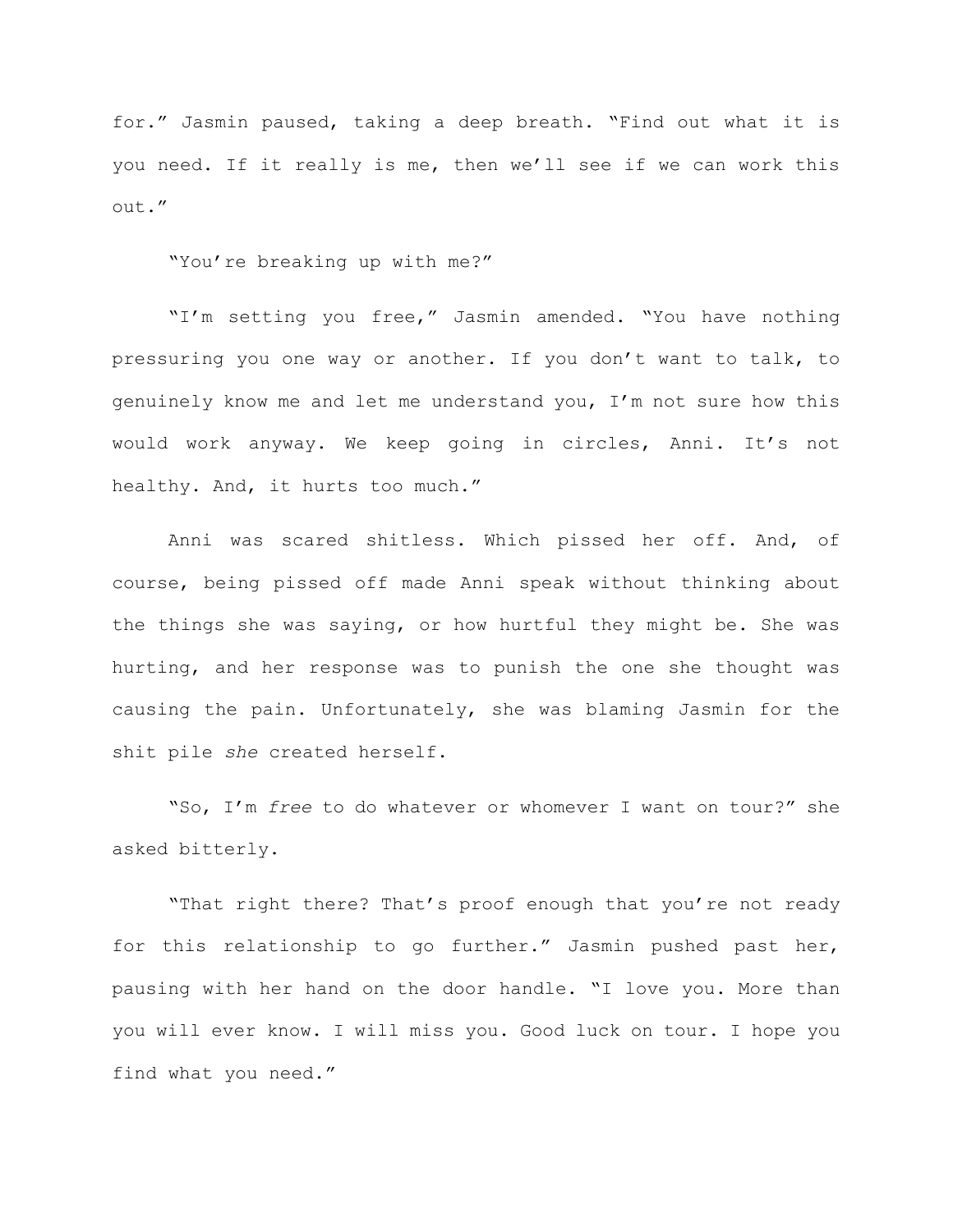Anni's duffle bag sat next to the front door, its owner sitting quietly at the table pen in hand. Jasmin left hours ago, leaving Anni alone. As much as she thought that's what she wanted, the moment Jasmin walked out, Anni felt as though a part of her heart was missing. Since she refused to take the ring back, Jasmin had carefully laid it on the dresser. The delicate and loving manner in which Jasmin touched the ring one last time before leaving, gave Anni hope. Perhaps when Anni got back, she would be better equipped to . . . her thought process stopped abruptly. Shit. Forget being 'better equipped'. Hopefully when she came back she'd be a fucking adult, and have an adult relationship without fucking it up.

She pushed those thoughts aside, concentrating on the other words flowing from her soul. It seemed, lately, that all of the songs she writes are for Jasmin. It was her way of letting out all of the feelings. It just wasn't enough. Not for Jasmin. Jasmin needed to know everything. Deep down, Anni understood that. And, of course she wanted to know all of Jasmin. Damn it, why couldn't she find the words to say that to her  $\ldots$  her what? What is Jasmin to her now? Not knowing made her eyes fill with unshed tears as she put pen to paper once again, and continued writing.

\*\*\*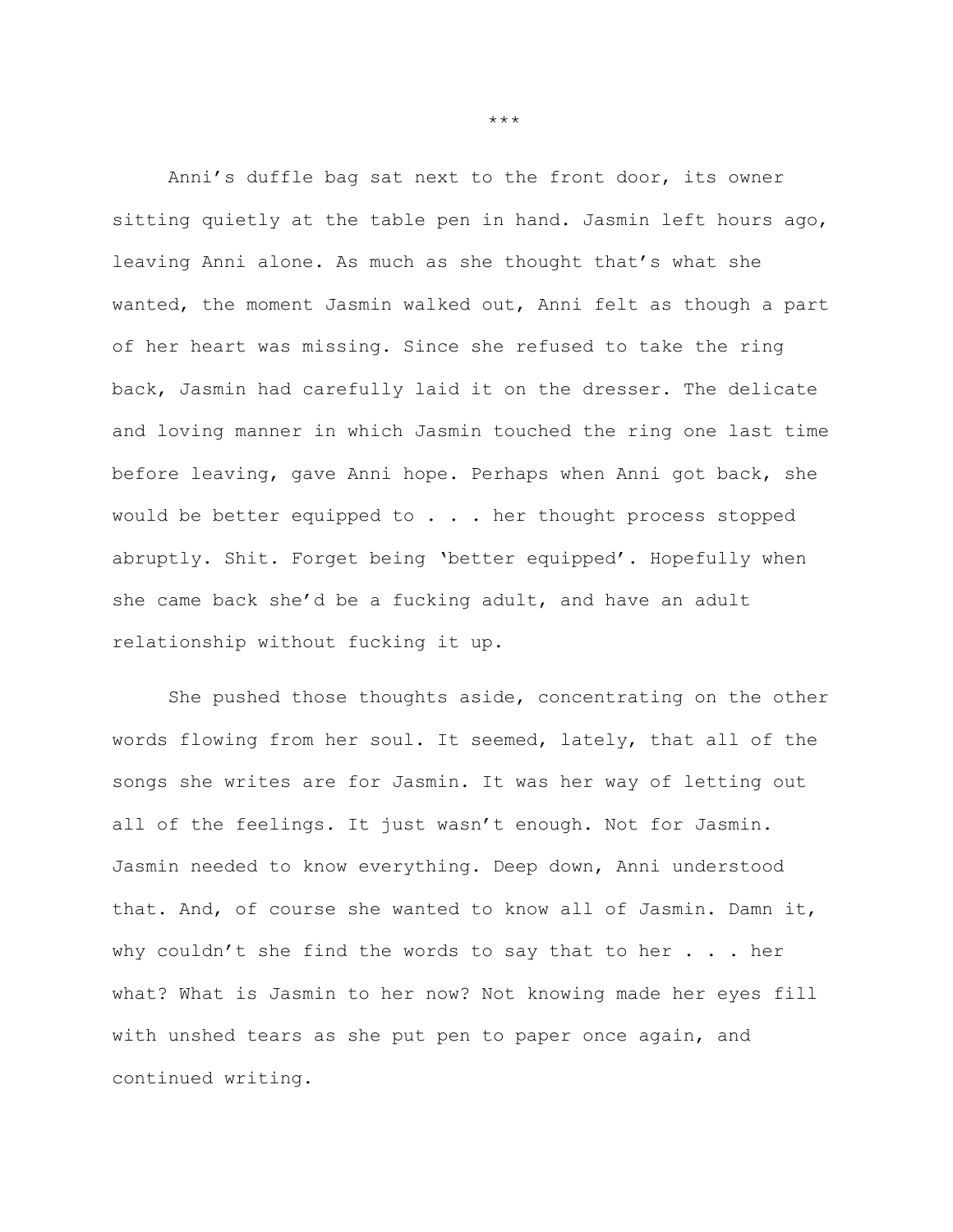**You think that I don't love you You think that I don't care You think that I don't think of you Every time that I'm not there. That couldn't be further from the truth. How could you think I don't love you? I think about you, dream about you. That couldn't be further from the truth.**

**Attitudes change, but the love remains The harsh words and slam of the door, It doesn't mean I don't love you anymore. Space is all we need sometimes, time apart. It doesn't mean I don't think of you, darling. It doesn't mean I don't care.**

**That couldn't be further from the truth.**

**Maybe, baby, we say things we don't mean, And, things aren't as perfect as it seems.**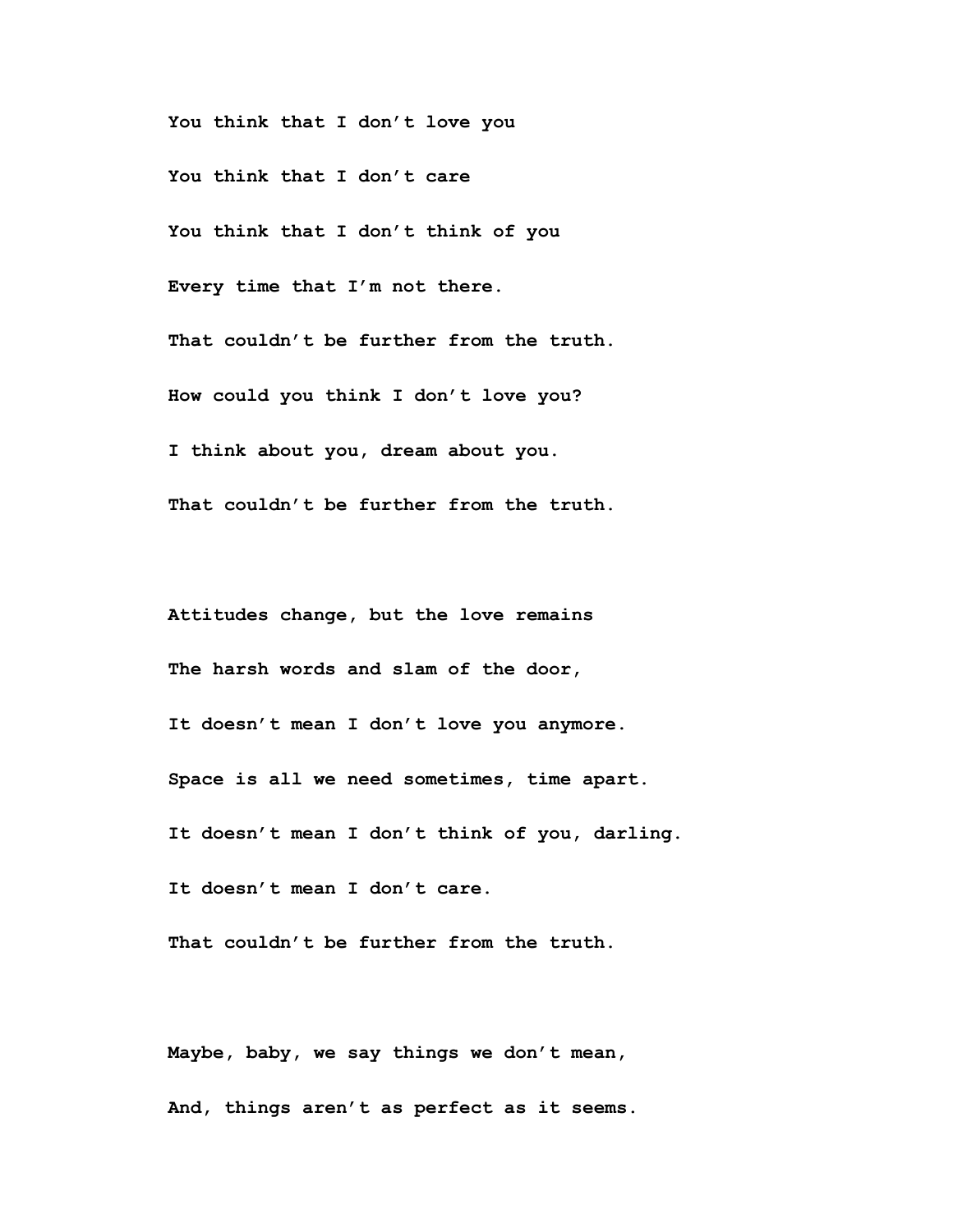**But I do love you, I know it's hard to believe. Please trust in me, without you I couldn't live. You think I don't want you, that there's someone new. Well, that couldn't be further from the truth. No, that couldn't be further from the truth.**

Anni read over the words after she finished, wiping a tear from her cheek. She knew she should share it with Jasmin, but was afraid it wouldn't matter. Nothing would matter until she could open up completely to the woman she loved with all her heart.

She heard keys jingle from outside the door, and spun around when it opened, hoping to find Jasmin. The disappointment ran deep as Ayla came in, almost tripping over Anni's bag.

"What in the world?" Ayla glanced at the bag, then up at Anni. "Going somewhere?"

"Away for a while. Got a gig."

Dark eyebrows lifted in surprise. "Really? What about planning the wedding?"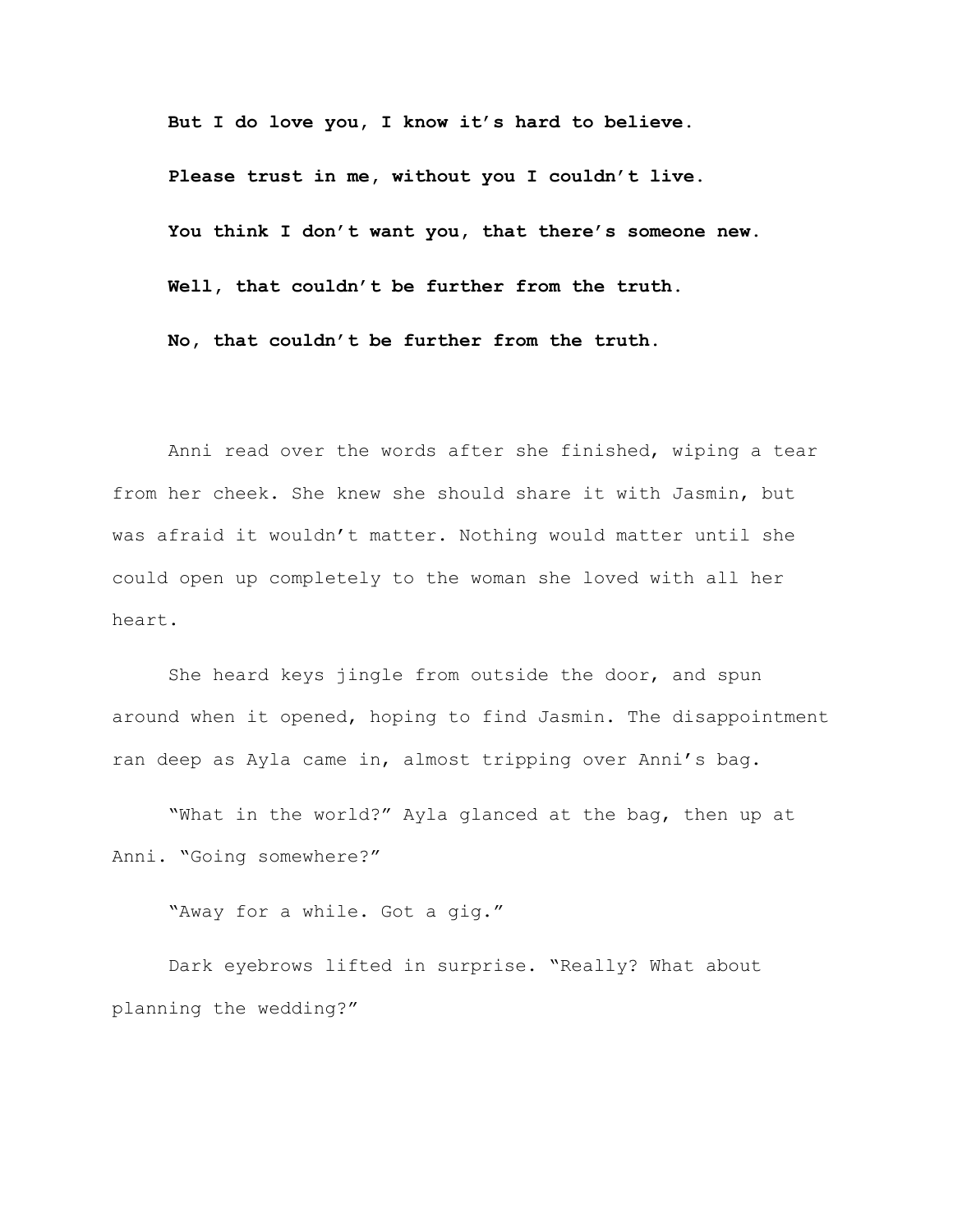White, hot pain shot through Anni's heart. As always, she hid it behind indifference and arrogance. "What about it? Jasmin isn't putting her career on hold for the wedding. Why should I?"

It was snarky, and the words made her feel even worse. Especially seeing the hurt look on Ayla's face.

"Okay. How long will you be gone?" Ayla asked cautiously. Anni shrugged. "Don't know. Why all the questions?"

"Look, I don't know what your problem is, but the attitude is unappreciated. I was just wondering if you were going to be here to help Jasmin, that's all." Ayla passed Anni, giving her a look, on the way to the refrigerator.

Anni frowned as she watched Ayla take a bottle of water from the fridge, opening it to take a long drink. She figured she had done enough to help Jasmin. Right out of her life. "Help her with what?"

Ayla capped the bottle, turning her attention back to the grumpy Anni. "She has that big meeting coming up with a major fashion store or something. She's going to have to have samples of all of her work, so we're going to help her out. I just thought you'd want to be there, too."

Anni's heart sank even further. Jasmin never mentioned the big meeting. Of course, she had told Anni about strategizing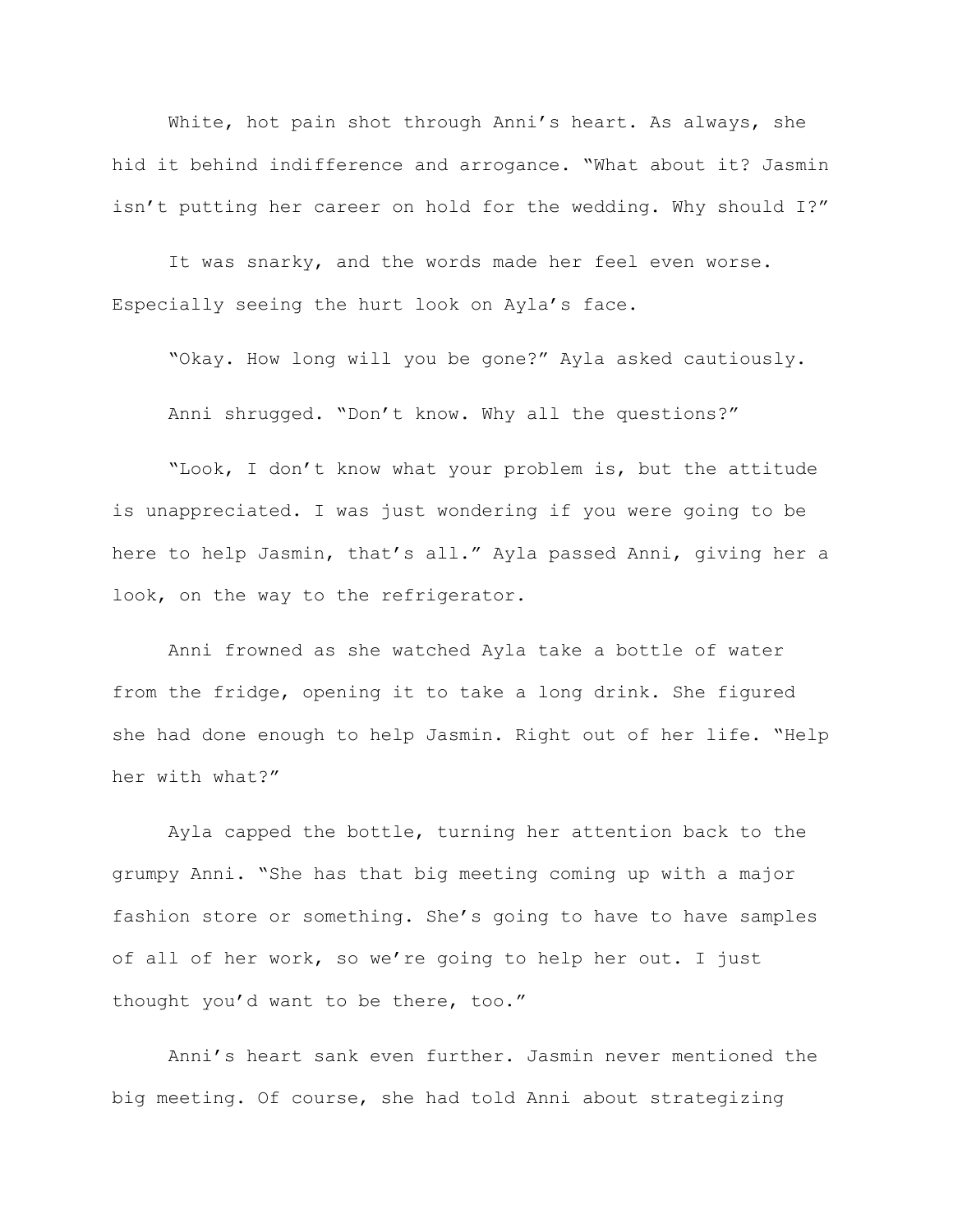with Katrin. What had happened between last night and now? She slumped down in her chair when she realized she hadn't bothered to ask Jasmin how her dinner with her mother went. Anni didn't even think about it. Shit. Jasmin's career really was taking off. She didn't need someone like Anni interfering with that success.

Anni needed to be Jasmin's equal. She couldn't justify the things she had said to Jasmin before about having no goals in life. Not when Anni herself turned out to be the big disappointment.

"Yeah, well, I'm sure she has all the help she needs from you gals. I've gotta get going." Anni stood, folding the paper and slipping it in her pocket before shouldering her bag. "Will you tell Jasmin . . . " she clamped her mouth shut. If Ayla knew Jasmin had broken up with Anni, it would make it real. Anni refused to believe that. "Never mind. I'll call her later. See you in a few weeks. Take care."

Anni glanced at her and Jasmin's bedroom. There was no reason for her to leave today. She could stay and work things out with Jasmin. Then again, Jasmin had made it clear that Anni needed to grow up. She hadn't said those exact words, but the intent was unmistakable. With that in mind, there was no reason to stay here. She would grow up. She would show Jasmin she knew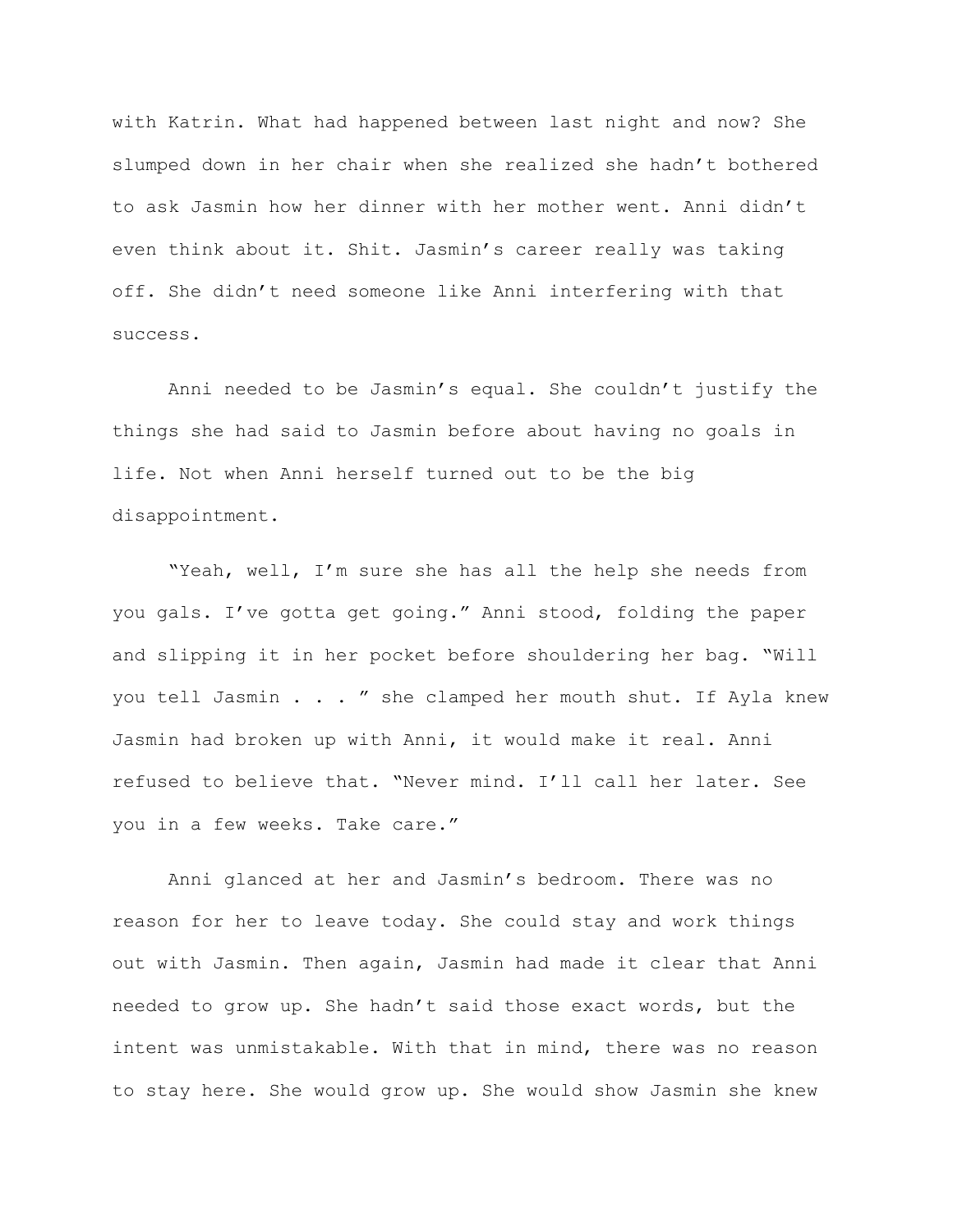how to be in a relationship without freaking out when things got deep. Anni had to believe that. She had to believe that when she got back, she would be able to convince Jasmin they belonged together. God, she hoped she would finally learn how to communicate what she's really feeling without letting the anger control her words. That hope and belief were the only things that carried her out the door.

\*\*\*

"Jasmin?" Sophie and Katrin looked at each other, then back at Jasmin. It was the third time they had called out to her without a response. "Jasmin!"

Jasmin blinked. "Huh?"

"What's going on? You're like a million miles away." Sophie placed a hand on Jasmin's shoulder, squeezing gently. "Everything okay?"

Jasmin's eyes tracked over to Katrin who was watching her intently. "Yeah, I'm fine. This meeting with Ms. Adler is all a little overwhelming." It was as good an excuse as any, so she went with it. Perhaps if Katrin wasn't there, Jasmin would have been able to confide in Sophie. But that wasn't the case. "I just want to impress her."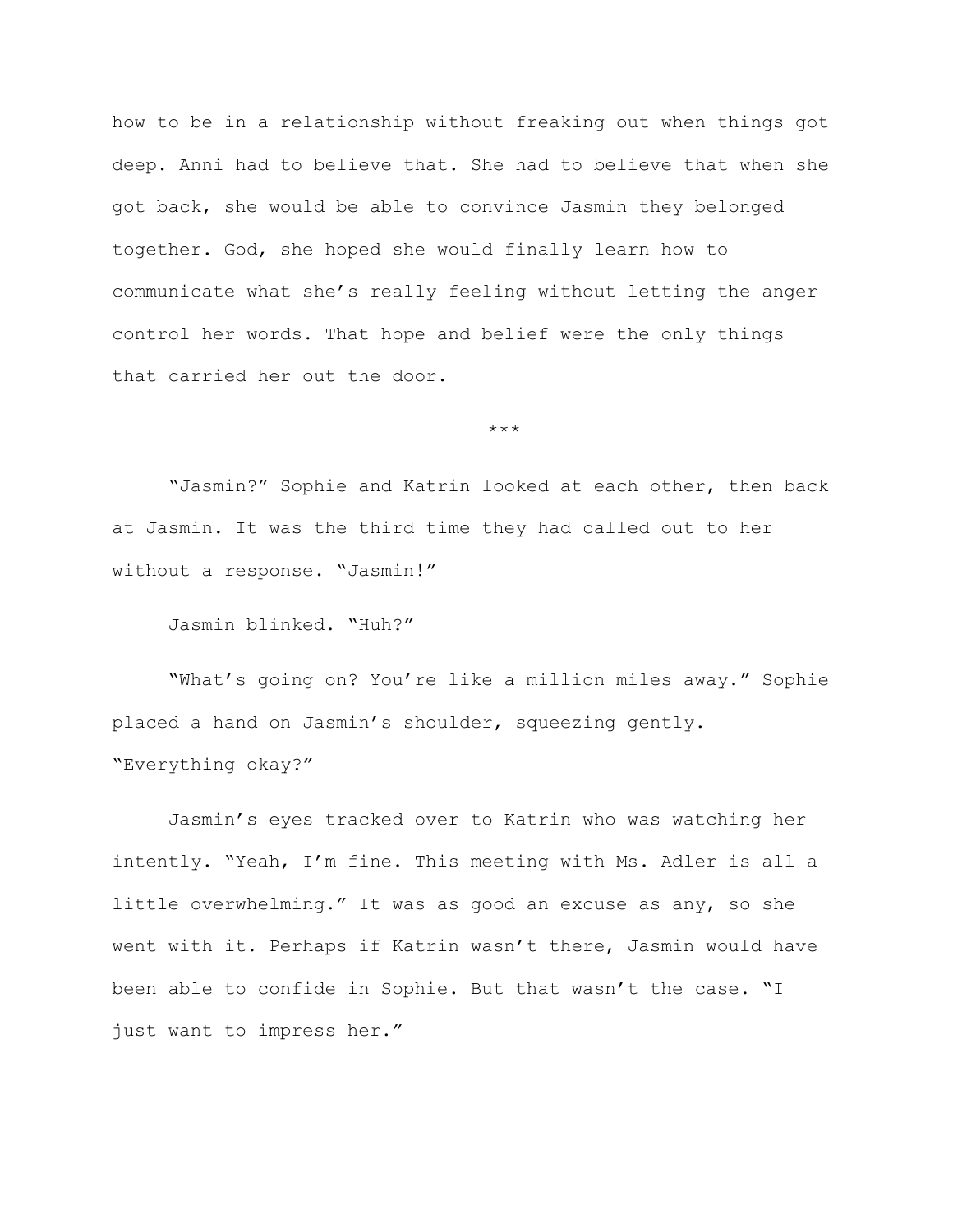"Well, it is a bit daunting," Sophie agreed, sending a slightly disapproving look to Katrin.

"Nonsense," Katrin interrupted. "You have to go big to get anything done in this business." She came forward, standing somewhat in front of Sophie now. "You can't be afraid, Jasmin. You have to show Kiara Adler that you belong in this business. If you meet with her feeling apprehensive and overwhelmed, it's going to show. She'll think you're not ready."

"I don't know that I am, Katrin."

"You *are*." Katrin gestured to Jasmin's open laptop. "Your designs are getting great reviews. The only reason you aren't selling more now is because you're not exposed enough. *Frida* can help with that. Kiara Adler is your ticket to *Frida.* Be yourself, and know that what you're doing is worth it."

Katrin had never been one to hand out compliments or advice. Not when it came to Jasmin. It was hard to reconcile this Katrin with the ruthless, sell-your-daughter's-happinessfor-business, Katrin from a few months ago. She wished she knew which one was real. Damn it! She was so sick of people changing in the blink of an eye. It was giving her whiplash.

"You're right, Katrin." Her tone sounded defeated. Hell, she *felt* defeated. Jasmin wished that she could just crawl into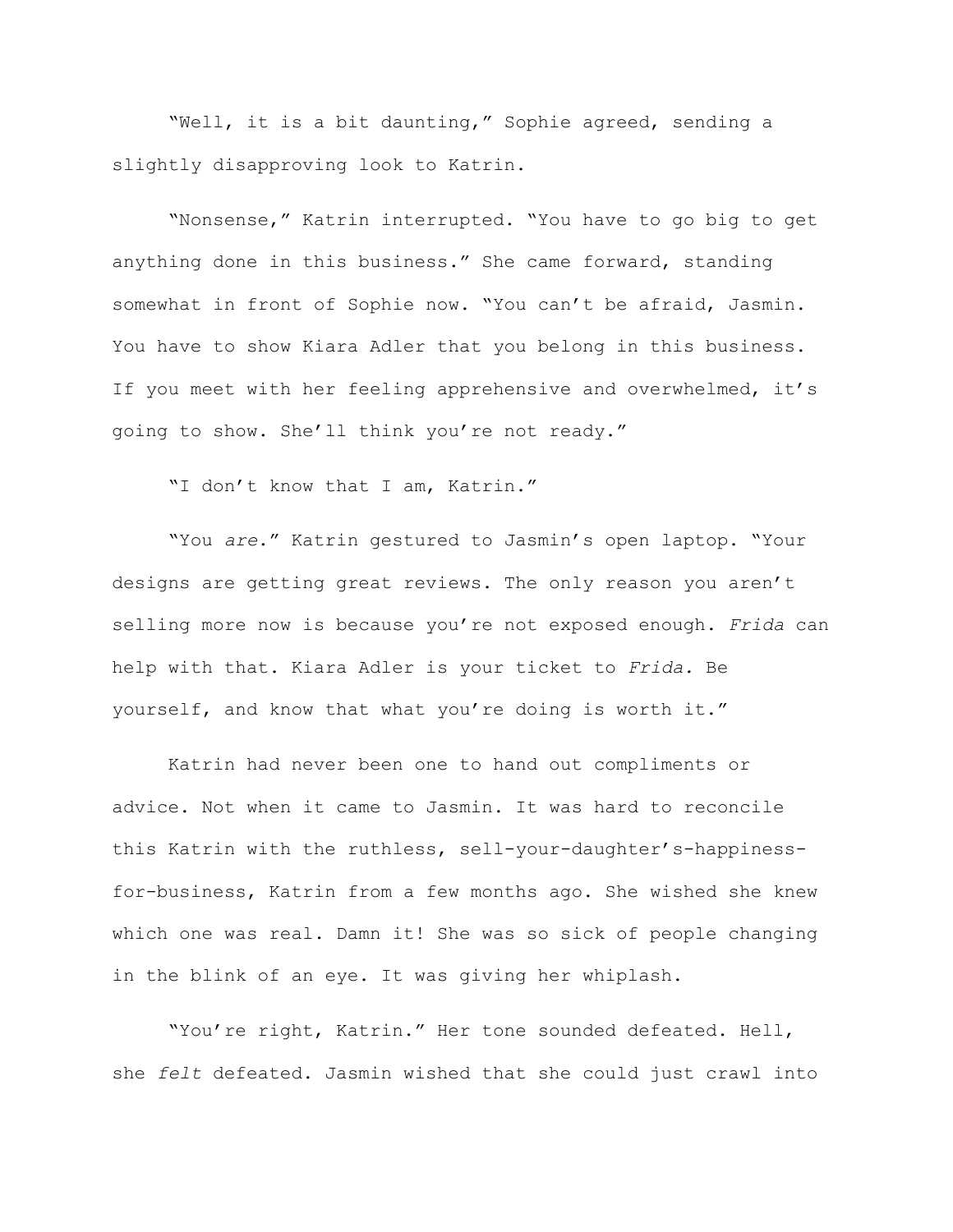bed, throw the blankets over her head, and curl up. *In Anni's arms.* The instinctive thought almost brought Jasmin to her knees. The last words she had said to Anni, besides 'I love you' – which weren't returned – were 'I hope you find what you need'. God how she wished *she* could be what Anni needed. She was so afraid to go home and find that Anni had left. But Jasmin already knew she was gone. She felt the anguish in her soul like a debilitating punch to the gut.

"Good." Katrin patted Jasmin on the shoulder, oblivious to her daughter's inner turmoil.

Jasmin caught Sophie's eye over Katrin's shoulder. She shook her head at the questioning look, mouthing 'later'. Right now, she had to concentrate on this upcoming meeting.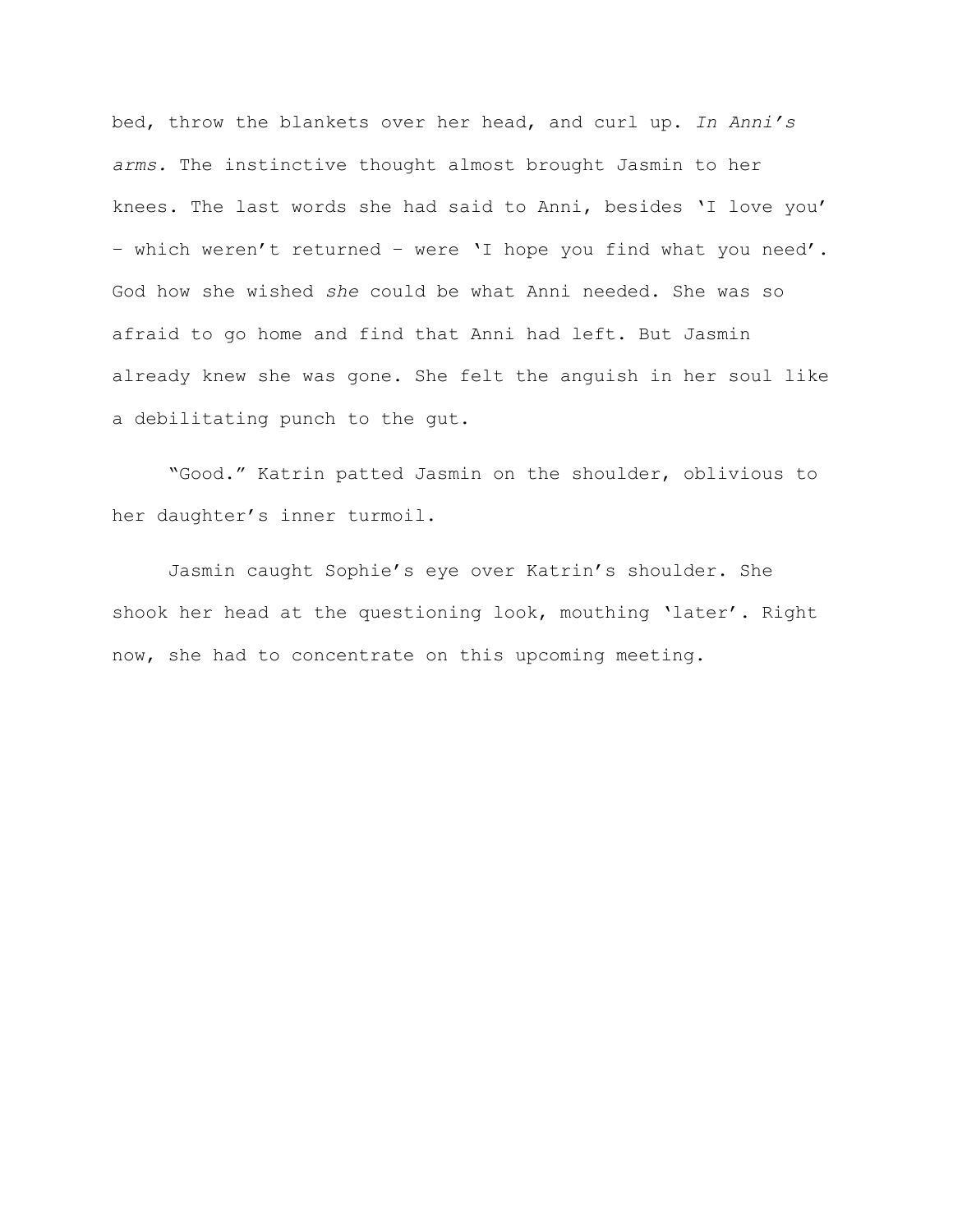## The Planning

Part 4

Jasmin sat in her shop trying to decide which designs to choose for her presentation. Two weeks have passed since Anni left - *since I set her free*, Jasmin thought wearily – and she was absolutely miserable. Not a moment went by that she didn't question – and regret – her decision. The *only* thing that was keeping her sane is getting ready for this meeting with Kiara Adler. Even that was barely successful.

There were many times when Jasmin would pick up the phone, prepared to beg Anni to come back to her. But what good would that do? Things would never change if Anni refused to talk, or if she couldn't determine what made her run every time things became difficult. The relationship is doomed despite the love Jasmin had for Anni. So, instead of calling - as Jasmin truly wanted to do - she would make a silent wish on her ring, kiss it gently, and then lay it back on the dresser where it stays.

Jasmin bit her lip, trying to keep her tears from falling. She couldn't cry. Not here, not now. At home, when she lay in bed alone, that's when she let the tears come. It kept her from sleeping, but Jasmin was okay with that. When she *did* fall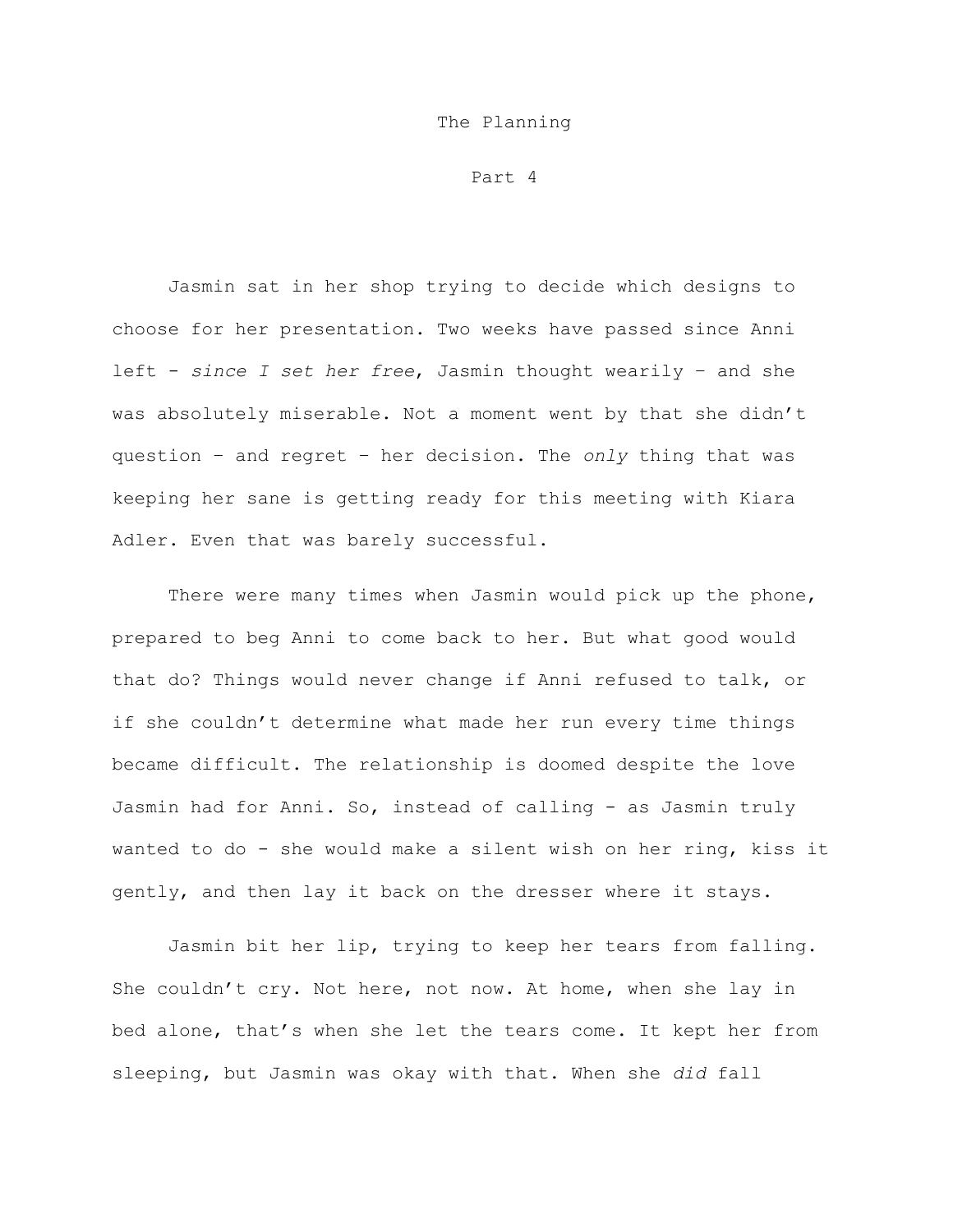asleep, she would have nightmares about Anni finding someone else. It terrified her that Anni could be happy and open with another woman.

"What is wrong with *me*?" Jasmin wondered aloud. What was it about her that made everyone leave? Was she really that unlovable? Tears threatened again, and Jasmin forced herself to get back to work. *Use your time wisely*, she ordered. If - no *when -* Anni came back, Jasmin wanted her to be proud of what she had accomplished. Anni was the reason *Tussi Attack* existed. The tough love Anni had given Jasmin had driven her to be creative again. And, it turned out to be extremely good for Jasmin, as well as her confidence in herself.

The bell over the door chimed, and Jasmin felt her heartrate pick up. When Katrin walked in, she had to bury her pain and disappointment. *I need to stop thinking Anni is just going to come back to me. Why should she?*

"Katrin? Were we scheduled to meet?"

Katrin lifted the coffees she had in her hands. "No, but I thought you could use a break. You've been working yourself ragged."

Jasmin gave her a small, grateful smile. "Thank you." She accepted the cup, and took a careful sip. The burn of the bitter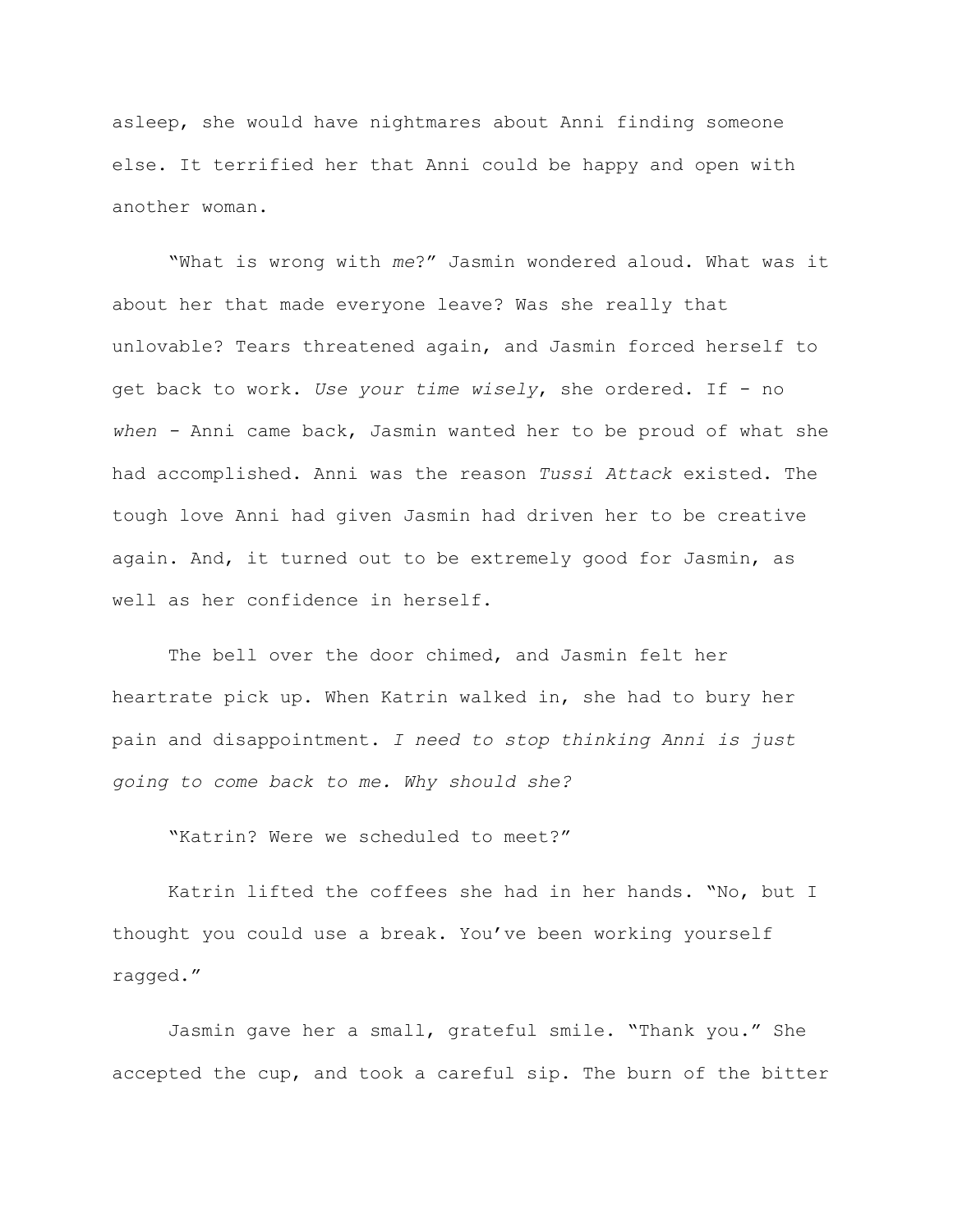liquid was welcome as it took her mind off of the emotional hurt she felt. Jasmin pushed her sketch book towards Katrin. "I've been going over these, trying to select the items I think will impress Ms. Adler. I even came up with a couple new designs."

Katrin flipped through a few pages, taking in the illustrations. "Are these the ones you've picked?" she asked, indicating the bright sticky-notes that 'bookmarked' certain pages.

"Yes. They range from fun and flirty to urban chic. I think they're a good representation of *Tussi Attack*."

Katrin nodded thoughtfully. Jasmin knew Katrin didn't understand, or even agree with the direction she went with *Tussi Attack*. But at least she was getting better at not showing her disapproval. The chime sounded again, and again Jasmin cursed her jumping pulse. *It's not her*, she admonished even before looking up to see their new visitor. When she did glance up, she was inexplicably captivated by the woman that walked in.

She was stunning. Tall with long, golden brown hair that fell past her shoulders, and shimmered in the sunlight. The hair framed a perfect face with flawless skin, high cheekbones, a regal nose, and full lips that held a hint of a smile. Even from where she was standing, Jasmin could see the woman's eyes – framed by long lashes - were a fascinating shade of green. The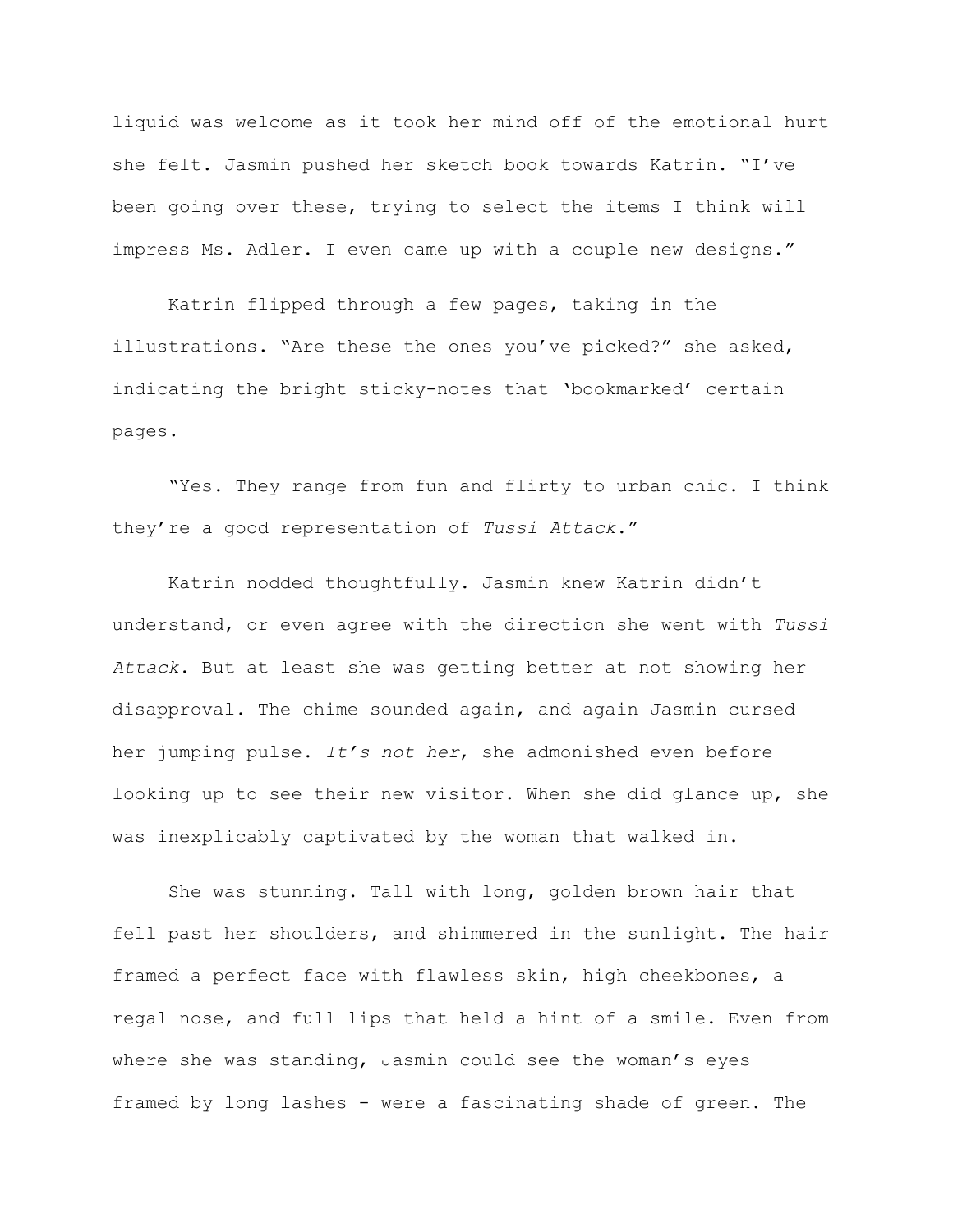way the woman carried herself spoke of confidence and maturity, but her eyes held enough mischief to make it impossible for Jasmin to determine her age.

"Ms. Flemming?"

"Yes?"

"Yes?"

Both Jasmin and Katrin spoke in unison, making the newcomer's smile grow, exposing straight, white teeth.

"Jasmin Flemming," the woman clarified.

Her velvety voice tickled Jasmin's senses. Shaking the feeling off, she made her way to the woman.

"I'm Jasmin Flemming." She extended her hand in courtesy, slightly surprised at how soft the other woman's skin was in comparison to firm handshake.

"Kiara Adler. I'm very pleased to meet you." The ever present smile was genuine, and Jasmin was sure she had imagined a flicker of interest behind those emerald eyes.

"Oh!" Caught completely off-guard, Jasmin let her hand drop lifelessly to her side. First, she hadn't expected this meeting to be so soon. She could have sworn she still had a couple of weeks to prepare. Second, she would have thought the CEO of a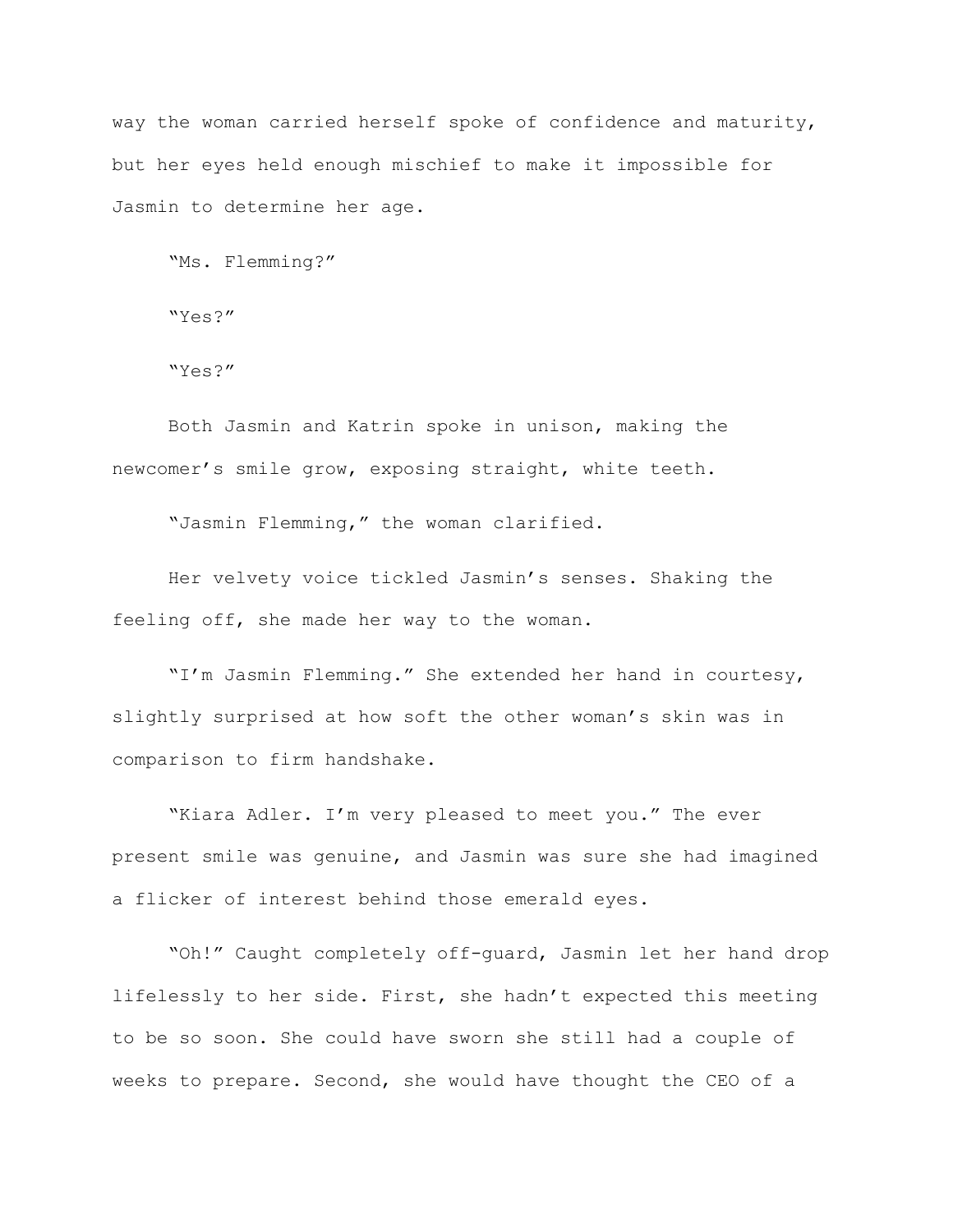large, prestigious company, such as *Frida*, would be dressed in something more businesslike than the form-fitting jeans, and loose, sheer white shirt that exhibited her black bra "I . . . "

"Ms. Adler," Katrin spoke up, clearly sensing her daughter's distress. "Katrin Flemming." They shook hands briefly. "I'm sorry. We must have gotten our dates mixed up. I thought we were supposed to meet you in a couple of weeks." Katrin began to dig out her phone in an effort to make sure she wasn't going crazy.

"No mix up," Kiara's words held a tint of amusement, however both Jasmin and Katrin somehow knew there was no malice behind them. "I've found over the years that you get to know the true character of a person when you do the unexpected." Kiara turned her attention to Jasmin. "You would have been prepared, perhaps overly so, if I had decided to keep the original date. This way, I get to see a few things. A," she ticked off on her long, elegant fingers, "how you work under pressure, B, what you will choose to show me *without* overthinking it, and C – the most important one – how you will cope with working with someone like me," she finished with an almost self-deprecating grin.

It was the childlike grin that snapped Jasmin out of her catatonic shock. Flashing Kiara her own best smile, Jasmin squared her shoulders, and walked back to the counter. With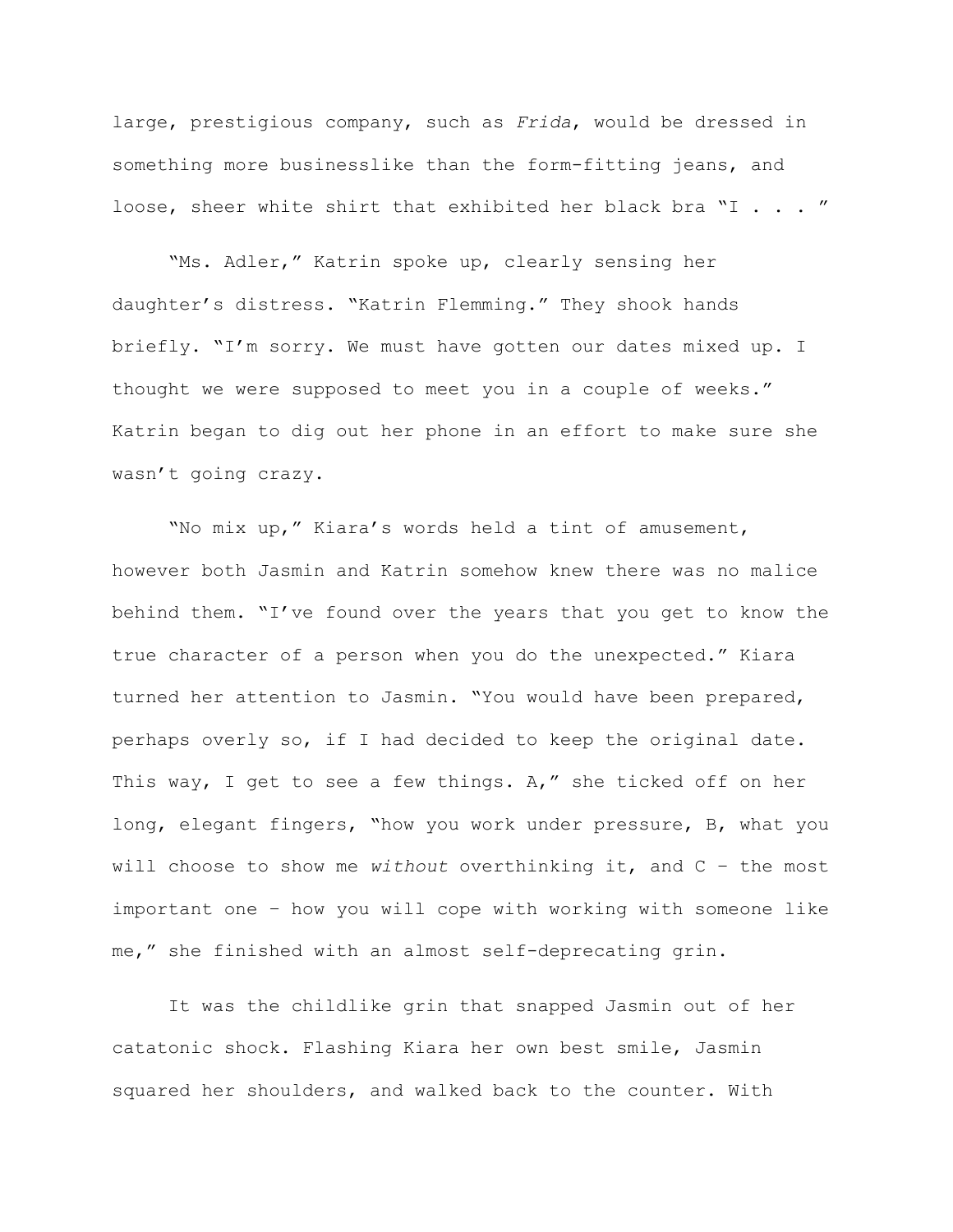courage she didn't know she possessed, Jasmin tossed a smile and a 'come on' over her shoulder.

Katrin, however, was not as accommodating. This was an important meeting for *both* her and Jasmin. Being prepared meant success in her book. It was something her business depended upon. "I must insist on the time we . . . "

"Katrin, it's fine," Jasmin interrupted gently. "I've got this covered if you need to get back to the agency." She turned to Kiara to explain. "Katrin is starting her own advertising agency."

"Ah. A daunting task." Kiara studied Katrin curiously. "However, I have no doubts you'll do just fine. Good luck."

Katrin was struck mute for a moment. Being observed by the intelligent eyes was nerve-wracking at best. She also knew that she was being dismissed by Jasmin. While that hurt – after all, she was the one that secured the meeting – she understood Jasmin's need to do this on her own.

"Right. It was nice to meet you, Ms. Adler. Jasmin, I'll call you later." With a tense smile, Katrin left.

Kiara's lips stretched into an entertained smirk. "Overprotective mother?" she ventured.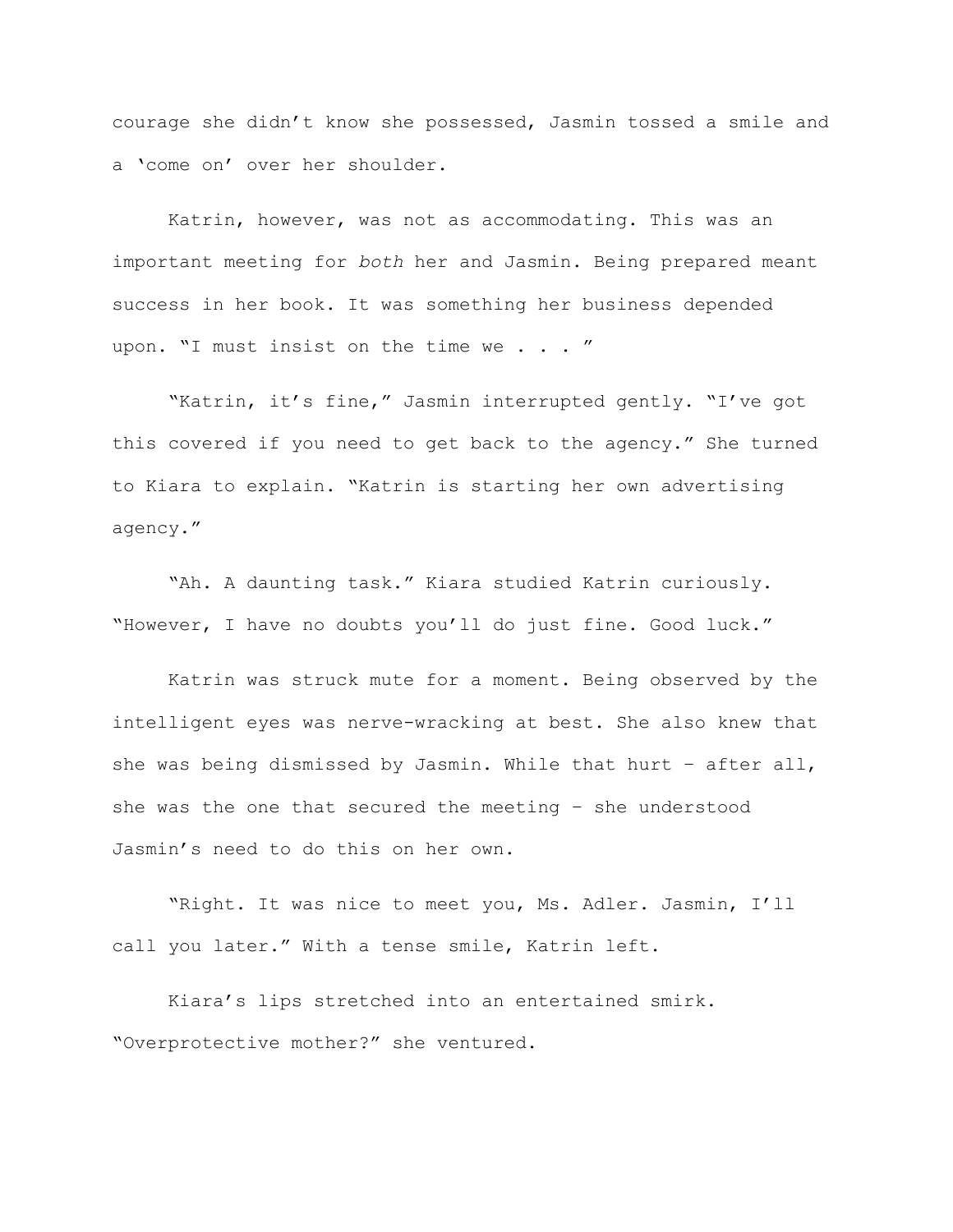"New development," Jasmin murmured, staring at the door with a bemused look on her face. Suddenly remembering she had a visitor – a very important visitor – Jasmin gave Kiara an apologetic smile. "Sorry, yes, Katrin is my mother. It's complicated. I'll call her later and apologize."

"Apologize?"

"She's the one that got me this meeting. I'm sure she's not happy that I asked her to leave."

Kiara tilted her head, studying the beautiful woman in front of her. Jasmin had surprised her. She wasn't sure what she had been expecting, but this young, vibrant – gorgeous – woman wasn't it. *Don't go there, Kiara.* There was a story there between Jasmin and Katrin. It surprised Kiara that she was interested in knowing what that story was. Hell, she was interested in knowing quite a bit about Jasmin. *Get your head back into business.*

"She didn't get you this meeting, Ms. Flemming. Your mother may have gotten in touch with my assistant, but I do not agree to a face to face without doing my own research. I did my due diligence with you."

Jasmin was delighted. And, then completely ashamed. There was no telling what Kiara found. So many negative things have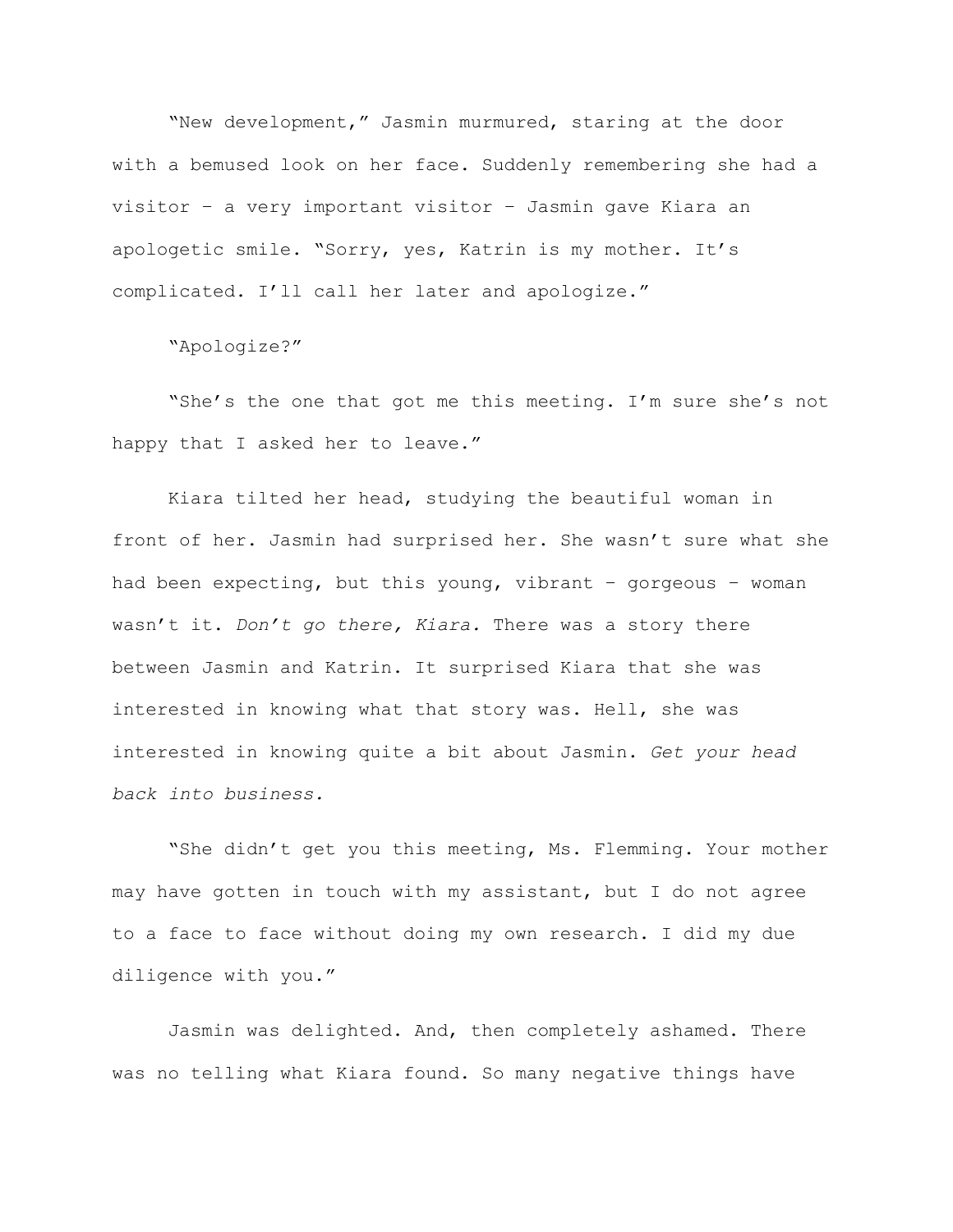been said about Jasmin, she couldn't imagine what Kiara thought of her now.

Kiara caught the look of humiliation. "I researched *Tussi Attack*, Ms. Flemming. I'm here to check out your designs, not judge you for whatever you've done in your life."

Jasmin blew out a relieved breath. "Thank you. It's not that I've done terrible things . . . " she paused, thinking of the sex tape she had uploaded in a moment of utter stupidity and desperation. Her mouth clicked shut. *Better to stay quiet.*

With a slight nod, Kiara decided not to ask more personal questions, for now. "May I ask how you came up with the name of your business?"

"Ah." A light blush graced Jasmin's cheeks. "My . . . " *My what? Fiancée? Anni wasn't hers anymore, was she?* "My girlfriend at the time gave me the idea."

*Girlfriend? Well, that's an interesting development.* And, something Kiara did *not* want to think about right now, no matter how much she disagreed with herself. She smiled. "It's catchy. And, what made you choose this style?"

"Again, my, um, ex. She's a musician," Jasmin answered a bit uncomfortably. It would be fine if she knew what Anni was to her anymore.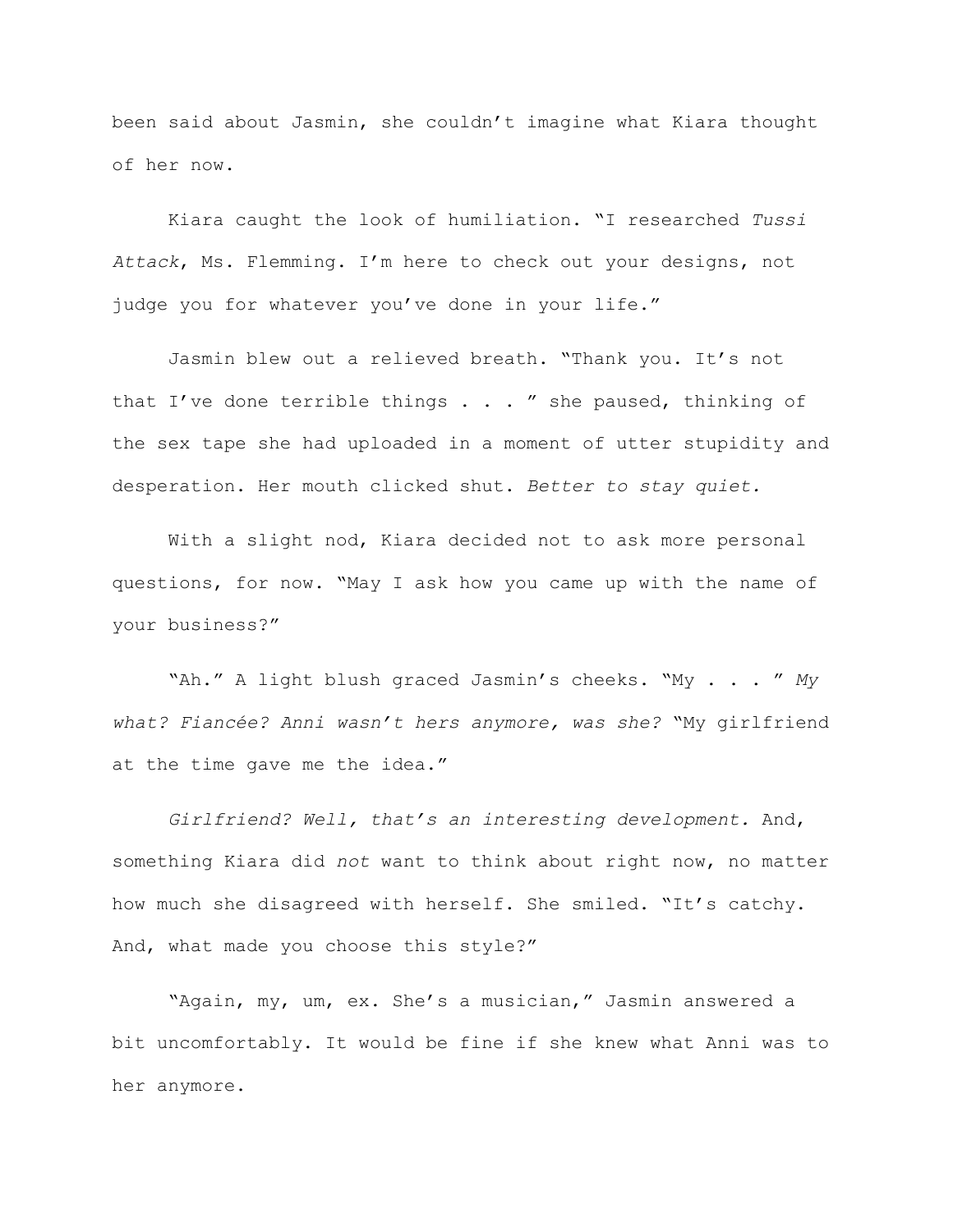Kiara lifted a curious eyebrow. "Rocker chic," she nodded, glancing around her. "Along with fun and sassy. It was a good decision." Gesturing to the sketch book on the counter that separated them. "Show me your designs, Ms. Flemming."

"Please, call me Jasmin, Ms. Adler."

"Alright," Kiara agreed with a sexy grin. "If you call me Kiara."

Jasmin blinked. "Right." Jasmin was nervous. More nervous than she thought she would be. But Kiara Adler was intimidating. She glanced up at the woman that stood a couple inches taller than herself. *You can do this, Jasmin.* "I don't have samples to show you," she said nervously, then caught Kiara looking around at the many pieces she had displayed. Jasmin closed her eyes, embarrassed, and tried to gather her wits.

Kiara chuckled softly. "Relax, Jasmin."

"I don't have *all* of the samples I wanted to show you," Jasmin corrected.

"That's okay. I can work with sketches."

Jasmin turned the book towards Kiara, opening it to the first design she bookmarked. There was no time for her to second guess her decisions now. "I have this one on display," she said, pointing to the wall behind Kiara.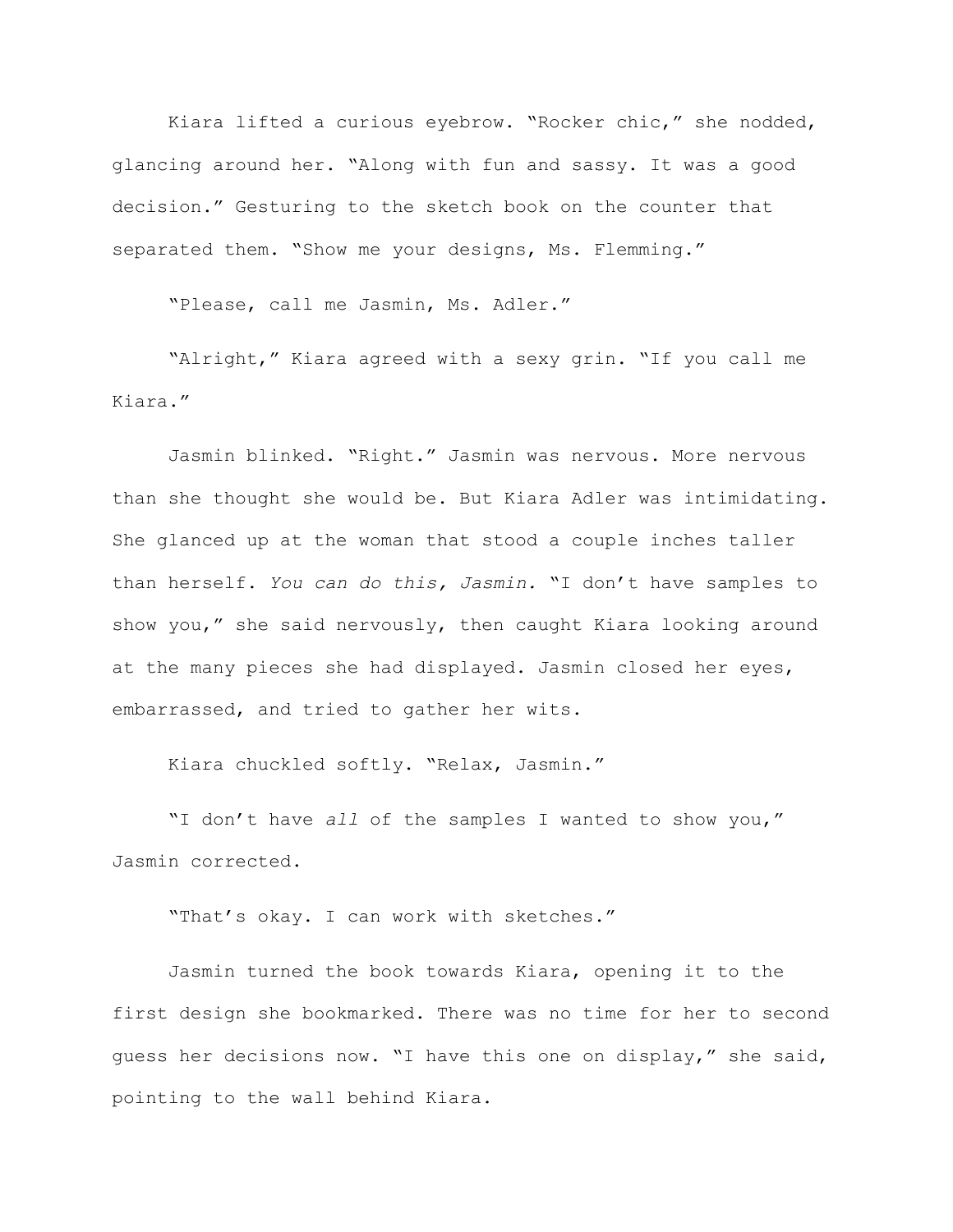"How about you show me what you didn't mark." Kiara's eyes twinkled.

"But . . . "

"Jasmin, when people choose what to show me from their design book, they inevitably go for the designs they *think* I want to see. I don't want you to do that. I want you to show me what *you* like."

Jasmin hesitated, but only for a moment. Before she could talk herself out of it, she turned to the back of the book. To her new designs. "These are new," she explained, showing Kiara drawings of more edgy designs. They were inspired, of course, by Anni. Her aching heart guided her hand, and what emerged was a darker side of *Tussi Attack*. She glanced up, trying to gauge Kiara's reaction, but the woman's face was unreadable. "I know it's not what *Frida* is known for. When I was younger I used to design more sophisticated clothing, but . . . "

"But people change?" Kiara offered. "I know I have. When I first started *Frida* I thought couture was what I had to do."

"Started? You're the owner?"

Kiara nodded. "I am. Of course, I was young and impressionable. I took the advice of board members, and other advisers in this industry, and made it 'posh and expensive'."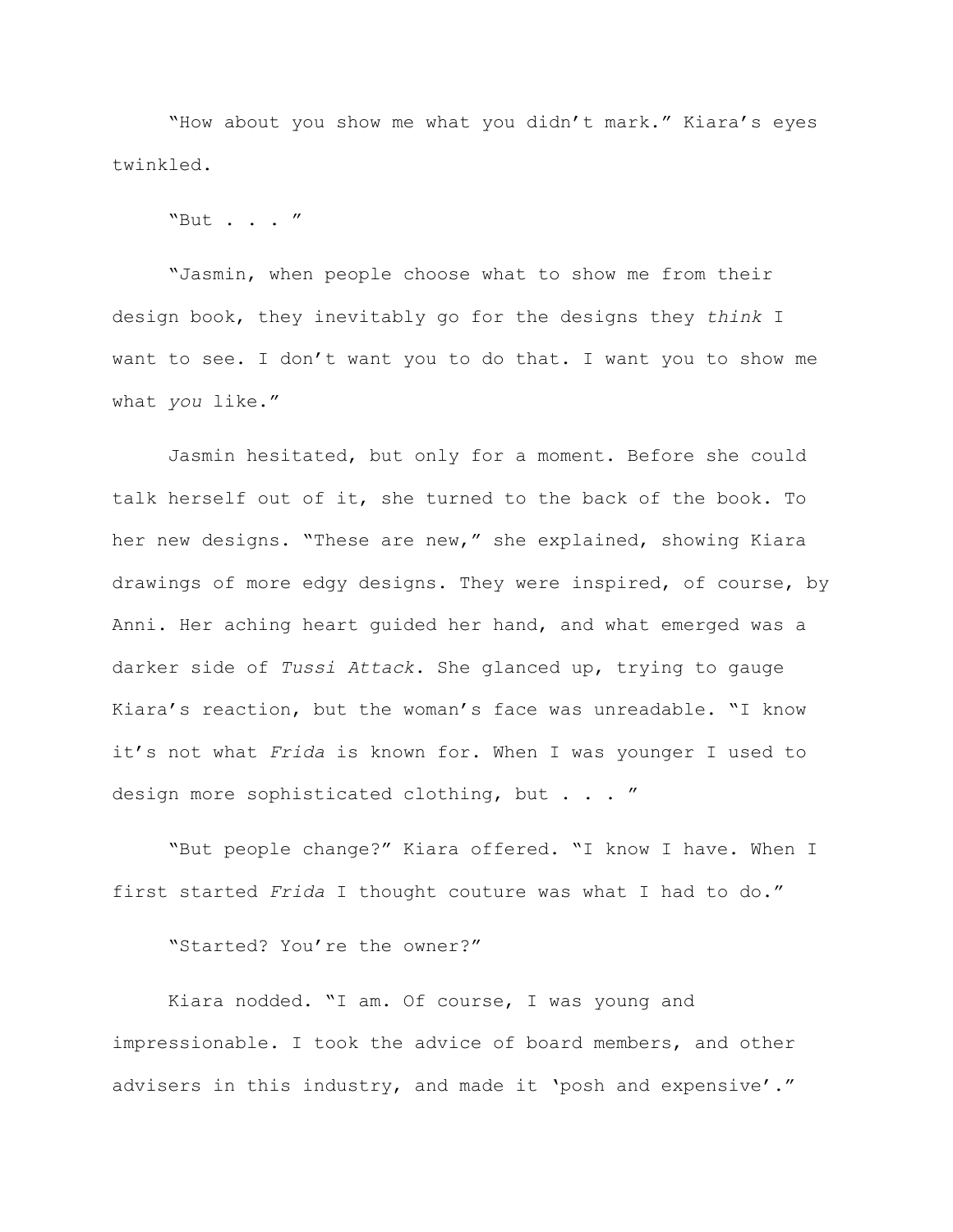She tapped a pale pink tipped fingernail on Jasmin's illustration. "I'm at a point in my life now where I've decided to do what *I* want. That includes making designs like yours available."

"You're interested in *Tussi Attack*?" It was almost too good to be true. Jasmin didn't want to celebrate prematurely, but she could almost taste triumph. It only took one second of thinking about telling Anni to deflate her excitement.

Kiara saw the light in Jasmin's eyes dim. Something told her it had nothing to do with business. "I wouldn't be here if I wasn't, Jasmin. I had already made the decision to invest in *Tussi Attack* even before meeting with you. These new designs only solidify my choice." She knew she was playing with fire with what she was about to suggest. But it wasn't going to stop her. "How about I buy you a cup of coffee, and we can discuss terms?" She then noticed the coffee cup sitting just on the corner of the counter. "Or, lunch," she laughed softly.

The light came back, if only just a glimmer, as Jasmin laughed with Kiara. "Lunch would be great, thank you."

\*\*\*

The next couple of weeks were a whirlwind for Jasmin. Kiara had taken Jasmin under her wing, working closely with her, and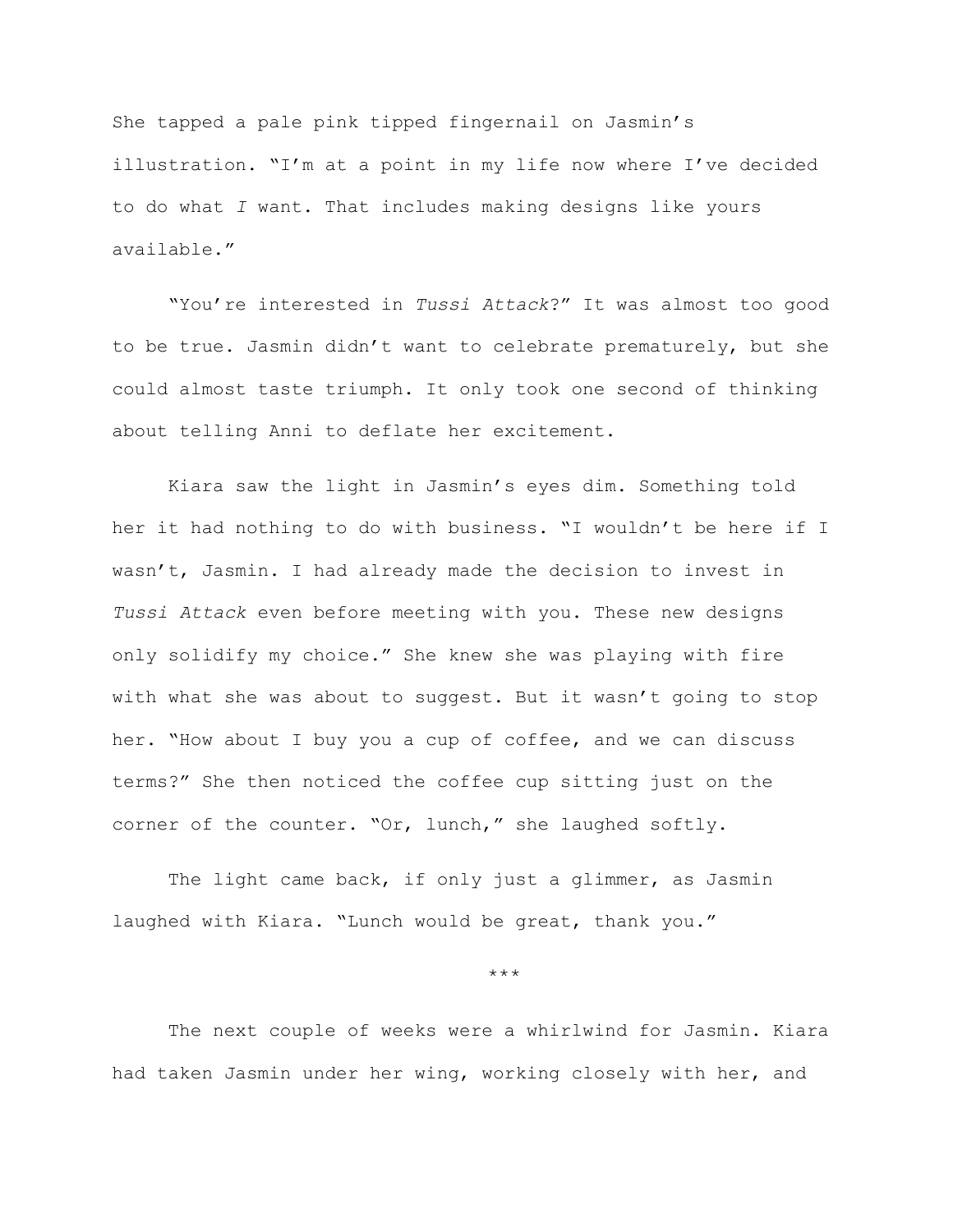showing her the ropes. Jasmin was beyond grateful. She highly enjoyed spending time with Kiara, finding the older woman to be extremely easy to talk to, as well as fun to be around.

Her nights, no matter how long they were or how exhausted she was, were still lonely. She still missed Anni with every fiber of her being. So, it was a welcome distraction when she and Kiara worked into the wee hours of the morning, sitting on the floor, sharing pizza, and discussing everything from business to fashion to celebrity gossip. There were subjects that were avoided, however. Whether that was deliberate or not, Jasmin didn't know. But she didn't know anything personal about Kiara, and Jasmin stayed away from discussions about Anni.

The bell above the door jingled, and for the first time in the past few weeks, Jasmin didn't wonder if it was Anni. She looked up and smiled warmly at her visitor.

"Hey!"

"Good morning, Jasmin," Kiara returned Jasmin's smile. "I come bearing gifts." She held up a holder with two cups of coffee, and a bag of goodies was tucked between her arm and body as she held on to a binder.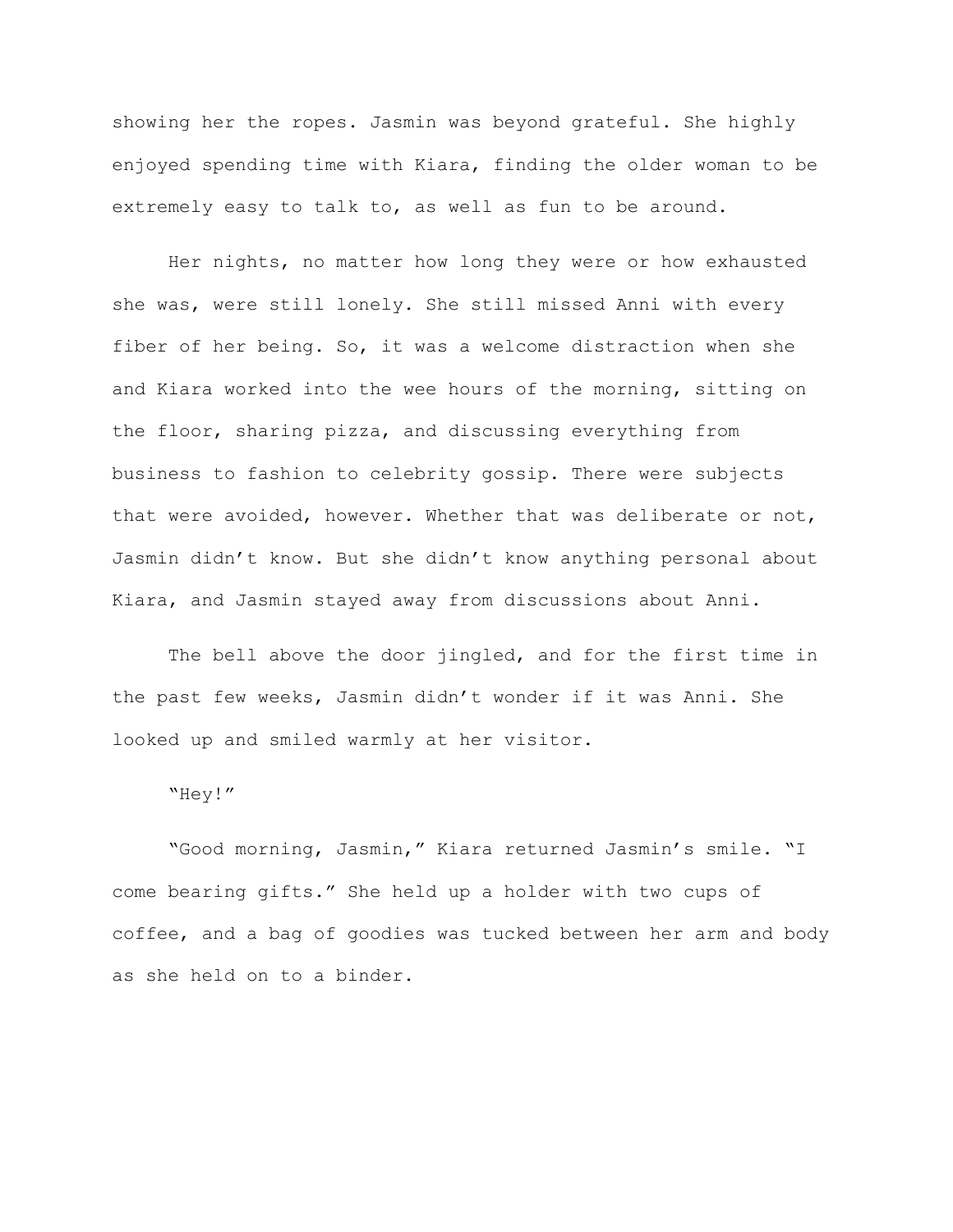"Yum! I'm starving." Jasmin scooted around the counter, grabbing the bag to help lighten Kiara's load. She immediately dug, picking out a chocolate frosted donut.

Kiara grinned at Jasmin who had completely become enthralled in donuts, failing to notice that Kiara still had her hands full. "Good?"

"Mmhmm." She turned to thank Kiara, finally noticing her mistake. "Oh my gosh, I'm sorry!" She chuckled sheepishly. "I told you I was starving," she repeated, taking the coffees. "What's that?"

"First of all, the coffee on the left is yours. Just how you like it." Kiara's stomach jumped a little when Jasmin beamed at her. "Second, this," she held up the binder, "is a list of stores that will be carrying *Tussi Attack*, along with numbers, and all that business stuff."

"Wow." It was still hard for Jasmin to believe this was actually happening to her. Part of her was waiting for the other shoe to drop. Or, perhaps that happened when Anni left, and this was her life now. It was bittersweet. A mixture of sorrow and happiness that felt almost bi-polar. "How long before the items are stocked?"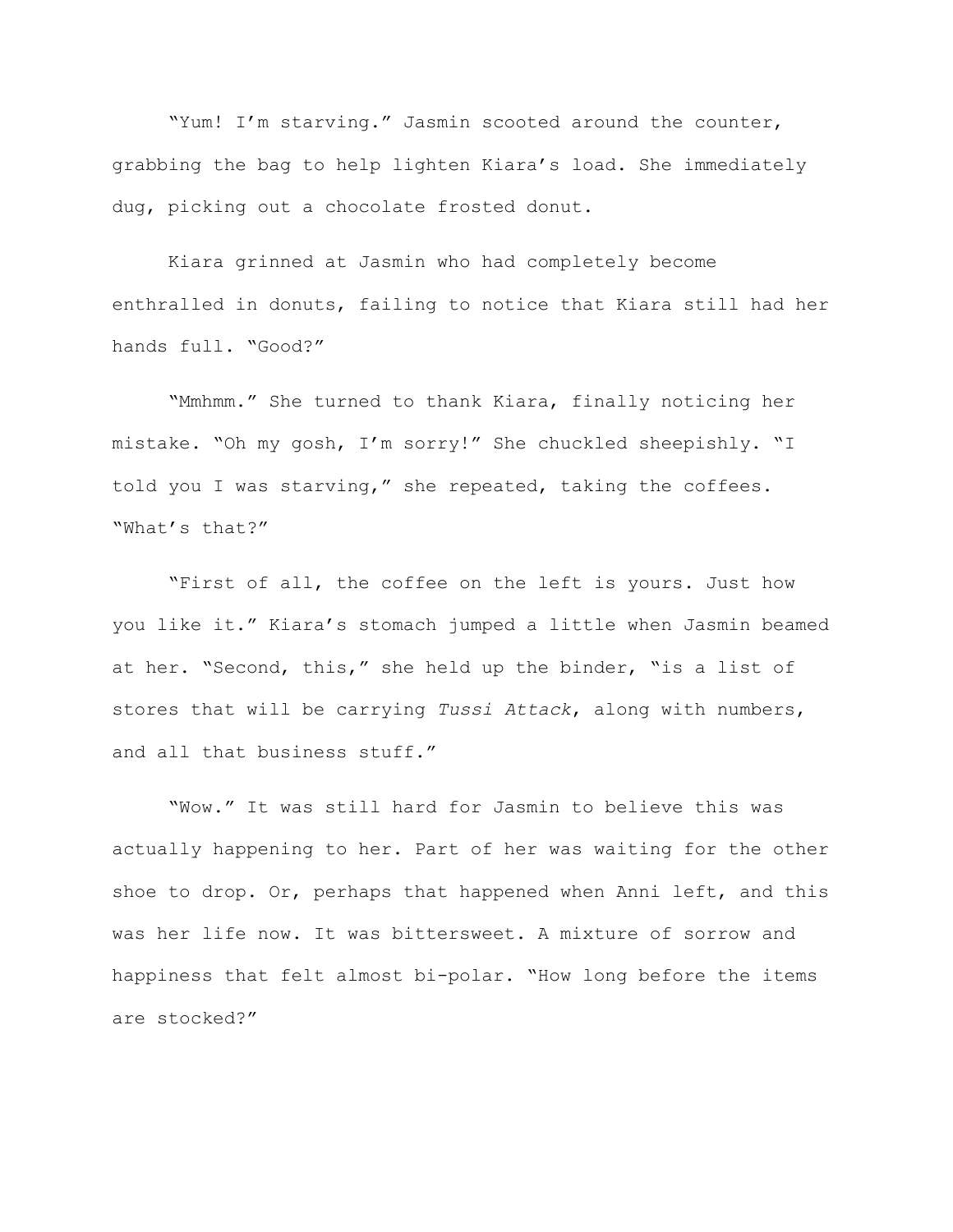"The factory will be sending out shipments starting tomorrow." Kiara was busy sorting through the goody bag, looking for a plain, glazed donut, missing the shocked expression on Jasmin's face.

"Tomorrow?" Jasmin squeaked.

Kiara abandoned her search, focusing her attention on Jasmin. "Yes. Are you ready for this?"

Jasmin plopped down on the stool she had behind the counter. She pressed a hand to her forehead, suddenly feeling extremely overwhelmed. "I don't know."

"Hey." Kiara reached over, taking Jasmin's hand in hers, deliberately ignoring how good that felt. "Everything is going to be fine. Jasmin, this is a good thing."

"What if it fails?" *What if I can't handle the pressure? God, why can't Anni be here? How am I supposed to do this on my own?*

"Have faith in your designs, sweetheart." The endearment just slipped out, shocking Kiara. With effort, she schooled her emotions, continuing as if she called everyone sweetheart. "If you start to feel like it's too much, just remember I'm here."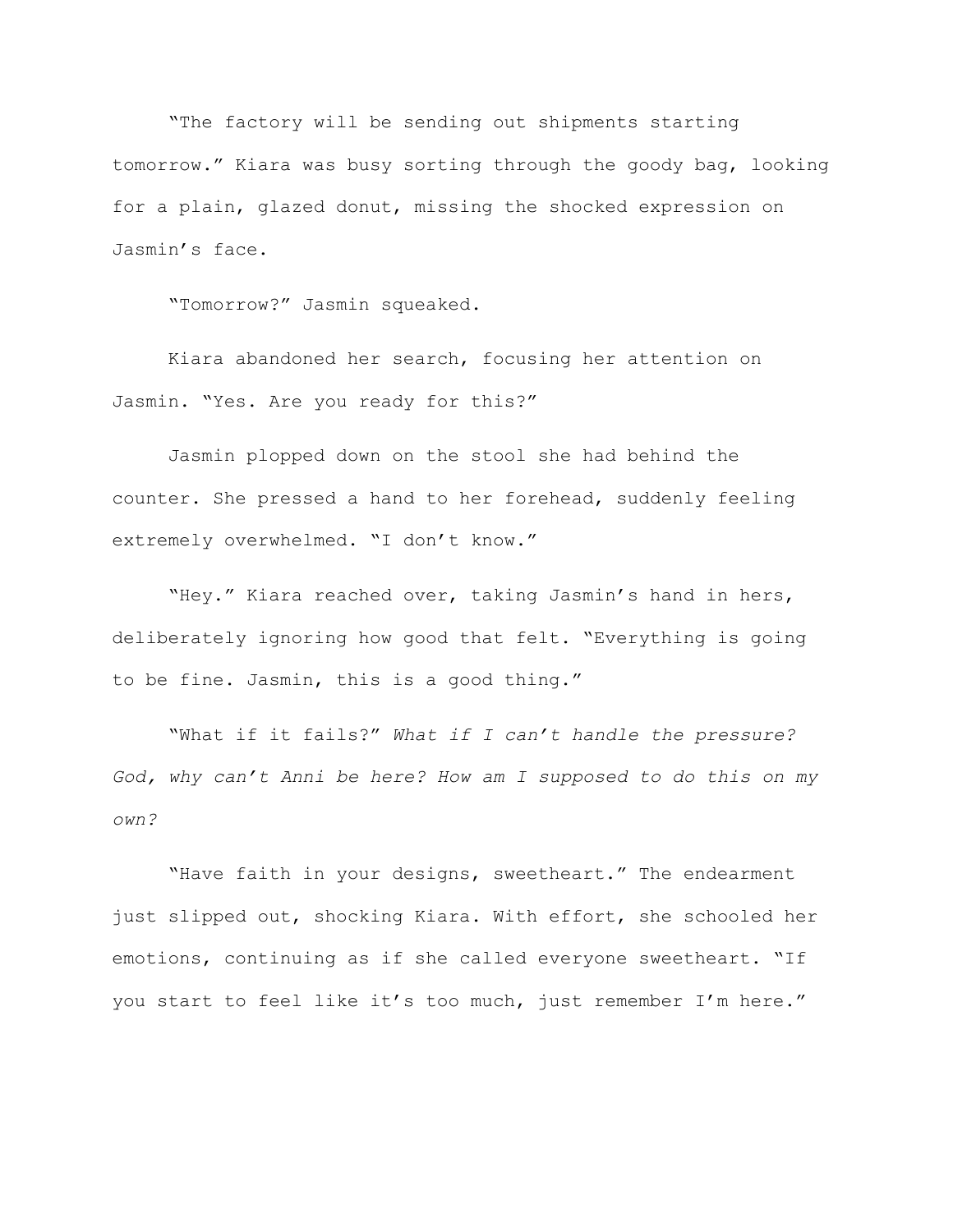The tears that were threatening suddenly dried up. Jasmin's lips quivered slightly, but she managed to give Kiara a small, but grateful, smile. "Thank you."

"Of course." Kiara slipped her hand away from Jasmin's. Away from temptation. Only to find herself about to put temptation back into the forefront. "Have dinner with me? We can celebrate you being one step closer to a household name."

Given her options of dinner with Katrin or going home to an empty room, dinner with Kiara sounded divine. "I would love that."

## \*\*\*

Jasmin spotted Kiara almost immediately as she walked into the trendy sushi restaurant. She had seen this place many times, but had never been inside. Anni wasn't much for going on dates, so unless they went to a club with deafening music – which Jasmin loved most of the time – they usually stayed in. Besides, from what she's heard of this place, it was quite expensive.

"This is amazing," Jasmin said as soon as Kiara stood, gesturing to the chair in front of her. Jasmin took her seat, then looked around again. The establishment was decorated richly in an Asian motif that was both relaxing and exhilarating at the same time.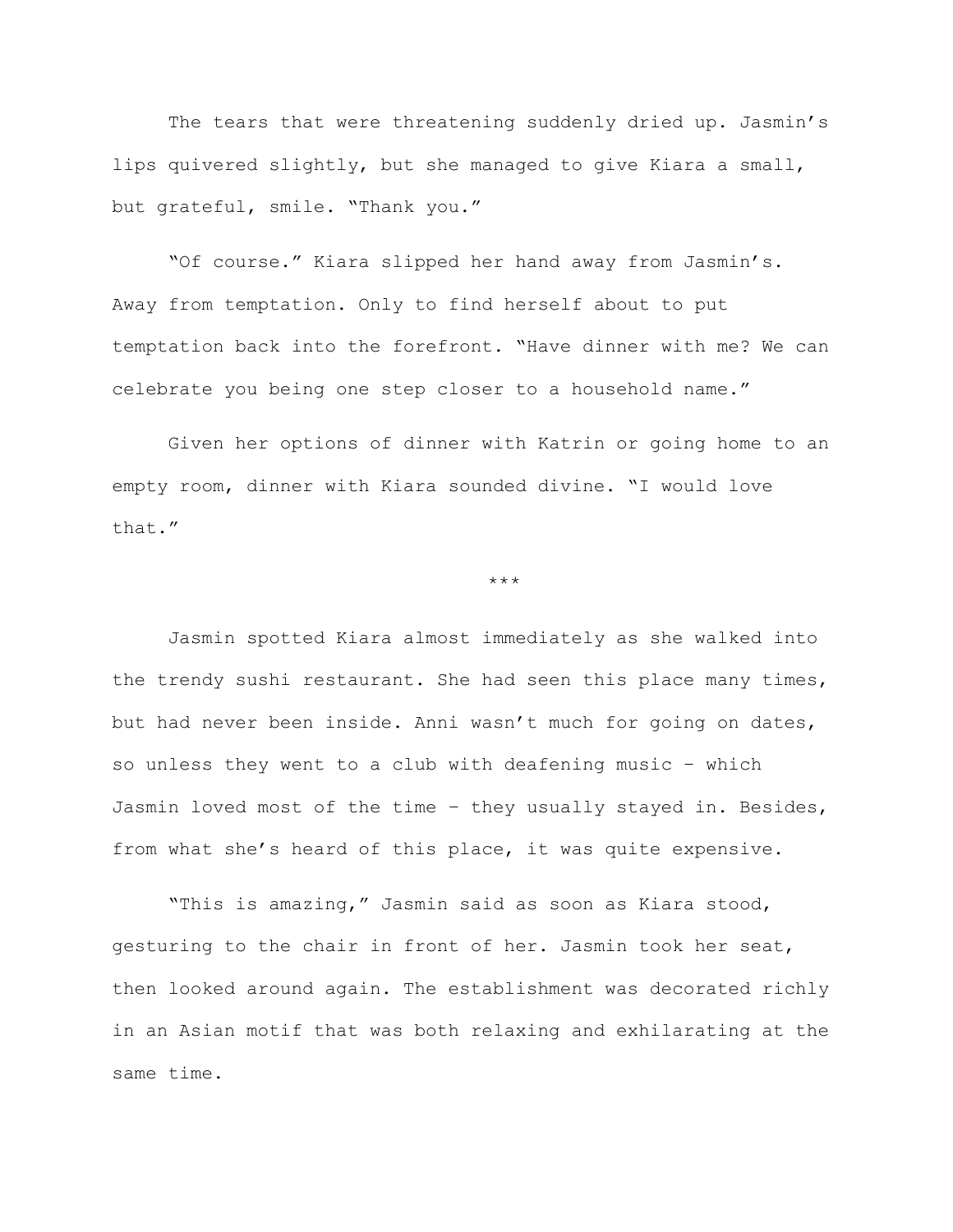"You look lovely tonight," Kiara said with a hint of uncharacteristic shyness. Jasmin's flower print dress was modest, yet sexy. Or perhaps it was just Jasmin that made the dress sexy. *Stop it*, Kiara chastised herself.

Jasmin didn't seem to notice Kiara's slight embarrassment as she smiled widely. "Thank you, so do you." Kiara had changed from her jeans and t-shirt of the beginning of the day into a pair of black slacks, and a pale green blouse that brought out her eyes. "Thank you for inviting me. I know you probably have better things to do."

Kiara opened her mouth to answer just as their waiter showed up at their table. She held up a finger, indicating for him to hold on for a minute. "I should have asked you before, but do you enjoy sushi?"

"Love it! Though I've never been here, so I'll need a moment to scan it."

"Good. Would you mind terribly if I ordered for us?"

"Oh! Not at all."

Kiara nodded happily. "White wine okay?" At Jasmin's nod of approval, Kiara ordered. "Two glasses of white, and a sushi boat, please."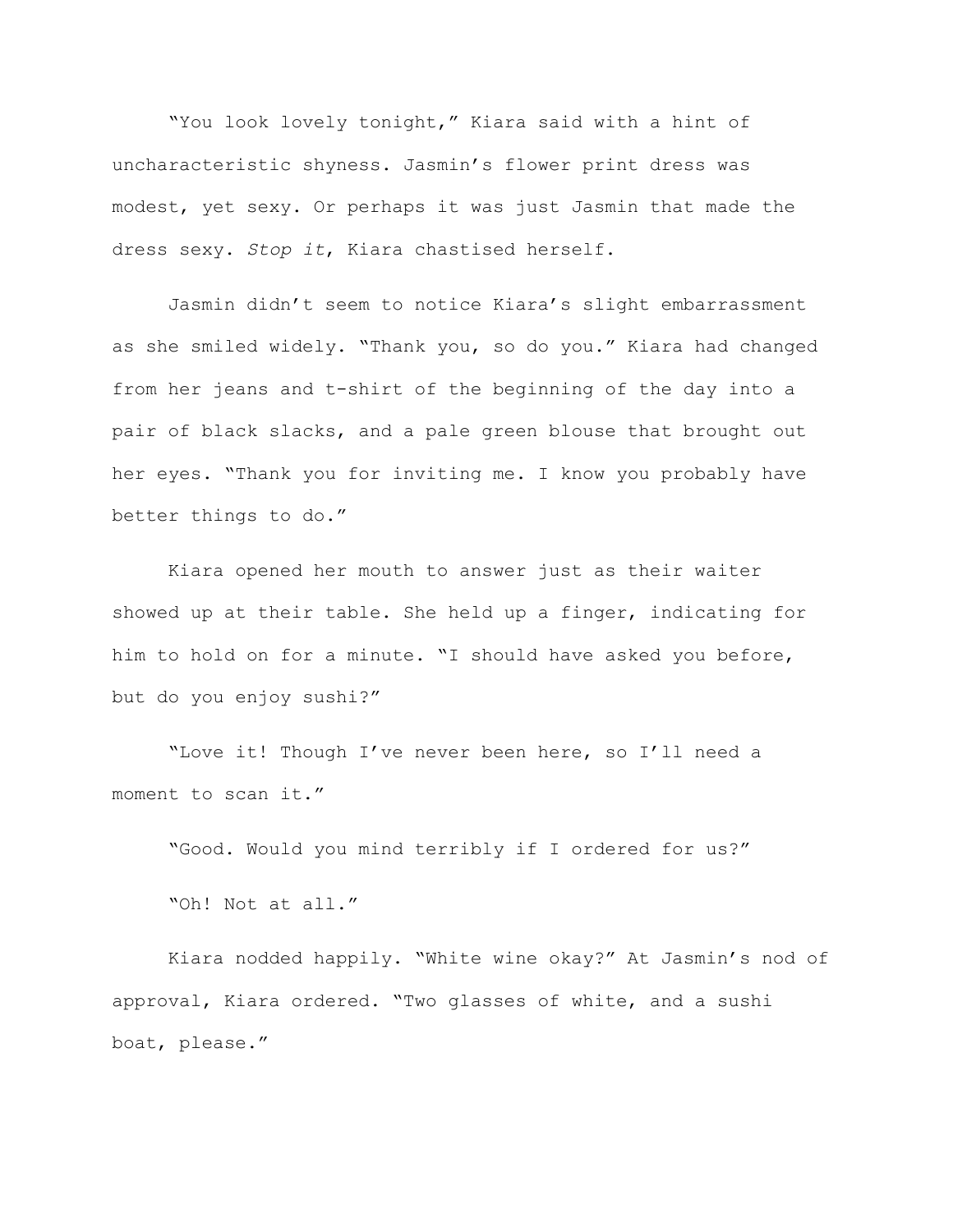The waiter scribbled down the order, letting them know he would be right back with their drinks. He left, giving Kiara an opportunity to get back to their earlier conversation.

"In answer to what you said before, no. I don't have anything better to do. I enjoy spending time with you, Jasmin. You're intelligent, funny, talented . . . " she paused again as the waiter came back, setting two glasses in front of them. He scurried away again, and Kiara lifted her glass, touching it to the rim of Jasmin's wine before bringing it to her mouth. "Beautiful," she murmured.

The quiet word caused Jasmin's heart to race, her palms to sweat, and her tongue to become tied. She had been flirted with before, of course. However, something in Kiara's eyes made this entirely different. Jasmin didn't think she was ready for that, yet.

"May I ask you a personal question?"

Kiara blinked, switching gears in her head. She had expected Jasmin to say something or to be uncomfortable with her compliment, but instead, Jasmin chose to ignore it. "Of course."

"How old are you?"

Kiara, unfortunately, was in the middle of taking a drink when the question was spoken. It took a great amount of effort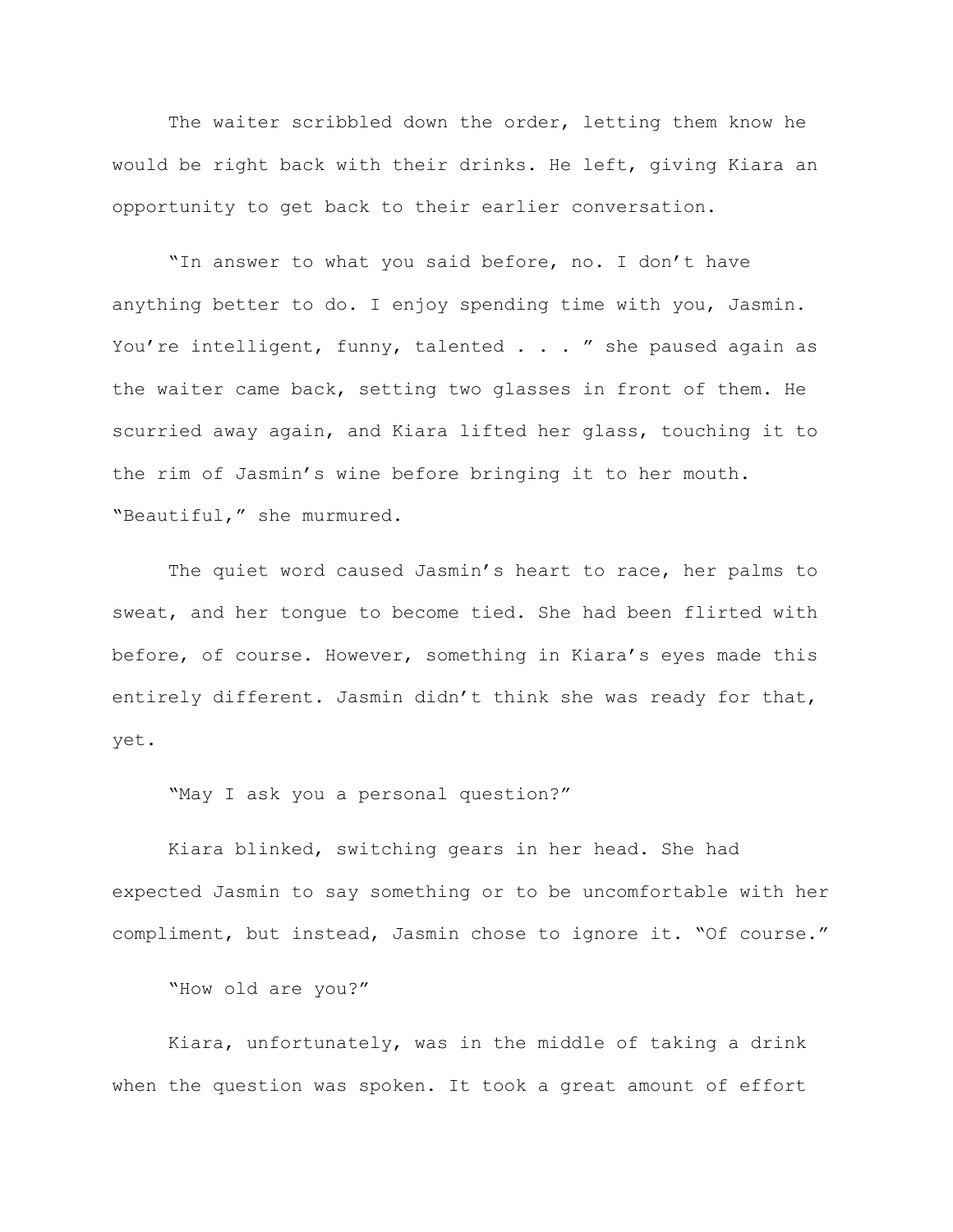*not* to spray her dinner companion in the face. She quickly swallowed, and let out a bark of laughter. "*That's* your personal question?"

Jasmin smirked, prominently displaying her dimple on her right cheek. "Yes. I tried looking you up," she confessed. "But I didn't find anything with your birthday, and it's driving me crazy trying to guess."

"No one carries my birthdate because I'm a private person. So tell me, what is your guess?" Kiara teased.

Jasmin studied Kiara intently, relishing the fact that she could make the normally formidable woman squirm. "Well, with your success I have to believe you're at least in your thirties. But you don't look like you are."

Kiara was overly pleased with Jasmin's assessment, yet almost sorry that she would have to give up her real age. *Too old to be thinking of you the way I do,* she thought cynically. "I'm thirty-eight, though if you tell anyone that I will deny it. Aging is a model's worst enemy. Even an ex model."

"Hmm."

Kiara got nothing more from Jasmin than that as the waiter sidled up to their table with their food. She didn't know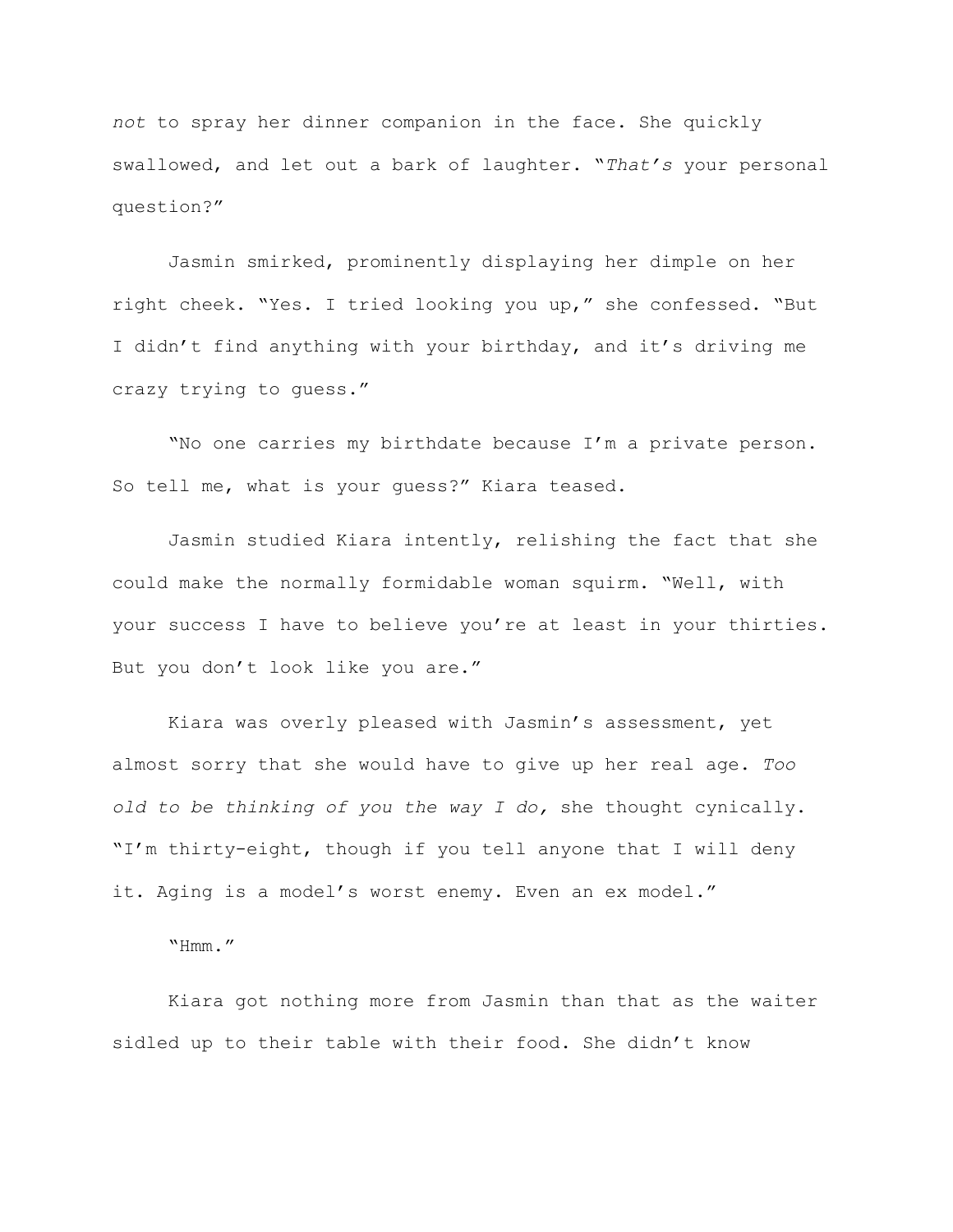whether 'hmm' was a good or bad thing, but the small smile gave her a thrill.

\*\*\*

Kiara clasped her hands in front of her as she walked Jasmin back to her apartment. Many times she had to catch herself before placing a hand on the small of Jasmin's back. Or brushing Jasmin's knuckles with hers as they walked side by side. There was a comfortable silence between them, each lost in their own thoughts. For Kiara, dinner had been quite delightful. She couldn't remember the last time she had enjoyed someone's company so much.

Despite Jasmin's age, she was able to hold a conversation covering various topics with ease, without making Kiara feel 'old' as others had tended to do. It was an occupational hazard in her industry, and Kiara being an ex-model, she'd had to learn to deal with it. She was beyond relieved not to have to go through that with Jasmin.

"This is me," Jasmin announced, gesturing to the building in front of them. She was disappointed that the night was coming to an end. Dinner with Kiara had been fun and enlightening. It had been such a different experience than with Anni. Hell, it had been a different experience than with anyone Jasmin had been with. Kiara listened intently to everything Jasmin had to say,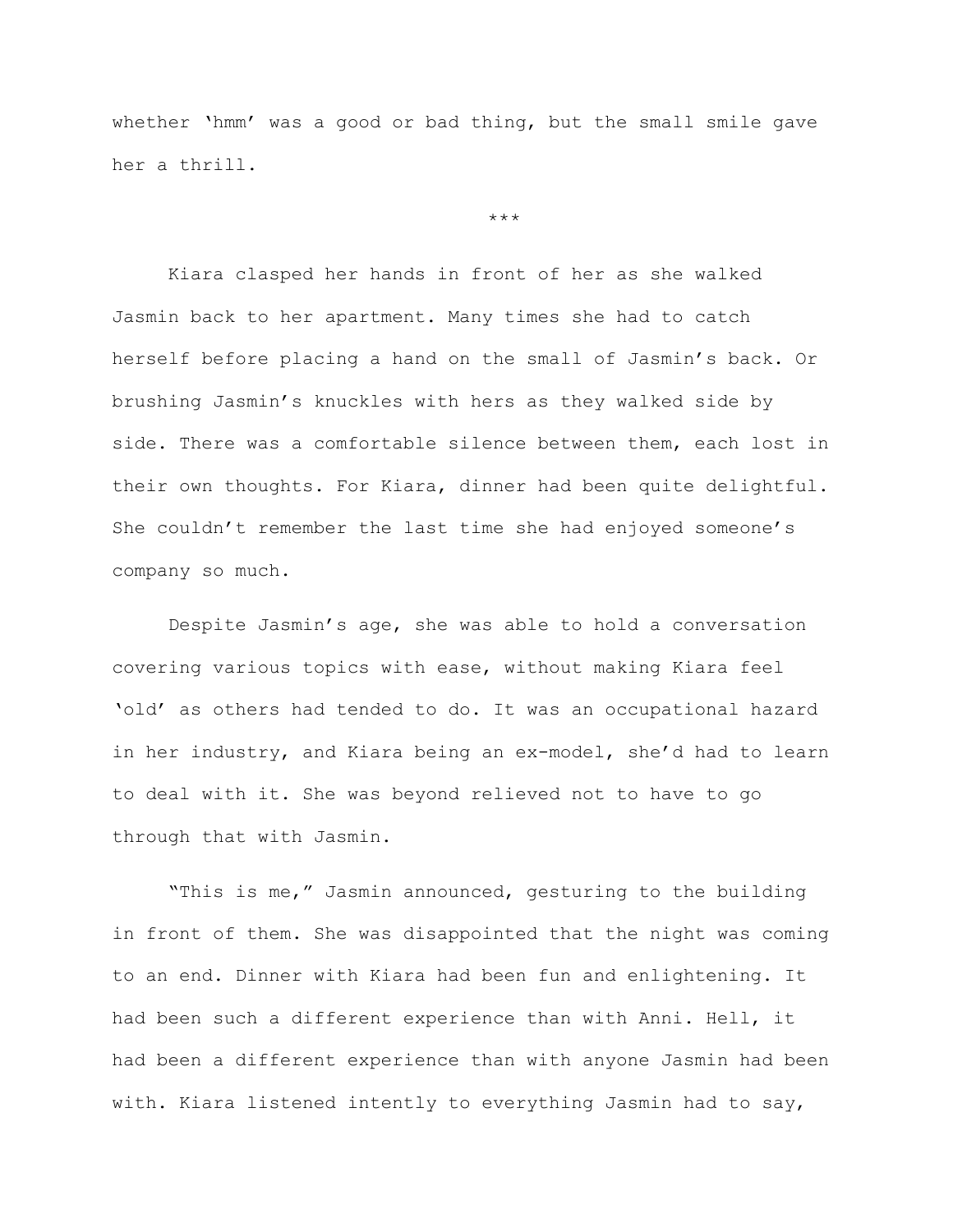and took her seriously. Kiara never once made Jasmin feel immature or stupid. In fact, Jasmin felt like an equal to this very successful business woman. It definitely gave her selfconfidence a boost.

Kiara tilted her head, looking up at the building. "I'll walk you up." She held up a hand, cutting off Jasmin's denial. "After that dinner, I could use a few more steps."

Jasmin laughed softly, making a show of checking Kiara out. "I don't think you have anything to worry about." Her eyes widened as she considered what she just said. *Did I really just flirt with her?!*

It was Kiara's turn to chuckle. She contemplated teasing Jasmin for the innocent flirtation, but thought better of it when she could see the blush even in the low light. "That's only because I work at it," she revealed. "Like walking a beautiful woman up a couple flights of stairs at the end of the night." *I can flirt, too, Ms. Flemming.* She signaled for Jasmin to walk ahead of her.

Jasmin's blush deepened, and she ducked her head, leading Kiara upstairs to her apartment. *Should I invite her in? Is that too forward? Will she think I want more? Do I?* Her head was filled with confusing questions, and before she realized, they were standing in front of her door.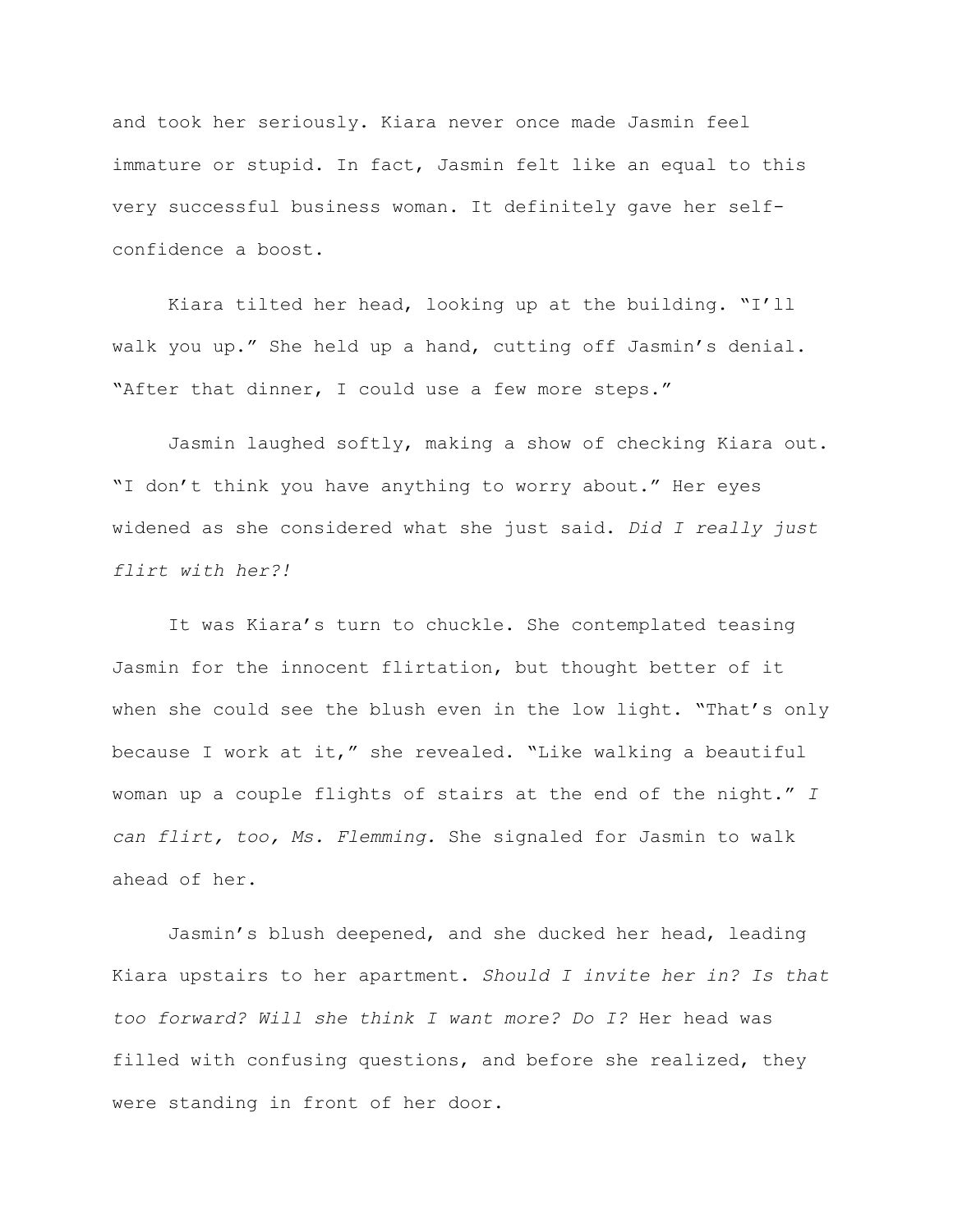"So . . . "

Kiara smiled gently at Jasmin's obvious indecision. "Thank you for indulging me, and coming to dinner with me," she said softly.

Relief and disappointment battled each other in Jasmin's heart. "Thank you for asking. I had a wonderful time."

"As did I. Sleep well, Jasmin. Tomorrow is a big day for you."

"For *us*, hopefully. I want *Tussi Attack* to be good for *Frida*, and for you."

Kiara was flattered. Most people in this business were in it for themselves. They only cared what Kiara could do for them. "I have faith that this will be an amazing pairing for both of us," she told Jasmin sincerely. "Goodnight, Jasmin."

Kiara didn't think, she just acted. Before she could stop herself, she leaned in, gently kissing Jasmin on the cheek. She heard the soft gasp of surprise, then felt Jasmin's hands resting on her hips. Slowly she pulled back, taking in Jasmin's closed eyes, the quickening of her breath. Perhaps later she will regret this moment, and wonder what made her think it was okay. Or perhaps this one moment would be the one she would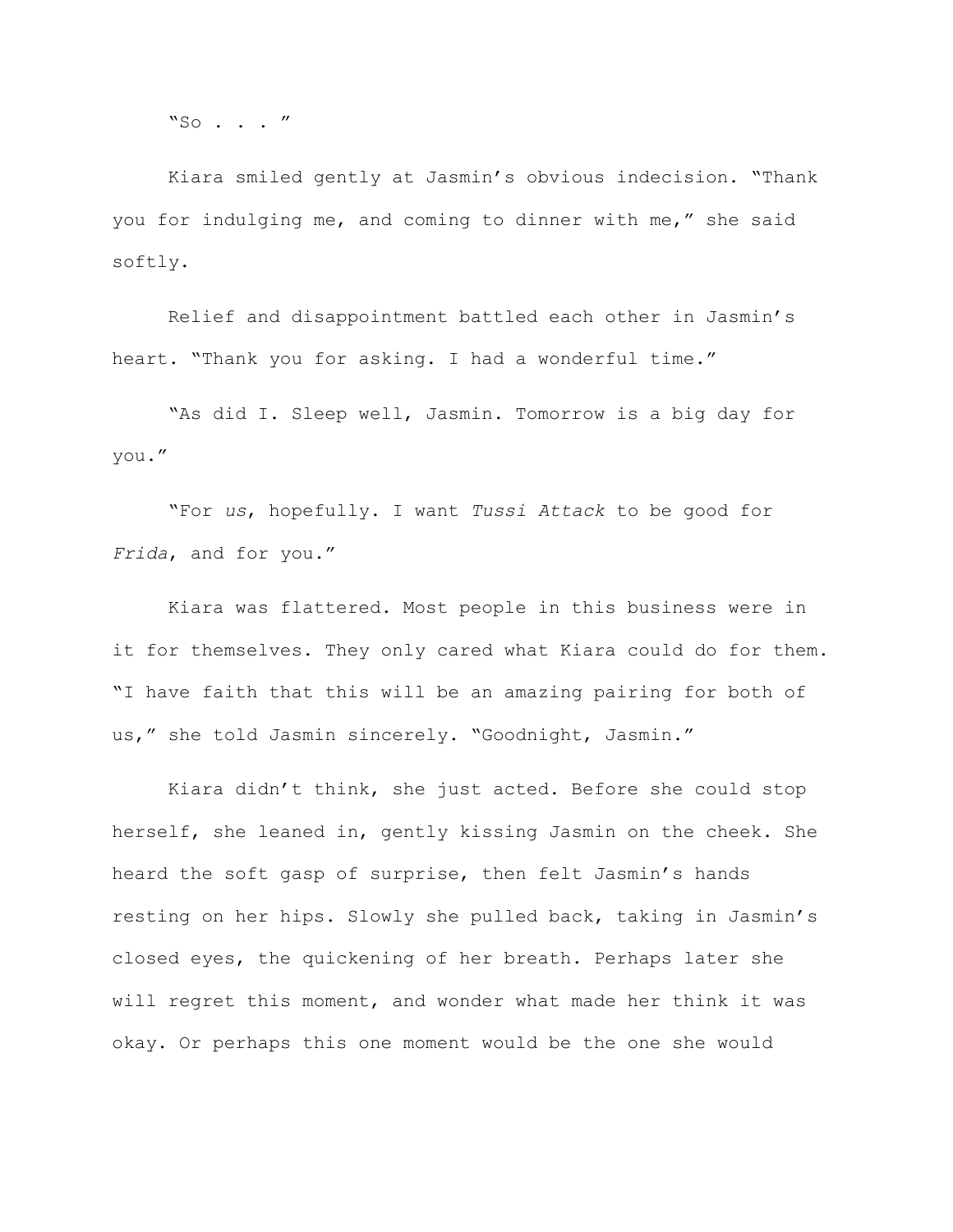remember forever. With that thought, she brushed Jasmin's lips tentatively with hers.

Jasmin's senses were on overload. The feel of Kiara's lips, so gentle and soft, took her by surprise. Yet, she couldn't deny how her body responded. Kiara's tongue skimmed her lips, and Jasmin answered by opening up to her. As soon as their tongues met, a jolt went through her, and she pushed Kiara away.

"I can't do this."

Kiara turned away. *Stupid.* "I'm sorry. I shouldn't have done that."

"Kiara?" Jasmin waited until Kiara faced her. She saw a flash of hurt in those verdant eyes, but it disappeared fast enough that Jasmin wondered if she imagined it. She sighed softly. "I'm in love with someone else."

Kiara nodded. "Your ex-girlfriend? The rocker chick?"

"Yes. But I'm not sure if she's my ex." Jasmin sighed again. She should invite Kiara in so they can both get comfortable for this conversation. But Jasmin wasn't sure that was a good idea considering the circumstances. Instead, she opted to sit on the top step of the stairs.

Kiara hesitated. Was she sure that she wanted to hear Jasmin talking about loving someone else? *Don't be an idiot.*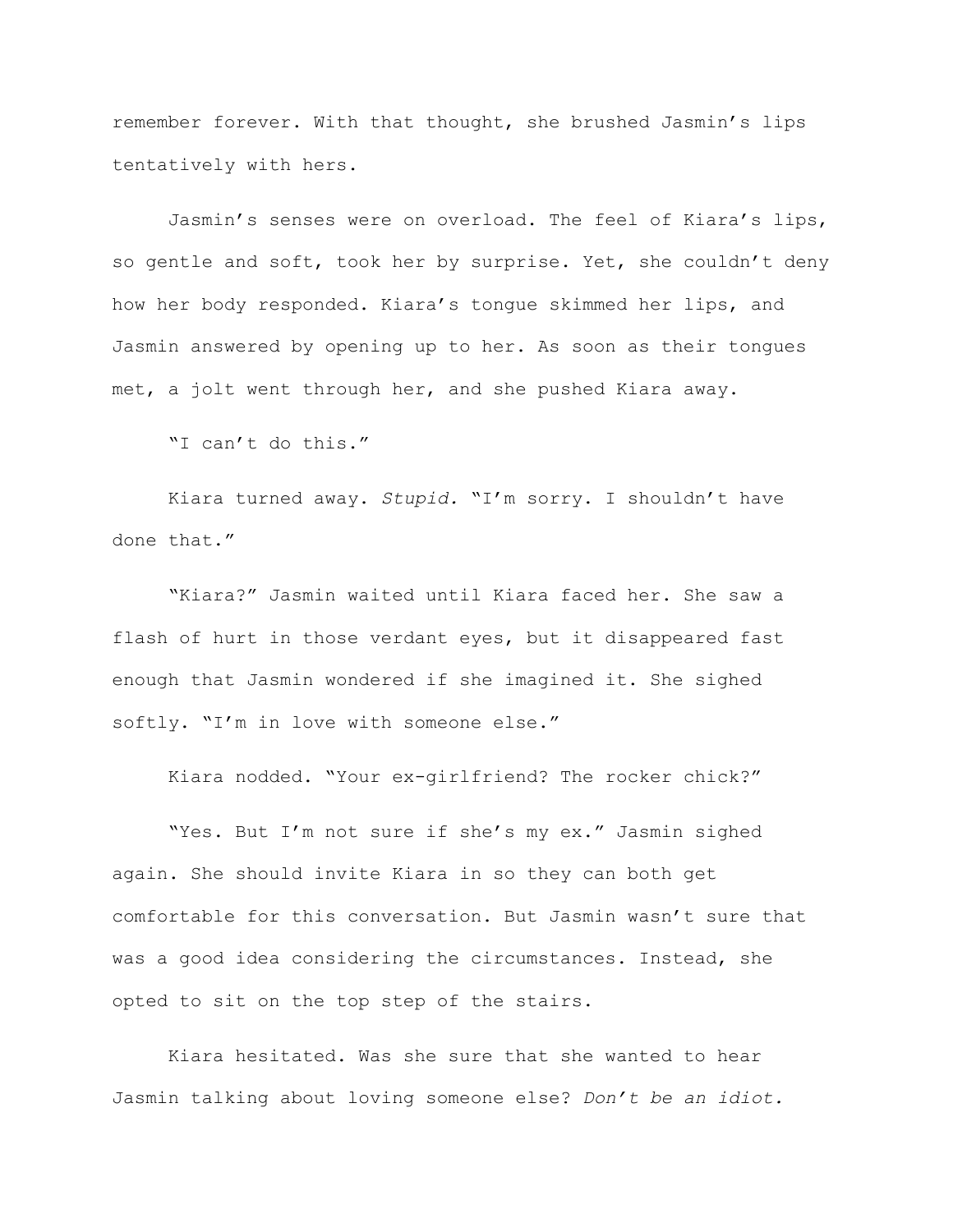*You're friends. It's better to have her in your life as a friend than not at all.* She sat down next to Jasmin, bumping her slightly. "Tell me."

And, so, Jasmin did. They sat there until their asses were numb, but Kiara listened to every single fear, every single worry, and brushed away every single tear.

"I'm sorry," Jasmin sniffled.

Kiara dug around in her purse until she found a pack of tissues. "Don't be," she said, offering the pack to Jasmin.

Jasmin dried her face the best she could, hoping against hope she didn't have the puffy, red eyes, and blotchy skin. "I am. I never want to hurt you, Kiara."

The older woman smiled kindly. "Jasmin, you are the kind of woman I could see myself . . . " she stopped. *Don't tell the woman that just confessed to being in love with someone else that you could fall for her,* Kiara scolded herself silently. "I can't compete with love."

"If it were really love for Anni, she would have called me. We haven't spoken for weeks."

"I don't know Anni apart from what you've just told me, Jasmin. But I know how hard it is to change who you have been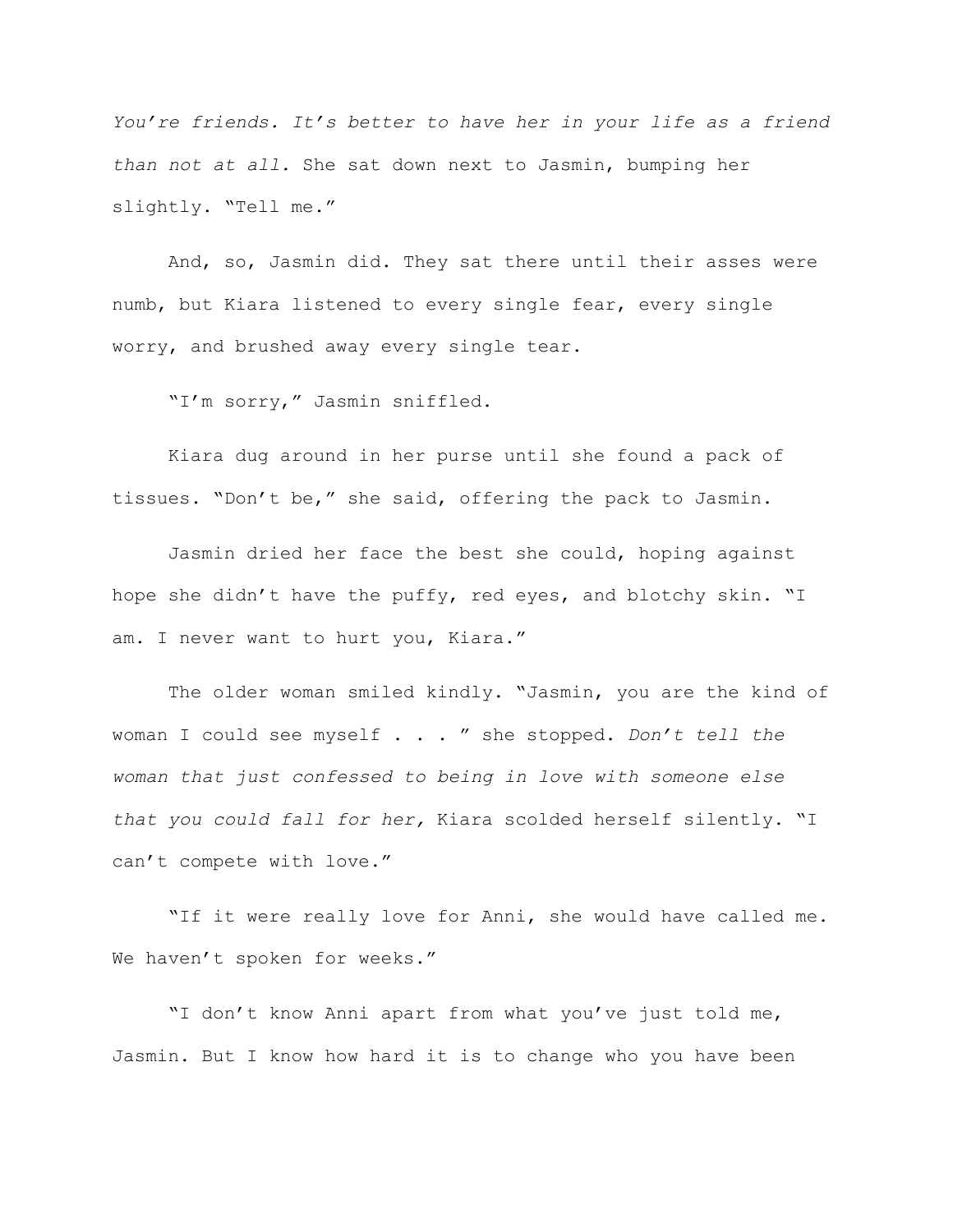you're entire life," Kiara offered, making Jasmin snort with humor and aggravation.

"I know how hard it is." Jasmin looked up at Kiara, her eyes clear now. "I was straight when Anni pursued me." Kiara's eyebrows rose in surprise. "It was a stupid bet. Anni was so sure she could get me in bed within a certain time frame. I was so sure I would win that bet, but as time went on it scared me to realize that I wanted it. She won." Jasmin shook her head. "And, I fell in love with her, heart and soul. It hasn't been easy. Our relationship has run the gamut from blissful to downright ugly. It shouldn't be this hard, Kiara."

"Jasmin, you're both young. I'm assuming Anni is around your age?" Jasmin nodded. "You're both trying to find out who you are. That's going to put strain on any relationship. But love is worth the fight. What you both need to figure out is if you want to grow together, or grow apart."

Jasmin stared at Kiara for what seemed like endless moments before speaking. "You are so good for me. Why can't I  $\ldots$  "

Kiara pressed a finger to Jasmin's lips. "Don't. The one that is good for you is the one that holds your heart. That isn't me. If you decided to be with me now, you would be settling for something less. I don't want that for you. And,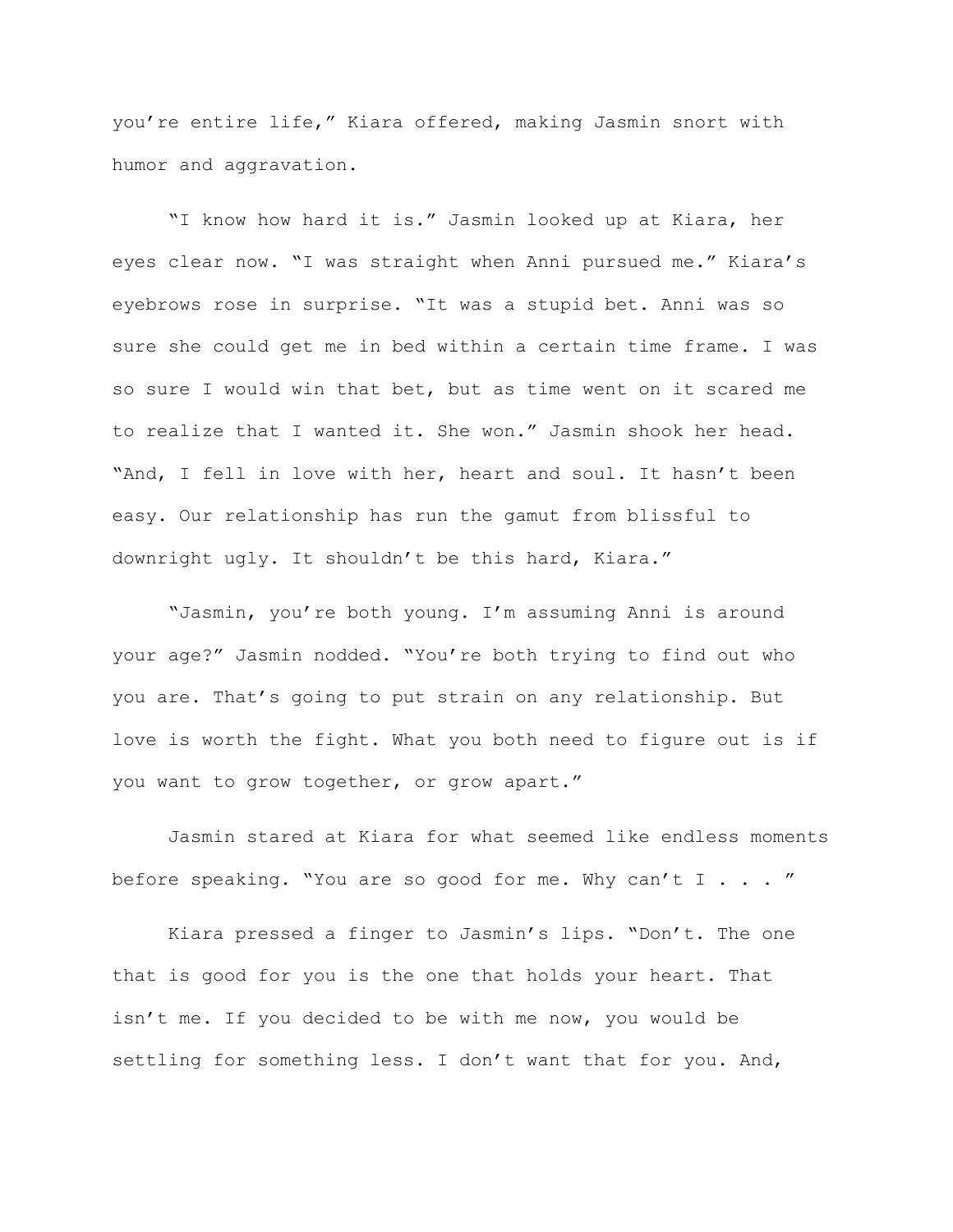Jasmin, I don't want that for me." Another tear ran down Jasmin's cheek, and Kiara caught it with her thumb. "Call her."

"I'm afraid," Jasmin whispered.

"Of what?"

"I'm scared she's moved on. I'm scared that she's happy with someone else. I'm scared to find out if she's screwing around with different women every night." The last confession made Jasmin feel nauseous. How could she survive that? And, what kind of hypocrite did it make her when she was just kissing another woman. Yes, she stopped it, but she still responded to the kiss. And, she liked it. A lot.

"Fear is a useless emotion, Jasmin. Imagine the things you miss if you stand at your door, afraid to take that first step. The sunrise, nature, beauty," she said, tucking a strand of hair behind Jasmin's ear. "Your soul-mate. All of that is out there, but you will never experience it unless you let go of that fear. You'll never know the answers to your questions about Anni unless you take that first step."

"She hasn't called me either," Jasmin pointed out. Perhaps it was childish, but it was true nonetheless.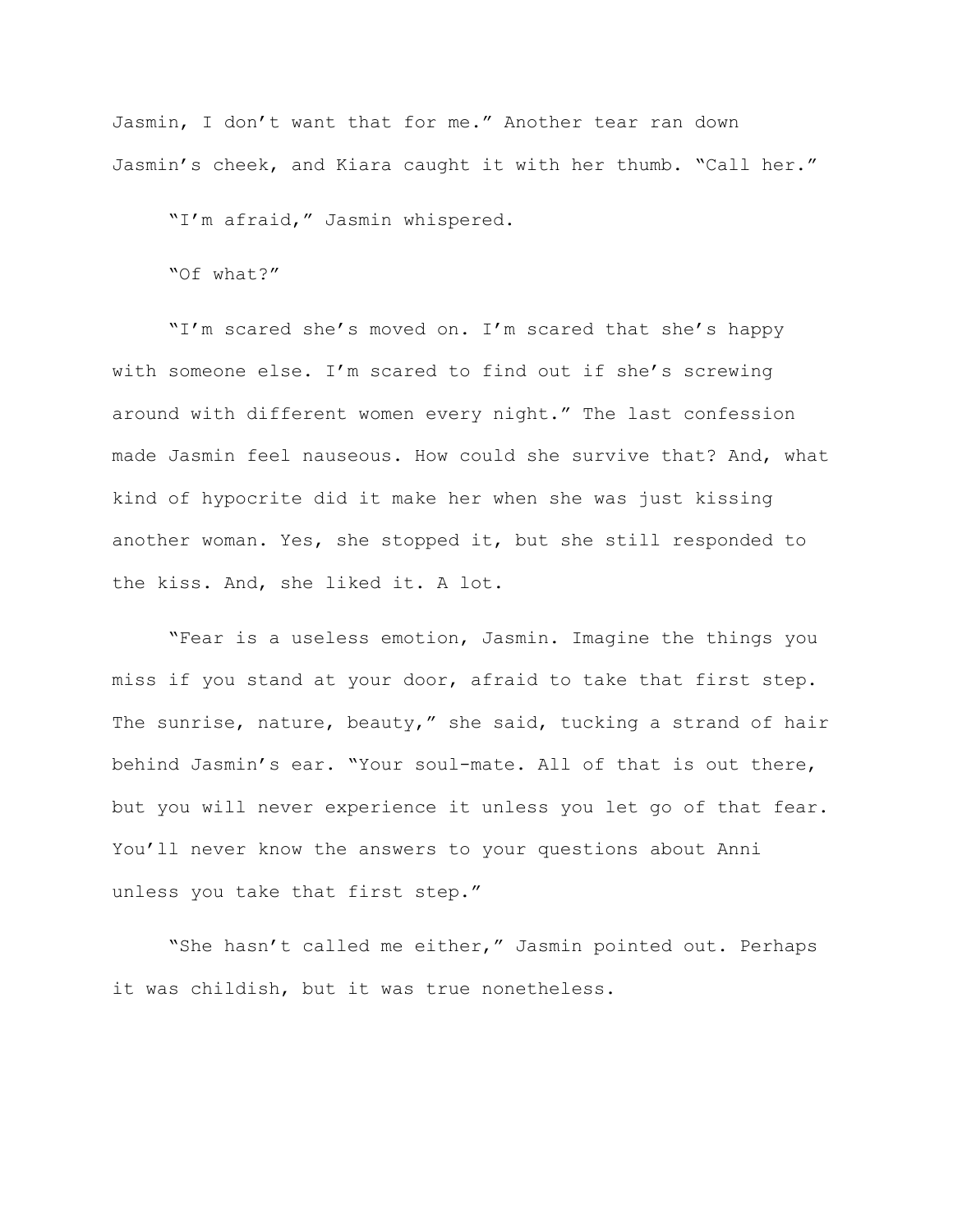"Whatever is holding Anni back from opening up to you is keeping her from making that step. It may not be fair, but you could be the one that takes that step for both of you."

"And, what if she can't do this with me?"

"Then at least you will know if you need to walk away, or if it's worth taking the journey together."

Jasmin inhaled a long, calming breath, letting it out slowly in hopes it would quiet her nerves. "I'm sorry about earlier. I don't want to lose you, Kiara," she said suddenly.

Kiara frowned. "Do you think you think I'm going to terminate our agreement just because you won't sleep with me?"

Jasmin gasped. "What! No! I meant I don't want to lose *this*," she waved her hand back and forth between them. "I couldn't care less about the agreement right at this moment. It's just been a long time since I've been around someone who understands me. I can't lose that."

There was a hint of desperation in Jasmin's voice that tugged at Kiara's heart. *There is so much there under the surface with you, Jasmin. What happened to you?* "I'm not going anywhere. And, if Anni was smart – which I have to assume she is since she fell for you in the first place – but if she was smart, she would fight like hell to get you back and keep you.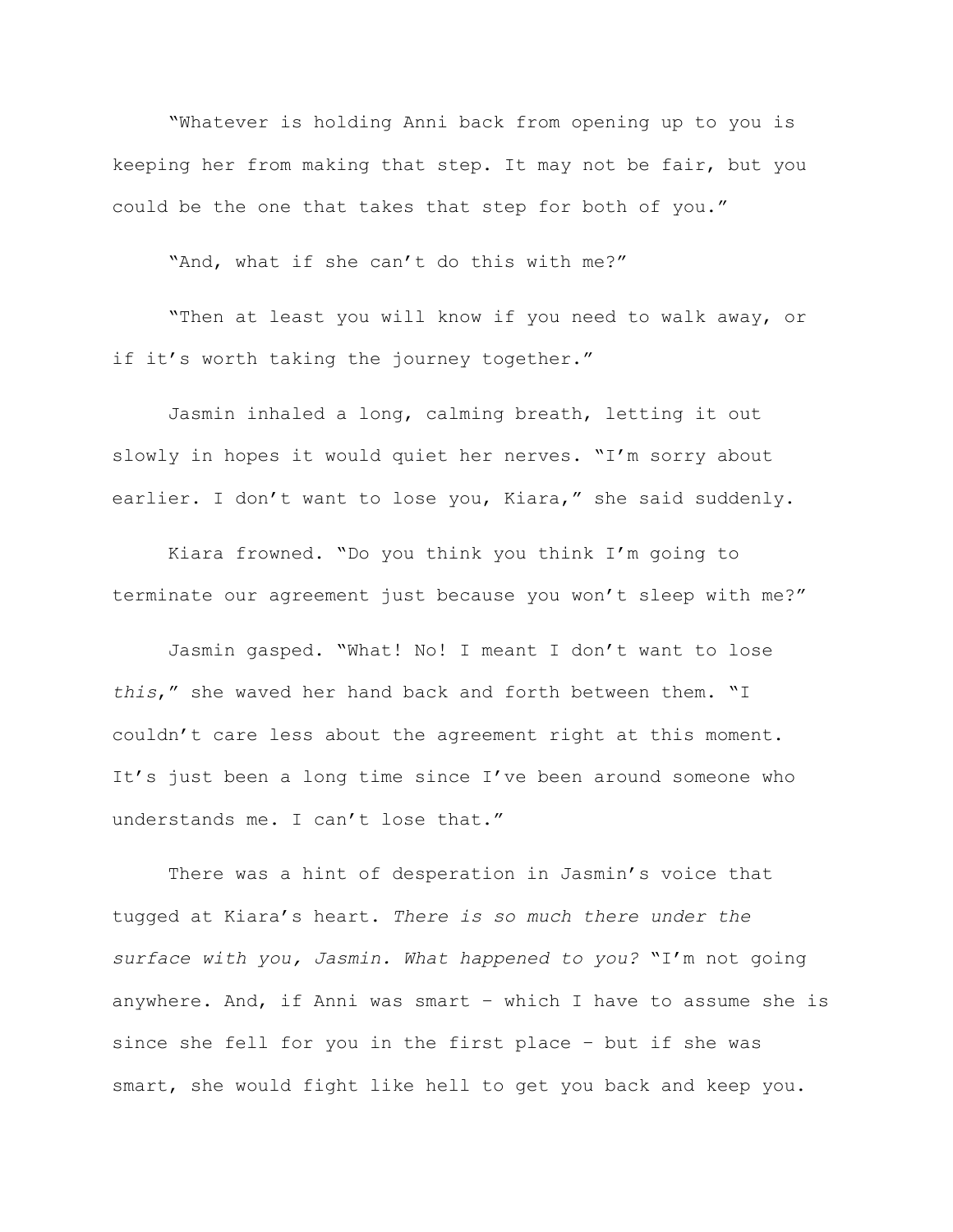Because I promise you, if she screws this up, I'm stepping up," Kiara grinned. She stood up, and dusted off her slacks before holding a hand out to Jasmin. "Call her. Take that step. And, if you need me, you know where I am. Goodnight, Jasmin. For real this time." Kiara tossed a wink over her shoulder before disappearing down the stairs.

Jasmin let out a little laugh. "Take that step," she repeated. "Easier said than done." Nevertheless, Jasmin brought out her phone, pressing the first, and only, name in her favorites list before she could chicken out.

\*\*\*

## "Anni!"

Anni ignored the bellowing of her name, scrolling through picture after picture of Jasmin on her phone. *Why haven't you called?* She frowned when she couldn't figure out who she was asking the question of. Had she expected Jasmin to call as she normally did after cooling off?

Every time Anni hovered over the call button, she could never just pull the trigger and do it. Why? Was she afraid Jasmin wouldn't answer? Or was she afraid Jasmin *would* answer, but she would hear a difference in her voice. What if she has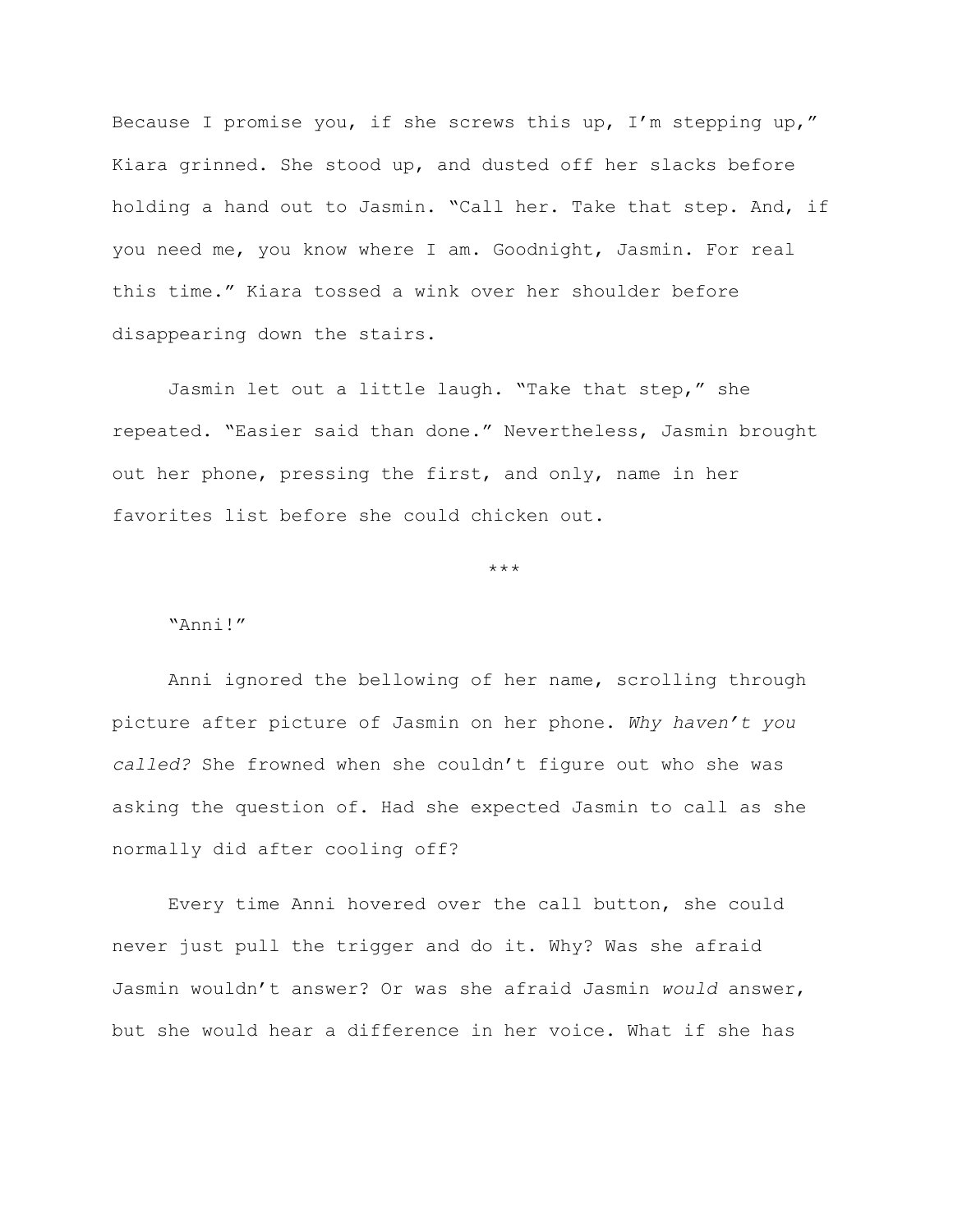moved on? *Get real, Anni. It's only been a few weeks. Jasmin wouldn't do that. She loves you.*

"She also broke up with your sorry ass," she muttered as she scrolled past yet another photo.

"Dude! I've been calling you."

Anni didn't have to look up to know who was there. Richelle Kruse or "Cruz" as she was known, slid down the wall next to Anni. She was one of the few women on tour with the group, and had chosen Anni to be her new 'best friend'. Anni was pretty sure she knew the motivation behind it, but whatever.

"I'm busy."

Cruz scoffed, snatching Anni's phone from her hands. "Busy doing what?" She looked at the cell, eyebrows hiking up to her hairline. "Damn! She's fucking hot! Who is she?"

"Don't worry about," Anni snapped, trying to get her phone back. Cruz scrambled out of Anni's reach, standing up. Anni was irritated, but she would be damned if she let Cruz know something that personal.

She studied the other woman with a bored expression. Cruz was the total opposite of Jasmin. She was attractive enough, in a rocker chick kind of way, with her bleached, spiky hair, and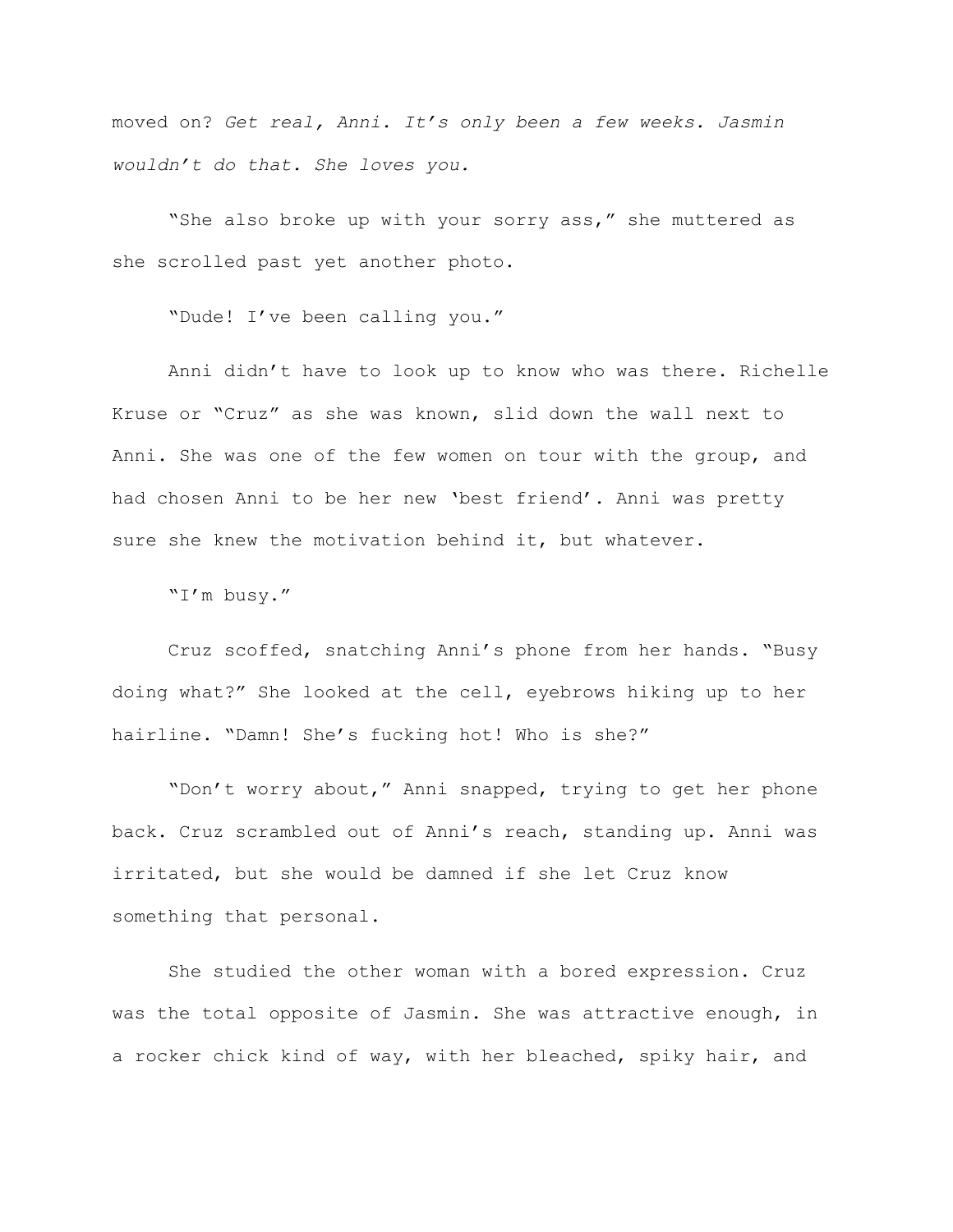pixy face. But she wore too much make-up for Anni's taste, and there was one huge problem with her. She *wasn't* Jasmin.

"Hmm. Ex?" Cruz flipped through a couple more photos, sporting a cocky smirk. "Man, what the hell did you do to lose this one?"

"What makes you think *I* lost *her*?" Anni asked bitterly.

"Please. What woman in their right minds would kick this hottie to the curb?" Cruz looked up to see Anni glaring at her. She slipped Anni's phone into her back pocket, then held up her hands in surrender. "Woah, okay. Forget I said anything. You know what you need?"

"I'm sure you're going to tell me."

"I am. You need to go out, get drunk and have some wild sex. That will help you forget Miss Thing here."

"You offering?" Anni asked sarcastically. Getting drunk and having wild sex was *not* what Anni needed. Unless it was with Jasmin.

Cruz snorted. "I was thinking you should find a stranger. Or two. But I'm willing to sacrifice if that's what you want."

"It's not."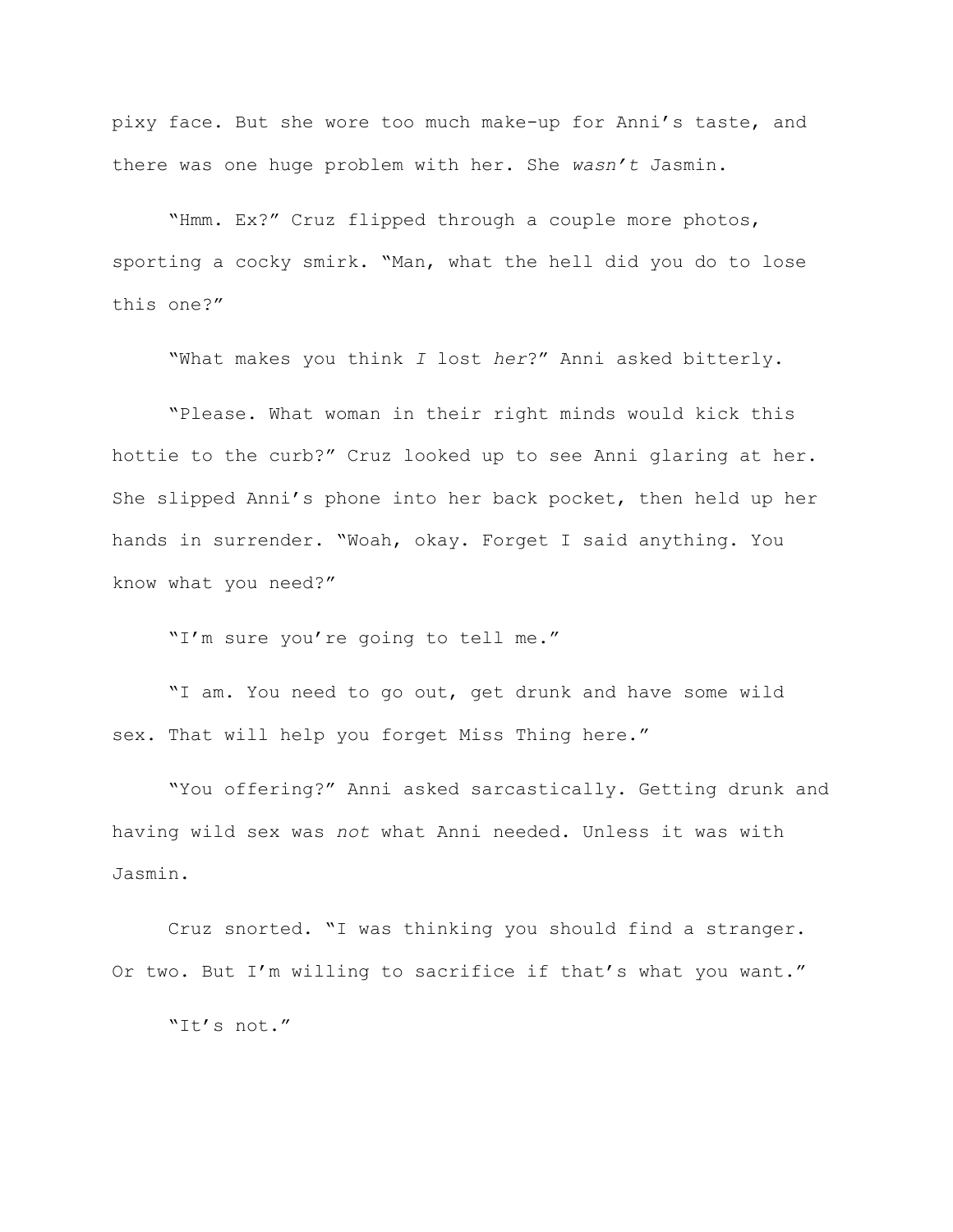"Oh, come on. You know I don't want a damn relationship. What's wrong with having a little fun while we're out here touring?" She toed Anni's boot with hers. "I guarantee I can make you forget your sorrows."

Anni *almost* considered it. Since she had left to 'chase her dreams', she had been miserable. She had isolated herself from most of the crew, opting out of the frequent parties and outings. Anni had vowed to herself to figure out why she couldn't open up to Jasmin, but there was always some excuse not to think. That excuse was usually drinking beer by herself in her room. Cruz was not what she needed. Sex was not what she needed. Anni had tried to use sex many times with Jasmin in order to take Jasmin's mind off of talking – or anything else. *That* she was good at. And, Anni knew she couldn't use that anymore if she wanted a long, lasting relationship with the woman she loves.

"You're awfully sure of yourself," Anni responded dryly.

"I am," Cruz agreed readily. "I may not be great at a lot of things, but drinking and sex? I've mastered that."

"I don't think that's something to be proud of."

Cruz shrugged, not insulted in the least. "You do this long enough," she gestured wildly, and Anni knew she meant touring,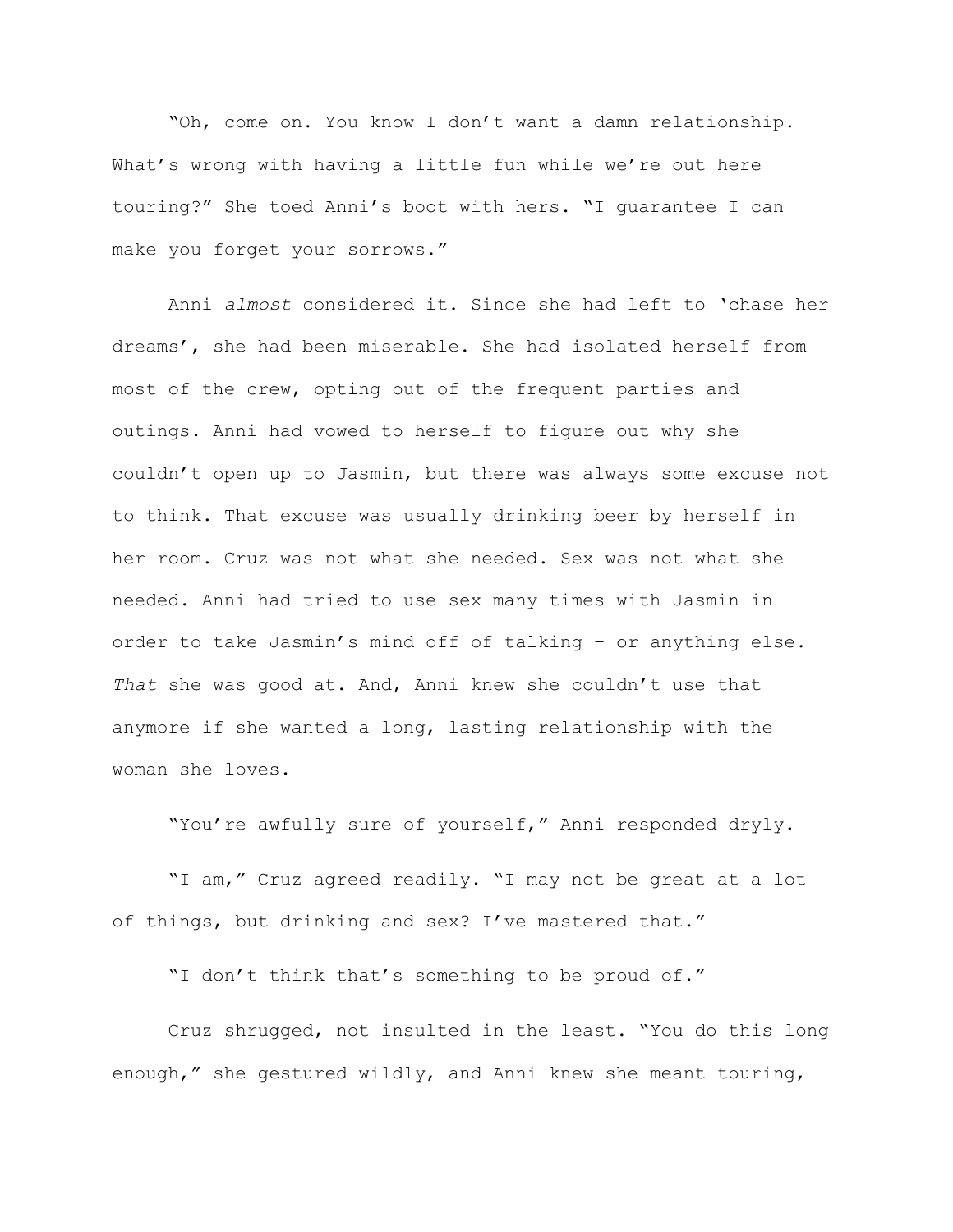"you realize that relationships are shit. The only thing you can count on is that there will always be booze, and there will always be someone willing to be 'the one' for the night."

Well. If that wasn't depressing, Anni didn't know what was. What good is a successful life without someone there to share it with? Not a different stranger every night, but someone who really knew you, and could be genuinely happy for you.

"*I'm an idiot*," Anni grumbled to herself.

"Huh?"

"Nothing, talking to myself."

Cruz shrugged again. Anni was beginning to think it might be a nervous twitch or something. "Whatever. I'm going to the club. There's a really great one here. Full of women that just love throwing themselves at rock stars. Even the crew."

"Sounds great," Anni replied distractedly. She was now focused on what she had to say and do to get Jasmin back. Yes, that meant *talking*, and yes that will be hard, but Jasmin is worth it. She was so consumed by her own thoughts that she didn't hear her phone ringing, or recall that Cruz had taken the phone away from her.

"Yeah?" There was a long pause at the other end, and Cruz checked the cell to see if the call had dropped. "Hello?"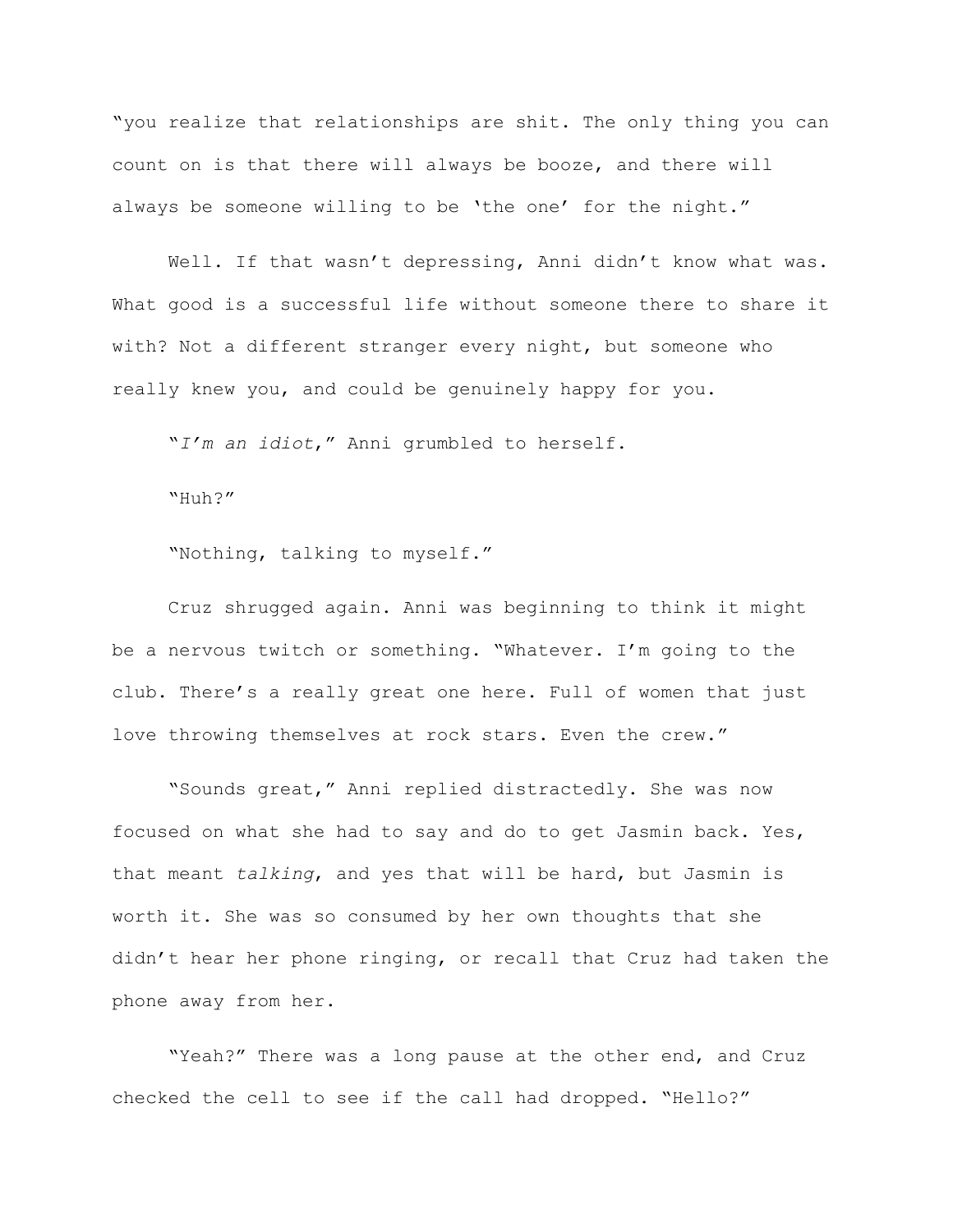"Who is this?"

"The woman that's about to get laid. Who's this?" There was no mistaking the dropped call that time. "Weird. Oh shit! This isn't my phone. Um, Anni, some chick called for you."

Anni's head snapped up. "What?" She rewound the last couple of minutes in her head. She hadn't been paying close attention, but she still heard what Cruz had said to the caller. "Oh god!" She clambered to a standing position, lunging for Cruz. "Give me my fucking phone!"

"Calm down! Here."

*Please don't let it have been Jasmin. Please, please, please.* It was the one and only time she wished that. Unfortunately, her pleas weren't heeded, and Jasmin's name came up as the last call. "Fuck!" It took Anni a couple of tries to hit redial with hands that were shaking violently. She cursed again when it went straight to voicemail. "Jasmin! Jasmin please call me back. It's not what you think! Baby, please, I swear it's just a misunderstanding!" She hung up, and tried again with the same results. "Goddamn it, Cruz!"

"Hey! It was an honest mistake!"

"Mistake? Mistake! I swear if you fucked things up for me with Jasmin . . . " After another attempt with the end, Anni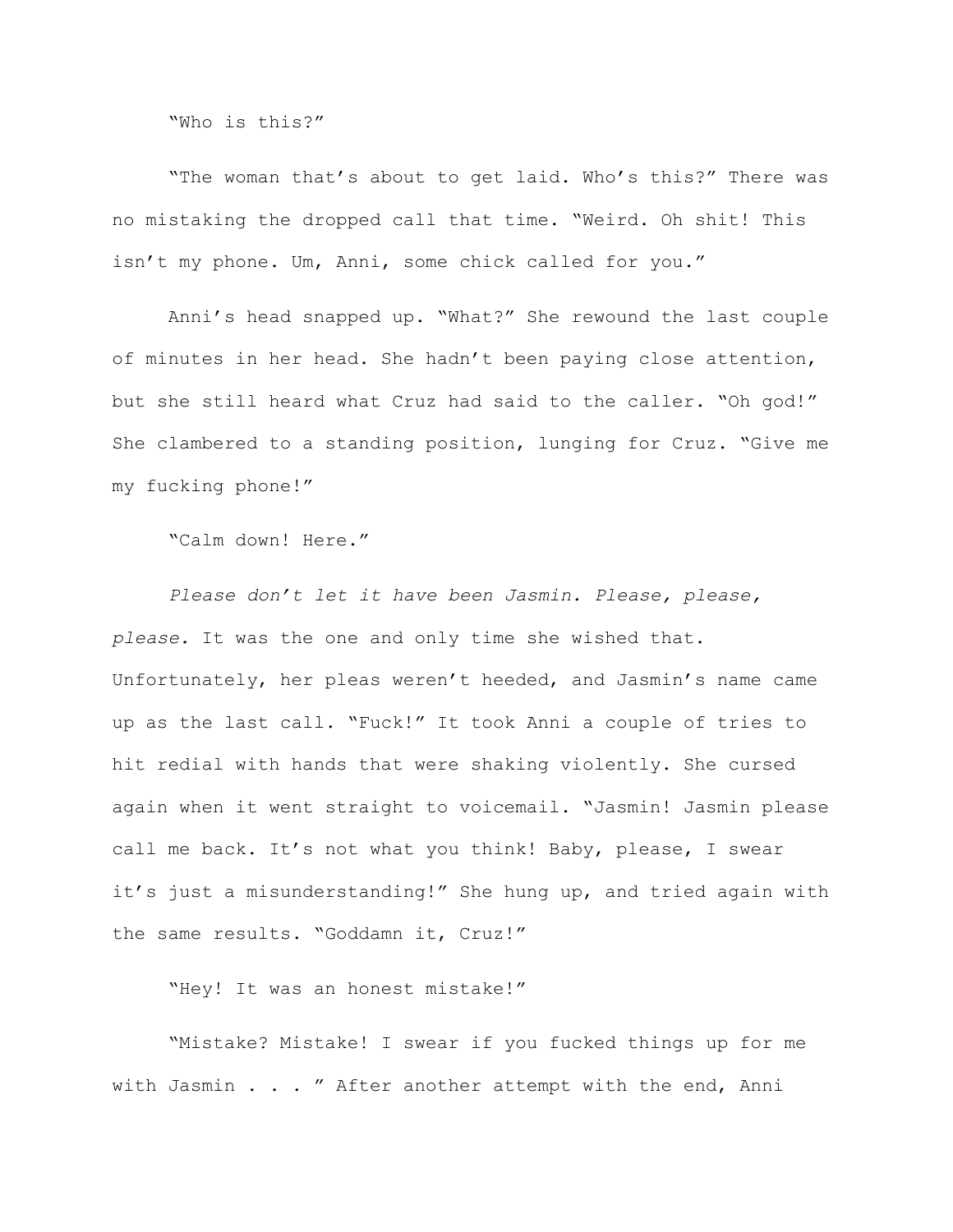seriously considered throwing her phone at Cruz's face. *I'll call Ayla. Or Elena. One of them can talk to Jasmin, and get her to talk to me,* she planned silently. When her phone buzzed and rang in her hand, it scared the shit out of her and she yelped. "Jasmin!"

"Andrea?"

Anni looked at the phone as though it grew legs. "Mom?"

"Andrea, you need to come home." There was an urgency in her mother's voice that Anni had never heard before.

"Mom, now is not a good time. I have to get back to . . . " "Your father is sick."

Anni sucked in a deep breath, a little shocked at the pain in her chest those four words caused.

"I'm sure he doesn't want me there, mother. He would probably just blame me for making him sicker."

"Andrea, you need to come home before it's too late. Make amends before he . . . "

"Mom? What's really going on?"

"Your father had a stroke, Andrea. They don't think he'll recover."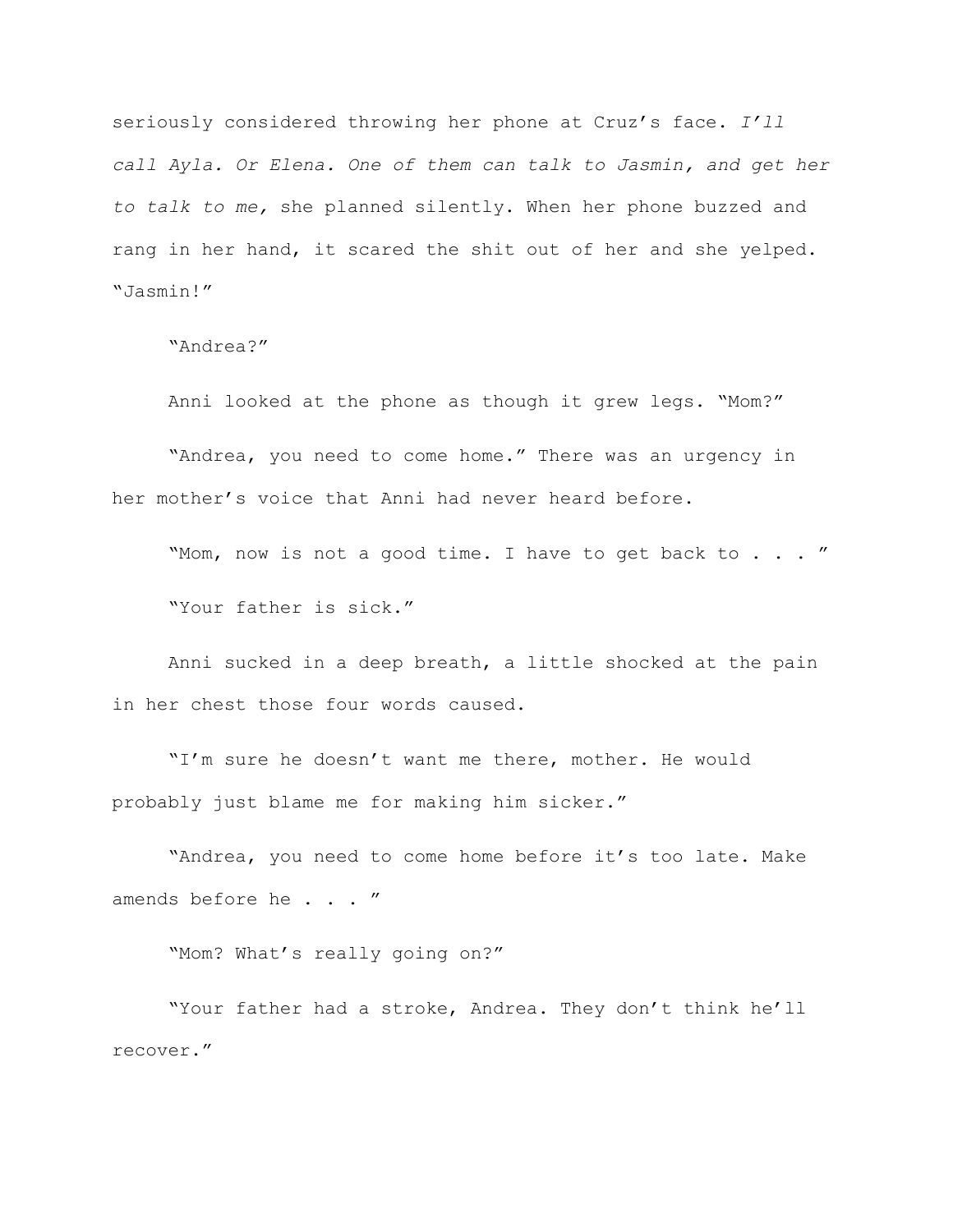Anni could hear the tears and panic in her mother's voice, and she was torn between racing to *her* home to find Jasmin, or going home to say goodbye to the father that hated her. God, she wished Jasmin was with her. She had never needed her as much as she did at this moment.

"I'll get there as soon as I can." She ended the call, tears threatening to spill over. *I can't do this alone. Please Jasmin. Please talk to me. I need you.*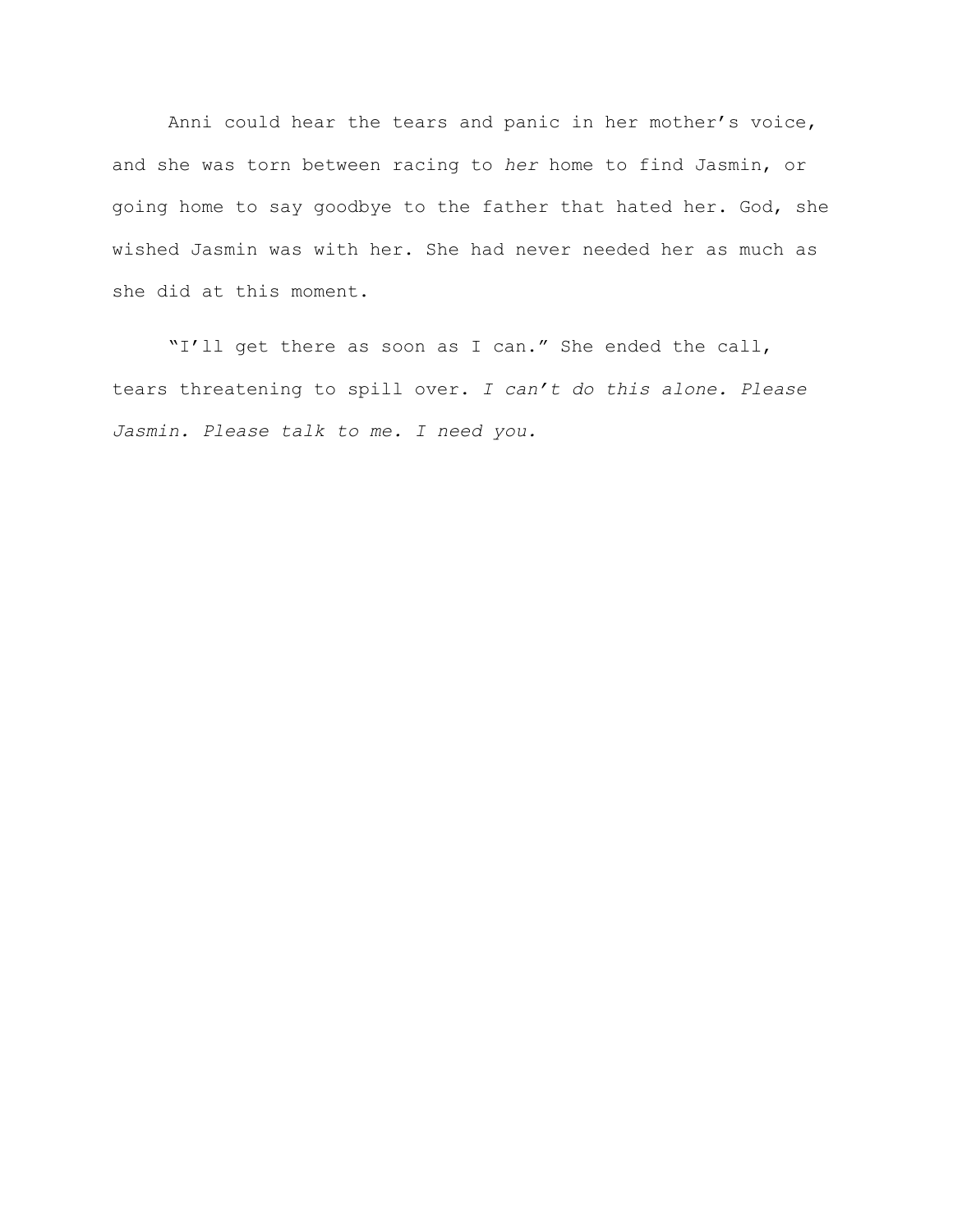## The Planning

Part 5

"Fuck, man!" Anni threw her phone on the hotel bed, causing it to bounce off the other side. No one was answering their damn phones, and she still couldn't get ahold of Jasmin. She grabbed her duffle from the closet, tossing clothes in it as she went, not bothering to fold them. Anni was leaving tonight, the tour be damned. She wasn't even going to bother talking it over with the band. As far as she was concerned, she did enough by telling Cruz in passing that she was quitting.

She started planning in her head as she packed her shit up. Get a train, a taxi, pick up her car, beg Jasmin to go with her if she has to, explain what happened with Cruz while they were on their way to her parents, find out what's going on with her dad, and then fix what she screwed up with Jasmin. Of course, all of that sounded simple in her head. *I can do this. I have to,* she brooded as she felt tears well up. *I can't lose Jasmin.*

Anni was going to have to face her biggest fears, laying them all out for the woman she loves. It was worth it, right? Being on tour, having her freedom had taught her a lot. Mainly that success means nothing without someone to share it with. She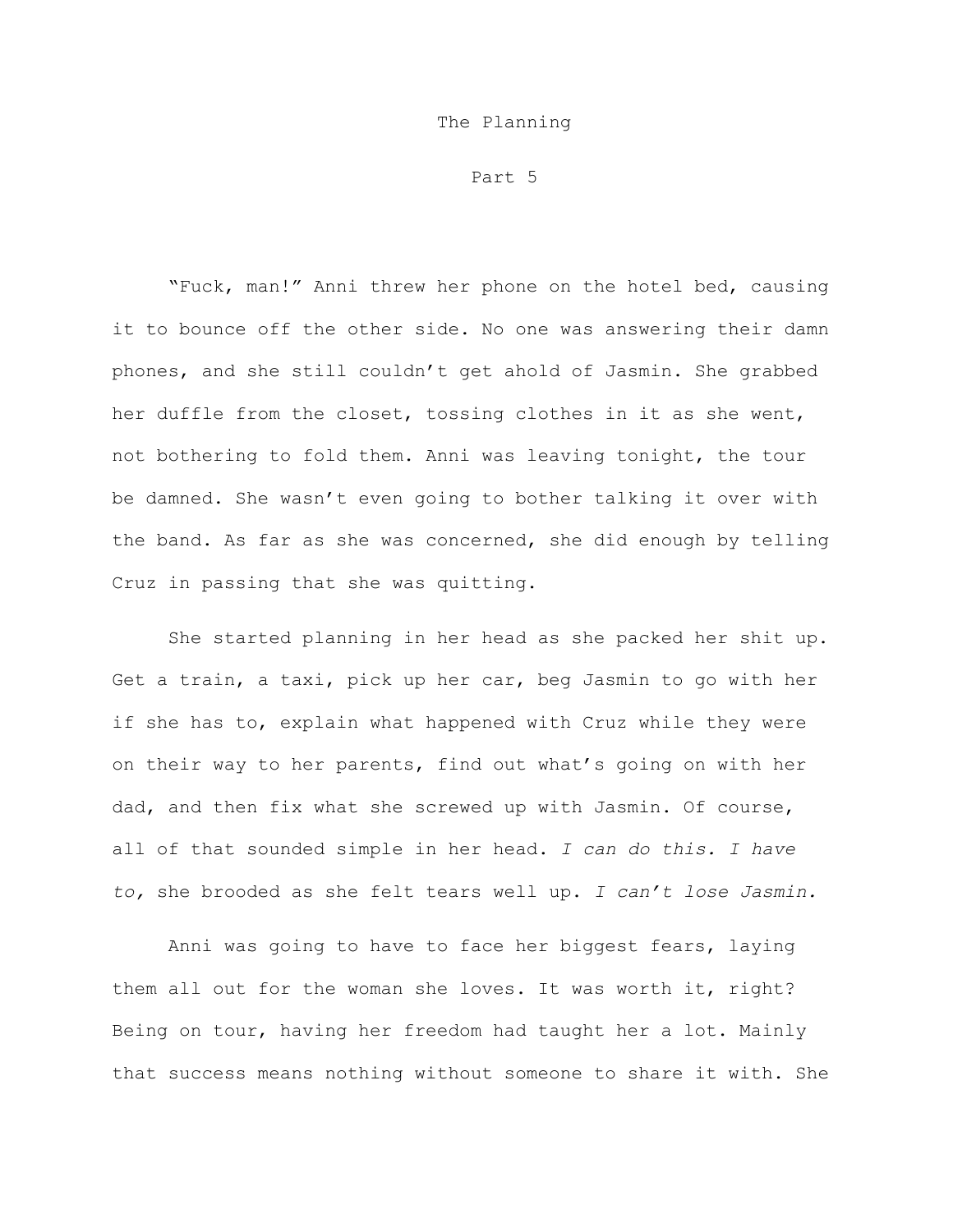wanted that someone to be Jasmin. The more time she spent alone, the more she realized how good Jasmin was for her. She was an amazing woman, and if Anni ever thought she could do better than Jasmin Flemming, she was dead wrong. She would fight any foe to keep Jasmin in her life, even her own demons.

Anni took a quick look around, deciding that whatever she left, she could live without. She retrieved her phone, hitched her duffle onto her shoulder, strapped her guitar around her, and walked out of the room, off tour, and into the unknown.

\*\*\*

Kiara eased herself onto her couch, exhaling a long, somber breath. She set down her glass of wine just in time to be bombarded by a small black and white kitten. "Hey there, Figaro. Come to keep me company?" Kiara picked the little furball up, holding him in the palm of one hand. "Why do I do this to myself, hmm?"

## "Mew?"

"Yeah, I don't know, either." She peered into the eyes of her cute, little companion. The kitten yawned widely, letting out a little squeaking sound. "That about sums up my love life," she chuckled wistfully. Figaro wriggled impatiently until he was let go, then scampered off to do whatever kittens do.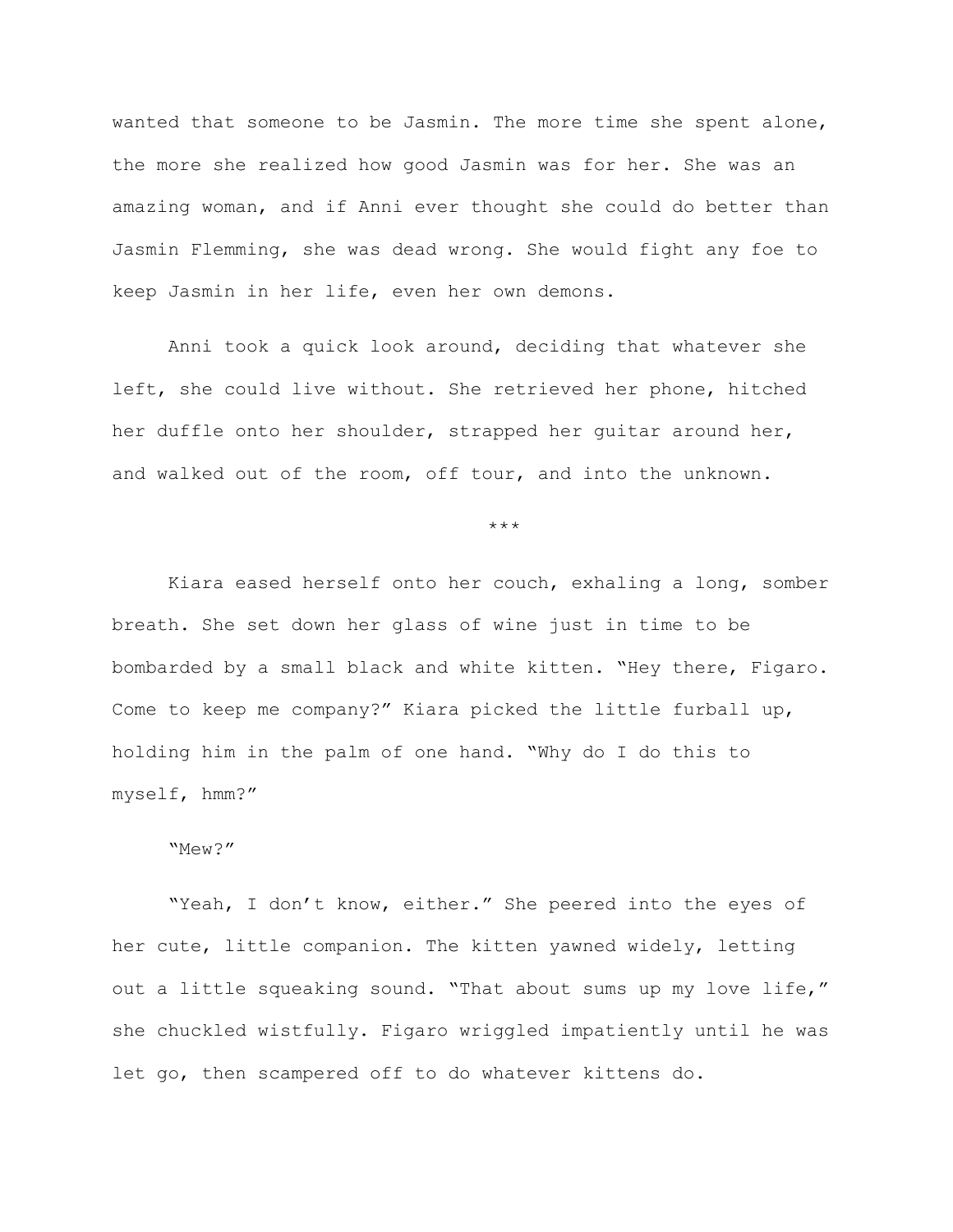Kiara picked up her wine, sipping delicately. *Thirty-eight years old, and still looking for 'The One'*, she thought bitterly. Everyone thought she would have no problems finding someone to be with. Problem was, Kiara was actually looking for love, not some insignificant fling. She had been told she was too choosy. However, no one really understood that being who she was, made it much harder to find a genuine woman. A woman like Jasmin.

"Damn it." She swallowed another mouthful of wine, savoring the slightly acidic flavor on her tongue. *Another night alone with a good book.* It wasn't so bad, really. At least she had Figaro . . . wherever he went. Kiara grabbed her book, and tucked her feet under her, ready to lose herself in some mindless lesbian romance.

A loud, urgent knock pierced the quietness of her apartment, startling Kiara. "Who the hell could be here at," she checked her watch, "eleven at night?" Standing, she tightened the belt of her robe around her. Glancing out of the peephole, Kiara's annoyance turned into surprise as she opened the door an extremely agitated Jasmin.

"Jasmin? What are you mmph!" Kiara's words were forcibly cut off as Jasmin's mouth crushed down on hers. White hot desire coursed through Kiara's veins, burning even hotter when Jasmin's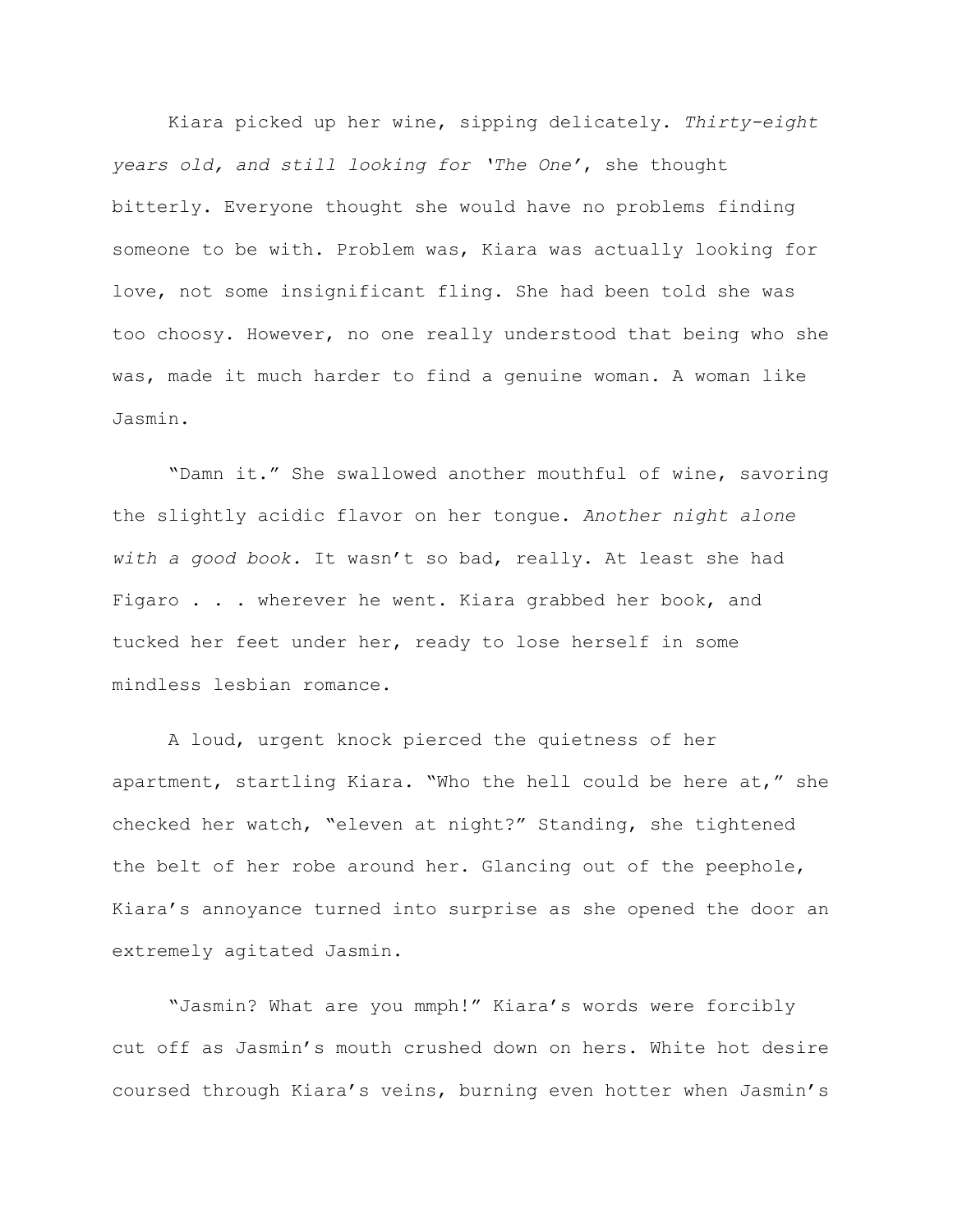hands frantically pulled at Kiara's robe. It took every ounce of her willpower to still Jasmin's hands, and push her away. "Woah, woah. What's going on? What happened?"

"I don't want to talk," Jasmin panted, trying to reach for Kiara again, but stopped by the firm grip on her wrists.

Kiara somehow found enough brainpower to kick the door closed, while managing to keep Jasmin's wandering hands immobile. She didn't know if she would be able to deny her craving for Jasmin a second time.

She searched her mind for what could possibly bring the young woman here in this state. When she had left Jasmin, she had been contemplating calling her girlfriend. *Obviously the phone call didn't go well*.

"Jasmin, tell me what happened."

"I thought you wanted me, Kiara. I'm here, giving myself to you. Does it matter why?"

The question angered Kiara. Of course it mattered! At least it did to Kiara. Knowing it didn't to Jasmin was a slap in the face. She spun Jasmin around pushing her against the wall, pinning her hands securely above her head. "You look me in the eye, Jasmin, and you tell me that you won't regret this in the morning. If you can do that, I will take you into my bedroom and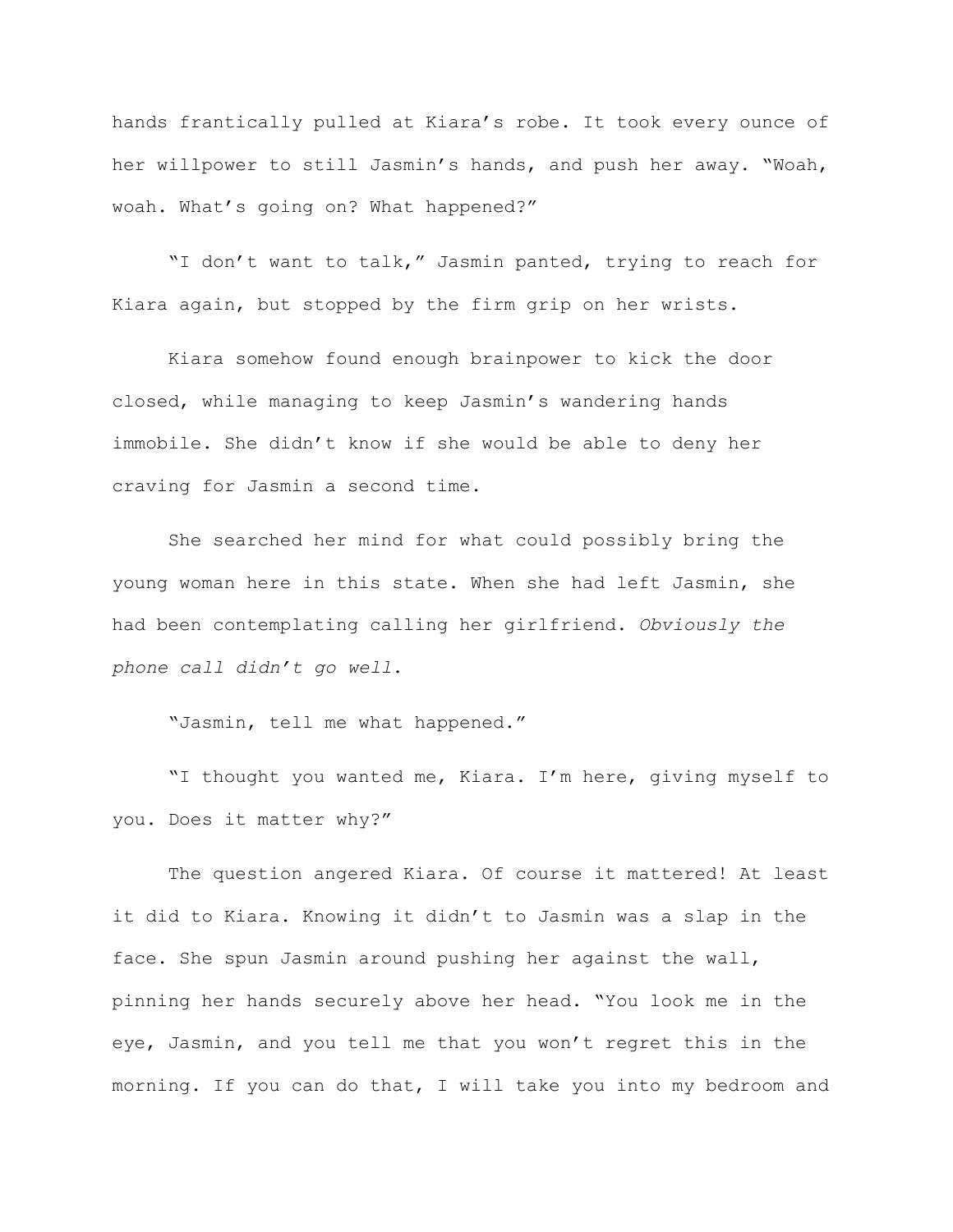fuck you until you forget everyone else's name but mine," she promised, passion and ire making her voice low and dangerous.

Jasmin swallowed hard, lowering her eyes from the stormy jade ones fiercely staring her down.

"No!" Kiara transferred both of Jasmin's hands into one of hers, using the other to lift Jasmin's chin. "Look at me, and tell me you won't regret this!" When Jasmin remained silent, Kiara let her go, pushing away from her. "That's what I thought."

Jasmin watched Kiara run a trembling hand through her hair. It shamed her that she had come here, toying with Kiara's emotions just because she was pissed off at Anni. "I'm sorry."

"Does it ever work for you?" Kiara asked quietly.

Jasmin's brows furrowed in confusion. "Saying sorry?" "Meaningless sex."

Those two softly spoken words burned Jasmin to the core. "It wouldn't have been meaningless," she argued.

Kiara finally turned to face her. "Yes it would have. For you. I won't allow you to do that to yourself."

Jasmin was stunned. "What do you mean?" Kiara shook her head. "Come sit down."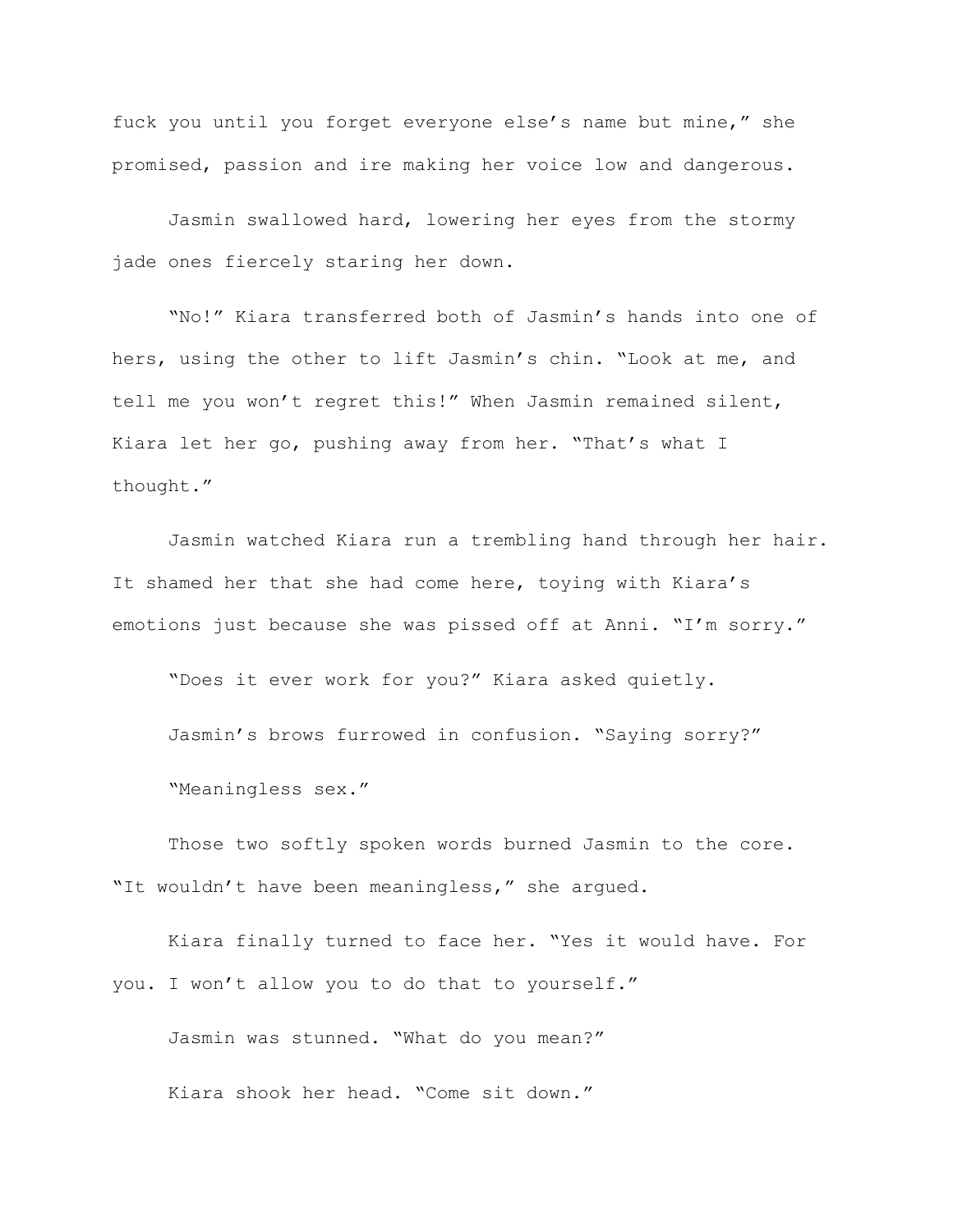Jasmin followed her into the spacious apartment. Unable to focus on her surroundings, she allowed herself to blindly be led to a large, comfortable couch. She felt Kiara nudge her, and she dutifully sat down. Every nerve was shot to hell, and Jasmin didn't know whether to cry, yell, or beg Kiara to do exactly what she had promised earlier. She could say she wouldn't regret it. But would that be true? She didn't want to lie to Kiara. Not after everything she's done for her.

"I'll get us some water." Kiara picked up her wine glass, and headed towards the kitchen.

"I could use one of those," Jasmin called after her, gesturing towards the wine.

"Alcohol is not a good idea. For either of us."

Jasmin watched as Kiara disappeared, wondering if she just fucked everything up with her. Not the contract, but the friendship. She knew Kiara was attracted to her, and if she were honest with herself, Jasmin felt the same way. But she was in love with Anni. *Fuck Anni*. She swiped angrily at the tear that escaped just as Kiara came back into the room.

"Here. Drink this and take these." Kiara handed her a glass of water and two aspirin.

"How did you know I had a headache?"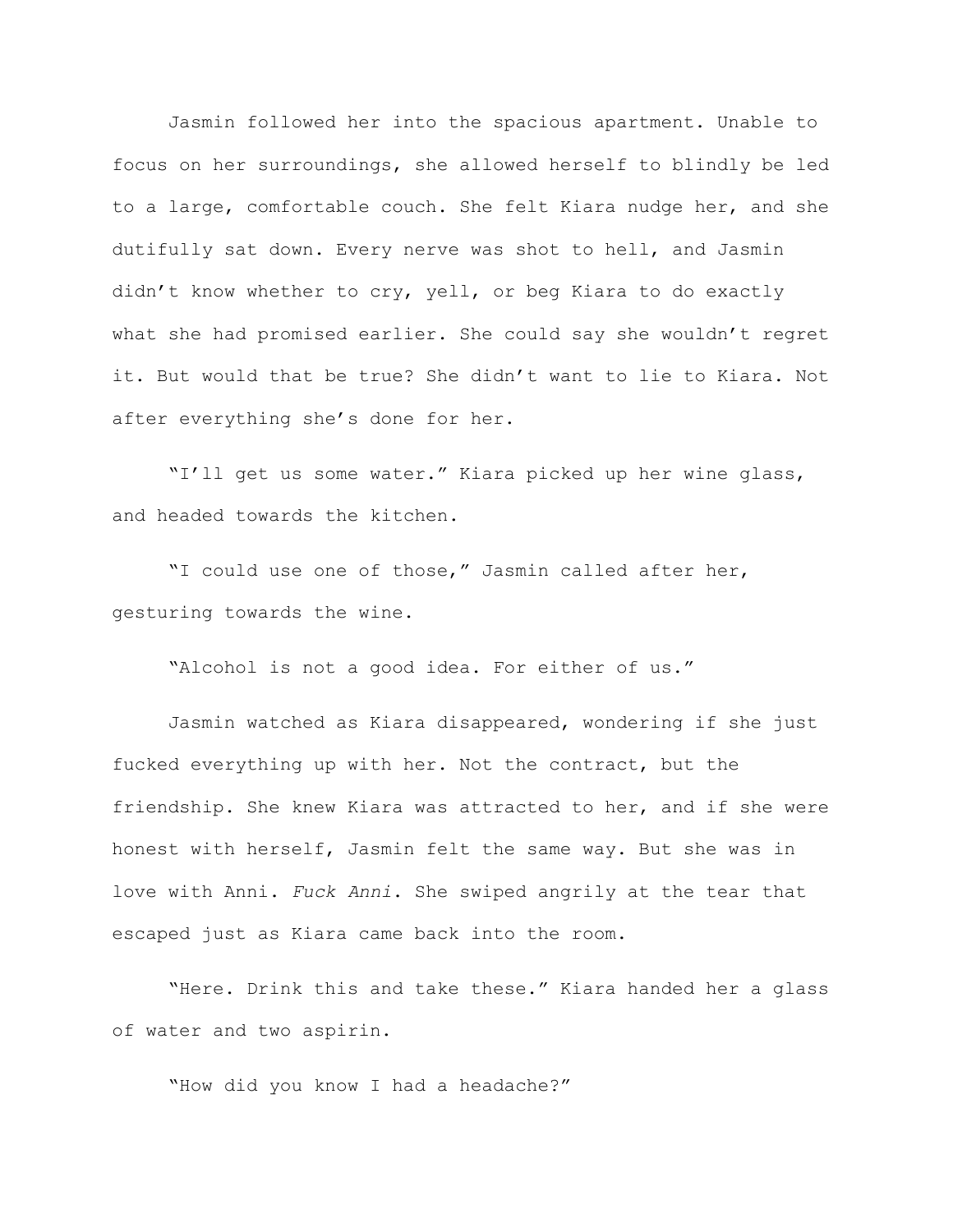Kiara shrugged. "I always get them when I'm upset. I figured if you didn't have one yet, we could prevent it."

Jasmin swallowed the aspirin, drinking down half of the glass of water. "Thank you." She regarded the older woman silently. Kiara looked emotionally tired. *That's my fault*. "What did you mean when you said you wouldn't let me do that to myself?"

Kiara sighed deeply, taking a seat next to Jasmin, but far enough where she wouldn't be tempted to touch her. "What happened with Anni?" she asked, effectively avoiding the question.

Jasmin laughed mirthlessly. "She's screwing someone else."

Kiara's eyebrows raced towards her hairline. Surely Anni wasn't *that* stupid. "She told you that?"

"She didn't have to. The woman answered Anni's phone. When I asked who she was she said, and I quote, 'the woman that's about to get laid'."

*Ouch.* "So, you didn't talk to Anni at all?" "I'm sure she was busy," Jasmin answered bitterly.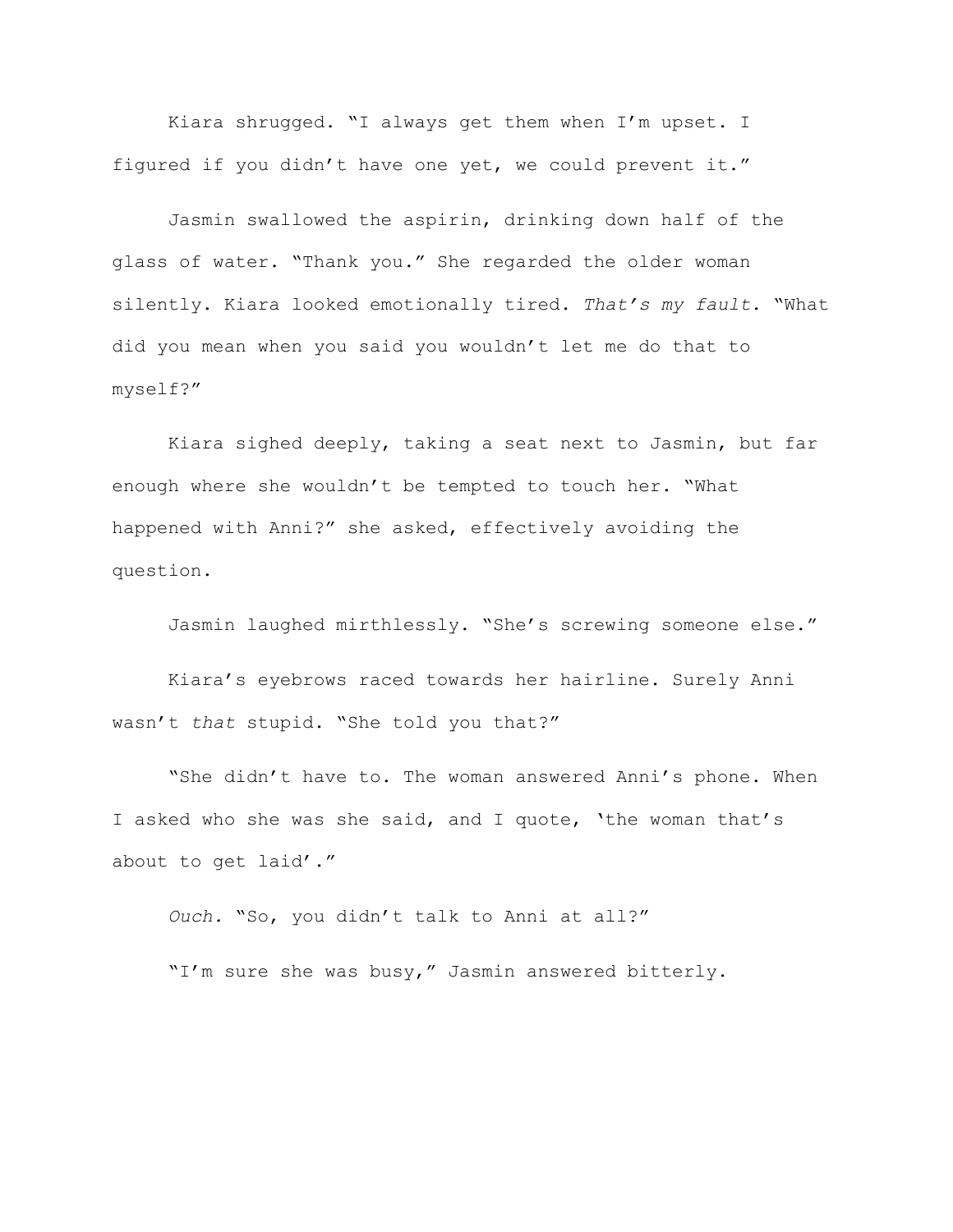*I can't believe I'm about to defend a woman I don't even know,* and *miss out on being with Jasmin.* Kiara sighed again. "There could be a perfectly good explanation, Jasmin."

"Are you serious?" Jasmin would never think Kiara would be that naïve.

"Yes. Look, you obviously know Anni better than I do. Does this seem like something she would do?"

"Fuck other women? Yes."

"Let them answer her phone, especially when it might be you, and say something like that," Kiara clarified.

Jasmin hesitated. "I don't know anymore," she confessed. "I would have said no before, but since I set her free . . . "

Jasmin's voice cracked, and tears pooled in her eyes. Kiara wanted nothing more than to take Jasmin in her arms, and hold her tight. "Meaningless sex is a punishment to you, not Anni." It was an observation rather than a question. "You weren't looking to get back at Anni, you were looking to hurt yourself because you blame yourself for what you *think* happened." Kiara put emphasis on the word think, because she still couldn't believe someone would be so stupid as to cheat on Jasmin.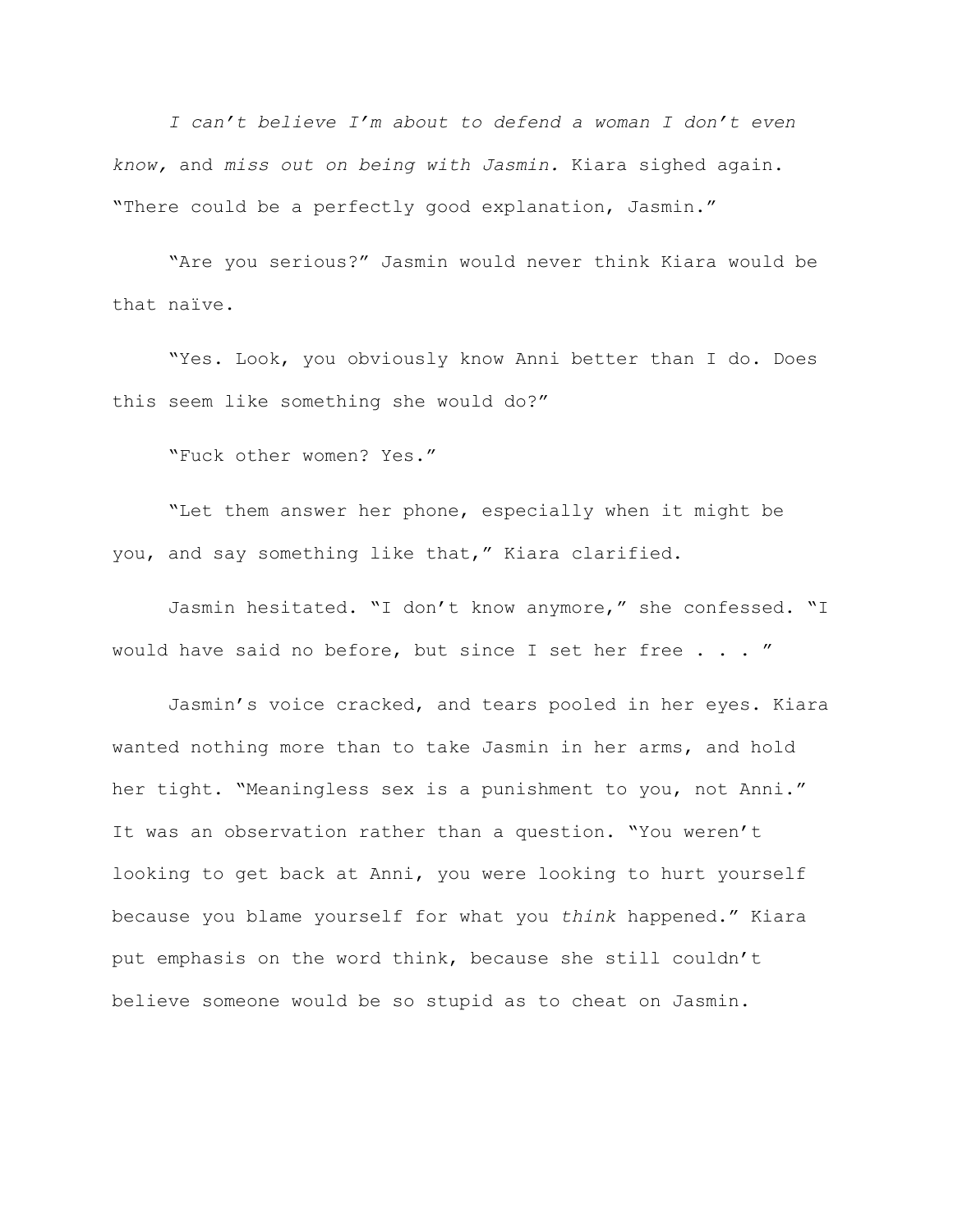Jasmin stared at her for a long moment. "It has to be me," she whispered finally. "Everyone I've been in a relationship with has cheated on me."

Kiara felt her anger begin to surface. *Assholes. Every single one of them.* "That's not on you. It's their fault."

"*I'm* the common denominator, Kiara. I'm unlovable."

"That's bullshit!" Kiara uttered with vehemence.

Jasmin shook her head sadly. "I'm damaged. I've always known that. I don't know why I thought . . . "

"Stop." Kiara took a gamble, and reached for Jasmin's hand. "That's why you use sex to punish yourself," she ascertained. "It's what you're used to."

Jasmin's eyes widened almost comically. "How?"

"I used to be the same way," Kiara answered matter-offactly. "Whatever you went through, Jasmin, that doesn't make you damaged goods. You're a beautiful person, inside and out. Believe me, you're the least unlovable person I know."

"Tell that to Anni," Jasmin muttered.

"Give her a chance to explain," Kiara countered. "I have been cheated on many times myself. It fucks with your head enough that when you do find that one person who truly loves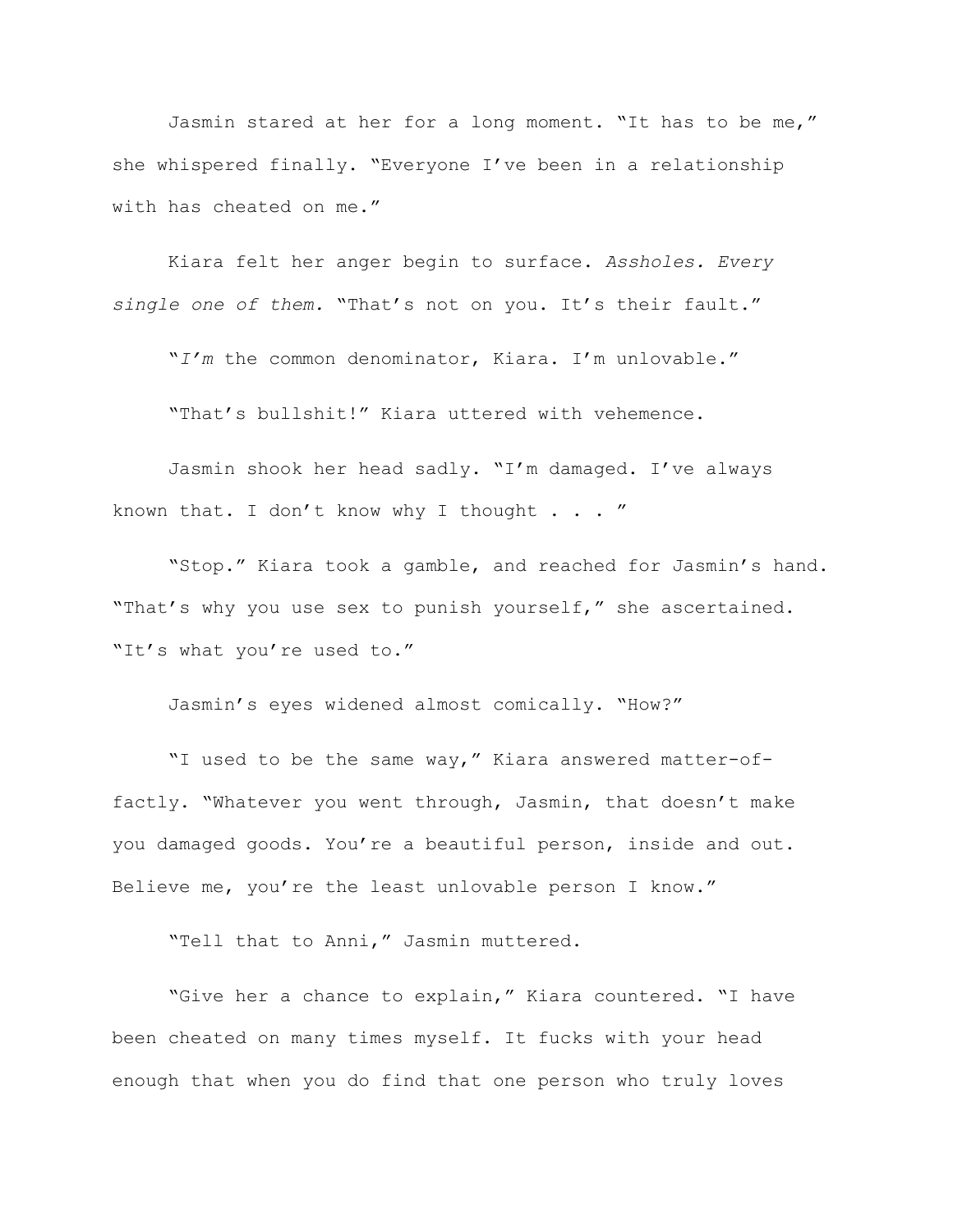you, you can't seem to trust fully. The accusations come, the communication goes, and you find yourself sitting home alone with a kitten who has better things to do, a glass of wine, and a good book." She smiled wanly. "Did she try calling you back?"

"I turned off my phone. I'm not ready to talk to her, Kiara. I don't think it's a good idea knowing how I feel inside."

Kiara nodded amiably. "Does she know you've been hurt before?"

Jasmin hadn't told Kiara about her past. It unnerved her that the woman just seemed to have sensed there was something there. "Not all of it, no."

"Maybe you should tell her," Kiara suggested.

"I was going to. She's just not the type that likes all the emotional talk. Which is odd considering she writes music that is pretty emotional."

"Then perhaps she's capable, but scared? Jasmin, you love Anni. The least you can do for yourself is talk to her face to face, without accusations, and see what happened. You'll never have to think 'what if'."

"Maybe," Jasmin conceded. "I'm too tired to think about that right now. I think all of my adrenaline has evaporated."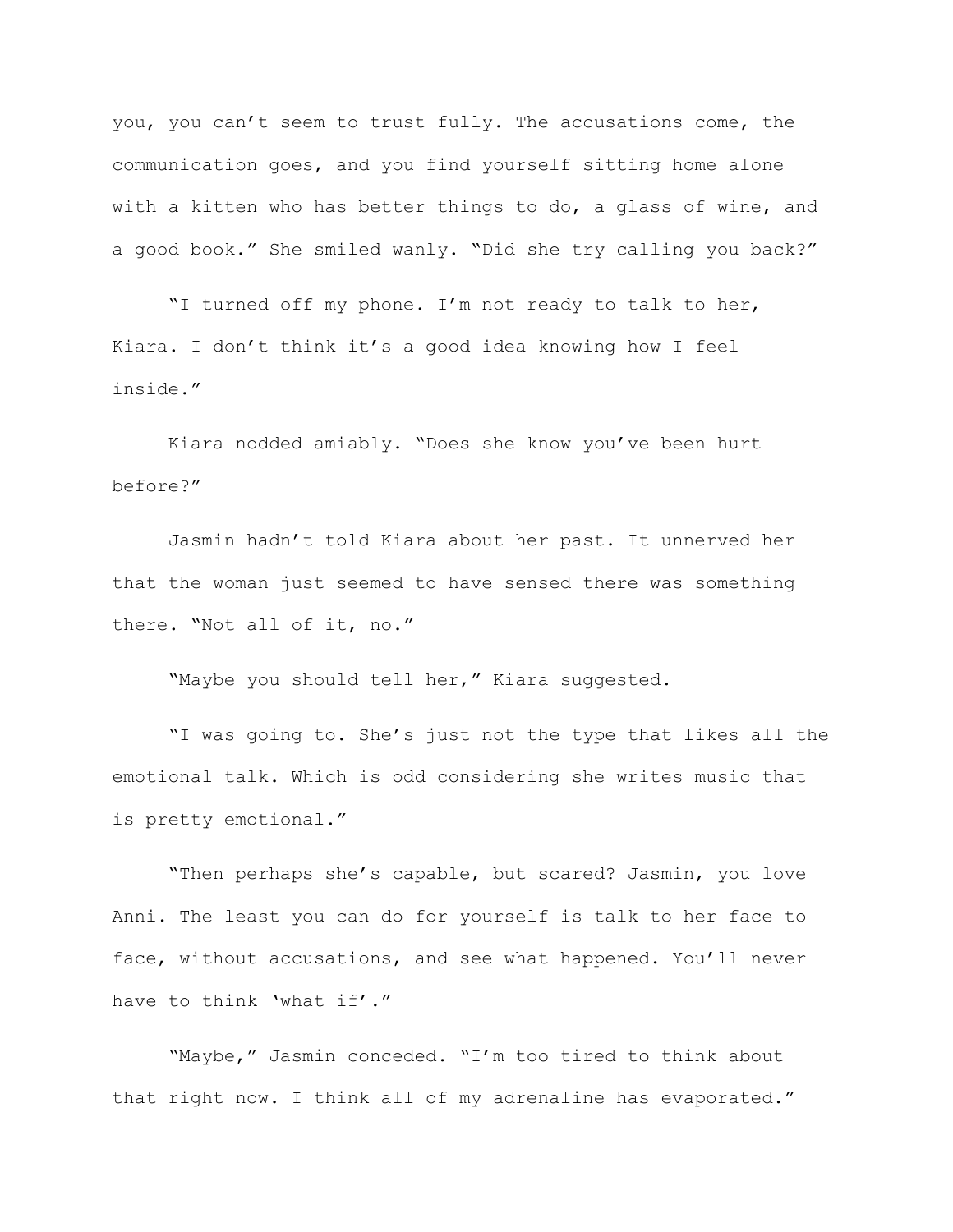"You can stay here if you like? No strings attached," Kiara added quickly.

"I'm sorry about before." Jasmin turned her hand that Kiara was still holding, palm up, linking her fingers with the long, graceful ones. "That was completely insensitive of me."

Kiara gave her a wry shrug. "Can't say I minded being kissed like that from you. Just do me a favor, don't do it again unless you can go through with it without regrets." She smiled, softening the harshness of her words.

Jasmin smiled too, wondering how Kiara made her want to smile even when she was feeling so much turmoil inside. "Deal." *Sleep now, turn on phone tomorrow,* maybe *take Anni's phone call, and deal with stores stocking Tussi Attack.* It was a terrifying list of things to do, and Jasmin found herself hoping she was up for the challenge. *Especially with Anni.*

\*\*\*

Jasmin woke up in a bed that was not hers. Her head hurt, and she could feel the puffiness around her eyes. She was disoriented for a moment before it all came back to her. Rushing over here, throwing herself at Kiara, being rejected (which hurt), talking, crying, more talking, and more crying. Kiara had been amazingly sweet, and surprisingly familiar with the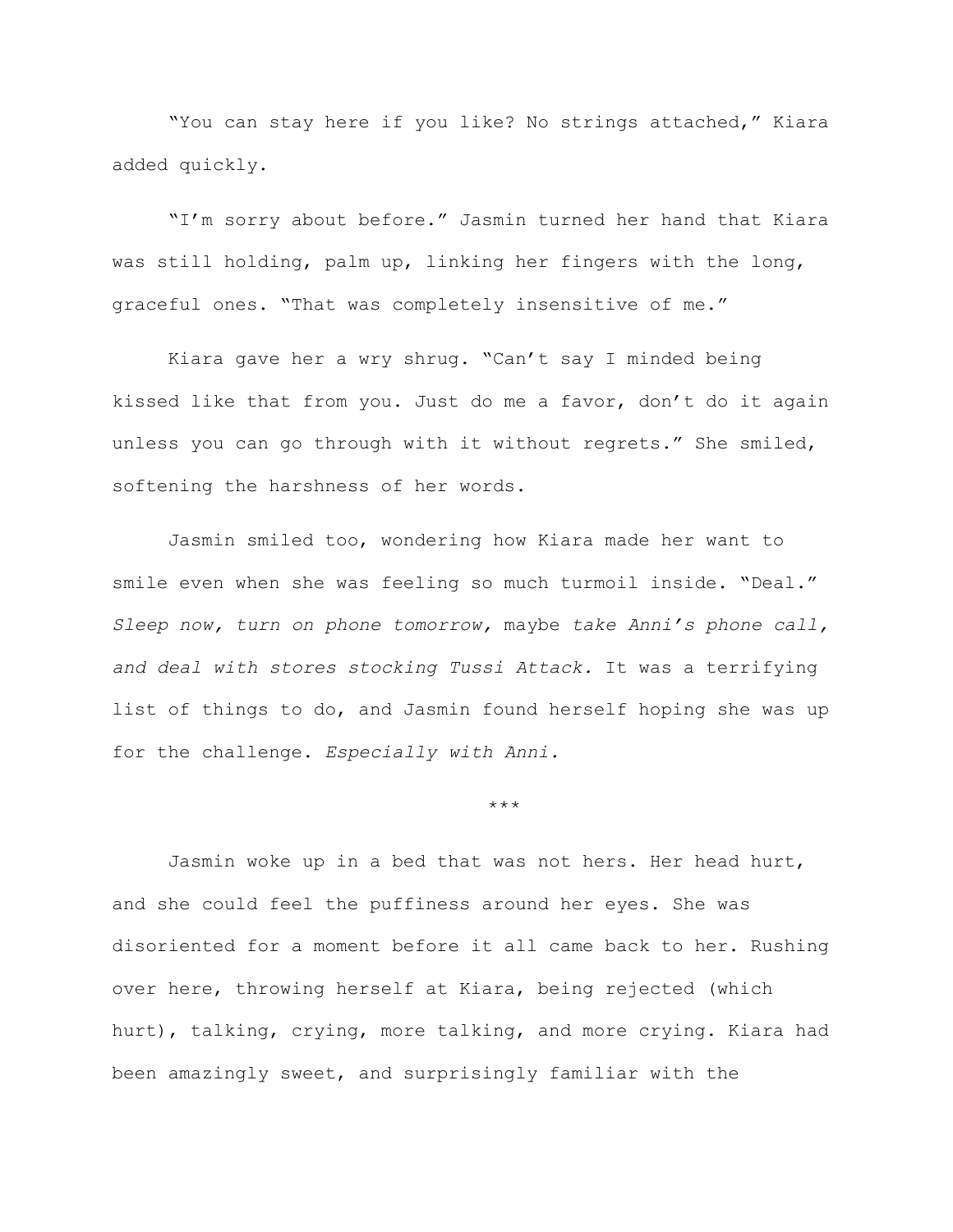emotions Jasmin had felt most of her life. Kiara didn't offer any insight into her past, and Jasmin didn't ask. She was loath to bring up something that may be painful for her friend.

"Good morning."

Though the words were spoken softly, Jasmin flinched. Realizing she wasn't alone, she pulled the sheets to her chin. Her eyes landed on Kiara, who was sprawled on an over-sized chair near the only window in the room.

"Good morning." Jasmin glanced around the room. *Was this Kiara's room? Did she give up her bed for me?* "Did you sleep there all night?"

"Mmhmm."

"Kiara, I could have slept on the couch. You didn't . . . " "It's okay," she interrupted gently. "Did you sleep well?" Jasmin blushed slightly. "Yes. Your bed is incredibly

comfortable."

Kiara grinned, looking beautiful even after spending the night taking care of an emotional Jasmin, and sleeping in a chair. It almost wasn't fair. Jasmin self-consciously pushed a hand through her hair, which probably looked like a bird's nest.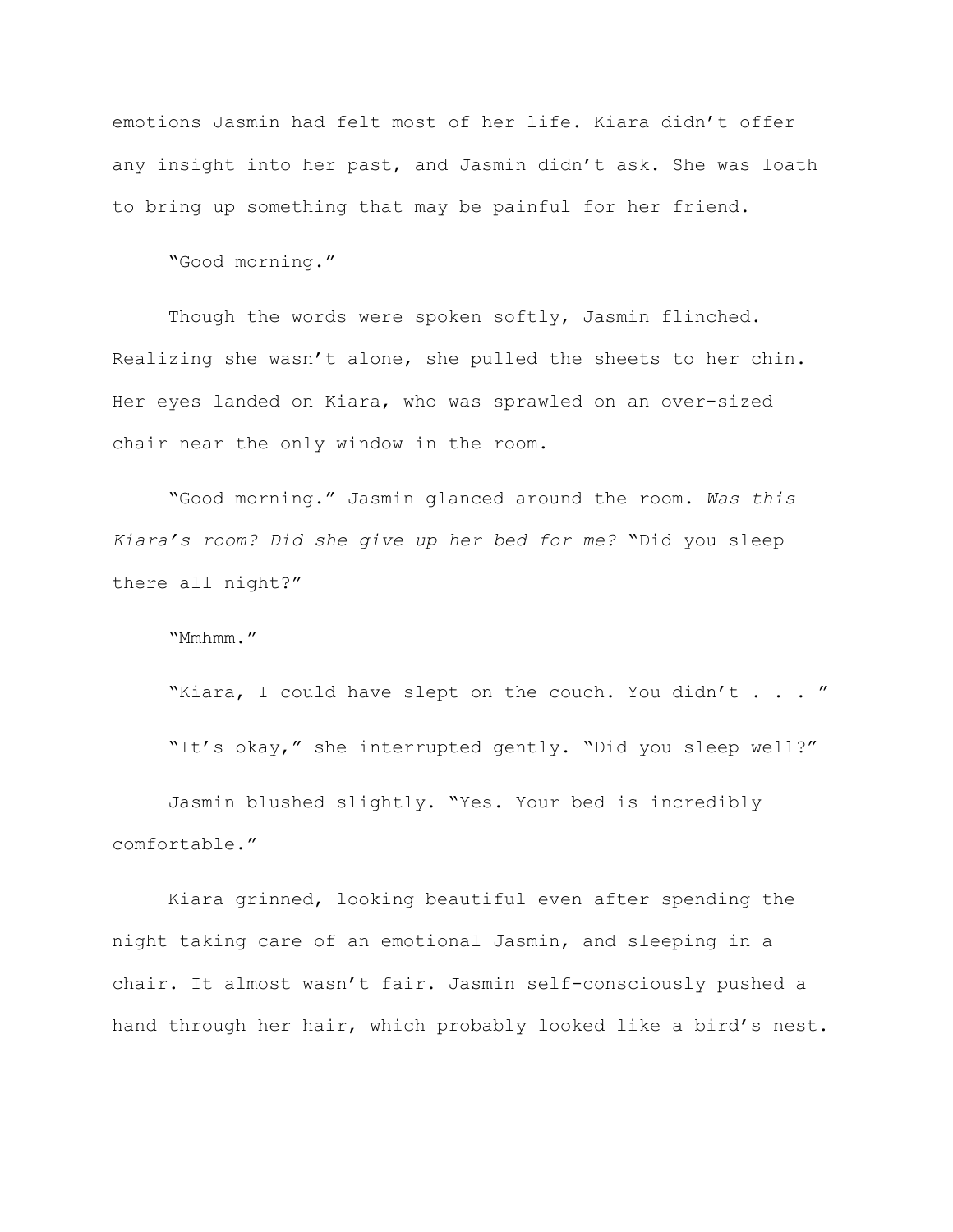*And, I'm sure it goes perfectly well with my puffy, make-up stained face.*

"You look beautiful," Kiara said, seemingly reading Jasmin's mind.

Jasmin scoffed at the tender sentiment. "I look terrible."

Kiara shook her head, tossing the blanket off of her. Jasmin blushed again, taking in the short shorts and tightfitting cami. In the weeks they have spent together, Jasmin had never seen her wearing anything less than long pants and loose fitting shirts. *No wonder she was a model.*

"You'll feel better after a shower," Kiara declared, oblivious of the scrutiny she was receiving. "My clothes may be a little long for you, but they should fit fine." She picked up a pile of clothing from her dresser, and set it on the foot of the bed. "I think I got everything you need. There are towels in the bathroom, and I set out a spare toothbrush for you. If you need anything else, just yell for me."

"Kiara," Jasmin called out before the other woman walked out of the room. Kiara turned back, an eyebrow raised in question. "Thank you. For everything."

\*\*\*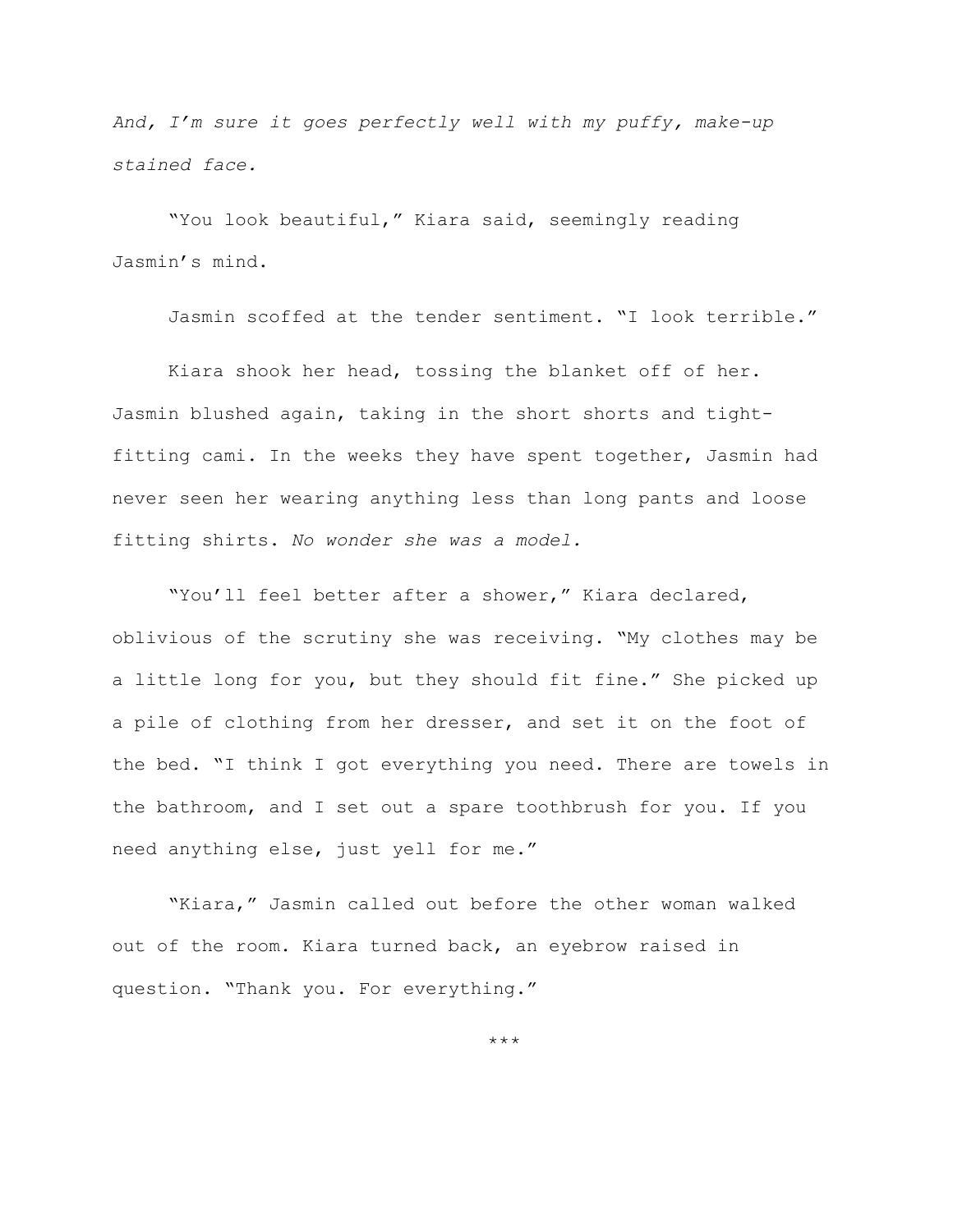"So, here is the list of stores that will be getting shipments of *Tussi Attack* today. I know it doesn't look like much, but this is just the beginning."

Kiara slid a printed piece of paper containing an alphabetized catalogue of boutiques. Five were highlighted in fluorescent yellow, others were labeled with expectant delivery dates, and the rest were stores they would be campaigning to win over. It was all very overwhelming, but Jasmin was determined to show only gratitude to the CEO, who was now all business. A far cry from the woman she saw after her shower. Jasmin had dressed in her borrowed clothes – which were a couple of inches too long - and padded out to find Kiara cooking them breakfast, dancing to music that pumped out of unseen speakers. The woman was full of surprises, and not for the first time, Jasmin found herself wondering why the former model wasn't already taken.

"Doesn't look like much? Kiara, this is amazing! I can't thank you enough for all you've done to help me." She got an uncharacteristically shy – and quite endearing - smile in return.

Though they had busied themselves with preparations as soon as they got to the shop, Jasmin couldn't keep her mind off of Anni. She had turned her phone back on during breakfast, immediately besieged with countless missed calls, and voicemails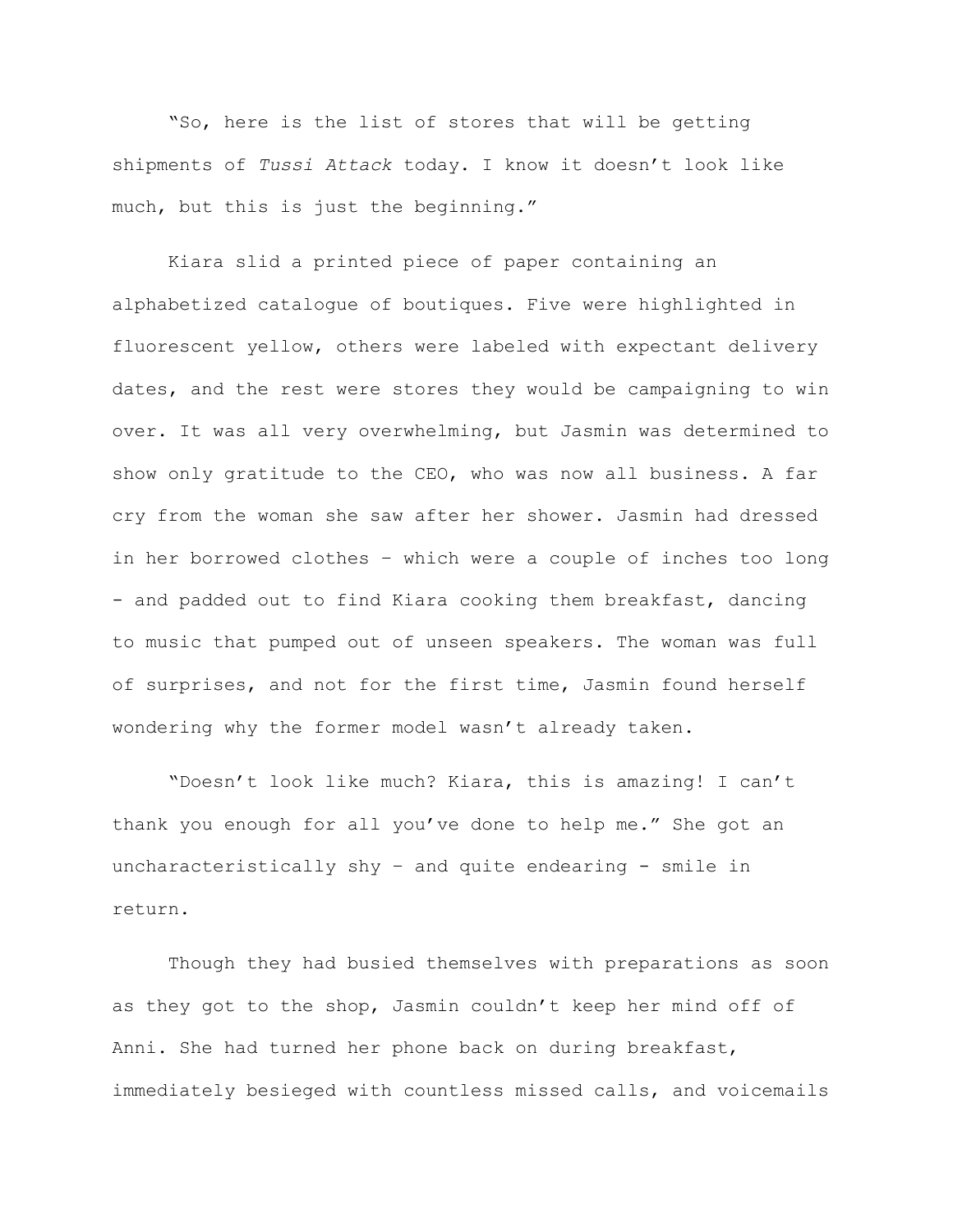from Anni. She hadn't been able to listen to them out of that 'useless' fear. Instead she put her phone in the back room to charge, and tried to concentrate on the tasks before her. It wasn't exactly working, but she was trying.

The intense conversation with Kiara the night before reminded Jasmin how much she genuinely missed the musician she loved deeply. She just wasn't ready to talk to Anni.

"Jasmin?" Kiara waved a hand in front of Jasmin's stoic face.

Finally, the young designer blinked, bringing the still slightly unfocused eyes to Kiara's. "Hmm?"

"You were a million miles away. Where did you go?"

Jasmin's attention finally clicked into place. "I'm so sorry! I just  $\ldots$  I - "

"Anni?" Kiara guessed.

Jasmin lowered her eyes apologetically. Here this woman was, helping her make her clothing line successful, sacrificing her time in order to make sure Jasmin was ready, and Jasmin was caught daydreaming. She willfully left out the part where Kiara was attracted to her – and vice versa. It just complicated things even more.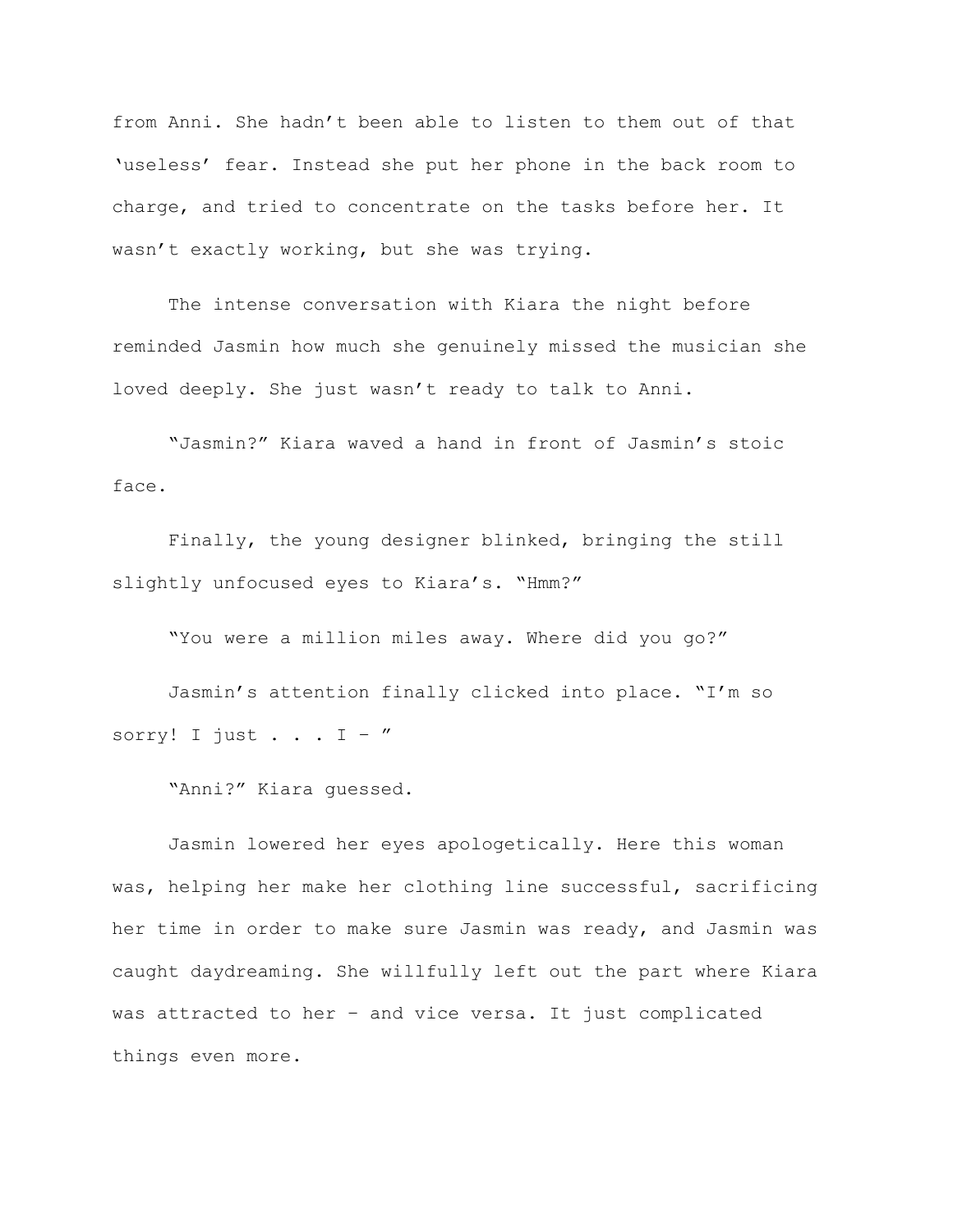"Hey." Jasmin felt the pressure of Kiara's finger beneath her chin, and looked up. "You don't ever have to be sorry for the way you feel. Especially about someone you obviously adore. Have you talked to her yet?"

Jasmin shook her head sadly. "That's what I was thinking about. I just don't know if I'm ready. I'm afraid if I hear her, or hear about this other woman, I'm going to go off."

"Come here." Kiara took Jasmin in a warm embrace. "Give yourself a couple of hours so you don't say something you'll later regret. Harsh, emotional words don't help anyone."

"Who the fuck are you, and why do you have your hands on my fiancée?"

Jasmin stiffened in Kiara's arms. Elation and fury battled each other as Anni's angry words hit her. First, Anni was there. For weeks she had hoped and prayed that every time the bell chimed, Anni would be the one to walk in. How fitting that she didn't even hear the chime this time. And, that's where the fury came in. How dare she barge in here, spouting off at the mouth when she was God knows where doing God knows what!

Kiara felt the tension in the air, and in an effort to diffuse the situation, she turned to face their new visitor.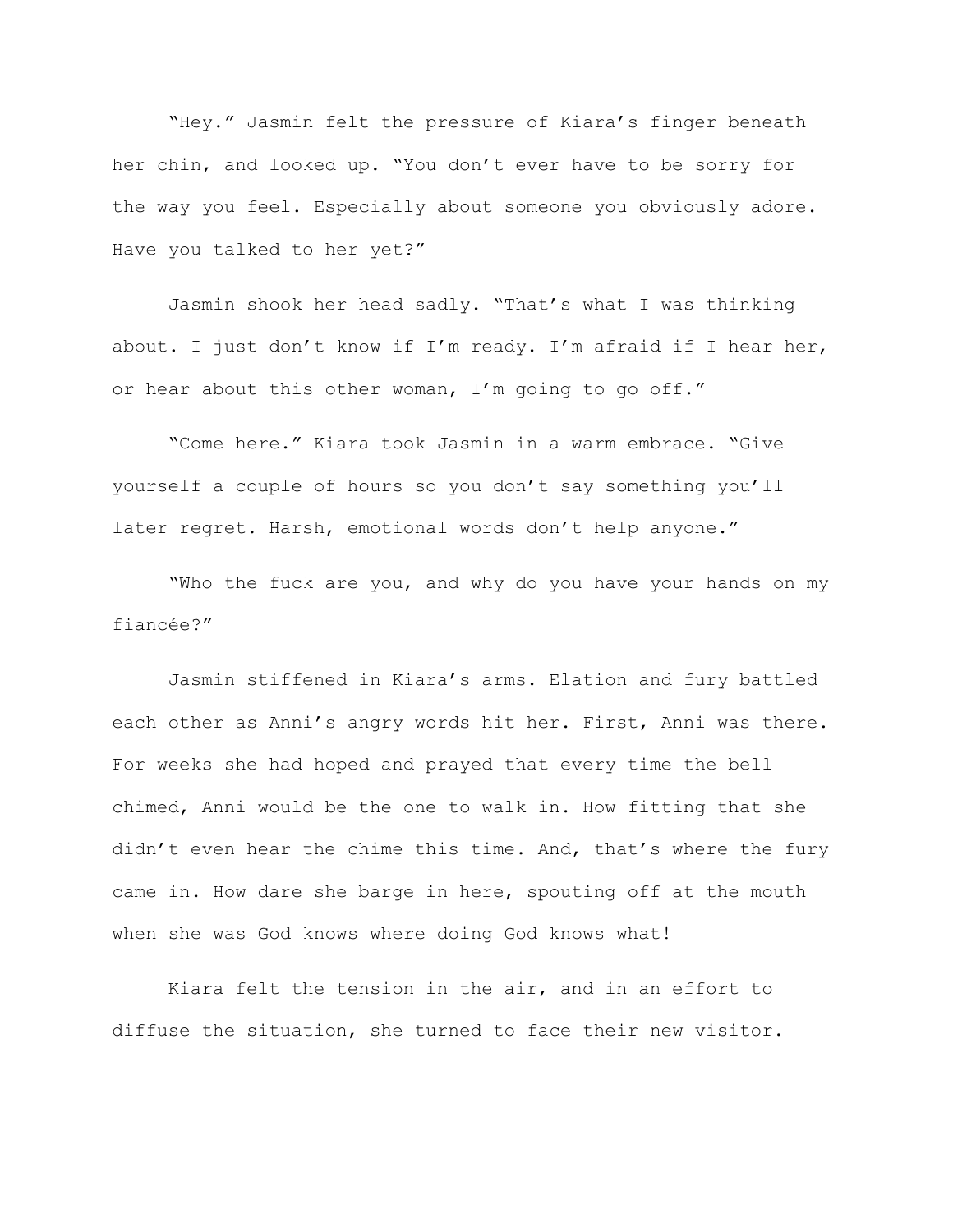"You must be Anni," she stated mildly, hoping Anni would understand that the hug was strictly platonic. *Mostly platonic*, she thought wryly.

"Great. You know who I am. Now tell me who the fuck you are, and why you're groping what's not yours."

"Anni!"

"Jasmin," Kiara interrupted gently. "Do you think you could get those new designs you were working on? I think you left them in the back."

Jasmin wanted to argue. Hell, at this point, she didn't care who she was arguing with, she just wanted to yell at someone. Which is why she nodded tersely, turned on her heel, and got the hell out of there. Kiara had been right. She was too worked up, and would most likely say something she would regret later.

Anni made a move to follow Jasmin, stopping abruptly when the tall, beautiful woman stepped in front of her. It pissed her off. She didn't care how hot the woman was, she was standing between Anni and the love of her life.

"Get out of my way," she snarled.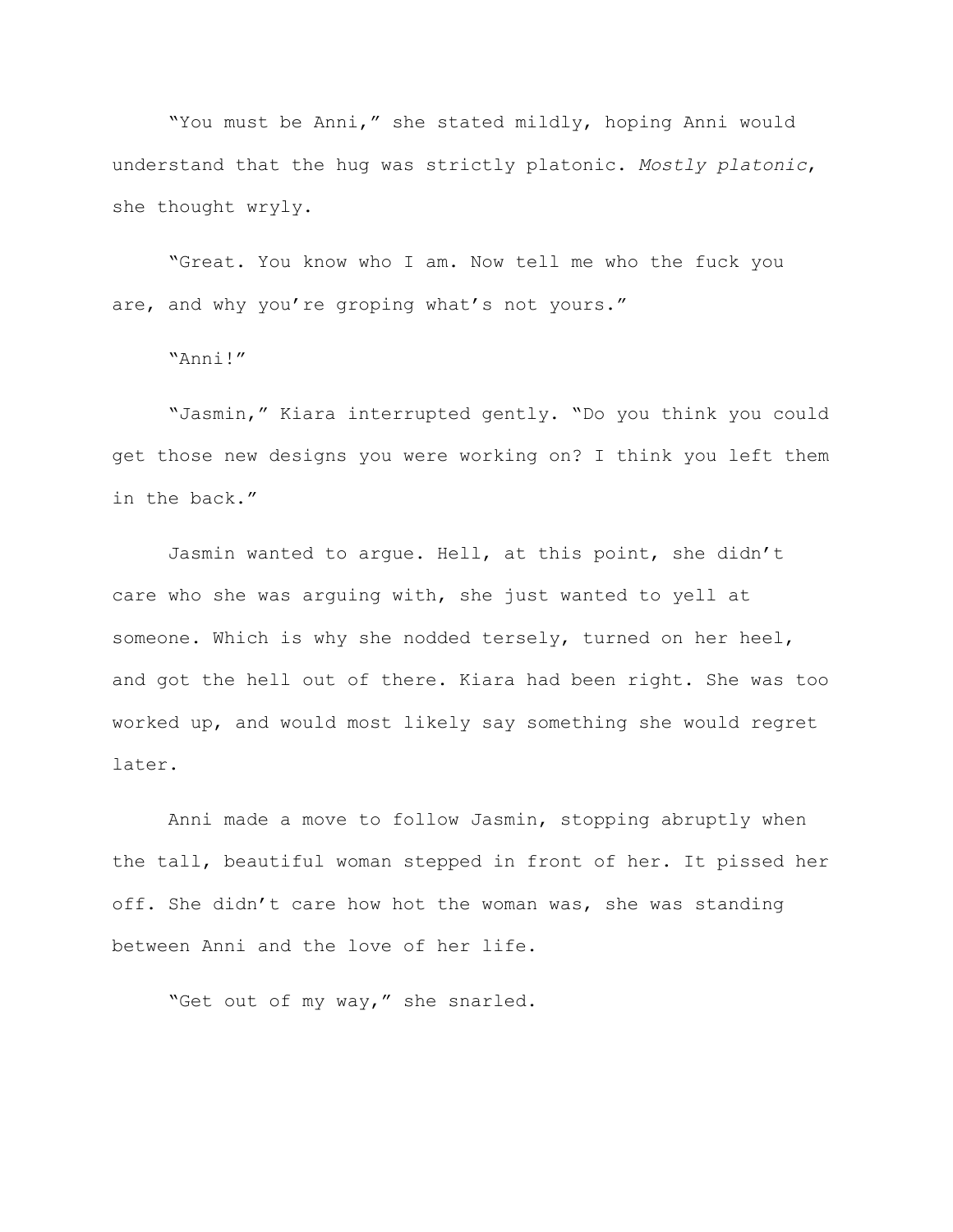Kiara stood her ground. "Why don't you give her a few minutes." She smiled at Anni's glare. "Do you think you intimidate me?"

"Who the hell are you?"

"Kiara Adler." Kiara politely held out her hand, chuckling lightly when Anni ignored her. "I'm helping Jasmin get her brand into stores."

*Oh, shit! What if I screwed this up for Jasmin? Wait, why the hell was she hugging this woman?* "Do you always get so handsy? Or is that your payment for 'helping'?" Kiara surprised her by laughing.

"I hug my *friends* when they're having a hard time," she allowed. "Jasmin and I have been working together for a few weeks now. I care for her."

"You want to sleep with her, you mean."

"Yes," Kiara admitted honestly. "But I'm not the type of person that stands in the way of love." She lost her smile, pinning Anni with a serious stare. "Get your head out of your ass, Anni. That woman in there loves you, but you're going to lose her for good if you don't change things."

"What the hell do you know about any of this?" Anni's anger faltered because she knew what the audacious woman was saying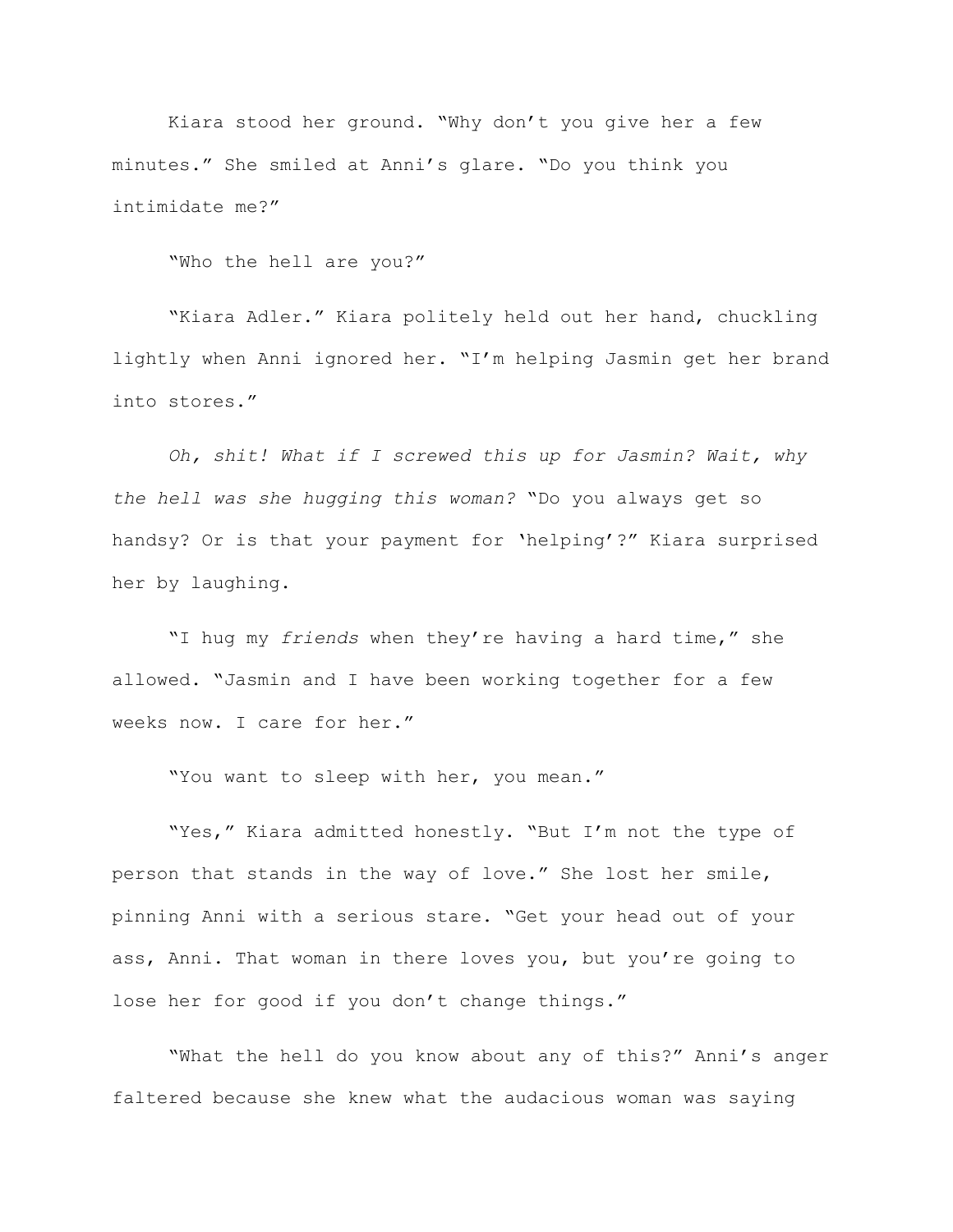was true. It hurt that Jasmin was confiding in someone new, but could she really fault her for it?

"Enough to know that if you screw up again, I won't back down another time," she promised. Anni's face fell, and Kiara couldn't help but feel bad. "Anni, listen to her. *Talk* to her. Whatever you're scared of, I assure you, losing someone like Jasmin is worse. You know that, don't you?"

Anni didn't answer. Inside she was seething that this stranger had more insight into her girlfriend's state of mind than Anni did. Of course, she had no one to blame but herself. Doesn't mean she had to like this woman throwing herself into their lives.

"What are you doing here?"

Both women turned to find Jasmin standing close by. Her eyes were rimmed red, and Anni's heart dropped. She hated hurting her lover. As much as she loathed admitting it, this Kiara chick was right. It was time to stop being selfish.

"I tried calling you."

"I'm not ready to talk to you yet." From the corner of her eye, Jasmin saw Kiara retreat, giving them space. Part of her was grateful for the privacy. Another part of her wanted to feel the security she had started to feel when Kiara was around.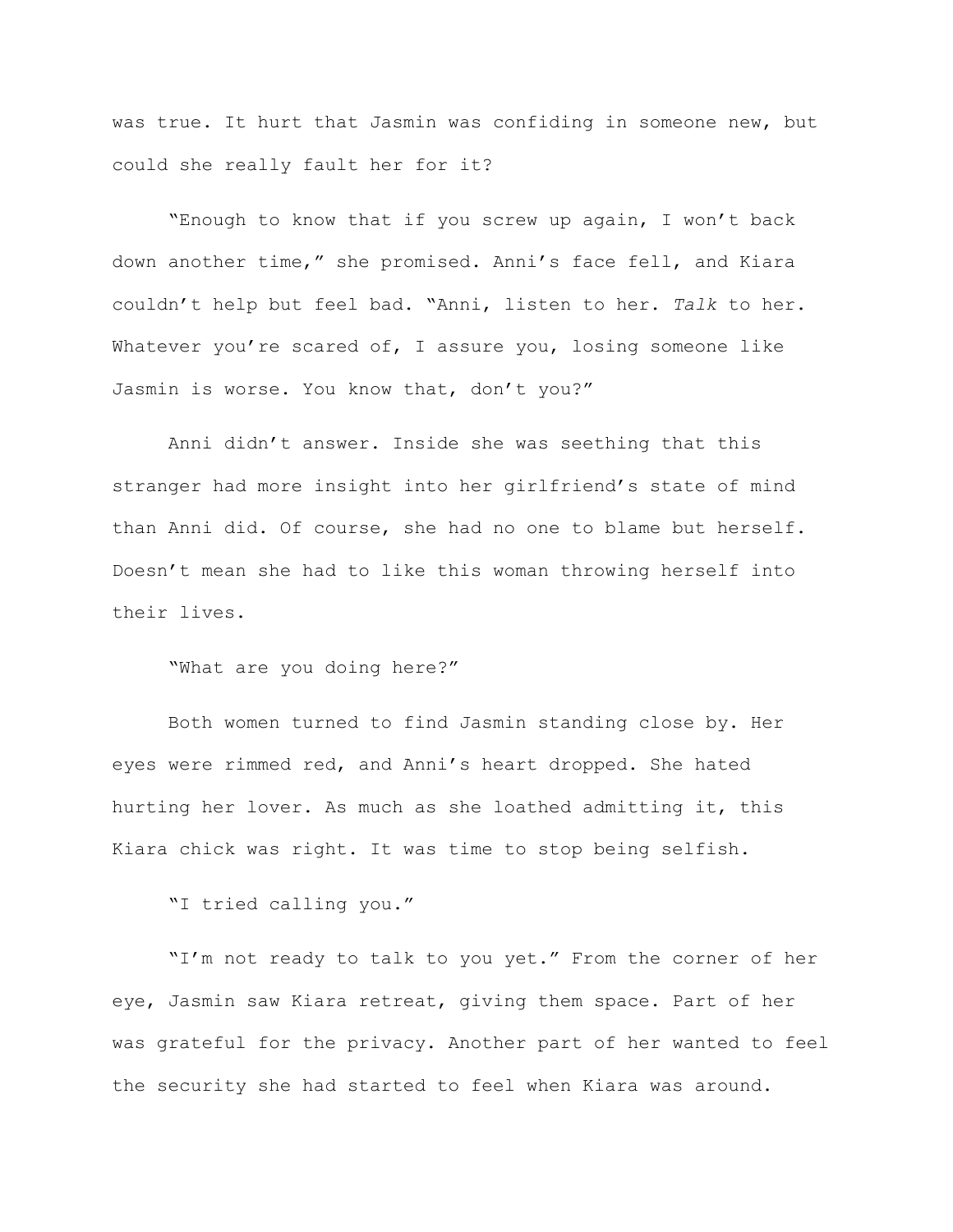"Jasmin."

"I'm sorry, Anni, but . . . "

"My father is dying, Jasmin." Anni felt the shock of that all over again. It was the first time she had said it out loud, and it was still hard for her to believe.

## "What?"

"My mom called me in the middle of me trying to phone you back. She said it was a stroke." Anni shuffled her feet a little, and started picking at a non-existent piece of fuzz on her shirt. She knew the fashion lady was still there, and it was making her really uncomfortable to feel this vulnerable in front of a stranger. "She wants me to come and make amends before it's too late."

Jasmin's heart went out to Anni. She followed her first instinct, and went to Anni, wrapping her in her arms. "I'm so sorry."

Anni sank into the embrace. This was home to her. *This* is what she was missing the past few weeks. "I need you to come with me," she murmured into Jasmin's hair. "I can't do this alone."

Jasmin froze. Of course she wanted to go and support Anni. But spending four hours in a closed space with someone she was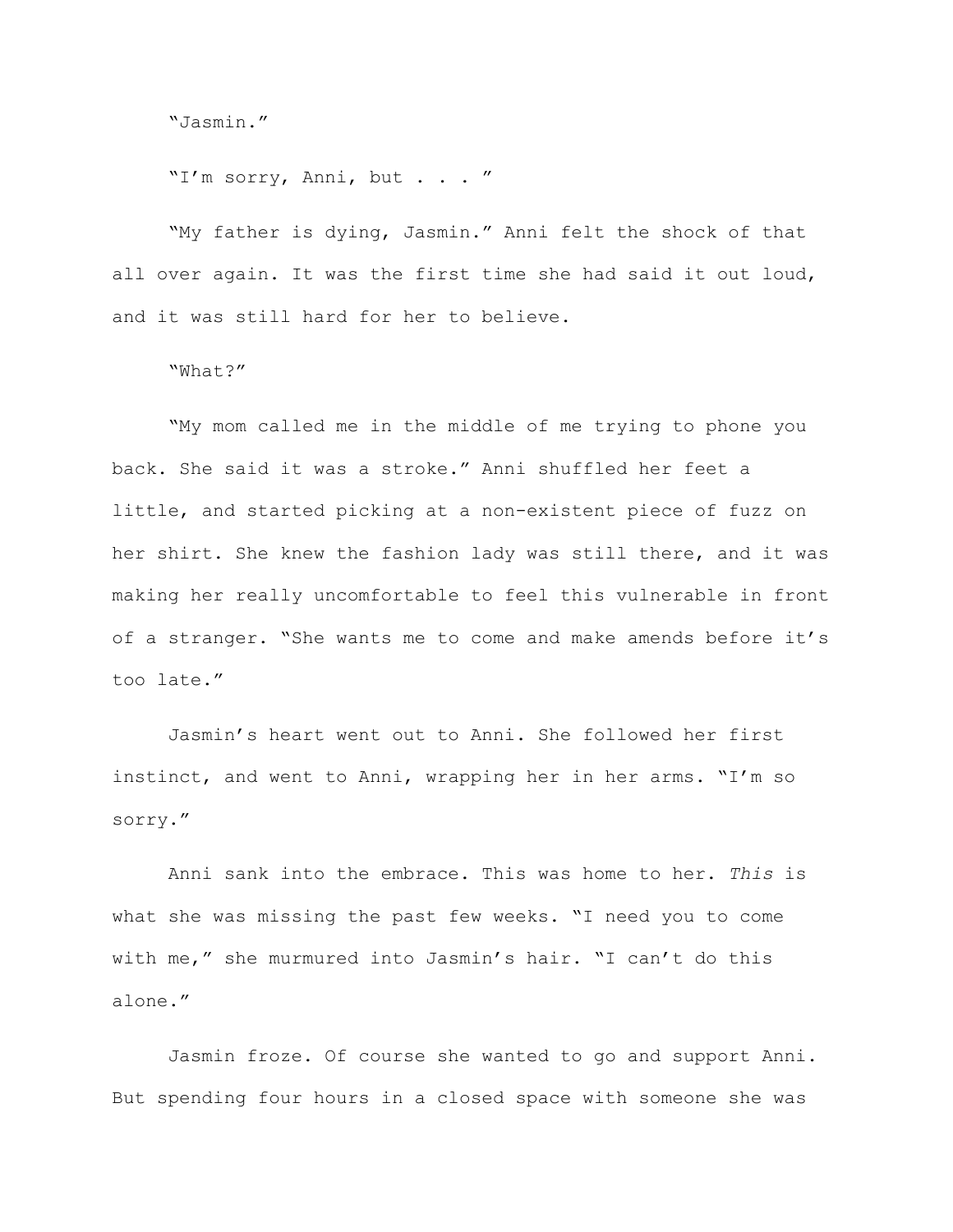upset with? '*There could be a perfectly good explanation, Jasmin*'. Kiara's words filtered through her doubt. Kiara. Shit! They still had work to do to get *Tussi Attack* to the rest of the boutiques on their list. Jasmin couldn't just take off. *Anni needs me. What do I do about my obligations?*

"I – I don't know if . . . " She pushed away from Anni a little, catching the anguish in her expression.

"I traveled all night to get here, Jasmin," Anni said quickly. "Mom wanted me to go there right away, but I couldn't. Please? Look, it's a long drive. We can . . . talk. I'll explain the misunderstanding. You can tell me what's been going on here." She looked pointedly at Kiara, who continued to look busy doing whatever she was doing. "Please?" she pleaded again.

"It's not that I don't want to go with you, Anni. But my *Tussi Attack* campaign has just started. I don't think I can leave now." Jasmin chanced a brief look in Kiara's direction. After all of their hard work, how could Jasmin abandon her line *and* Kiara and take off?

"Go, Jasmin," Kiara said tenderly. "I've got things covered here."

"Kiara, that's not your job."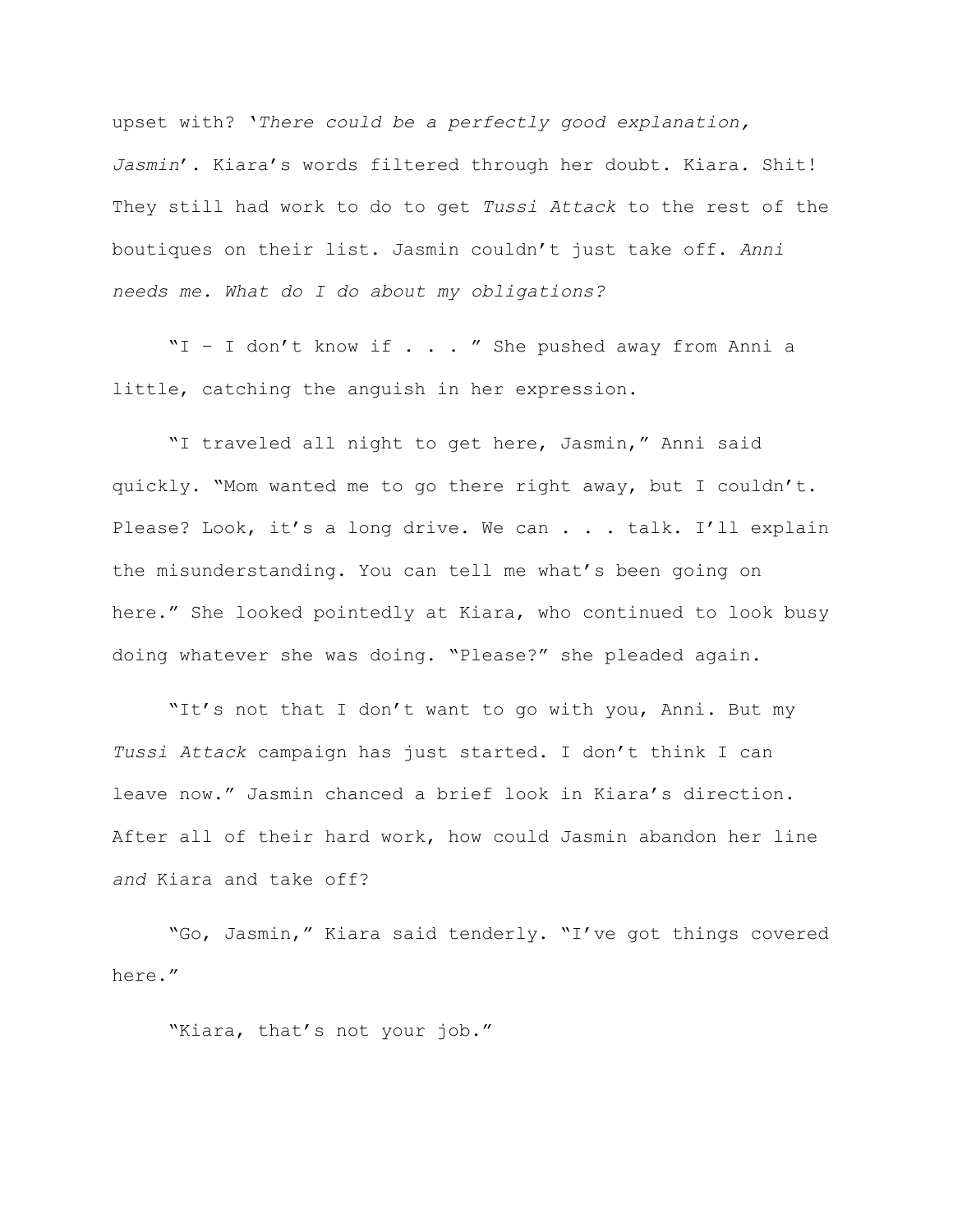The former model gave her a droll smile. "I've done this long enough to know what my job is, Ms. Flemming. I also know that family trumps business. Every time. Go." Kiara's expression told Jasmin there was no use in arguing.

Jasmin nodded. She didn't think she would have been able to concentrate anyway if she had stayed. Anni would have constantly been on her mind. "Thank you. I just need to get my things from the back."

Both women watched her go with interest. One would fight to get her back. The other would sacrifice her own happiness in order to keep Jasmin happy.

"Thanks," Anni muttered. Even though she really was grateful the other woman pushed Jasmin to go, she couldn't get her warning out of her head.

"I didn't do it for you," Kiara assured her. "I did it for Jasmin. Use this opportunity wisely, Anni."

Before Anni could respond, Jasmin hurried out. "I need clothes."

"We'll stop by the apartment and get the car, too."

Jasmin agreed with a slight nod. "Thank you, again." She called to Kiara on their way out. "I'll call you."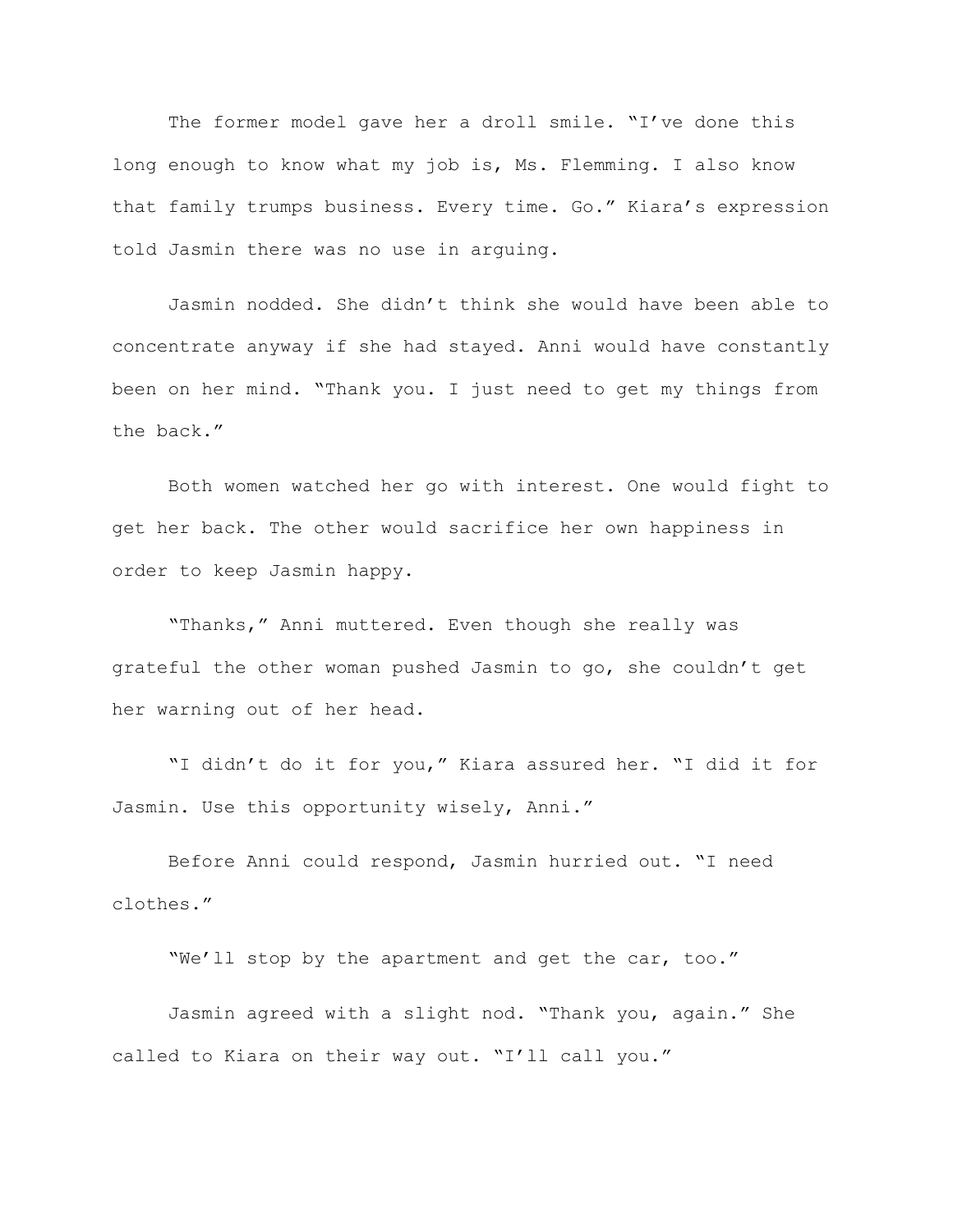"Don't worry about anything, Jasmin. Just concentrate on what you're going for. Be careful." She smirked before tossing out, "Nice to meet you, Anni."

\*\*\*

"Nice clothes," Anni remarked. "Are they new?"

Jasmin looked down at herself, totally forgetting that she had borrowed some of Kiara's clothing. "Um, no." She didn't offer anymore, grateful that Anni didn't press her. If it came down to it, Jasmin would tell Anni the truth. For now, she didn't feel the timing was right.

The rest of the walk to the apartment was made in awkward silence, making both women sad. It had been such a long time since they've felt uncomfortable with each other. Jasmin wanted it to end, but couldn't bring herself to say any words. Anni was too afraid to find out if Jasmin had moved on while Anni was gone.

"Do you need help? I wanted to go to the store, and get a few things for the road."

Jasmin eyed Anni warily. "No. I'll just pack a bag really quick. I'll meet you at the car." She paused, clearing her throat. "Do you need me to get you anything from the room?"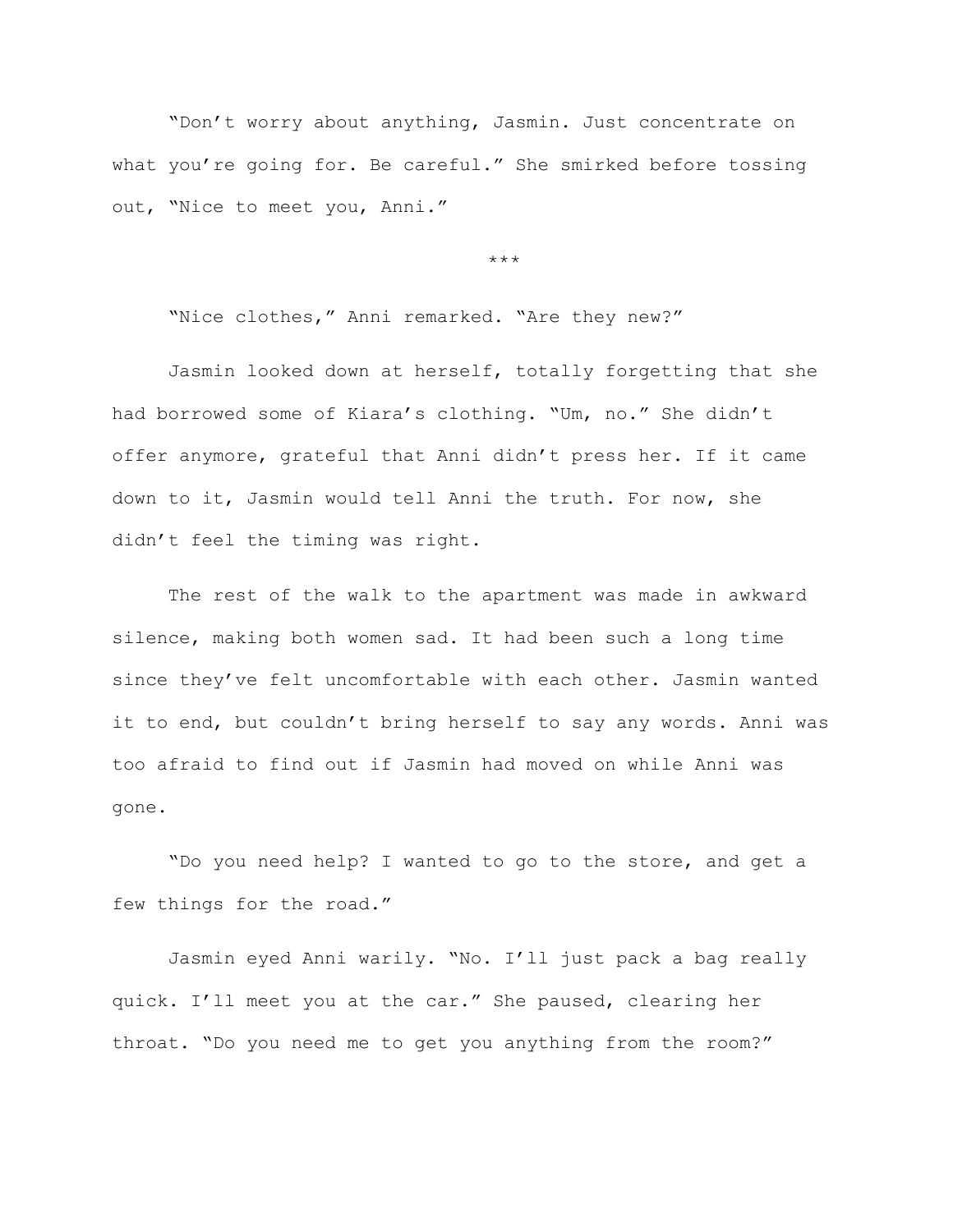Anni perked up slightly. At least Jasmin hadn't moved her out of their room while she was gone. "Maybe some clean underwear?" She shrugged sheepishly. "Laundry day was supposed to be tomorrow. And, maybe some shirts?"

Jasmin's lips twitched. "Okay."

\*\*\*

Jasmin stuffed the last of her and Anni's clothes in a bag, grunting a little as she fought to close the zipper. She had no idea how long she would be gone, but she was determined to stay for as long as Anni needed her. Estranged or not, she loved Anni, and did not want her to have to go through this alone.

A glint caught Jasmin's eye from the dresser. She hoisted the bag, and trudged over to the sparkle. Her ring sat there innocuously. One of the first things she noticed when she first saw Anni was she was still wearing her ring. The thought of that made Jasmin's heart light with hope. With a small smile, she picked up her ring and slipped it in her pocket.

Anni was leaning against the car by the time Jasmin made it back down. She hastily pushed away from the car, taking the overstuffed bag from Jasmin's hands.

"Thanks." Jasmin rolled her shoulders. *Four hours. Hopefully it won't be this awkward the entire way.*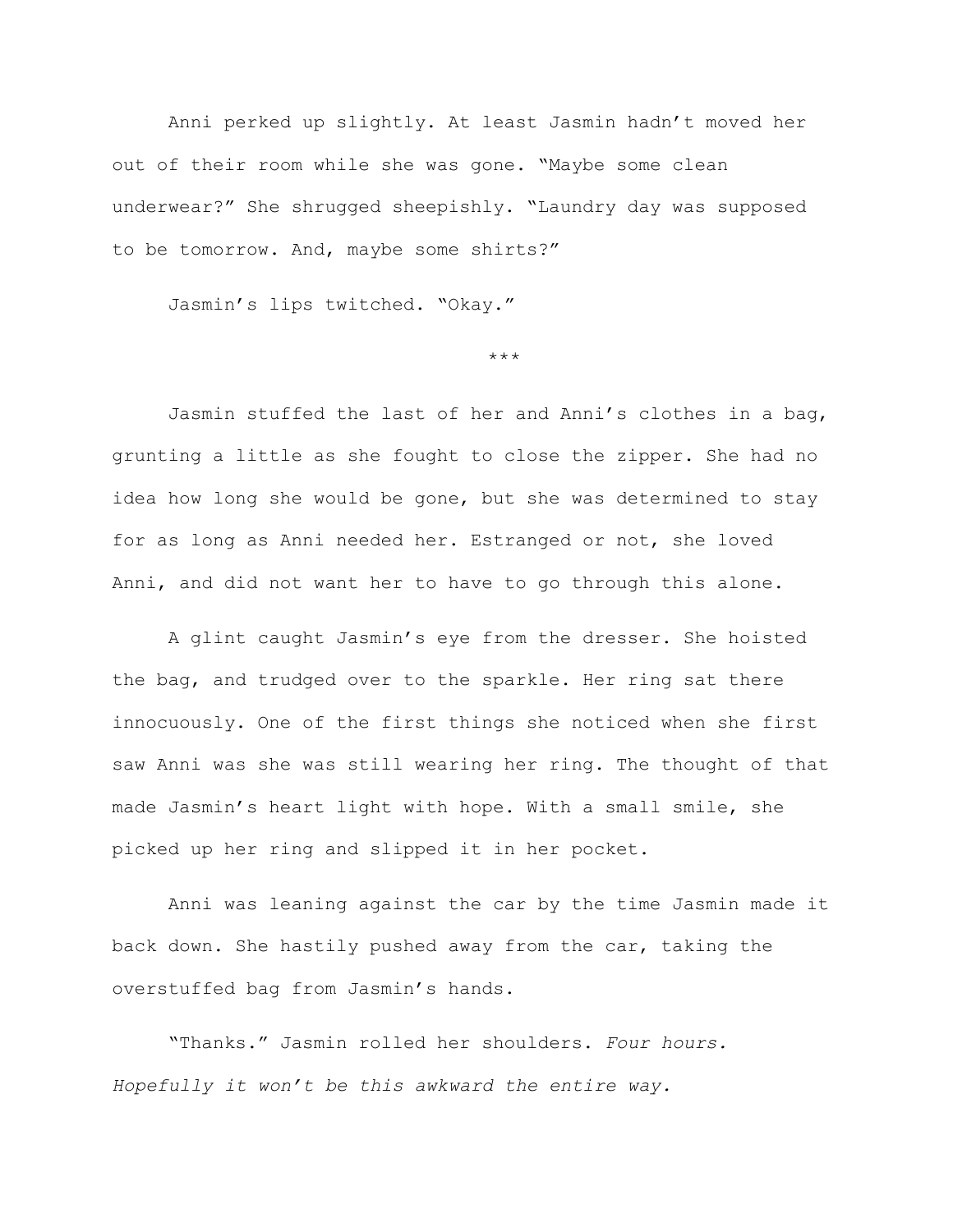"I really appreciate you coming with me. I got us some licorice and drinks." Anni threw the bag in the hatch, the rushed over to open Jasmin's door for her.

Jasmin paused before getting in, looking Anni in the eye. "I want to be there for you," she said softly, then slid inside the car.

Anni closed the door, and took a deep breath. *Four hours. Hopefully I don't screw this up. Shit, hopefully I haven't*  already *screwed this up.*

\*\*\*

They had been on the road for at least thirty minutes, and neither one had enough courage to start a conversation. Every once in a while Anni would fiddle with the radio, only to have her hand slapped away, and be told to keep her eyes on the road. Strangely enough, it made Anni feel a little better to know Jasmin was still doing things with her she normally did.

Jasmin waited for Anni to start talking. She had made that first step by calling her the night before – *Jesus, was it really* just *last night?* Now it was Anni's turn. However, as time passed, she began to wonder if Anni was hesitating because something really did happen with whomever it was that answered her phone.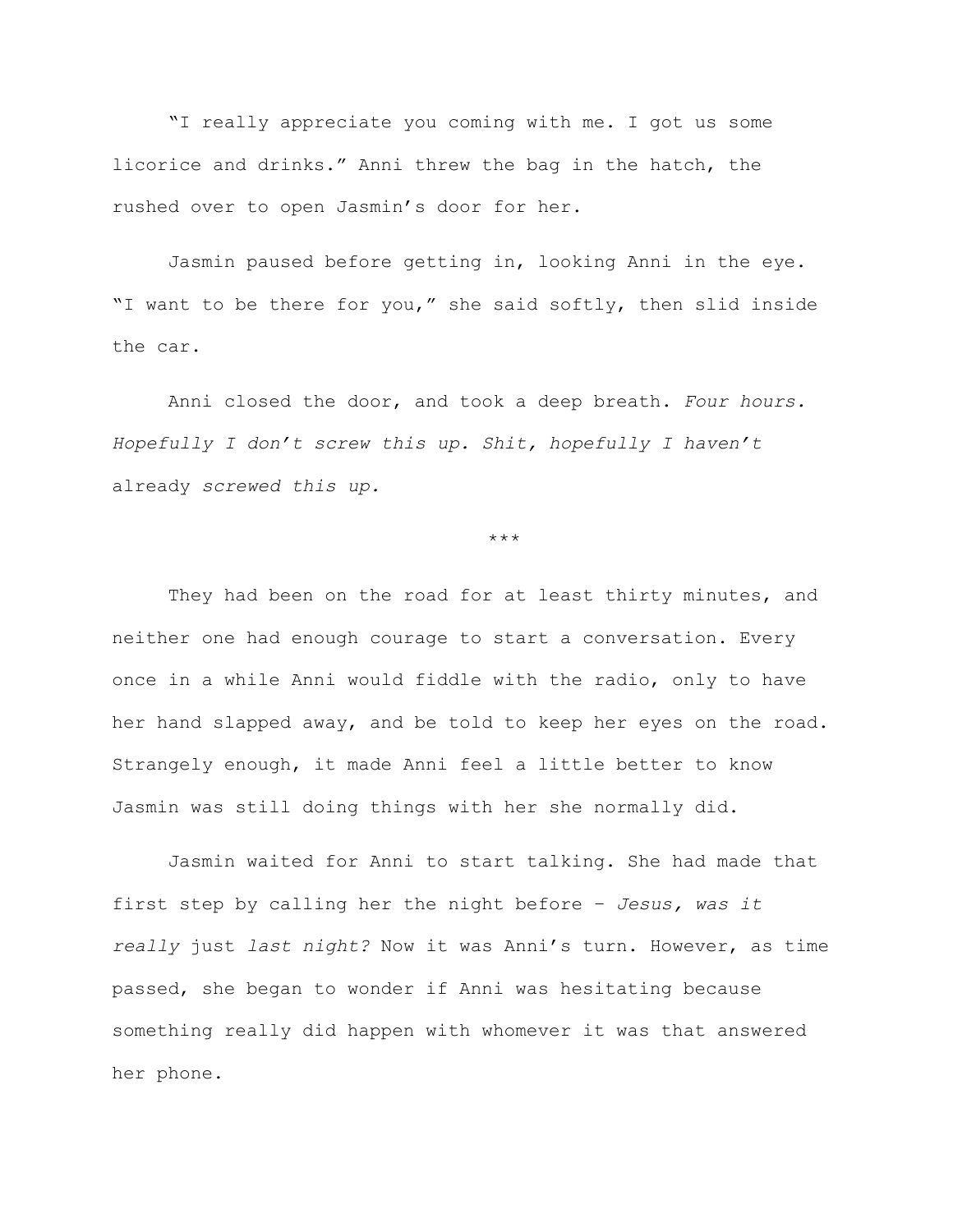Anni waited for Jasmin to begin asking her questions. She knew she had to explain what happened last night, but she was more interested in what was happening with the fashion lady that had been holding her woman earlier. As time went on, Anni became increasingly agitated not knowing exactly how this Kiara Adler fit in Jasmin's life.

"Did you sleep with her?" they both asked at the exact same time.

They glanced at each other not knowing whether to giggle, weep, or be infuriated.

"You first," Jasmin insisted. "Who answered your phone, and did you sleep with her?"

"Her name is Cruz, well that's her nickname," she began to explain. "And, no, I didn't sleep with her."

"Why did she have your phone?" Though she was trying to give Anni the benefit of the doubt, her reluctance to believe her was filling the car with even more strain.

Anni sighed hearing the accusation in the words. "She found me sitting around, looking at my phone. She took it from me, and started making fun of me." She risked a glance at Jasmin who was frowning. "I was looking at pictures of you," she told her selfconsciously.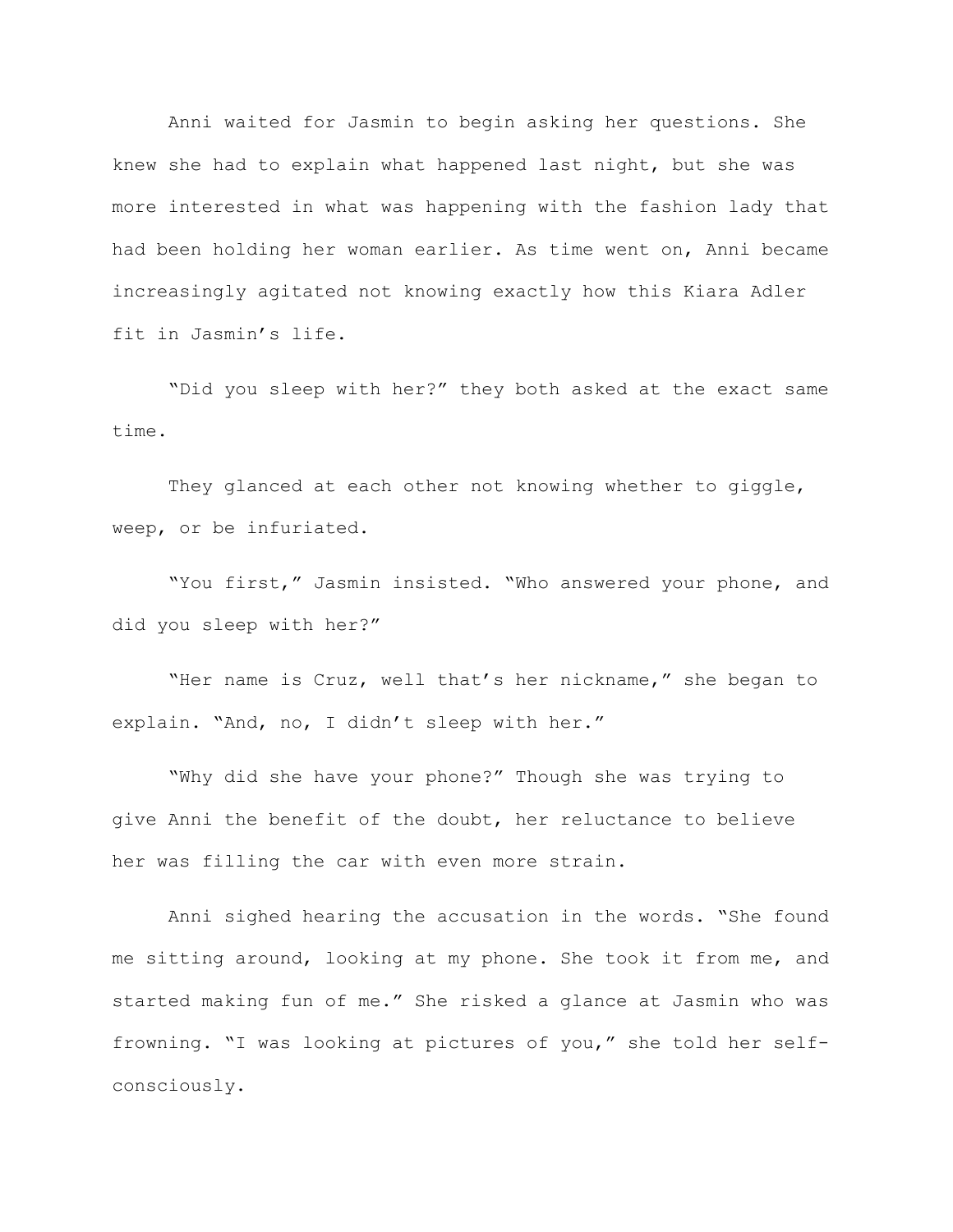The confession charmed Jasmin, but it didn't explain why this Cruz person answered Anni's phone, or said what she said. "I need more, Anni."

Anni took a deep breath, letting it out slowly between pursed lips. "I've been pretty pathetic on this tour," she disclosed. *God, this is hard.* "When the band would go out to party, most of the time I wouldn't go. I kind of separated myself from the group. Cruz is one of the only other women in the crew, and she sort of made it her mission to figure out what was wrong with me."

Jasmin wanted to ask if *Cruz* wanted more than that, but Anni was finally talking.

"Before you called, after she saw your pics, she thought I should go out with her, and . . . forget about you," she finished in a low voice.

"By having sex with her?" Jasmin finally asked.

"No. Well, not at first. She's all about finding someone new each night, or each city. She thought I should find some stranger to 'help' me."

"Charming," Jasmin muttered.

Anni shrugged. "She doesn't think relationships work in that line of work. Thing is, she was saying all this shit, and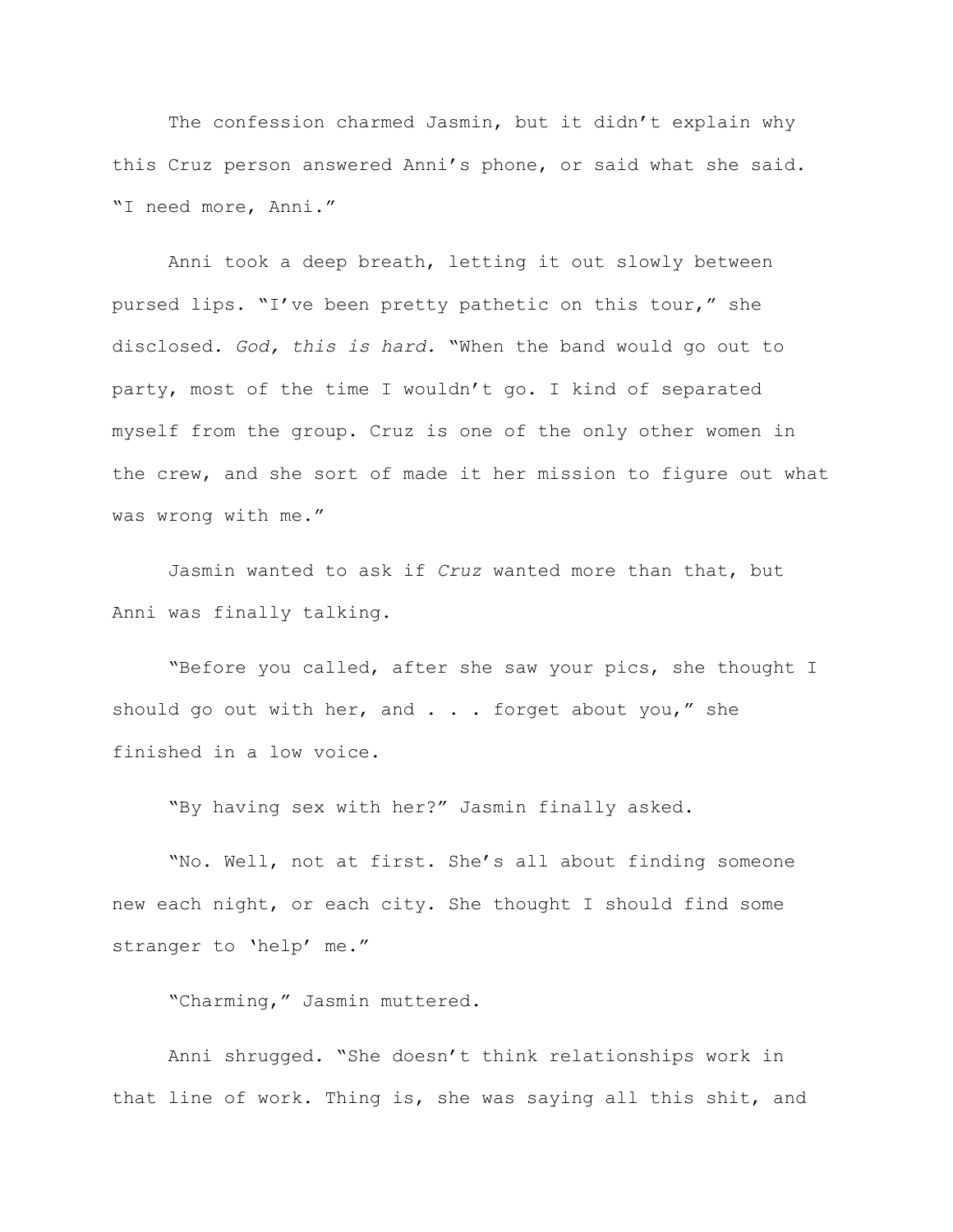all I could think was how pathetic it all sounded. If I'm going to be successful in life, no matter what I'm doing, I would want that one person that really got me to be there for me. I would want to be able to come home to someone that loves me for me, and forever. Not someone who will love on me for the night because I'm 'with the band'. That one person is you, Jasmin."

It was the most open Anni had ever been with Jasmin. Besides the songs Anni had written for her, Anni was usually very sparse with her words. The last time she had said something so romantic and loving had been when she had asked Jasmin to marry her. Touched, Jasmin wiped a tear from her eye. She wanted to trust that Anni wasn't with anyone else those weeks she was away. Could she? And, after what happened with Kiara, could Jasmin really condemn her if she had?

"You just happened to call right when I was thinking how much of an idiot I had been," she continued, interrupting Jasmin's thoughts. "I forgot she had my phone. Apparently she did, too. She answered it thinking it was hers. *She* was going out whether I went or not, and that's why she said what she said. But it wasn't going to be with me."

Jasmin took in everything Anni had said. '*There could be a perfectly good explanation'. I guess Kiara was right. However . . .* "Has there been anyone else, Anni?"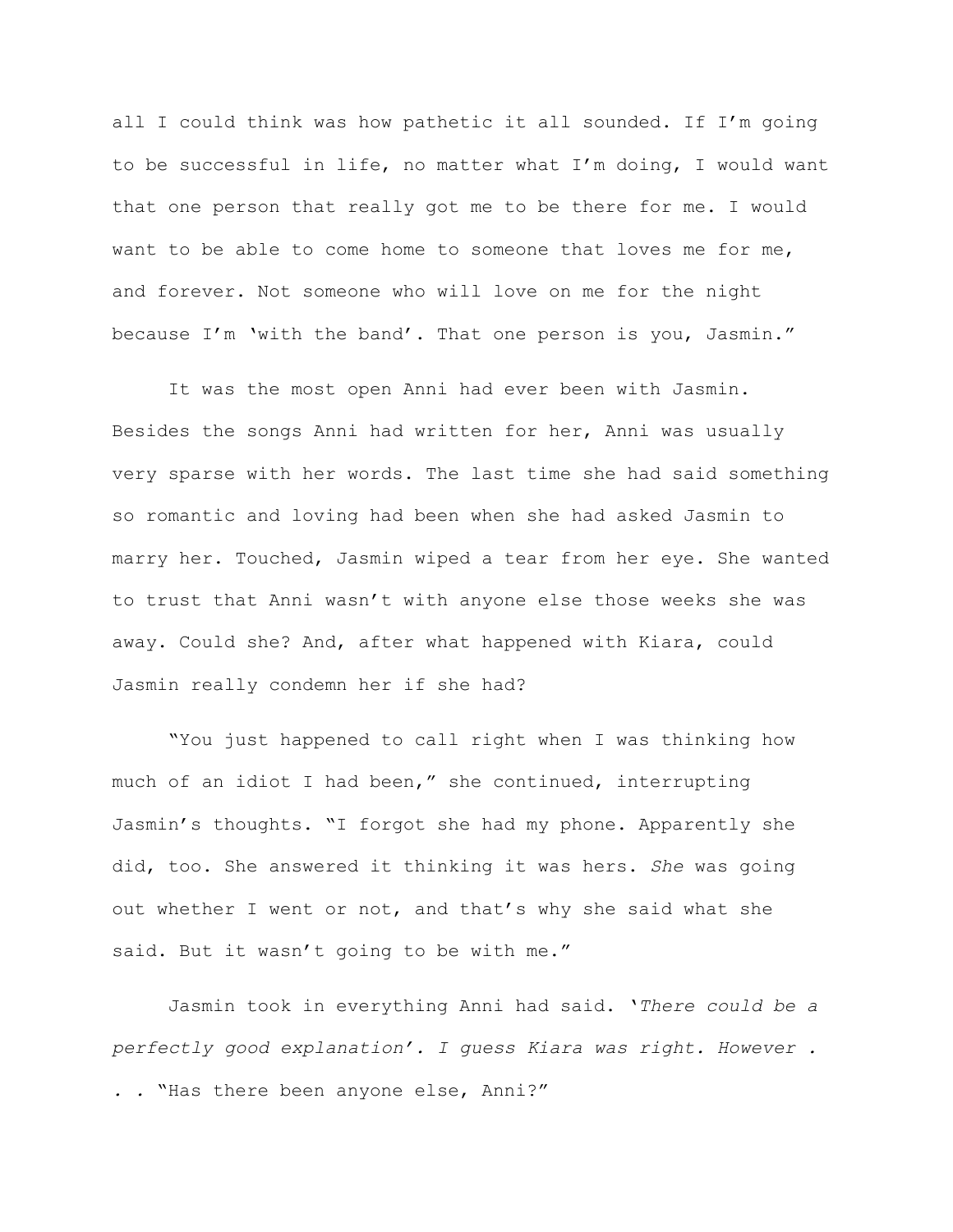"No," Anni answered immediately. "I won't lie and say there hasn't been temptation. But when it all came down to it, no one was you." Anni brought up her hand still adorned with the ring Jasmin gave her. "I never took it off, Jasmin."

"Why didn't you call me?"

Anni thought about that for a moment. "Pride," she answered finally. "And, fear. I thought you would call me when you weren't upset with me anymore. When you didn't, I was afraid I had blown it, and I didn't want to hear the reality of that."

Anni's candor shocked Jasmin. It certainly left little room for doubt. She believed in her heart that what Anni had just told her was the truth.

"Your turn," Anni said, a hard edge creeping into her tone. "Did you sleep with that woman at your shop?"

She would be candid with Anni. She deserved nothing less. "No."

"But?"

"I was close," she said quietly.

Anni gripped the steering wheel so tight, her knuckles turned white. She pressed her lips together to avoid saying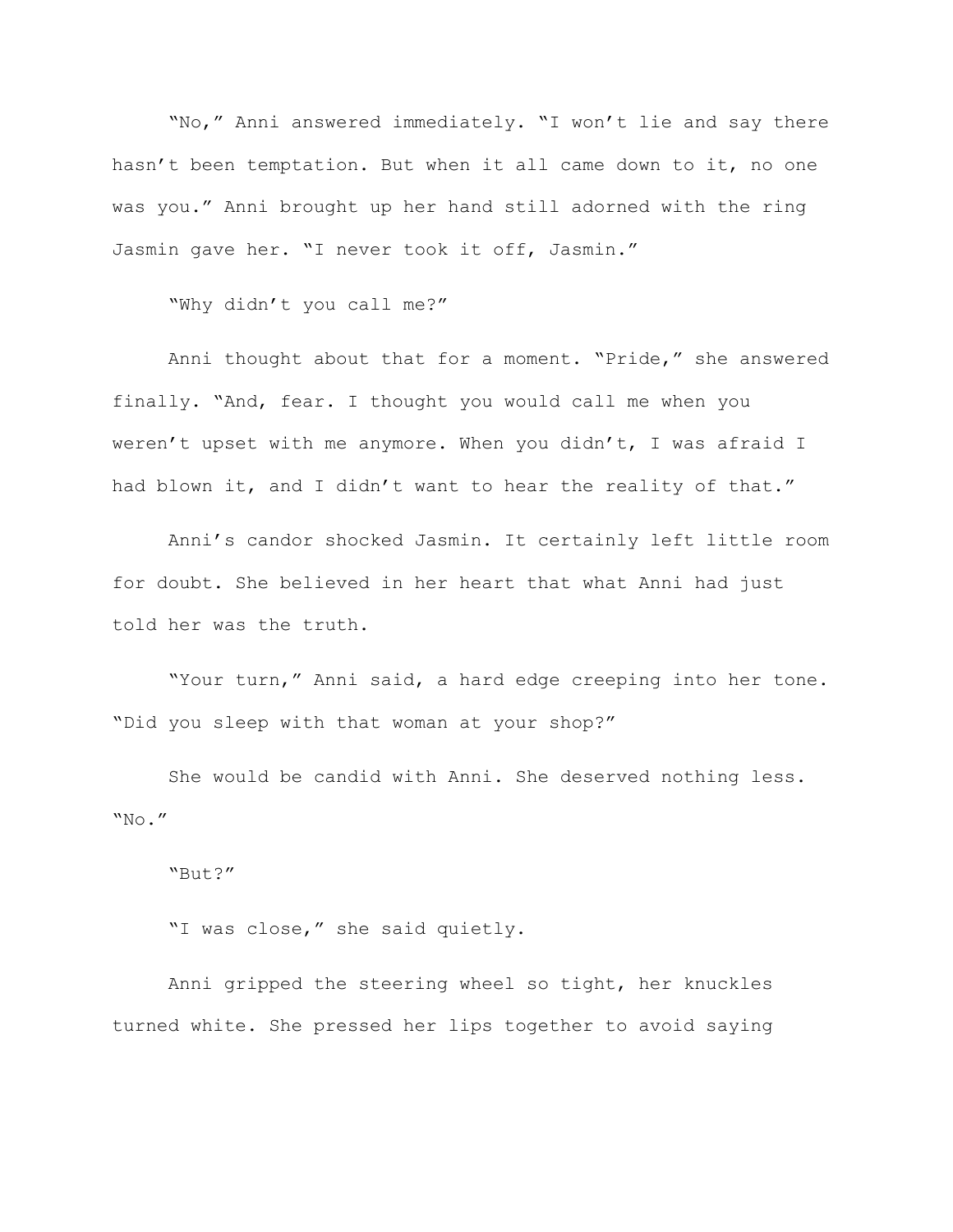anything she wouldn't be able to take back. And, to keep the bile down that was threatening to come up.

Jasmin felt the tension coming off of Anni in waves. "It was last night when I thought you were . . . "

"So you thought you'd get back at me by sleeping with her?" Anni spat.

"Not you."

Jasmin responded with such sadness that Anni felt chills cover her body. *We have so much to talk about*, she thought sorrowfully, and hoped like hell she wasn't too late. She didn't think she could survive losing Jasmin's heart to another woman.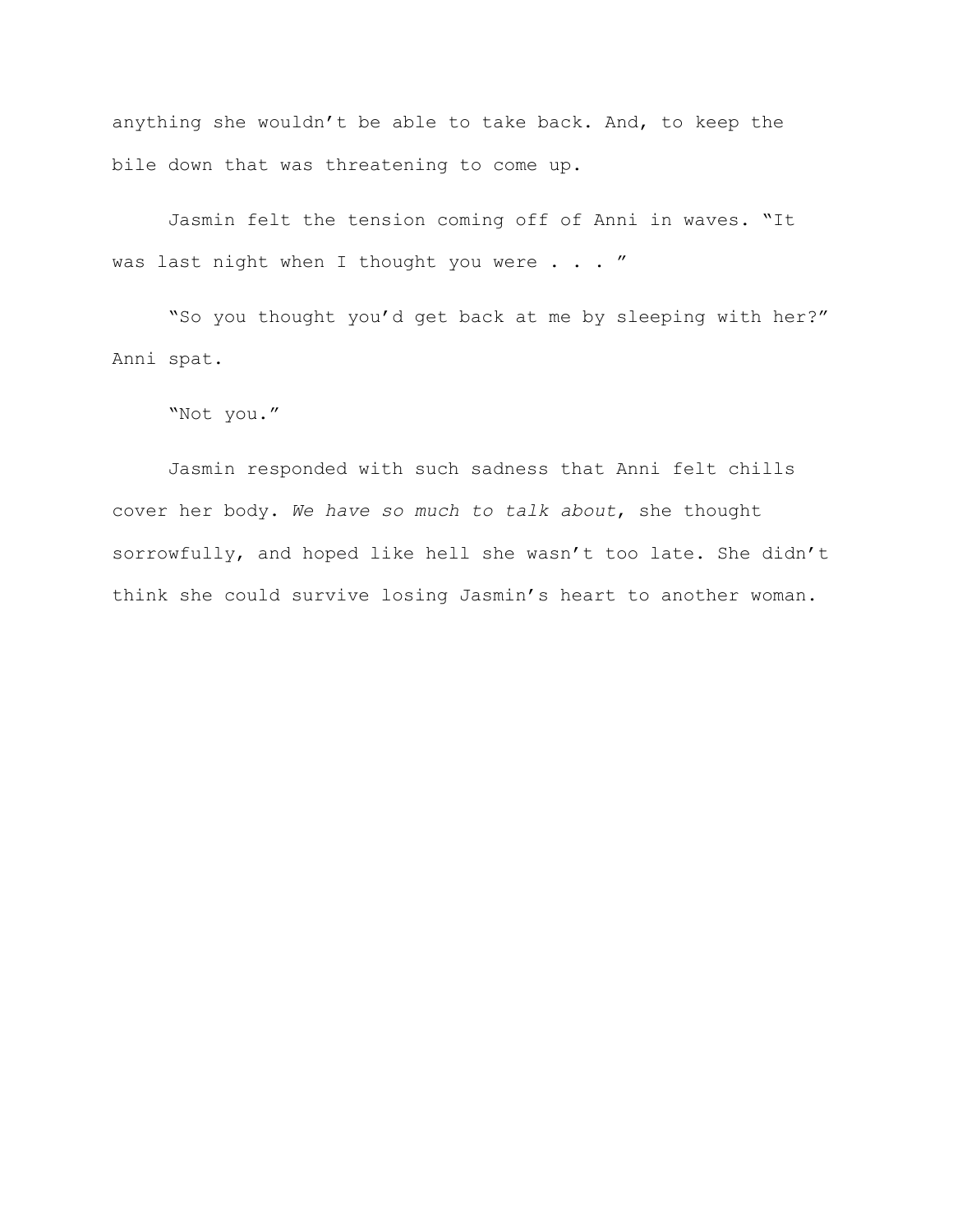## The Planning

Part 6

"What do you mean?" Anni whispered. There was so much sorrow filling the air, she felt she couldn't catch her breath. She didn't understand it. And, when she didn't understand things, she had a tendency to become belligerent. That's not what Jasmin needed now, and Anni fought to keep her emotions in check.

"I mean," Jasmin began, just as quiet. "I wasn't trying to hurt you. I thought you had already moved on. I was dying inside, Anni." She stopped. Was this really a conversation to be had in a car, on the way to possibly say goodbye to Anni's father? Then Jasmin thought of how open Anni had just been with her. It was more than she had ever expected, or even hoped for. But to get to the point where Anni would understand what she meant, she had to tell everything. "Did you know that I used to . . . " she swallowed, hesitant to actually say the words out loud to someone she wanted to be perfect for.

"Used to what, Jasmin?" Anni asked after several silent moments.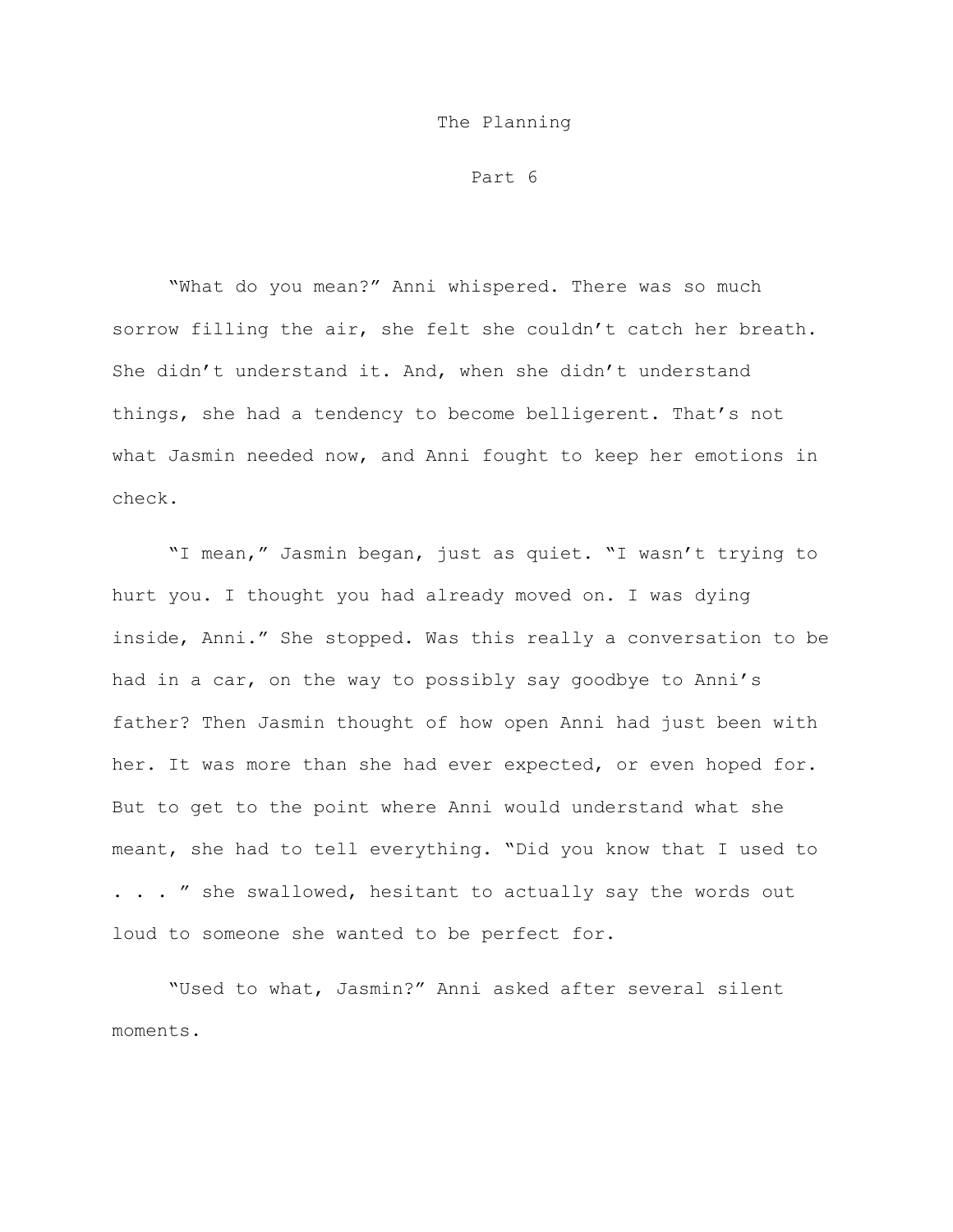"Cut," she managed finally. When Anni's eyebrows furrowed, she clarified, "Myself."

Anni sucked in a sharp breath, swerving a little when she turned to look at Jasmin. She fought to find something to say to that, but what do you say to someone you love who just told you they used to hurt themselves? "Why?" she whispered.

Jasmin shrugged even though she knew Anni wasn't looking at her. How do you explain something like that? Especially to someone who didn't understand your past? She took a deep breath, holding it for a moment, then letting it out in a steady stream. "You know there's something in my past."

Anni nodded slightly, alternating looking at Jasmin and watching the road. She was torn. Part of her wanted to pull over, take Jasmin in her arms, and give Jasmin her full attention. She just didn't know if that would be accepted by Jasmin at the moment.

"We haven't talked about it," Jasmin continued, looking out the passenger window. She hated this. Hated that it affected her. Hated what it had done to her, and how it made her feel about herself. Most of all, she hated that after all is said and done, Anni may not look at her the same. Even if Anni didn't blame her, would there still be pity? "Mostly because I just want to forget."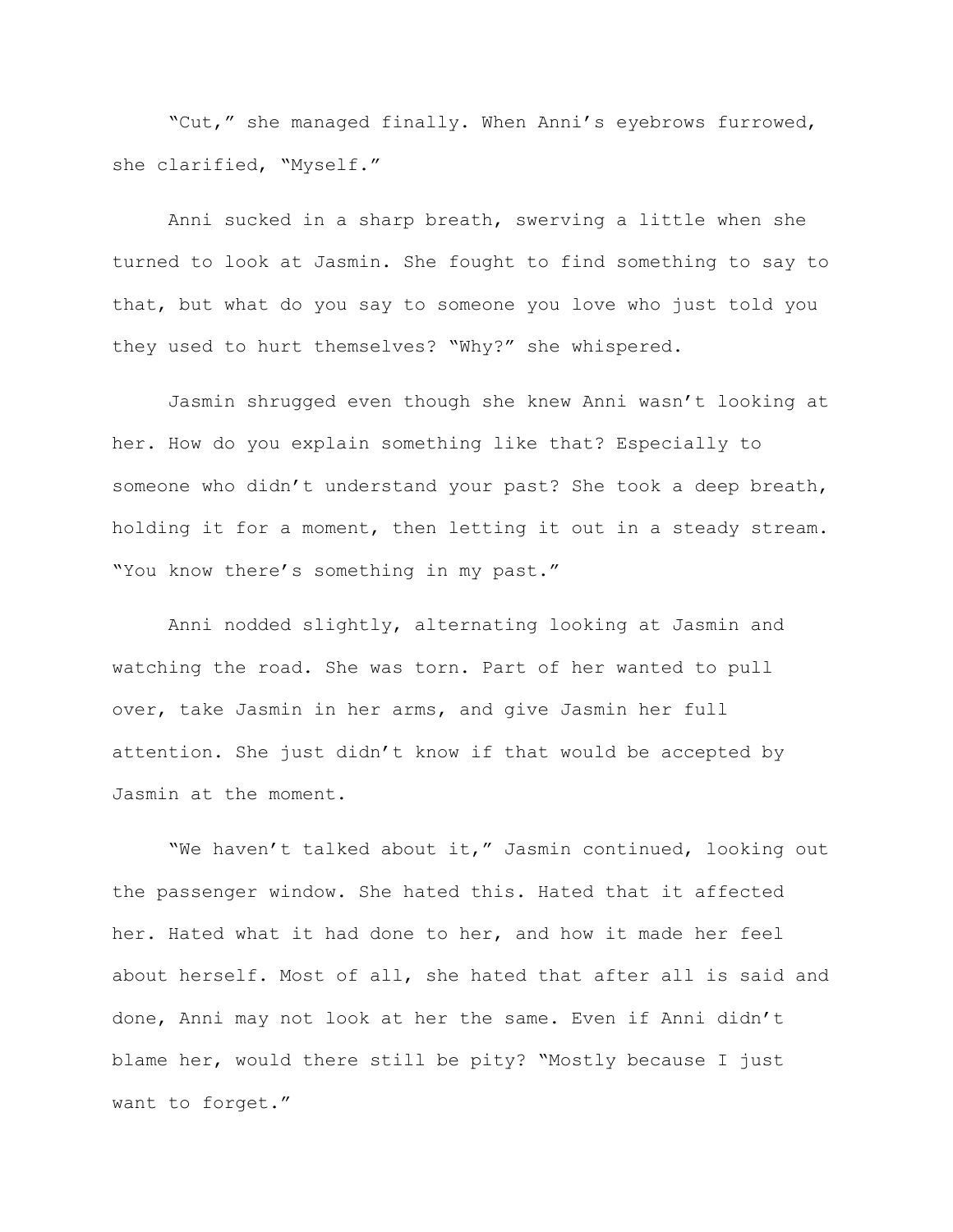"What really happened, Jasmin?" Anni asked quietly. She wanted so much to hold Jasmin's hand, but she still didn't know what they were to each other anymore. *I'm still her friend if nothing else*, Anni thought. With a trembling hand, she reached for Jasmin's, twining their fingers together. To her relief, Jasmin didn't pull away. Her heart beat a little faster when she felt a faint squeeze.

"I didn't know Katrin was my mother until a few years ago. At first, I thought she was my sister." She risked a glance at Anni. Her brows were furrowed, but she remained quiet. "She had left when I was little, and then Child Protective Services came in and took me away from the person I *thought* was my mother. I was then adopted by the Nowaks." Jasmin felt the bile rising in her throat, and slipped her hand away from Anni to grab a bottle of water.

Anni had felt the cool, clamminess of Jasmin's hand before she pulled it away. Whatever was coming was going to be hard to hear. She couldn't imagine how it was going to be for Jasmin to say.

"Take your time," Anni encouraged softly. *I should have known this stuff. I should have not been a damned coward about my feelings, and* talked*.* "I'm listening, Jasmin." *And, after this, I'm not going to hold back from you anymore.*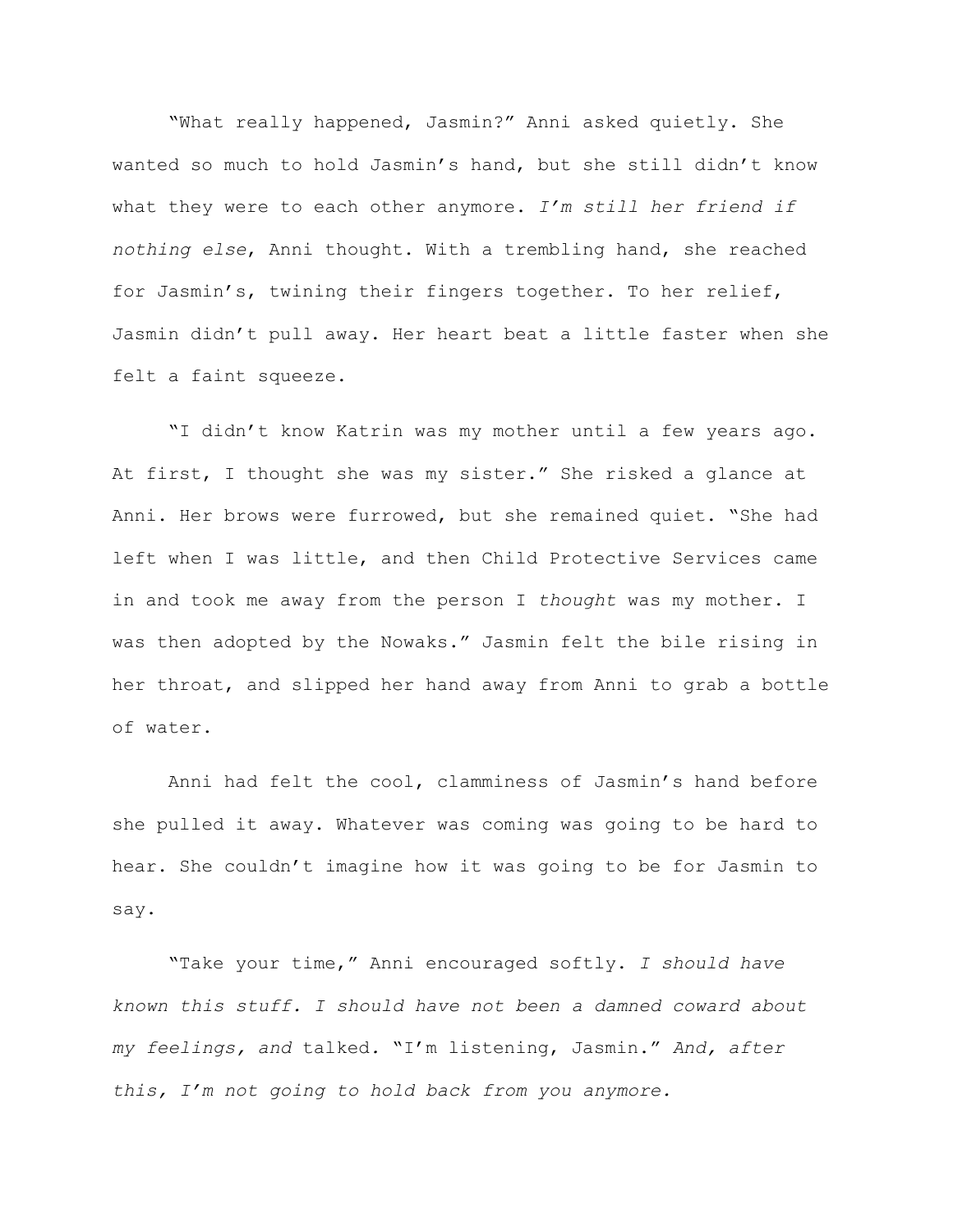Jasmin took another long pull of water. Even though she was driving, Anni was being very attentive. Holding her hand, squeezing it every once in a while, rubbing her thumb across Jasmin's hand in a loving manner. It was how Jasmin always hoped Anni would be when Jasmin told her story. She just wished it hadn't taken a break up, an almost mistake with Kiara, and family tragedy to sit down and actually talk.

Jasmin sighed. "When I was fourteen, my foster father . . . " her voice broke, and she felt Anni's hand take hers again. She cleared her throat. "He began sexually abusing me." Anni's hand squeezed hard. It would have been painful if Jasmin weren't already feeling the pain of the memory. "I won't go into details. I can't. But it only got worse when I got older. When I turned sixteen he raped me."

"*Jesus*." Anni couldn't stand it anymore. She couldn't just keep driving while Jasmin's heart was bleeding. Anni craned her head, looking for a place to pull over.

"What are you doing?"

"Pulling over."

"Please don't. I don't know if I can keep going if you do," she continued hastily at Anni's sharp look. "I'll break down,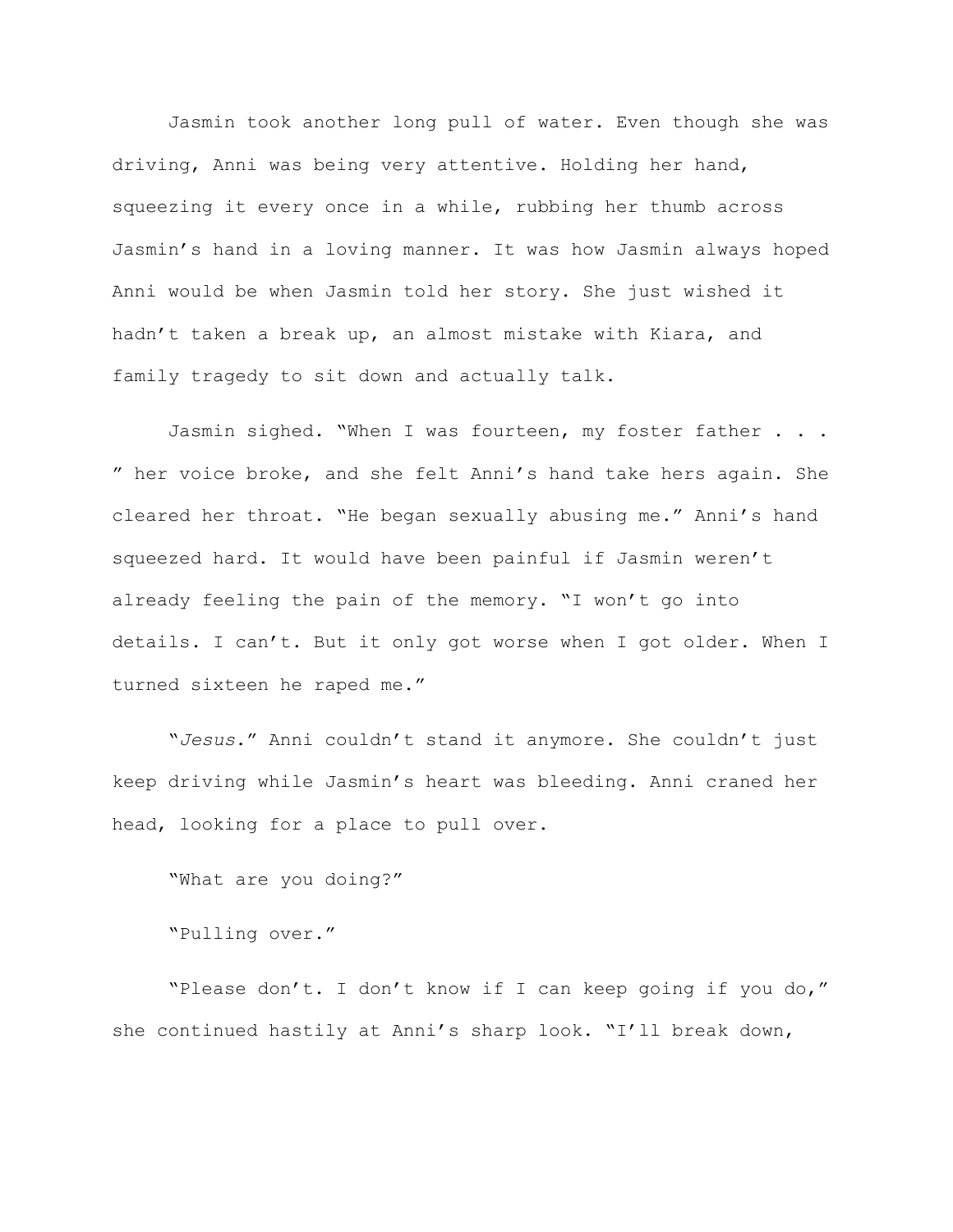Anni, and I need to get this out. Plus, we need to get to your dad."

Anni blew out a frustrated breath. "Can I at least pull over for a minute? I  $\ldots$  " Unfortunately, she thought about the tall woman in Jasmin's shop, with her arms around Jasmin. It was *Anni's* job to comfort her fiancé, not some stranger. "I just want to hold you. Just for a minute," she pleaded.

Jasmin nodded mutely. The need in Anni's voice matched the need in her heart. It had been so long since they've seen each other, much less touched. She didn't know if her and Anni's relationship was reparable, especially after what happened with Kiara, but she had hope.

Anni finally found a quiet, private place, and she pulled off the road. She was nervous. More than nervous, and that shocked her. She and Jasmin had been together for over a year, had been through so much. And, yet now it felt as though she didn't really know the woman sitting next to her. Despite that, Anni's love for Jasmin never wavered.

"Come here." Anni awkwardly reached for Jasmin across the console. "This isn't very comfortable is it," she murmured once Jasmin was in her arms.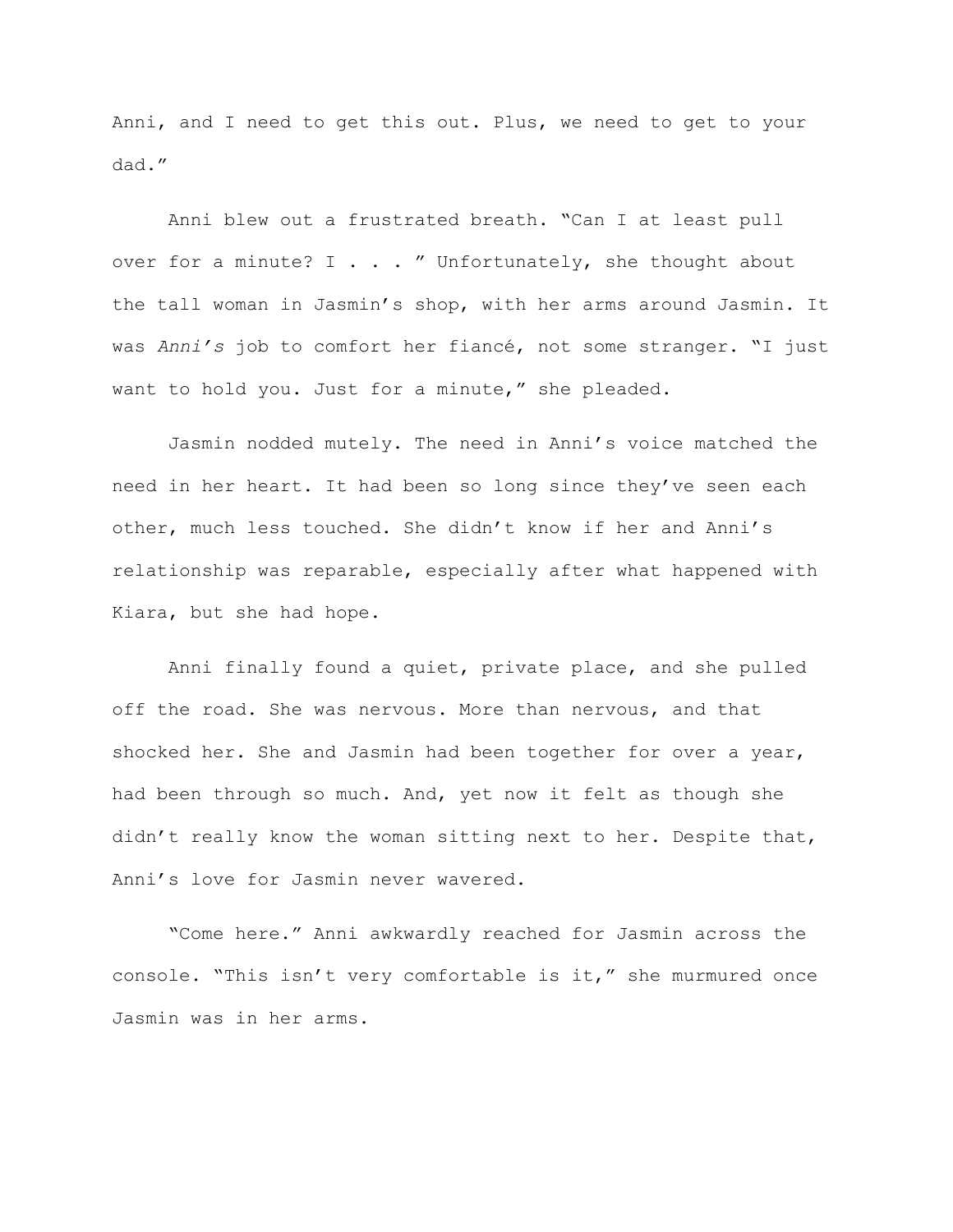"Actually it comforts me quite a bit." Jasmin smiled genuinely for the first time when Anni squeezed her.

"I had no idea."

Anni's breath caressed Jasmin's ear, making her shiver. She had always wanted – needed – this kind of closeness with Anni. Although, she knew they still had a lot of things to talk about, namely Anni's issues, this was like a soothing balm to Jasmin's soul.

"You couldn't have known. Not many do."

"Why didn't you tell me?"

"Anni." Jasmin pulled away slightly. "We've never had these types of talks. It's just not who we are."

"Were," Anni stated with certainty. "That may not have been who we were, but that changes now." Though it hurt her heart to ask, she couldn't help herself. "Does she know?"

Jasmin frowned in confusion. "Who? Katrin?"

"Kiara." The name tasted sour coming from her mouth, and Anni fought the urge to grab the bottle of water to wash it away. When Jasmin lowered her eyes, Anni got her answer, and pulled away. "You told her."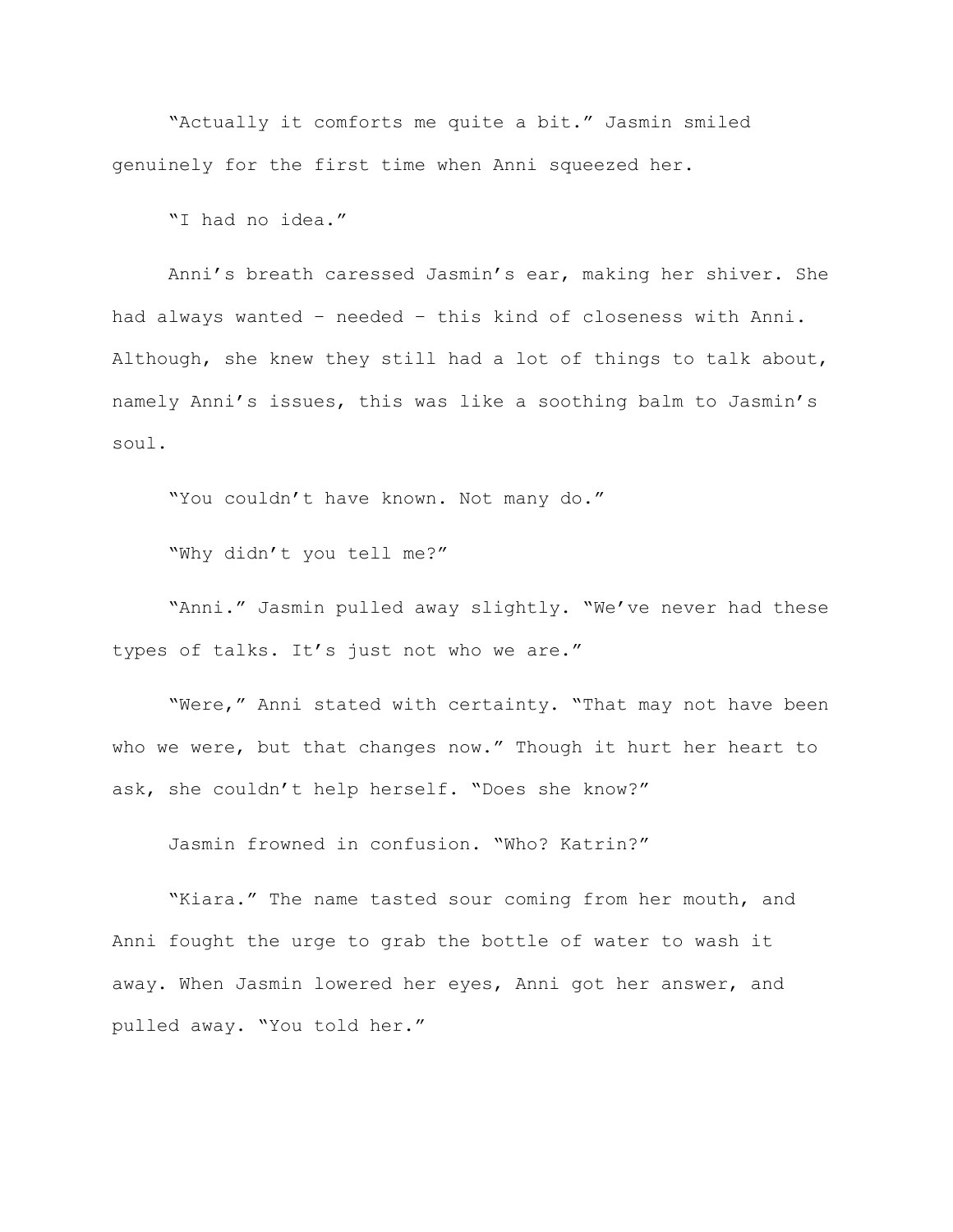"Technically, she guessed," Jasmin corrected softly. She hated that Anni was hurting because of something that happened out of anger and despair. "Anni, I love you. When I thought you were with someone else . . . "

"I got it the first time. You went to Kiara to sleep with her," Anni snapped. She knew in her heart she shouldn't be acting this way, but it hurt. It hurt like hell to know that Jasmin could be with someone else.

"This is why we never talk, Anni." Jasmin pulled even further away, turning to face the windshield. "You're always so quick with an insult, or get so angry before letting me explain things to you."

"How am I supposed to feel, Jasmin? I find you in that woman's arms today, and then you tell me you almost slept with her!"

"Can you stop saying that, please! I know what happened, I was there! *I'm* the one she pushed away!" Jasmin's eyes slammed shut. She hadn't meant to say that, knowing it would only hurt Anni more.

"That's the only reason you stopped?"

The agony in Anni's voice ripped Jasmin's heart out. "I was angry, Anni. I thought you were sleeping with someone else." She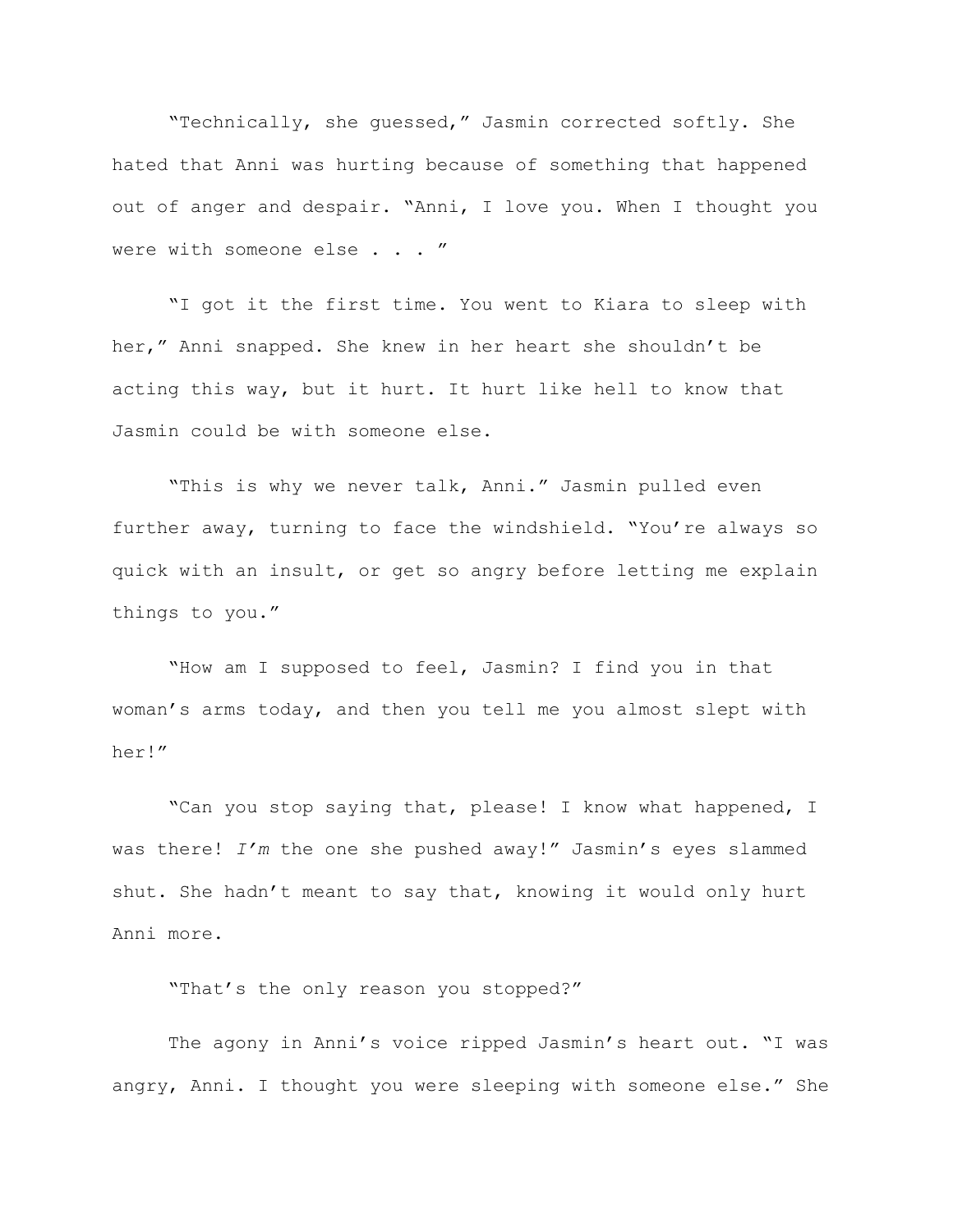took a breath. "She told me to tell her that I didn't love you. I couldn't. *That's* what stopped me."

Anni stared ahead, not saying anything. Just as Jasmin thought she wouldn't say anything, she spoke.

"I'm sorry."

Jasmin couldn't believe her ears. Anni rarely apologized, especially if she thought she was being wronged. And, even though they were broken up, Jasmin still felt she had wronged Anni.

"I have no right to get upset with you," Anni continued, lifting a hand when Jasmin opened her mouth to argue. "I don't. You broke up with me, and it was my fault. You're an amazing woman. I shouldn't be surprised that others would be lined up to be with you."

"It wasn't like that, Anni." Still, Jasmin blushed a little at the compliment. She appreciated the fact that Anni was trying to understand, and take some of the responsibility for their problems. "I wasn't looking for anything, and neither was she," she said, opting not to say Kiara's name again for Anni's sake.

Anni nodded, still not really understanding. Perhaps if Jasmin finished what she needed to say, she would be able to comprehend everything better. "Will you tell me more about your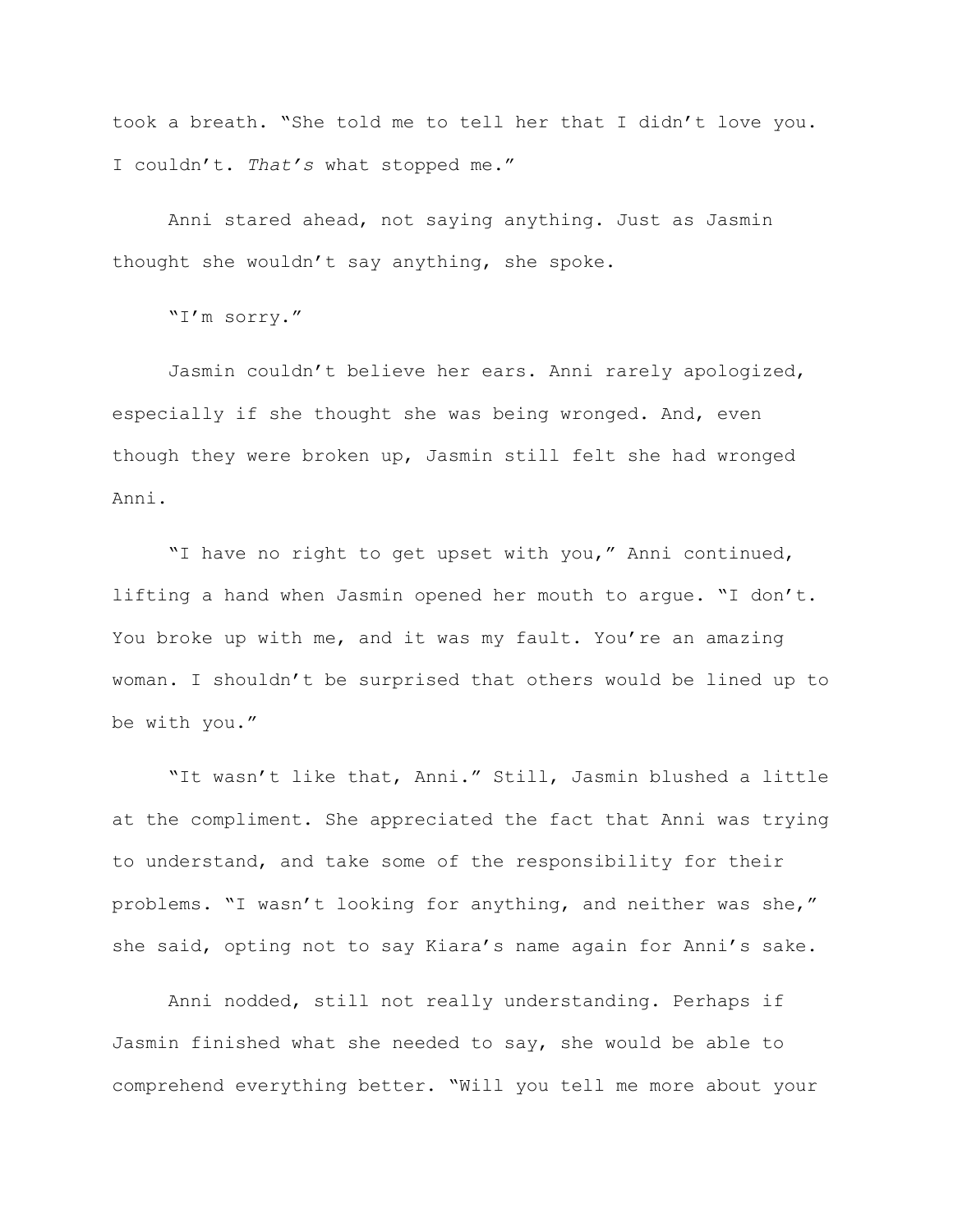past?" she asked, wincing inwardly when Jasmin's eyes suddenly clouded with pain.

"Can we start driving again? You really need to get to your dad." Anni nodded sadly, and Jasmin couldn't help herself. She slipped a hand behind Anni's neck and pulled her close. "No matter what happens, I'm here for you," she whispered against Anni's lips, then brushed them lightly with hers.

It was a chaste kiss, but Anni felt it deep in her soul. She needed to curb her jealousy. She could do that for Jasmin. She wanted - *needed* - to be the one Jasmin could turn to. Once they were both settled, Anni carefully pulled back onto the road.

Jasmin struggled to find a way to get back to a place mentally where she could continue talking about her hurtful past. She wished she could take the simple way out, but she owed it to herself, and to Anni, to finish.

"What did you do after he . . . hurt you," Anni asked carefully, giving Jasmin a place to begin again. "Did you tell someone?"

"I ran away. I told child services that I wanted to go back to the person I thought was my mother."

"Who was she really?"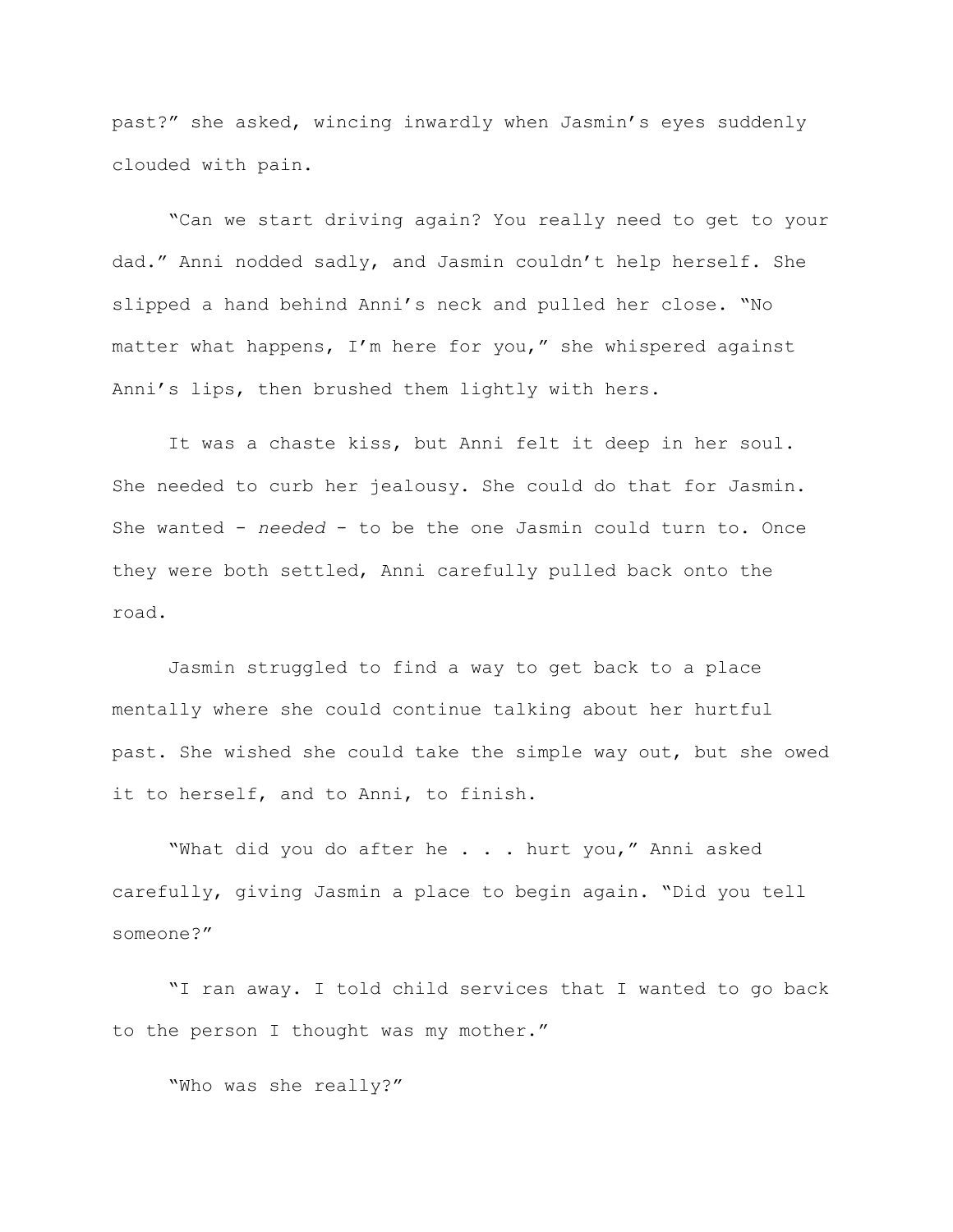"My grandmother. Katrin's mother."

Anni shook her head, mumbling something that sounded like 'unbelievable'. Jasmin knew she wasn't doubting her just that the story was hard to believe. Jasmin couldn't argue. If it hadn't happened to her, she would find it quite incredible.

"It wasn't an ideal situation. My mo – grandmother drank a lot. But it was better than what I endured with my foster family. It's during that time I learned how to be a seamstress."

"That's when you got into fashion?"

Jasmin nodded. "It kept my mind occupied. It wasn't until after my grandmother died that I decided to move to Berlin."

"And, got back in touch with Katrin?"

"Mmhmm. Who I thought was my sister." Jasmin laughed a little, the sound having nothing to do with humor. "It's so fucking ridiculous, isn't it?"

Again, Anni reached for Jasmin's hand. "It's pretty crazy," she agreed. "Can you tell me what you meant now about not wanting to hurt me? And, the cutting?" Anni loathed thinking about Jasmin hurting herself. She was such a beautiful soul, it was unfathomable that someone could hurt Jasmin. Including herself. Anni took a moment to recognize that *she* had hurt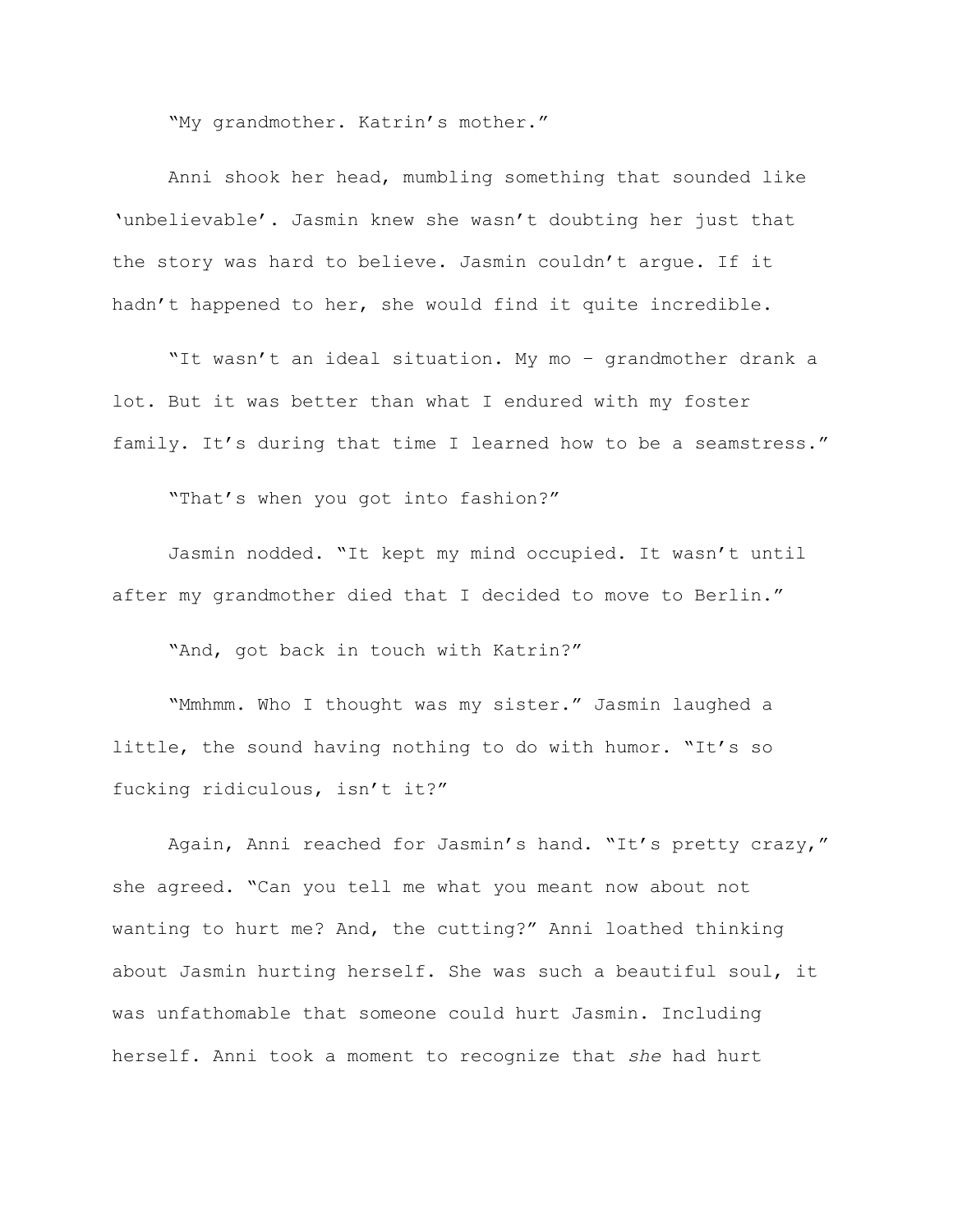Jasmin more than once, and she hated herself for it even more so now.

"I – I thought of myself as unlovable." Jasmin's voice shook as much as her hand did. "I would find someone to have sex with, not because I wanted it, but because I was punishing myself."

"Why did you need to be punished?" Anni asked incredulously. If *anyone* needed punishment, it was those who hurt Jasmin.

"I played a lot of 'if only'. If only I could have been strong enough to stop him. If only I didn't look the way I did. If only my foster mother had loved me enough to protect me. If only my *mother* would have loved me enough to acknowledge me."

"None of that was your fault, Jasmin. You were just a child."

"It never feels like that when it's happening to you. You think about all of the things you should have done differently. Maybe if I had been a good girl, I wouldn't have gotten hurt." A tear trickled down her cheek, and she angrily swiped at it.

"Oh, Jasmin. Baby, it wasn't your sin. It was theirs."

Jasmin sniffled. She knew – mostly – the truth of that now. But she still had those fears of being unlovable.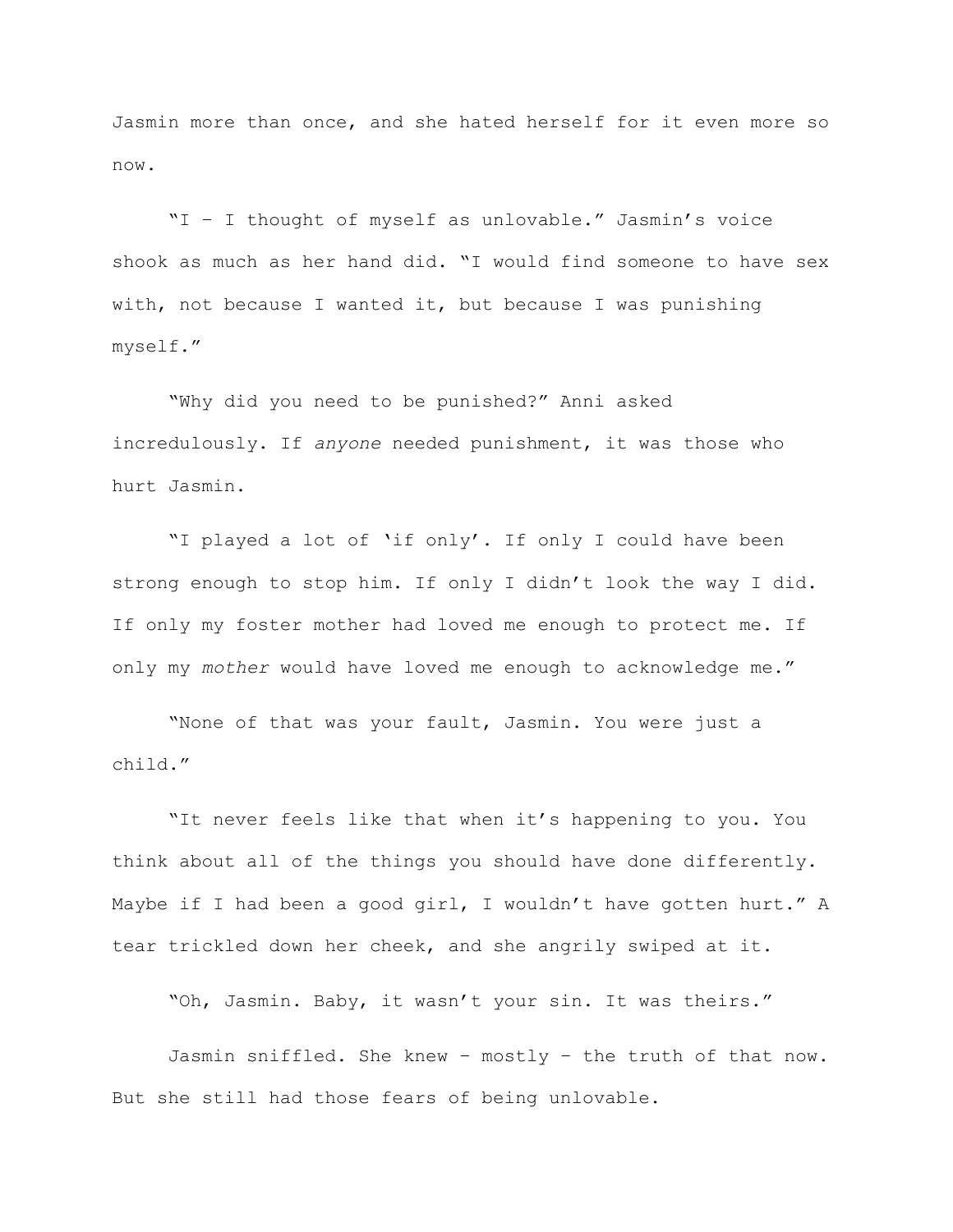"Maybe." It was a very non-committal answer, she knew, but it was all she had. "Anyway, it was why I punished myself. Having sex with strangers made me feel a mixture of being wanted and being nothing. I hated myself. I had no way of getting all of those emotions out. They would build up inside until I felt like I was suffocating. When I would cut myself, it felt like those emotions were able to escape. When I saw the blood, felt it running down my arm, I could breathe just a little."

Anni didn't know what to say. She didn't think there was anything *to* say. Jasmin didn't need words to placate her, she needed someone to listen. Of course, she couldn't help but wonder if Jasmin's new friend was able to give her the words Anni couldn't. Or the understanding that Anni couldn't possibly possess.

"I love you." It was all Anni had that offered any kind of comfort. The truth.

Jasmin felt the truth in those words, but as thinking about the past usually does, she suffered from insecurity. "Then why can't you talk to me? Why do I always feel like I'm not enough?"

"Oh, baby! You *are* enough! More than. Most of the time I feel like you're *too* good for me."

Jasmin's head whipped around to stare at Anni. "What?"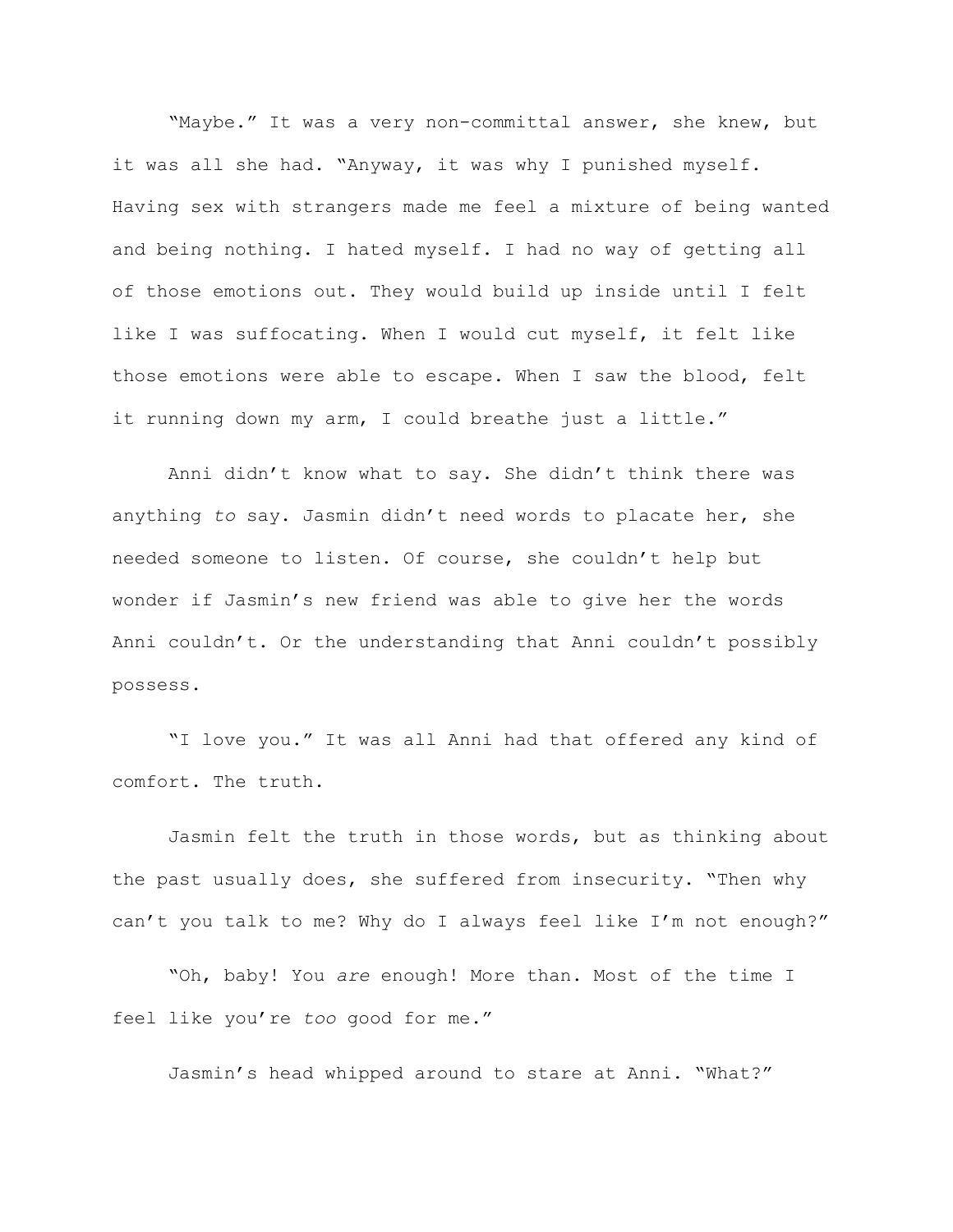Anni shrugged self-consciously. "It's true."

"That is so . . . Anni how could you even think that? You're the most amazing person I know."

Anni gave her a small smile. "I'm glad you think so. That's all that matters to me." She squeezed Jasmin's hand, bringing it to her lips for a light kiss.

"Can you tell me why you feel that way?"

Anni's eyes widened. She should have been prepared for this. The entire time she was traveling the night before, she knew this moment would come. She had told Jasmin that they would talk as a way to get her to come with her. But thinking about it, and actually doing it were two totally different things.

"Y-yes," she stammered.

Jasmin turned in her seat as much as her seatbelt would allow. "This really scares you doesn't it?"

Anni nodded.

"Why? You should know that after everything I've been through, I'll understand."

Anni shrugged again, and Jasmin could feel the dampness on her hand. *She's sweating. God, she really is panicking.*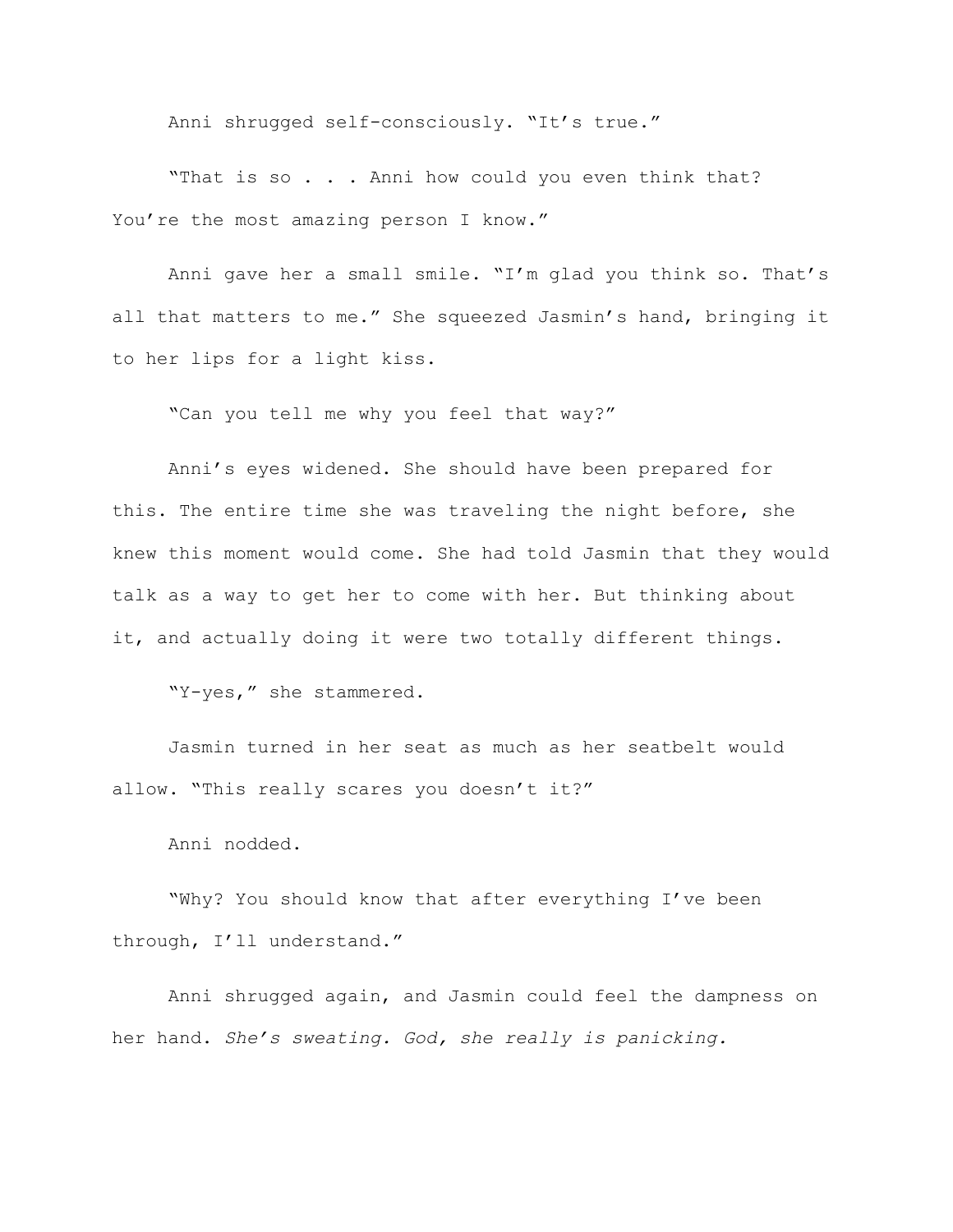"Do you know why I haven't pressured you into talking?" Jasmin asked, not unkindly.

"Because you know I'm a coward?"

The self-deprecation was strong, and it caused Jasmin to frown.

"Because you were having nightmares," Jasmin corrected. "I tried holding you, whispering to you that it would be okay. Once you were in my arms, you would begin to relax. But I couldn't bear bringing it up after those nights. I was scared. For you having anxiety about it, and for me. You've accused me of being clingy many times before. Maybe I am," she confessed. "But I have never loved anyone like I love you, and it scares me to think I could lose you."

Anni glanced at Jasmin longer than was considered safe before bringing her eyes back to the road. "You mean that."

It wasn't a question, but Jasmin heard the wonder in the words. "Of course I do. How could you even question that?"

"Because no one has loved me that much," Anni confided, her voice almost childlike.

"That's not . . . "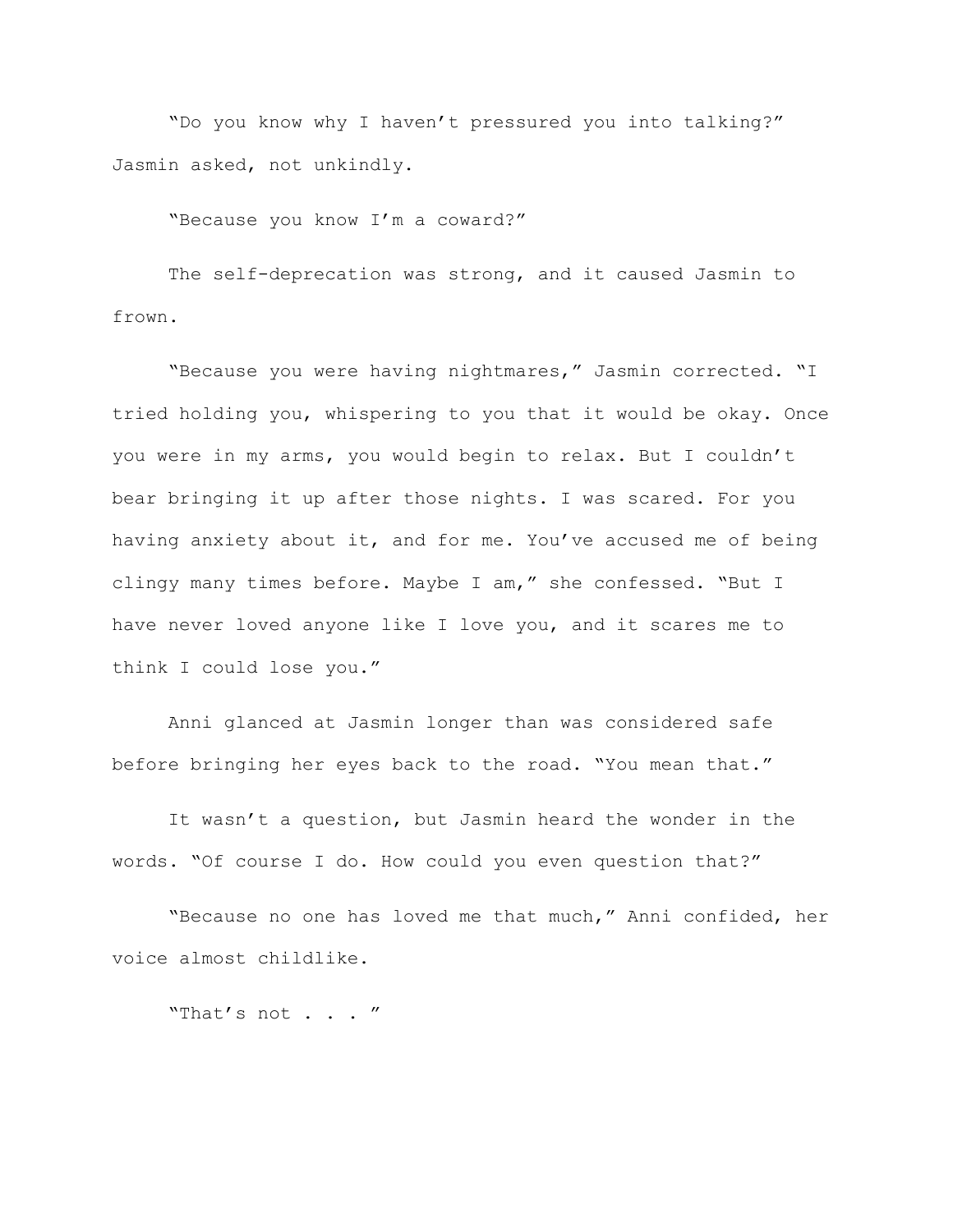"Please don't say it's not true. I thought my parents would love me unconditionally. But as soon as they realized I wasn't what they thought of as 'normal', well, you know how that went."

"They still love you, sweetie. They just don't understand."

Anni let the endearment wash over her. It had been months since she's heard the sentiment from Jasmin, and she cherished it. "Not enough," she muttered.

It was then that she understood that the two of them had more in common than she had realized. Jasmin felt unlovable, just as Anni did. Of course, they didn't have the same problems growing up, but the outcome was the same. Suddenly, she felt a kinship with Jasmin that she wasn't aware was missing.

"When my father caught me kissing Judith, he began telling me that no one could love me. I was too unnatural." Her breath caught in her throat, and she had to concentrate just to breathe again. *You can do this*, she chanted silently, and hoped Jasmin would still love her after her tale. "I kept seeing Judith for a little while behind my father's back. I was so sure I could prove him wrong, that someone *could* love me.

"I became the clingy one. I needed her to tell me she loved me, or she needed me all the time. I needed to be with her, or to know where she was if she wasn't with me. We began to fight a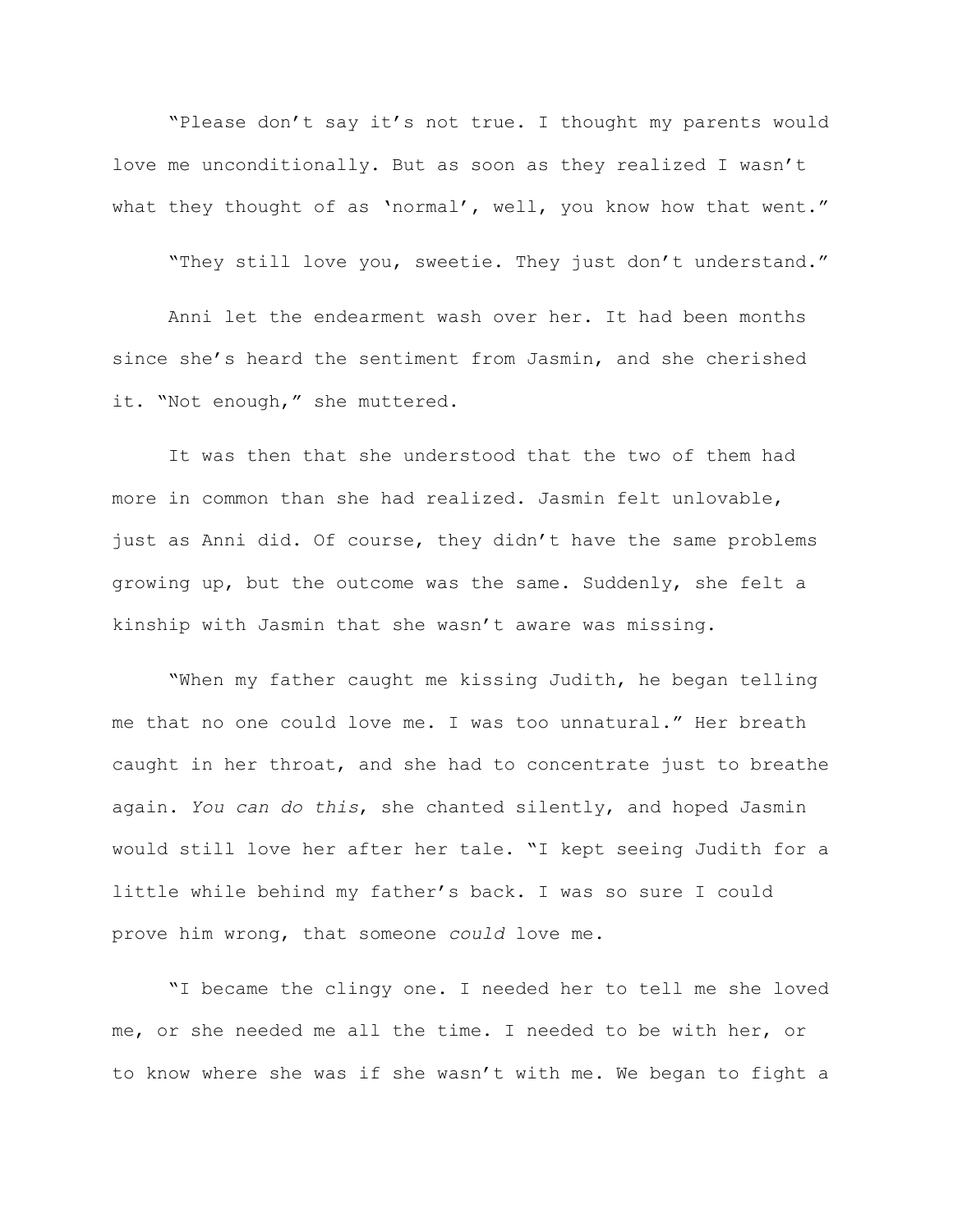lot. Finally, she told me she wanted to go away to University. I told her she couldn't go. How were we supposed to have a relationship if she moved away?"

Anni's hand shook violently, and Jasmin grasped it tighter. Her heart ached for the woman she loved, but she stayed silent, waiting for Anni to continue.

Anni cleared her throat, feeling a bit parched, but was reluctant to take her hand away from its safe harbor in Jasmin's. In the end, Jasmin made the choice for her, loosening her grip to pass the bottle of water to Anni.

"Thank you."

"You're welcome. Are you okay to go on?" she asked softly.

Anni took another drink before answering. "Yeah. I want to finish this before we get there. I don't know what's in store for me when we arrive."

Jasmin nodded solemnly. "Whatever it is, I'm right here with you," she stated, earning a tremulous smile.

Anni capped the bottle, and set it down before taking Jasmin's hand again.

"Okay." She blew out an explosive breath, then launched into the story she never thought she would ever tell anyone.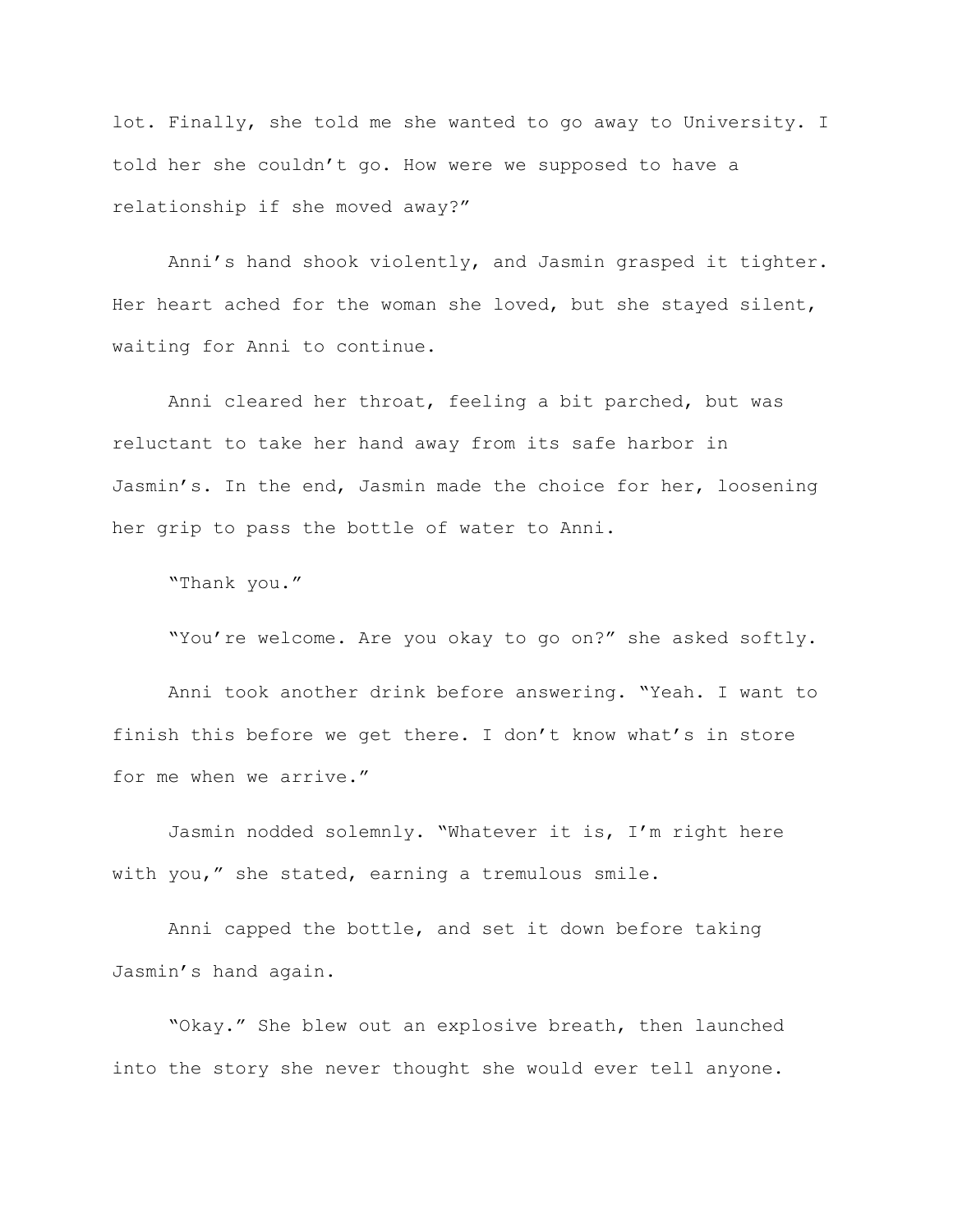"When I told Judith we couldn't possibly have a relationship with her being so far away, she told me that's exactly why she was going. She didn't want to be with me anymore. That my father was right, no one could love me because I was smothering. She couldn't breathe around me, and every day we were together, she felt like a part of her was dying."

"*Bitch*," Jasmin whispered vehemently under her breath. If Anni had heard her, she made no indication. She just continued on.

"For a split second," Anni's words faltered, and she coughed. Driving gave her a good excuse to keep a lid on her emotions, and she was thankful for at least that distraction. "For a split second, I wished she would die. That way I wouldn't have to worry about her not loving me, or think about her with someone else. I know it was selfish, and I immediately regretted the thought, no matter how fleeting it was," she said hastily at Jasmin's gasp. "When she left me that night, we were still angry with each other, and had said many things that shouldn't have been said. Things that we'll never be able to take back."

Jasmin watched, mesmerized as a tear slid down Anni's cheek.

"She died that night. She lost control of her car, and ran off the road."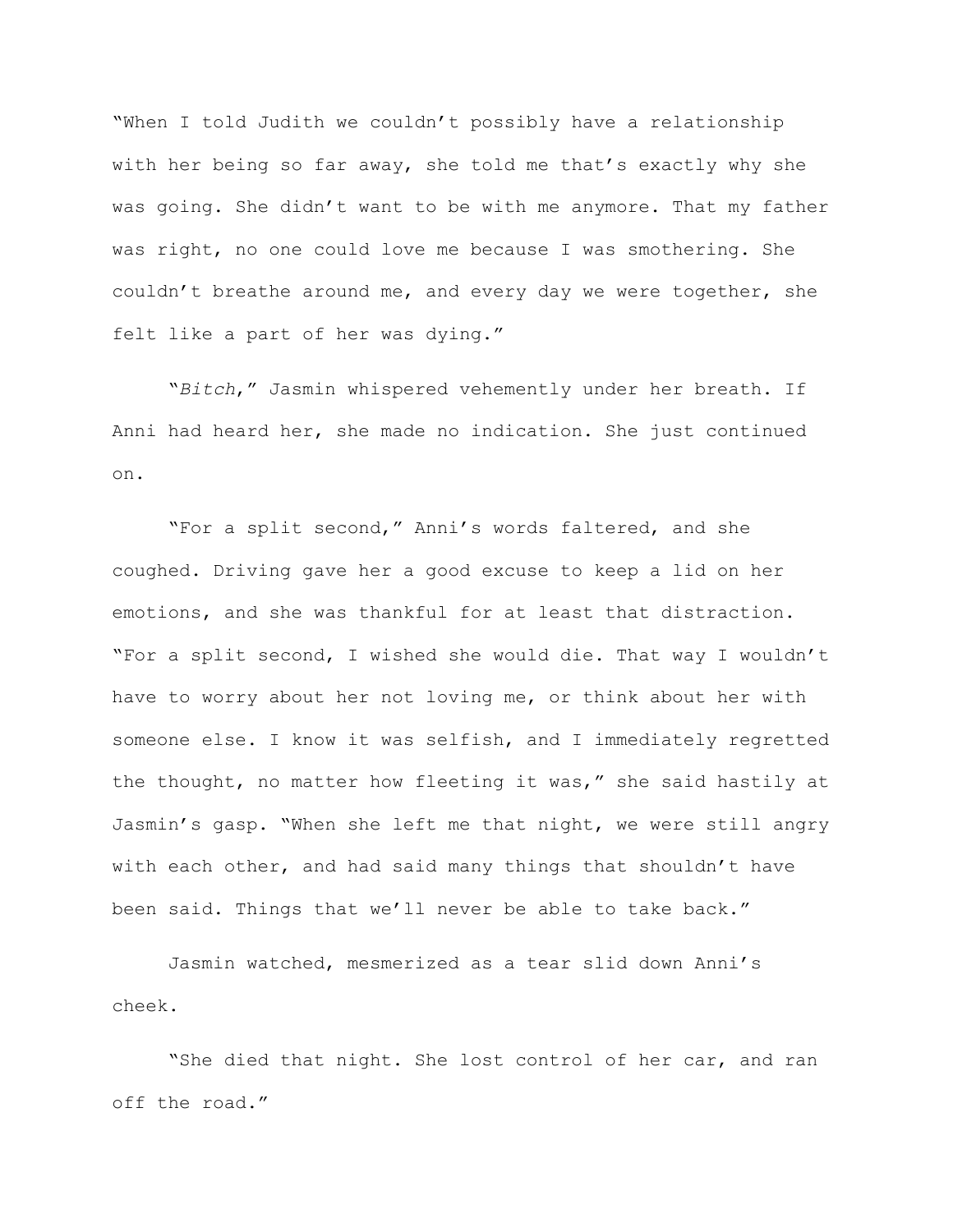"*Oh my God.*" Jasmin held Anni's trembling hand in both of hers now, her heart aching for Anni's inner turmoil. She knew Anni blamed herself, even though it wasn't her fault. "I'm so sorry that happened. But you must know you didn't cause the accident, Anni." Jasmin prayed that her words got through to Anni, and silently apologizing for the 'bitch' comment before.

"Intellectually, I know that. But my soul will never let me forget that split second."

"Baby," Jasmin murmured, kissing Anni's hand. She wished she could offer more, but she instinctively knew Anni wasn't finished yet. Besides, words weren't going to change the sorrow in Anni's soul. Only love would do that. Jasmin could tell Anni over and over again how much she loved her. But it would take *showing* her that she was worthy of love to get past the barrier.

Anni gripped Jasmin's hand with a firm grasp, as though letting go would mean losing Jasmin. Or losing herself.

"I ran away after that," she began again, and let out a harsh laugh. It struck her, then, how ironic it was that there were so many parallels between her and Jasmin's lives. "Traveled some. Decided that one night stands were all I was capable of. It meant not having to fall for anyone who I knew wouldn't fall for me. I was fine with it. Casual sex with strangers, one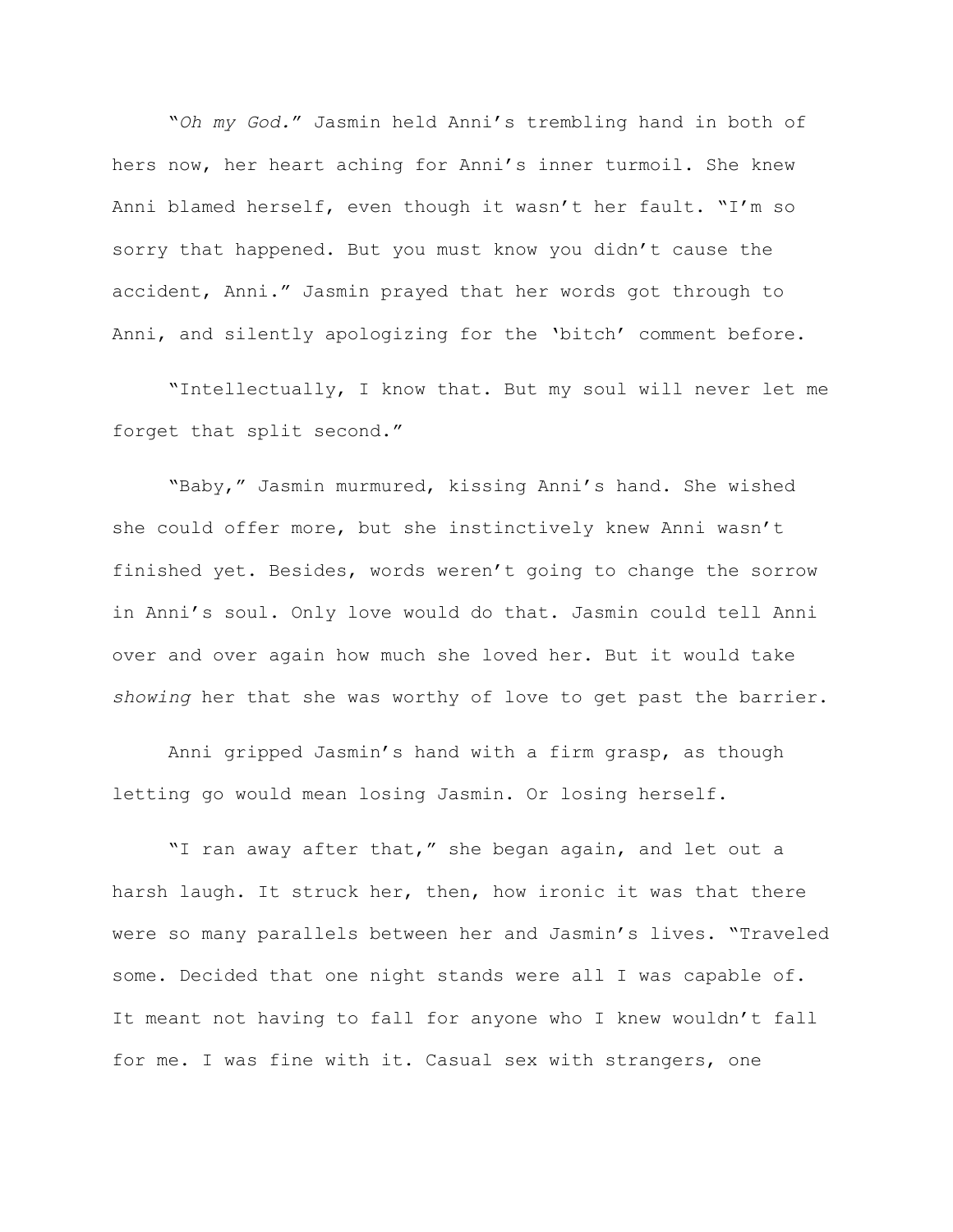night, no repeats. If it meant I would never have to go through that kind of pain again, I was all for it."

She tugged her hand free, then glided her fingers across Jasmin's soft cheek. Anni captured the tears there, wiping them dry. "Then I met you. Oh, you annoyed me so much! You were such a tussi!" she laughed a genuine laugh, causing Jasmin to laugh. It felt good, being able to let go of some of the tension, if just for a moment.

"I was not a tussi! You were just arrogant!"

Anni thought about that for a moment before nodding. "I was. Still am, I suppose. But you scared me," she said seriously.

"Scared you?"

"Mmhmm. The moment I saw you, you took my breath away. I fought it, oh how I fought my feelings. You were just so beautiful, and the more I got to know you, the sweeter I realized you were. You weren't always a tussi." Anni winked.

"Thanks so much," Jasmin said sarcastically. She chased the words with a smile, making sure Anni knew she was joking. "Why fight it? You know, even though I was with Kurt when I first met you, I felt . . . something. I just didn't know what *it* was."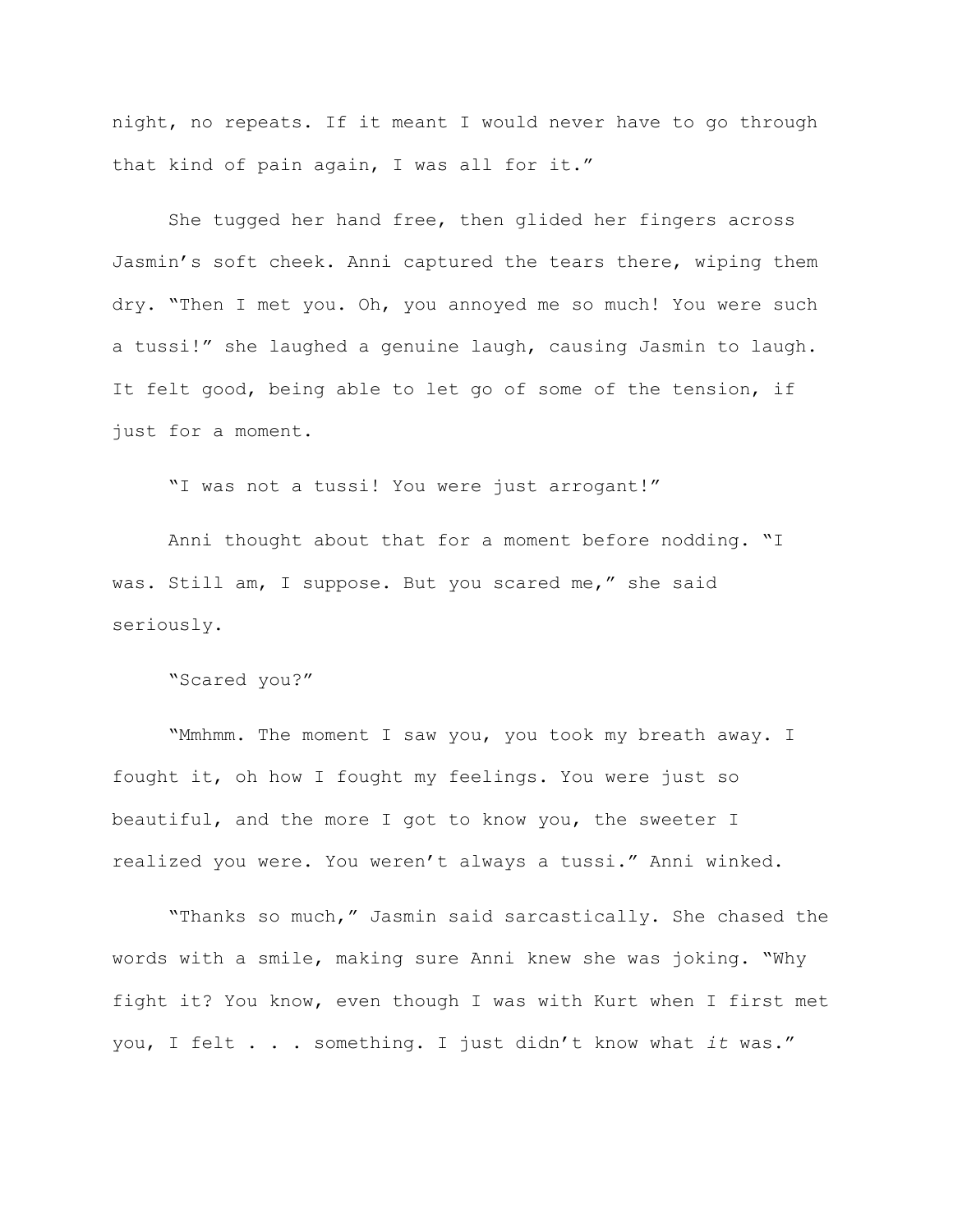"I knew," Anni confessed. "That's why I fought it. I knew I was falling for you. *That* was breaking my biggest rules! Never fall for anyone, and especially never fall for straight girls!"

Jasmin chuckled. "I'm apparently not that straight," she pointed out.

"Well you were then!" Anni smiled when Jasmin laughed a little harder. "I didn't want to want you," Anni uttered seriously. "I didn't want to fall in love with you only to have you say you couldn't love me back."

"But I *do* love you back, Anni. I'm not pushing you away, you keep pushing me."

"Because I'm scared! I know it's not logical, but if I push you away for being too needy, if *I* leave first . . . "

"Then you'll be in harm's way?" Jasmin finished for her. At Anni's confirmation, Jasmin blew out a frustrated breath. "Anni! You aren't to blame for Judith. And, you can't prevent anything from happening to me just by changing the order of your past."

"I know. It's just . . . how do I begin to feel worthy of being loved?"

"Oh, sweetie. If you ever find out, you let me know, yeah?"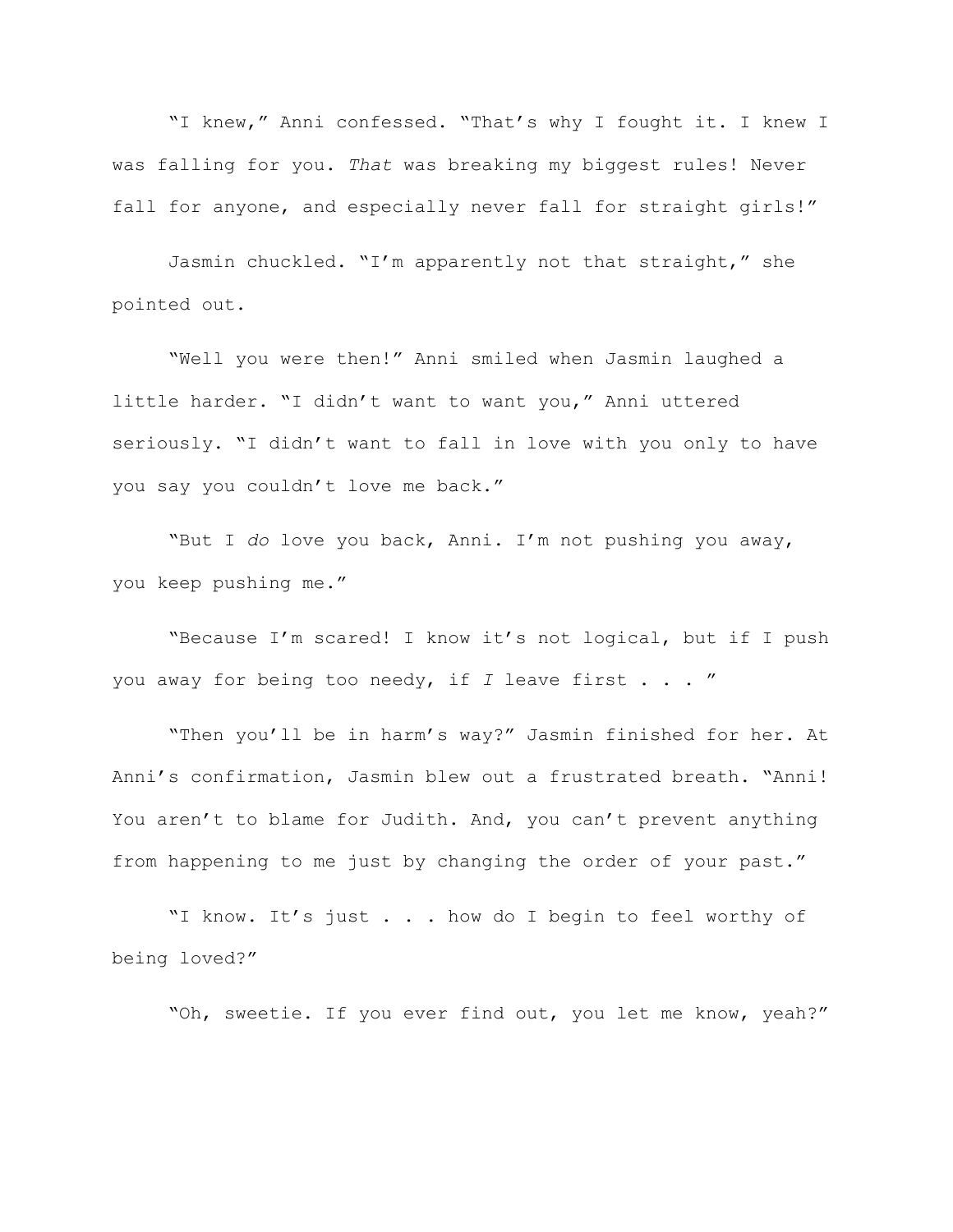Anni had to laugh. If she didn't, she would cry, and that would be dangerous for the both of them while she was driving. "We're a pair, aren't we?"

"Are we?" Jasmin asked seriously.

Anni flicked a glance over, thanking whomever was listening above that they had made it to their destination safely. She pulled into the driveway, but made no attempt to get out. They needed to address this before she dealt with her parents. She unbuckled her seatbelt, and turned to Jasmin.

"I want to be."

"But?"

It hurt, so much, having to ask this question, but Anni needed to know. "Do you have feelings for this Kiara person?"

"Not like that," Jasmin answered carefully. "I care about her." Anni looked away, and Jasmin grasped her chin, turning her head back until they were eye to eye. "But I'm in love with you. Do you understand that, Anni? I *love* you. There is no one else."

"We still have work to do, don't we?" Anni asked.

"Oh yeah. But we can do it, don't you think? We're strong enough. Together."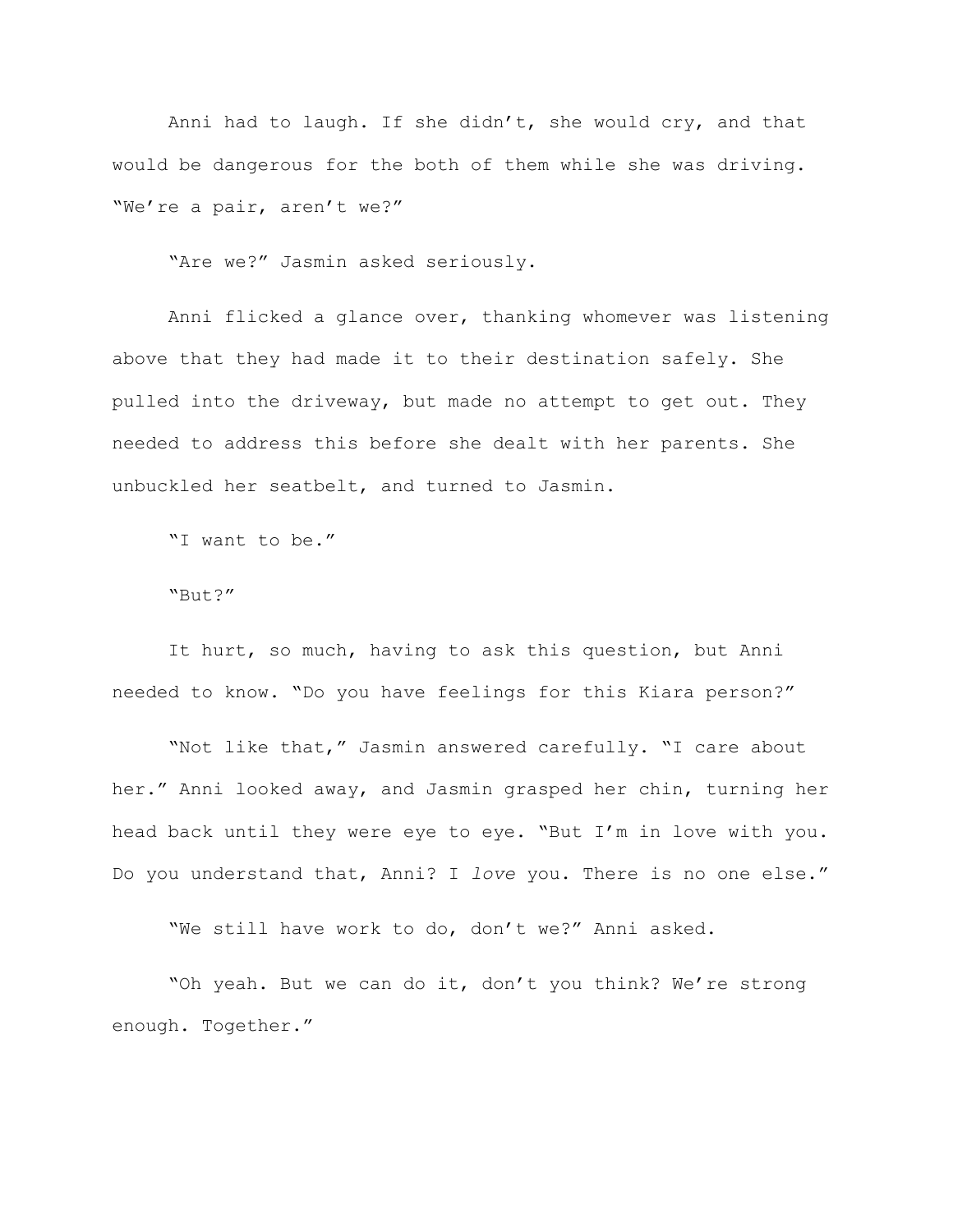Anni reached up, taking Jasmin's hand, and rubbing her thumb where her ring should be. "I wish you had your ring on."

"Then put it on me," Jasmin smiled.

"But I don't . . . " her words trailed off as Jasmin produced the ring in her free hand. "You brought it?"

"Yes. I was hoping we would get to a point where I could wear it again."

"Are we? At that point, I mean?"

"I think we've made a lot of progress today. Yes, we still have work to do, but I love you. I know I want to be with only you. If that's how you feel about me, and you don't think I'm too clingy, then put the ring back on me. However," she closed her hand into a fist, "if you have any doubts, keep the ring until you're sure. Don't make us go through this again, Anni."

Anni shook her head vigorously. "I have no doubts! I can't promise that I won't get into moods, but I *can* promise to talk about it now. It helped, Jasmin. Knowing more about you. Telling you more about me. I want to keep learning. I want to keep growing. With you." She gently unfolded Jasmin's fingers, and slipped the ring back where it belonged.

"I want that, too." Jasmin's eyes brimmed with tears.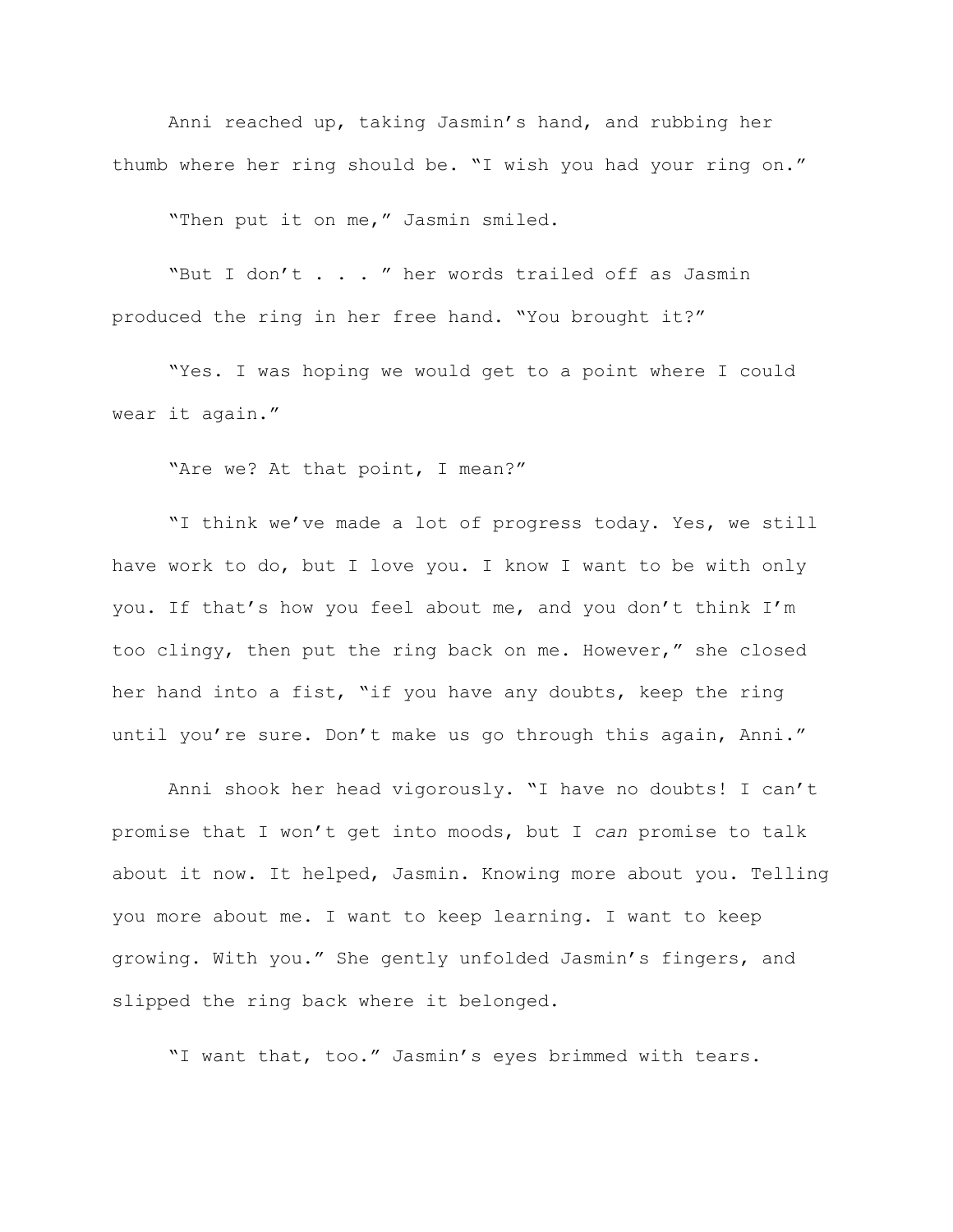"*I love you,*" Anni whispered, pulling Jasmin closer.

"I love you, too."

The promise that the ring symbolized was sealed with a kiss. It was neither demanding nor passionate, but it was filled with hope for the future. They both trembled as they broke apart.

"Are you ready?" Jasmin asked, gently pushing Anni's bangs out of her tear filled eyes.

"No. But with you by my side, I think I can do this."

Jasmin smiled. "I'll be here."

After a deep breath, Anni resolutely got out of the car, joining her lover. She took Jasmin's hand, and they walked slowly to her childhood home, and the father who had told her he no longer had a daughter. Was their relationship reparable? Anni stole a glance at Jasmin. Anything is possible. Right?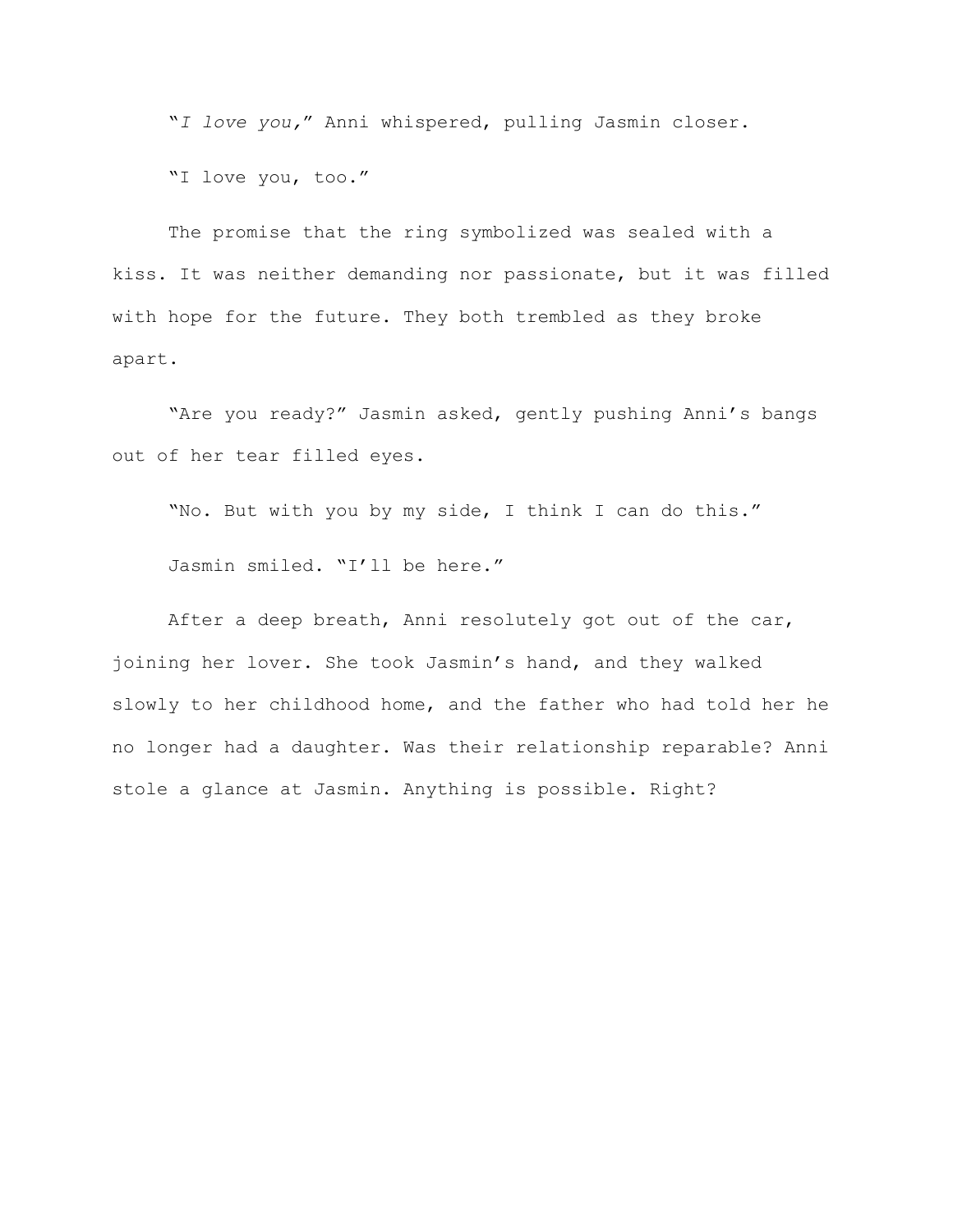## The Planning

Part 7

"Andrea."

Anni's mother greeted the two women in the driveway. As Anni took her mom in her arms for an awkward hug, she felt how frail the older woman had become. Since the last time they saw each other, the elder Brehme had aged significantly. Puffy, red eyes and worry lines adorned a much older face. That fact alone caused Anni to feel sorrow.

Jasmin stood quietly by, watching the interaction. She could see the uneasiness of both of them, but Jasmin was proud of Anni for being sensitive to her mother's needs.

Anni pulled back, gesturing towards her fiancée. "You remember Jasmin?"

Mrs. Brehme smiled slightly at Jasmin. "Yes, of course. It was nice of you to accompany Andrea."

"There's nowhere I'd rather be, Mrs. Brehme." Jasmin took the older woman's outstretched hand with a sympathetic smile. "I'm just sorry it's under these circumstances."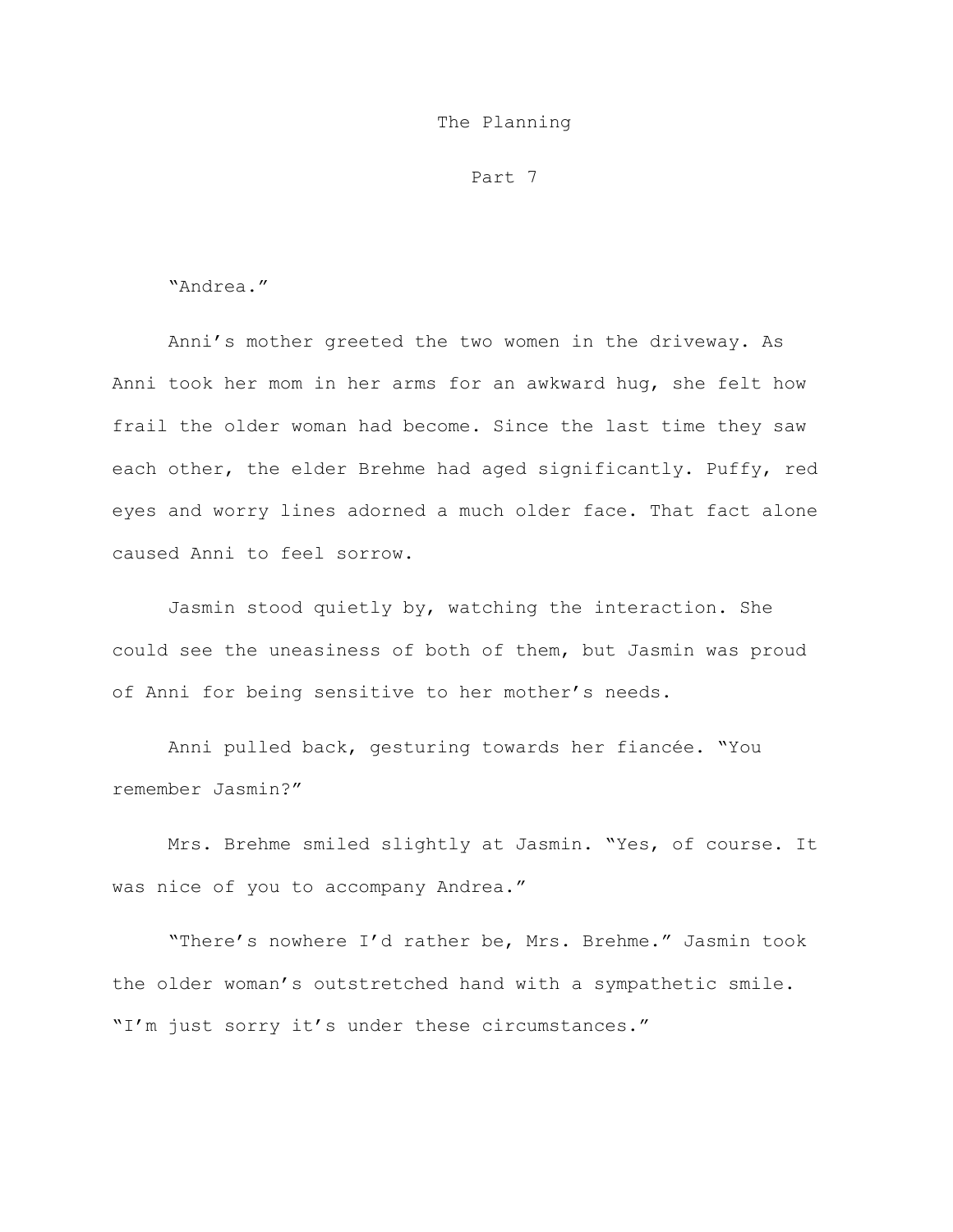Mrs. Brehme glanced at her daughter before settling her gaze uncomfortably on Jasmin again. "You can't be in there with Andrea," she announced shakily.

"Then we're leaving!" Anni answered angrily. "Jasmin is my . . ." She trailed off when she felt Jasmin's hand caress her back.

"It's all right," Jasmin murmured softly.

"No it's not, Jasmin. You came all the way here with me, and I'm not going to allow *anyone* to treat you like you don't belong."

Jasmin caught the faint sniffle from Anni's mother, and from the corner of her eye, she could see the tears begin. Stepping closer to Anni, she lowered her voice. "She's not doing this to be mean, or to not include me, sweetie. This isn't about me. It's about your dad. Go. Visit him, talk to him. I'll be okay."

"I'm sorry, Andrea. I'm not trying to be mean." Mrs. Brehme's hand shook as she nervously pushed a strand of hair off her face. "I know your father can hear me when I speak to him. I'm just afraid of what it might do if he hears that your girlfriend is here."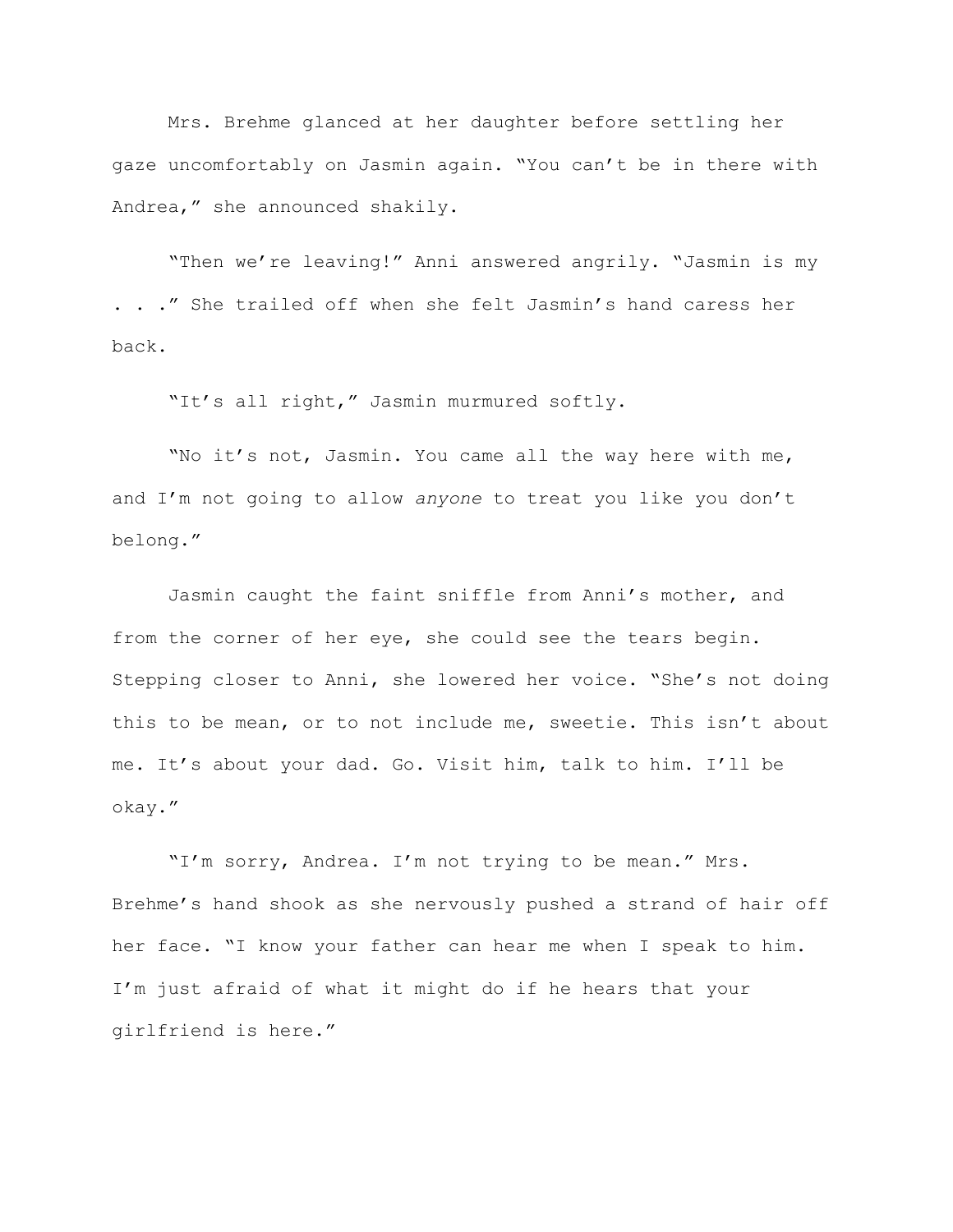Anni caught the slight catch in her mother's voice when she said the word girlfriend. She had thought that at least her mother had come around to being okay with her lifestyle.

"I don't want to leave you alone," Anni told Jasmin, ignoring her mother's words for the time being.

"I won't be alone. I'll be here, keeping your mom company." Jasmin smiled brightly, giving Anni a wink. "I'll be okay."

Anni sighed. She really didn't want to give in. Jasmin was her family now. It hurt knowing that her possible final moments with her father would *still* be denying herself. She wouldn't be able to tell him that she's marrying the woman she loves. How does she reconcile the fact that in the end, her father may die never accepting her? With a small nod, she took Jasmin's hand, squeezing it lightly. "I love you."

Jasmin's heart beat a little faster at Anni's loud and clear declaration in front of her mother. "I love you, too. I'll be here if you need me."

*I need you now*, Anni thought silently. She gave her fiancée a small smile before walking into her childhood home to see her father for possibly the last time.

\*\*\*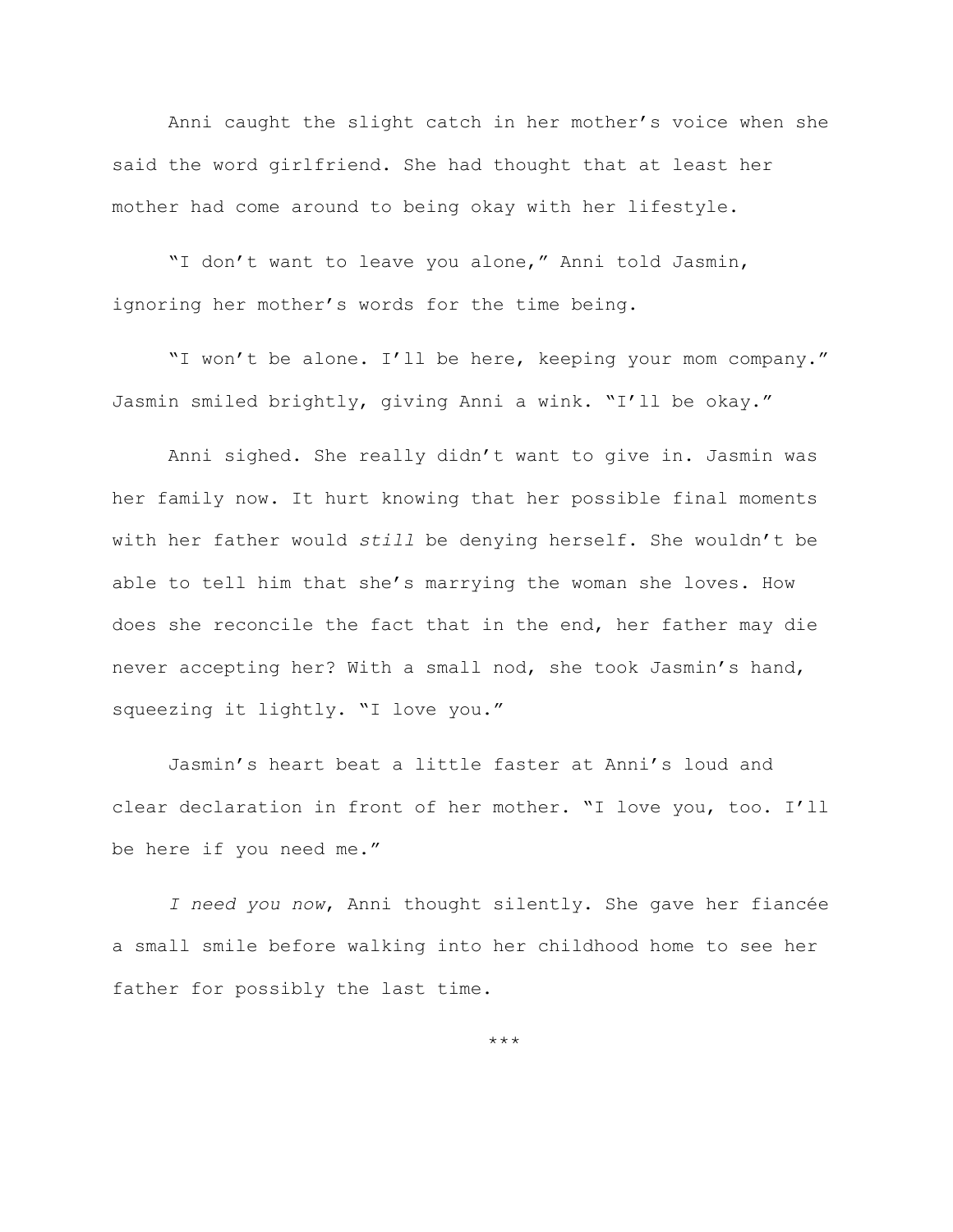Jasmin followed Mrs. Brehme into the house after Anni disappeared inside. Discreetly, she took in her surroundings, trying to imagine Anni growing up here. Jasmin spied photos of a young Anni, smiling at the camera. In a few of the photos, she stood with her father, their arms around each other with obvious affection. *So it wasn't always bad*, Jasmin observed. *Maybe it can be good again before it's too late*. She immediately felt a sadness wash over her at the thought that it may already be too late.

"Mrs. Brehme?" The older woman seemed to be disoriented, and unsure of what to do with herself. Taking pity on her, Jasmin guided her to the couch. "You look exhausted. Why don't you take a nap?"

"Oh no. I couldn't possibly. What if Rainer needs me?"

"Anni is with him now," Jasmin soothed. "If he needs anything, she'll be there."

The older woman shook her head. "What if . . ."

Her trembling voice trailed off as if she couldn't bear to finish the thought. Jasmin's heart broke for Anni's mother. She knew deep down that Anni's parents were good people. They just didn't understand the lifestyle. While Jasmin could understand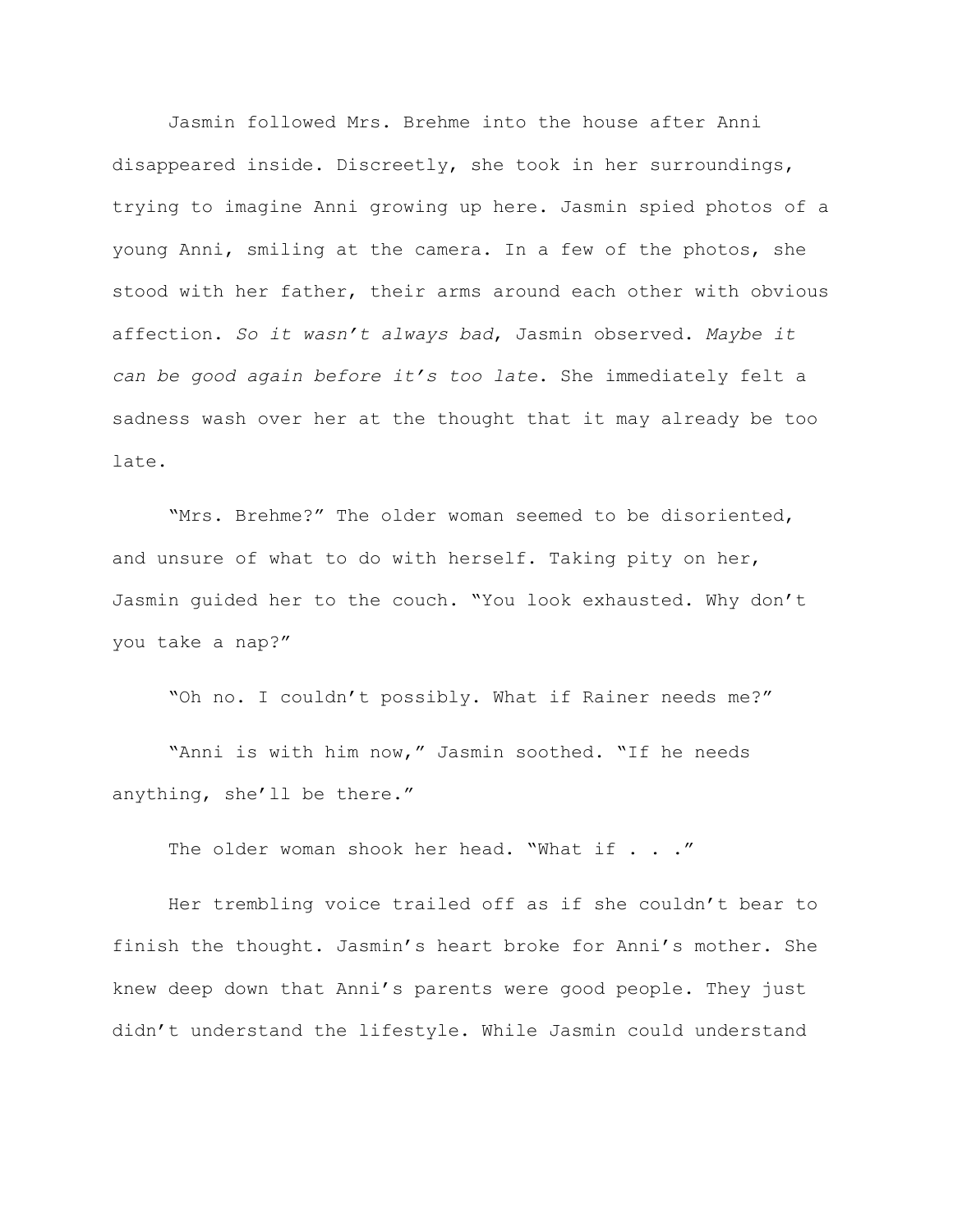that, she *didn't* understand the conditional love. A parents' love should be *unconditional*.

"All right. How about you just rest here, and I'll make you some tea? I'm sure I can find my way around the kitchen for that." Jasmin offered Mrs. Brehme a smile, and was elated to see it returned. Even if it was a bit tremulous.

"Thank you. The cups are in the cupboard on the left, and the tea is on the shelf," Mrs. Brehme called out as Jasmin walked away.

*This should be easy enough.* Jasmin took the tea kettle from the stove, and filled it before returning it to the burner. She worked on autopilot as she thought of Anni. It amazed Jasmin – despite their current situation - how much lighter her heart felt after actually *talking* with Anni. Their relationship was never particularly communicative. At least not verbally. Jasmin knew that Anni preferred to *show* her feelings rather than speak them. Whether that was in the form of making love, or closing off completely, depended on the situation. However, in the four hours that just spent on the road, Jasmin felt she knew Anni better than ever now. And that caused her love for Anni to grow.

The whistle of the tea kettle brought Jasmin out of her musings. As she fixed the cup of tea, she hoped Mrs. Brehme had fallen asleep. The poor woman certainly looked like she could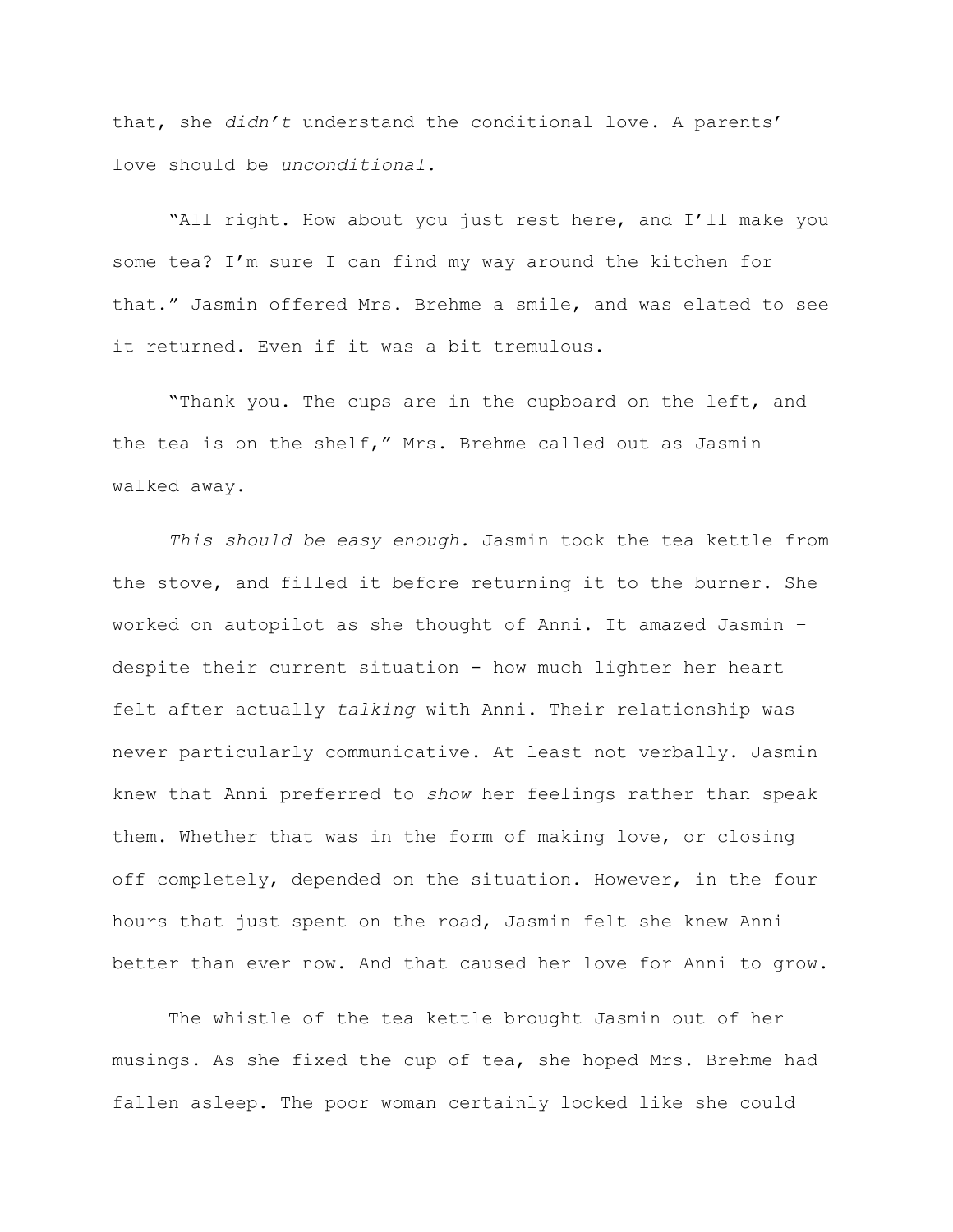fall over at any time. Unfortunately, as Jasmin took the hot beverage back to the living room, she noticed the older woman was still awake, staring at the far wall. Jasmin tracked her line of site, and noticed Mrs. Brehme was staring at the same photo that had captured her.

"He loves her, you know?" Mrs. Brehme said softly, still staring at the photo of Anni and her father.

"I know." Jasmin carefully set the beverage down in front of Mrs. Brehme, then took a seat.

"He just doesn't understand."

"Neither do you. And that's okay." Jasmin hesitated for a moment. "What's not okay is how he treats Anni. The things he's called her, or the things he's said to her. He's her father. Anni deserves his love and respect, as well as yours."

Though Jasmin's tone was gentle, her words rang with disapproval. The older woman's eyes left the photo, and locked on to Jasmin's. Sorrow and shame caused them to fill with tears that threatened to spill over at any moment.

"You love her."

It wasn't a question, but Jasmin felt the desire to answer anyway. "Yes, I do. Anni means everything to me." She laid a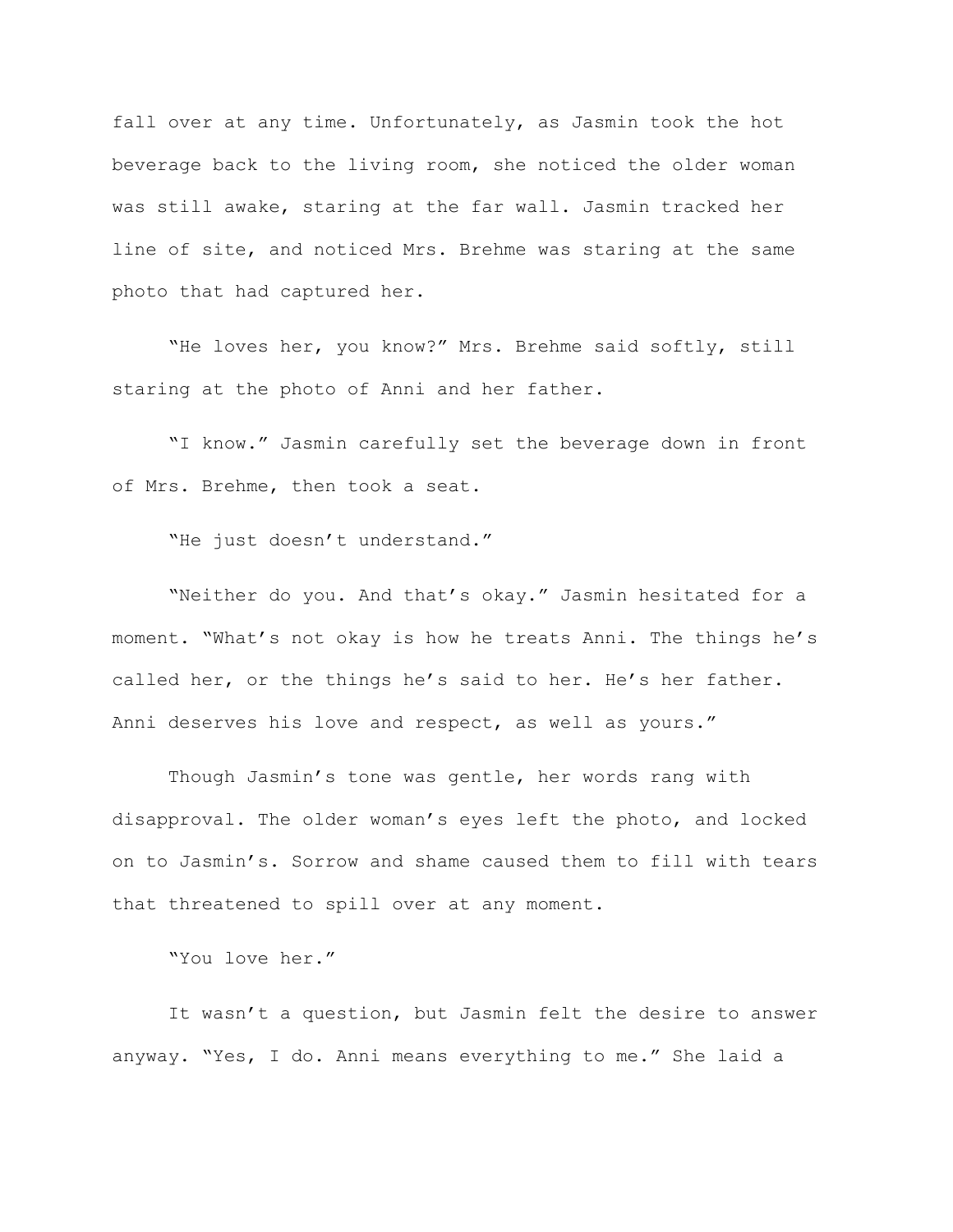hand over her heart in an attempt to punctuate the love she felt for this woman's daughter.

"A – are you two married?"

Jasmin looked at the ring that Mrs. Brehme was staring at, and smiled. "No, not yet. We're engaged." She hoped Anni was okay with Jasmin announcing it without her like this. She just didn't see the harm in telling the truth.

Mrs. Brehme frowned. However, it seemed to Jasmin that it was more in thought, than in disapproval. At least she hoped so.

"Are you not afraid of what others think? You're a nice looking woman. I'm sure you can have your choice of men."

"I'm not looking for a man, Mrs. Brehme," Jasmin stated firmly. "I love your daughter. I used to care what others thought of me. Of us. But it did nothing but make me almost lose Anni. I can't live my life in fear of what others think. It's a waste of time."

"What about your parents, Miss Flemming? Are they supportive of your decisions?"

"Please, call me Jasmin. And my mother and I are coming to terms with each other," she answered vaguely. Not wanting to insult the older woman, she continued amiably. "I understand that parents only want what is best for their children.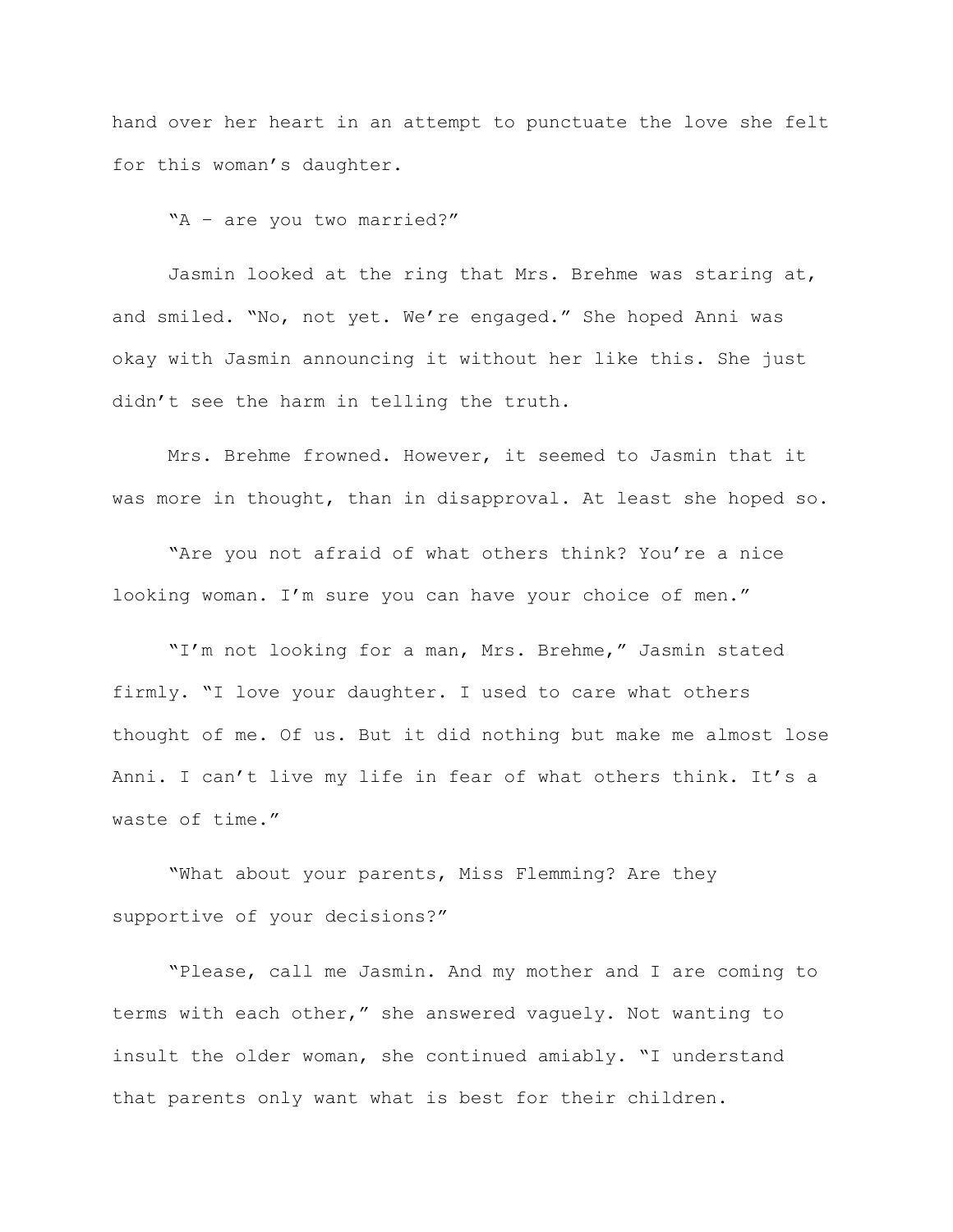Sometimes they can't see that we've grown up, and need to make our own decisions. For better or worse. The best thing a parent can do is be in their child's corner.

Anni is a strong woman, Mrs. Brehme. She doesn't need yours or Mr. Brehme's approval of her choices. But deep inside, she hurts because of your estrangement. She loves you both. All she ever wanted was for you to love who she is in return."

"I – I wanted Andrea to come here to see her father in hopes it would help both of them," Mrs. Brehme confessed. "I've tried to get them together. I've tried talking to Rainer. He's such a stubborn mule sometimes."

"Well, we know where Anni gets it from." Jasmin chuckled lightly when Mrs. Brehme cracked a smile.

"You're good for her."

Jasmin was surprised by the sentiment. "She's good for me," she responded sincerely.

"A marriage of your . . . type is not legal here," the older woman declared.

"We know."

"What will you do?"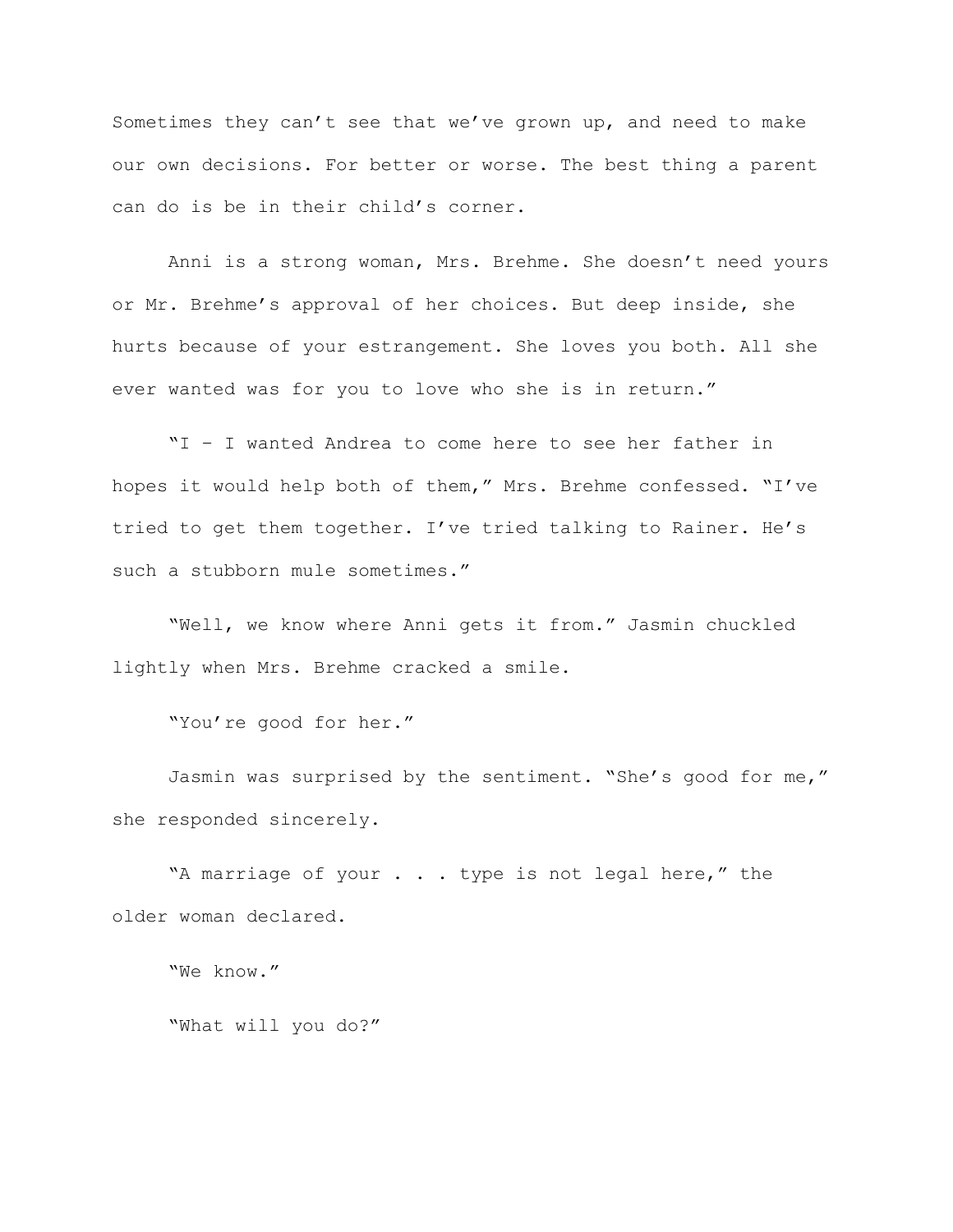"There are plenty of places we can go to get married. Legally. But we can still have a ceremony here with our friends. We can also be registered as life partners here. What matters the most is that we will be married in our hearts."

Mrs. Brehme said nothing, and Jasmin was happy to keep quiet and let the woman contemplate everything that had been said.

"I would like to be there," she said abruptly, making Jasmin jump a little from the break in the stillness of the air.

Jasmin studied Anni's mom, looking for sincerity. What she found was a timid mother that looked terrified of losing her whole family. Jasmin nodded. "As long as you're there to support Anni and our love, you are always welcome. But I will not allow you to hurt her. She's had enough hurting in her life."

Mrs. Brehme gave Jasmin the first genuine smile since showing up. "I like you . . . Jasmin. You fiercely protect my daughter, even from her own parents. I'm glad she found someone like you."

Tears filled Jasmin's brown eyes. What an emotional day it's been. From opening up to Anni, having Anni do the same to her, and now Mrs. Brehme giving Jasmin what could only be her blessing, it was pretty overwhelming. And beautiful.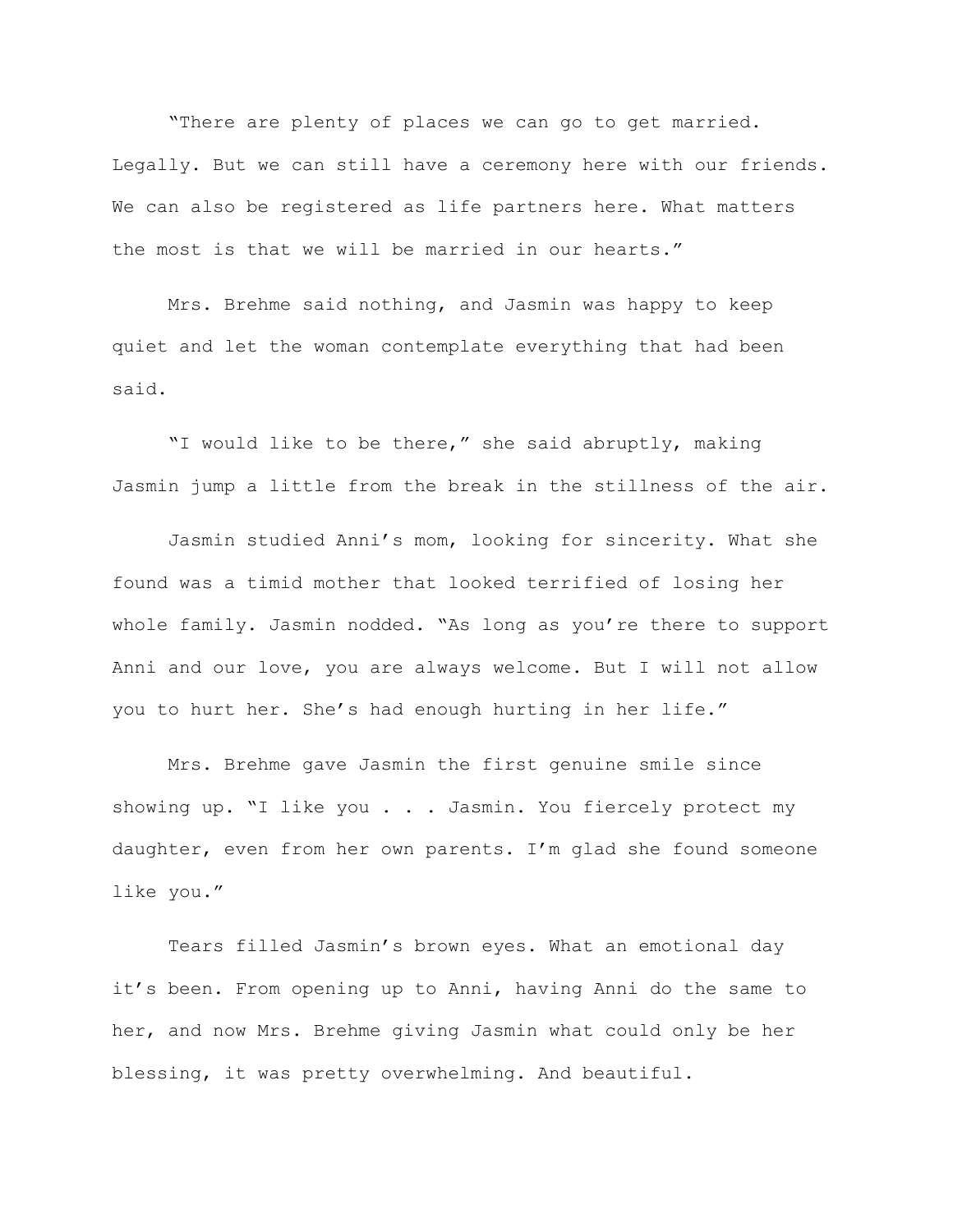"Thank you, Mrs. Brehme. You have no idea what that means to me. I promise to always do my best when it comes to protecting Anni's heart."

And with that, Jasmin's thoughts immediately went to her fiancée, and where she was now. She wondered desperately how Anni was doing with her father. Was she hurting? Did she need Jasmin? *I love you, Anni. I'm here. I will always be here.*

\*\*\*

Anni stood at her father's door willing herself to go in. She could hear her mother's and Jasmin's voices in the distance, but couldn't concentrate on the words. She could only hope her mother was being nice to her fiancée.

"*I don't want to do this*," she whispered to herself. She was already reeling emotionally from the drive here. Learning everything she learned about Jasmin, revealing her own past, left her drained. But she was here now. She promised her mom she would try this reconciliation thing. Problem was, it was her father that didn't love her. Not the other way around. Anni wasn't about to change herself, or deny Jasmin, just to appease her father. She couldn't live with herself if she did that. Despite what her mother said, Anni decided to be honest with her father. If he could hear her, he was going to know exactly how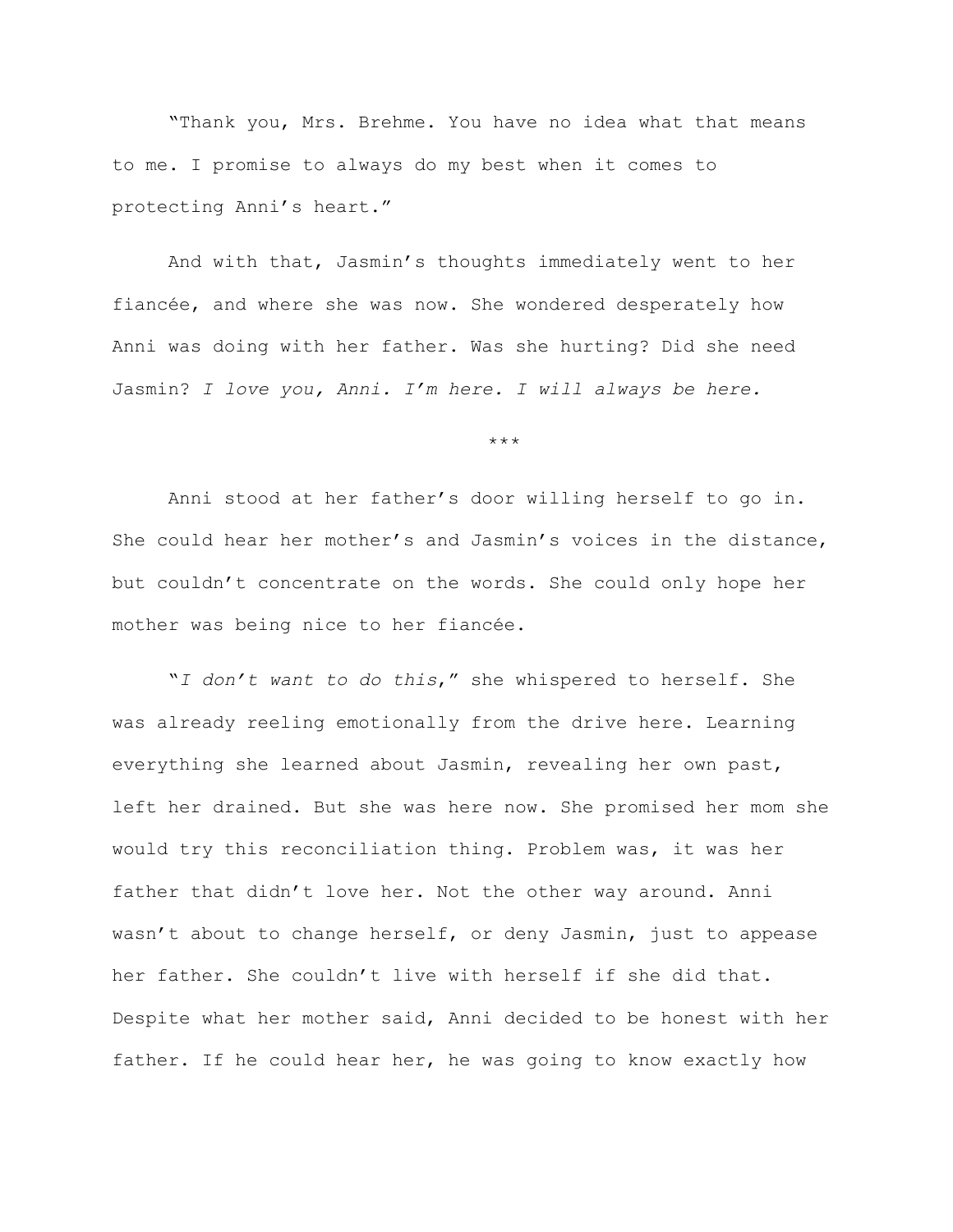she felt. Anything less wouldn't be making amends, it would be amending herself to his needs.

"*Just go in!*" she ordered herself harshly. Reluctantly she pushed her way in. Anni's breath caught in her throat as she studied the man lying in the bed in front of her. He looked gaunt and weak, nothing like the father she remembered. Though she knew he was unconscious, it made her feel better to think he was just sleeping. Quietly, she sat in the chair next to the bed, and just stared.

"How am I supposed to do this?" she asked him softly. "What am I supposed to say to you? I can't change who I am. I don't want to." Tentatively, Anni placed her hand over her father's. "All I've ever wanted was for you to be proud of me. I know you wanted the conventional life for me. Find a man, fall in love, get married, have children. You couldn't you see that *that* isn't who I am. But I have found love, dad. I didn't think it would ever happen. You made it so hard for me to believe I was able to be loved."

She paused, wiping a tear from her cheek. Years of learning to keep her emotions in check have pretty much dissipated in the span of one day. Anni wasn't sure if she was capable of handling these feelings. She just had to believe that Jasmin would help her through all of this.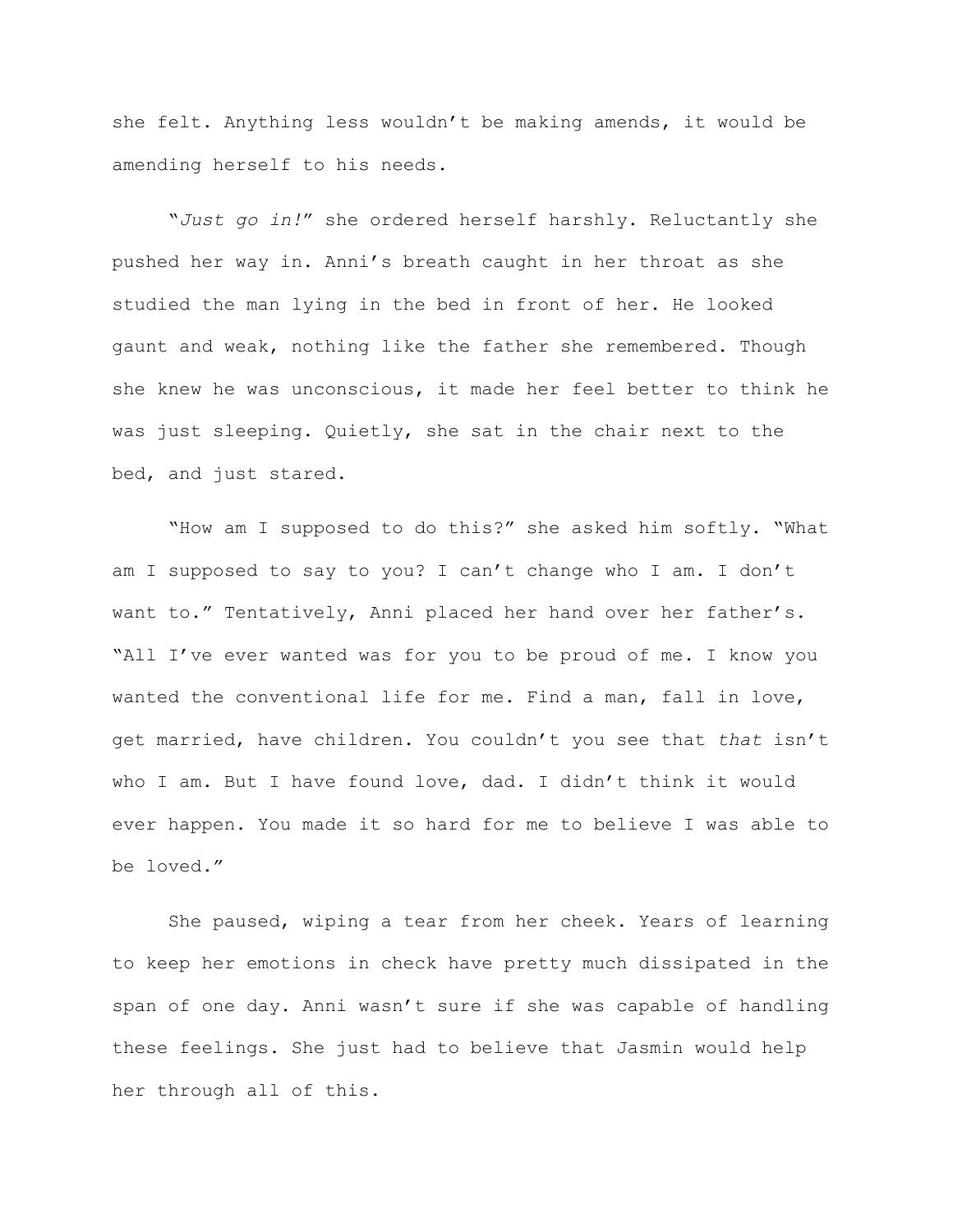"Jasmin," she whispered reverently. "You've met her, dad. I know that if you had given her a chance, you would love her. But you were so intent on being embarrassed by the fact I was with a woman." Anni sighed. Part of her wanted her father to be able to hear her. And part of her hoped he couldn't. She was making herself too vulnerable. Nevertheless, she forged ahead, needing to get this out just in case he never woke up again.

"I almost lost her. I wanted so much to blame you for that. Oh, you have no idea how much I cursed you for making it impossible to open myself up to the love of another. But I never meant for this." Anni began to cry harder at the idea that she may be responsible for her father's current condition. "I don't want to lose you. I don't want mom to be alone. I only wanted you to love me."

Anni rested her forehead on his shoulder and cried. She couldn't bring herself to say anything more. Not yet. She needed to purge herself of this guilt, and she didn't know how. She whispered an apology before giving in to the exhaustion she felt pulling her under.

\*\*\*

"*Sweetie?"* Jasmin shook Anni softly. She didn't dare raise her voice above a whisper. Mrs. Brehme had finally succumbed to her fatigue, and getting concerned about Anni, Jasmin decided to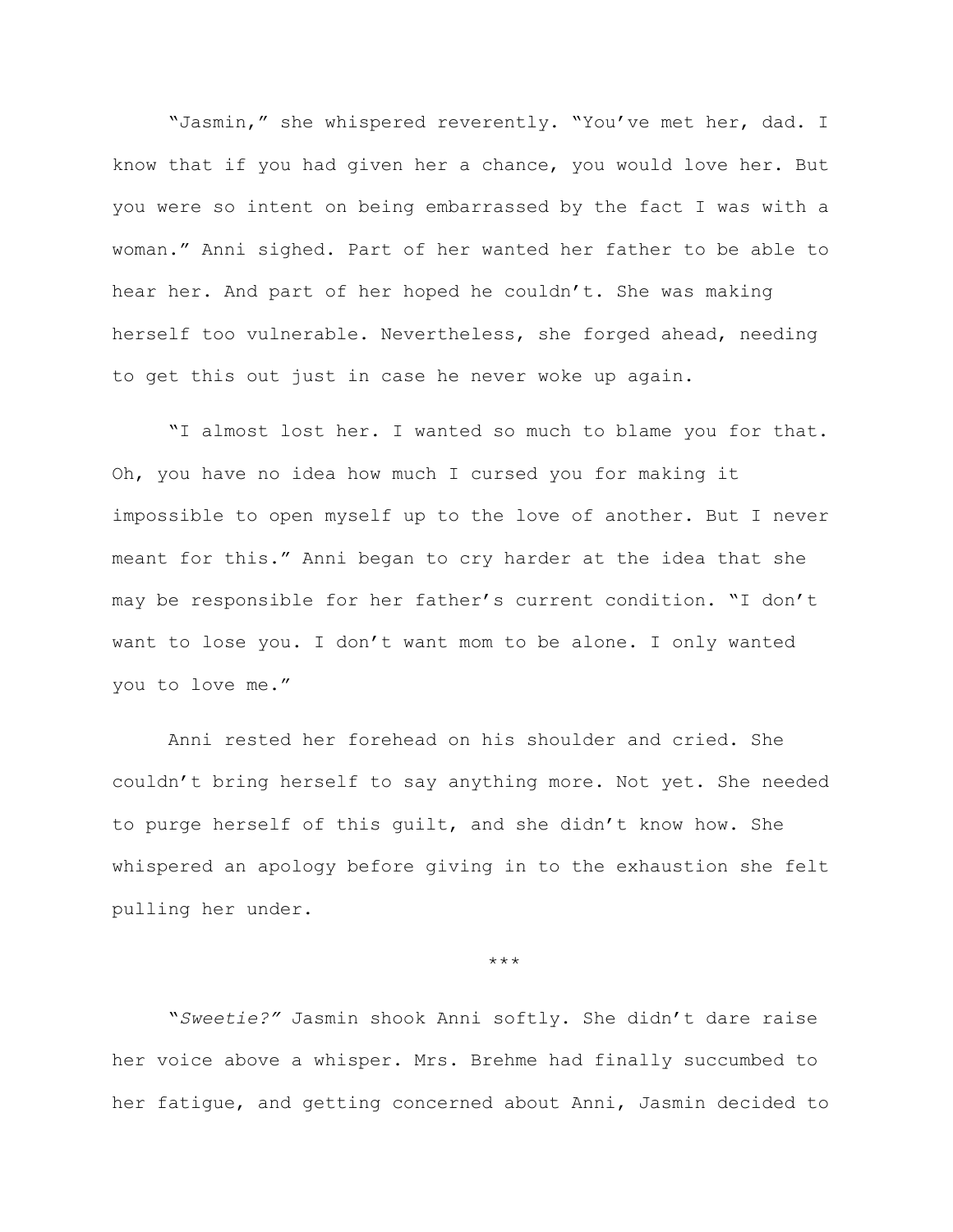look in on her. She was loathe to disturb Mr. Brehme, or cause him any distress, so she woke Anni as quietly as she could.

 $"Jas -"$ 

Jasmin placed a finger on Anni's lips, and leaned close to her ear. "*Don't speak loud enough to agitate your dad. I just thought you may want to take a break? Get something to eat*?"

"*I'm not hungry*," Anni responded just as quietly. "*I need a little more time.*"

Jasmin caressed Anni's cheek. She wanted to argue with Anni, knowing how tired she must be. But Jasmin realized, looking in Anni's eyes, how much she needed to finish whatever she started with her father. So she nodded, and kissed Anni sweetly on the cheek before leaving her alone once again.

Anni watched the woman she loves walk out the door, and once again she was alone with her father. She could have taken the easy way out, and joined Jasmin. A good chunk of her heart wished she had.

"Wake up, dad." She took his hand again, wondering if she could possibly give him strength just by touching him. "I want you to know Jasmin. You'll understand why I love her. It would be impossible for you not to love her, too." Guilt stymied her words once again before she shook it off.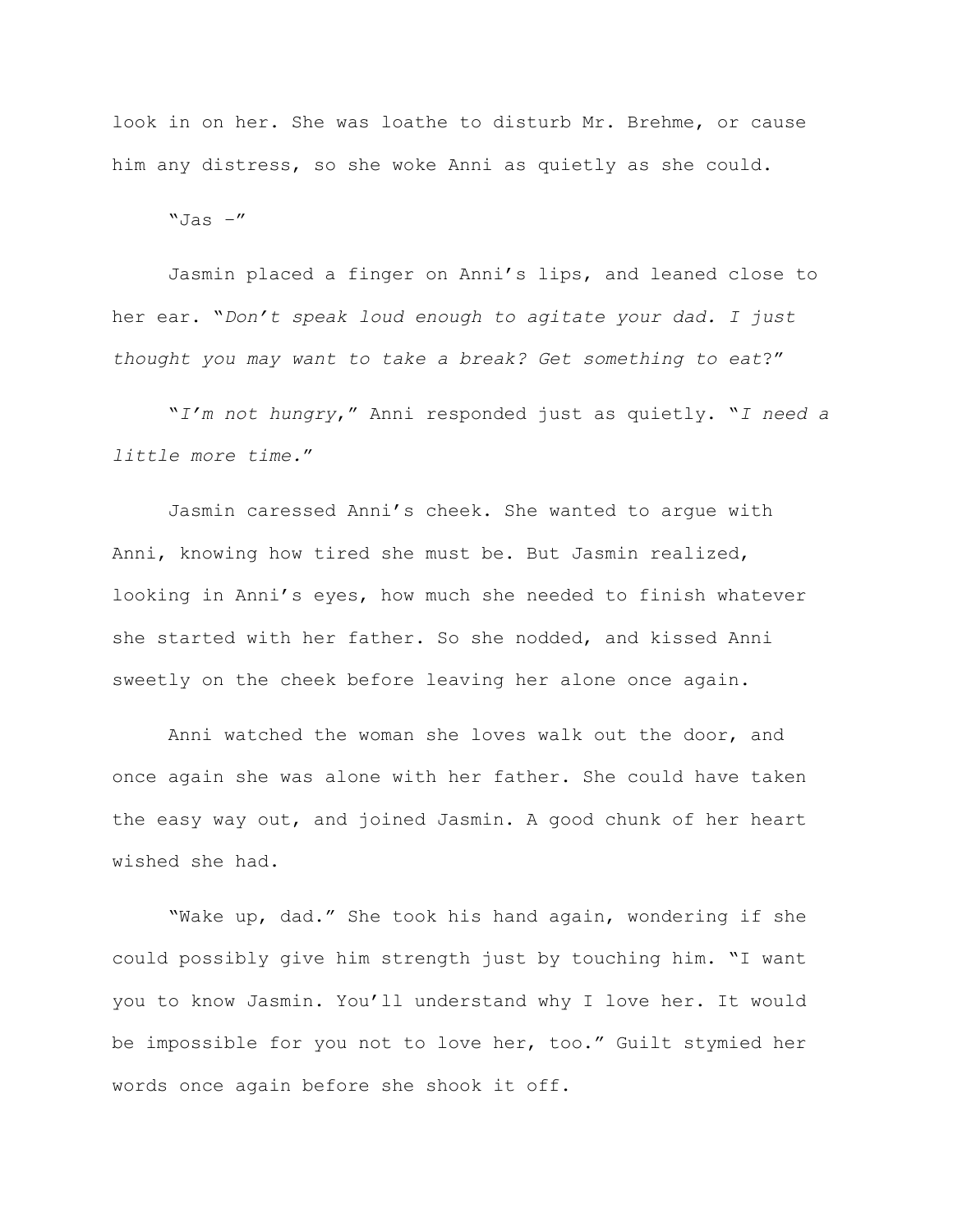"I was lying to myself when I blamed you," she confessed. "I know that better now after hearing what Jasmin had been through. She's the most loving, caring, generous woman I know, and she shouldn't be. The things that happened to her should have jaded her. And maybe they did in the beginning, but you would never know it by looking at her now. She loves me, dad. She loves me enough to marry me. If I were on the outside looking in, I wouldn't believe it. She's so beautiful and talented. Has so much to offer. *Anyone* would be the luckiest person in the world to be loved by her. And she chose to be with me.

"Lord knows I haven't made it easy on her. We've had to work hard to stay together. And maybe that's how relationships are. I don't know. I've never had a real relationship before Jasmin. As much as I thought I loved Judith, it was nothing like the love I feel for Jasmin."

Emotions are hard. Anni scrubbed her face roughly, using the gesture to try and stop more tears from falling. She thought about the last few months without Jasmin, and how empty it made her feel. She made a vow to herself as she traveled back home to get Jasmin. If she were fortuitous enough to get Jasmin back in her life, she would do everything she could to keep her. And to make her happy. That vow was reinforced when she saw the woman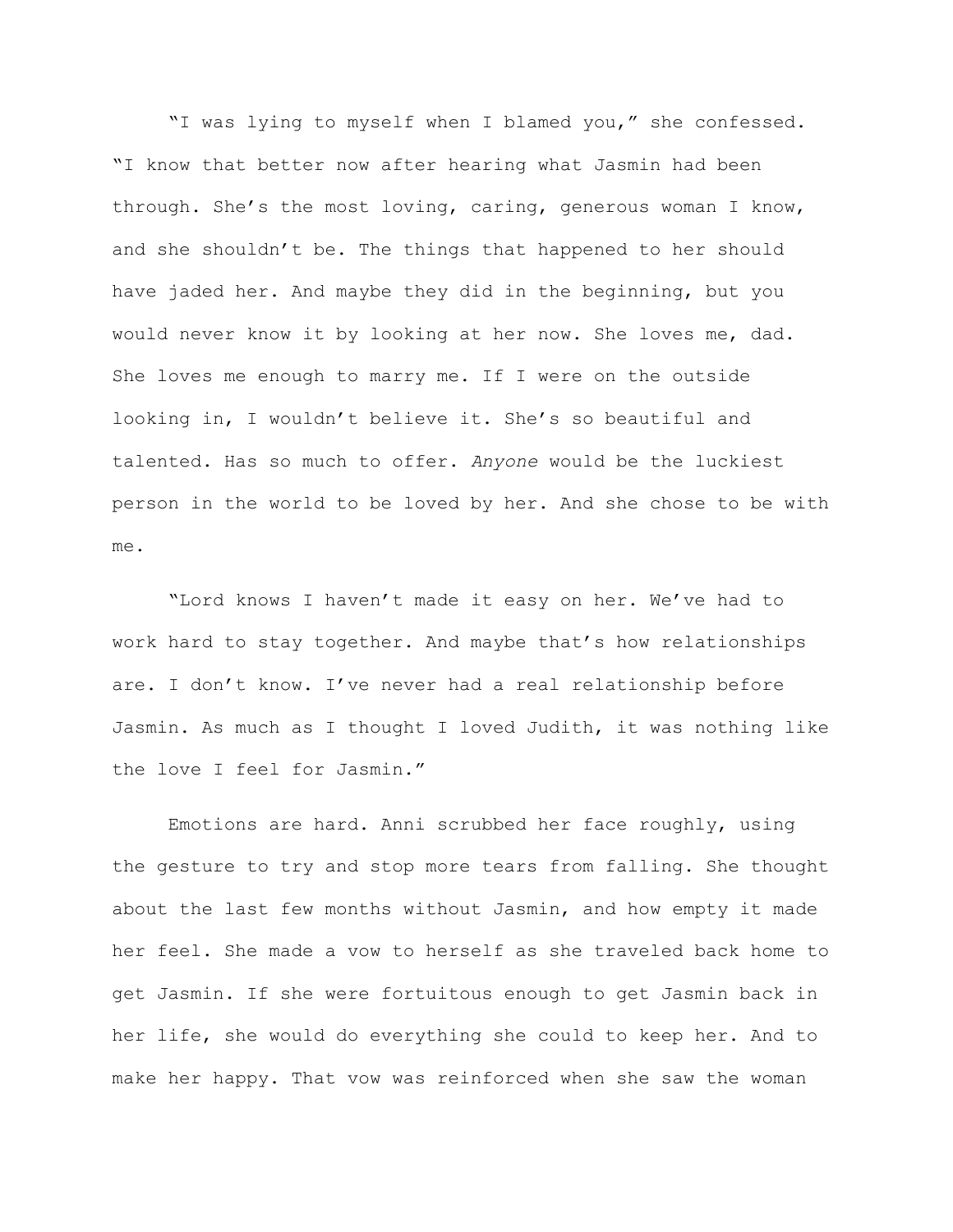she loves in the arms of another. Anni shivered at the image that entered her mind.

"I was so stupid," she continued finally. "I almost lost the best thing that ever happened to me because I thought I needed 'freedom'. At least, that was the excuse I used with Jasmin. In reality, I'm just scared. I'm scared she'll figure out I'm not enough for her. I'm scared that I won't be able to get past my own issues to make her happy. I'm scared that I won't be able to provide for her." Anni exhaled sharply with a mirthless laugh. "She doesn't need me to provide for her. She's successful. Did you know she's a designer? She's good at it, too. Great, in fact. Kiara would be able to give her more than I could."

Anni stood abruptly, and started to pace. "I pushed her into another's arms. That's not what I want. I don't want *Kiara* to be the one that's best for Jasmin. *I* want to be that person. I can't blame anyone else anymore. I can't blame you." She came back to her father's bedside, taking his hand once again. "Wake up. I don't expect you to understand, dad. I just want you to love me, and accept who I am. Accept my love for Jasmin. Accept *her*. Wake up, and come to our wedding. I want you to stand by my side as I pledge my life to the person I'm in love with. It's not perverted, it's not sick. It's love. Pure and simple, dad.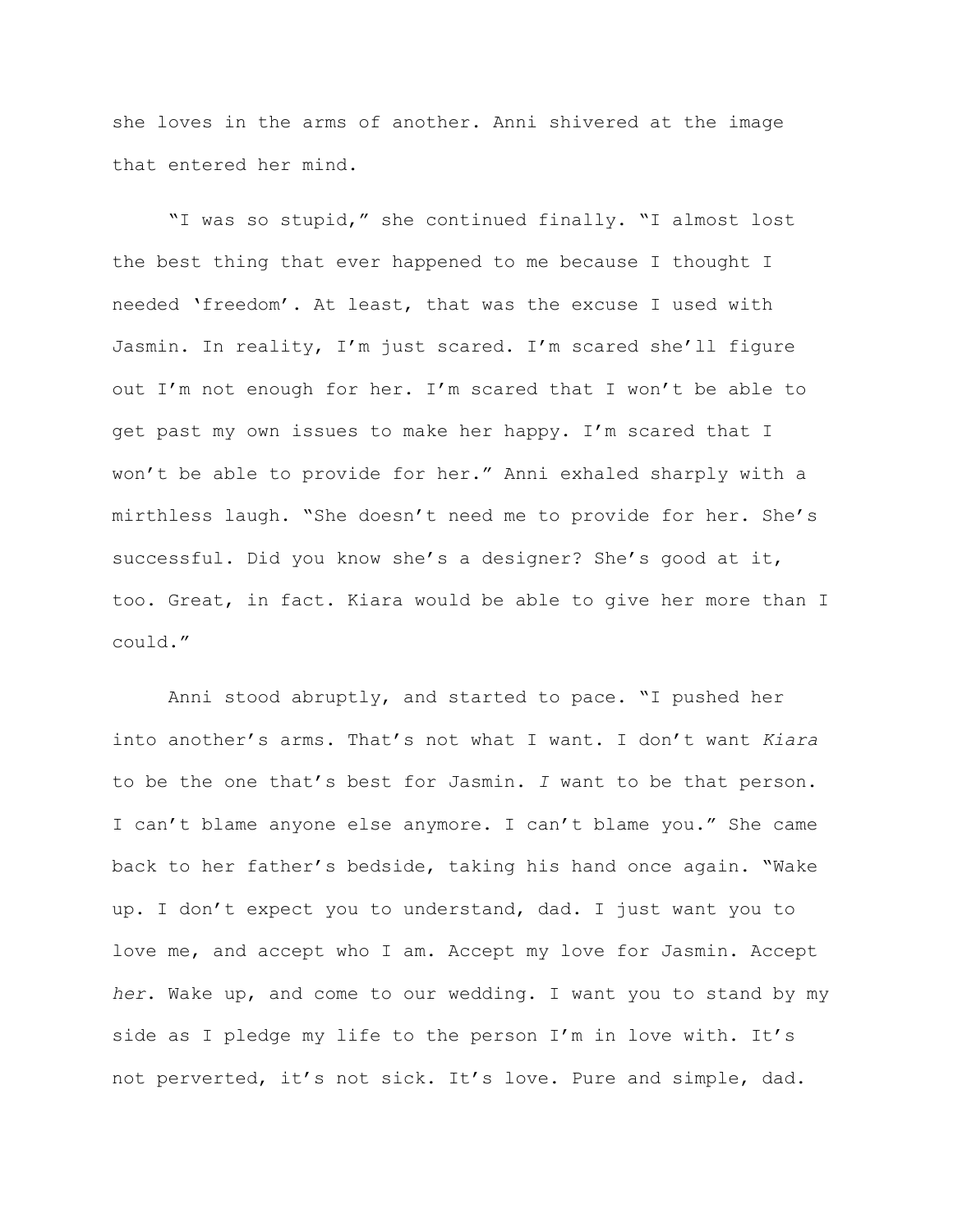The way I feel for Jasmin is no different from how you felt for mom when you married her. It *shouldn't* matter that Jasmin is a woman. What should matter is that your daughter is happy, and loved by an amazing person. Wake up, dad. Please."

Anni thought she had imagined it, but the pressure was constant. She stared at her father's hand that was currently squeezing hers. It was weak, but it was there. At that moment, she wished they were in a hospital so she could call a doctor in to examine him. But she knew her father. He wouldn't want to be in a hospital. He would want to be comfortable at home.

"That's it! Come back to us. You're strong, dad. I know you can do this." She watched for any other sign that he was waking up, but it was only the feeble squeeze on her fingers that gave any indication that her father was still there with them. "I'm going to go get mom and call the doctor. Keep fighting, dad. Keep fighting." She hesitated on her way out of the room. "I love you," she said quickly, then went to inform her mother of the change.

\*\*\*

"Anni? Sweetie, why don't you come over here and sit down?" Jasmin sat on the bed, and patted the spot next to her. It had surprised her that Anni's mom suggested they both stay in Anni's old room. Jasmin had almost declined, but the weariness in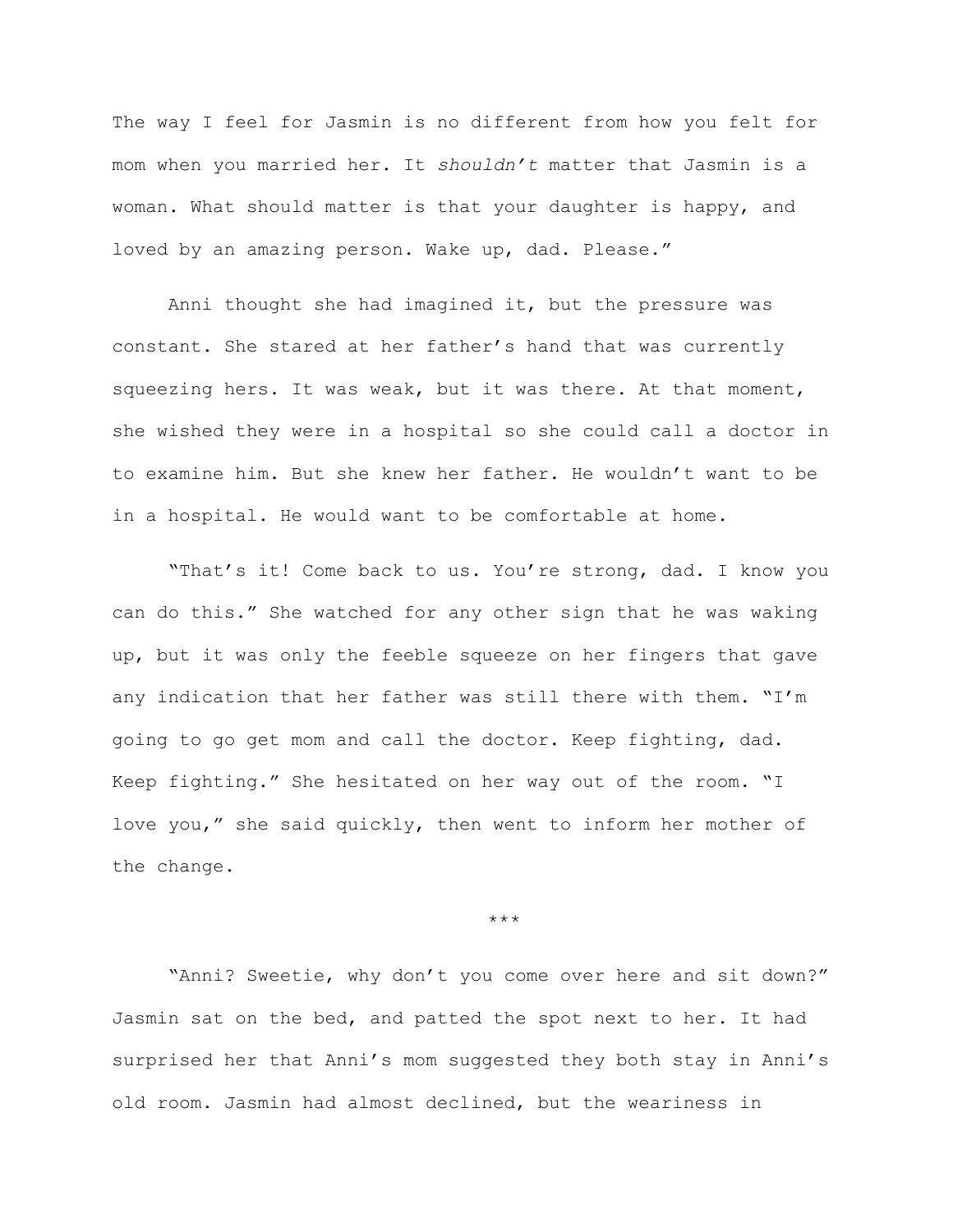Anni's eyes when she finally came out of her father's room, changed Jasmin's mind. Anni needed her close, and Jasmin promised to be there for her.

"I know he squeezed my hand," Anni said in lieu of an answer. She kept up her vigilant pacing, biting her thumb nail nervously.

"I believe you."

"But the doctor didn't see any significant change."

"That doesn't mean anything, Anni." Jasmin grabbed Anni's hand on her next pass. "Come here." She pulled Anni down next to her, wrapping her arm around Anni's shoulders. "Your mom said that was the most responsive he's been. That means you being here and talking to him is helping."

Jasmin felt Anni's shoulders shrug slightly, and pulled her closer.

"I just wish there was more I could do. I never wanted this to happen," Anni confided quietly.

"Of course you didn't."

Anni laid her head on Jasmin's shoulder, relishing in the feel of just having her there. "What if it takes him days to come out of this?"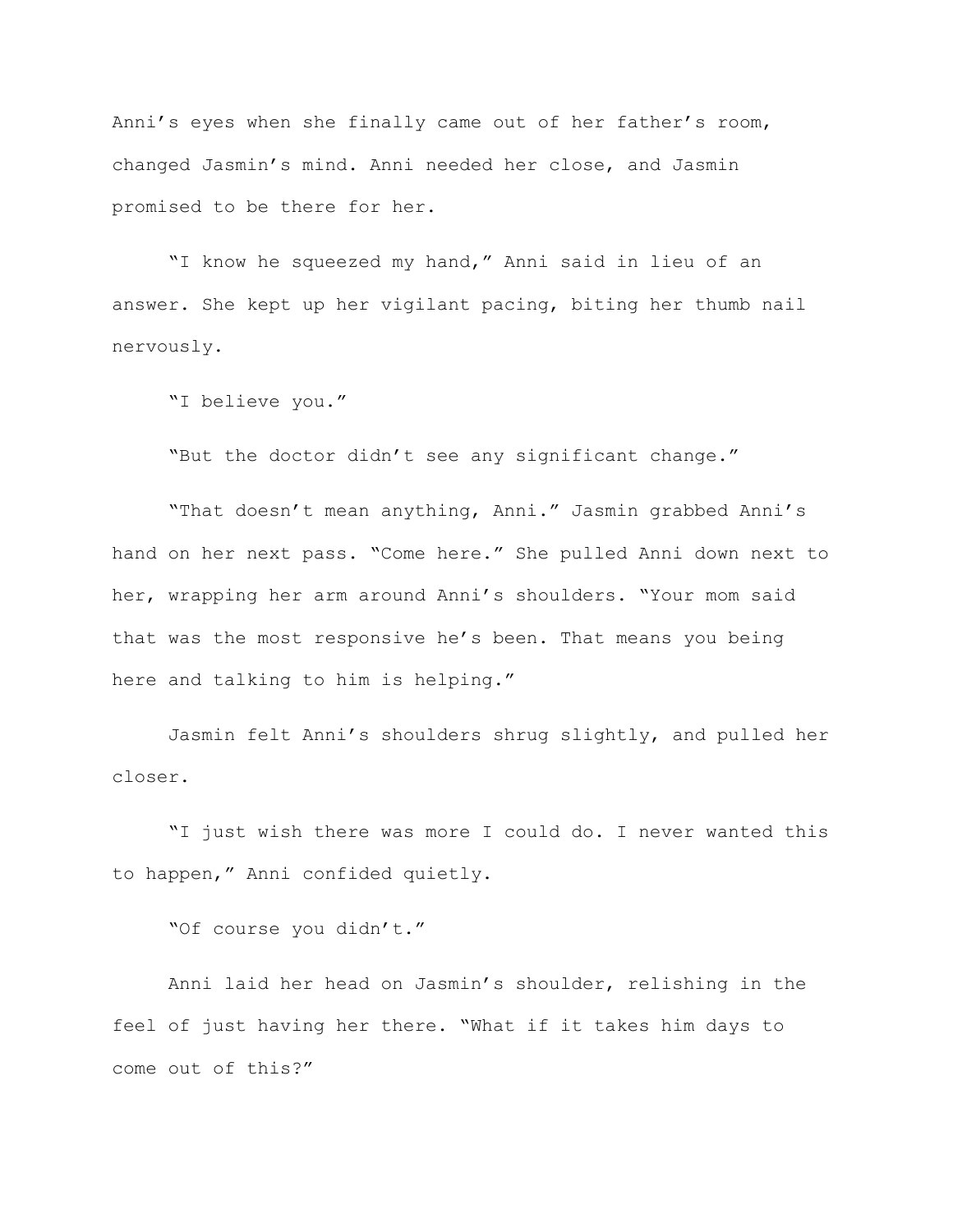"Then we stay until he's out of the woods," Jasmin stated with conviction.

"And if he . . ." Anni couldn't bear to finish the thought. No matter how estranged they were, she didn't want to lose her father.

"Anni, we have to think positive thoughts. He responded, and that's hopeful."

"I know. But we just don't know how long this is going to take, and you just started this campaign with Tussi Attack." Anni was reluctant to talk about the campaign. It just meant Jasmin possibly thinking about Kiara.

"I've already spoken to Kiara," Jasmin disclosed, and Anni's heart dropped. "She says to take all the time we need. I have enough designs to last for a while, and she can stand in for me when needed."

Anni stood, walking to the window. She wished to hell it didn't hurt so much hearing Jasmin talk about Kiara. She only spoke of business, and there was no inflection in her voice that gave any indication of more. But still . . .

"Maybe you should go back," Anni said softly.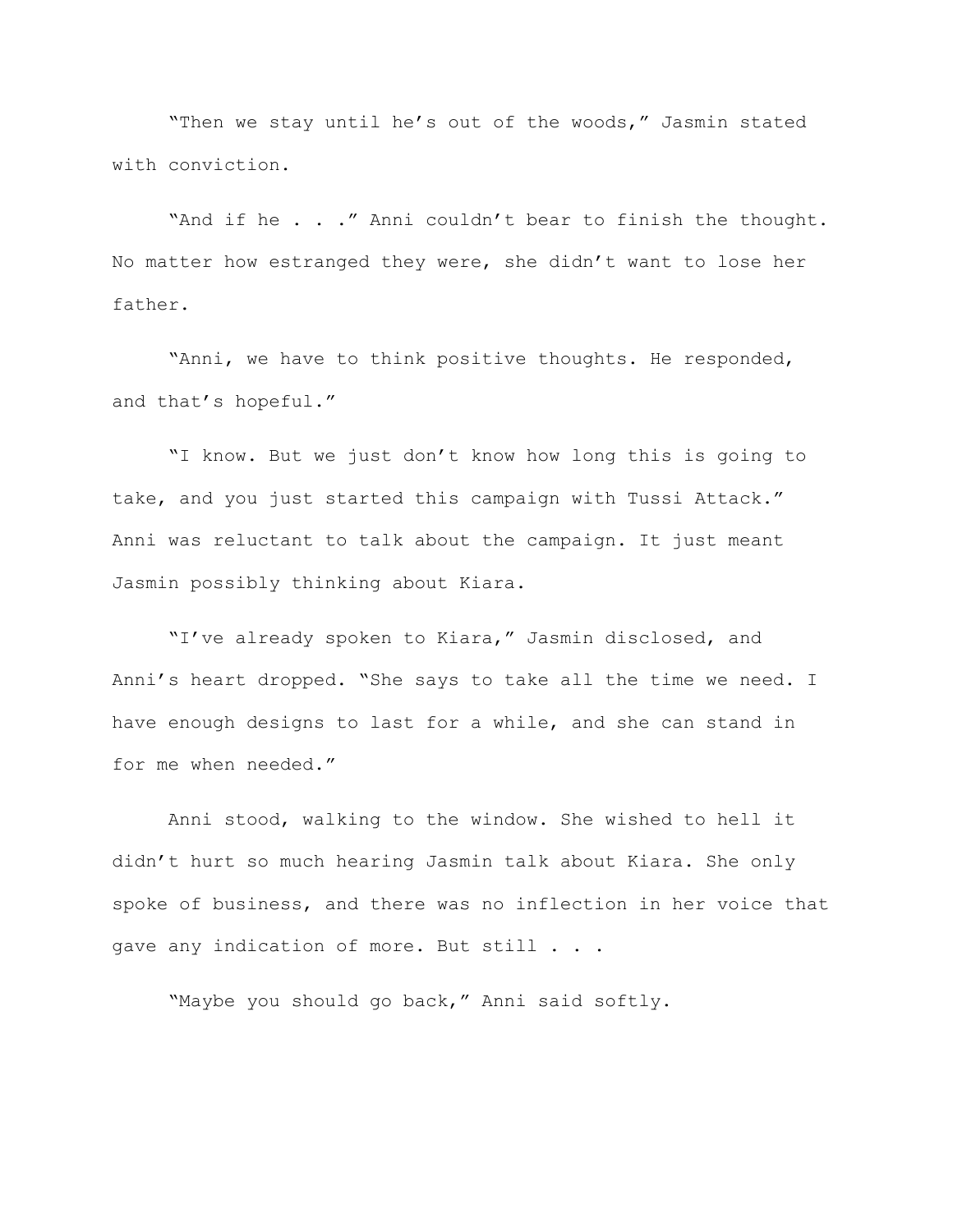Jasmin frowned at Anni's back. "Absolutely not. I said I would be here for you, and I will be. Besides, I just told you Kiara . . ."

"Kiara has it all handled. Yes, I heard," Anni snapped.

Jasmin joined her fiancée, standing close, but not touching. "Anni, what's going on? I thought we were passed this."

"It's going to take me a little bit longer than a few hours to get passed you almost sleeping with someone else." Anni cursed under her breath. She was doing it again. Pushing Jasmin away, and for what? The heartbreaking idea that Kiara may be better for Jasmin than Anni is?

"Hey." Jasmin turned Anni to her, lifting her chin until they were eye to eye. "What happened? Why are you doing this?"

"Because I'm scared," Anni confessed, tears forming in her eyes.

"Of what, baby?"

"Losing you!" She tried to pull away from Jasmin, but her love refused to let go. "I'm scared that I'm not good enough. I'm scared that Kiara is! I'm scared that one day you'll figure that out. And I'm scared that I'm going to screw up again, because look at what I'm doing right now! She warned me that she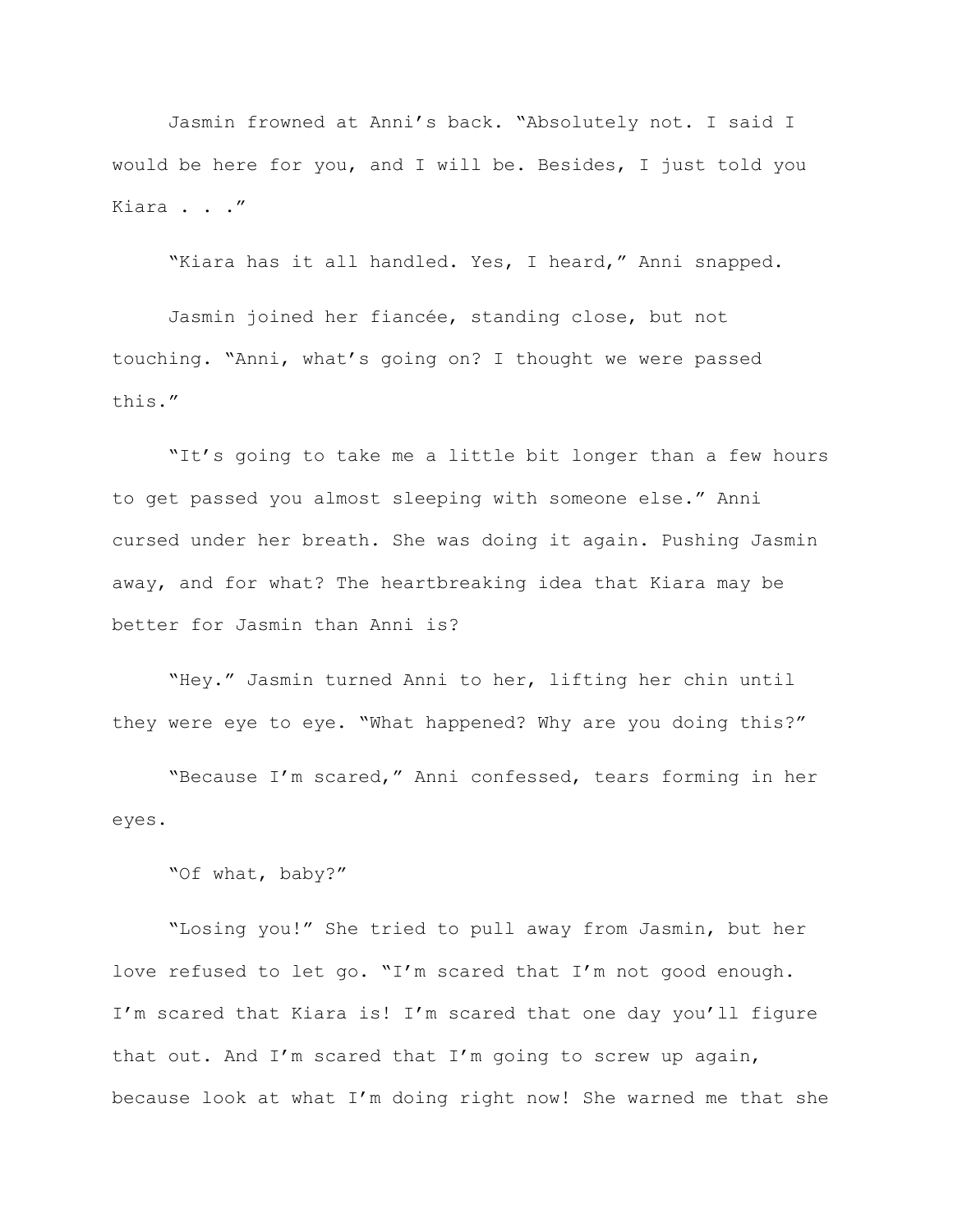would pursue you if I fucked up again. I'm giving her what she wants," Anni finished, trying unsuccessfully to choke back a sob.

Unchecked tears began to flow down Jasmin's cheeks as she watched the love of her life break down. She took Anni in her arms, letting all of the love she felt flow through her.

"Anni, I know it's going to take more than a few hours to fix everything." Jasmin pulled back. "But you should know that there is *nothing* between me and Kiara."

"I saw you in her arms today." Anni could hardly believe that it was just this morning when she walked in Jasmin's shop, and saw the two of them.

"I was upset. It was nothing more than a friendly hug." "Not on her part," Anni mumbled.

Jasmin sighed heavily, taking Anni's hand in hers, and placed it over her heart. "Do you feel that?" Anni nodded. "My heart beats for you, Anni. No one else. No one could possibly get in here because you fill it completely. I had a weak moment, but only because my heart was broken thinking you had moved on. I know the truth now. We're together, and I love you. This," she tapped her heart with Anni's hand, "belongs to you, and only you. It doesn't matter what Kiara feels or wants. *I* want *you*."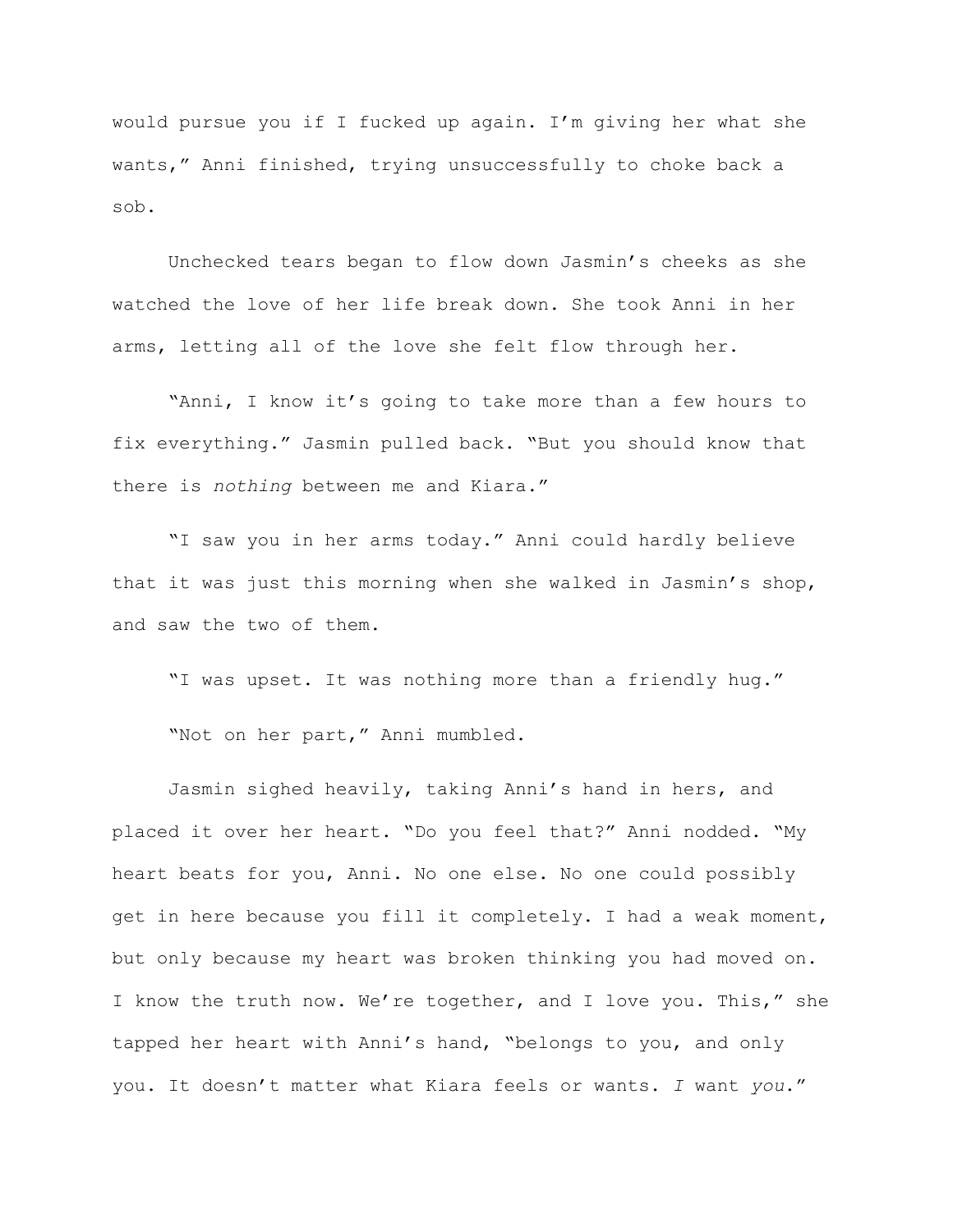Jasmin leaned closer, and kissed Anni's lips lightly. "You are my best friend." She kissed Anni again, lingering a little longer. "You are the love of my life." Another longer kiss. "No one could take your place in my heart. I want to marry you. We're not going to 'screw up' again, because I think we know each other better now, don't you?"

Anni nodded, leaning in for another kiss. The moment she felt Jasmin's lips on hers, Anni's fears began to vanish. She wanted more, so she held on to Jasmin, deepening the kiss. When their tongues touched, both of them moaned at the sensation that had been missing for the last few months.

Using every ounce of strength she could muster, Jasmin pulled away. "We can't do this here."

"But I need you." Anni winced a little at what was perilously close to a whine. "I just . . . I feel alive when I'm with you. I haven't felt alive in months, Jasmin."

Jasmin groaned with need. "I feel the same way, Anni. But I wouldn't feel comfortable making love here with your mother in the other room."

"She did put us together," Anni grinned, pulling Jasmin back to her.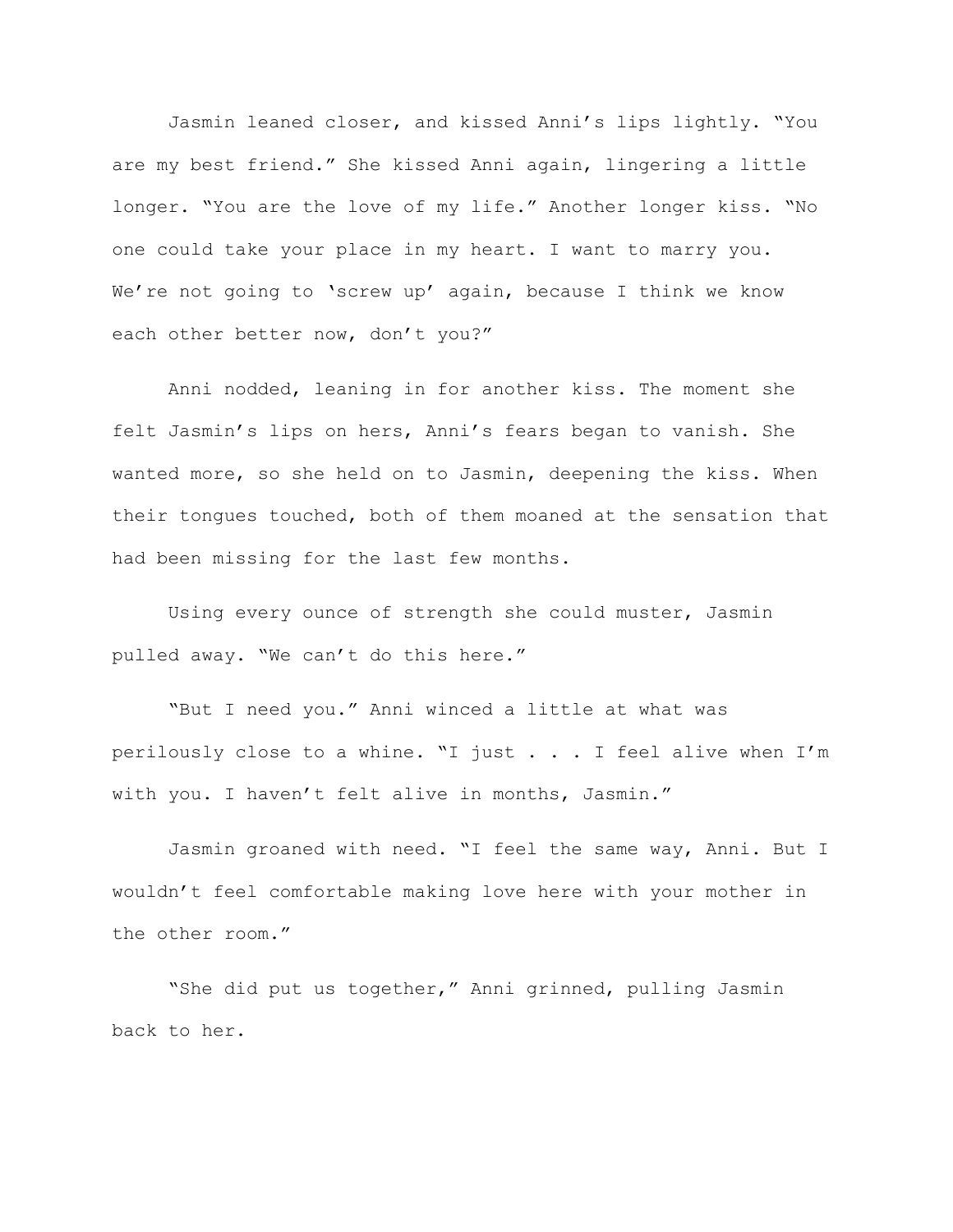Jasmin laughed softly. *This* was the Anni she knew. Cocky and bold. But as brazen as Anni professed to be, Jasmin knew it was all talk this time. Surely Anni recognizes that, here in this house, it wouldn't be appropriate to do the things they would want to do to each other. Especially after being apart for so long.

"Yes, she did. However, I doubt it was so we could have hot monkey sex."

A genuine laugh flowed easily from Anni. It was the first time she had felt even an ounce of true levity given the situation. "Hot monkey sex, huh?"

Jasmin grinned and shrugged. "Like you said, it's been a long time. I've missed you."

Anni tucked a strand of hair behind Jasmin's ear. "I've missed you, too." She rested her forehead on Jasmin's. "I told dad I'm going to marry you. I told him I wanted him there. That I just wanted him to love me. That's when he squeezed my hand."

Tears seemed to be in endless supply today. "It's a great start, baby," Jasmin murmured. "Your mom told me she wanted to be there, too."

Anni looked up in surprise. "She said that?" "Mmhmm."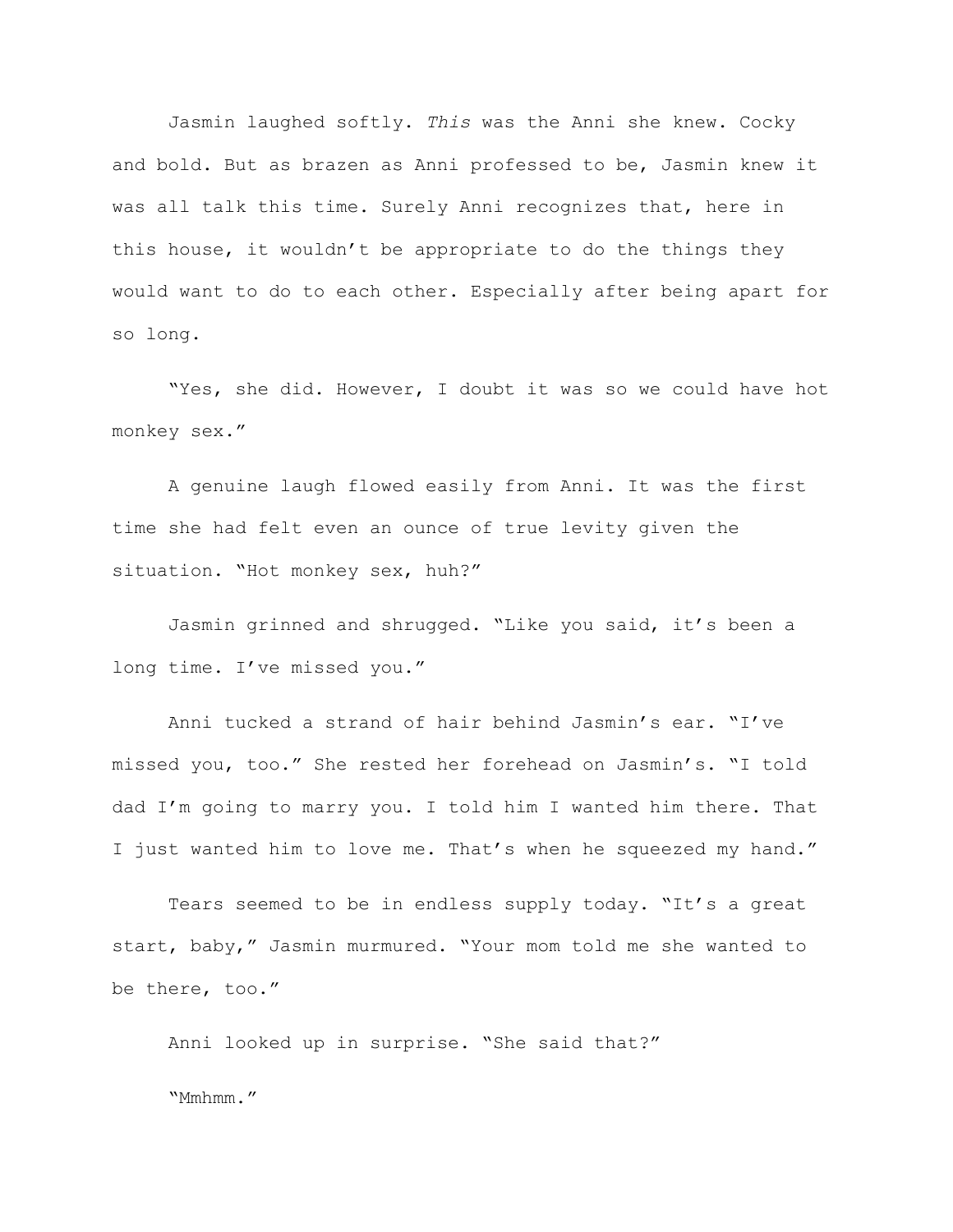"Wow." Anni released a long, tired sigh. "I should go check on mom. Make sure she doesn't need anything."

Jasmin nodded. "Then you need to come to bed. You're exhausted, sweetie."

"Will you hold me? I know we can't do anything, but could you just . . ." Anni trailed off with a sheepish shrug of the shoulders.

Jasmin gave Anni a gentle smile. She knew being vulnerable was difficult for Anni. This was a huge step for both of them in keeping their relationship going in the right direction.

"Yes."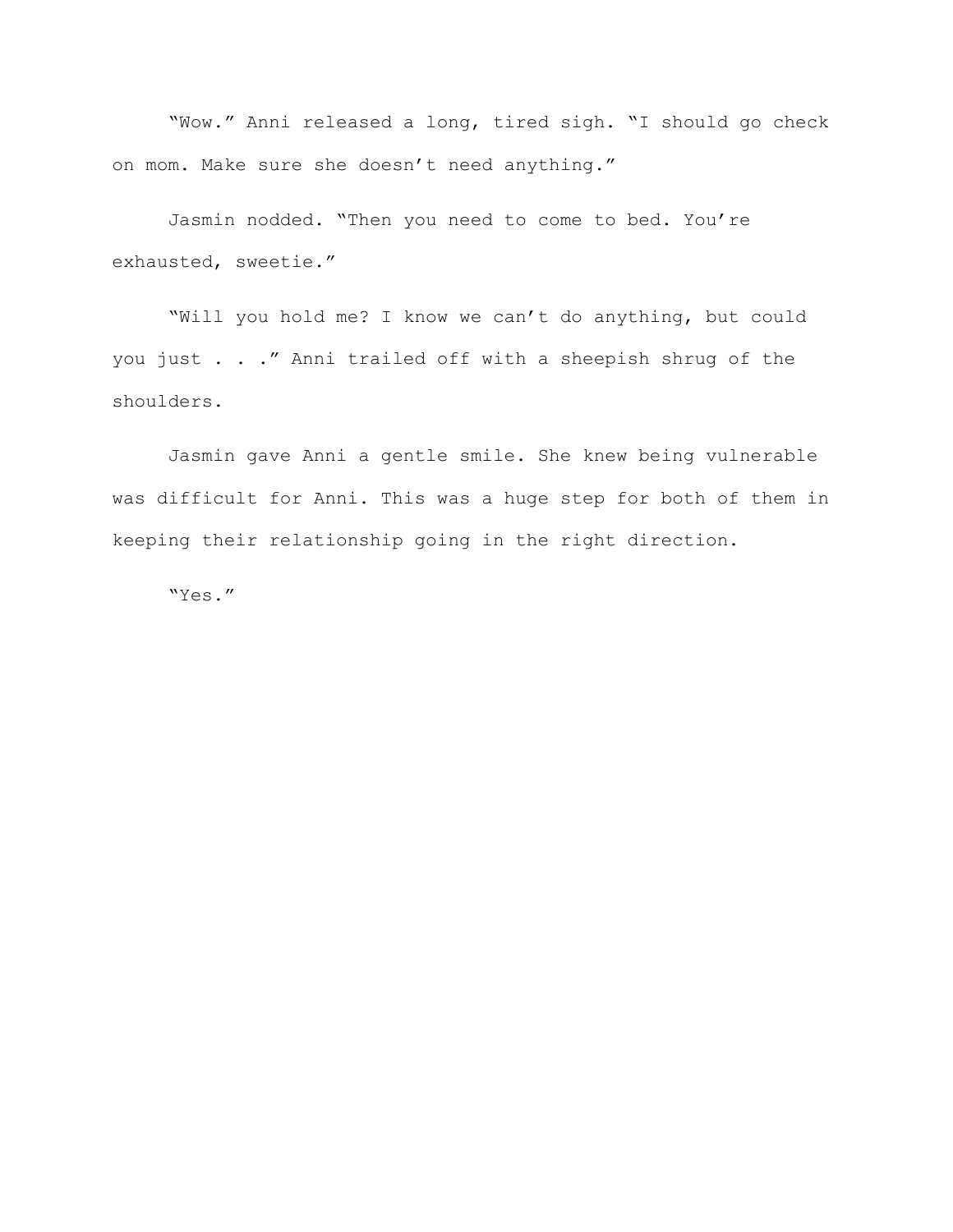## The Planning

Part 8

Jasmin put the finishing touches on the sketch she had been working on. The design was different than what she normally would do. But being here in Anni's home town for the past couple of weeks has given Jasmin a different outlook on life. Anni's father, though still in a coma, has shown significant improvement since Anni got here. It had inspired Jasmin to watch Anni being so caring with her parents. She always knew her fiancée had it in her, but never really had an outlet for it. With the way things were between Anni and her parents, it was only normal for Anni to shy away from too many emotions.

Jasmin held the design up, and studied it. A grin tugged at the corners of her mouth. It was good. Really good, if she said so herself. Her happiness was showing through. There was a bit of guilt, of course, feeling so happy given the situation. But Jasmin couldn't help it. Being in Anni's parents' home, it forced the two of them to use something other than making love to communicate. Even though she knew it made Anni uncomfortable at first, Jasmin had to admit her fiancée was getting better and better at opening up to her.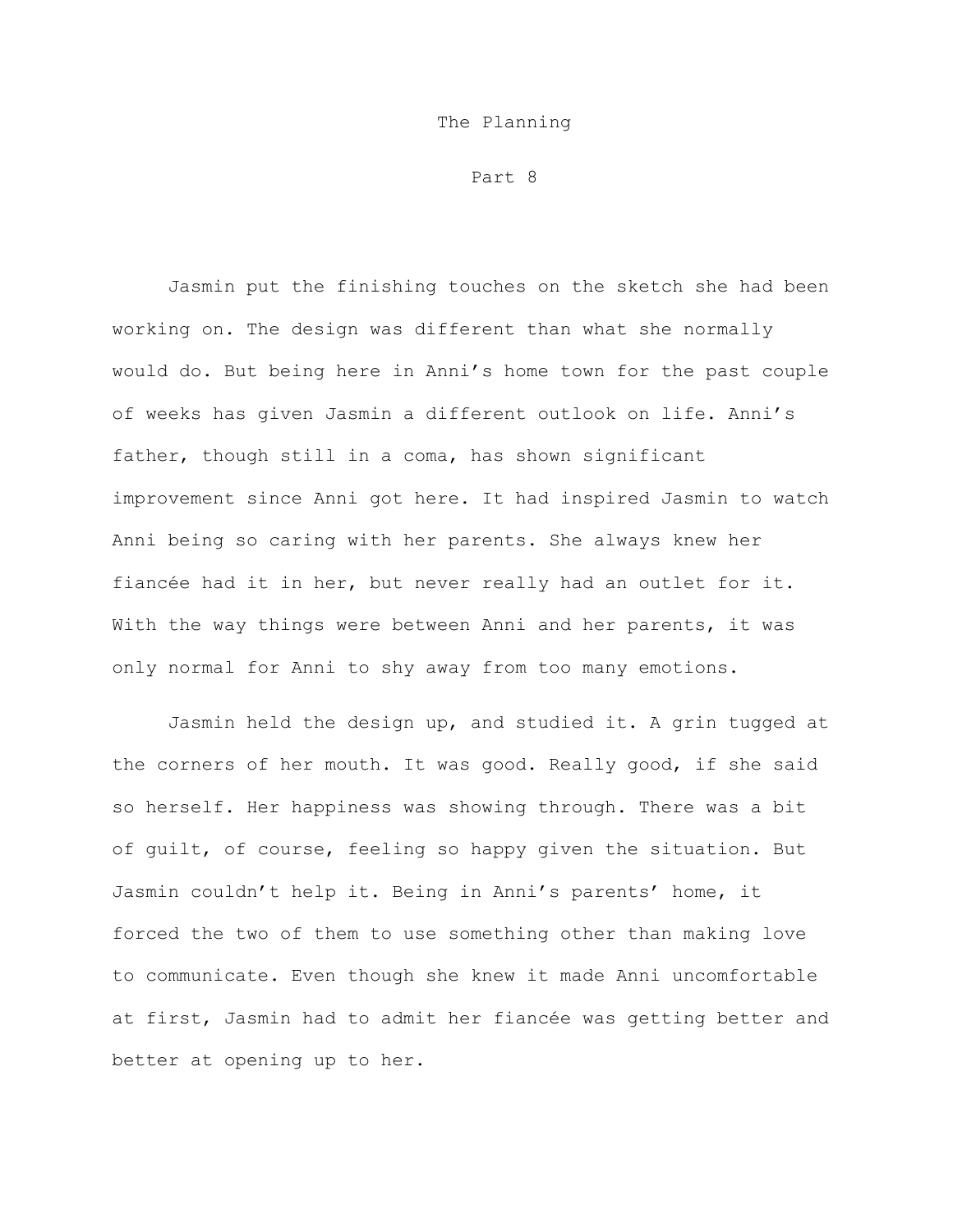"That looks great, babe. Is it new?"

Jasmin jumped a little, dropping the sketch to the floor. "You scared me!"

Anni chuckled. "Sorry." She picked up the sketch, looking it over before handing it back to Jasmin in exchange for a kiss. "So? Is it new?"

"Yep. You inspire me," Jasmin smiled, kissing Anni again, lingering a bit longer.

Anni wrapped her arms around Jasmin's waist, melting into the kiss. It was getting harder for her to deny herself – and Jasmin – of what they really wanted. To be able to show each other *fully* the love they still share. After everything that happened between them, it was something Anni needed. She *needed* to know that things with Jasmin were truly steady.

"Do I now?" Anni smirked. "Can I inspire you to get away from here for a little while? Get a little alone time?"

"Hmm. Where exactly were you thinking of taking me?"

"It's a surprise."

Jasmin lifted a brow. Obviously Anni had put some thought into this. But Jasmin was torn. What if they went somewhere, and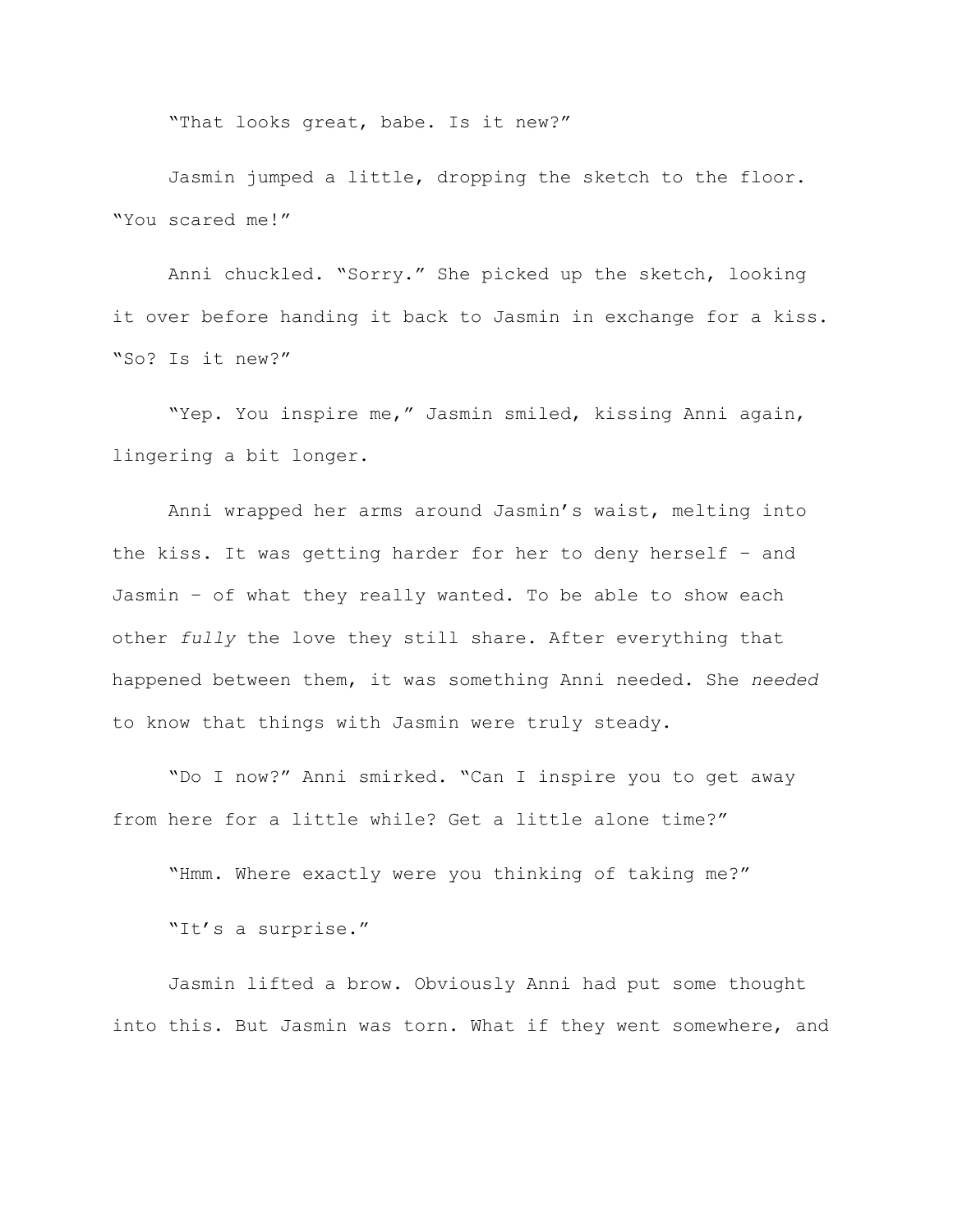something happened to Mr. Brehme? She didn't think Anni would forgive herself for that.

"Are you sure about this, sweetie? I know your father is getting stronger, but . . ."

"Jasmin, I need to get out of here for a little while. I need you. We won't be gone long. Please?" She knew she was practically groveling, but for some reason it didn't bother her like it would have before. Being open and honest with Jasmin was proving to be extremely freeing. Anni had never felt lighter, even with the stress of her father being in a coma.

"Okay, baby." Jasmin brought her lips back to Anni's, only to break away abruptly at the soft clearing of a throat at their door. "Mrs. Brehme, is everything all right?"

Anni's mother fidgeted at the door, a deep flush covering her embarrassed face.

"I didn't mean to interrupt."

"You didn't, mom. Is something wrong? Is it dad?" Anni was aware of her mother's discomfort, but she refused to step away from Jasmin. She had the right to show love for her fiancée as any heterosexual couple did. Her parents were going to have to get used to that. She just hoped that her dad would get the chance.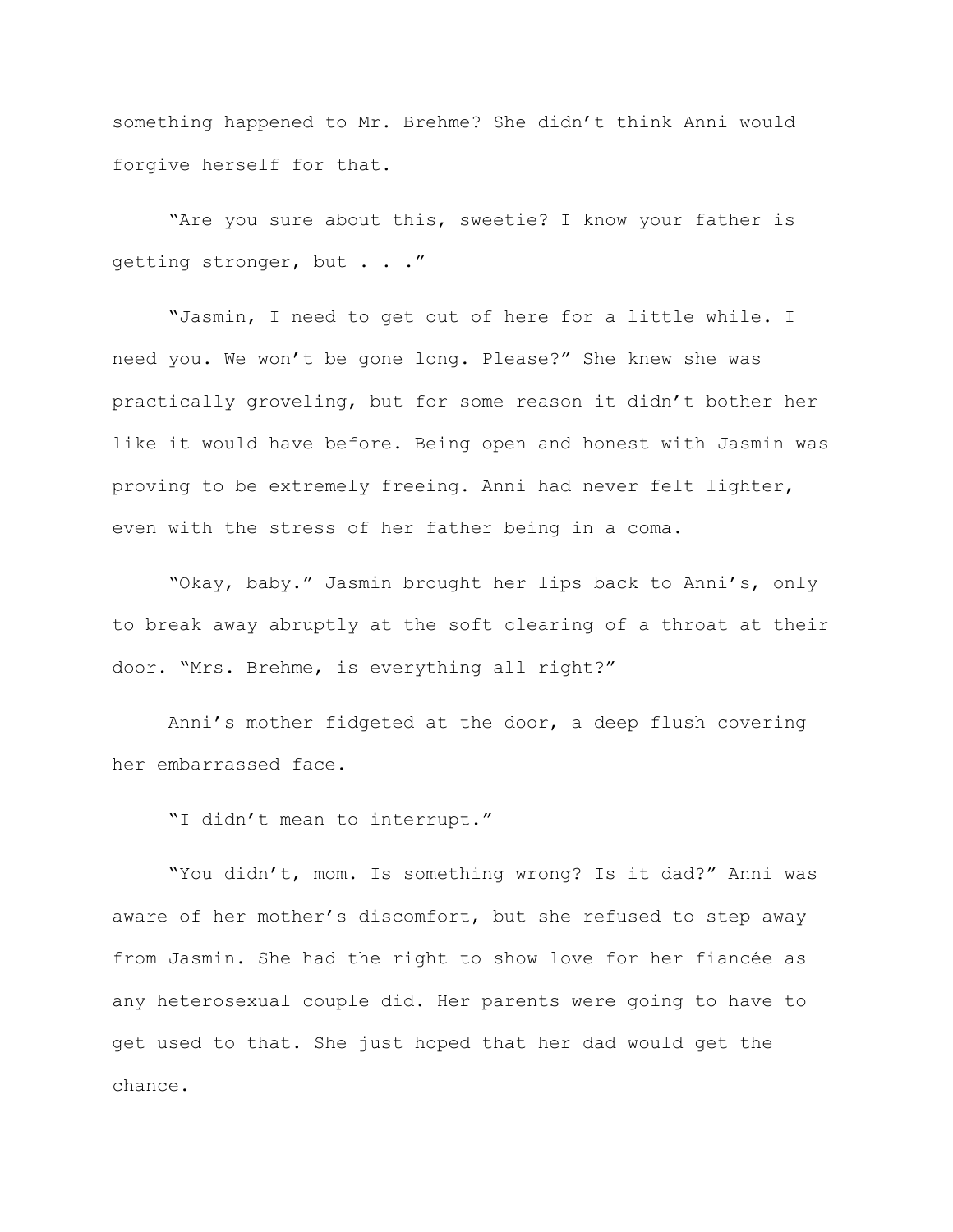"No, no. I just wanted to ask if you wanted me to cook dinner. I know I haven't been much of a hostess . . ."

"You've been wonderful, Mrs. Brehme. We know you're going through a lot right now. Please don't think we expect anything."

"That's right, mom. We're big girls, we can take care of ourselves." Anni felt Jasmin rub small, soothing circles on her back. "What I mean is, we've decided to go out for a bit. Get some fresh air. But we can bring you back something? Or make something for you before we go?"

"Oh, that's a marvelous idea. I know Rainer wouldn't want you cooped up here worrying about him." Mrs. Brehme waved her hand dismissively. "Don't concern yourselves with me. I'm not very hungry. I'll just get a light snack, and sit with your father for a bit."

"Mom, you need to take care of yourself for when dad wakes up. Let us bring you back something. Soup? In fact, we'll pick up some groceries on our way back."

Jasmin readily agreed when Anni gave her a questioning look. "Absolutely. And I'll be happy to help out in the kitchen."

"Really?" Anni chuckled, then laughed outright when Jasmin bumped her hip. Jasmin wasn't the greatest of cooks, but she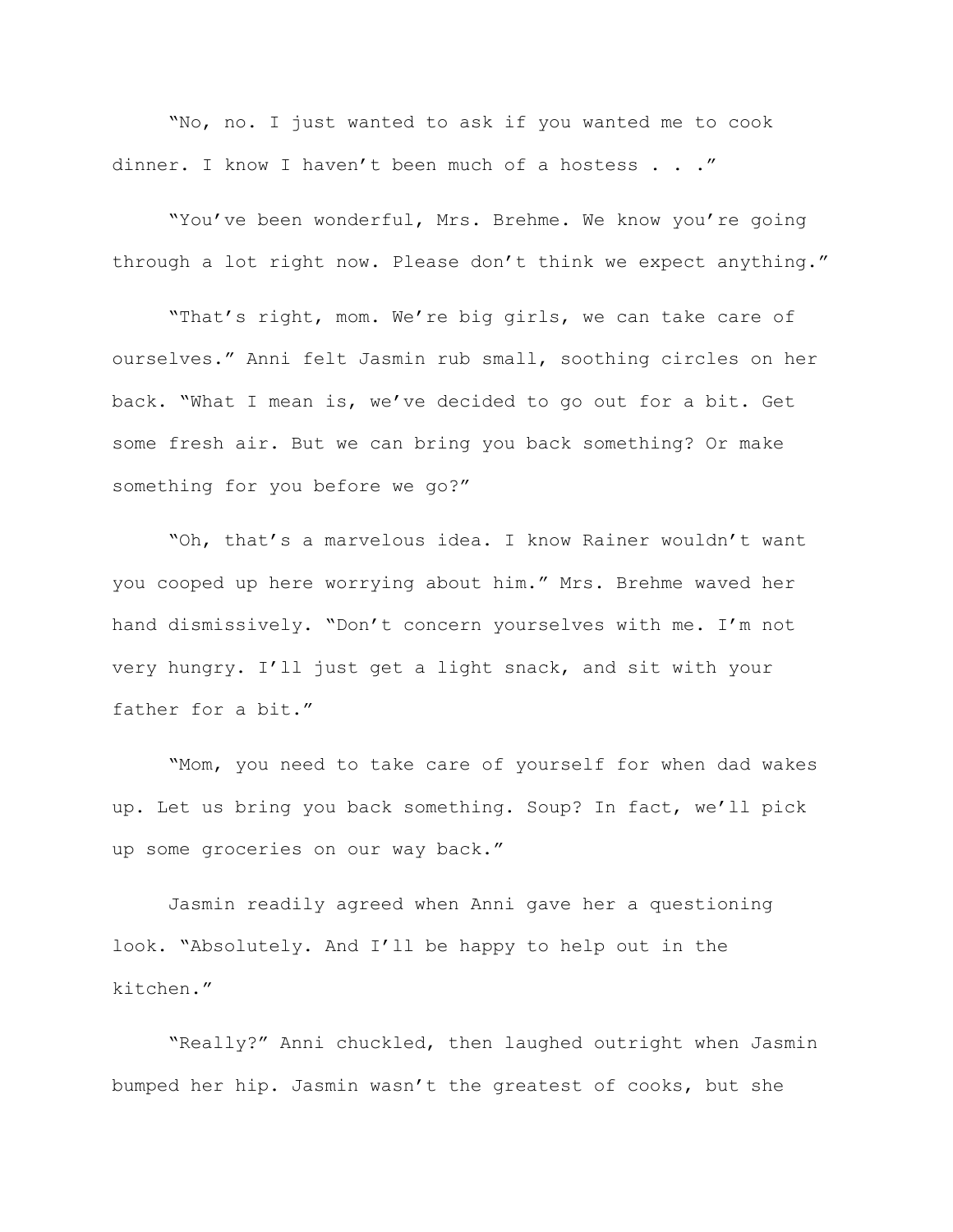definitely made up for it with her enthusiasm. "We'll *both* help out."

"You've done quite enough," Mrs. Brehme objected. "Jasmin, you've been very helpful with the housekeeping, and keeping me company while Anni sits with Rainer. I couldn't possibly ask our guests to do any more."

"Mom, we're not guests. We're family." Anni stressed the word, hoping her mother would finally see Jasmin as part of the family. She certainly was Anni's. "Families help each other out."

A small smile formed on Mrs. Brehme's lips. "Thank you. *Both* of you. Now go." She shooed them out of the bedroom. "Go out, and have some fun. I can take care of things here for a few hours."

*I wonder if I should tell her I need my shoes*, Jasmin pondered as Mrs. Brehme pushed her gently out of the house. *Oh well. I'll just have Anni run back in and get them.*

\*\*\*

"Still not going to tell me where we're going, are you?" Jasmin squeezed Anni's hand with a smile. They had been driving for a few minutes – after Anni covertly retrieved Jasmin's shoes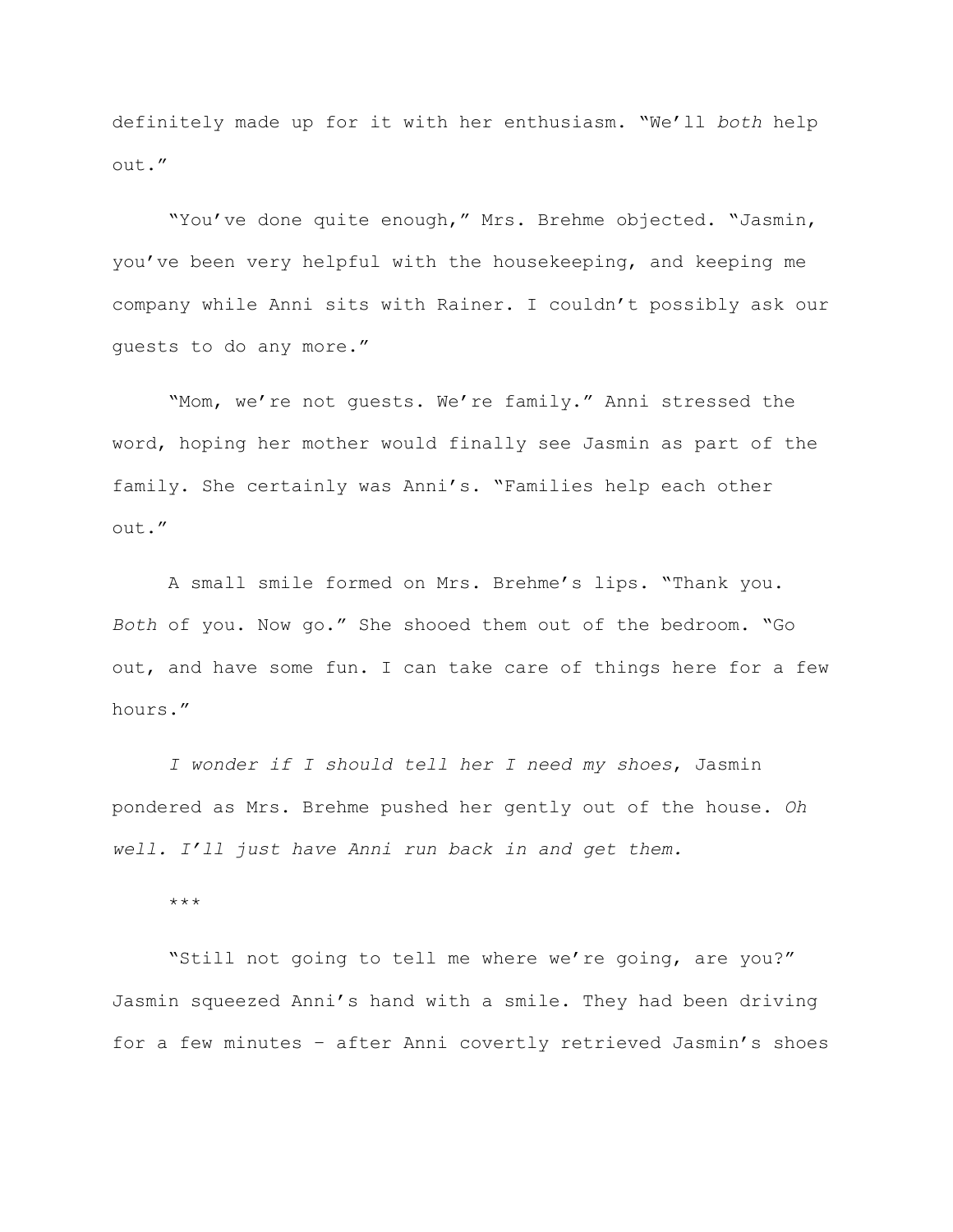– and Jasmin was already anxious to know what Anni had up her sleeve.

"Nope, just that it's special to me. We're not going very far, though. You can wait for another ten minutes or so."

"Ugh! You're so mean!" Jasmin lifted Anni's hand to her lips to let her know she was just teasing her.

"I'll show you mean," Anni muttered good-naturedly. She was nervous. Not only because she and Jasmin will be alone – not counting driving – for the first time since they got back together. But also because this is the first time she had ever brought anyone to her 'special place'. It was hers, and hers alone. Somewhere she could go to be completely alone with her thoughts. She never even thought of taking Judith there. But she wanted to share everything with Jasmin. It was a different sensation than what she was used to, as she always preferred to be alone. Everything was so much different with Jasmin.

"I think your mom is warming up to me," Jasmin said to get her mind off of the anticipation. She was nervous. She and Anni had been apart for months, and though they're sleeping in the same bed now, there's a part of both of them that is holding back. Jasmin wanted to believe it was because of the respect they were showing Anni's parents. Of course, there's a small, insecure part of her that worried they had lost their intimacy.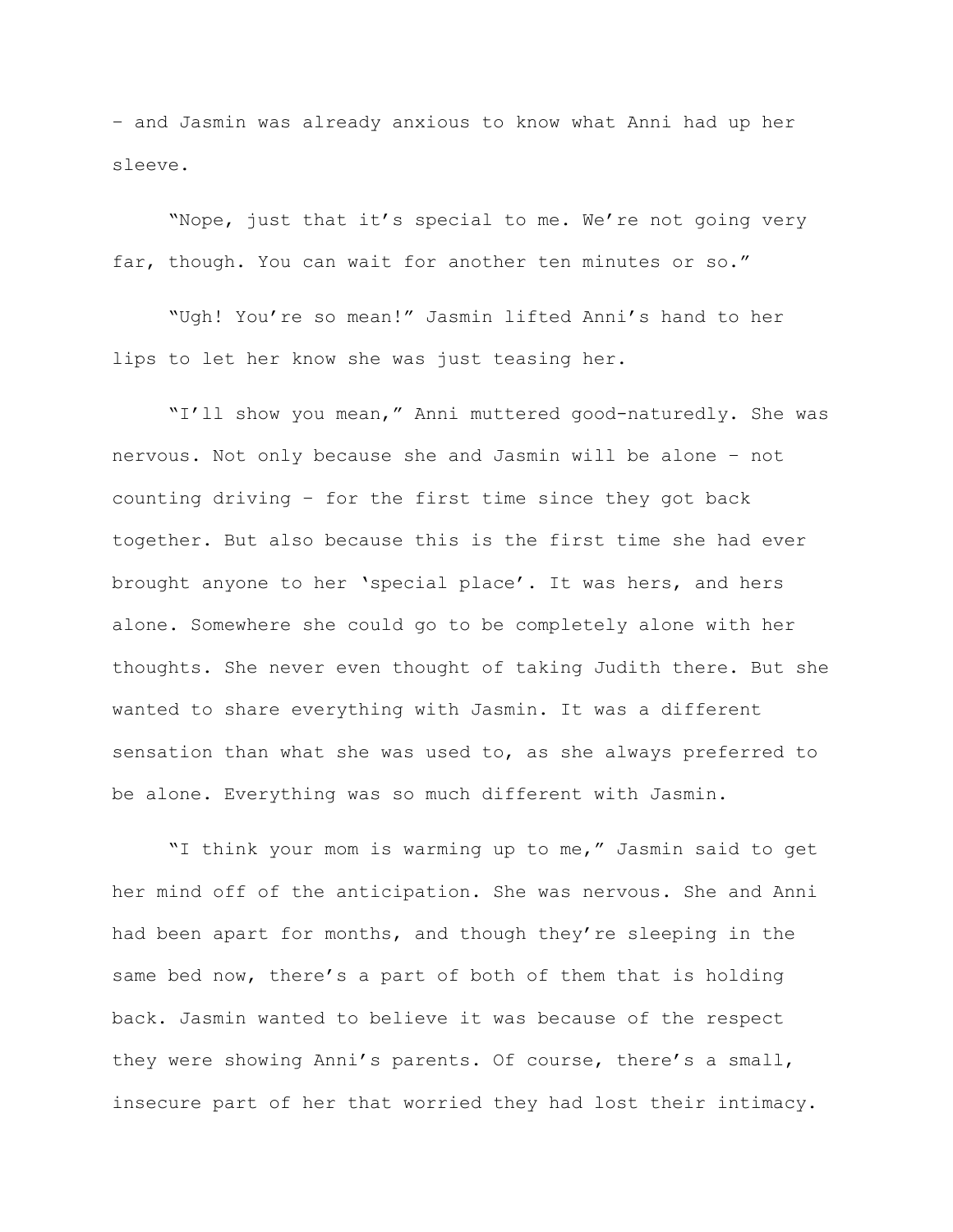It was silly, really. She had never felt closer to Anni. Jasmin just hoped that Anni was completely over her insecurities where Kiara was concerned. And, if Jasmin were honest, she had her own insecurities when it came to what Anni had been doing the months she was gone. Anni said there had been no one. The past made Jasmin question that. But this was a new beginning for them. She would be damned if she let her doubts get in the way of that now.

"I got that feeling, too. I'm just worried if dad ever comes out of . . ."

```
"He will."
```
Jasmin's confidence made Anni smile. She never once wavered in her faith that Anni's father would wake up. It was that conviction that kept Anni going these past couple of weeks. Jasmin didn't have to stay. She had a life, a flourishing business back in Berlin. But she would hear nothing of it when Anni would give her an out.

"Well *when* he does," Anni continued. "I just hope he can learn to accept us, too. It's all I want, Jasmin. For him to love me for who I am, and support me. Support *us*."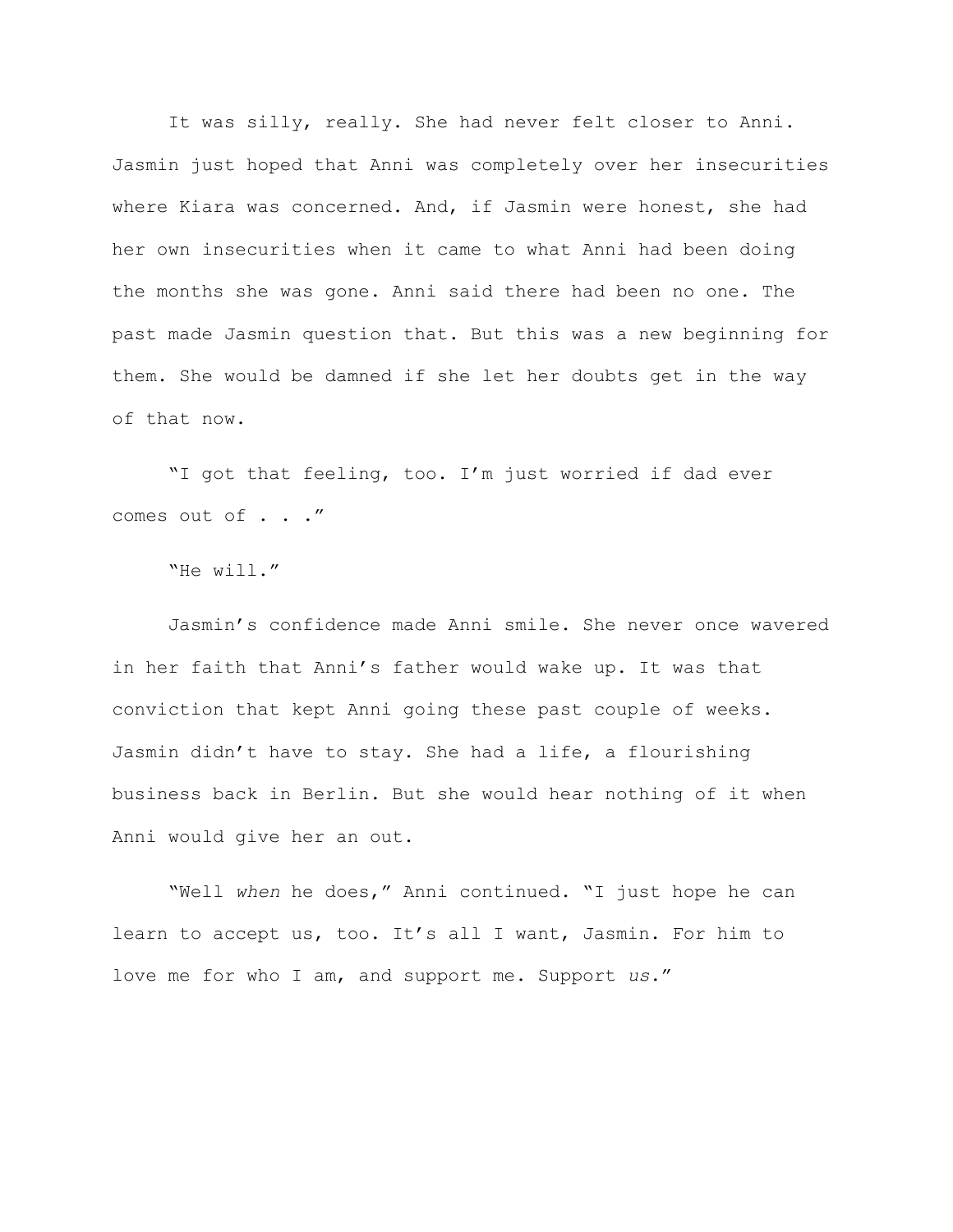"I know, baby. It may take some time, but he'll come around. Just like your mom. I *am* quite irresistible." She gave Anni a cheeky smile.

"You certainly are. And we're here." Anni gestured ahead of them.

*Here. Where is here? All I see is wooded area.* "Oookay."

Anni laughed. "Don't worry, Tussi. I'm not going to make you sit on the dirty ground."

"Well, that's a good thing. Because I seem to recall you wanting to do more than just sitting."

"Oh yeah. There will be some laying down." Anni hopped out of the car, and brought a blanket out of the back. "Could you grab the flashlight out of the glove box?"

"Flashlight? Where are you taking me?" Jasmin opened the glove box, and a piece of paper fell out. She leaned down to grab the paper at the same time getting light. A glimpse of Anni's writing made her pause. She debated whether she should read it, recognizing the scribble as how Anni writes her songs. With a deep breath, she began reading.

**You think that I don't love you You think that I don't care You think that I don't think of you**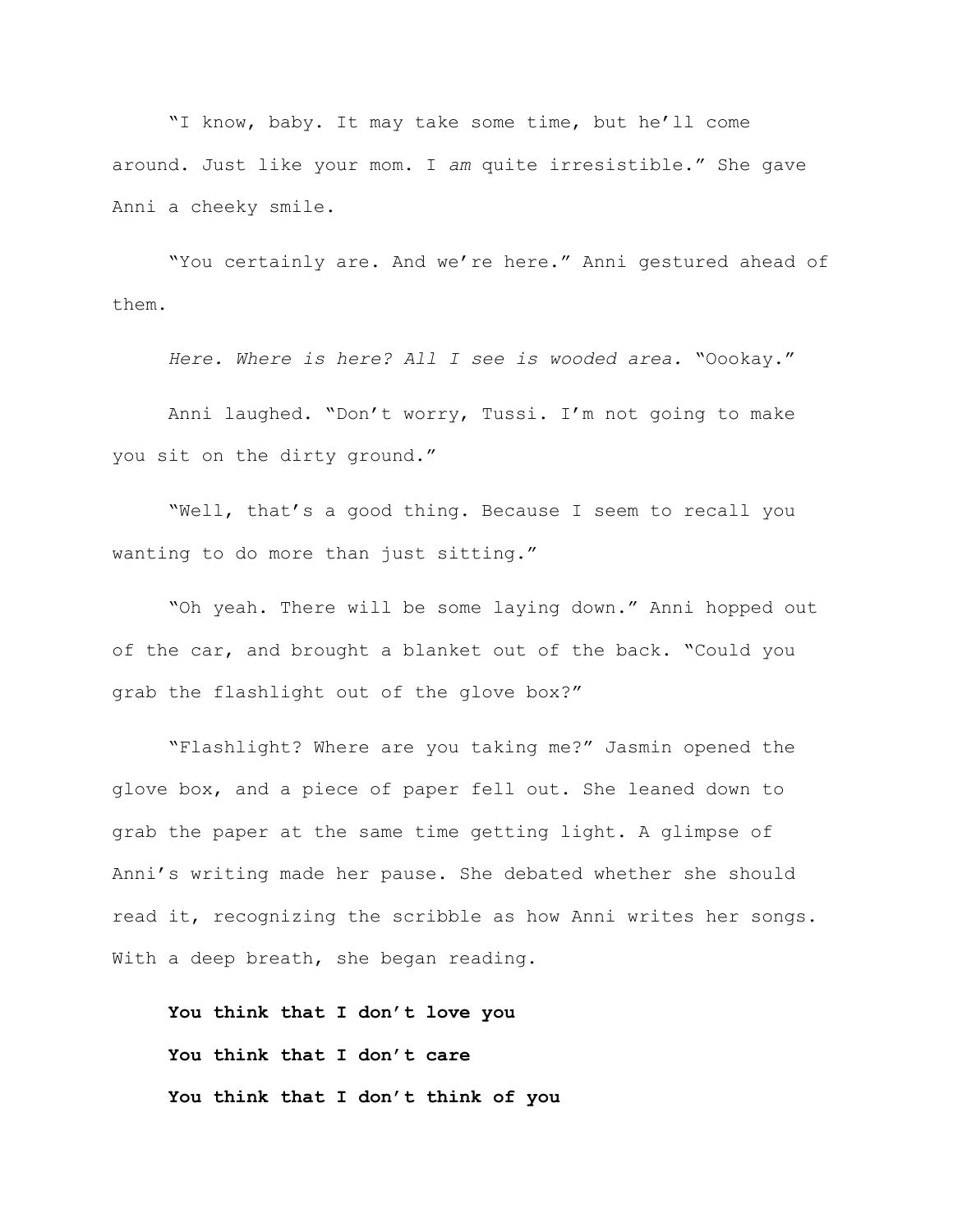**Every time that I'm not there.**

**That couldn't be further from the truth. How could you think I don't love you? I think about you, dream about you. That couldn't be further from the truth.**

**Attitudes change, but the love remains The harsh words and slam of the door, It doesn't mean I don't love you anymore. Space is all we need sometimes, time apart. It doesn't mean I don't think of you, darling. It doesn't mean I don't care. That couldn't be further from the truth.**

**Maybe, baby, we say things we don't mean, And, things aren't as perfect as it seems. But I do love you, I know it's hard to believe. Please trust in me, without you I couldn't live. You think I don't want you, that there's someone new. Well, that couldn't be further from the truth. No, that couldn't be further from the truth.**

"Hey. Are you going to get out of the car?" Anni stopped short when she saw the paper in Jasmin's hand. Her song. She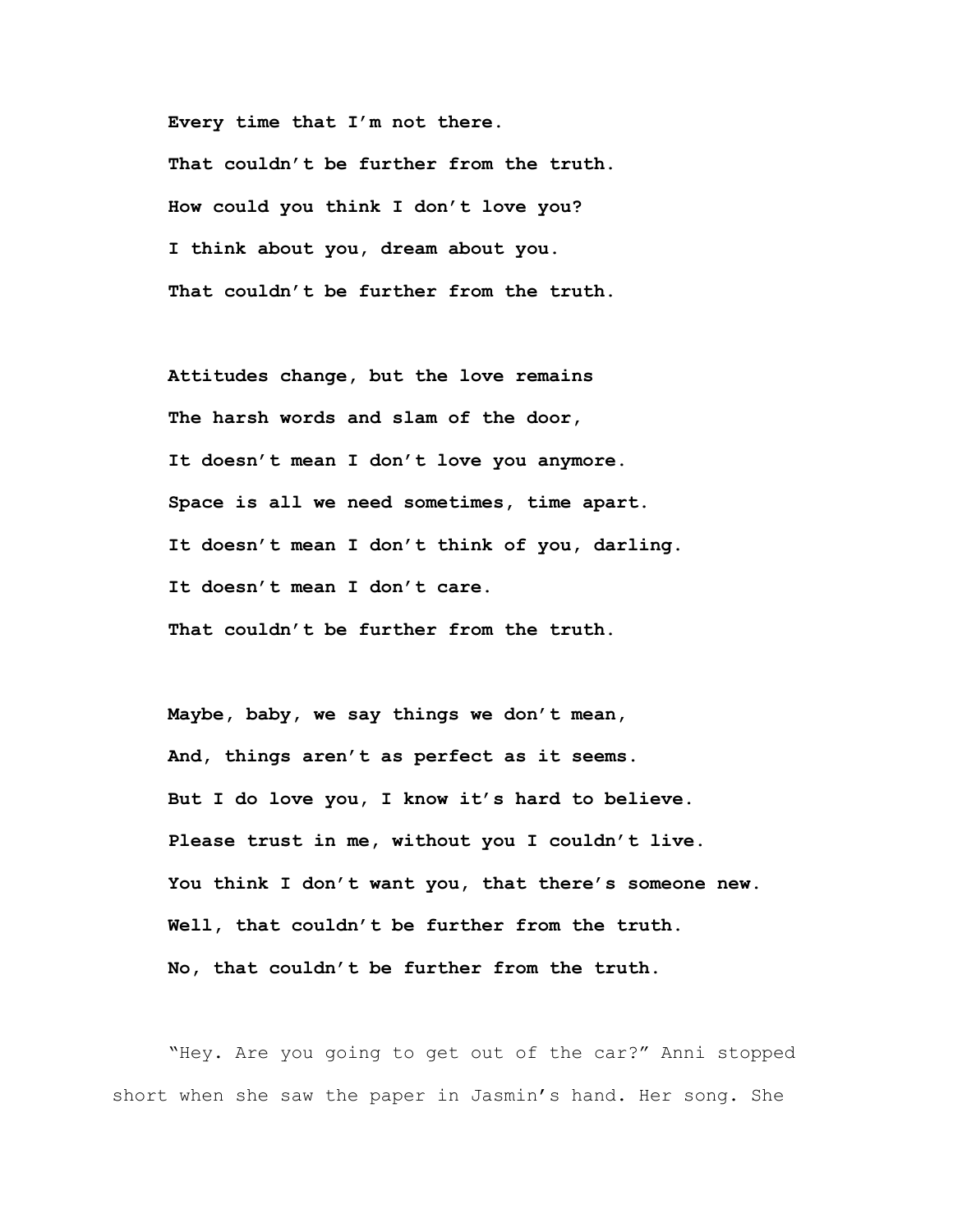remembered stuffing it in the glove box after a particularly rough night. She had been frustrated with the lack of progress with her father, and had walked in on Jasmin talking to Kiara. Only business was being discussed, but Anni didn't let that stop her jealousy. She had reverted back to her brooding ways, storming out with her song book, to sit alone in the car. It didn't take her long to figure out she was being an ass. Especially after reading the song a few times. Anni was grateful that Jasmin quickly forgave her when Anni sheepishly came back.

"I – I wasn't snooping," Jasmin stammered. "It fell out, and I just  $\ldots$  ."

"Jasmin," Anni interrupted gently. "It's okay. I want you to read it."

"When did you write this?" Jasmin gave Anni a shaky smile when Anni wiped a tear from Jasmin's cheek.

Anni hesitated for a moment. "The day I left for the tour," she confessed.

Jasmin's eyes widened. "Why?"

."

Anni frowned.  $\texttt{``I - what do you mean? I write songs when . .}$ 

"No, I mean why did you go without telling me how you feel? We lost months, Anni. *Months*. All of that could have been avoided, *mistakes* could have been avoided if you had just told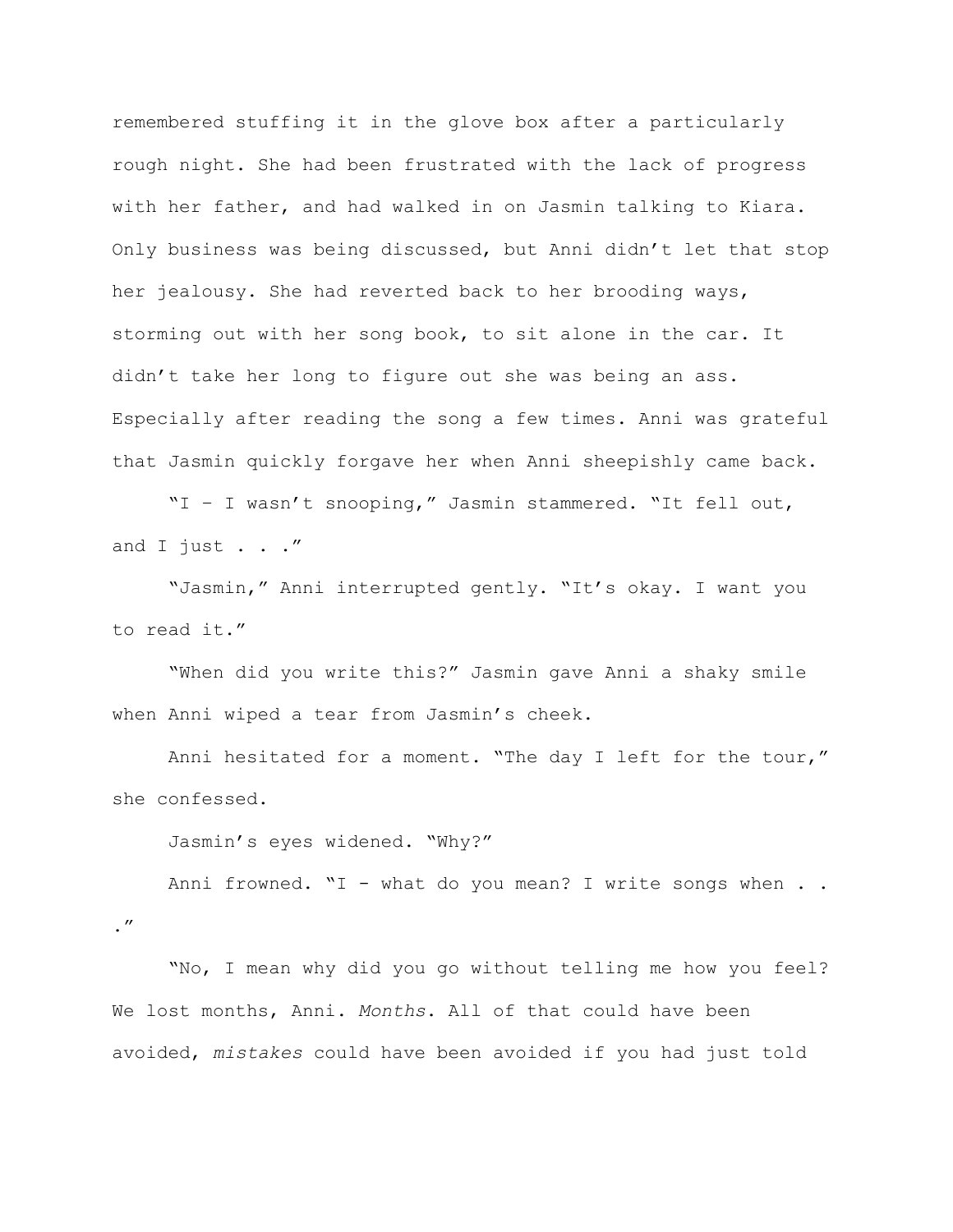me." Jasmin worked hard to keep her voice even, and her emotions in check.

"I wanted to," Anni admitted. "But I thought I had already fucked things up with you. You took off your ring. I was too afraid that you would reject me again." Anni shuffled her feet awkwardly.

More tears flowed from Jasmin as she stepped out of the car, and rushed into Anni's arms. "Oh, Anni! I *waited* for you to come to me. Every day I would watch the door – at home, at the store – *hoping* it was you. I fought myself, forcing myself not to call you and beg you to come back to me."

"I would have," Anni sniffled. "If I knew that you would welcome me back, I would have been there as fast as possible."

"It had to come from you, Anni." Jasmin pulled back slightly so she could look Anni in the eye. "*You* had to make the decision to come back to me without my input."

Anni nodded. She knew that's exactly what needed to happen, or she would have tried to blame Jasmin if things went bad again. It was her M.O. *Not anymore*, Anni vowed.

"We can't keep apologizing for the past, Jasmin. The jealousies, the blaming, the non-communication? All of that has to stop, and I think we're doing a good job at that." Anni shrugged a little with a self-deprecating smile. "I'm working on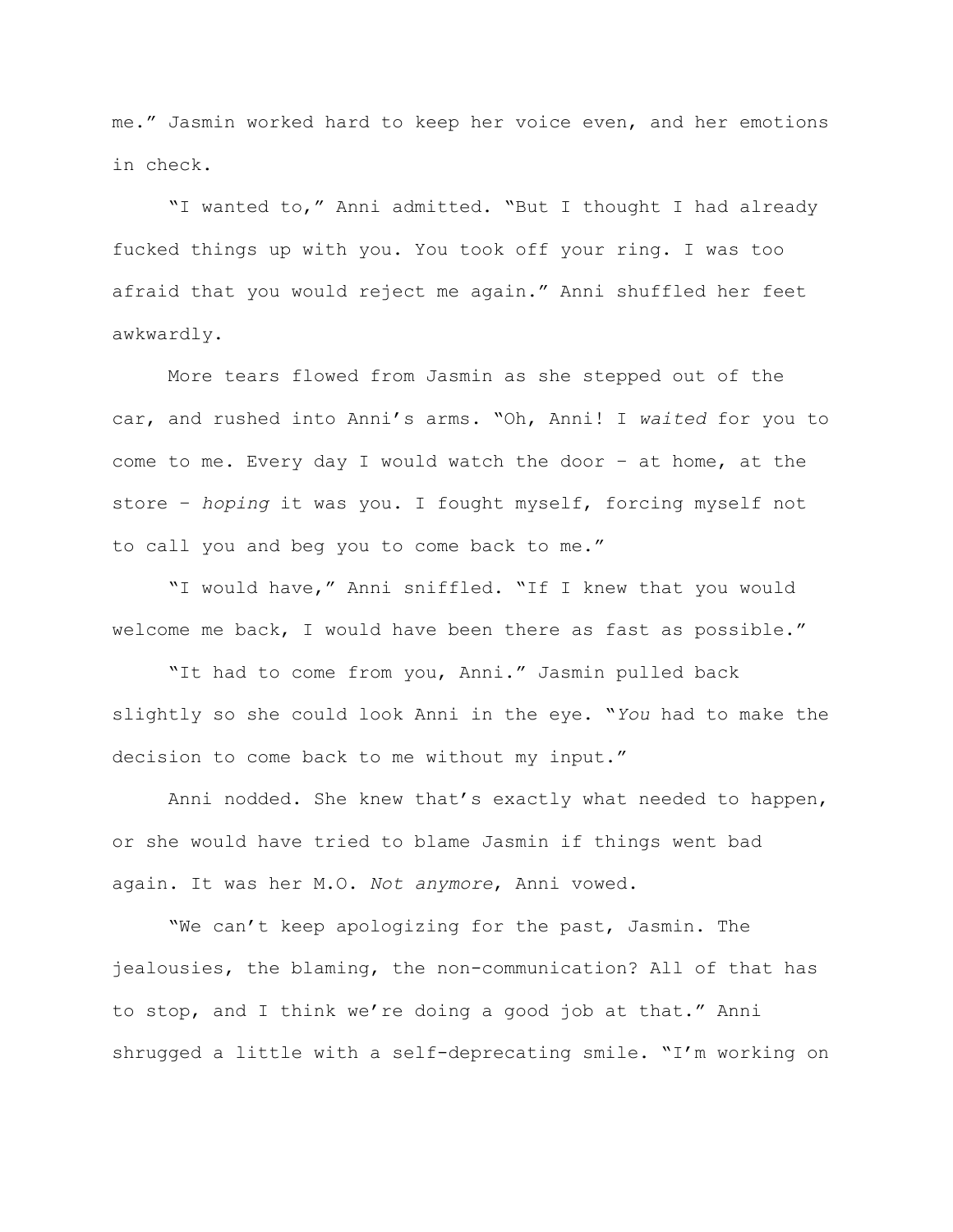the jealousy thing, but I think I'm getting the other stuff down."

"You're doing great with *all* of it, baby." She brushed Anni's bangs out of her face. "Now that all of that is cleared up, take me to this special place of yours."

Anni grinned. "As you wish, Tussi." She took the flashlight, hoisted the blanket over her shoulder, and grabbed Jasmin's hand. She stumbled to a stop when she felt Jasmin tug her back. "Yes?"

"Will you sing the song for me?"

Anni blushed lightly. She didn't think she would ever get the opportunity to sing the song. Especially *for* Jasmin. "Uh, sure. Like I said, as you wish, Tussi."

\*\*\*

"You okay back there?" Anni smirked when Jasmin cursed under her breath.

"Yes. I know you think I'm a Tussi, but I'm perfectly capable of hiking through the overgrown jungle."

"It's hardly a jungle, Tussi," Anni snickered. She would admit that the trek to her little hideaway was a little treacherous, but it will be worth it. She hoped. Anni hadn't been here for years. Maybe she should have scoped it out before bringing Jasmin here. Suddenly they were at a clearing – well, mostly.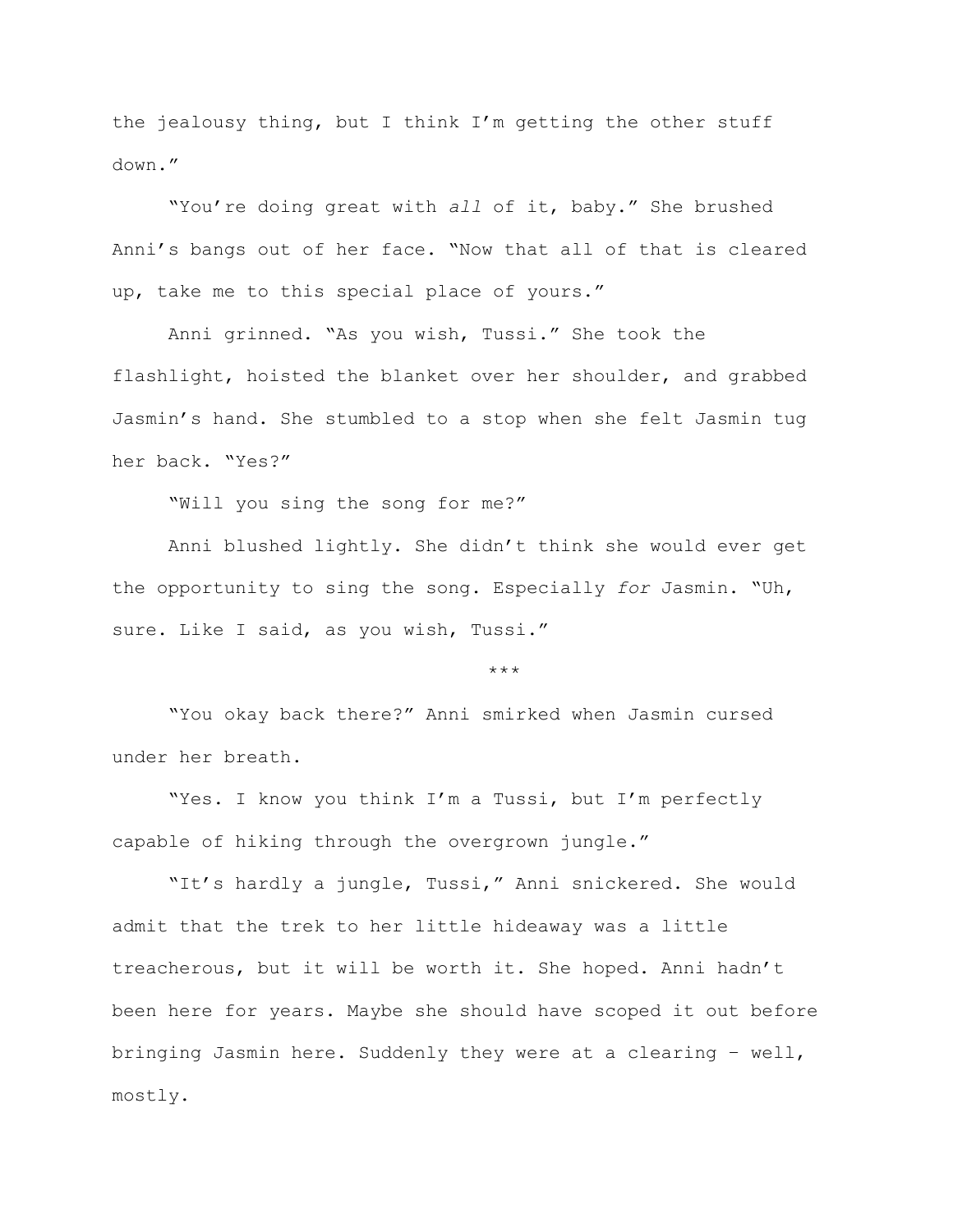It was untended since Anni had stopped going. She had always made sure to keep it somewhat cleared, but not enough to alert anyone of what lie beyond.

"Not much further," Anni mumbled, pushing her way through the brush. To her surprise, Jasmin never once complained. It was becoming extremely clear to Anni that she had a habit of underestimating Jasmin. Something else she will need to work on.

*There it is*. *Still standing.* "I can't believe it."

Jasmin followed Anni's line of sight, up a thick, interesting tree. A treehouse. A slightly decrepit treehouse, but it looked sturdy enough to Jasmin's untrained eye.

"Wow. Did you build this?"

"Yeah. Took me forever, hauling wood and shit down here without anyone seeing me. But it was worth it." Anni tested the rungs of the ladder, and was delighted to see they were still solid. "This gave me a place to go when things weren't always so great. I could write my songs, play my guitar."

"Bring all the girls?" Jasmin teased.

Anni turned to Jasmin. "You're the first person I've ever brought here, baby."

Jasmin loved Anni's charming smile. It was a rare sight these days with everything that was going on, but now it was given to her in full force. It never ceased to turn Jasmin's insides to jelly.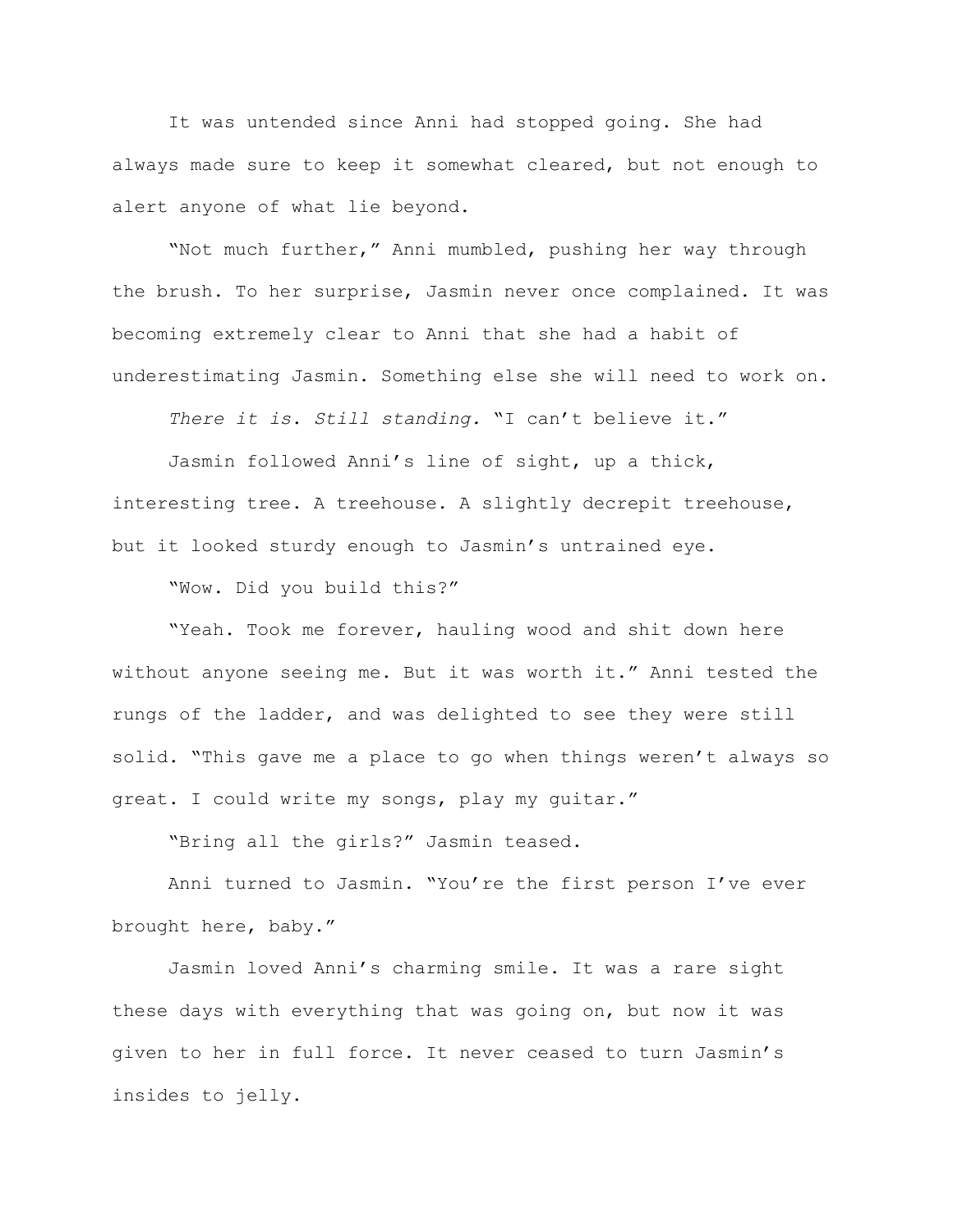"Think it will hold us? Along with a bit of movement?"

"Just a bit?" Anni wiggled her eyebrows. Just being out of her parents' house for a little while has given her room to breathe. To think of something other than the possibility her father would never wake up.

"Well, get on up there and see how much it can take," Jasmin said coquettishly. "But be careful!"

Anni chuckled at her love's protective streak. "Yes, dear." She handed Jasmin the items she held, and started up the ladder. *The structure seems sturdy enough*, Anni thought with glee. *Let's see.* She began to jump up and down.

"Anni! Stop that!"

Anni poked her head out of the doorway of the treehouse. "How else am I supposed to make sure it can stand the test of . . . us. It's been *months*!"

Jasmin couldn't help but laugh at Anni's tactics. "Yes, but if you hurt yourself, we'll have to wait even longer."

"Logic," Anni scoffed with a lopsided grin. "Throw that stuff up, and get up here. It's safe."

"You sure?"

"Do you think I would jeopardize your wellbeing? Now get your fine ass up here!"

\*\*\*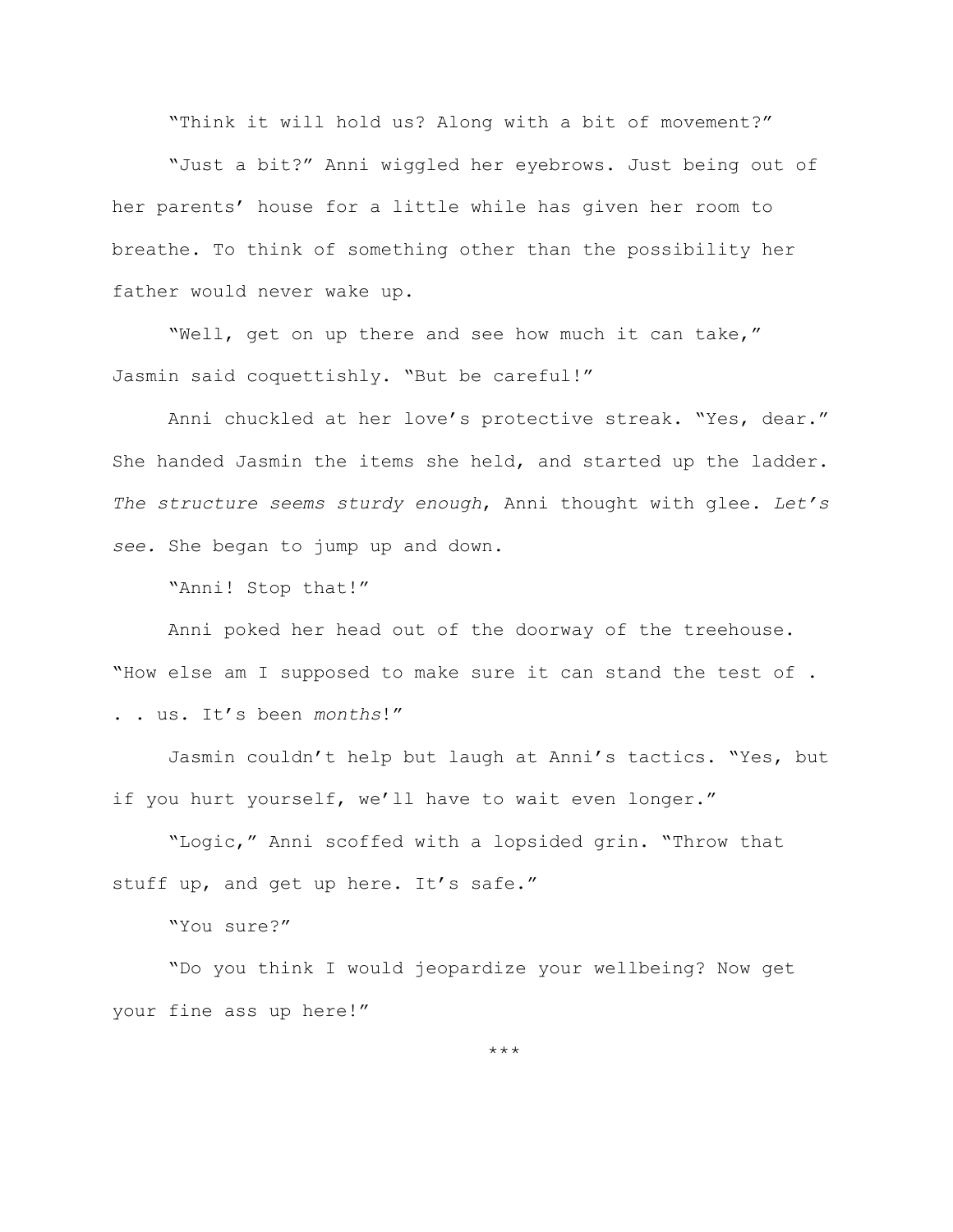"Um, let me just clear some of this stuff up." Anni began brushing debris aside frantically with her foot. She should have cleared things before letting Jasmin up here. There could be critters, or other things that could harm Jasmin.

"Anni?" Jasmin watched as Anni moved quickly, using her foot as a broom. She was mumbling something about how dumb it was not to check things more thoroughly. "Anni!"

Anni stopped. "Huh?"

"Stop. Breathe." Jasmin dropped the items she was carrying. The sun illuminated the interior enough to see the chagrin on Anni's face. "Baby, come here." She wrapped her arms around Anni's neck when she complied.

"I wanted things to be perfect for you." The pout Anni gave Jasmin was pitifully cute.

"If I'm with you, it's perfect."

Anni's pout blossomed into a happy smile. With her hands on Jasmin's hips, she began to sway in a small dance. She felt a tremble, not knowing if it was her or Jasmin. "I'm nervous," she confessed.

"Me, too."

Anni's eyebrows raised in surprise. She had no idea Jasmin was possibly feeling the same way she was. She had so many questions and insecurities when it came to the months she was away from Jasmin. And, unfortunately, it all came down to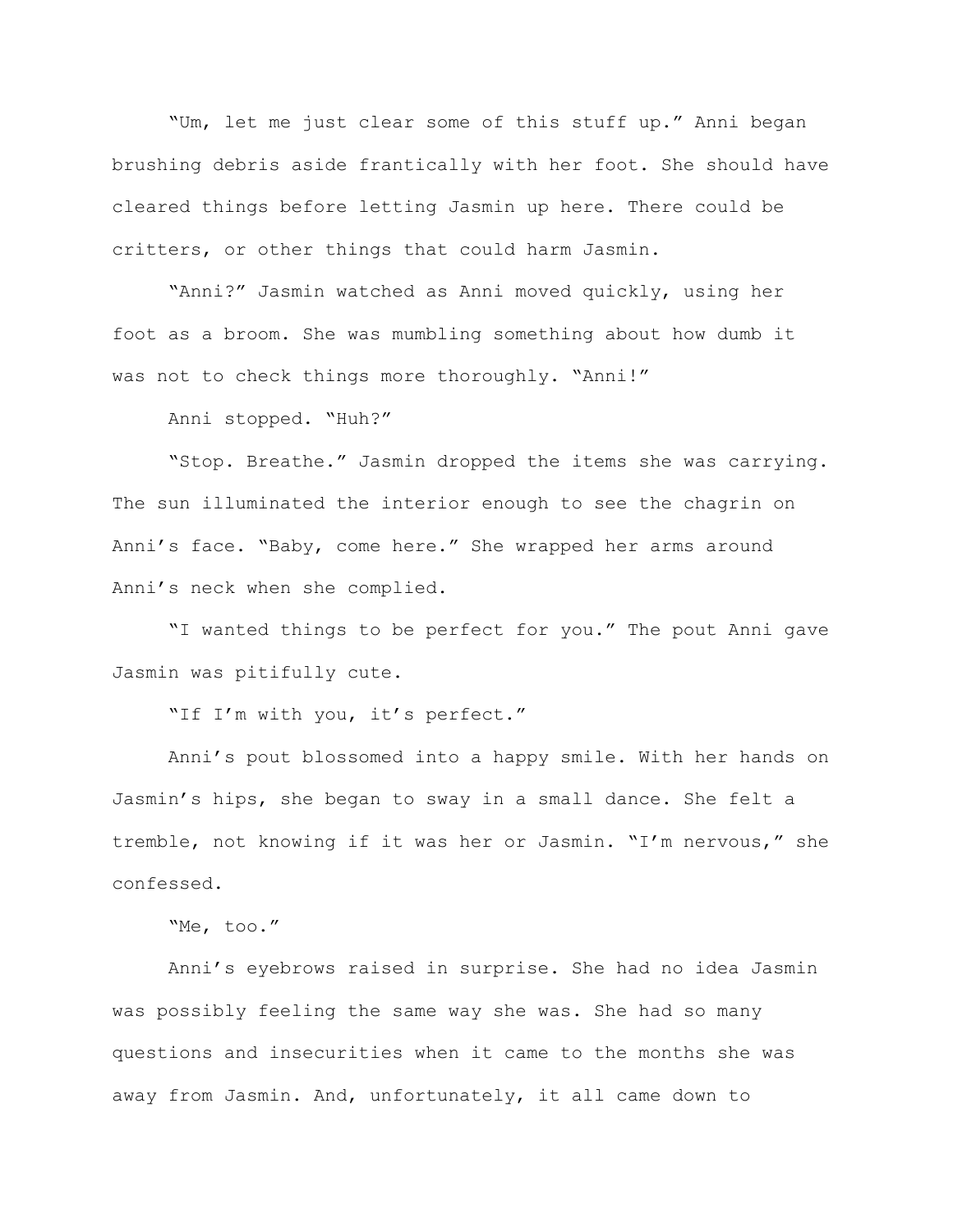thinking of Jasmin with Kiara. How far had they gone? Was there affection? Maybe on Kiara's part, but what about Jasmin's?

"Ask me, Anni."

"A-ask you what?" Could Jasmin read her mind?

"Whatever it is that's making you frown like that."

"I don't want to ruin anything," Anni mumbled. Maybe it's too late for that. She *knew* she should have tried harder not to think of the past.

"Anni, sweetie. It's already bothering you. I'd rather you talk to me than let it fester."

"You know what this is about, don't you?" At Jasmin's nod, Anni sighed. "I don't *want* to know, but I need to Jasmin."

"Okay. What exactly is it that you need to know?"

"How – how far did it go with her?" Anni's voice broke, and Jasmin tightened her hold.

"Nothing happened, Anni. I told you that."

"You said she stopped. Not you, but her. I need to know how far she let it go on, Jasmin."

"We – we kissed. That's as far as it went, I swear. Nothing else happened." It was the truth. It served no purpose to tell Anni the things that were said that night. The point is, she didn't sleep with Kiara.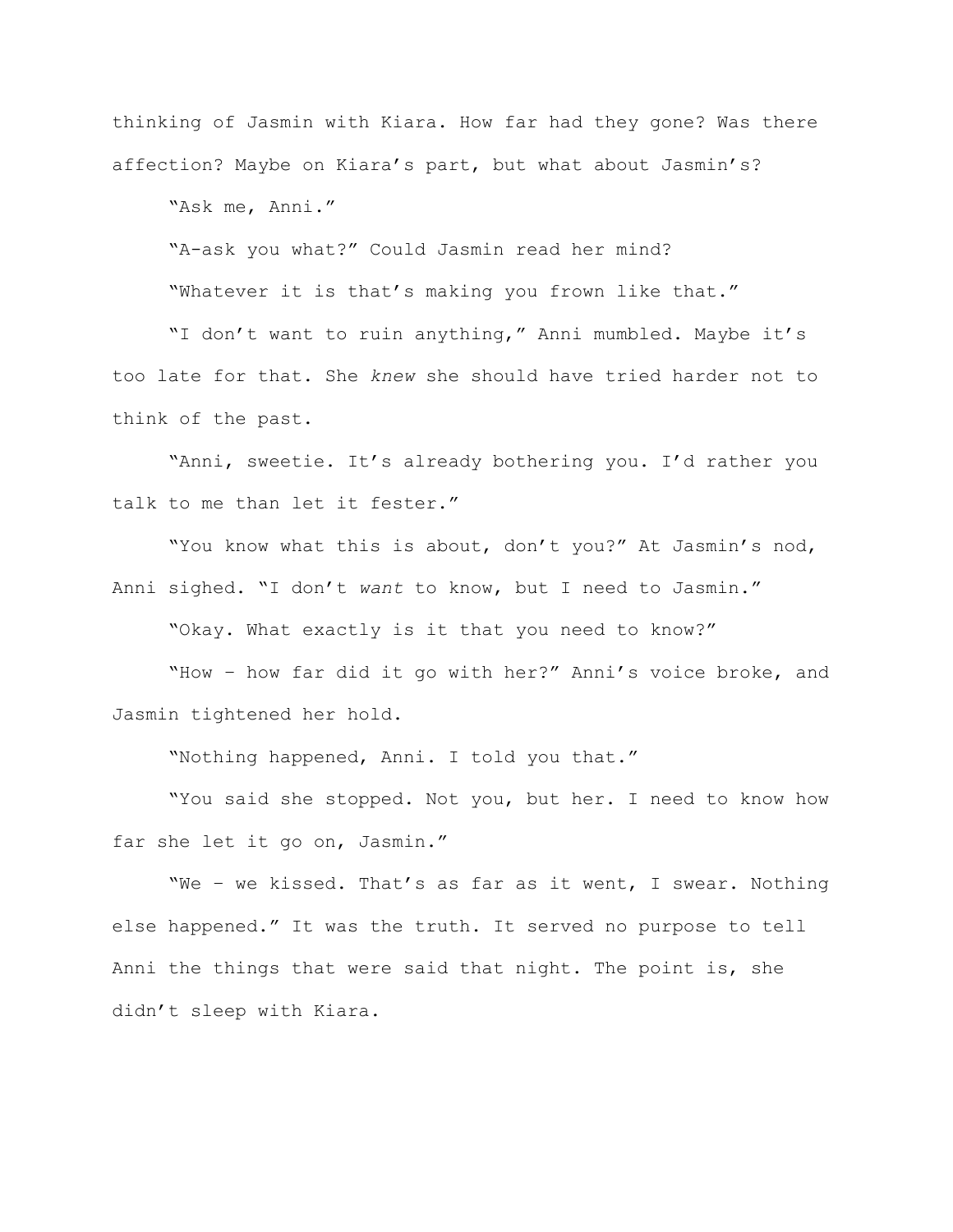Anni nodded slightly. "The clothes you had on the day I came back? They were hers." *Please let me be wrong. Or give me an explanation*.

Jasmin sighed. "Yes. But it's not what you think," Jasmin said quickly when Anni's face fell into a deep frown. "I was so exhausted and undone that she thought it was best if I stayed."

"Of course she did." *Damn it! Rein in your damn jealousy, Anni*! To her shock, Jasmin gave her a smile. "Why are you smiling?"

"Because you're cute when you're jealous." She gave Anni a quick kiss. "I know what you think of Kiara, but if you got to know her, you'd see she's a good person. Anni, it's because of her, Sophie and even Emily that I'm able to be here. She gave me an amazing opportunity, and didn't take it away when I couldn't be there." Jasmin pulled Anni even closer. "But you should know that I would have given it all up to be here with you anyway."

Anni grumbled half-heartedly. It was the small smile that made Jasmin feel she had gotten through to Anni about how much Jasmin loves her.

"I'm glad you didn't have to give it up. Yeah, she's cool for giving you this opportunity. And, I *guess* I'm grateful she's giving you this time to be with me. But, I still don't like her." Anni smiled and shrugged at Jasmin's chuckle. "She wants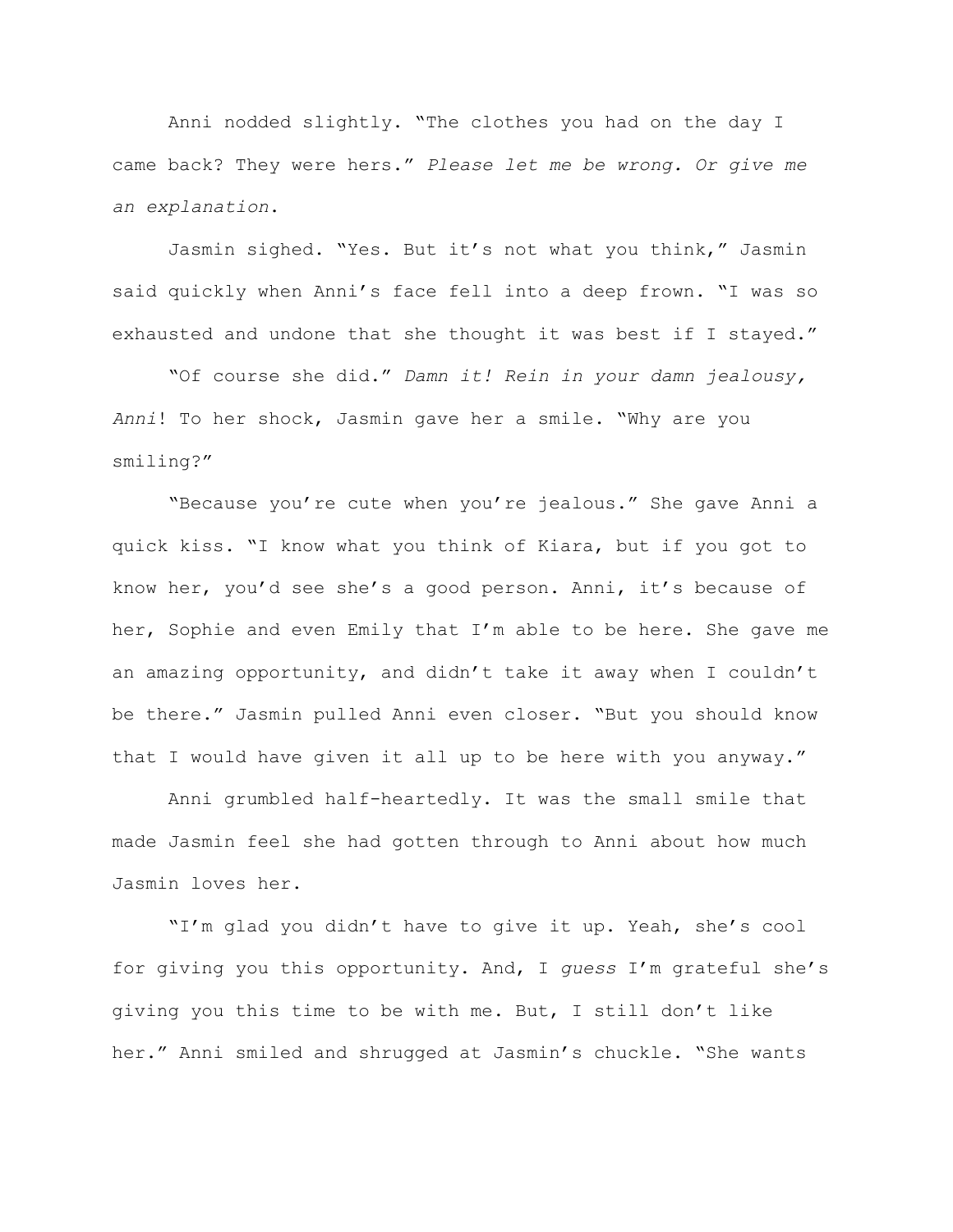you. I can't blame her for that, but I don't have to like it either."

"Enough about that," Jasmin demanded lightly. "You brought me out here so we could be alone, right?" Anni nodded. "Then I don't want *anyone* interrupting our time together. This is about us. We're together again, and I want to celebrate that. *Finally.*"

That was something Anni could get behind. Of course she was still nervous, but knowing that there was no one else – for her or Jasmin – helped.

"This feels like our first time," Anni noted softly.

Jasmin smiled. "It does. But remember how amazing that was."

"As I recall, I'm pretty sure all you were able to say was 'wow'." Anni gave her a smug smirk, making Jasmin laugh.

"That's true. Every time we're together is *wow*. Galactic." Jasmin leaned in and kissed Anni deeply. When they finally came up for air, they were both panting. "Want to see if we still have it?" she whispered.

"Oh yeah."

\*\*\*

For as long as they'd been apart, Anni thought their first time back together would be fast and furious. Instead, they slowly undressed each other, savoring the moment, the feelings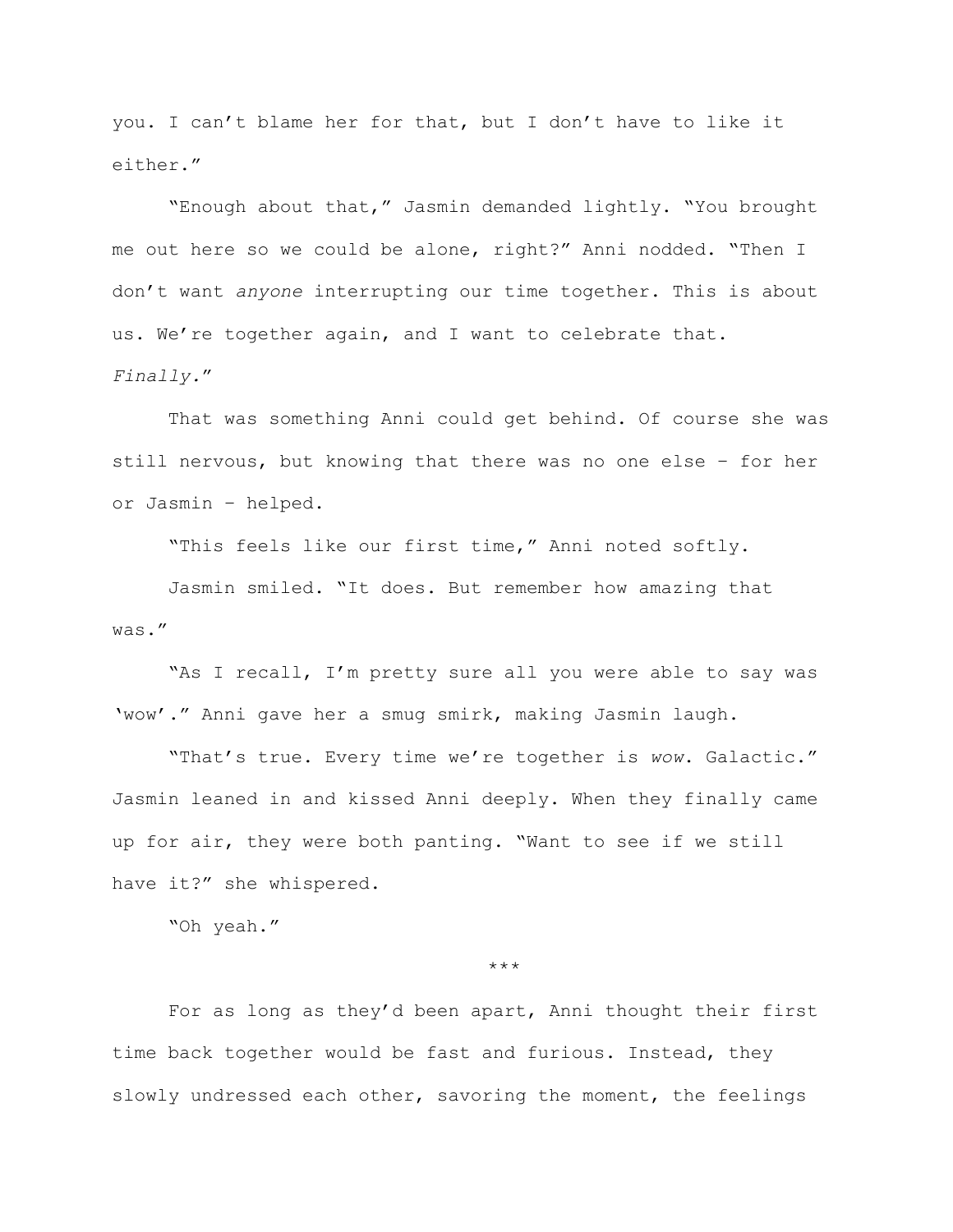flowing between them, and the smoldering desire that was just below the surface. Slow didn't mean less passionate. That was one thing Anni learned with Jasmin.

One night stands were all about frenzied sex. Sometimes it was great. Other times it was a great disappointment. But basically they were all the same. No emotions, just a need to get off. When Anni and Jasmin made love for the first time, it was unlike anything Anni had ever experienced. She knew it was because of how they felt about each other. Whether they were 'fast and furious' or 'slow and sensual', it was *always* an exhilarating experience.

Jasmin let out a quiet whimper when Anni's hot mouth closed around a very hard nipple. This was familiar, and yet it felt so new. Perhaps that was because of the new closeness they have now. Whatever it was, Jasmin was *loving* it.

Anni reluctantly left her task of giving attention to two of her favorite body parts to lay out the blanket on the wooden floor. She spared a moment to wish there was a soft bed here in her old treehouse, but she and Jasmin never shied away from doing anything *anywhere*.

"Come here." Anni kneeled on the blanket, coaxing Jasmin over with a seductive smile. She didn't have to work hard. Jasmin was very willing, and *very* ready.

"It's been a while," Jasmin whispered against Anni's lips.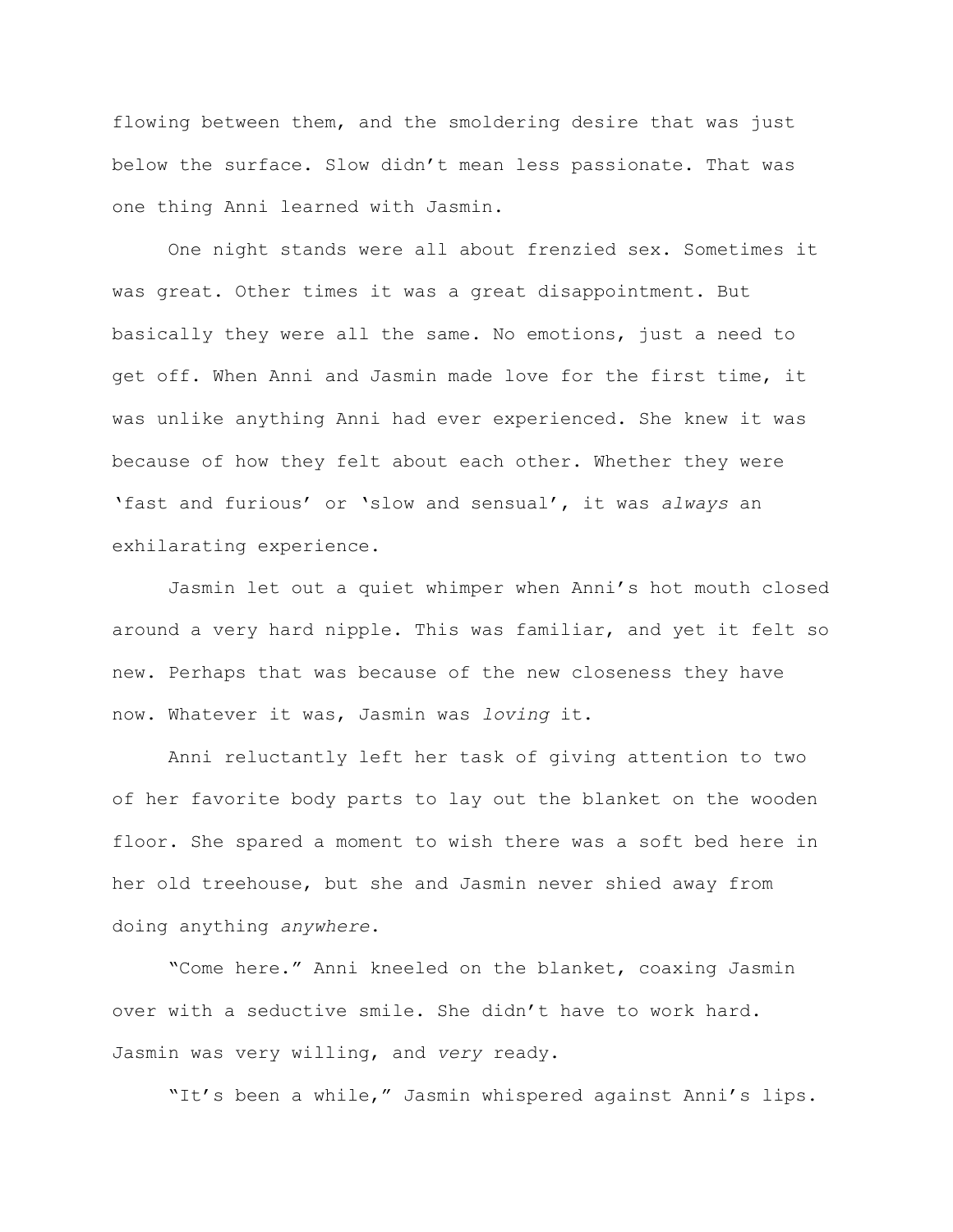"Yes."

"I'm scared."

"Don't be. The only way we've changed is to get better," Anni decided confidently. She had felt the way Jasmin responded to her touches, her kisses. From the first moan and shiver, all of Anni's insecurities left her.

Both of them moaned when their naked bodies touched. Anni moved over Jasmin, situating her thigh against Jasmin's hot center. Her confidence grew exponentially when she felt how wet Jasmin was for her. Feeling her own abundance of excitement, she knew neither of them would last long, but that was quite all right. Anni was determined to show Jasmin how much she missed her a few times.

"You feel so good," Jasmin murmured, lifting her own thigh between Anni's undulating hips. She grabbed Anni's hand that was traveling down between them. "If you touch me now, this will be over," she warned.

"It's just the beginning," Anni replied with a smile. She continued her journey, and dipped her fingers into Jasmin's copious amount of wetness. "I missed you so much." She slipped inside Jasmin, loving how Jasmin raised her hips to pull her in deeper.

Jasmin responded with a deep, throaty moan, digging her nails into Anni's shoulder blades. Their moves became faster,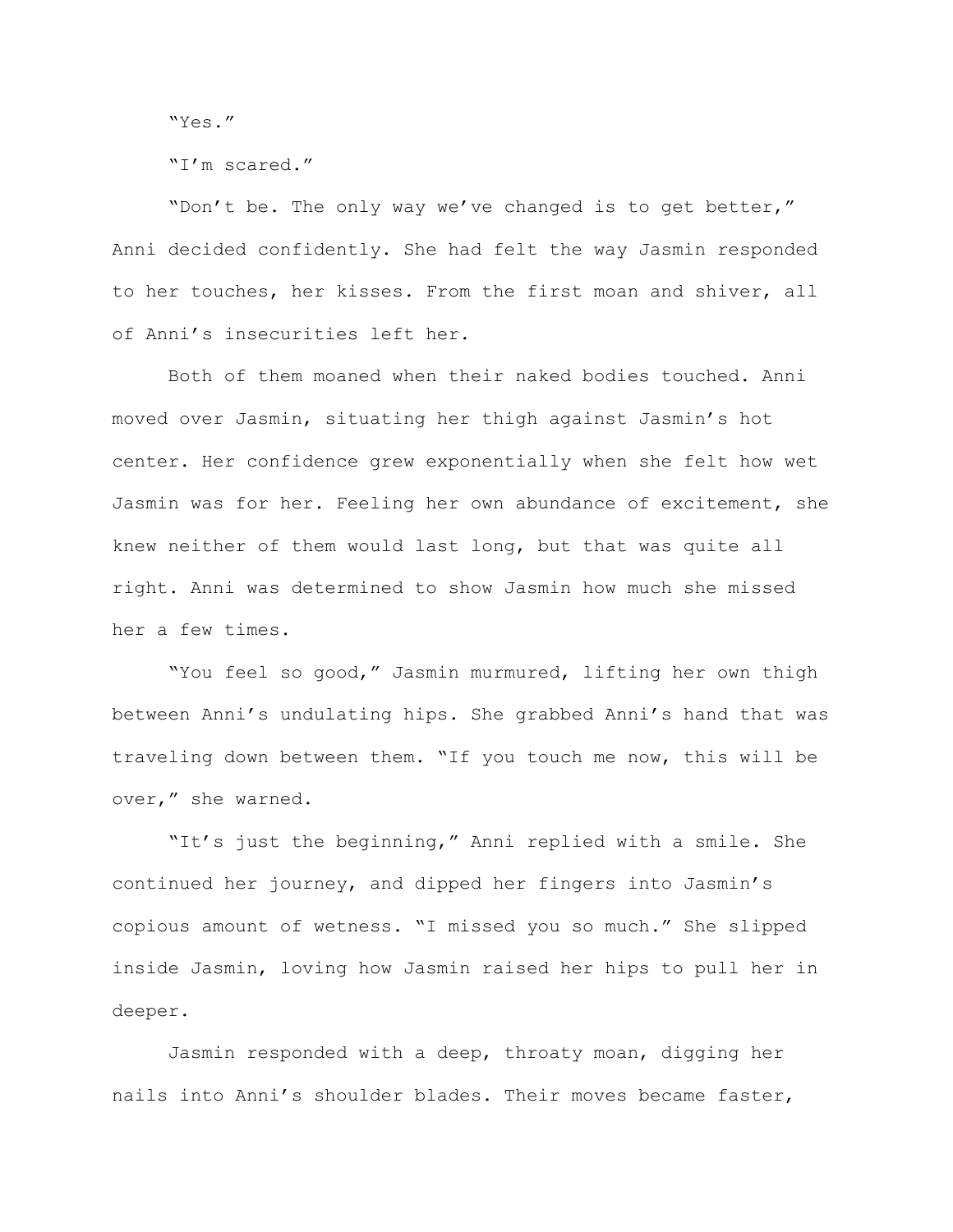needier. As much as they both wanted to drag this out, the need to get over that first hurdle was too great.

"Anni!"

"I'm right there with you, baby," Anni panted. She added a third finger, using her thigh to push herself deeper, harder into Jasmin. Having her fingers gripped by Jasmin, and grinding her own sex on Jasmin's smooth thigh brought her to the edge. "Now, Jasmin! Please!"

"Yes!"

Their mouths crashed together, swallowing each other's cries of ecstasy. They rode the waves of their simultaneous climax, holding onto each other tightly. Anni was right. It was better. Neither really thought that was possible, but it had been proven right here, right now. And as soon as she was able to move again, Jasmin would prove it over and over.

\*\*\*

"That was amazing." Jasmin was still slightly out of breath, and both of their bodies were sweaty. Neither cared. They were content just holding each other. Truth is, they were both exhausted, but completely sated. It took them four tries to be sated, but that was hardly a hardship.

"That was fucking awesome," Anni amended with a smug smile. "I should have thought to bring a second blanket, though I'm enjoying the view." She looked pointedly down at Jasmin's naked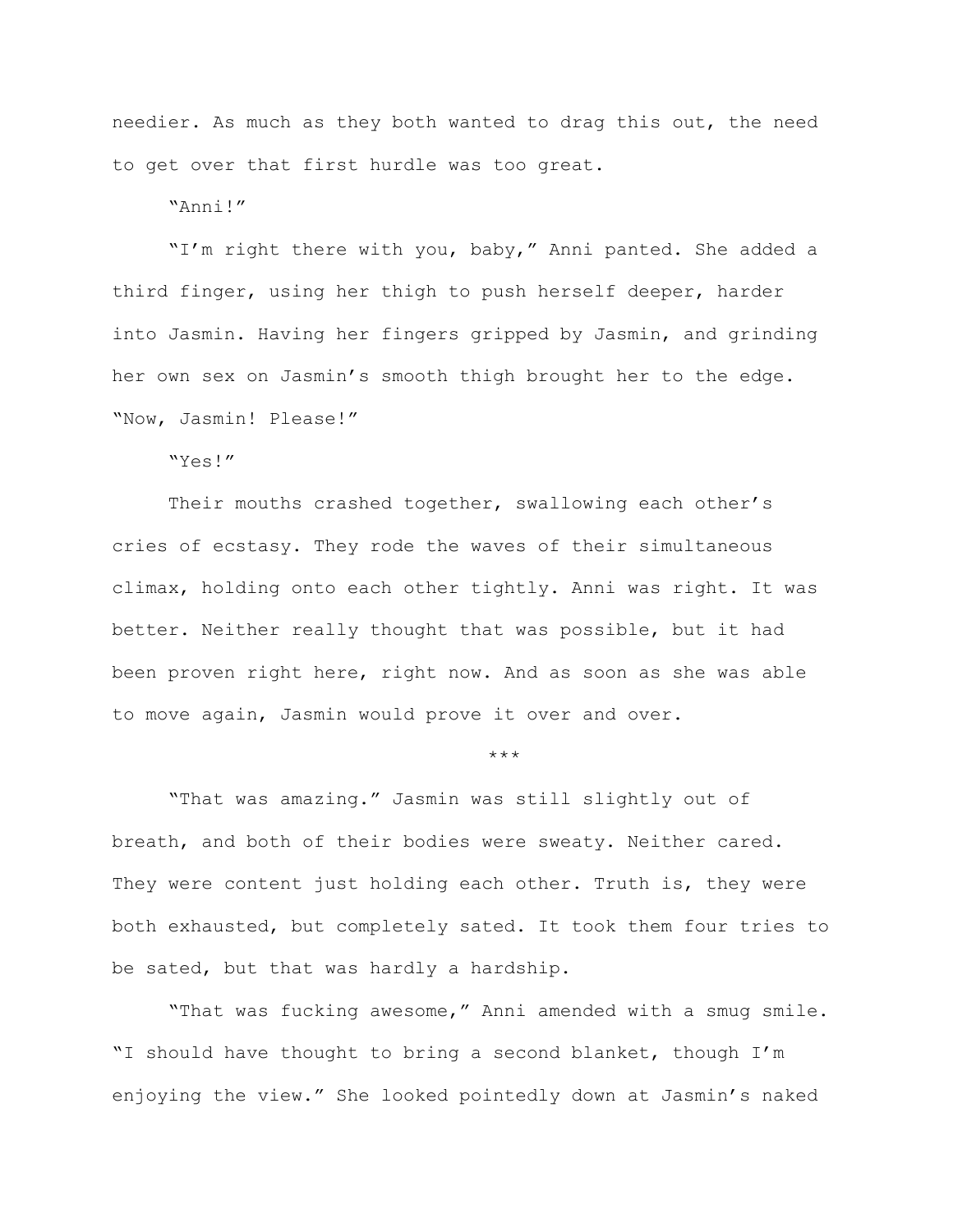body. All the good parts were covered by the way Jasmin was positioned across Anni's body, but the parts that were visible were perfect.

"It's okay," Jasmin chuckled at Anni's ogling. "Good thing it's warm today. Besides, as much as I'm enjoying being here like this with you, we should go soon. We still need to get groceries." They had been gone longer than either of them had expected.

Anni sighed. "Give me a few more minutes before we have to get back to reality?"

Jasmin propped herself up on her elbow so she could look Anni in the eye. "This *is* reality, sweetie. You and me together. That includes moments like this, but also the good and bad of everyday living."

"I know," Anni gave her a sad smile. "I just don't know how much longer we're going to be able to stay here. I need to get my job back, you have important things to do with Tussi Attack, and most importantly, money doesn't grow on trees."

"You don't have to worry about money, baby. My designs are selling well." Jasmin couldn't resist lowering her head for several little kisses. "Multiple stores are stocking my brand. I've got us covered."

"I'm not going to live off of you, Jasmin."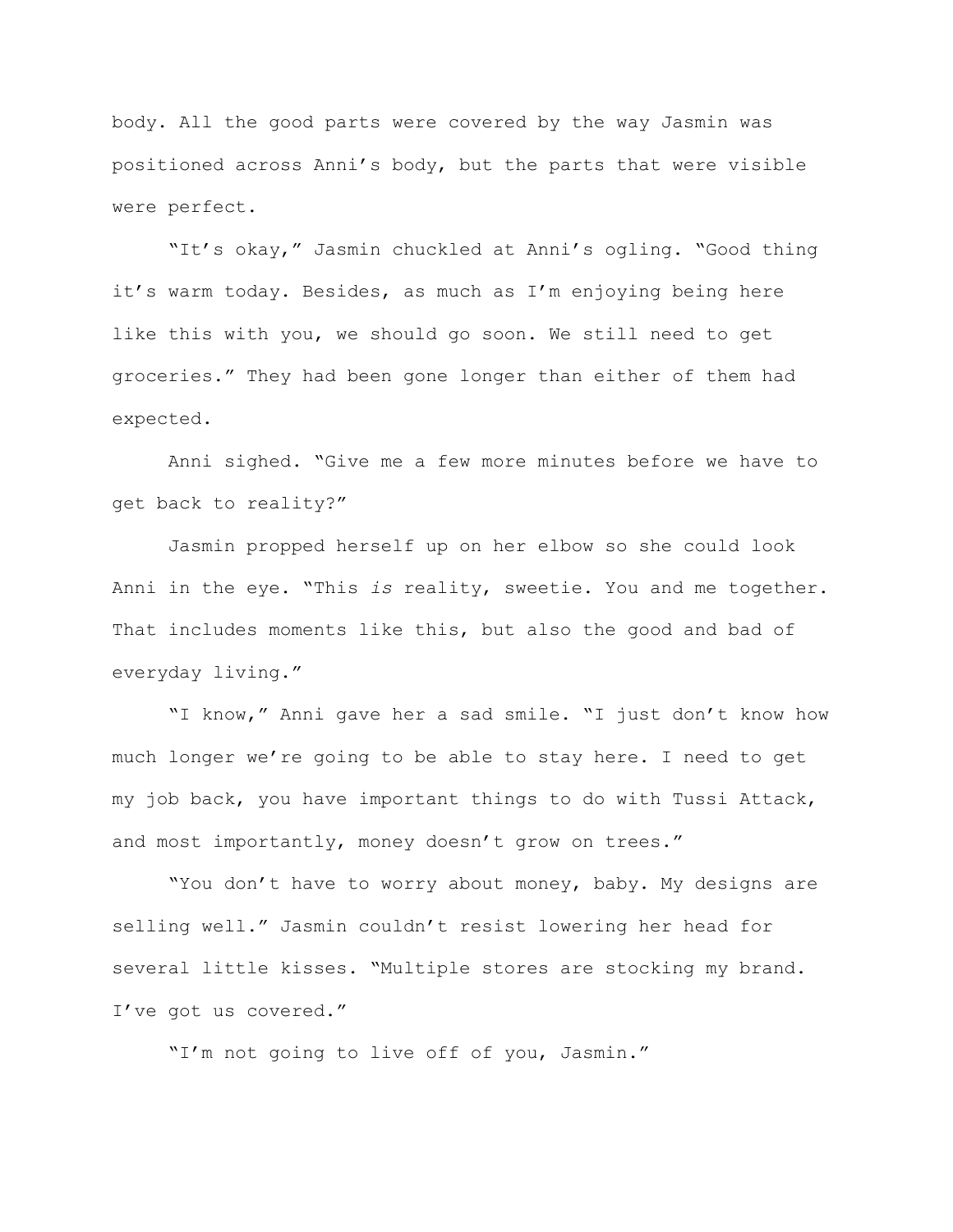"Stop with the macho stuff, Anni," Jasmin warned, not unkindly. "What we're doing here, getting married? That means we support one another in times of need. It says so right in the vows. For better or for worse." Jasmin brushed her lips against Anni's. "For richer or for poorer." Another kiss. "In sickness and in health."

"We haven't said those vows, yet," Anni reminded her in a weak attempt to 'win'.

"It doesn't matter. Anni, what's happening with your father devastates me, too. So let me do my part in being there for you in any way I can. Let me feed you, love you, support you in any and every way."

Anni thought about that, looking at the situation through Jasmin's eyes. She couldn't fault her for wanting to help. If the tables were turned, Anni would be the same way. So, even though it was difficult to let go of her pride, Anni agreed with a prolonged, probing kiss.

"Thank you."

Jasmin smiled softly. "I'm pretty sure in the very tiny fine print of the wedding vows it states you don't have to thank me for doing something I've vowed to do."

Anni snorted with laughter. "Does not say that. And besides, I'm becoming more open and honest, remember? So when I say 'thank you', just say 'you're welcome'."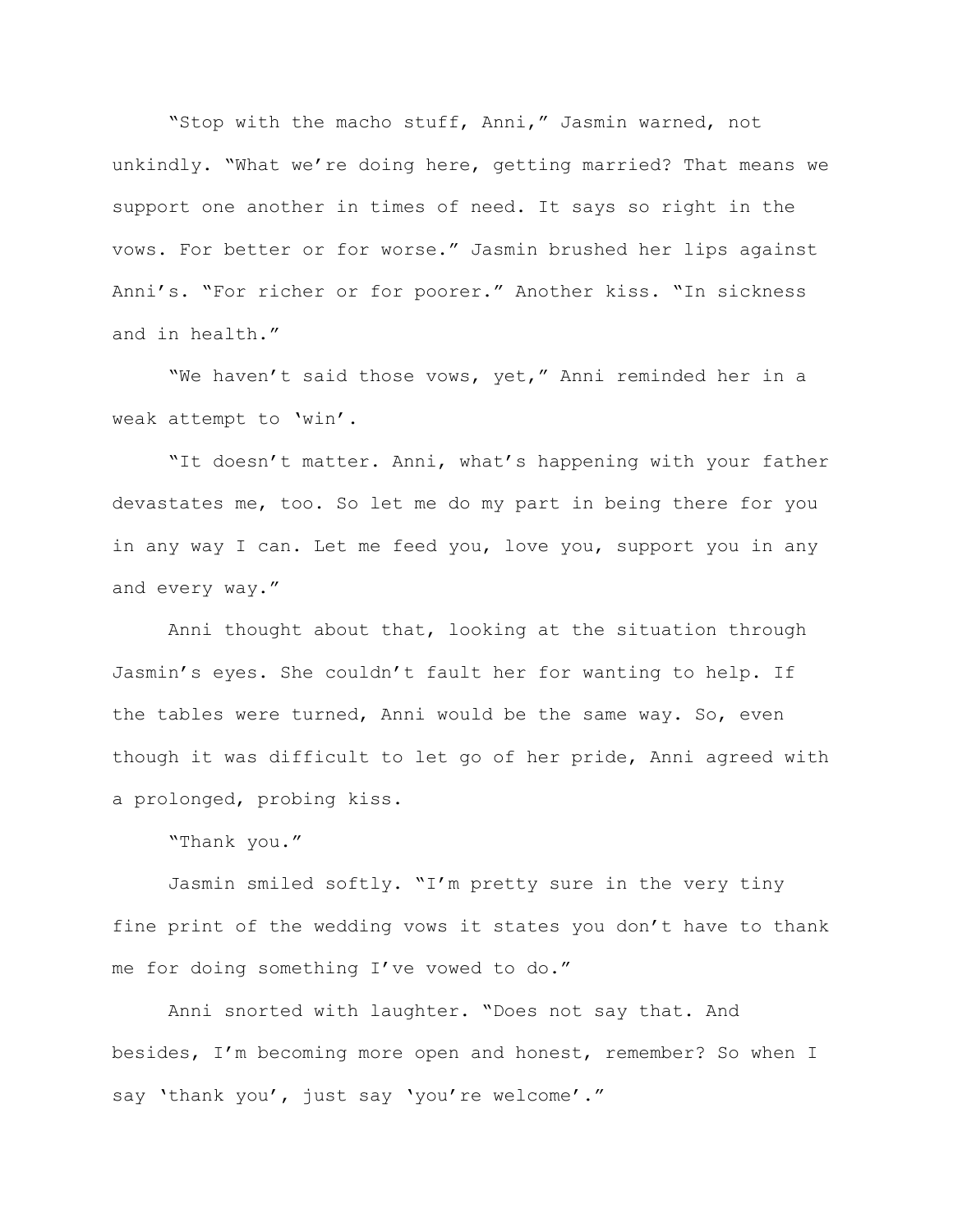"You're welcome," Jasmin obeyed cheekily.

\*\*\*

They were both laughing at some cheesy joke Anni had just told Jasmin as they walked into the house. Each were still riding the high of finally being alone together, and knowing they still had their strong connection. Even stronger now. The laughter died as soon as they saw Anni's mother's stricken face. Anni clutched the bag she held with one hand, and sought out Jasmin with the other.

"Mom? Are you okay? Is it dad? Is he . . ." She couldn't even bring herself to say the words she feared the most.

"No! No, he's fine. He – he woke up earlier, just for a minute. Andrea, he asked for you."

Anni stood there motionless, eyes wide with fear and anticipation. She wasn't sure whether to go to her father, or flee.

"Go, sweetie. I'll take care of this stuff," Jasmin said, indicating the bags of groceries they had hauled in.

"A-are you sure? I could help you."

Jasmin could sense Anni's internal struggle. Instinctively, she knew that Anni was afraid that he had heard everything she had said to him.

"I'm sure. Everything will be fine. I promise." She gave Anni a reassuring smile. "I'll just get this situated, and then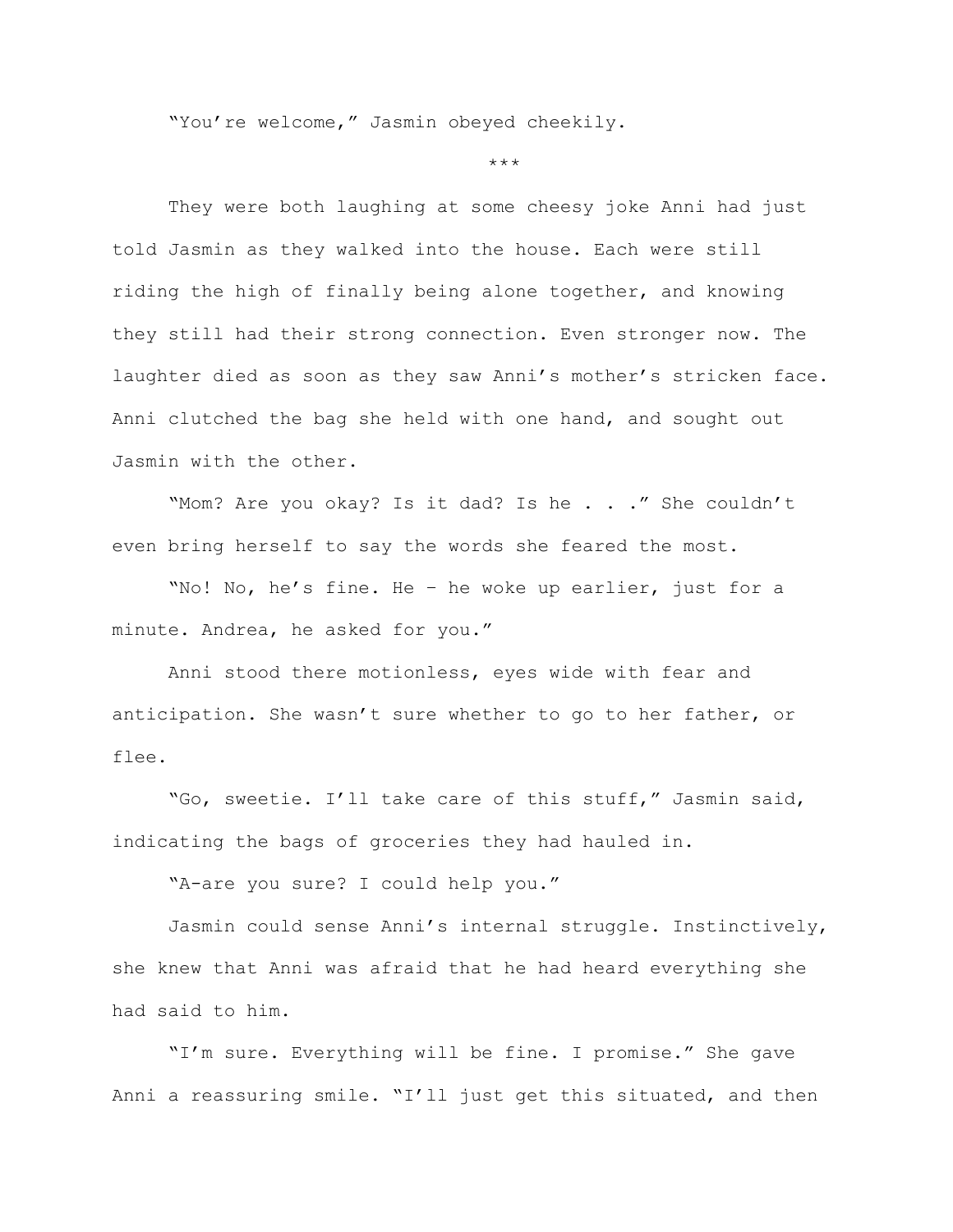I'll make some tea and soup for your mom. Go on." Jasmin pushed Anni gently towards her father's bedroom.

"Thank you," Anni said softly, the words barely audible.

"Yes, thank you," Anni's mom echoed once Anni left the room. "You've kept both of us sane these past couple of weeks. I don't know what we would have done without you."

Jasmin waved off the unexpected compliment. "Anni is my family. I would do anything for her. And, you."

"I know this is taking time away from your work, and your wedding. You shouldn't have to postpone any longer." Her hand trembled as she pushed hair back from her face. "I'm sure when Rainer wakes up, he'll need a lot of care and time to recover, but . . ."

"Mrs. Brehme," Jasmin interrupted gently. "It would make Anni so happy to have you *both* at our wedding. We would be more than willing to wait until that can happen." Jasmin gave Mrs. Brehme a bright smile. "Now, let me make you some tea and something to eat so you can get some rest."

\*\*\*

"*Sweetie?*" Jasmin whispered close to a sleeping Anni's ear. Anni was sitting in her usual chair, holding her father's hand, and dozing off. "*Anni?*"

"Huh?"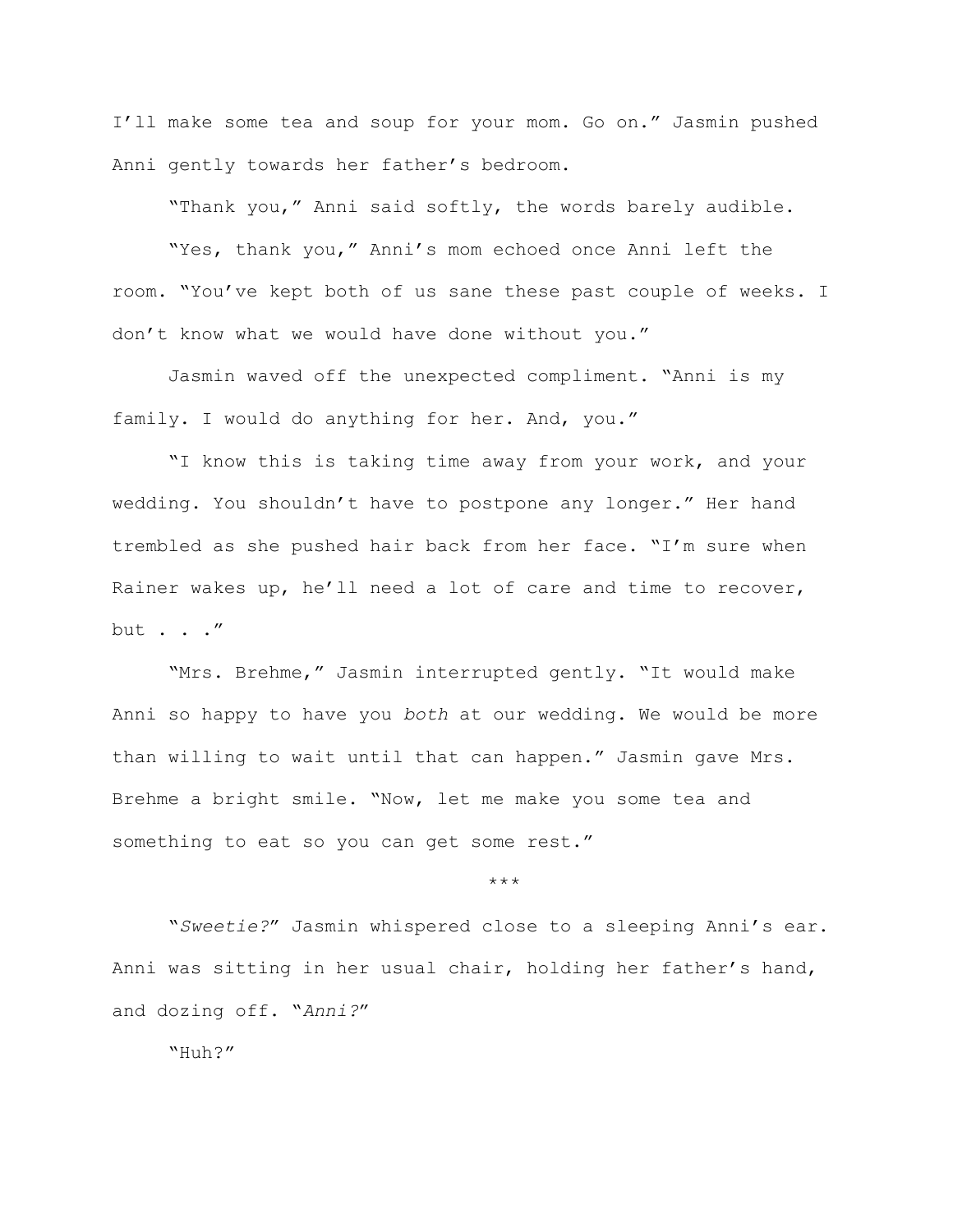"Shh," Jasmin chuckled, and placed a finger over Anni's lips. "*I brought you something to eat. No arguing.*"

"*Thank you, baby*," Anni mouthed with a smile.

Jasmin gestured that she was going to leave father and daughter alone again, kissing Anni gently.

"Jasmin?"

Anni bolted upright, and whipped her head towards Jasmin, then back at her father.

Jasmin had stopped dead in her tracks when she heard the soft, hoarse voice coming from the bed.

"Dad?" Anni's voice cracked with emotion.

Jasmin wasn't quite sure what to do. She knew he had called out for her, but why? Would it do him more harm than good to go to him? What if he wanted to tell her to get out?

"Jas-min?" Mr. Brehme repeated with difficulty.

Anni gave Jasmin a desperate look. Her father was awake, and calling for her fiancée. She had absolutely no idea what to think, or what to do. At that moment, she was afraid that her father heard everything she had said to him. And she was afraid he didn't. There was only one way to find out why he called out for Jasmin. Finally, she motioned for Jasmin to join her.

With reluctance, Jasmin made her way to Mr. Brehme's side. The *opposite* side of Anni.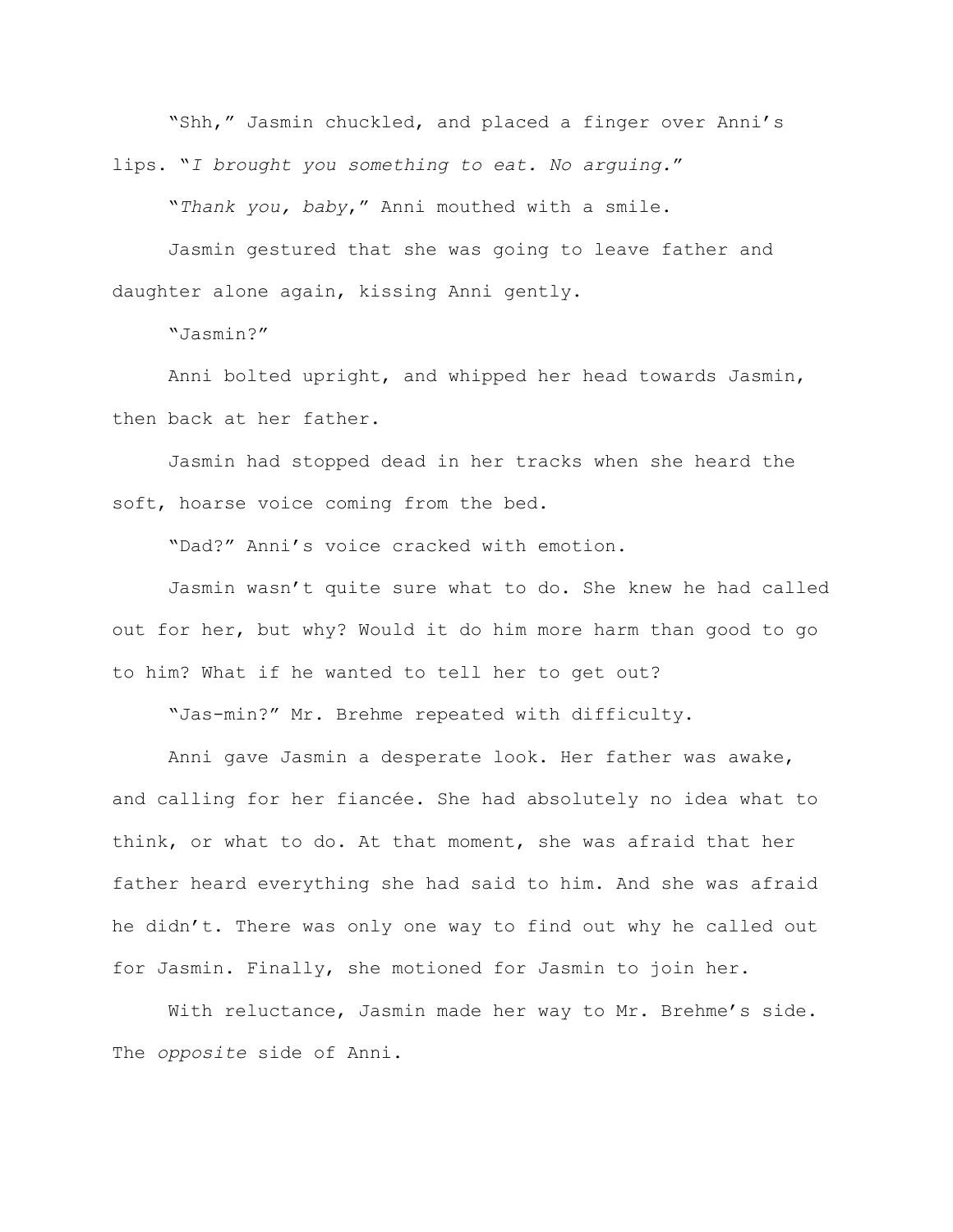"Mr. Brehme?" Jasmin cleared her throat, hoping that the next time she spoke it would be stronger.

Mr. Brehme was too weak to hold out his hand, but he spread his fingers out, palm up, silently beckoning Jasmin. Once she – dazedly – took his hand, she felt him faintly tug. She looked to Anni, who looked just as bewildered as Jasmin felt.

Anni shrugged, then locked her eyes on her father. She should be getting her mom. Or calling the doctor. But the situation was so incredibly . . . well, incredible, that normal brain function seemed to be disabled at the present time.

Jasmin bent until she was close enough to hear a slight wheezing coming from Anni's father.

"Good . . . for . . . her."

He slowly turned his head from a stunned Jasmin, to an even more shocked Anni. He moved his hand towards his daughter, and she immediately took it. His was frail, and that worried her. But, again, logic flew out of her mind when he brought the two women's hands together.

"Heard. Know . . . now."

"Daddy?" Anni's tear filled eyes met Jasmin's – also wet with unshed tears. "Go get mom?"

"Of course! I'll get the doctor here, too." She just hoped they weren't saying goodbye. When Anni distractedly nodded, Jasmin left father and daughter staring at each other.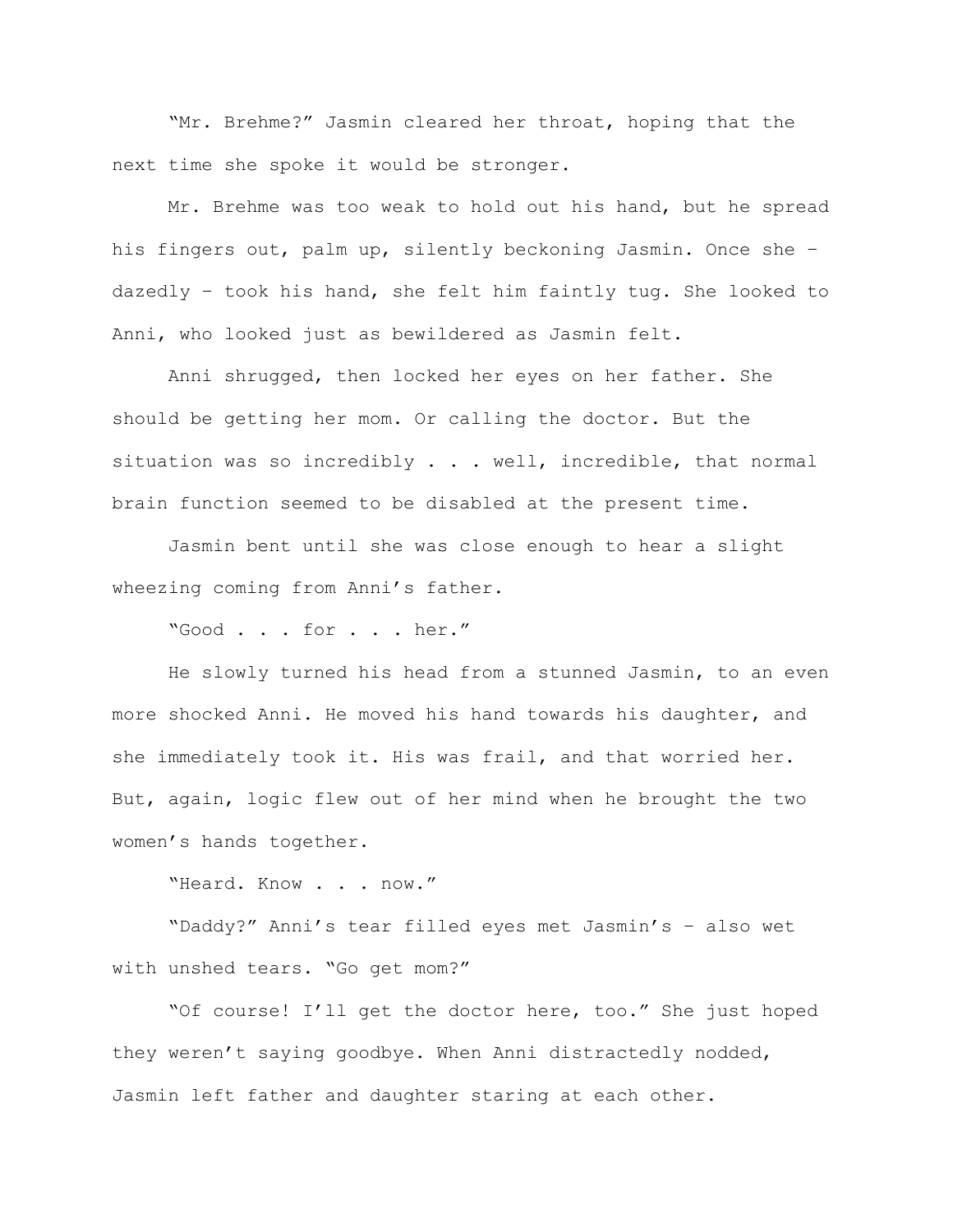Anni barely noticed Jasmin leaving the room. Her father was awake! He looked tired, and she couldn't help but to find that silly since she pretended he was sleeping when she couldn't handle reality.

"Do you need something? Water? Are you cold?"

"Anni?" Rainer's voice was barely a whisper, and sounded rough to Anni's ears. But it was also the most wonderful sound. "I . . . I'm sorry."

"Shh, dad. I'm sorry, too, but we can talk about all of that when you're stronger."

"Heard," he repeated.

With trembling hands, Anni brought a cup of water to her father's lips, and he sipped slowly. She knew he was still watching her, but she didn't know how to respond. Obviously he had heard *everything* she had said while he 'slept'. Some of those things were said in anger.

"Dad, I'm so sorry. I . . ."

"Love . . . you," he interrupted tiredly. "Everything . . . okay."

Just then, Anni's mother burst into the room. After that, chaos ensued. Doctors showed up, her mom wouldn't leave her husband's side, and words like miracle were thrown around. Anni spent the time crying on Jasmin's shoulder. She was elated, relieved, confused, and completely overwhelmed. But the one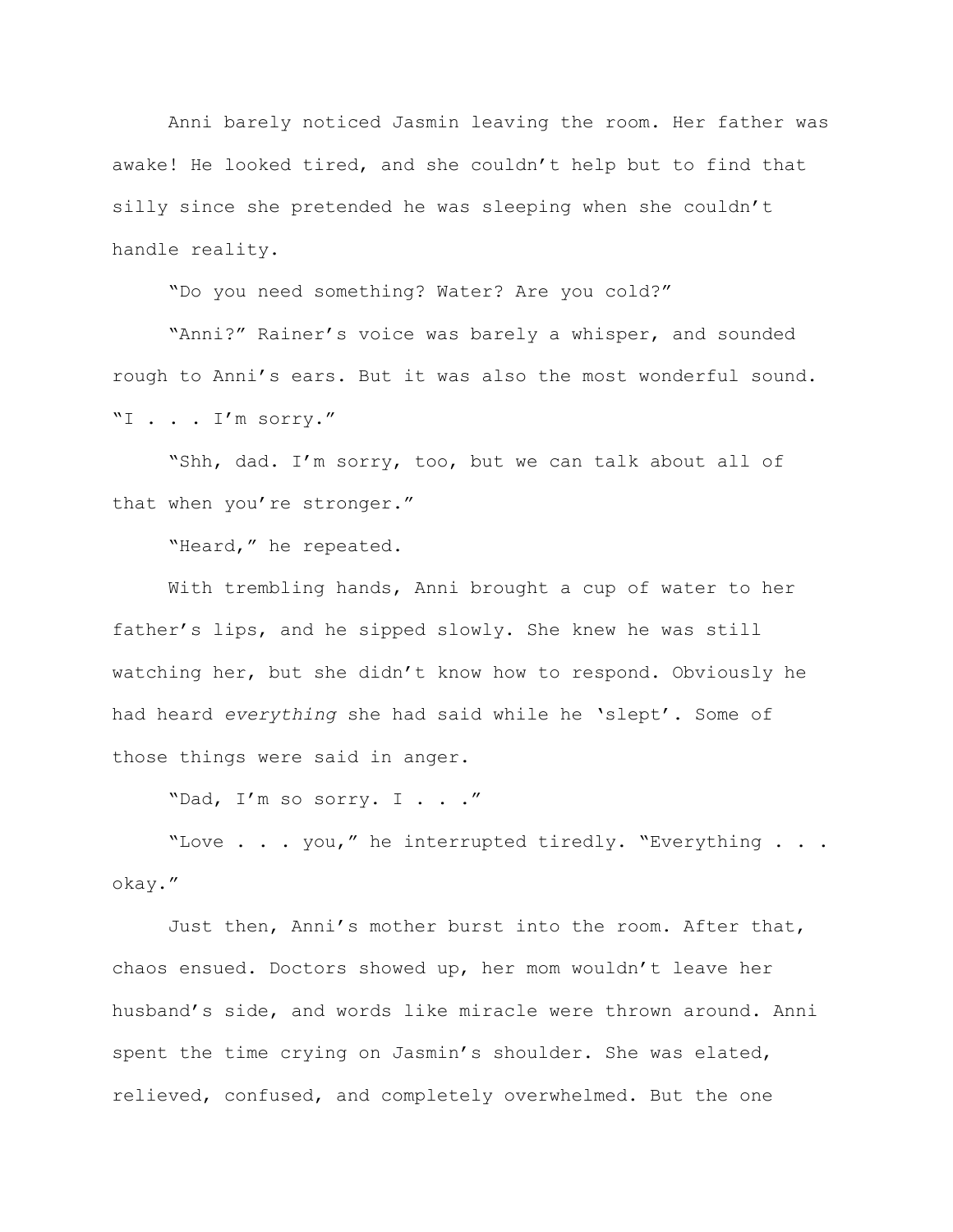thing that stood out in her mind was how he said he loved her, and everything was okay. For the first time in her life, Anni truly believed that everything – family, Jasmin, and anything else she and Jasmin will face together – would be just fine.

\*\*\*

Rainer Brehme grew stronger every day. Anni's mother credited Anni's daily vigil at his bedside. It didn't matter to Anni *why* her father was still here, and getting better. She was just glad he was.

Jasmin had – as usual – been a godsend. She would speak to Anni's father for long periods of time, laughing, crying, and basically not giving him any choice when it came to loving her. They even spoke about the wedding, with Anni's father vowing to be strong enough to walk Anni – *and* Jasmin – down the aisle.

Plans for the wedding were now in full force. Even Anni's mom, along with Katrin, were getting in on it. That was fine with both Anni and Jasmin. It freed them up to spend more quality time together without any wedding drama. Hell, they would be happy with just a small little ceremony that they could share with their closest friends. Of course, the mothers did not feel the same way. So unless they choose something outrageous, Anni and Jasmin are happy to delegate.